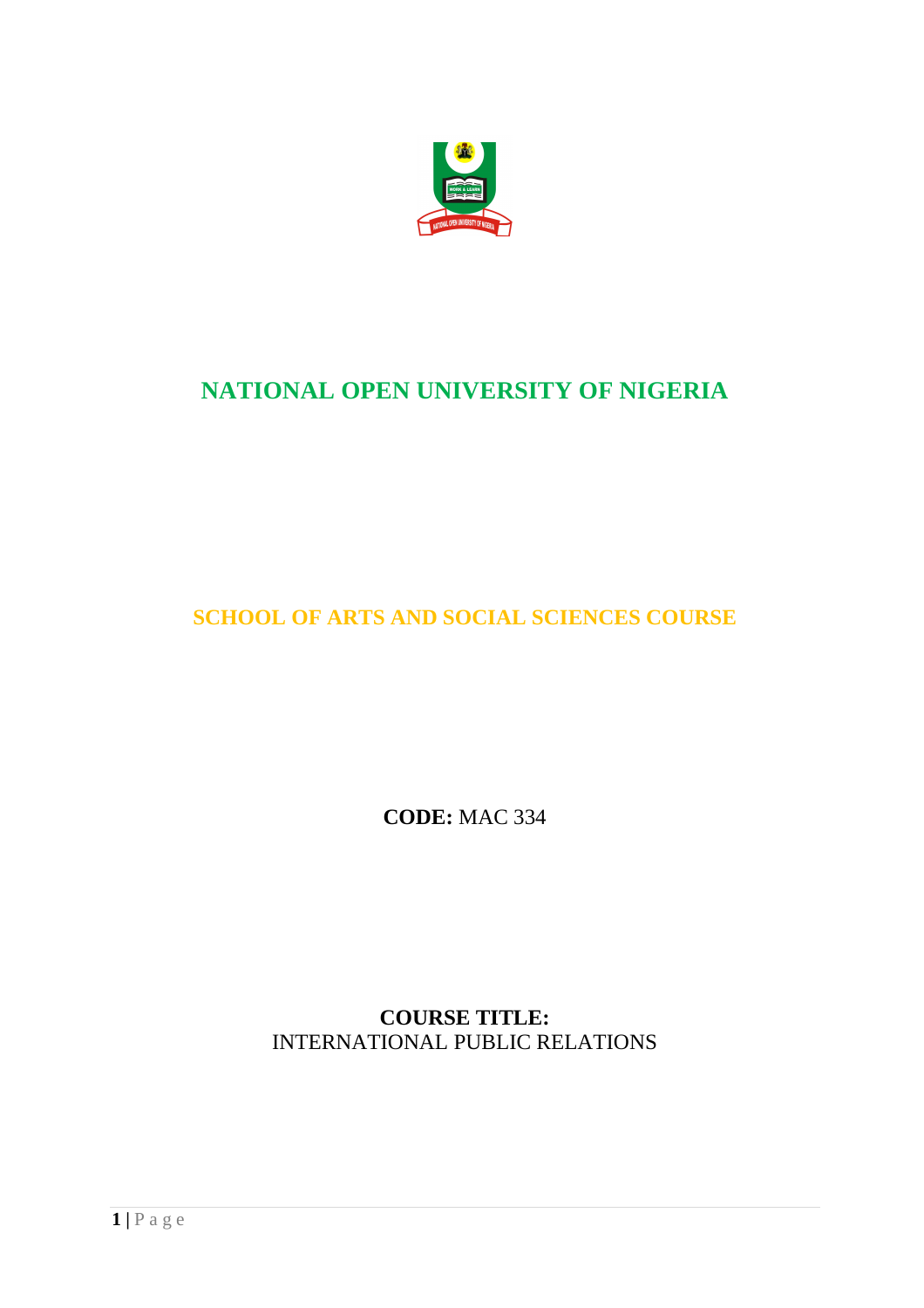

# **MAC334: INTERNATIONAL PUBLIC RELATIONS**

# **Course Team**

| Course Writer:             | Dr. Nnamdi Tobechukwu Ekeanyanwu<br>Covenant University, Ota, Ogun State<br>08069395473<br>nnamdiekeanyanwu@yahoo.cpom |
|----------------------------|------------------------------------------------------------------------------------------------------------------------|
| <b>Content Editor:</b>     | Joseph Bel-Molokwu<br>Oshiroga Estate, Igbo-Oluwo, Ikorodu, Lagos<br>08033030017<br>beljoseph@yahoo.com                |
| <b>Course Coordinator:</b> | Dr. Jonathan E. Aliede<br>National Open University of Nigeria<br>08069395473<br>aliedeom@yahoo.com                     |
| Programme Leader:          | Dr. Jonathan E. Aliede<br>National Open University of Nigeria<br>08069395473<br>aliedeom@yahoo.com                     |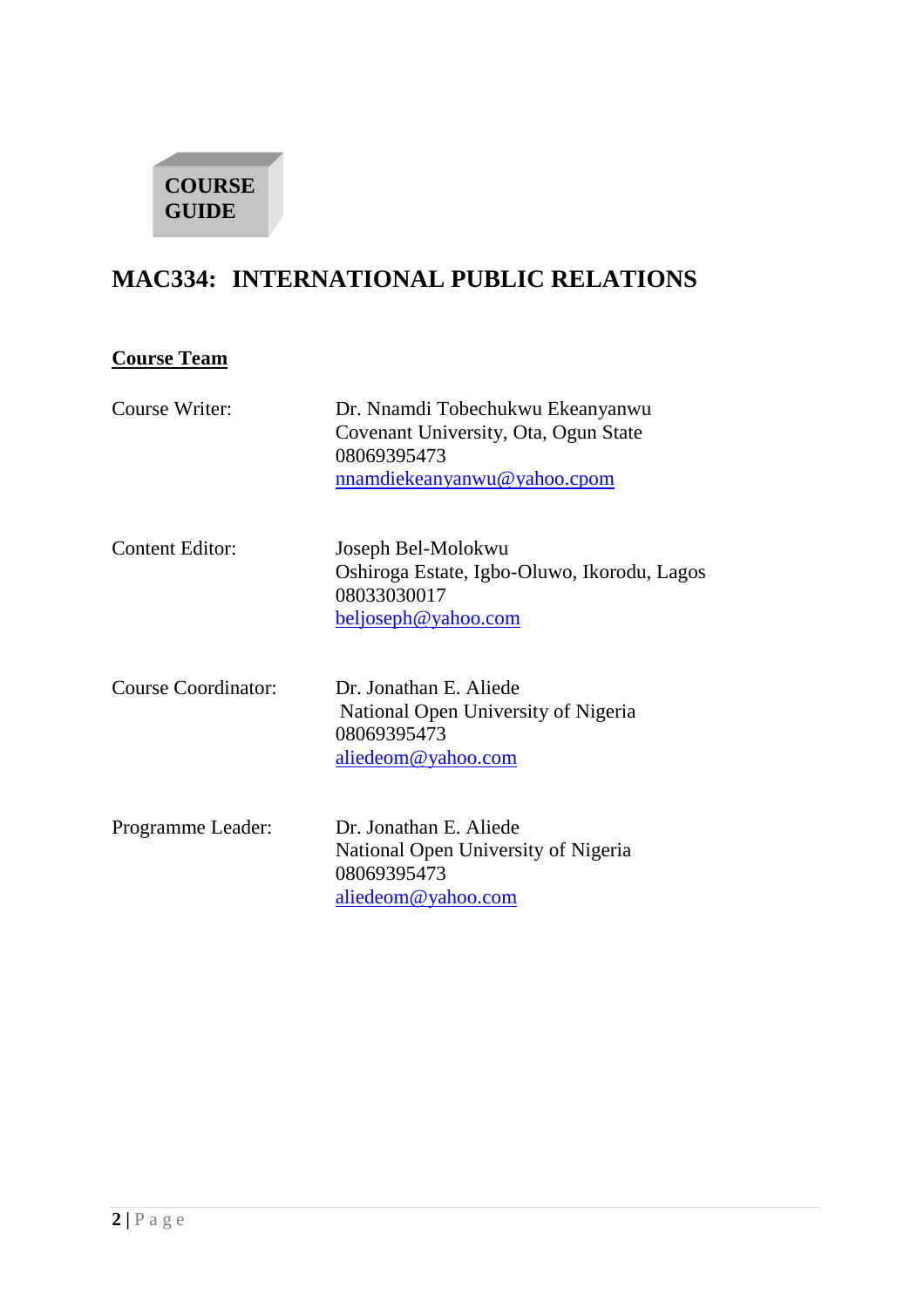

National Open University of Nigeria Headquarters 14/16 Ahmadu Bello Way Victoria Island Lagos

Abuja Annex 245 Samuel Adesujo Ademulegun Street Central Business District Opposite Arewa Suites Abuja

e-mail: centralinfo@nou.edu.ng URL: www.nou.edu.ng

National Open University of Nigeria 2006

First Printed 2006

ISBN:

All Rights Reserved

Printed by …………….. For National Open University of Nigeria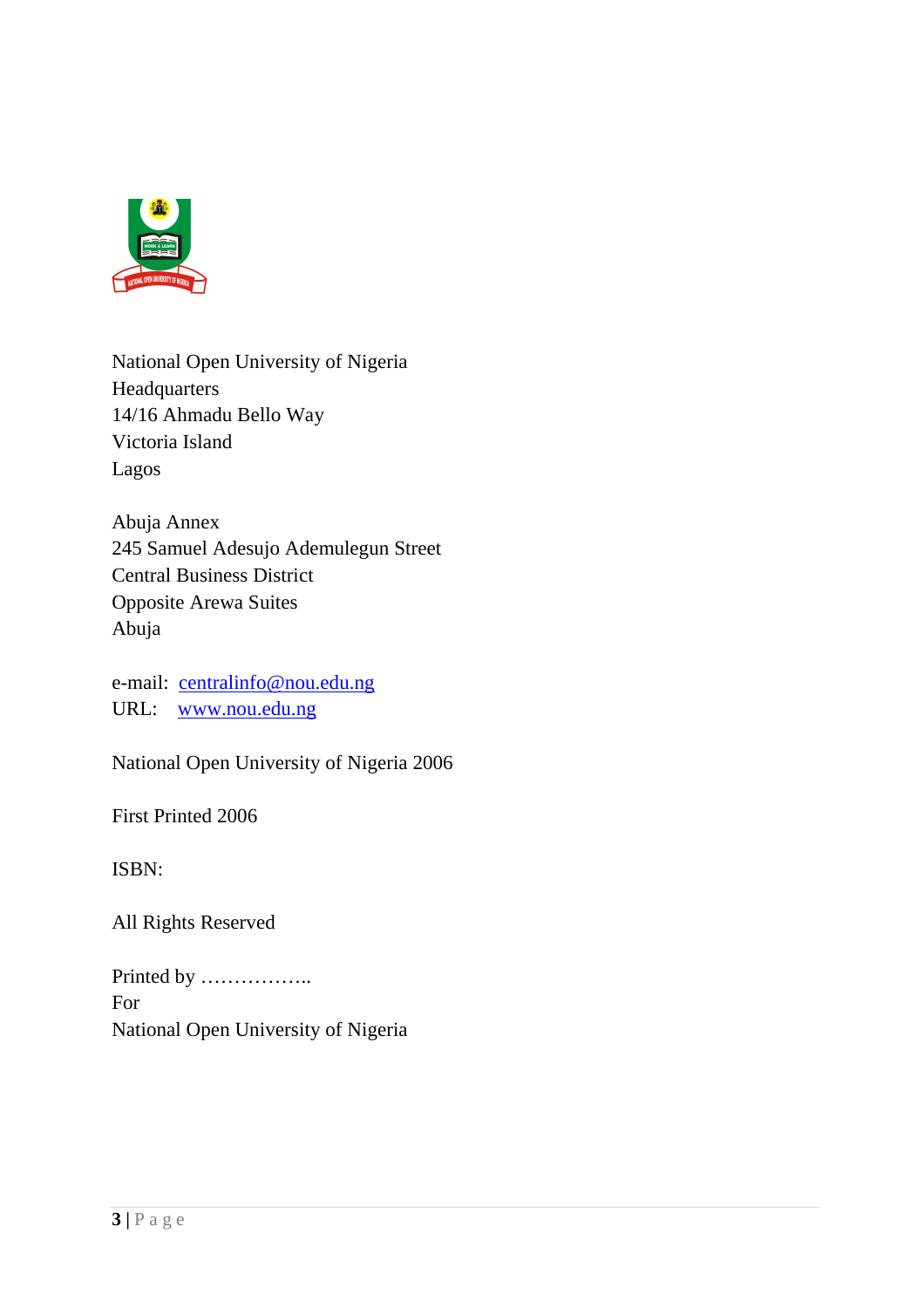# TABLE OF CONTENTS PAGE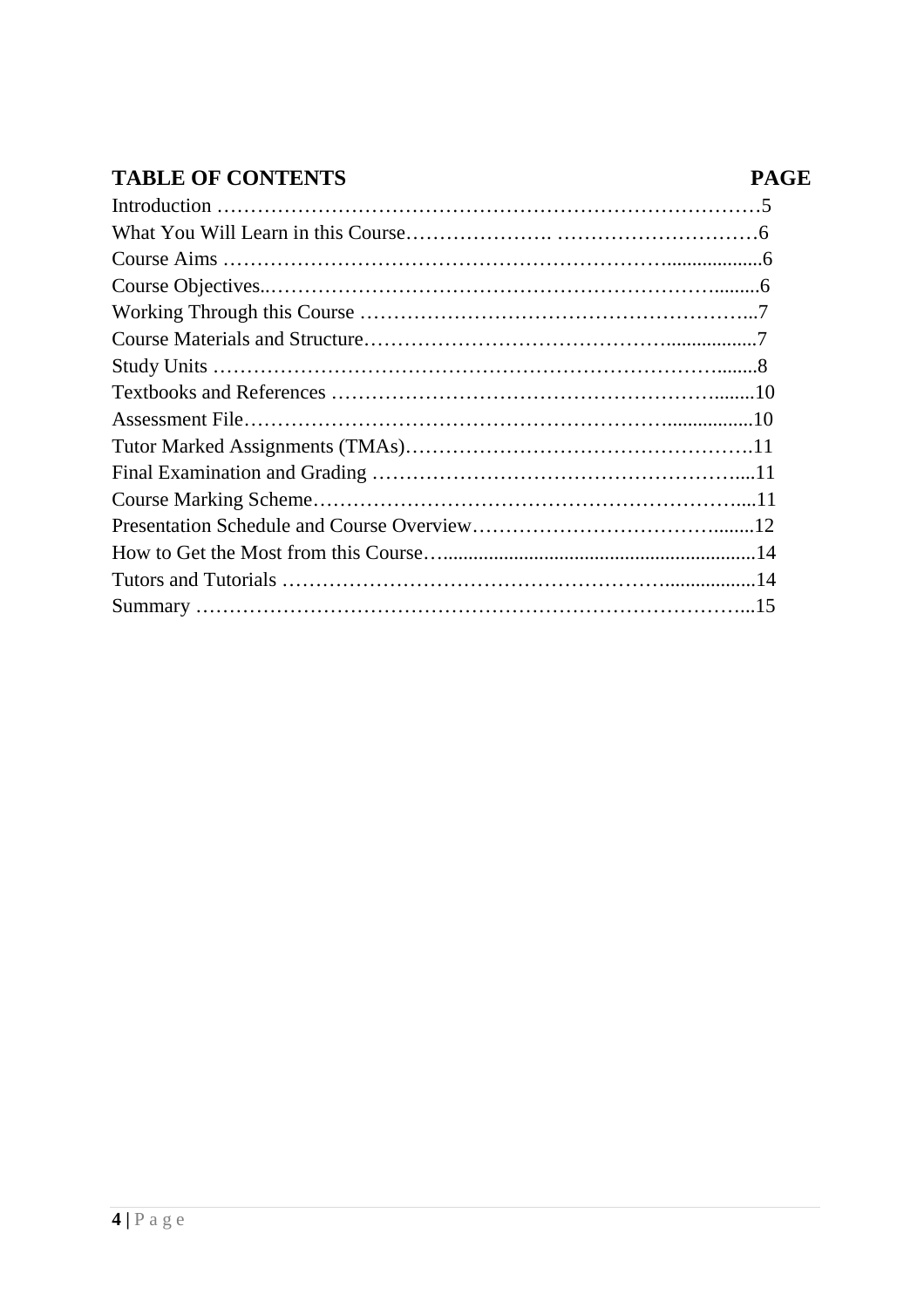# **INTRODUCTION**

This is MAC 334: INTERNATIONAL PUBLIC RELATIONS (IPR), designed to train students to become knowledgeable about issues and concepts in Global Public Relations. Relations among publics, according to Culbertson and Chen (1996), have become more complex, fragile, and often hostile in recent years due to varied factors ranging from weapons of mass destruction to regional alliances, nationalism, and the internet. The world has also become smaller, thanks to many of the same factors enumerated above. We are further said to be in a flat world: a global village where today's neighbours are no longer inhibited or separated by the traditional boundaries our fore fathers grappled with. We are in a New World of possibilities defined by the continued advances and sophistication in Information and Communications Technologies (ICTs), Information Technology (IT), New Communication Technologies (NCTs), New Communication Age (NCA) or, New Media Technologies. These advances and global changes do not occur in technologies alone; they also occur in our socio-cultural cum economic environments. So, we now have boundless markets and living in a cyberspace amongst global citizens practicing a global culture! This situation makes it imperative that people from other cultures understand one another and others better because interdependency and interrelationships are now inevitable. This also necessitates the study and application of International Public Relations principles in our daily cultural ethics.

International Public Relations (IPR) is a two-credit-unit course with 29 Study Units. This Course Guide is for distance learners enrolled in the B.A. Mass Communication programme of the National Open University of Nigeria. The Course Guide provides you with the necessary information about the contents, process, and materials with which to read and understand the subject matter of the course. The guide also specifies the amount of time you are required to spend on each unit of the assignments. It also gives you some guidance on your Tutor Marked Assignments (TMAs). You are advised to attend the tutorial classes to discuss your difficulties with your tutorial facilitators. I strongly recommend that you go through this Course Guide and complete the feedback form at the end before you begin your study of the course. The feedback form must be submitted to your tutorial facilitator along with your first assignment. This guide also provides answers to several of your questions in case you are still in doubt of anything at this stage of your study. However, do not hesitate to contact your study centre if you have further questions. It is my honest expectation that at the end of this course, you will have become familiar with the concepts, programs, strategies and tactics of International Public Relations and how to apply such knowledge in dealing with issues of international relations and the public relations demands of transnational corporations.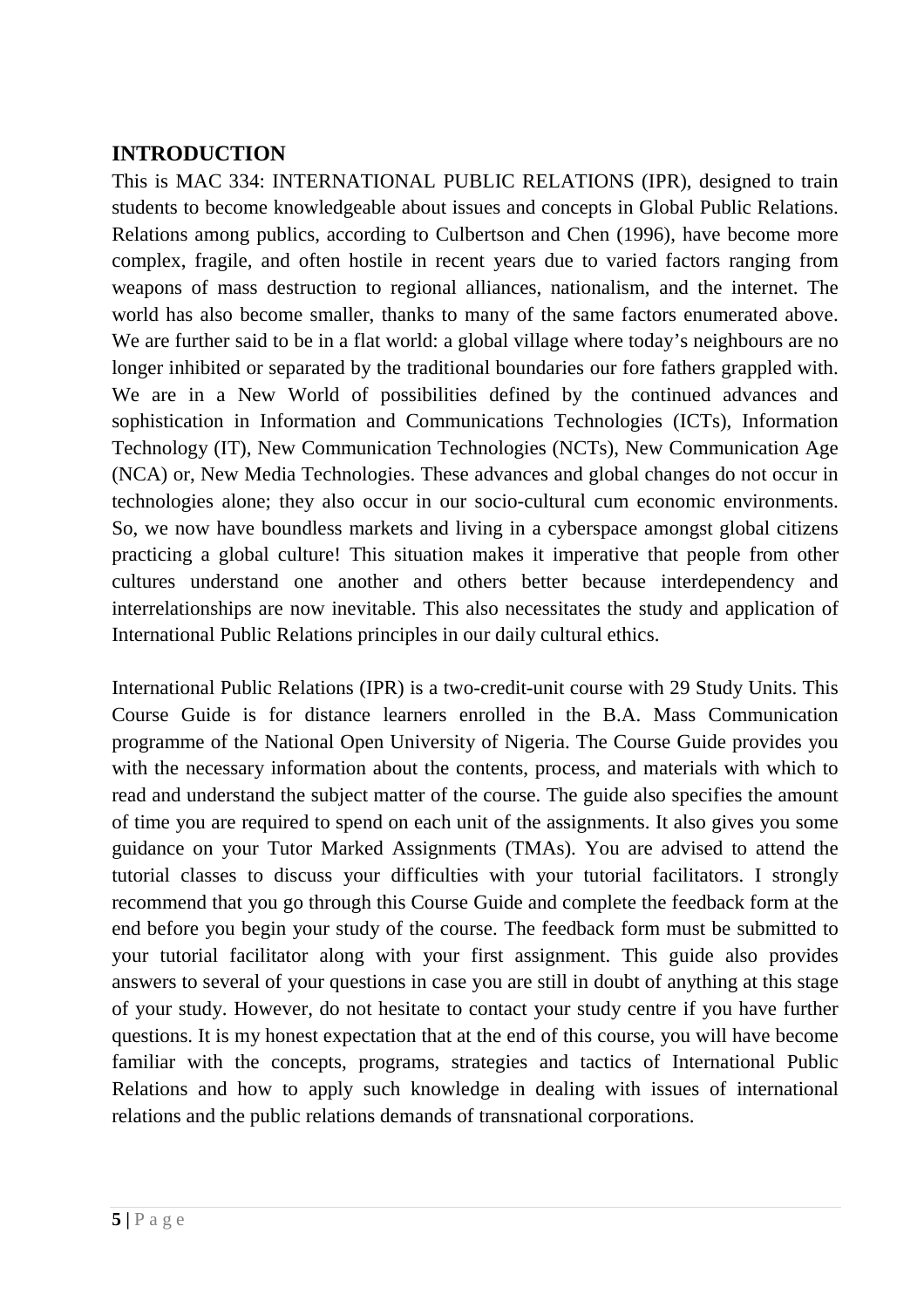# **WHAT YOU WILL LEARN IN THIS COURSE**

The course aims at preparing the students to appreciate the uniqueness of International Public Relations - that is looking at public relations from a global perspective. The course also teaches the students how to make use of International Public Relations programs, tactics and strategies to achieve specified objectives for corporate organizations, national governments, international organizations and institutions. In general terms, this course is an overview of the relevance of public relations for solving the peculiar problems of multinational corporations, international businesses, governments and personalities. The course also examines relevant case studies and research reports in this area of study with the aim of assessing the general application of international relations and how it impacts international public relations. In specific terms, this course examines the globalization of public relations and the consequences in this century. To achieve the latter, there is a brief comparative overview of Public Relations in some selected countries and regions of the world to technically situate Public Relations in the international context.

#### **COURSE AIMS**

This course aims at preparing the students to appreciate the uniqueness of International Public Relations as a vital discipline and strategy for increasing our level of tolerance, cooperation, and mutual understanding among people with different basic beliefs and ways of thinking. The primary aim is to build relationships that do not currently exist as well as manage and soften those that are now hostile and/or based on misunderstanding. This course is therefore an overview of the relevance of public relations for solving the peculiar problems of multinational corporations, international businesses, governments and personalities. The course also examines relevant case studies and research reports in this area of study with the aim of assessing the general application of international relations and how it impacts international public relations. The course also examines the globalization of public relations and the consequences in this century. There is also a brief comparative overview of Public Relations in some selected regions of the world.

## **COURSE OBJECTIVES**

At the end of this course, the student who diligently applies himself or herself to the demands of the course should be able to do the following:

- 1. Define and discuss the rationale behind the study of International Public Relations.
- 2. List and discuss the similarities and differences between Domestic Public Relations and International Public Relations
- 3. Identify some pertinent interdisciplinary theoretical foundations of International Public Relations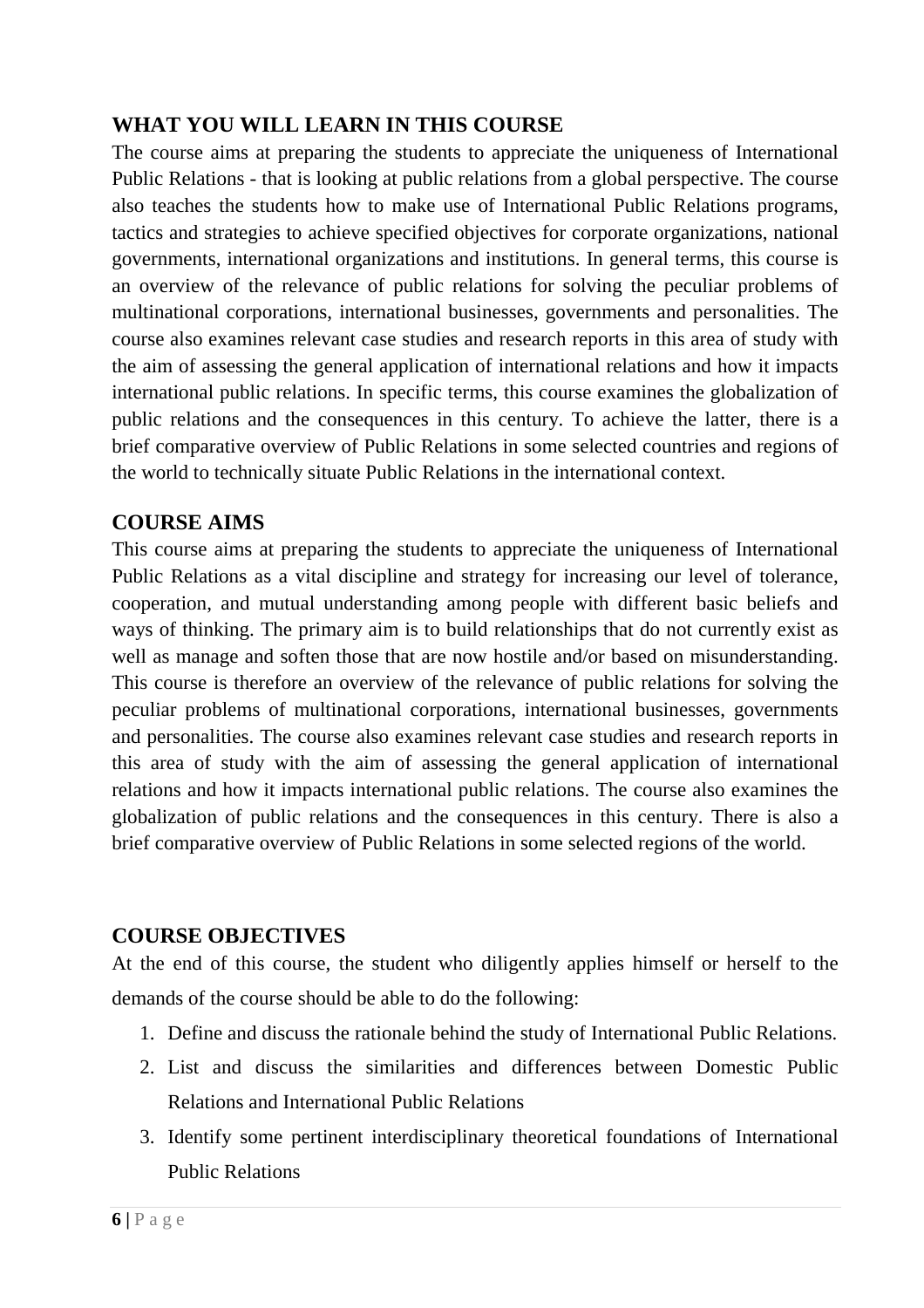- 4. Identify and describe International Public Relations' Strategies and Programmes.
- 5. Discuss transnational corporate ethical perspectives as well as other ethical issues confronting Public Relations and International Public Relations.
- 6. Discuss how to apply International Public Relations' Strategies and Programmes to image challenges facing corporate organizations, national governments and international institutions.
- 7. Identify and discuss the opportunities and challenges facing International Public Relations.
- 8. Identify and discuss what makes for effective Public Relations in a multinational organization.
- 9. Identify and discuss emerging issues in the globalization of Public Relations as they affect the current global matrix.
- 10.Identify and explain the connecting lines as well as points of departure between a country's Public Relations practices and processes with another

## **WORKING THROUGH THIS COURSE**

To make the most out of this course, you are expected to read the Study Units and other materials provided by NOUN. Each Unit contains Self Assessment Exercise (SAE). At certain points in the module, you are required to carry out the assignments, which will be marked by assessors appointed by the University. Remember, all components of this course contribute to your all-round success. So, take your time to read and study the Study Units very well in order to successfully derive the best from the course.

I will also advise you to make concerted efforts towards locating the recommended texts listed hereunder and READ them. This course material will never take the place of those recommended literature for further readings. They will help equip you for an all-round experience and exposure in the exciting world of International Public Relations.

#### **COURSE MATERIALS AND STRUCTURE**

The major materials you will need for this course are:

- 1. A Course Guide
- 2. Study units that have been broken down to 29
- 3. Self Assessment Exercise (SAE) file
- 4. Tutor Marked Assignments (TMAs) file
- 5. Relevant textbooks, including the ones listed under each unit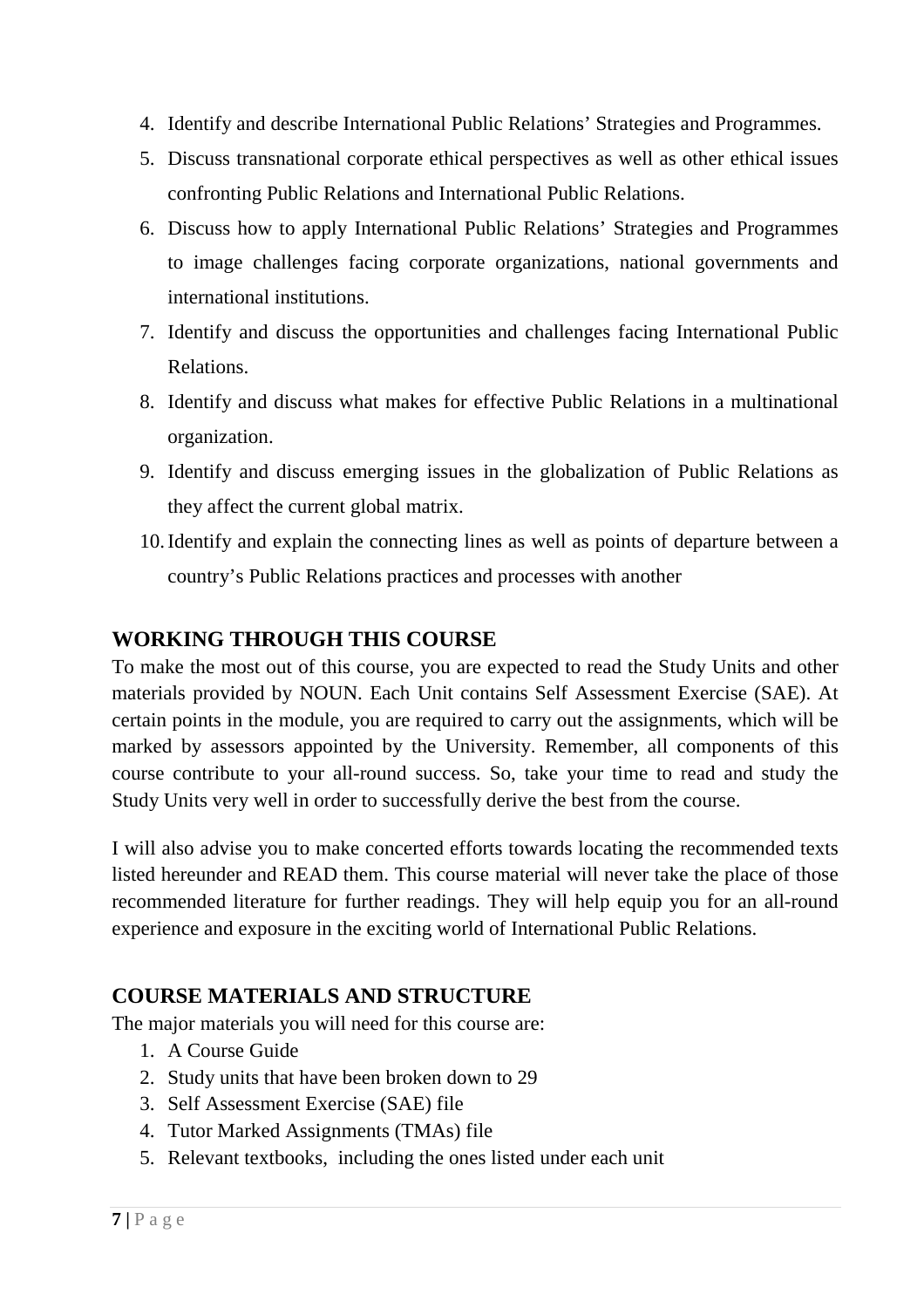In addition to the materials listed above, you are advised to read through this Course Guide to familiarize yourself with the structure of the course; the Study Units as well as attempt all SAEs and TMAs. You are also expected to consult most of the recommended resource materials for further reading. Each unit contains Self Assessment Exercises, and at points in the course you are required to submit assignments for assessment purposes. At the end of the course, there is a final examination. The course should take you about 60 hours to complete. You have to draw up your own timetable and allocate time to complete each Study Unit in order to complete the course successfully and on time. All the components of the course are listed and explained below.

#### **STUDY UNITS**

This course is structured in an **seven-module** compact with 29 units thus:

# **MODULE 1: GENERAL INTRODUCTION**

Unit 1: Definitions of Public Relations and International Public Relations

- Unit 2: Similarities and Differences between Domestic Public Relations (DPR) and International Public Relations (IPR)
- Unit 3: International Public Relations Publics
- Unit 4: Overview of Public Relations

## **MODULE 2: THE BASICS**

- Unit 1: Roles and Objectives of International Public Relations
- Unit 2: International Public Relations Strategies and Tactics
- Unit 3: Overview of International Relations
- Unit 4: Theoretical Issues for International Public Relations

# **MODULE 3: CORPORATE ADVERTISING AND MULTINATIONAL PUBLIC RELATIONS**

- Unit 1: Introduction to Corporate Advertising
- Unit 2: Types of Corporate Advertising and How Multinational Corporations Use them for International Public Relations
- Unit 3: Advantages and Disadvantages of Corporate Advertising
- Unit 4: Measuring the Effectiveness of Corporate Advertising

## **MODULE 4: GLOBALIZATION OF PUBLIC RELATIONS**

- Unit 1: Effective Public Relations in Multinational Organizations
- Unit 2: Opportunities of International Public Relations for the  $21<sup>st</sup>$  Century
- Unit 3: Challenges of International Public Relations for the  $21<sup>st</sup>$  Century
- Unit 4: Paths to the Theory and the Practice of International Public Relations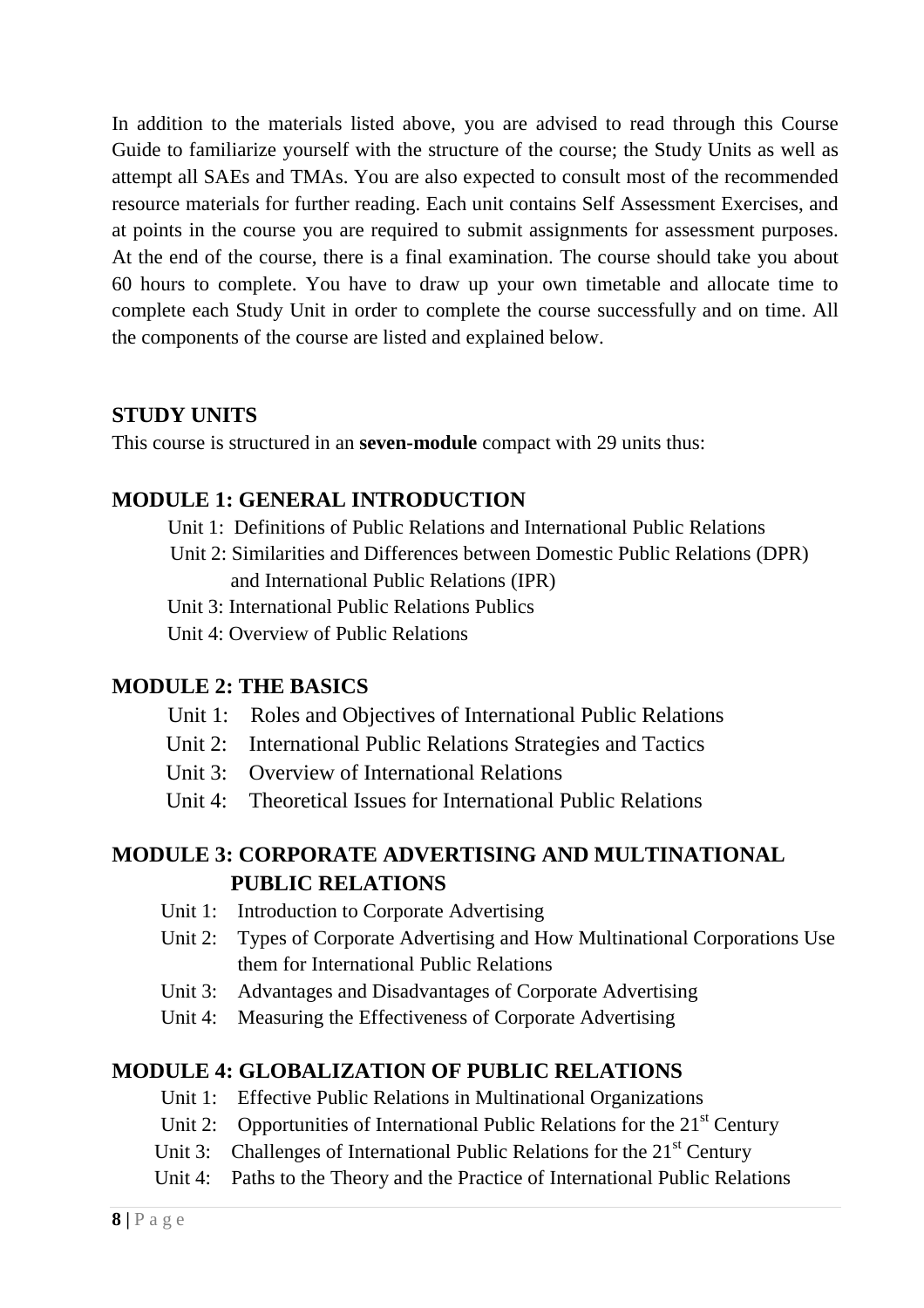Unit 5: International Public Relations and Pedagogy

# **MODULE 5: INTERNATIONAL PUBLIC RELATIONS: A COMPARATIVE ANALYSIS**

- Unit 1: The Development of Public Relations in Nigeria
- Unit 2: The Development of Public Relations in the United States
- Unit 3: European Public Relations
- Unit 4: Middle East Public Relations

## **MODULE 6: INTERNATIONAL PUBLIC RELATIONS: ETHICAL ISSUES**

- Unit 1: Ethics in Public Relations
- Unit 2: International Public Relations Codes of Ethics
- Unit 3: Transnational Corporate Ethical Responsibilities
- Unit 4: Relativism versus Universalism

# **MODULE 7: INTERNATIONAL PUBLIC RELATIONS AND NIGERIA'S IMAGE IN FOREIGN CONTRIES: A CASE STUDY**

- Unit 1: What Led to Nigeria's Image Problems?
- Unit 2: How Did this Image Become an International Issue?
- Unit 3: Efforts of Past Nigeria's Government and Eminent Citizens at Enhancing Nigeria Global Image
- Unit 4: How to Apply International Public Relations Strategies in Dealing with Nigeria's Image Problems

## **TEXTBOOKS AND REFERENCES**

- 1. Culbertson, Hugh M. and Chen Ni [Eds] (1996). *International Public Relations: A Comparative Analysis.* New Jersey: Lawrence Erlbaum Associate (LEA)
- 2. Health, R. (ed.) (2001). *Handbook of Public Relations*. Houston: Sage Publications.
- 3. Tilson, Don J. and Alozie, Emmanuel C. [Eds] (2004). *Towards the Common Good: Perspectives in International Public Relations*. Boston: Pearson
- 4. Cutlip, S., Center, A. and Broom, G. (1985). *Effective Public Relations*. Englewood Cliffs, New Jersey: Prentice Hall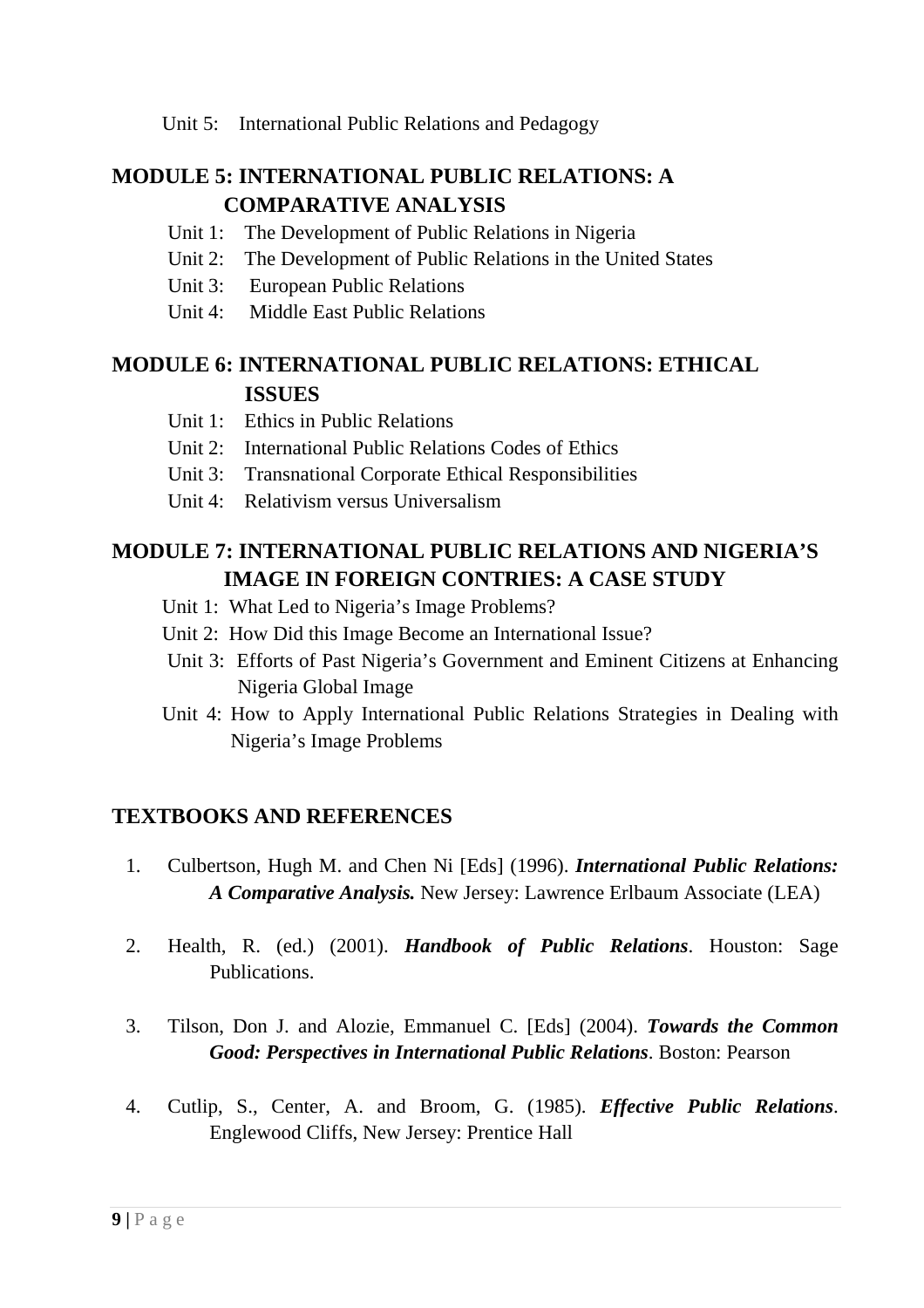- 5. Grunig, J. E. (ed.) (1992). *Excellence in Public Relations and Communication Management*. Hillsdale, New Jersey: Lawrence Erlbaum Associates
- 6. Grunig, J. and Hunt, T. (1984). *Managing Public Relations*. New York: CBS Public Publishing
- 7. Skinner, J. & Von Essen, L. (1991). The South African Handbook of Public Relations. Johannesburg, South Africa: Southern Books
- 8. Nwosu, I.E. and Idemili, S.O. (eds) (1990). *Public Relations Speech, Media Writings and Copy***.** Enugu: Acena Publishers.
- 9. Nwosu, I.E. (ed.) (1990). *Mass Media and National Development: Perspectives on Communication Environments of Development in Nigeria.* Aba: Frontiers Publishers.
- 10. Ezeukwu, G. (1999). *Understanding International Relations*. Enugu: Gold Publishers
- 11. Okoro, C.O. (2000). *International Relations and Diplomacy Since the World Wars*. Enugu: Feloks Communications
- 12. Ekeanyanwu, N.T. (2008). *International Communication*. Canaanland, Ota: Covenant University Press
- 13. Seitel, Fraser P. (2007). *The Practice of Public Relations (10th Edition).* Boston: Pearson
- 14. Okoye, Innocent (2008). *Nigerian Press Law*. Lagos: Unilag
- 15. Ewelukwa, B.N. (2004). *Introduction to Nigerian Press Law.* Onitsha: Maranatha Press Ltd
- 16. Belch and Belch (2001). *Advertising and Promotion: An Integrated Marketing Communication Perspective.* Boston: McGraw-Hill

#### **ASSESSMENT FILE**

An Assessment File and a marking scheme will be made available to you. In the assessment file, you will find details of the assignments you need to do and submit to your assigned tutor for grading. The Assessment for this course is divided into two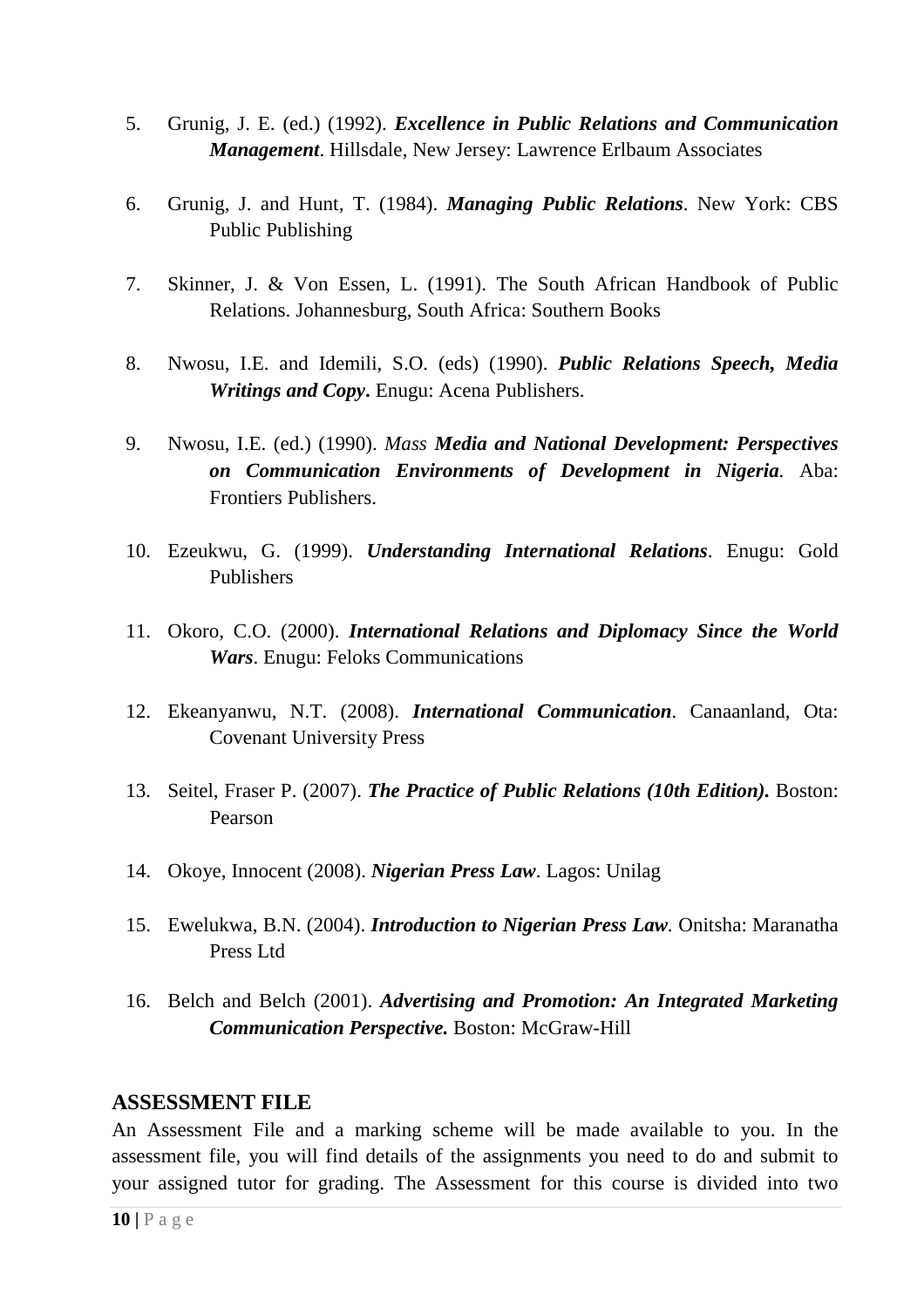namely: TMAs and the Written Examination. Both of them will total 100% at the end of the course. The assignments should be submitted to your tutor for formal assessment in accordance with the lifelines stated in the presentation schedule and the Assessment file. The work you submit to your tutor for assessment will count for 30% of your total score while the Written Examination will account for the remaining 70%.

#### **TUTOR MARKED ASSSIGNMENTS (TMAs)**

You will have to submit about 29 TMAs. This means one TMA for each of the Units of the entire Course Structure. You are required to attempt all the questions, and you will be assessed on all of them but the best six performances from the (TMAs) will be used for your 30% grading. This means each will amount to about 4% or returned to 4% after grading.

When you have completed each assignment, together with a Tutor Marked Assignment form, send it to your tutor. Make sure each assignment reaches your tutor on or before the lifeline for submissions. If, for any reason, you cannot complete your work on time, contact your tutor with a valid explanation on why you need an extension. Failure to do this may result in unpleasant and avoidable situations.

# **FINAL EXAMINATION AND GRADING**

Since this is a two-unit course, the final examination will be a test of two hours. All areas of the course will be examined. It is in your own interest to read the entire units all over again before your written examination. As earlier mentioned, the final examination will attract 70% of the total course grade. This should not be taken for granted. The examination will consist of questions, which reflects the kinds of SAEs and TMAs you have previously dealt with in the course.

## **COURSE MARKING SCHEME**

The following table lays out how the actual course mark allocation is broken down.

| S/N | <b>ASSESSMENT</b>                            | <b>MARKS</b> |
|-----|----------------------------------------------|--------------|
| 1.  | The best in Module One (Assignments 1-4)     | 4%           |
| 2.  | The best in Module Two (Assignments 5-8)     | 4%           |
| 3.  | The best in Module Three (Assignments 9-12)  | 4%           |
| 4.  | The best in Module Four (Assignments 13-17)  | 5%           |
| 5.  | The best in Module Five (Assignments 18-21)  | 4%           |
| 6.  | The best in Module Six (Assignments 22-25)   | 4%           |
| 7.  | The Best in Module Eight (Assignments 26-29) | 5%           |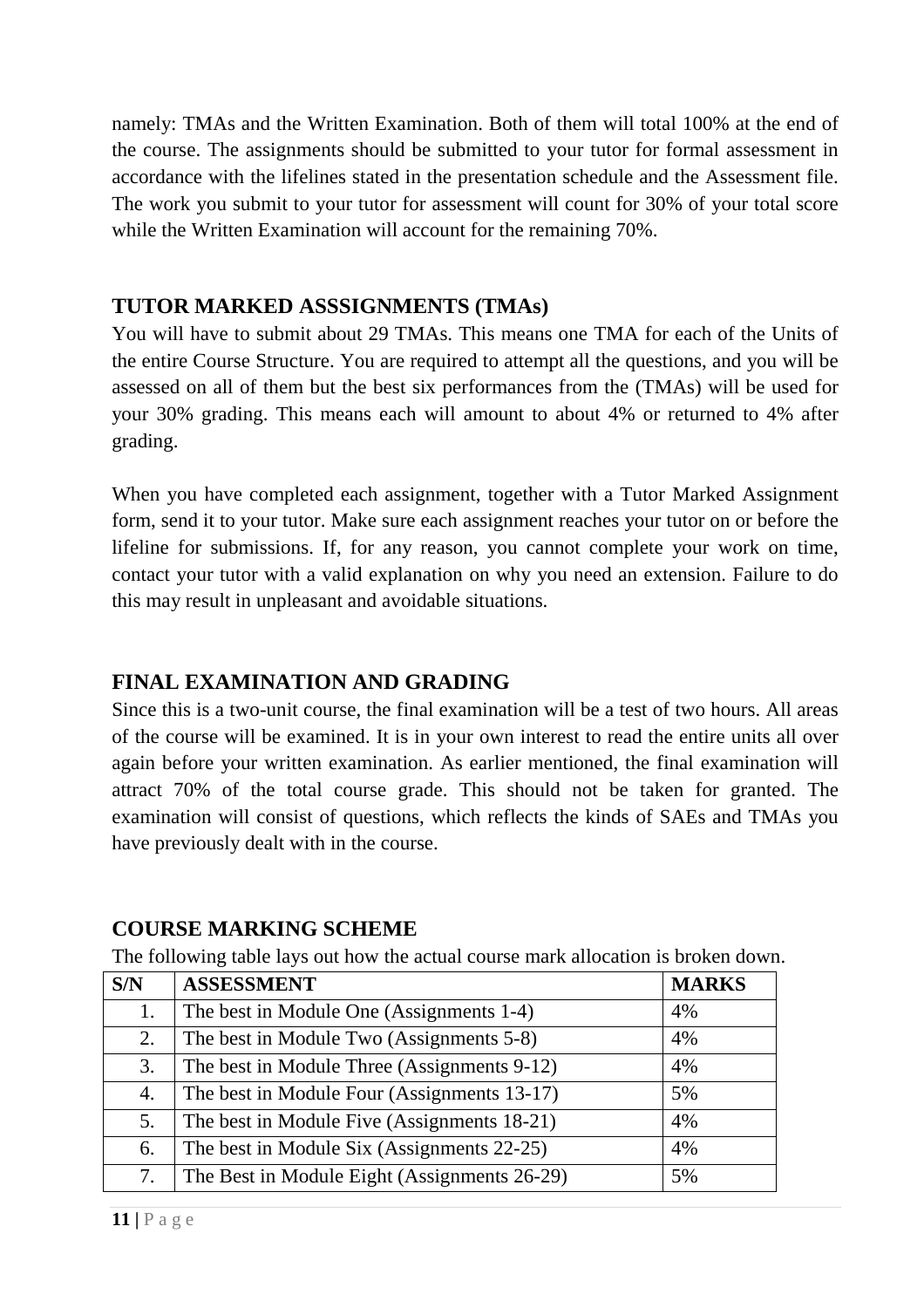| Total for TMAs                   | 30%  |
|----------------------------------|------|
| <b>Final Written Examination</b> | 70%  |
| 10. Overall Total                | 100% |

# **COURSE OVERVIEW AND PRESENTATION SCHEDULE**

| <b>Module</b> | Unit   | <b>Title Of Module</b>                                | <b>Weeks</b><br><b>Activity</b> | <b>Assessment</b> |
|---------------|--------|-------------------------------------------------------|---------------------------------|-------------------|
| <b>ONE</b>    | $1-5$  | <b>GENERAL INTRODUCTION</b>                           |                                 |                   |
|               | Unit 1 | Definitions of Public Relations and                   | Week 1                          | Assignment        |
|               |        | <b>International Public Relations</b>                 |                                 | 1                 |
|               | Unit 2 | Similarities and Differences between                  | Week 1                          | Assignment        |
|               |        | Domestic Public Relations (DPR) and                   |                                 | $\overline{2}$    |
|               |        | <b>International Public Relations (IPR)</b>           |                                 |                   |
|               | Unit 3 | <b>International Public Relations Publics</b>         | Week 2                          | Assignment<br>3   |
|               | Unit 4 | <b>Overview of Public Relations</b>                   | Week 2                          | Assignment<br>4   |
| <b>TWO</b>    | $1-4$  | <b>THE BASICS</b>                                     |                                 |                   |
|               | Unit 1 | Roles and Objectives of International Public          | Week 2                          | Assignment        |
|               |        | Relations                                             |                                 | 1                 |
|               | Unit 2 | International Public Relations Strategies and         | Week 3                          | Assignment        |
|               |        | Tactics                                               |                                 | $\overline{2}$    |
|               | Unit 3 | <b>Overview of International Relations</b>            | Week 3                          | Assignment<br>3   |
|               | Unit 4 | Theoretical Issues for International Public           | Week 3                          | Assignment        |
|               |        | Relations                                             |                                 | 4                 |
| <b>THREE</b>  | $1-4$  | <b>CORPORATE ADVERTISING AND</b>                      |                                 |                   |
|               |        | MULTINATIONAL PUBLIC RELATIONS                        |                                 |                   |
|               | Unit 1 | <b>Introduction to Corporate Advertising</b>          | Week 4                          | Assignment        |
|               | Unit 2 | Types of Corporate Advertising and How                | Week 4                          | Assignment        |
|               |        | Multinational Corporations Use Them for<br><b>IPR</b> |                                 | 3                 |
|               | Unit 3 | Advantages and Disadvantages of Corporate             | Week 4                          | Assignment        |
|               |        | Advertising                                           |                                 | 4                 |
|               | Unit 4 | Measuring the Effectiveness of Corporate              | Week 5                          | Assignment        |
|               |        | Advertising                                           |                                 | 5                 |
| <b>FOUR</b>   | $1-5$  | <b>GLOBALIZATION OF PUBLIC</b>                        |                                 |                   |
|               |        | <b>RELATIONS</b>                                      |                                 |                   |
|               | Unit 1 | Effective Public Relations in Multinational           | Week 5                          | Assignment        |
|               |        | Organizations                                         |                                 | 1                 |
|               | Unit 2 | Opportunities<br>of<br>International<br>Public        | Week 5                          | Assignment        |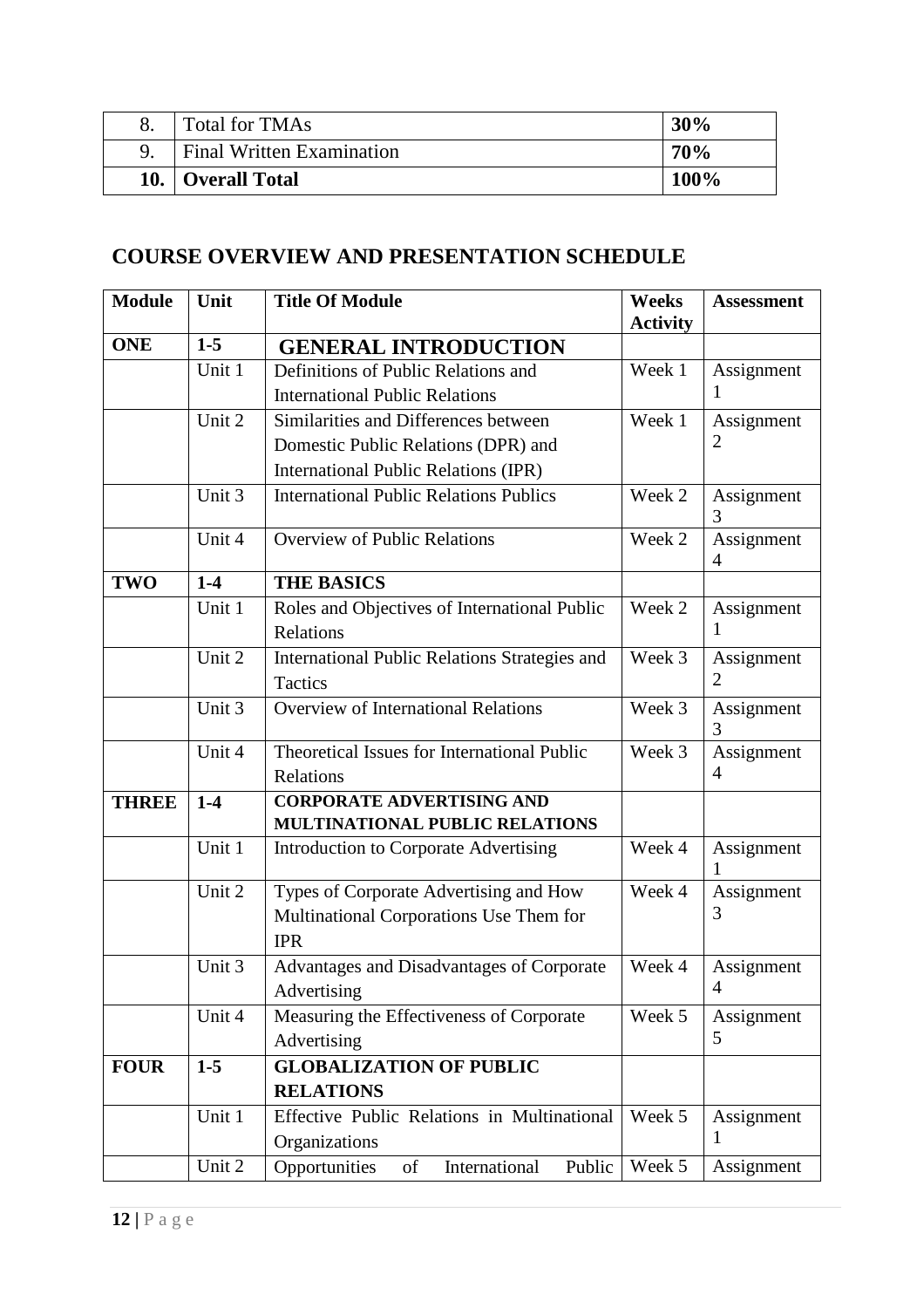|              |        | Relations for the 21 <sup>st</sup> Century                                                               |               | $\overline{2}$               |
|--------------|--------|----------------------------------------------------------------------------------------------------------|---------------|------------------------------|
|              | Unit 3 | Challenges of International Public Relations                                                             | Week 6        | Assignment                   |
|              |        | for the 21 <sup>st</sup> Century                                                                         |               | 3                            |
|              | Unit 4 | Paths to the Theory and the Practice of                                                                  | Week 6        | Assignment                   |
|              |        | <b>International Public Relations</b>                                                                    |               | $\overline{4}$               |
|              | Unit 5 | <b>International Public Relations and</b>                                                                | Week 6        | Assignment<br>5              |
|              |        | Pedagogy                                                                                                 |               |                              |
| <b>FIVE</b>  | $1-4$  | <b>INTERNATIONAL PUBLIC RELATIONS:</b><br>A COMPARATIVE ANALYSIS                                         |               |                              |
|              | Unit 1 | The Development of Public Relations in                                                                   | Week 7        | Assignment                   |
|              |        | Nigeria                                                                                                  |               | 1                            |
|              | Unit 2 | The Development of Public Relations in the                                                               | Week 7        | Assignment                   |
|              |        | <b>United States</b>                                                                                     |               | 2                            |
|              | Unit 3 | <b>European Public Relations</b>                                                                         | Week 8        | Assignment<br>3              |
|              | Unit 4 | <b>Middle East Public Relations</b>                                                                      | Week 8        | Assignment<br>4              |
| <b>SIX</b>   | $1-4$  | <b>INTERNATIONAL PUBLIC</b>                                                                              |               |                              |
|              |        | <b>RELATIONS: ETHICAL ISSUES</b>                                                                         |               |                              |
|              | Unit 1 | <b>Ethics in Public Relations</b>                                                                        | Week 9        | Assignment                   |
|              | Unit 2 | <b>International Public Relations Codes of</b><br>Ethics                                                 | Week 9        | Assignment<br>$\overline{2}$ |
|              | Unit 3 | <b>Transnational Corporate Ethical</b><br>Responsibilities                                               | Week<br>10    | Assignment<br>3              |
|              | Unit 4 | Relativism versus Universalism                                                                           | Week<br>10    | Assignment<br>4              |
| <b>EIGHT</b> | $1-4$  | <b>INTERNATIONAL PUBLIC RELATIONS</b><br>AND NIGERIA'S IMAGE IN FOREIGN<br><b>CONTRIES: A CASE STUDY</b> |               |                              |
|              | Unit 1 | What Led to Nigeria's Image Problems?                                                                    | Week<br>11    | Assignment                   |
|              | Unit 2 | How Did this Image Become an International<br>Issue?                                                     | Week<br>11    | Assignment<br>$\overline{2}$ |
|              | Unit 3 | Efforts of Past Nigeria's Government and<br>Eminent Citizens at Enhancing Nigeria<br>Global Image        | Week<br>12    | Assignment<br>3              |
|              | Unit 4 | How to Apply International Public Relations<br>Strategies in Dealing with Nigeria's Image<br>Problems    | Week<br>13    | Assignment<br>$\overline{4}$ |
|              |        | <b>Revision</b>                                                                                          | 2 weeks       |                              |
|              |        | <b>Written Examination</b>                                                                               | 1 Week        |                              |
|              |        | <b>Total Weeks</b>                                                                                       | <b>16 Wks</b> |                              |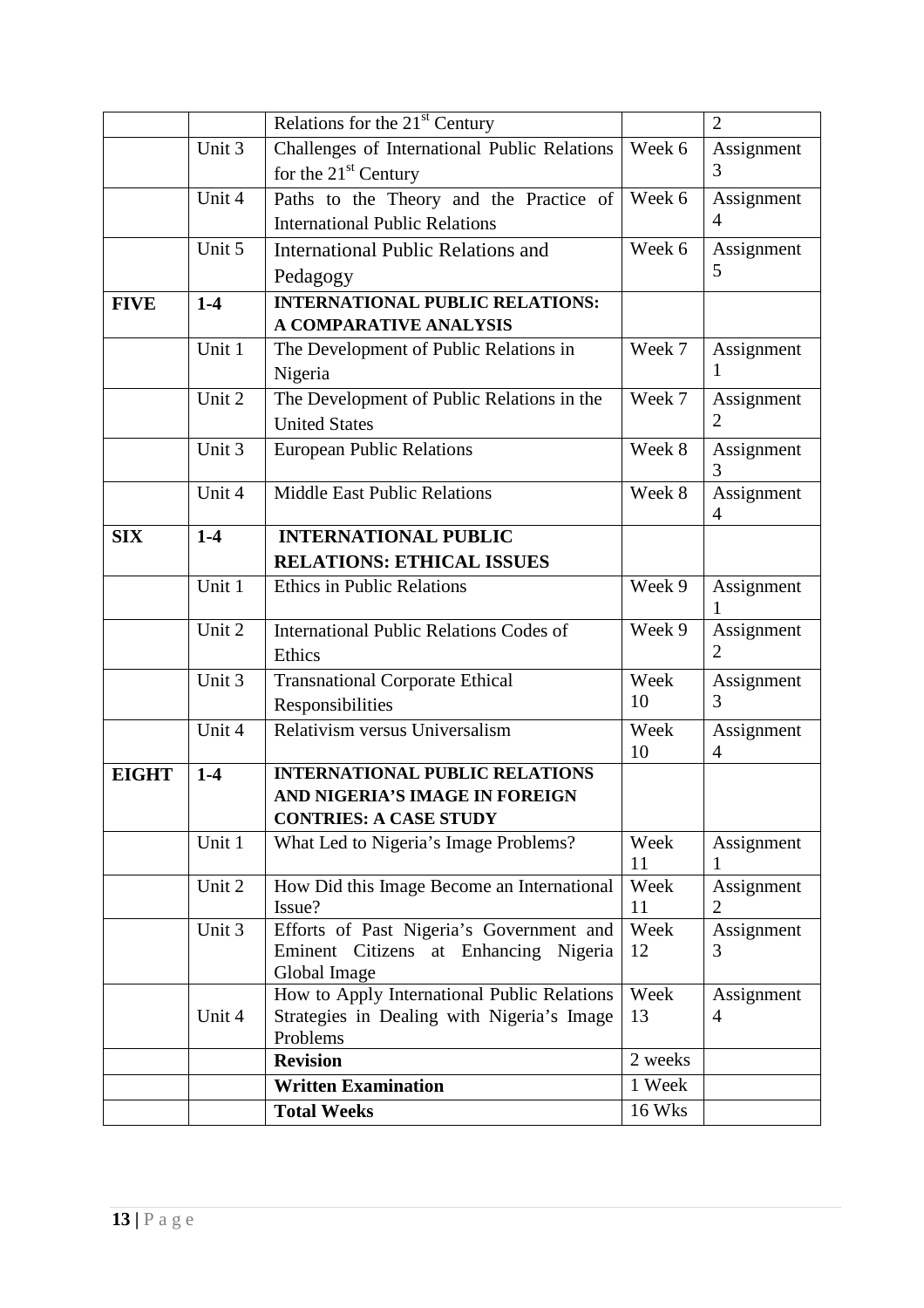## **HOW TO GET THE MOST FROM THIS COURSE**

The Open University system is a unique system whereby the study units replace the traditional university lectures. You will therefore be required to study the units on your own. However, you may arrange to meet with your assigned tutor for tutorials on an optional basis at the study centre. You can also locate like-minded course mates and have interactive sessions with them.

You will have assignments at the end of every Module and Units. This is not different from the traditional university system where a Lecturer might give you some reading to do. The study units will tell you where to read, and which are your text materials or recommended books. You have been given enough in this course so none of you will have any excuse not to do well in this course. Each of the study units follows a common format. The first item is an introduction to the subject matter of the unit, and how a particular unit is integrated with the other units and the course as a whole. Next to this is a set of Learning Objectives. These objectives will help you assess your comprehensive of the unit per time. They are also meant to guide your study so as to give you an all round learning experience. The main body of the unit guides you through the required reading from other sources. This will usually be either from your recommended books or from a particular reading section.

In summary, this structure is designed to bring out the best in a distance learner. However, you may still want to interact with a tutor over controversial, confusing or any other topic or issue you are finding it difficult to comprehend yourself. NOUN has made adequate arrangement to see that this is resolved in the interest of the student. This is the major reason why you must patronize the Study Centres.

## **TUTORS AND TUTORIALS**

The NOUN Headquarters will provide you with information relating to the Tutor and tutorials at the appropriate time. Your Tutor will mark and comment on your assignments, keep a close academic watch on your progress as well as assist you resolve any difficulties you might encounter from time to time. You must therefore take your TMAs to the Study Centre well before the due date (at least two working days before the expiration of the lifeline). The TMAs will be marked by your Tutor and returned to you as soon as possible.

In the NOUN guidelines, you are expected to contact your Tutor if you need help over the following issues:

- 1. You do not understand any part of the Study Units or the assigned readings;
- 2. You have difficulty with the exercises and assignments;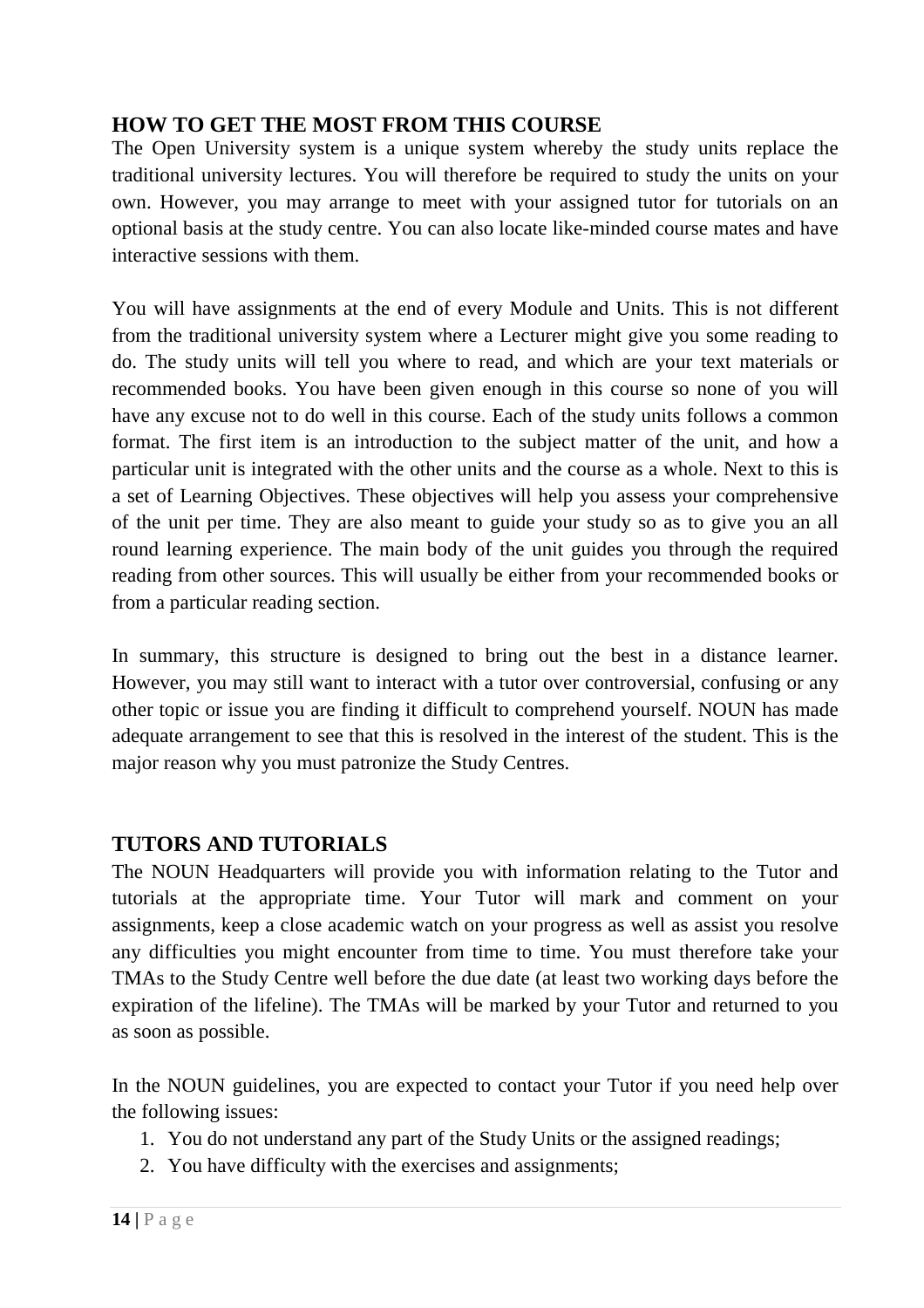- 3. You have a question or a problem with your tutor's comments on an assignment or with the grading of an assignment.
- 4. You have a question or problem with any part of the Course Structure which you think has not been adequately discussed in this Course Guide.

At NOUN, it is also expected (in your own interest) that you make concerted efforts to attend tutorials. This is the only chance to have face-to-face contact with your Tutor and ask pending and pertinent questions which are answered immediately. You can raise any problem encountered in the course of your study during the tutorial sessions. To gain the maximum benefit from the course tutorials, it is advised you prepare a question list before attending them. You will learn a lot from being an active participant in the discussions at the Study Centres or during tutorial sessions.

#### **SUMMARY**

This course aims at preparing the students to appreciate the uniqueness of International Public Relations as a vital discipline and strategy for increasing our level of tolerance, cooperation, and mutual understanding among people with different basic beliefs, background, and values. The primary aim is to build relationships that do not currently exist as well as manage and soften those that are now hostile and/or based on misunderstanding. It is also aimed at maintaining a positive and cordial image amongst members of a given public. This course is therefore an overview of the relevance of public relations for solving the peculiar problems of multinational corporations, international businesses, governments and personalities.

We wish you success with the course and hope that at the end of this course, you will be able advice interested parties on how to maintain healthy corporate image, how to live peacefully with all men, and how to manage your diverse global relationships.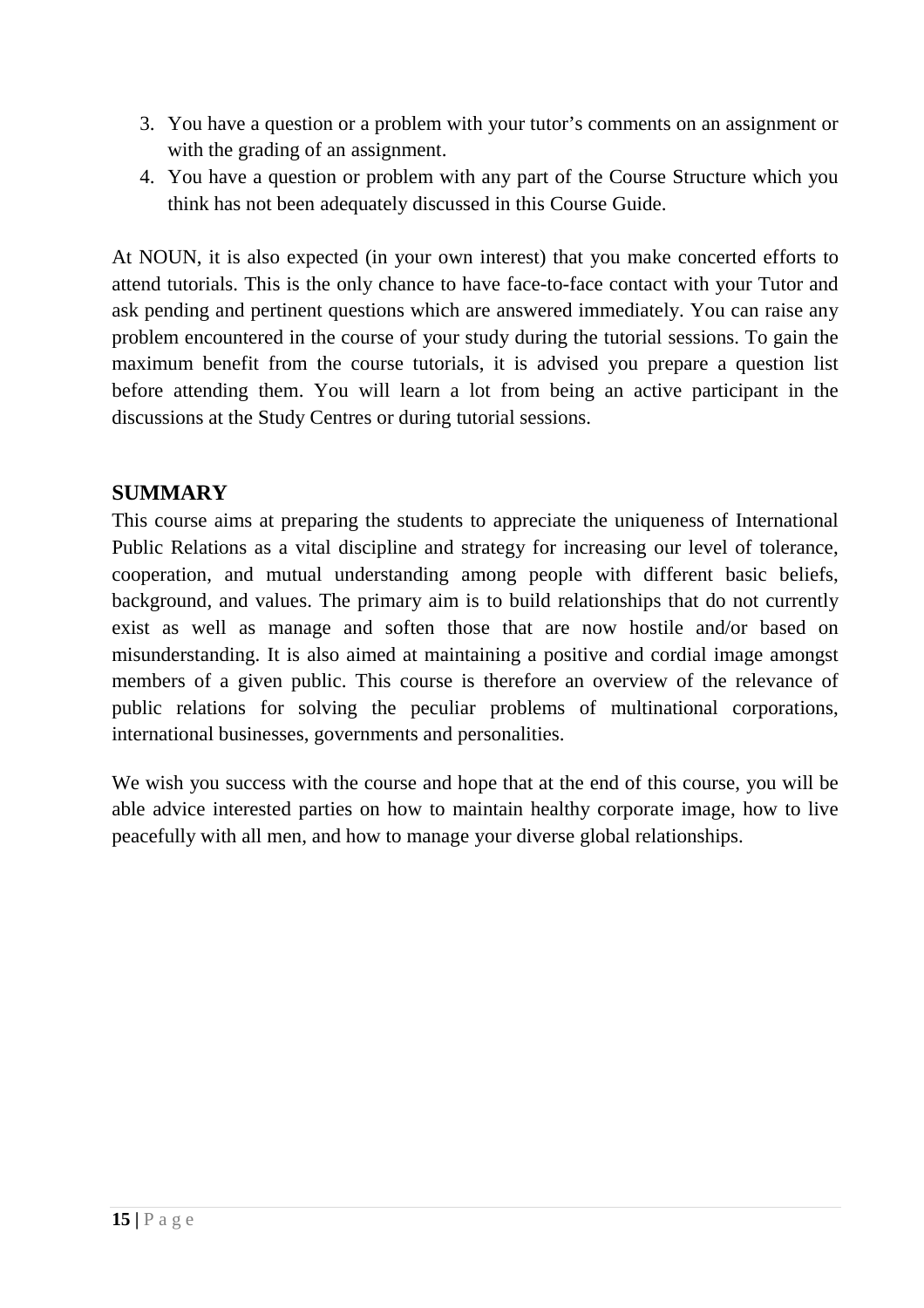

# **NATIONAL OPEN UNIVERSITY OF NIGERIA**

# **SCHOOL OF ARTS AND SOCIAL SCIENCES COURSE**

**CODE:** MAC334

**COURSE TITLE:**  INTERNATIONAL PUBLIC RELATIONS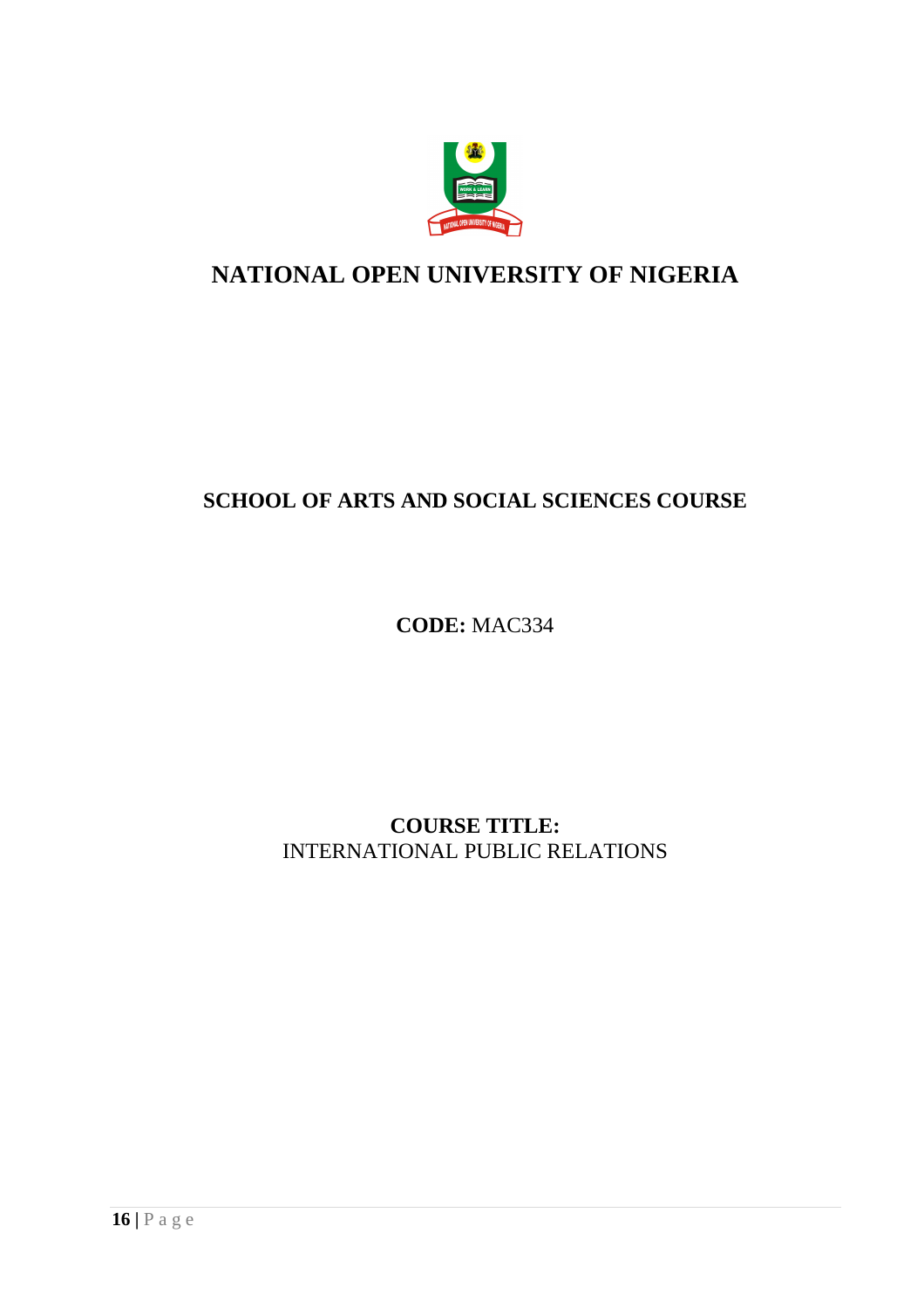MAC334 INTERNATIONAL PUBLIC RELATIONS **MAIN COURSE** 

# **Course Team**

 $\overline{\phantom{a}}$ 

| Course Writer:         | Dr. Nnamdi Tobechukwu Ekeanyanwu<br>Covenant University, Ota, Ogun State<br>08069395473<br>nnamdiekeanyanwu@yahoo.cpom |
|------------------------|------------------------------------------------------------------------------------------------------------------------|
| <b>Content Editor:</b> | Joseph Bel-Molokwu<br>Oshiroga Estate, Igbo-Oluwo, Ikorodu, Lagos<br>08033030017<br><u>beljoseph@yahoo.com</u>         |
| Course Coordinator:    | Dr. Jonathan E. Aliede<br>National Open University of Nigeria<br>08069395473<br>aliedeom@yahoo.com                     |
| Programme Leader:      | Dr. Jonathan E. Aliede<br>National Open University of Nigeria<br>08069395473<br>aliedeom@yahoo.com                     |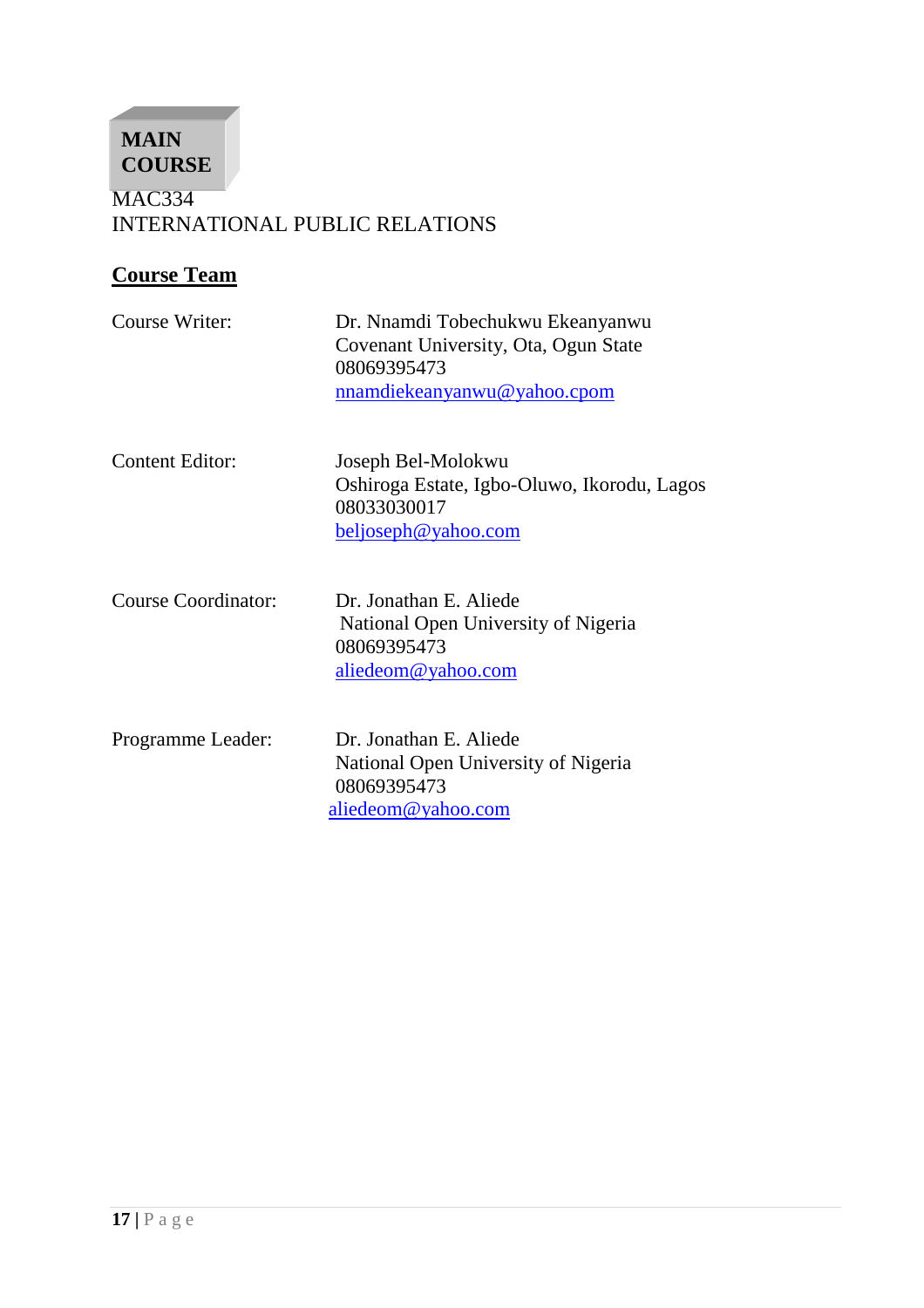

National Open University of Nigeria Headquarters 14/16 Ahmadu Bello Way Victoria Island Lagos

Abuja Annexe 245 Samuel Adesujo Ademulegun Street Central Business District Opposite Arewa Suites Abuja

e-mail: centralinfo@nou.edu.ng URL: www.nou.edu.ng

National Open University of Nigeria, 2012

First Printed 2012

ISBN:

All Rights Reserved

Printed by …………….. For National Open University of Nigeria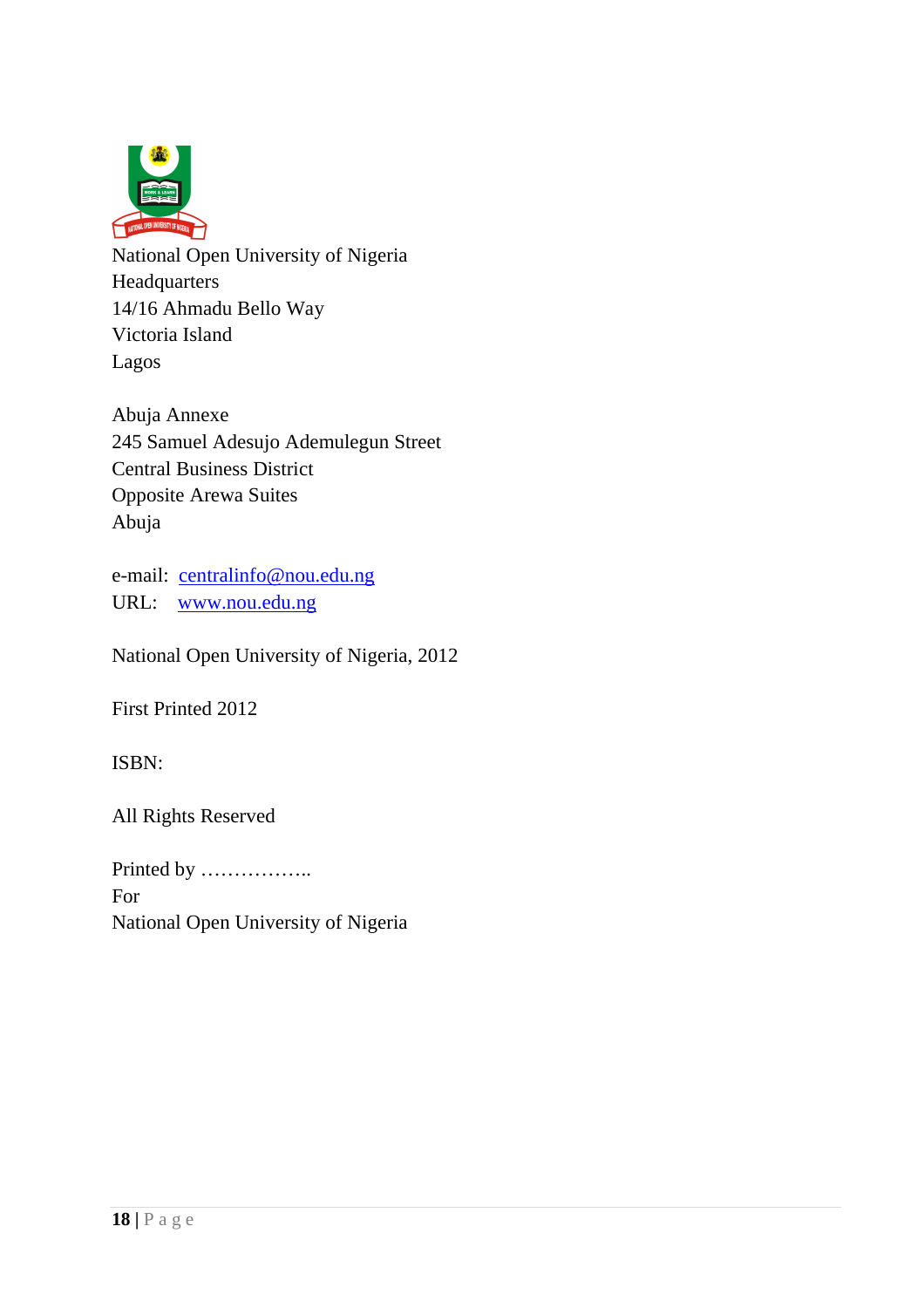## **CONTENTS PAGE**

|            | .20-43                                                                           |
|------------|----------------------------------------------------------------------------------|
|            | Unit 1: Definitions of Public Relations and International Public Relations       |
|            | Unit 2: Similarities and Differences between Domestic Public Relations (DPR)     |
|            | and International Public Relations (IPR)                                         |
|            | Unit 3: International Public Relations Publics                                   |
|            | Unit 4: Overview of Public Relations                                             |
|            |                                                                                  |
| Unit 1:    | Roles and Objectives of International Public Relations                           |
| Unit 2:    | <b>International Public Relations Strategies and Tactics</b>                     |
| Unit 3:    | <b>Overview of International Relations</b>                                       |
| Unit 4:    | <b>Theoretical Issues for International Public Relations</b>                     |
|            | <b>MODULE 3: CORPORATE ADVERTISING AND MULTINATIONAL</b>                         |
|            |                                                                                  |
| Unit $1$ : | Introduction to Corporate Advertising                                            |
| Unit 2:    | Types of Corporate Advertising and How Multinational Corporations Use            |
|            | them for International Public Relations                                          |
| Unit 3:    | Advantages and Disadvantages of Corporate Advertising                            |
| Unit 4:    | Measuring the Effectiveness of Corporate Advertising                             |
|            | <b>MODULE 4: GLOBALIZATION OF PUBLIC RELATIONS87-111</b>                         |
| Unit 1:    | <b>Effective Public Relations in Multinational Organizations</b>                 |
| Unit 2:    | Opportunities of International Public Relations for the 21 <sup>st</sup> Century |
| Unit 3:    | Challenges of International Public Relations for the 21 <sup>st</sup> Century    |
| Unit 4:    | Paths to the Theory and the Practice of International Public Relations           |
|            | Unit 5: International Public Relations and Pedagogy                              |
|            | <b>MODULE 5: INTERNATIONAL PUBLIC RELATIONS: A</b>                               |
|            |                                                                                  |
| Unit $1$ : | The Development of Public Relations in Nigeria                                   |
|            |                                                                                  |

- Unit 2: The Development of Public Relations in the United States Unit 3: European Public Relations
- Unit 4: Middle East Public Relations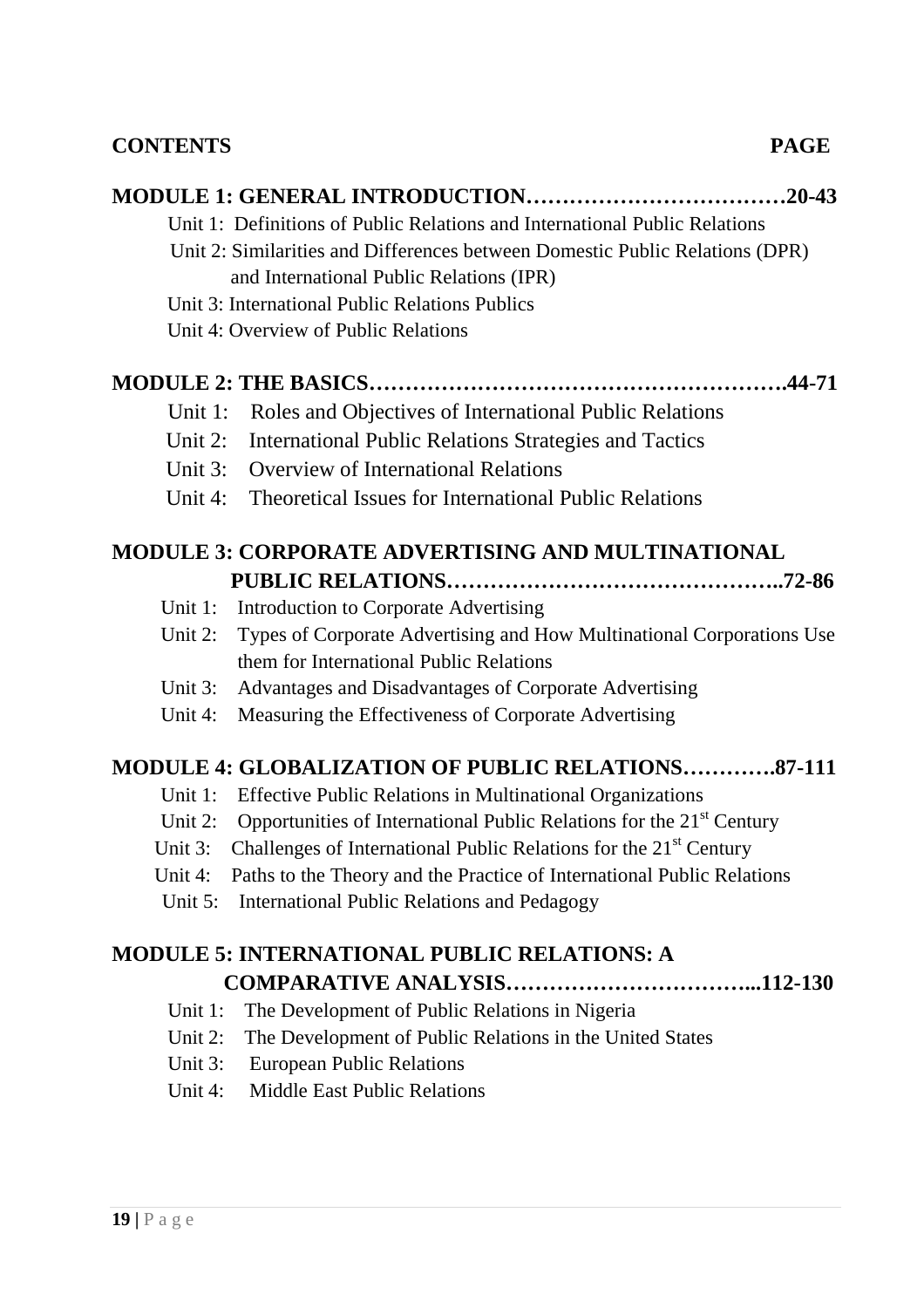# **MODULE 6: INTERNATIONAL PUBLIC RELATIONS: ETHICAL**

- **ISSUES…………………………………………………......131-157**
- Unit 1: Ethics in Public Relations
- Unit 2: International Public Relations Codes of Ethics
- Unit 3: Transnational Corporate Ethical Responsibilities
- Unit 4: Relativism versus Universalism

# **MODULE 7: INTERNATIONAL PUBLIC RELATIONS AND NIGERIA'S IMAGE IN FOREIGN CONTRIES: A CASE STUDY…...158-180**

- Unit 1: What Led to Nigeria's Image Problems?
- Unit 2: How Did this Image Become an International Issue?
- Unit 3: Efforts of Past Nigeria's Government and Eminent Citizens at Enhancing Nigeria Global Image
- Unit 4: How to Apply International Public Relations Strategies in Dealing with Nigeria's Image Problems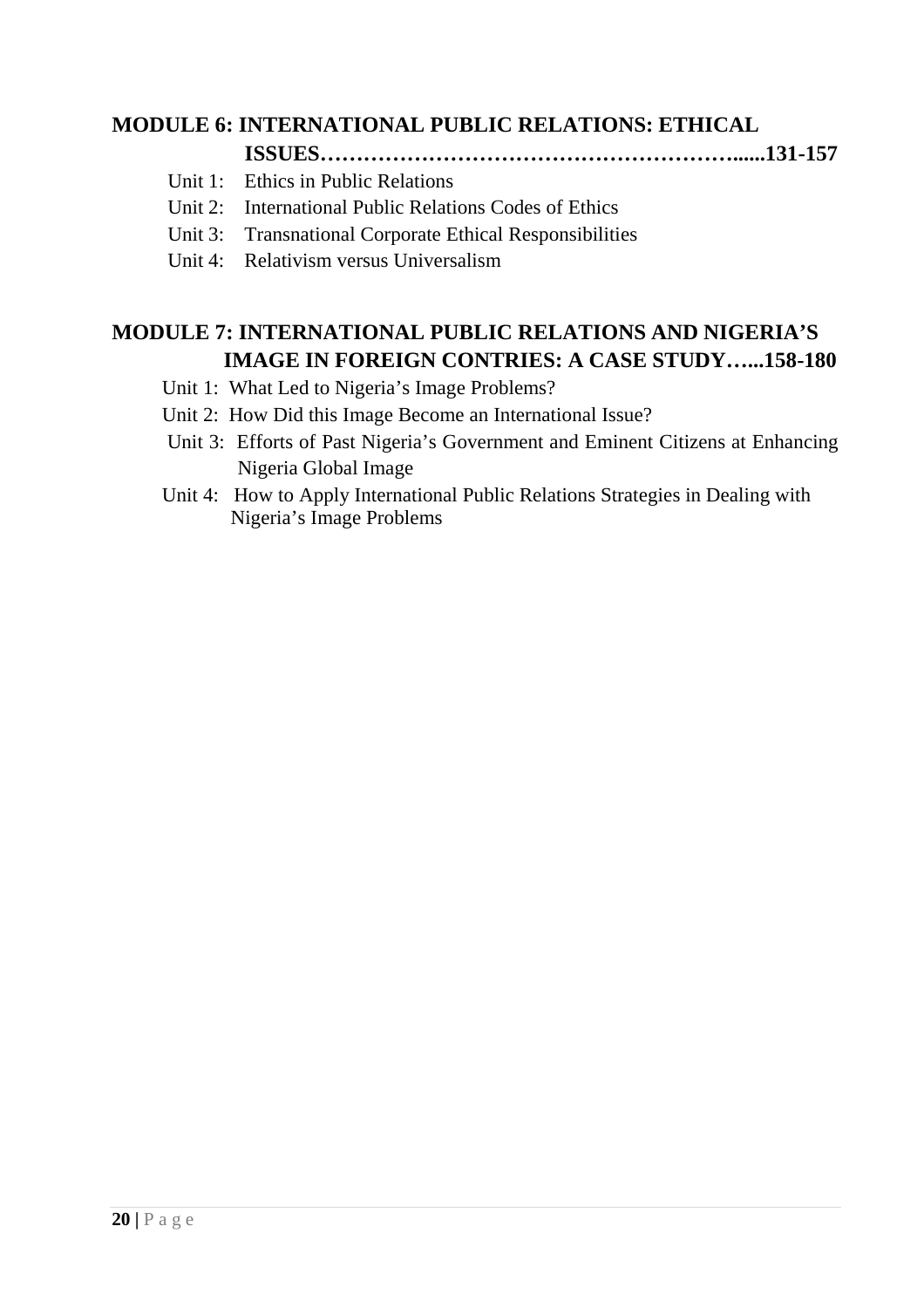# **MODULE 1: GENERAL INTRODUCTION**

Unit 1: Definitions of Public Relations and International Public Relations

- Unit 2: Similarities and Differences between Domestic Public Relations (DPR) and International Public Relations (IPR)
- Unit 3: International Public Relations Publics
- Unit 4: Overview of Public Relations

# **UNIT 1: Definitions of Public Relations and International Public Relations**

# **CONTENTS**

- 1.0 Introduction
- 2.0 Objectives
- 3.0 Main Content
	- 3.1 What is Public Relations?
	- 3.2 What is International Public Relations?
- 4.0 Conclusion
- 5.0 Summary
- 6.0 Tutor Marked Assignment
- 7.0 References/Further Readings

# **1.0 INTRODUCTION**

This course is designed to train students to become knowledgeable about issues and concepts in International Public Relations. This becomes pertinent because relations among publics, according to Culbertson and Chen (1996), has become more complex, fragile, and often hostile in recent years due to varied factors ranging from weapons of mass destruction to regional alliances, nationalism, and the internet. The world has also become smaller thanks to many of the same factors enumerated above. We are further said to be in a flat world: a global village where today's neighbours are no longer inhibited or separated by the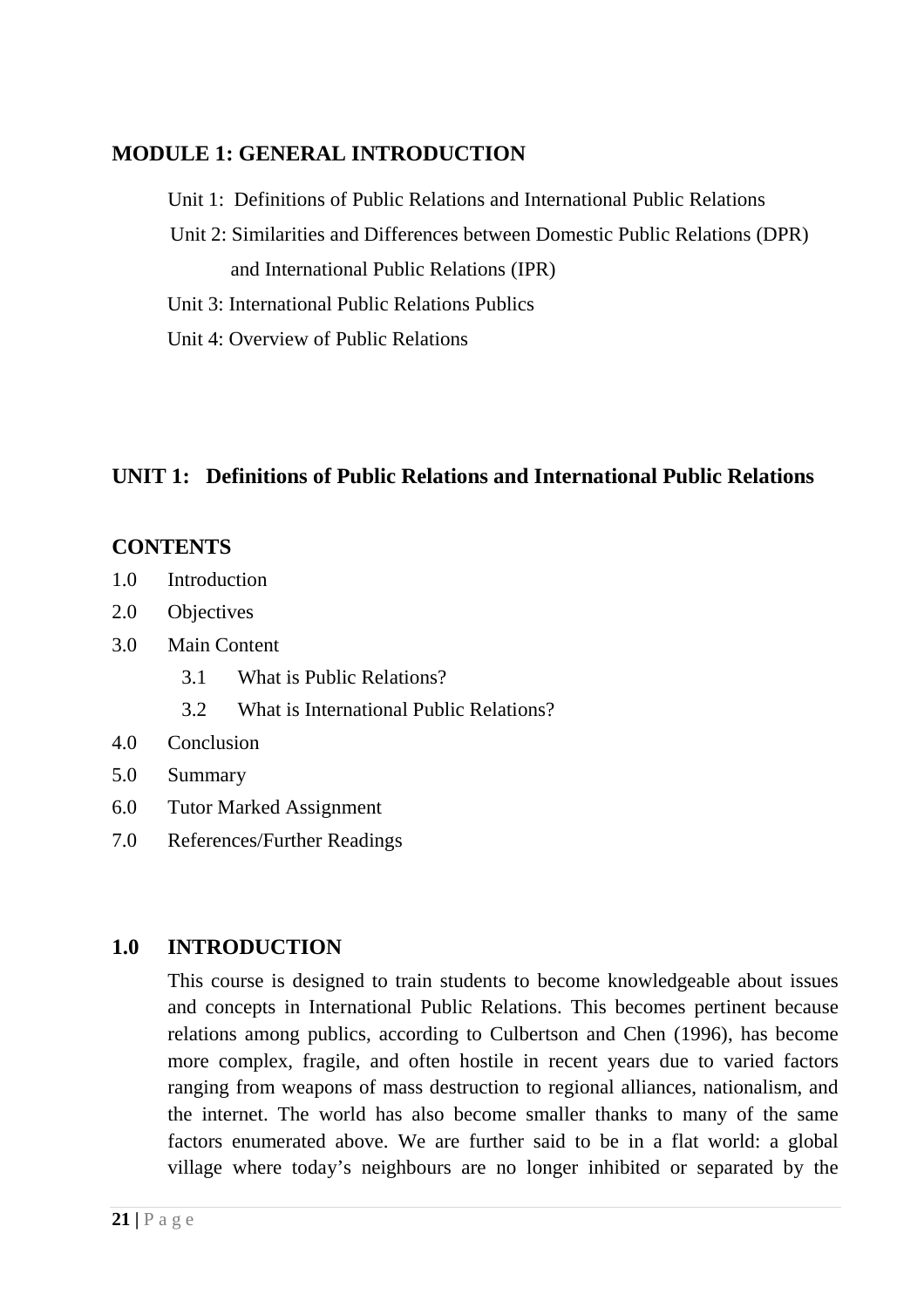traditional boundaries our fore fathers grappled with. All of these make International Public Relations important in the  $21<sup>st</sup>$  century. However, before we delve into International Public Relations proper, we need to define public relations.

# **2.0 OBJECTIVES**

This section is aimed at introducing the students to the basic definitions of Public Relations and International Public Relations and gives them the basic knowledge about the meaning of both concepts and discipline. In summary, the objectives of this Unit include:

- To define Public Relations
- To define International Public Relations
- To explain the definitions of Public Relations and International Public Relations presented in this Unit.

# **3.0 MAIN CONTENT**

#### **3.1 What is Public Relations?**

There are many definitions of Public Relations as there are many scholars and authors who have written on the subject. Most of the definitions say one true thing or the other about the subject of public relations but others just give a narrow perspective to the subject. I shall not bore you with all these definitions. I will only present the generally accepted and acknowledged definition of Public Relations which addresses the core issues the subject deals with and presents the vital components of the subject matter with such depth and nuances.

The most comprehensive definition of Public Relations is that offered by the "Public Relations News" (the weekly newsletter of the industry). The PR News says PR is:

> *The management function, which evaluates public attitudes, identifies the policies and procedures of an organization with the public interest, and executes a program of action (and communicates) to earn public understanding and acceptance.*

From this definition, Public Relations requires a series of stages, including:

- 1. The determination and evaluation of public attitudes
- 2. The identification of policies and procedures of an organization with a public interest.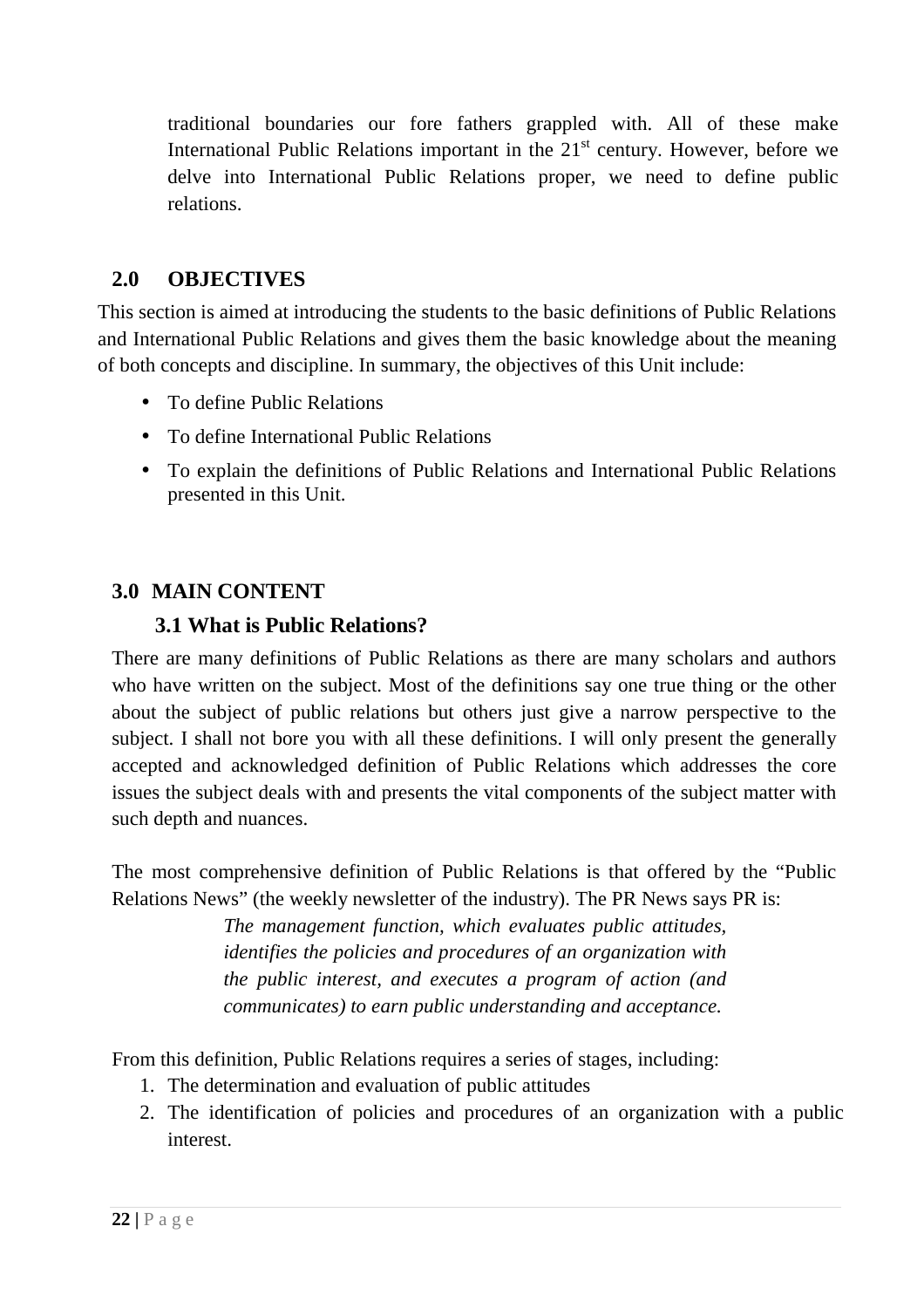3. The development and execution of a communications program designed to bring about public understanding and acceptance.

The processes identified above do not all occur at once. An effective Public Relations program continues over months or even years. It requires sustained and consistent efforts over a long period of time for it to truly succeed.

This definition also reveals that Public Relations involves much more than activities designed to sell a product or service. It also involves some promotional programs that concentrate on corporate image building, making and maintenance. For instance, press releases may be used to announce corporate policies and changes in the organization or special events may be used to create goodwill in the community, and advertising may be used to state the firm's position on a controversial issue or debate etc. This necessitates the application of Public Relations, advertising and promotions in international related issues like national image and reputation.

# **3.2What is International Public Relations?**

While definitions of Public Relations may vary greatly according to the orientation of who is defining it, most authors and scholars on the subject matter seem to agree on the definition of International Public Relations.

According to Prof. Ikechukwu Nwosu, International Public Relations (IPR):

*is the deliberately planned systematic and researched based activities of an individual or marketing organization or nation which are aimed at maintaining sound productive and international relations with international publics, such as customers, agents, governments, business organizations and others.* 

Ekeanyanwu sees International Public Relations as effective, proactive and productive Public Relations in multinational organizations and nations, which are deliberately aimed at sustaining the confidence of their international publics in an attempt to enhance international relations and corporate reputation.

The above definitions suggest that International Public Relations is aimed at winning friends, getting support or sympathy of international relations through evaluation of their opinion concerning one's actions. It also aims at achieving common interest; corporate, government and other publics approval and understanding.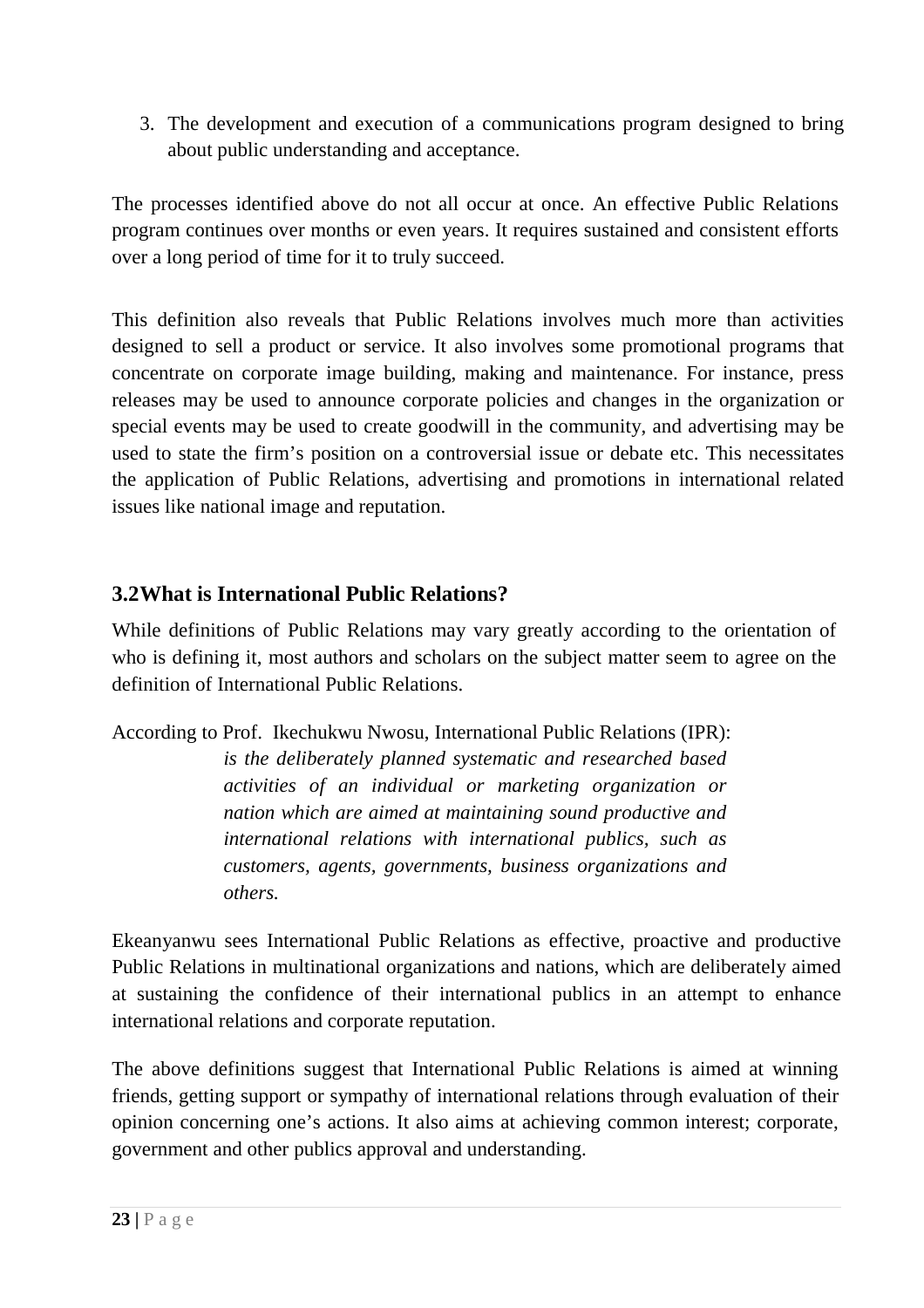International Public Relations could also be referred to as Comparative Public Relations – which involves a search for both similarities and differences between the practice in one or more countries and in the other platforms. The primary purpose of Comparative Public Relations is to identify more or less universal problems that apply widely (Culbertson, 1996).

In simple terms, International Public Relations could also be defined as the practice of Public Relations in an international or cross-cultural context (Culbertson, 1996). According to Culbertson (1996), International Public Relations involves Public Relations practices in at least four different realms:

- 1. International organizations, e.g. UN, World Bank, IMF
- 2. Intergovernmental relations e.g. diplomatic recognition, alliance formation/disintegration, and sanctions/embargoes.
- 3. Transnational economic transaction e.g. investment trading, financing of multinational corporations.
- 4. Interactions among citizens of different national e.g. through sports, tourism, arts, films, entertainment etc.

## **Self Assessment Exercise (SAEs) 1.1**

1. Discuss any two widely accepted definitions of Public Relations and why you think they are widely regarded.

# **4.0 CONCLUSION**

While acknowledging the fact that Public Relations could be defined differently by different people, the subject matter has always remained consistent. This is also similar with International Public Relations which has few controversies or disagreement about what International Public Relations means. Beyond all these, International Public Relations remains a proactive and effective way of reaching out and building confidence with ones international publics.

# **5.0 SUMMARY**

This Unit discussed the definitions and meanings of Public Relations and International Public Relations so as to properly situate the subject matter of this discourse. Emphasis was placed on the more comprehensive and widely accepted definitions which brought out to the fore the true perspectives of the subject matter.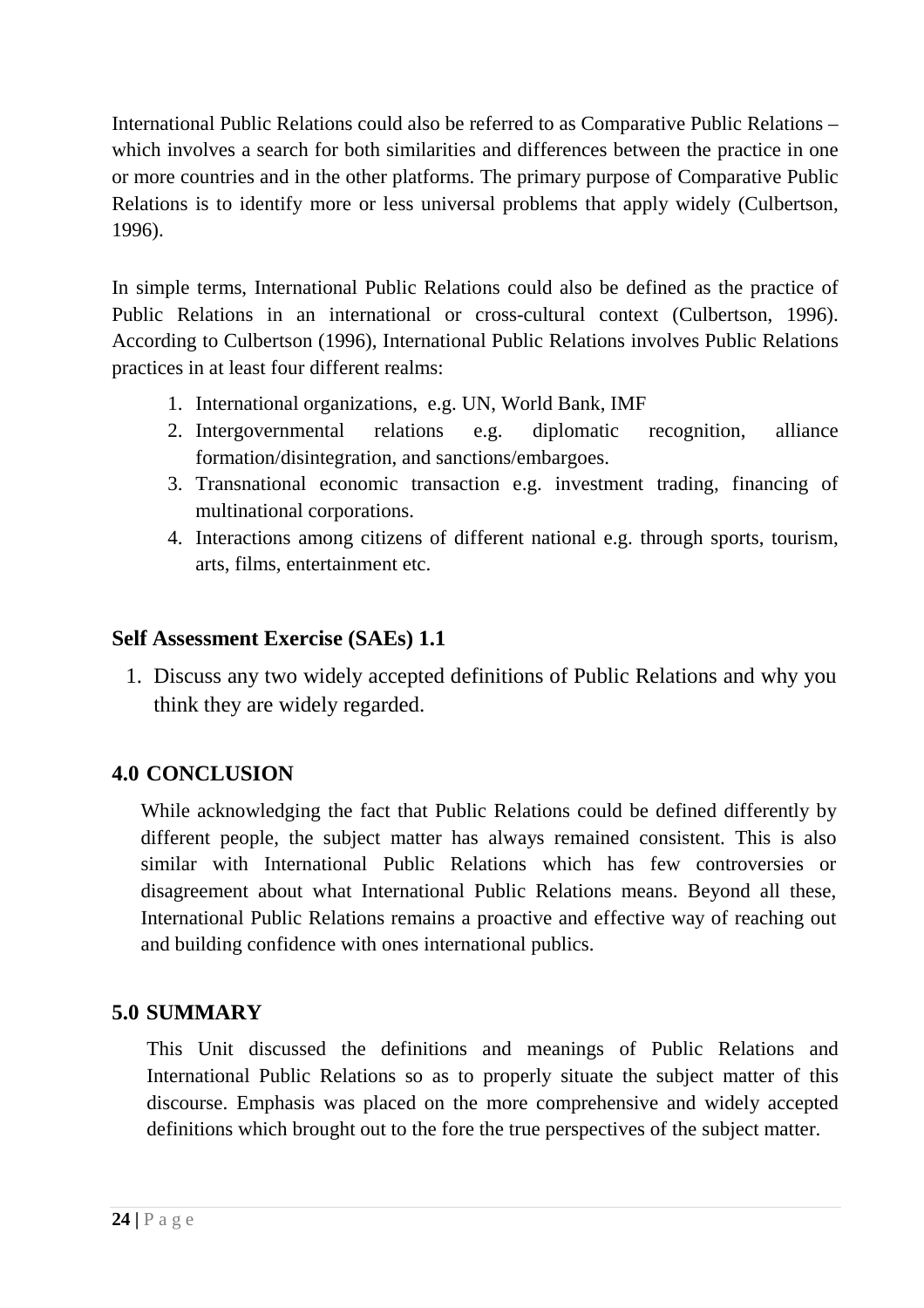#### **6.0 TUTOR MARKED ASSIGNMENT**

- 1. Why do we have many and different definitions of Public Relations?
- 2. Discuss the major focus of the *Public Relations News*' definition of Public Relations.
- 3. Analyze the definition of International Public Relations as given by Ekeanyanwu with emphasis on the key words of the definition.

#### **7.0 REFERENCES AND FURTHER READING**

- 1. Culbertson, Hugh M. and Chen Ni [Eds] (1996). *International Public Relations: A Comparative Analysis.* New Jersey: Lawrence Erlbaum Associate (LEA)
- 2. Health, R. (Ed.) (2001). *Handbook of Public Relations*. Houston: Sage Publications.
- 3. Seitel, Fraser P. (2007). *The Practice of Public Relations (10th Edition).* Boston: Pearson

**Unit 2: Similarities and Differences between Domestic Public Relations (DPR) and International Public Relations (IPR)**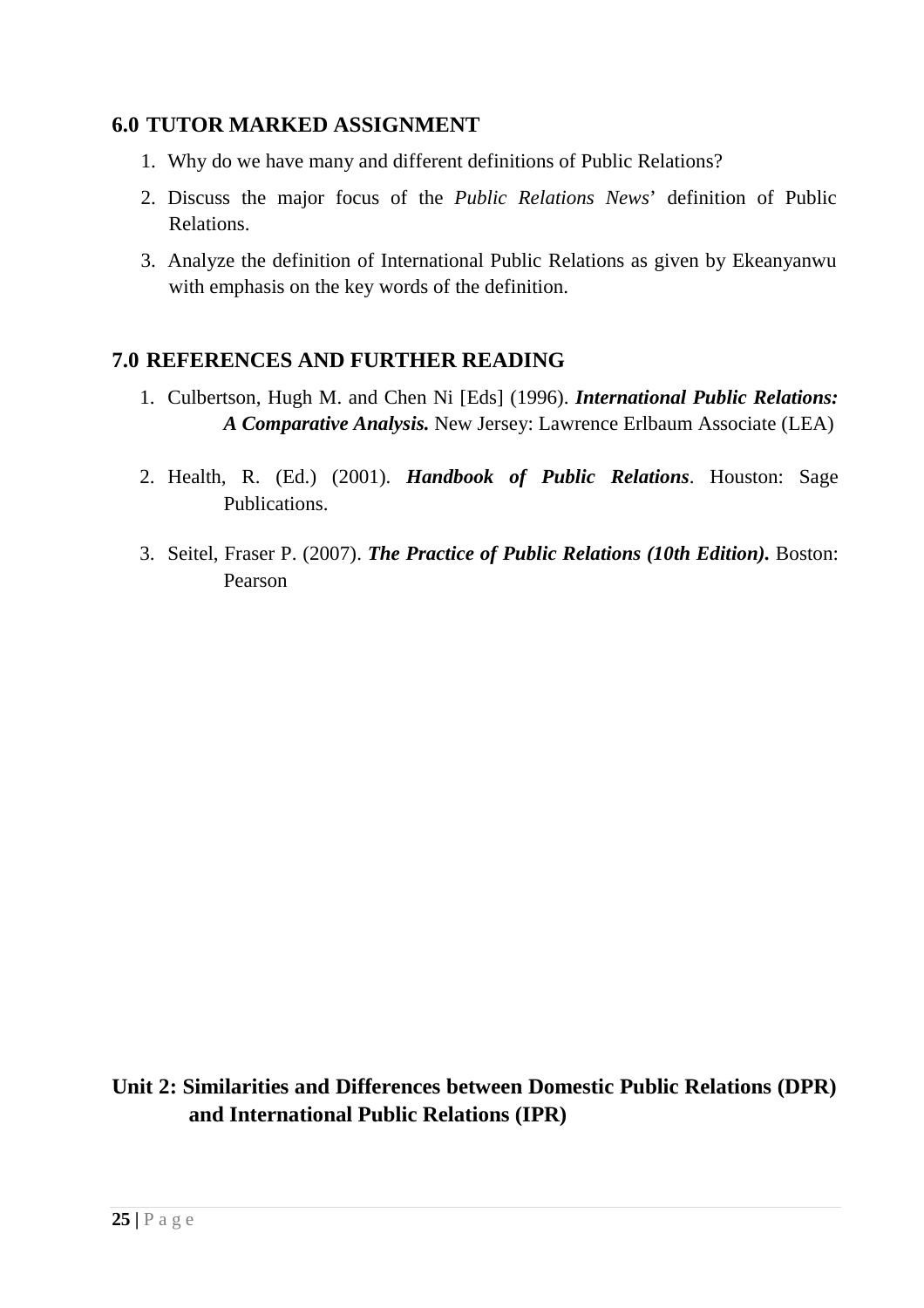# **CONTENTS**

- 1.0 Introduction
- 2.0 Objectives
- 3.0 Main Content
- 3.1 Similarities between Domestic Public Relations and International Public Relations (IPR)
- 3.2 Differences between Domestic Public Relations (DPR) and International Public Relations (IPR)
- 4.0 Conclusion
- 5.0 Summary
- 6.0 Tutor Marked Assignment
- 7.0 References/Further Readings

## **1.0 INTRODUCTION**

Practitioners, students and all others who are interested in International Public Relations need to have a clear understanding of the similarities and differences between Domestic Public Relations and International Public Relations. Some persons have argued the Domestic Public Relations is the same thing as International Public Relations at a global level. This argument will be made clearer in this Unit as we explore some of the major differences between DPR and IPR.

#### **2.0 OBJECTIVES**

The primary objective of this unit is to teach the students the major similarities and differences between Domestic Public Relations and International Public Relations. At the end of this Unit, it is expected that the student should be able to do the following:

- 1. Identify and describe the major similarities between Domestic Public Relations and International Public Relations.
- 2. Identify and describe the major differences between Domestic Public Relations and International Public Relations.

#### **3.0 MAIN CONTENT**

 **3.1 Similarities between Domestic Public Relations and International Public Relations (IPR)**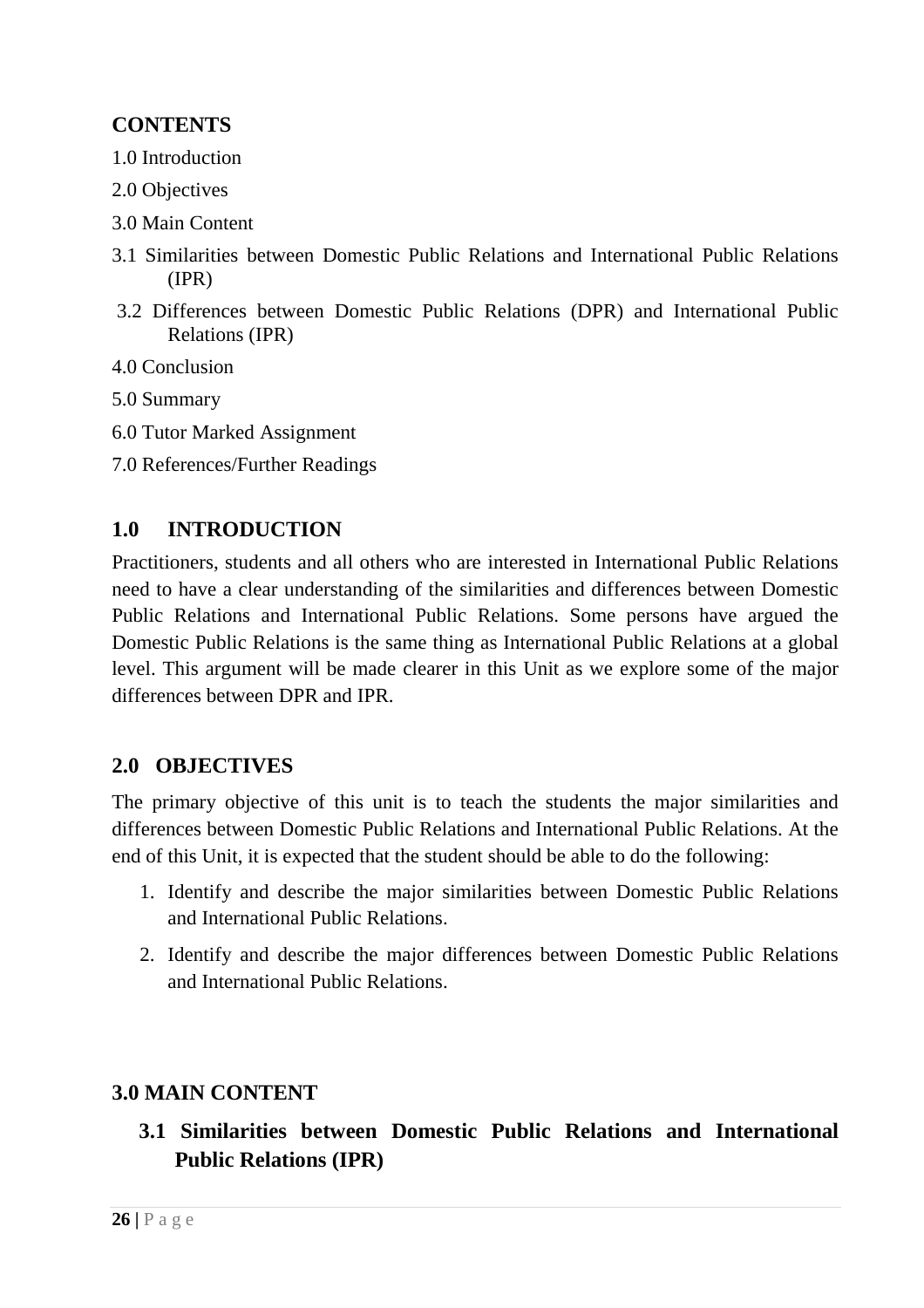The similarities between Domestic Public Relations (DPR) and International Public Relations (IPR) include:

**3.1.1 Some forms of media relations occur everywhere in the same manner and have target publics:** 

Media relation is one primary function of Public Relations you can find that is common in most societies. Media relation is not just practiced in most firms and nations; the strategic focus, the modus operandi, the objectives and sometimes, the basic output are similar whether at the domestic level or the international level.

- **3.1.2 In the area of ethics, the standards are now universal in application:** Behavioural codes, such as the Universal Declaration of Human Rights and the International Public Relations Association's Code of Athens, are gaining acceptance globally. We now have a situation where morality questions in the profession is not just subject to geographic locations but to universal laws of right and wrong conduct in a civilized world.
- **3.1.3 In the use of Public Relations in organizations, all entities, whether domestic or multinational, strive to preserve their reputation from internal or external threats:**

This has remained one of the primary objectives of Public Relations at whatever level it is practiced. For organizations at the domestic fronts, Public Relations is strategically focused at preserving the reputation of the organization. This is the same thing at the international or multinational level.

**3.1.4 All organizations, whether domestic or international, also try to identify and build relationships with vital publics:** 

One other critical function of Public Relations is to help its organization identify and build the organization's corporate relationship so as to maintain an all round atmosphere of cordiality and mutual respect. This is not an easy task but remains the role of Public Relations at both the local and global levels.

# **3.1.5 All organizations, whether domestic or international, also anticipate problems and seek to dominate them or at least reduce the adverse effects:**

All firms that make use of Public Relations as a management function expect it to be the early warning signal which helps them to properly evaluate and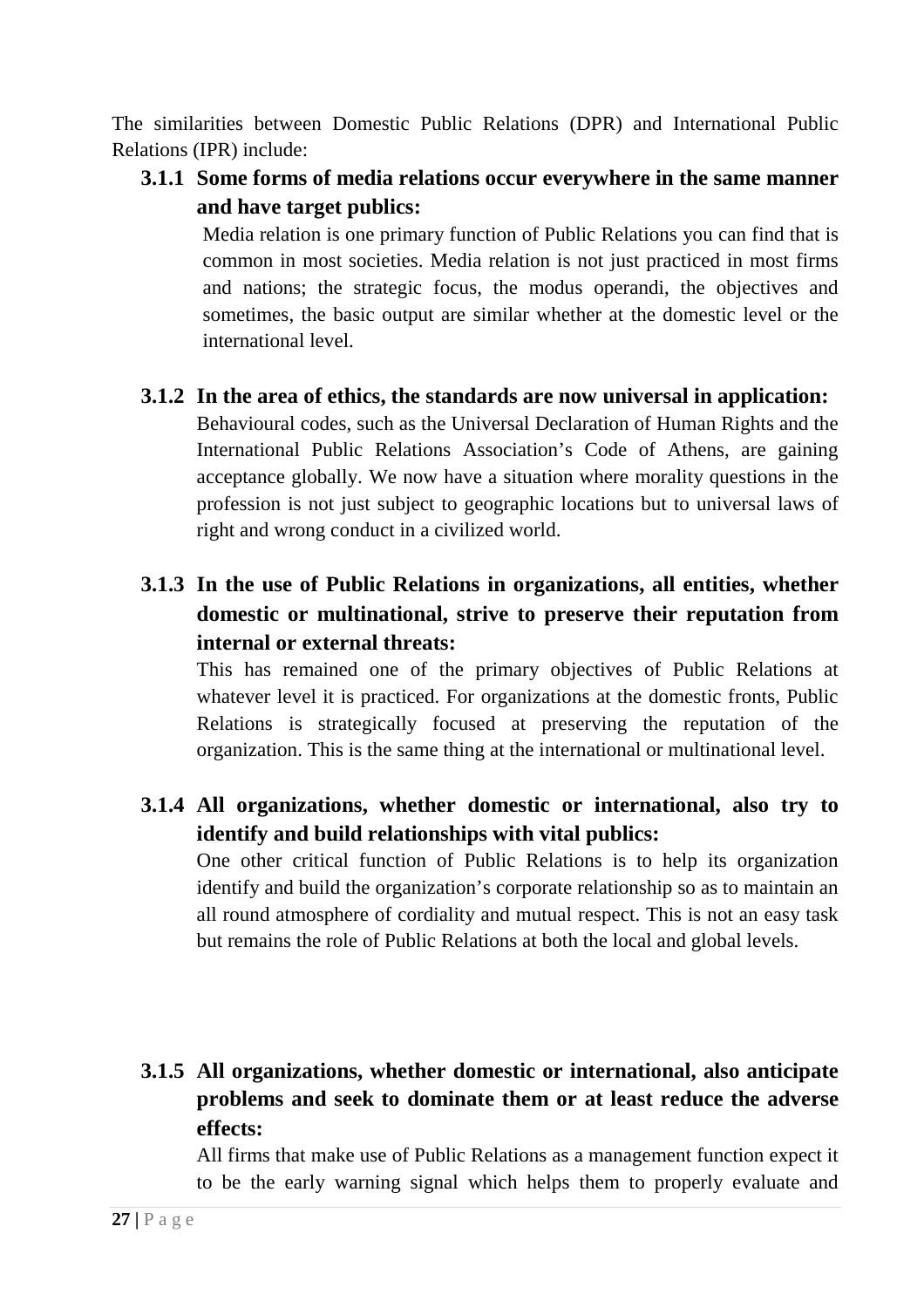reevaluate proposed policies and actions so as to receive the greatest support from its diverse publics.

#### **Self Assessment Exercise (SAE) 1.2**

1. On what basis will you agree that Public Relations practised at the domestic front is similar to the one practised at the global level. Please, use valid points in your argument.

#### **3.2 Differences between Domestic Public Relations (DPR) and International Public Relations (IPR)**

A speaker at the Public Relations Society of America, (PRSA) conference observed a few years ago thus: "There aren't many differences between cultures, but those differences make all the difference in the world"

This statement is true with International Public Relations. It is easy to list similarities between countries- and just as easy to dismiss the differences. But organizations get into trouble by not recognizing that the international arena is exponentially more complex than domestic fronts (Wakefield, 2001). As noted by Wakefield (2001), this complexity lies both in organizations themselves and in the added cross cultural factors of each country, most of which are human elements that can fall into the realm of Public Relations.

The differences between Domestic Public Relations and International Public Relations include:

- 1. Multinationals, which practice International Public Relations, face multiple regulatory arenas governing products, language, employees, taxation and so forth. This then, affects employee relations, promotional materials, translations, claims and other Public Relations activities.
- 2. Multinationals and the like have multicultural employee forces with diverse perspectives on work hours, use of time and space, managerial space, managerial styles and other work-related attributes. This makes international communication much more difficult.
- 3. Externally, there are dispersed publics that often mistrust multinationals and that now can affect great global pressure through the mass media or the internet.
- 4. There are also cross-border problems, such as pollutions and labour, whose resolutions require intercultural communication. All of these factors above are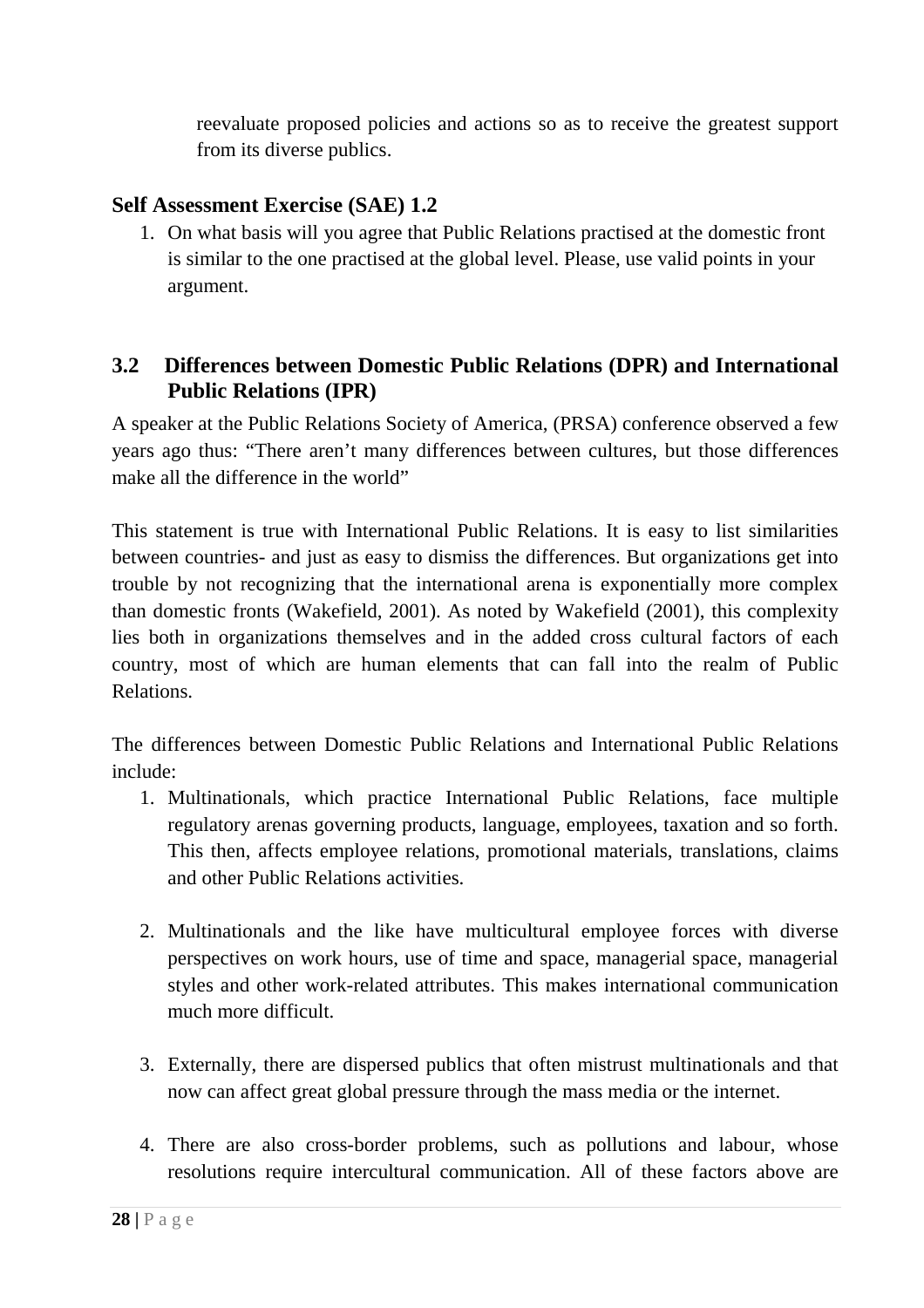faced by managers who might have years of experience in the domestic setting but are entirely out of their comfort zones in the international environment.

5. Distinctions and differences are also seen in PR practices between countries. For example, some countries have national communication systems, whereas others are highly local or regional. For example, media campaigns can be nightmarish in India, which has more than a dozen official languages. Again, practising PR in Brazil requires a license, but to obtain publicity, one needs a journalist's license.

For these and other reasons, senior International Public Relations practitioner, John Reed advocated a "First Rule of IPR: "Get Responsible Local Help' (Reed, 1999:31).

## **1.0 CONCLUSION**

There is enough evidence around a comparative study to conclude that many of the foundational concepts of Public Relations are more or less universal in origin and application. The specific tactics certainly change from one country to the other, but strategically, Public Relations is respected and valued amongst practitioners worldwide as a corporate channel of relating with an organization's publics.

## **5.0 SUMMARY**

This unit specifically dealt with the similarities and differences between Domestic Public Relations and International Public Relations. We ascertained that the practice of Public Relations is universal with respect to the strategic focus, objectives, application and overall expectations. We also found out that there are very limited distinctions in its operations; however, those limited distinctions make a lot of difference in Public Relations practice in individual countries.

## **6.0 TUTOR MARKED ASSIGNMENT**

- 1. Give five reasons why Public Relations practised in Nigeria may differ from that of the United States.
- **2.** Compare and contrast Public Relations in India and that of Brazil.

## **7.0 REFERENCES/FURTHER READINGS**

1. Culbertson, Hugh M. and Chen Ni (Eds.) (1996). *International Public Relations: A Comparative Analysis.* New Jersey: Lawrence Erlbaum Associate (LEA)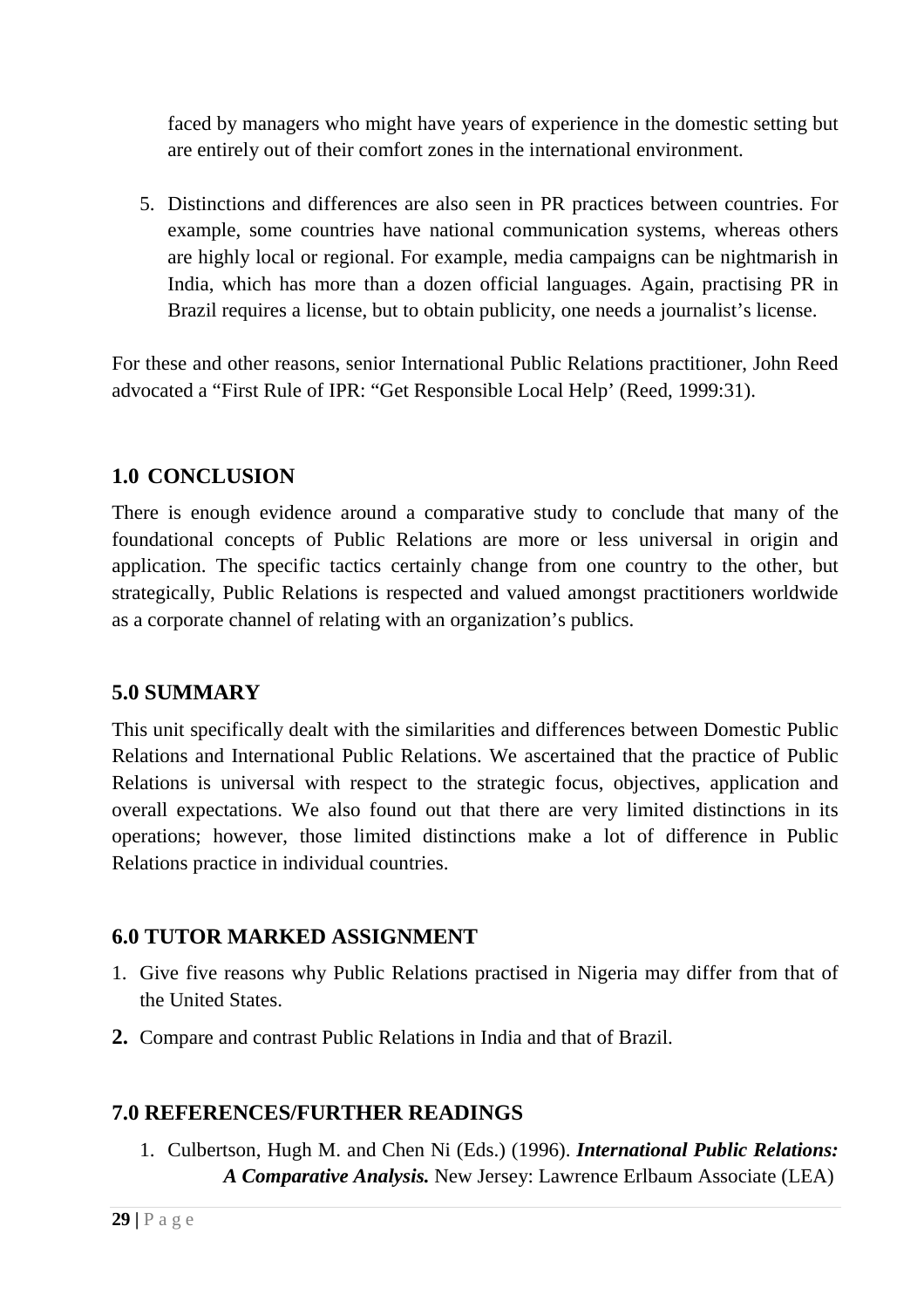- 2. Health, R. (ed.) (2001). *Handbook of Public Relations*. Houston: Sage Publications.
- 3. Tilson, Don J. and Alozie, Emmanuel C. (Eds.) (2004). *Towards the Common Good: Perspectives in International Public Relations*. Boston: Pearson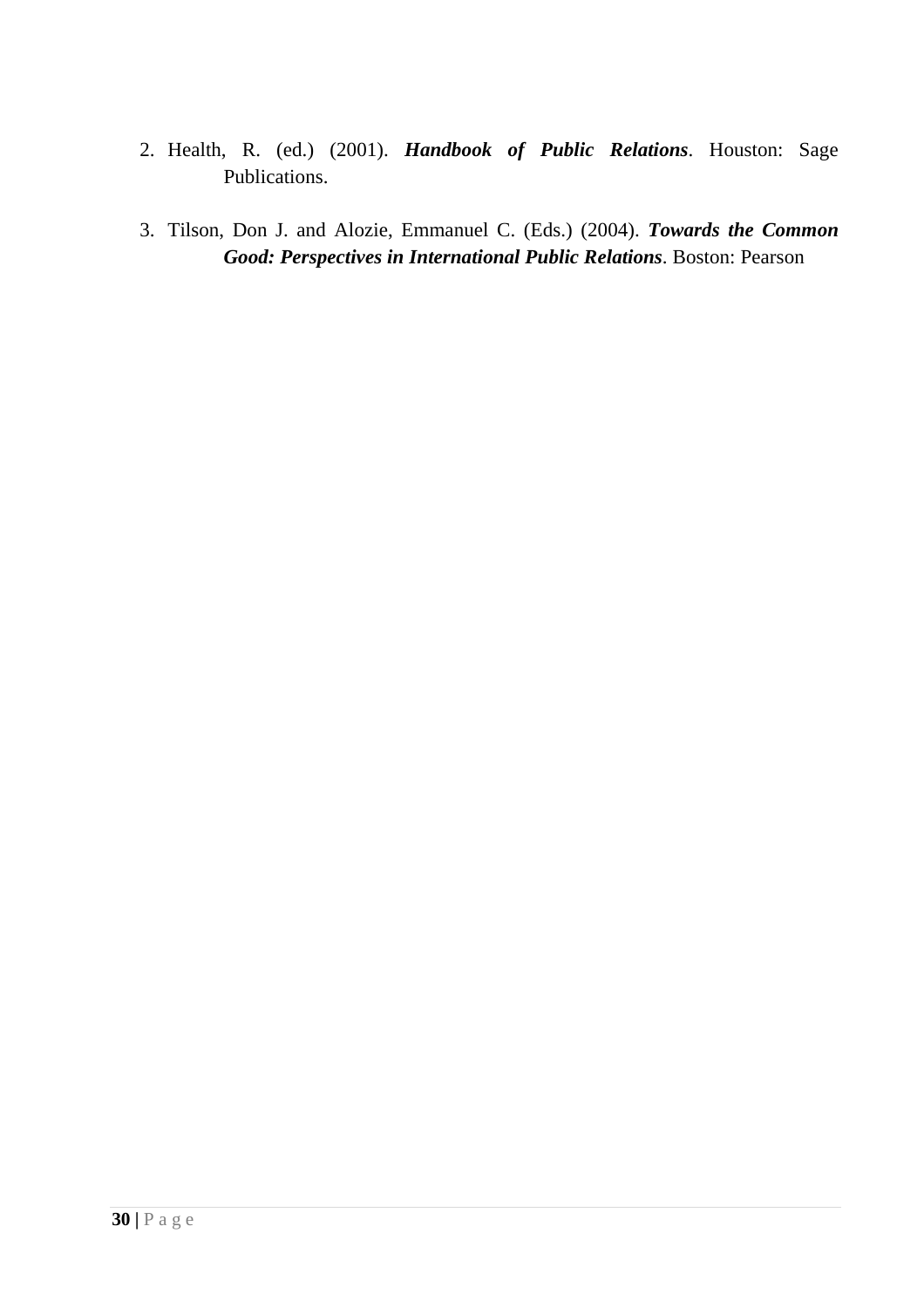# **UNIT 3: INTERNATIONAL PUBLIC RELATIONS PUBLICS**

# **CONTENTS**

- 1.0 Introduction
- 2.0 Objectives
- 3.0 Main Content
	- 3.1 International Public Relations Publics
- 4.0 Conclusion
- 5.0 Summary
- 6.0 Tutor Marked Assignment
- 7.0 References/Further Readings

# **1.0 INTRODUCTION**

A Public Relations public is one or people with whom a PR department or firm on behalf of a larger institution has a committed relationship with. Anybody or person or corporate organization that your organizational policies and actions affect, positively or negatively and whose actions in return affect your own organization or institution, is your public. In order words, you must have a committed relationship with a particular individual, community or corporate organization to refer to it as part of your public. Public Relations essentially deal with different publics because they represent firms that deal with human beings of diverse expectations.

## **2.0 OBJECTIVES**

This unit generally aims to identify the typical publics of you can find in a typical organization that practices International Public Relations. At the end of this Unit, you are expected to identify and explain certain lists of persons, associations and corporate organizations of particular institutions as publics of such institutions.

# **3.0 MAIN CONTENT**

## **3.1 International Public Relations Publics**

As defined in the introduction above, in order to be classified as "Public" of Procter and Gamble, for instance, you must have a committed relationship with Procter and Gamble. In order words, your actions or inactions must affect Procter and Gamble while Procter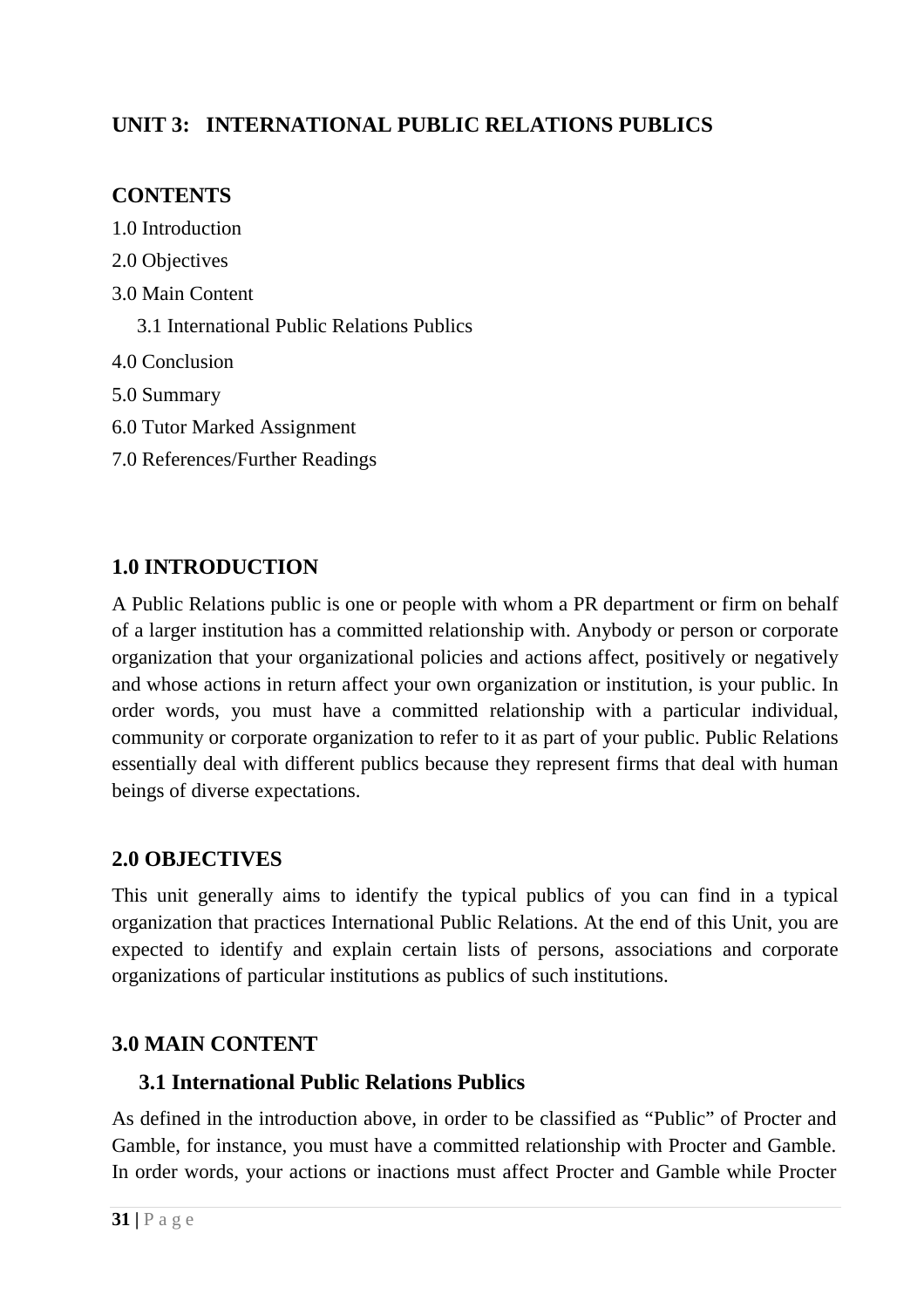and Gamble's actions or inactions must also affect you in a particular way.

Firms and organizations which practise International Public Relations obviously have wide range of other institutions as publics. The list in this instance could be exhaustive depending on the magnitude of assignment the firm performs. The list of publics for a particular organization also changes with a change in operations and relationships.

However, the list below is a fair representation of the International Public Relations publics of many firms that operate at the multinational/transnational levels:

## **1. National Governments:**

These are the national governments of nations where the particular Multinational firm has operational base or branch. The national government becomes a public of such Multinational Corporation (MNC) becomes of the regulatory capacity of the government wherever such a firm operates.

#### **2. Multinational Corporations and Firms:**

A multinational firm in a particular situation or context could become a public of another multinational firm if their lines of businesses cross. In this instance, the MNC could be a supplier or exporting partner etc.

## **3. Stockholders and Investors in Global Ventures:**

Stockholders and shareholders are basically the owners/investors in businesses. At the global level, they finance such MNCs and therefore constitute a primary public of any MNC where they have put their money in.

## **4. Legislative Houses of Independent States:**

Legislatives Houses in any independent State where MNCs practice are the law making arm of the governance structure in such States. Since MNCs are subject to the laws of the nation where they operate, Legislative organs become their primary publics that they usually lobby to have favourable legislation and policies.

## **5. The Judiciary of Independent States/Nations:**

The Judiciary is law adjudication and interpretation arm in the governance structure of most independent nations. They interpret the law and are therefore regarded as the custodian of the rules, regulations and most importantly, the Constitution of their independent States. MNCs sometimes have need to approach them for litigation, arbitration and interpretation of operational laws etc. These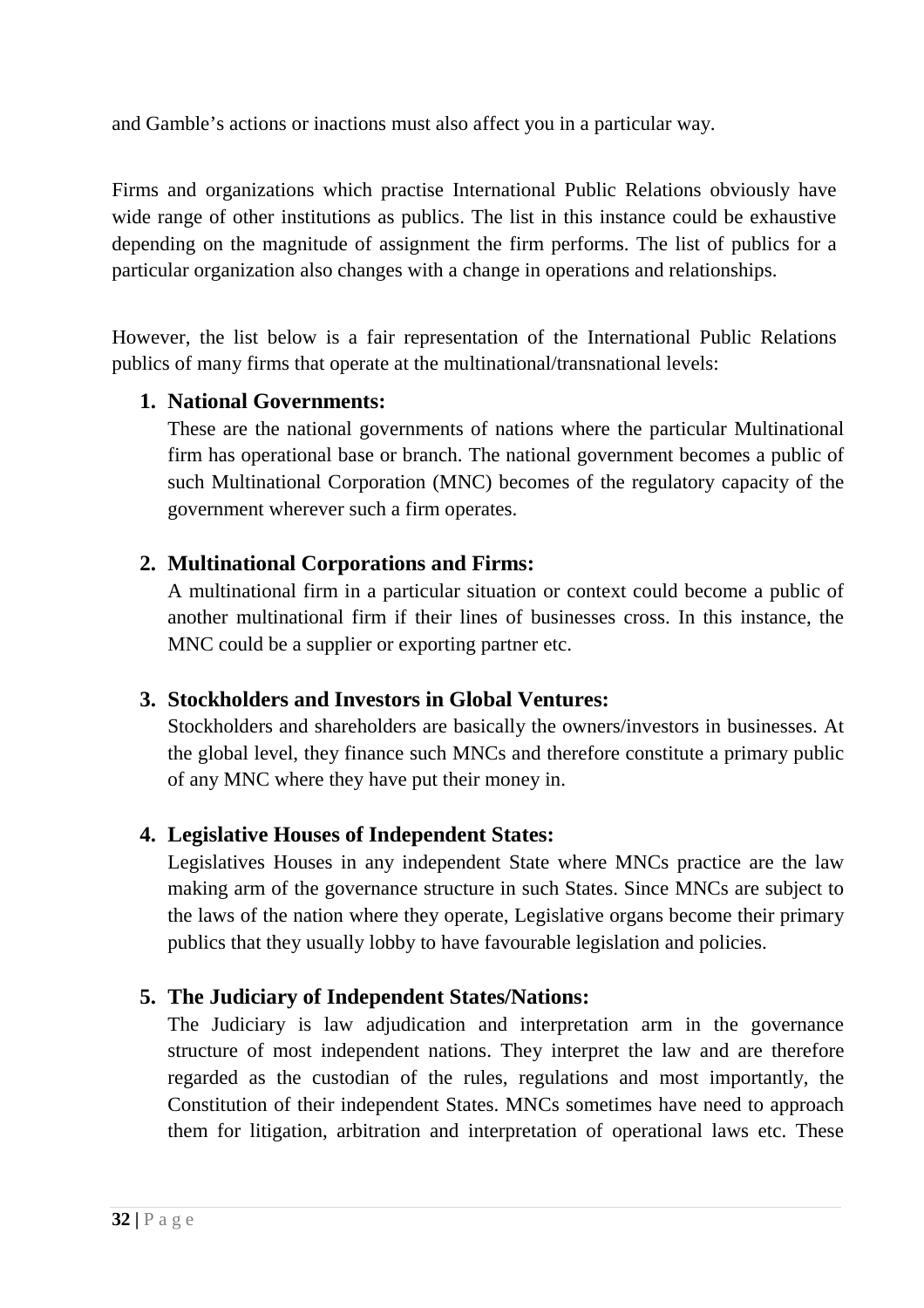functions make it imperative to include the Judiciary as a vital public of International Public Relations.

#### **6. Community Members/Host Communities:**

Every MNC or firm must have an operational oversea base. This base is someone else's community. In order words, there is no MNC or transnational corporations (TNCs) without a host community. It is very important for MNCs or TNCs to cooperate with their host communities so as to have peaceful and mutually beneficial stay at such communities.

#### **7. Suppliers to Global Businesses:**

Every MNC must have suppliers in its chain of business. These suppliers may be the middle men between the firms and the raw material needed for their business survival. To ignore them therefore may be suicidal in any business calculations. They remain a vital public of MNCs.

#### **8. Distributors for Global Firms:**

Most MNC firms prefer not to deal with consumers directly for the sake of convenience at most instances. They make use of major distributors who serve as representatives in their areas of operations. It is important therefore to include this group into the public's network of MNC.

#### **9. Customers and Consumers of MNCs:**

Customers and consumers are the ultimate publics of any MNC because they are the ones whose patronage keeps the company running. Without them, there will be no MNC. They are diverse in nature with different demands on the company. Their satisfaction should be the ultimate goal of any MNC apart from making profits. For me, they are the most important public of any MNC.

#### **10.The Local and International Media Organizations and Professionals:**

Every MNC must have solid media relations to survive the intrigues in international business. You cannot have or talk about media relations in the absence of a regular engagement of both local and international media organizations and professionals who are interested in the business you do. The media sometimes exist as the "devil's advocate", fourth estate of the realm, the peoples' watchdog etc. To ignore them or pretend they do not exist is wrong business policy for any business that wants to survive stiff competition at the international level. Media organizations and the professionals that work them are therefore, obvious publics of MNCs.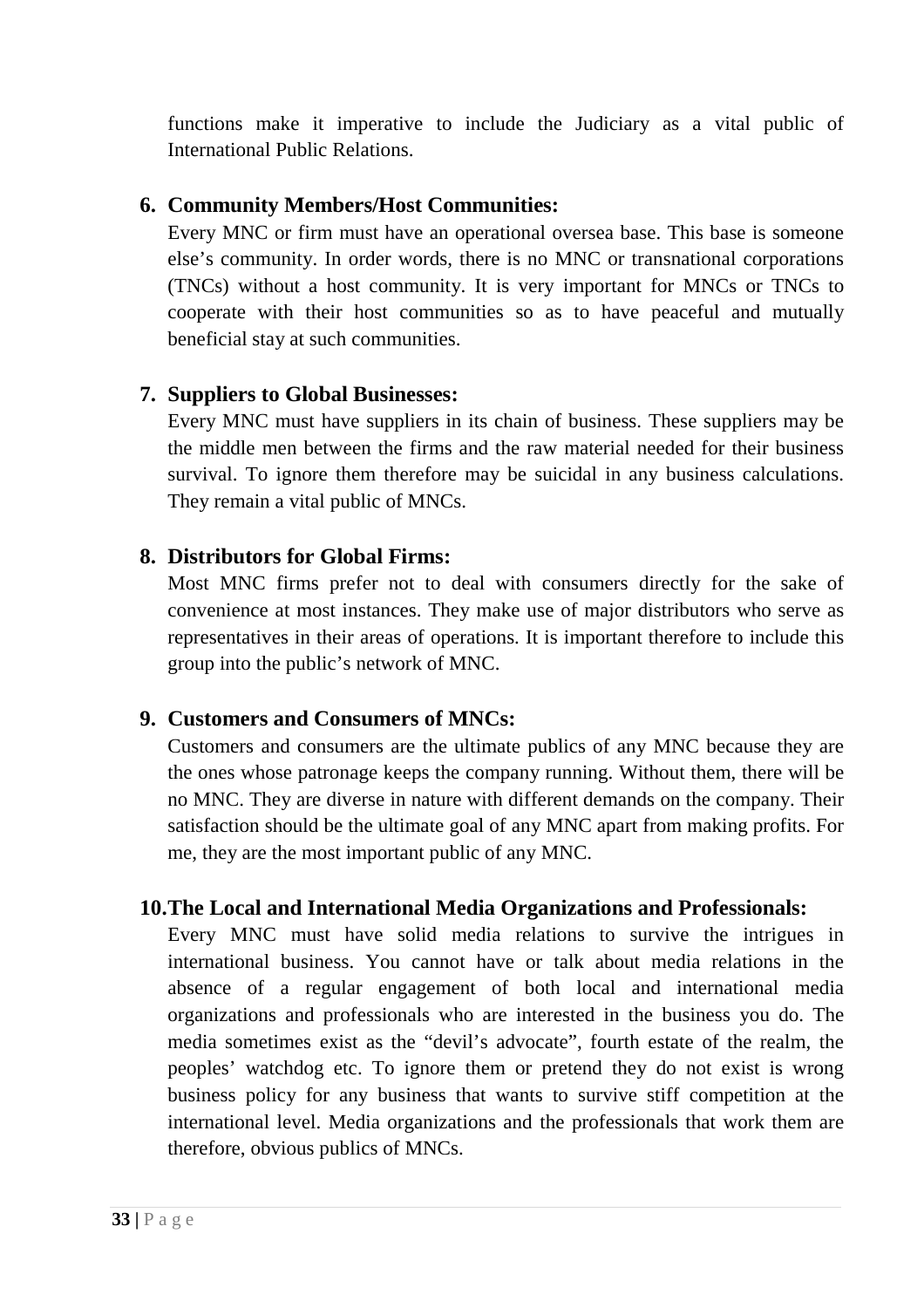#### **11.Civic and other Business Organizations:**

There are different civic groups in a given society that exist to protect the interest of the other members of a given public in their dealings with other publics. They are called civic organizations. They are also a recognized stakeholders and thus publics of MNCs.

#### **12.Financial Groups and Institutions Engaged in International Financing:**

Financial groups engaged in international financing like the International Monetary Fund (IMF), the World Bank, African Development Bank (ADB) etc usually support, consult or churn out policies that may affect the operational procedures of many MNCs. Their inevitable and vital role in international financing makes them a vital public of International Public Relations.

#### **13.Labour Unions/Employees:**

Labour Unions are key publics to any MNC because they represent the employees of the company. Most of the time, employee grievances are channeled through the Labour Unions so as to protect individual employee from Management victimization and enjoy the benefits of collective bargaining.

#### **14.International Labour Organizations:**

International Labour Organizations exist as regulatory, policy making and international advisory or consultancy bodies for MNCs. They are therefore important in the operational circle of many MNCs.

#### **Self Assessment Exercise 1.3**

1. Discuss 10 typical publics of MNCs engaged in International Public Relations.

#### **1.0 CONCLUSION**

No MNC or TNC can exist without a committed dealing with the publics of the organization. It is also important to emphasis here that every company must have a set of publics which they are committed to. The survival of a company therefore is dependent on how the company manages its numerous publics.

#### **5.0 SUMMARY**

In this unit, we looked out the various publics of MNCs and how they exert influences on the day-to-day running of such MNCs. It is my humble opinion that the strategic survival of these MNCs is largely dependent on their diverse and multi-sectoral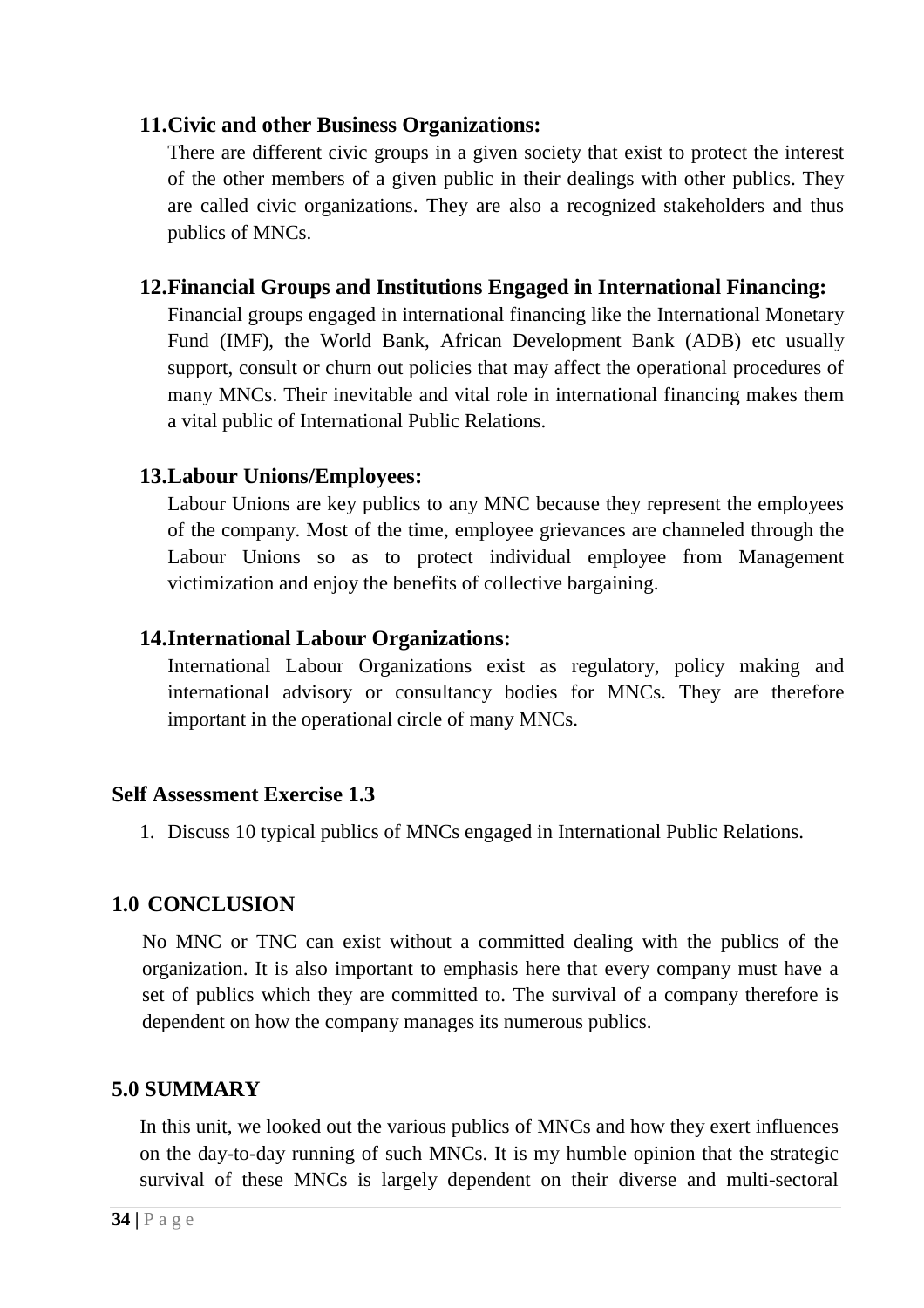publics. Based on this, the relationships between the MNCs and the publics were analyzed in line with the Unit's focus.

#### **6.0 TUTOR MARKED ASSIGNMENT**

1. Coca Cola is regarded as an MNC because it has many operational branches in many nations of the world. Identify 10 solid publics of this company and justify your listing them as members of the network of Coca Cola.

#### **7.0 REFERENCES/FURTHER READINGS**

Culbertson, Hugh M. and Chen Ni [Eds] (1996). *International Public Relations: A Comparative Analysis.* New Jersey: Lawrence Erlbaum Associate (LEA)

Health, R. (Ed.) (2001). *Handbook of Public Relations*. Houston: Sage Publications.

- 1. Tilson, Don J. and Alozie, Emmanuel C. [Eds] (2004). *Towards the Common Good: Perspectives in International Public Relations*. Boston: Pearson
- 2. Cutlip, S., Center, A. & Broom, G. (1985). *Effective Public Relations*. Englewood Cliffs, New Jersey: Prentice Hall
- 3. Grunig, J. E. (Ed) (1992). *Excellence in Public Relations and Communication Management*. Hillsdale, New Jersey: Lawrence Erlbaum Associates
- 4. Grunig, J. and Hunt, T. (1984). *Managing Public Relations*. New York: CBS Public Publishing
- 5. Skinner, J. and Von Essen, L. (1991). *The South African Handbook of Public Relations*. Johannesburg, South Africa: Southern Books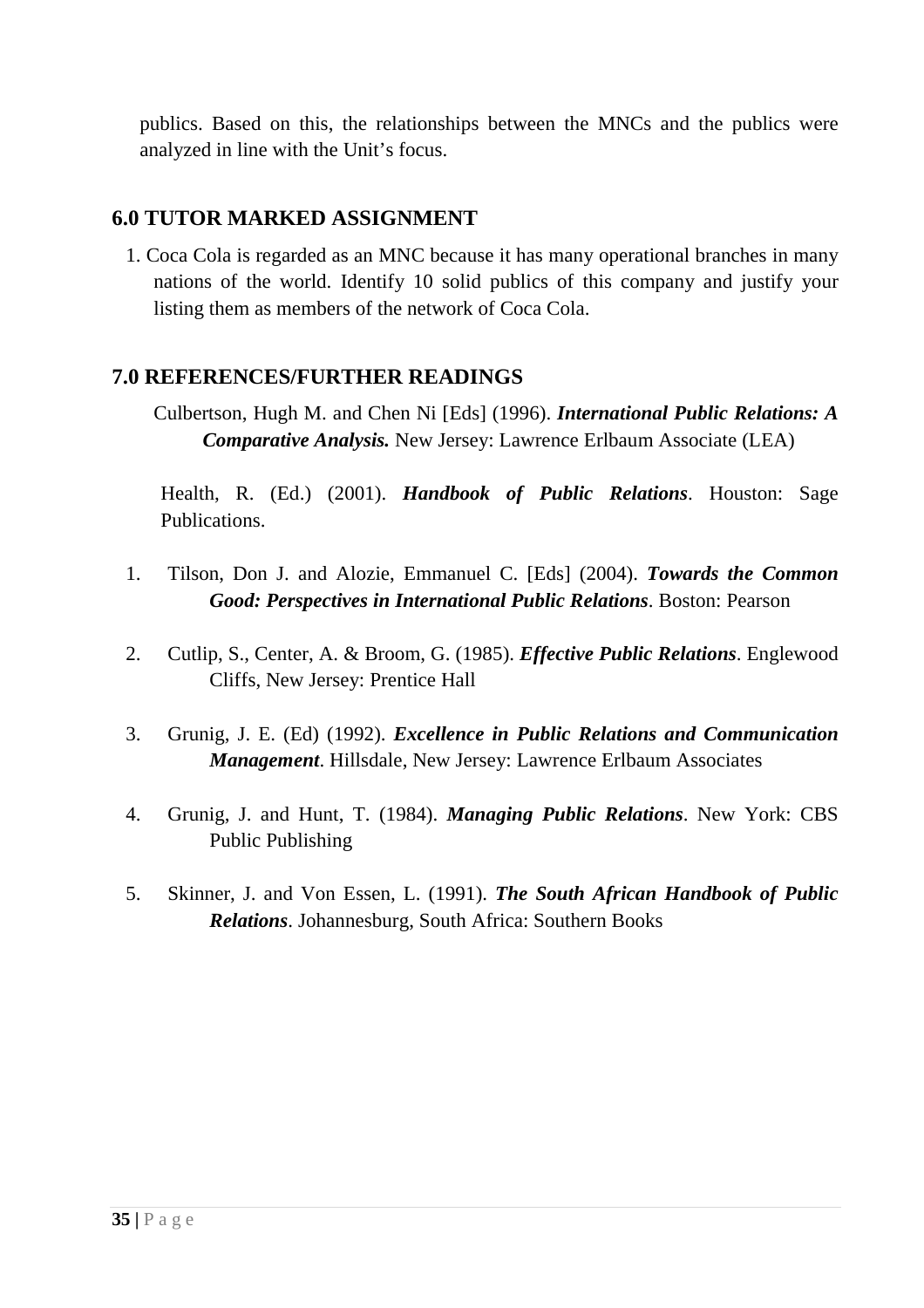# **UNIT 4: OVERVIEW OF PUBLIC RELATIONS**

#### **CONTENTS**

- 1.0 Introduction
- 2.0 Objectives
- 3.0 Main Content
	- 3.1 Functions of Public Relations
	- 3.2 The Process of Public Relations
	- 3.2.1 Determining and Evaluating Public Attitudes
	- 3.2.2 Establishing a Public Relations Plan
	- 3.2.3 Developing and Executing the Public Relations Program
	- 3.2.4 Measuring the Effectiveness of Public Relations
	- 3.3 Advantages of Public Relations
	- 3.4 Disadvantages of Public Relations

#### Self Assessment Exercise

- 4.0 Conclusion
- 5.0 Summary
- 6.0 Tutor Marked Assignment
- 7.0 References/Further Readings

#### **1.0 INTRODUCTION**

International Public Relations, in terms of the level and the depth of practice is Public relations at a global level. With this understanding, it is important to do a quick overview of Public Relations so as properly situate our discourse on International Public relations.

## **1.0 OBJECTIVES**

At the end of this unit, the studious student should be able to do a recap of Public Relations and specifically identify and discuss:

- 1. Functions of Public Relations
- 2. The Process of Public Relations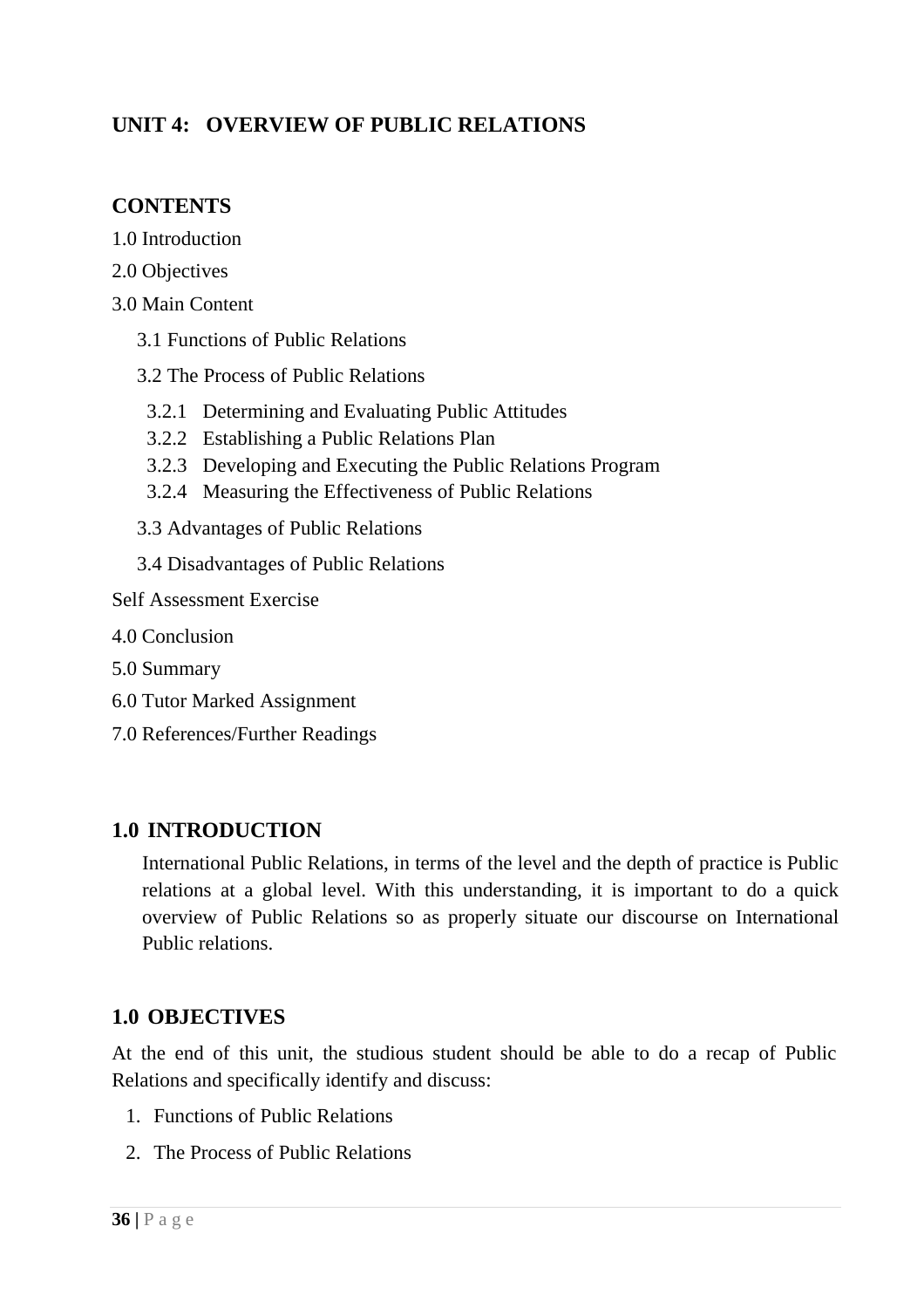- 3. Advantages of Public Relations
- 4. Disadvantages of Public Relations.

### **3.0 MAIN CONTENT**

#### **3.1 FUNCTIONS OF PUBLIC RELATIONS**

The functions associated with Public Relations work are numerous. From the perspectives of Seitel (2007), these functions include:

#### 3.1.1 **Writing:**

It is the duty of the Public Relations unit to prepare and write speeches for the top management of the organization. It is also the duty of Public Relations to write news or press releases for the organization.

#### 3.1.2 **Media Relations:**

This is a primary role of Public Relations in any organization. It is the duty of Public Relations to deal with the press or media on behalf of the organization on corporate matters.

#### 3.1.3 **Planning:**

The Public Relations department organizes for special events, media events and any other approved management functions.

#### 3.1.4 **Counseling:**

The Public Relations department also counsels management in all its dealings and interactions with others.

#### 3.1.5 **Researching:**

The Public Relations department is expected to research into the opinions, attitudes and behaviours that influence values and beliefs.

### 3.1.6 **Publicity:**

The Public Relations department must generate positive publicity and attention for its organization.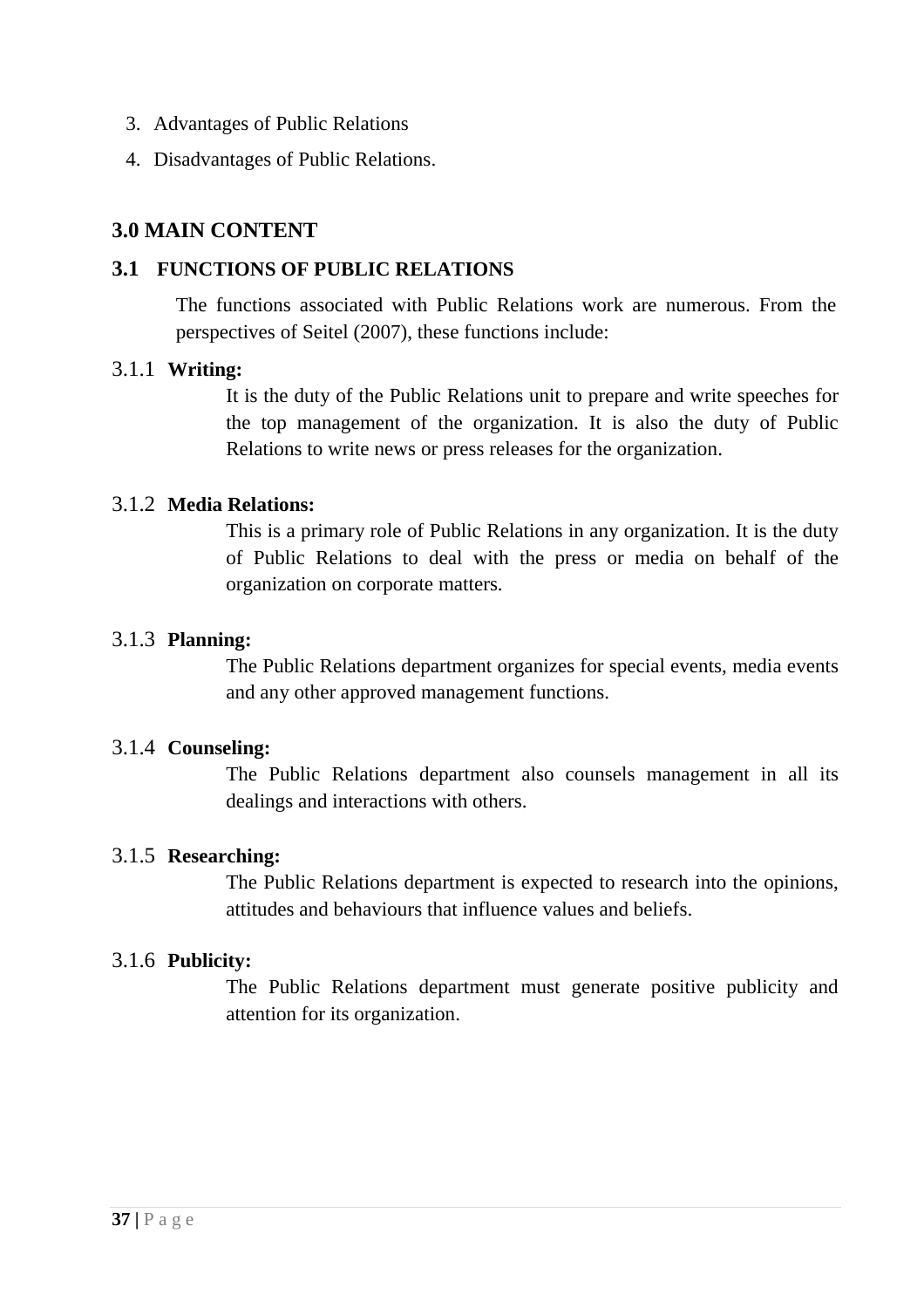#### 3.1.7 **Marketing Communications:**

Marketing communication is a key function of Public Relations. Under this arrangement, Public Relations performs other marketing related functions such as: creating brochures, producing sales literature, arranging meeting displays and organizing sales promotions.

#### 3.1.8 **Community Relations:**

The Public Relations department identifies and supports the host community's internal and external struggles. This helps it maintain a cordial relationship with the host community.

#### 3.1.9 **Consumer Relations:**

The Public Relations department interfaces with consumers through written and verbal communication.

#### 3.1.10 **Employee Relations:**

The Public Relations department engages the employees of the organization in positive relations.

#### 3.1.11 **Government Relations:**

The Public Relations department deals with all arms of the governance structure of a State on behalf of the organization.

#### 3.1.12 **Investor Relations:**

The Public Relations department also communicates with the organization's shareholders and stockholders; help package communications materials meant for them etc to ensure that the desired effects are achieved.

#### 3.1.13 **Public Affairs and Issues Management:**

Another major function of the Public Relations unit is to deal with public policy and its impact on the organization.

#### 3.1.14 **Website Development and Web Interface:**

The Public Relations department creates an interface between the organization and its diverse publics via the organization's website which it develops and manages.

#### **Self Assessment Exercise 1.4**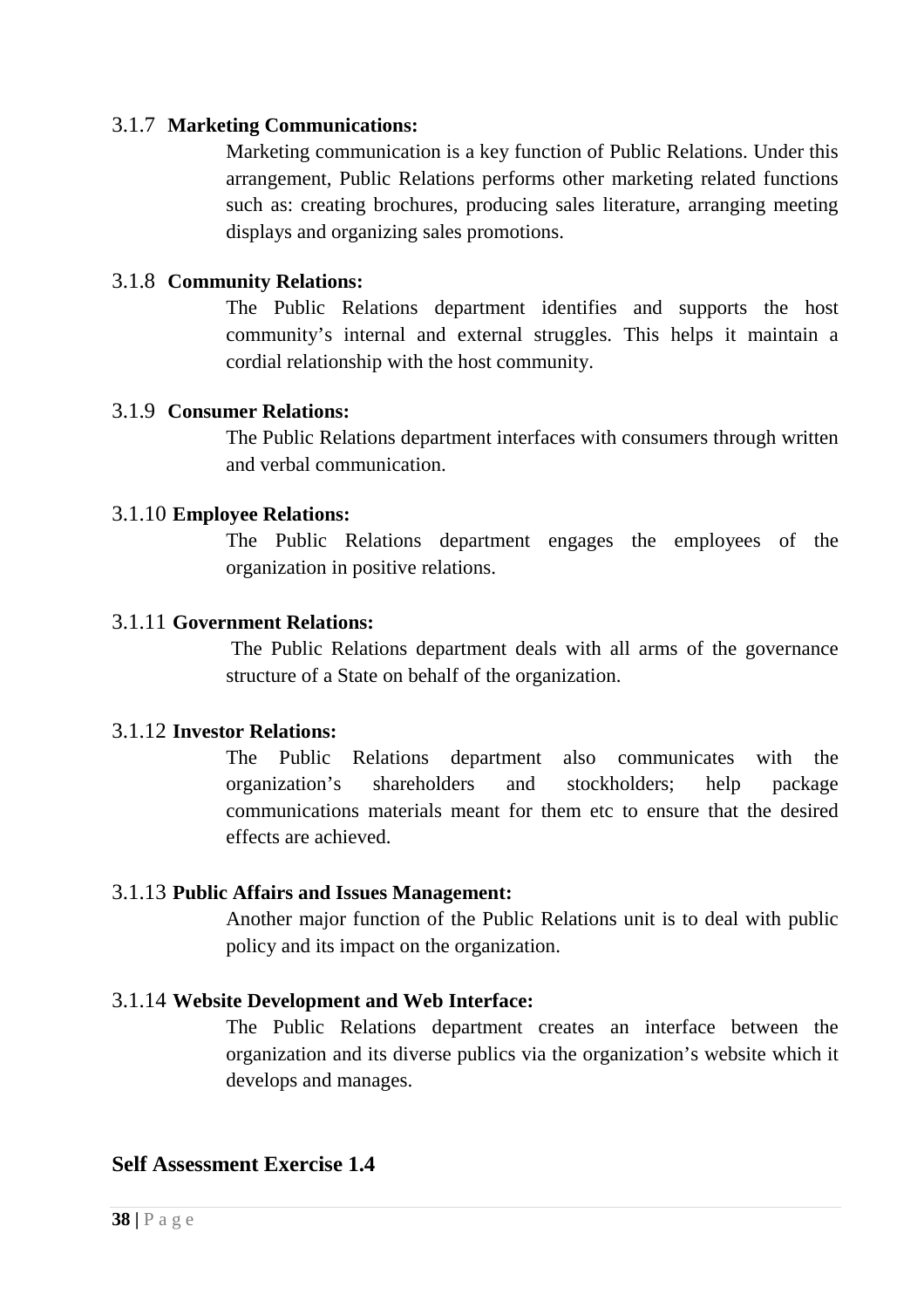1. Discuss ten critical roles Public Relations plays in a corporate organization.

# **3.2The Process of Public Relations**

The normal process of integrating Public Relations at the international level into any promotional program involves a series of both traditional and marketing-oriented tasks. We shall now discuss them one after the other (From the perspective of Belch and Belch, 2001):

# 3.2.1 **Determining and Evaluating Public Attitudes:**

Public Relations is primarily concerned about public attitudes towards a firm, an institution etc thus it must determine and evaluate this in its program of action or any course of action it wants to undertake. Public attitudes affect sales, image and reputation of an organization or government. Second, no one wants to be perceived as a bad citizen, therefore, public attitudes/perceptions need to be determined and evaluated from time to time (Belch and Belch, 2001). The reasons for conducting research into the areas of public attitudes and perception include:

## **(A) It Provides Input into the Planning Process**

The determination and evaluation of public attitudes provides the focus in the development of program especially PR and promotional programs, which will help the organization in question, maintain positive image before its publics (Belch and Belch, 2001).

## **(B) It Also Serves as an Early Warning Signal**

The cost of solving image and reputation challenges is so enormous that the common cliché "Prevention is better than cure" holds sway here. Through research in determining and evaluating public attitudes, the organization may be able to identify potential problems and handle them effectively before they become serious concern (Belch and Belch, 2001).

## **(C) It Secures Support for PR Proposed Actions Internally**

Determining and evaluating public attitudes is research-based. So, if it identifies a potential challenge or that one actually exists, it will be much easier for the PR department to seek and gain the support of top management to address these challenges (Belch and Belch, 2001).

## **(D) It Increases the Effectiveness of Targeted Communications**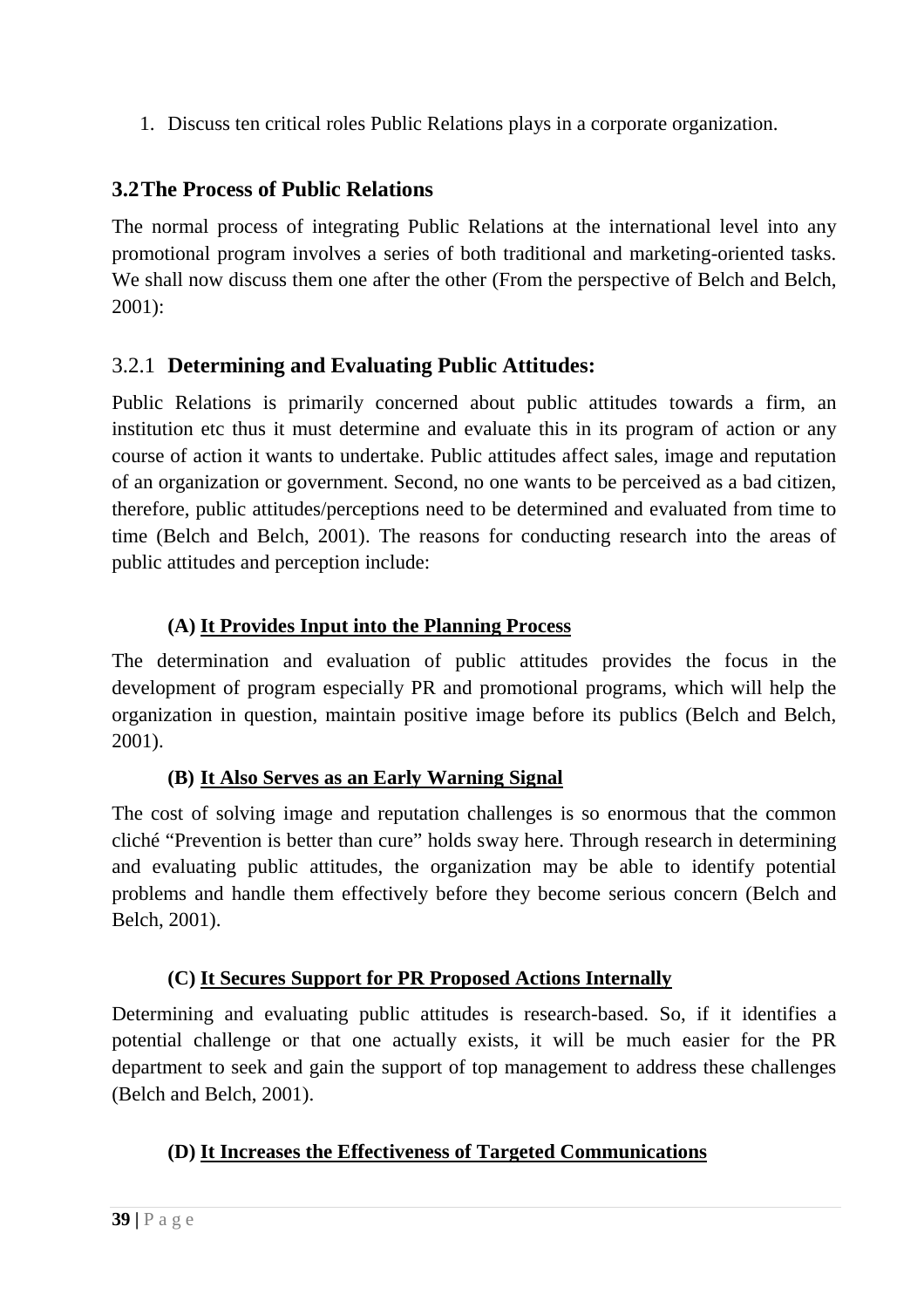Because the communications targeted to a particular issue is research based and address identified challenges, this inevitably increases the effectiveness of such communication. Invariably, the better an organization or PR understands a challenge for its organization, the better the organization or PR department designs communications to address the challenges (Belch and Belch, 2001).

## 3.2.2 **Establishing a Public Relations Plan**

In a recent survey, it was discovered that most PR firms encourage a haphazard approach to issues. They just issue out press releases, trade shows, press kits etc without even designing them into a formal PR efforts. No wonder such actions have not gotten the desired results! International Public Relations (IPR) for instance is an ongoing process requiring formalized policies and procedures so as to increase effectiveness. To achieve the desired effectiveness, one needs to plan and this plan must be integrated into the overall marketing communications program.

To develop a PR plan, the Cutlip, Center, and Broom four-step process may be adopted:

- (I) First, you define the PR problem
- (II) Second, you plan and program
- (III) Third, you now take action and communicate based on your plans and programs
- (IV) Fourth, you evaluate the effectiveness of your action

The following 10 questions need to be answered for you to evaluate your PR plans:

1) Does the plan reflect a thorough understanding of the situation?

2) Has the PR program made good use of research and background sources?

3) Does the plan include full analysis of recent editorial coverage?

4) Do the PR people fully understand the product's strengths and weakness?

5) Does the PR program describe several cogent, relevant conclusions from the research?

6) Are the program objectives specific and measurable?

7) Does the program clearly describe what the PR activity will be and how it will benefit the company?

8) Does the program describe how its results will be measured?

9) Do the research objectives, activities, and evaluations tie together?

10) Has the PR department communicated with marketing throughout the development of the program (Belch & Belch, 2001)?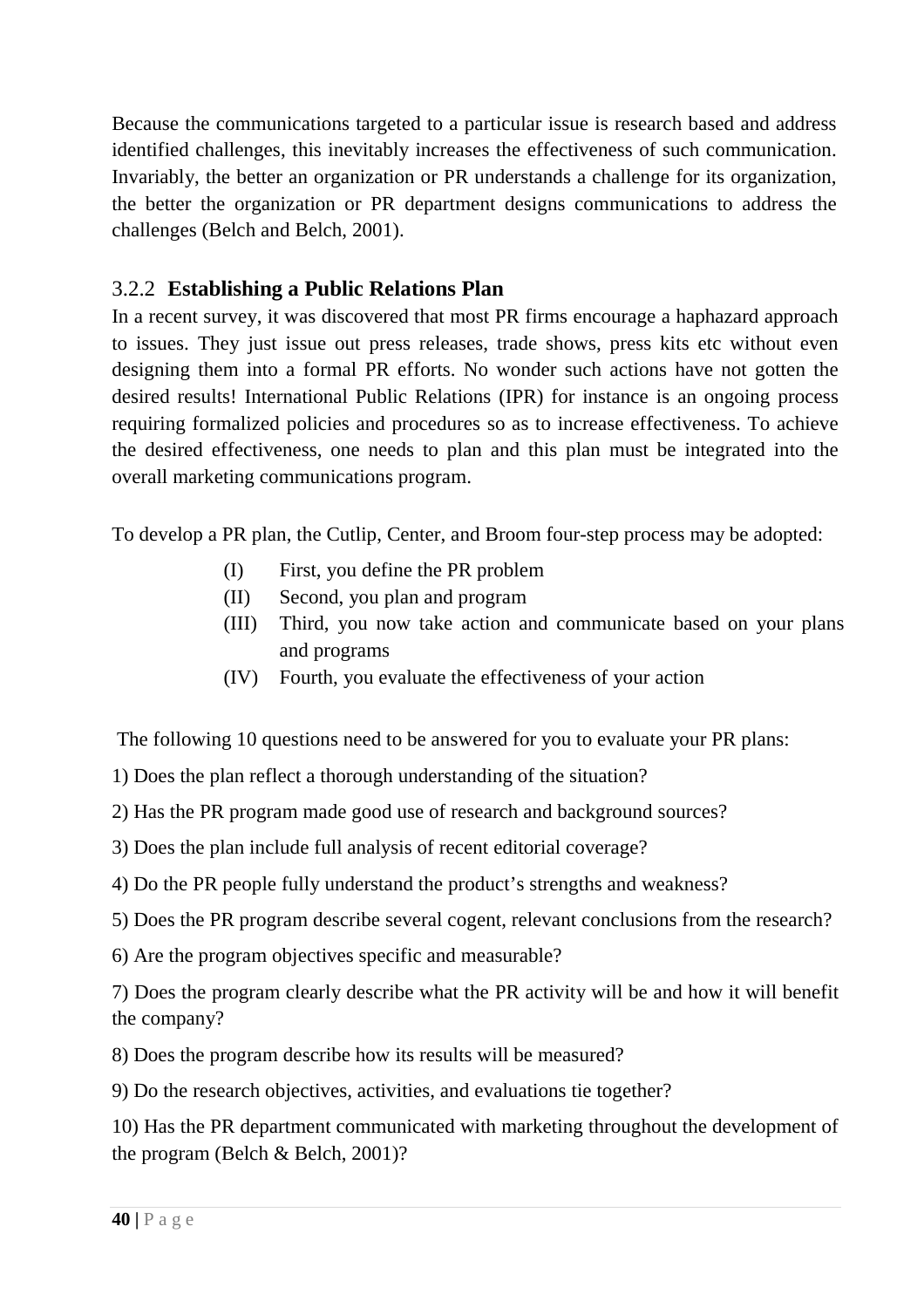### 3.2.3 **Developing and Executing the Public Relations Program:**

Because of the new and broader outlook of PR, it may extend beyond promotion in the development of its program and subsequent execution. To do this, two vital issues need to be addressed:

- (I) Determining Relevant Target Audiences like the internal audiences, which may include employees of the firm, stockholders and investors, members of the local community, suppliers, and current customers. External publics or audiences are those people who are not closely connected with the organization e.g., the public at large (Belch & Belch, 2001).
- (II) Implementing The PR Program: immediately the research has been conducted and the target audiences identified, the PR program must be developed and delivered to the audience. A number of PR tools like press releases, press conferences, exclusives interviews and community relations are available for this purpose (Belch & Belch, 2001).

#### 3.2.4 **Measuring the Effectiveness of Public Relations:**

After program implementation, the PR efforts need to be measured for effectiveness so that such effort could be entrenched if found to be very effective or modification made to correct lapses.

Measuring the effectiveness of PR gives the following advantages:

- 1. Helps to determine the contributions of the program element to attaining communications objectives.
- 2. It tells management what has been achieved through PR activities
- 3. It provides management with a way to measure public relations achievements quantitatively.
- 4. It gives management a way to judge the quality of PR achievements and activities.

### **Means of Measuring the Effectiveness of PR**

- 1. Personal Observation and reaction
- 2. Matching Objectives and results
- 3. The Team Approach
- 4. Management by Objectives (MBO)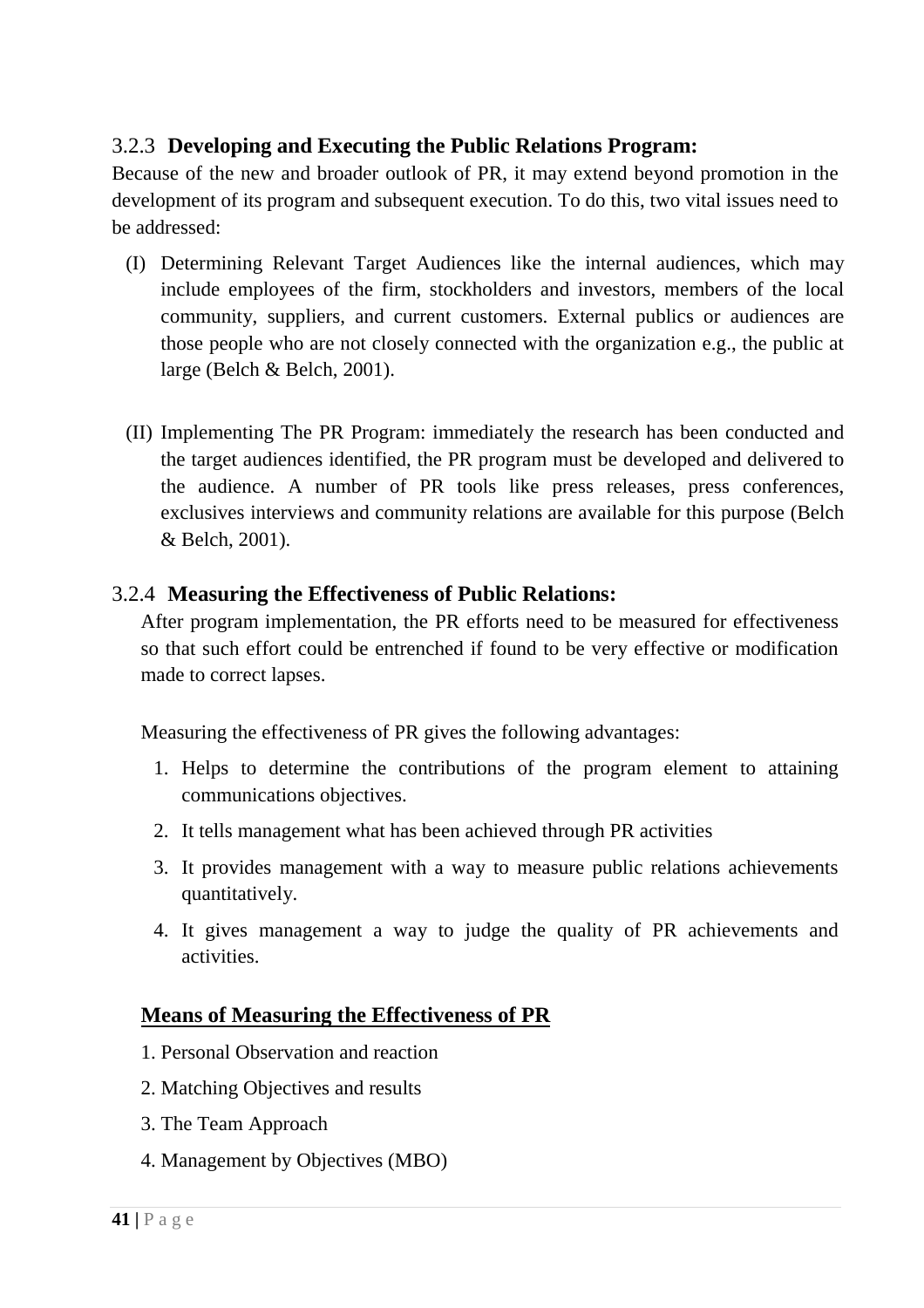- 5. Public Opinion and Surveys
- 6. Internal and External Audits

## **3.3 Advantages of Public Relations**

## **1. Credibility:**

PR communications are not perceived in the same way advertising is perceived. This is because unlike advertising, the public does not realize that the organization directly or indirectly pays for PR communications. This tends to create more credibility for the PR communications.

## **2. Cost:**

In both absolute and relative terms, the cost of PR is very low especially when the possible effects and benefits are considered. Sometimes, it is cheaper than normal advertising.

## **3. Avoidance of Clutter:**

PR communications are usually considered as news items. For this reason, they are not subject to the clutter of advertisements. For example, a story regarding a new product introduction or breakthrough is treated as a news item and is therefore, likely to receive attention.

## **4. Lead Generation:**

News about technological innovations, breakthroughs etc usually result in a multitude of enquiries. These inquiries may give the organization quality sales and service leads, as well as some publicity in the media.

## **5. Ability to Reach Specific Groups:**

Some products or services usually appeal to only a small segment of the market. To use advertising and/or promotions to reach this market segment may be wasteful and very costly. PR offers a leeway or an alternative to reaching these specific groups.

### **6. Image Building:**

Effective PR helps to develop a positive image for the organization. A strong positive image is insurance against later misfortunes.

### **3.4 Disadvantages of Public Relations:**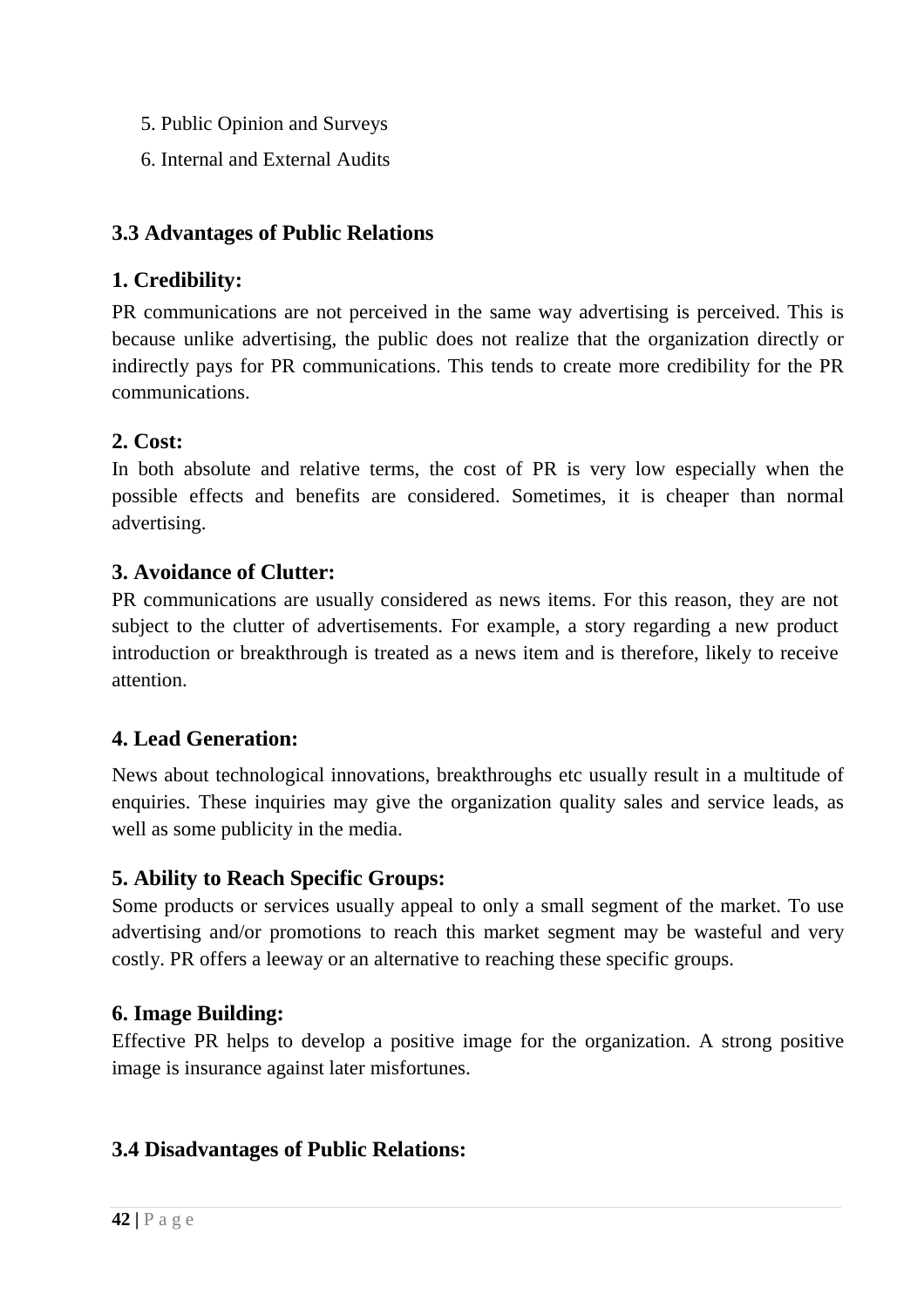- 5. A major disadvantage of PR lies in its inability or the potential for not completing the communication's process. While PR messages can break through the clutter of commercials, the receiver may not make the connection to the source because many PR messages are never associated with their sponsors in the public mind.
- 6. PR may also misfire through mismanagement and lack of coordination with the marketing department. When marketing and PR departments operate independently, there is a danger of inconsistent communications, redundancies in efforts, and so on.

### **4.0 CONCLUSION**

The Public Relations industry remains a vital one for the success of multinational corporations. To have effective Public Relations, the fundamental issues in public relations must be addressed and put to proper context so as to build on those foundations for a global contextual operation tagged International Public Relations.

## **5.0 SUMMARY**

This unit focused on the overview of the some of the fundamental processes of Public Relations. The functions, advantages and disadvantages of Public Relations were also discussed in this unit.

## **6.0 TUTOR MARKED ASSIGNMENT**

- 1. Discuss the reason why an overview of Public Relations is important in the study of International Public Relations.
- 2. Discuss five solid advantages Public Relations has over advertising

### **7.0 REFERENCES/FURTHER READINGS**

- 1. Culbertson, Hugh M. and Chen Ni [Eds] (1996). *International Public Relations: A Comparative Analysis.* New Jersey: Lawrence Erlbaum Associate (LEA)
- 2. Health, R. (Ed.) (2001). *Handbook of Public Relations*. Houston: Sage Publications.
- 3. Tilson, Don J. and Alozie, Emmanuel C. [Eds] (2004). *Towards the Common Good: Perspectives in International Public Relations*. Boston: Pearson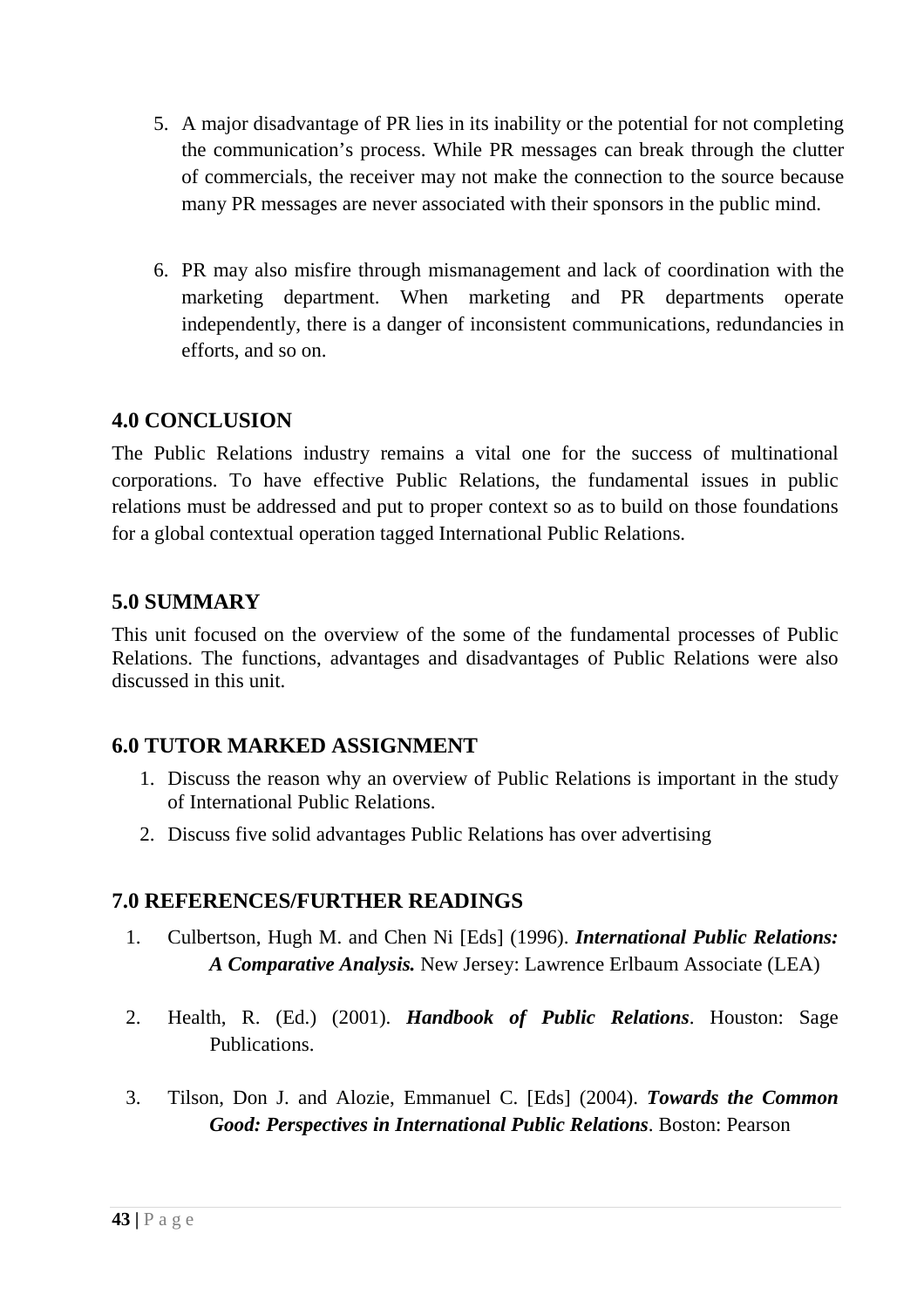- 4. Cutlip, S., Center, A. and Broom, G. (1985). *Effective Public Relations*. Englewood Cliffs, New Jersey: Prentice Hall
- 5. Grunig, J. E. (Ed) (1992). *Excellence in Public Relations and Communication Management*. Hillsdale, New Jersey: Lawrence Erlbaum Associates
- 6. Grunig, J. & Hunt, T. (1984). *Managing Public Relations*. New York: CBS Public Publishing
- 7. Skinner, J. and Von Essen, L. (1991). *The South African Handbook of Public Relations.* Johannesburg, South Africa: Southern Books
- 8. Nwosu, I.E. and Idemili, S.O. (Eds) (1990). *Public Relations Speech, Media Writings and Copy***.** Enugu: Acena Publishers.
- 9. Nwosu, I.E. (Ed.) (1990). *Mass Media and National Development: Perspectives on Communication Environments of Development in Nigeria.* Aba: Frontiers Publishers.
- 10. Seitel, Fraser P. (2007). *The Practice of Public Relations (10th Edition).* Boston: Pearson
- 11. Belch and Belch (2001). *Advertising and Promotion: An Integrated Marketing Communication Perspective.* Boston: McGraw-Hill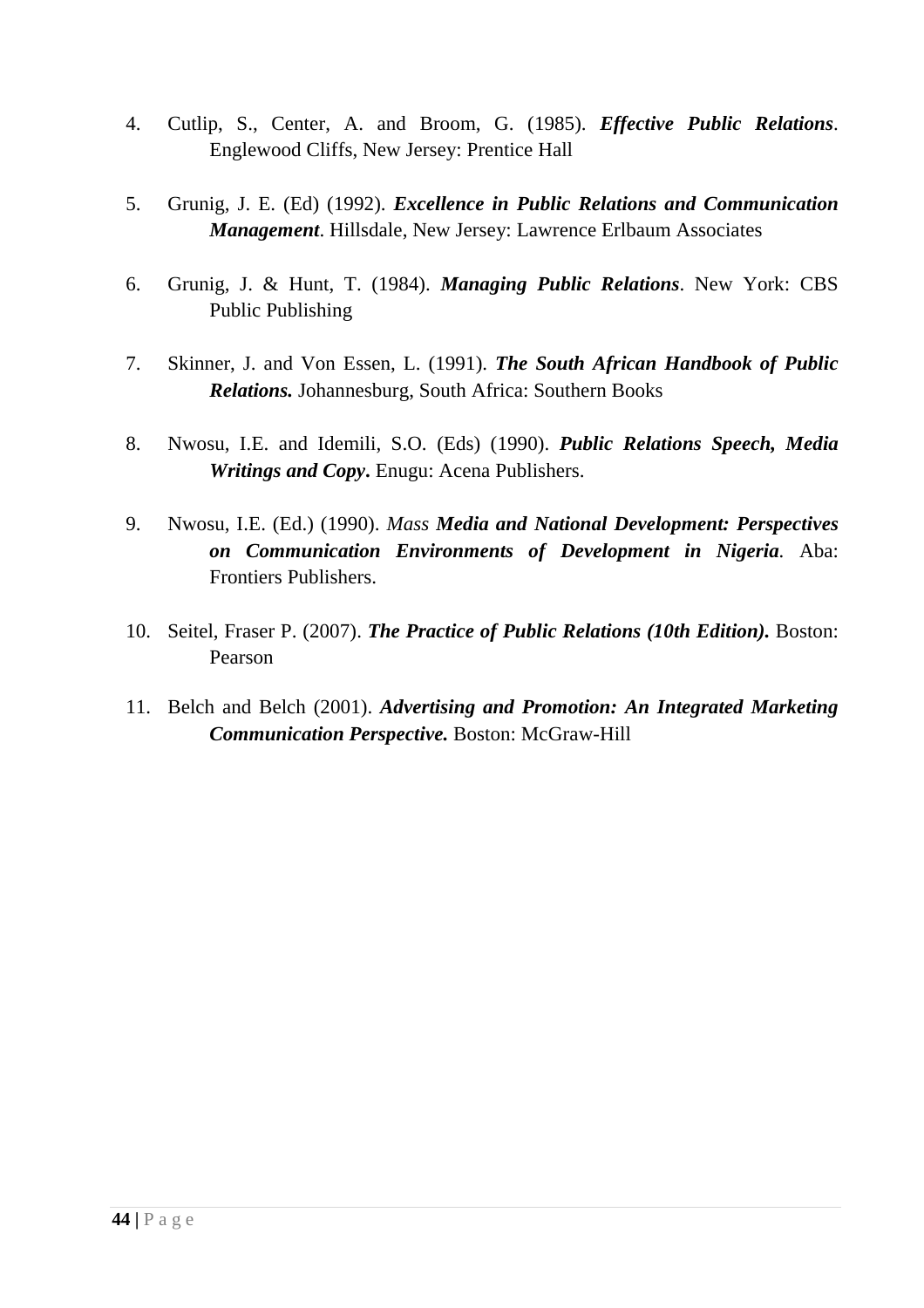## **MODULE 2: THE BASICS**

- Unit 1: Roles and Objectives of International Public Relations
- Unit 2: International Public Relations Strategies and Tactics
- Unit 3: Overview of International Relations
- Unit 4: Theoretical Issues for International Public Relations

## **UNIT 1: ROLES AND OBJECTIVES OF INTERNATIONAL PUBLIC RELATIONS**

## **CONTENTS**

1.0 Introduction

2.0 Objectives

- 3.0 Main Content
	- 3.1 The Major Role of International Public Relations
	- 3.2 Objectives of International Public Relations

Self Assessment Exercise

- 4.0 Conclusion
- 5.0 Summary
- 6.0 Tutor Marked Assignment
- 7.0 References/Further Readings.

## **1.0 INTRODUCTION**

Obviously, the world is growing smaller and smaller everyday due largely to the advancement in Information and Communications Technologies (ICTs). Beyond becoming what I call "Villagization of the Globe", ICTs have also made the world flat. The flatting process has made it possible that the traditional boundaries that distinguished one nation from the other are gradually disappearing. And so, events in faraway countries now have significance in other nations that may not really be connected to such a nation in terms of formal relationships (Ekeanyanwu, 2008).

This development is not as healthy as one will have wished it. For example,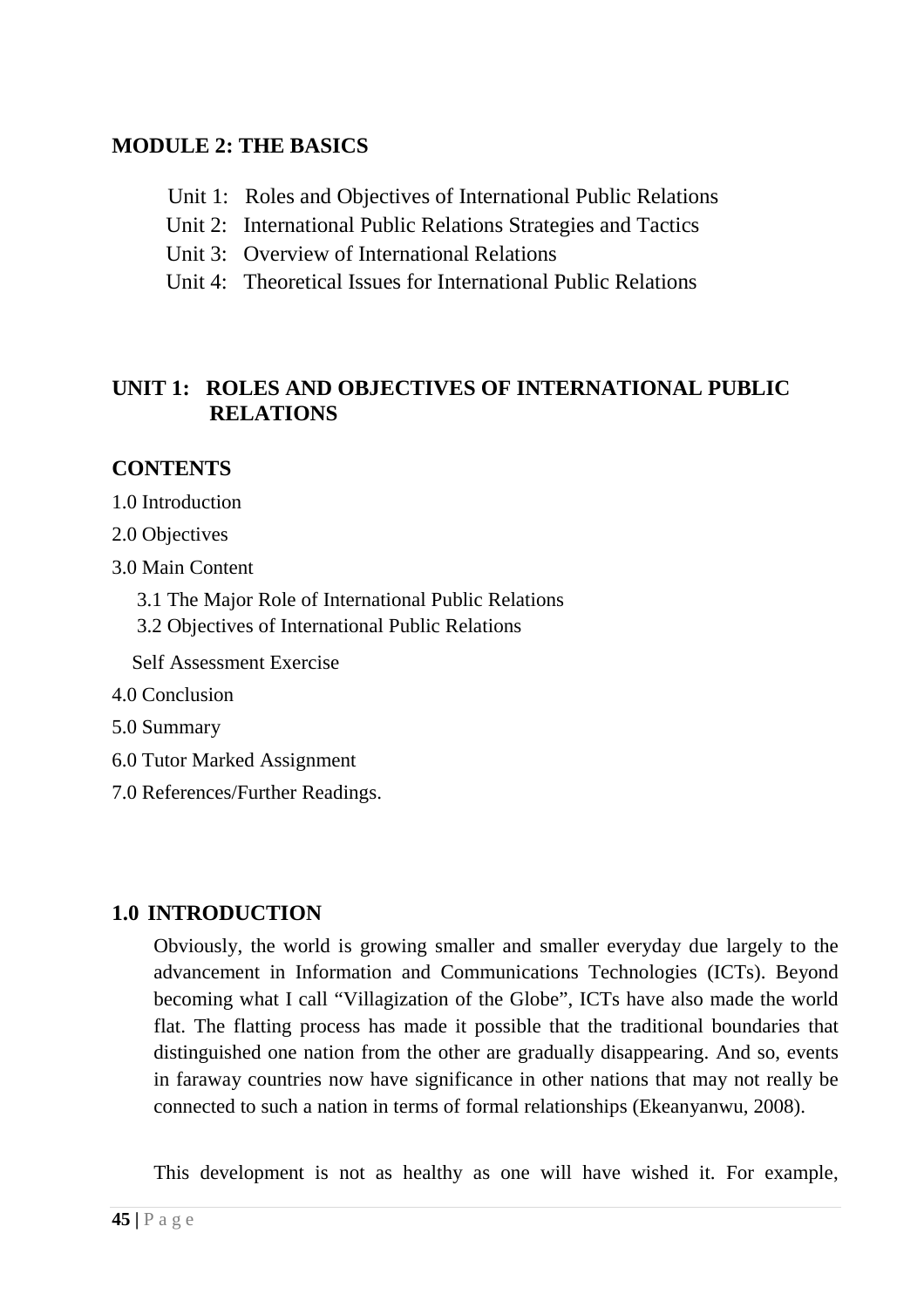terrorism like suicide bombing, which was completely alien to Nigeria and Nigerians, is now here with us real! This simply means we need to now build relationships that never existed to accommodate these "strange" happenings that we are now faced with. In essence, there is now an urgent need for more tolerance, cooperation and mutual understanding among people of different cultures and different ways of seeing reality (Culbertson, 1996). This is where IPR comes in and here lies its major role and objectives as a discipline.

### **1.0 OBJECTIVES**

This unit aims at teaching the students the major role and objectives of International Public Relations. At the end of this unit, the student should be able to:

- 1. Identify and discuss the major roles of International Public Relations.
- 2. Identify and discuss the other objectives of International Public Relations.

## **MAIN CONTENT**

## **3.1 THE MAJOR ROLE OF INTERNATIONAL PUBLIC RELATIONS**

The world is growing smaller in many ways. The Global Village is even now truer than before due largely to the advancement and greater sophistication in the application of ICTs. Beyond ICTs or New Communication Technologies, weapons of mass destruction, joint-venture firms, multinational/transnational corporations, supersonic transports, nationalist sentiments, religious zealotry and other issues make it possible that events anywhere in the world affect people almost everywhere else (Culbertson, 1996).

In essence, there is now an urgent need for more tolerance, cooperation and mutual understanding among people of different cultures and different ways of seeing reality (Culbertson, 1996). This is where International Public Relations finds meaning and here lies its major role as a discipline.

Second, if we also consider the aspect of International Public Relations that is referred to as Comparative Public Relations (which involves a search for both similarities and differences between the practice of Public Relations in one or more countries and in other platforms); then we are able to identify that the primary purpose or role of IPR is to identify more or less universal problems that challenge many or all nations, and to search for generic principles that apply widely (Culbertson, 1996).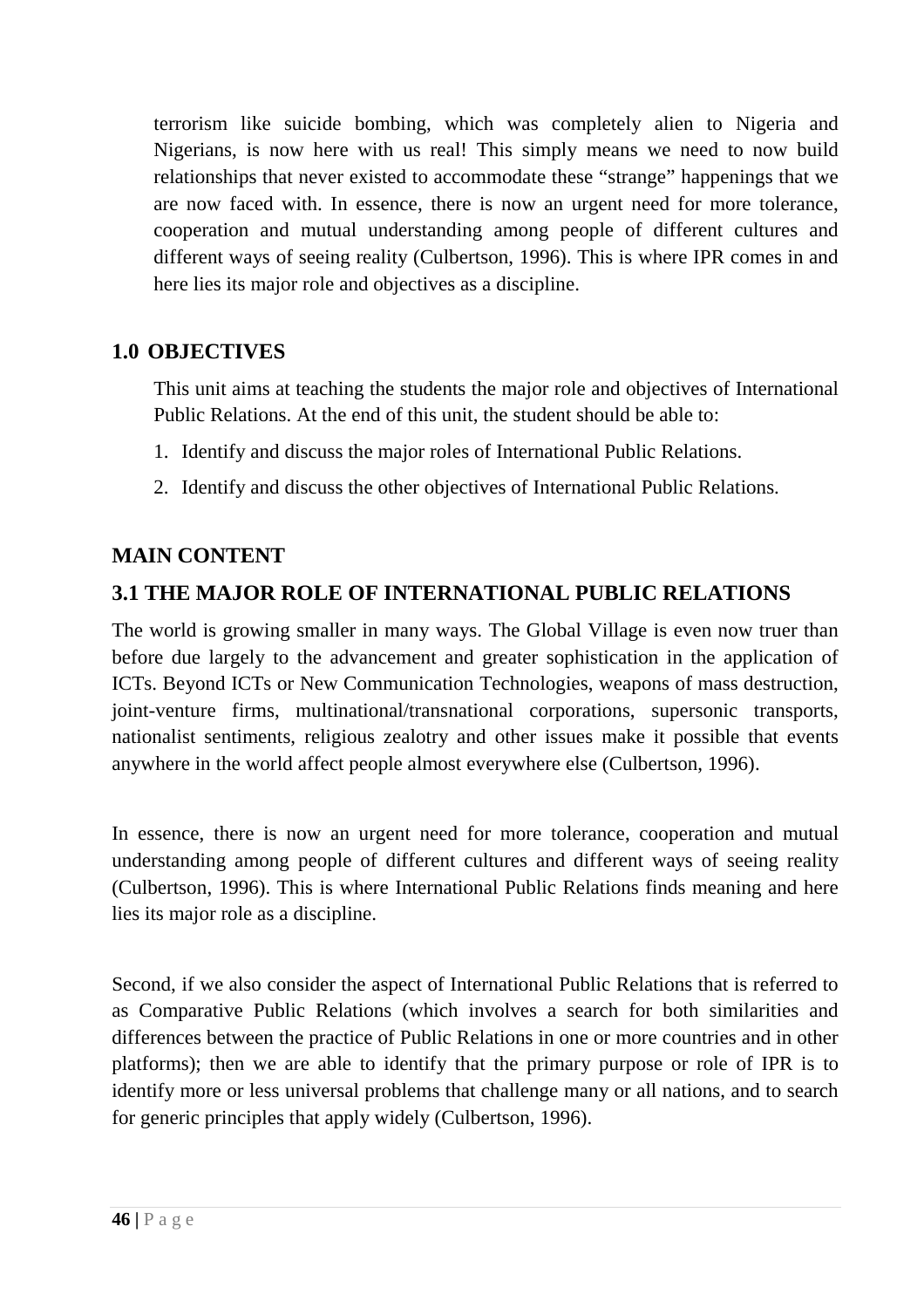Third, International Public Relations focuses (as one of its major roles) on the practice of Public Relations in an international or cross cultural context (Culbertson, 1996).

As an integral part of international or cross-cultural communication, IPR involves PR practice in at least 4 different realms:

- 1. International Organization e.g. UN, World Bank, IMF
- 2. Intergovernmental Relations e.g. diplomatic recognition, alliance formation/disintegration, and sanctions/embargoes.
- 3. Transnational Economic Transaction e.g. investment trading, financing of MNC
- 4. Interactions among citizens of different national e.g. through sports, tourism, arts, films, entertainment etc.

# **3.3OBJECTIVES OF INTERNATIONAL PUBLIC RELATIONS**

- 3.3.1 The objectives of International Public Relations involve effective communication and persuasion towards winning support for our actions and policies in the global comity of nations.
- 3.3.2 One other major objective of International Public Relations is the winning and sustaining of loyalty, good citizenship and respect for governments and leadership of independent nations.
- 3.3.3 International Public Relations helps to build patriotism amongst citizens in the country and in those in Diaspora.
- 3.3.4 International Public Relations also aims at combating and upsetting false propaganda against one's government and state.
- 3.3.5 International Public Relations ensures a steady two-way flow of communication between one nation and the other.
- 3.3.6 Another unique objective of International Public Relations is that of achieving and sustaining media understanding and cooperation amongst players and stakeholders in the global arena.
- 3.3.7 International Public Relations also aims to identify more or less universal problems that challenge many or all nations, and to search for generic principles that apply widely.
- 3.3.8 International Public Relations helps to build new relationships that address upcoming and emergent situations as well as help to maintain greater cooperation,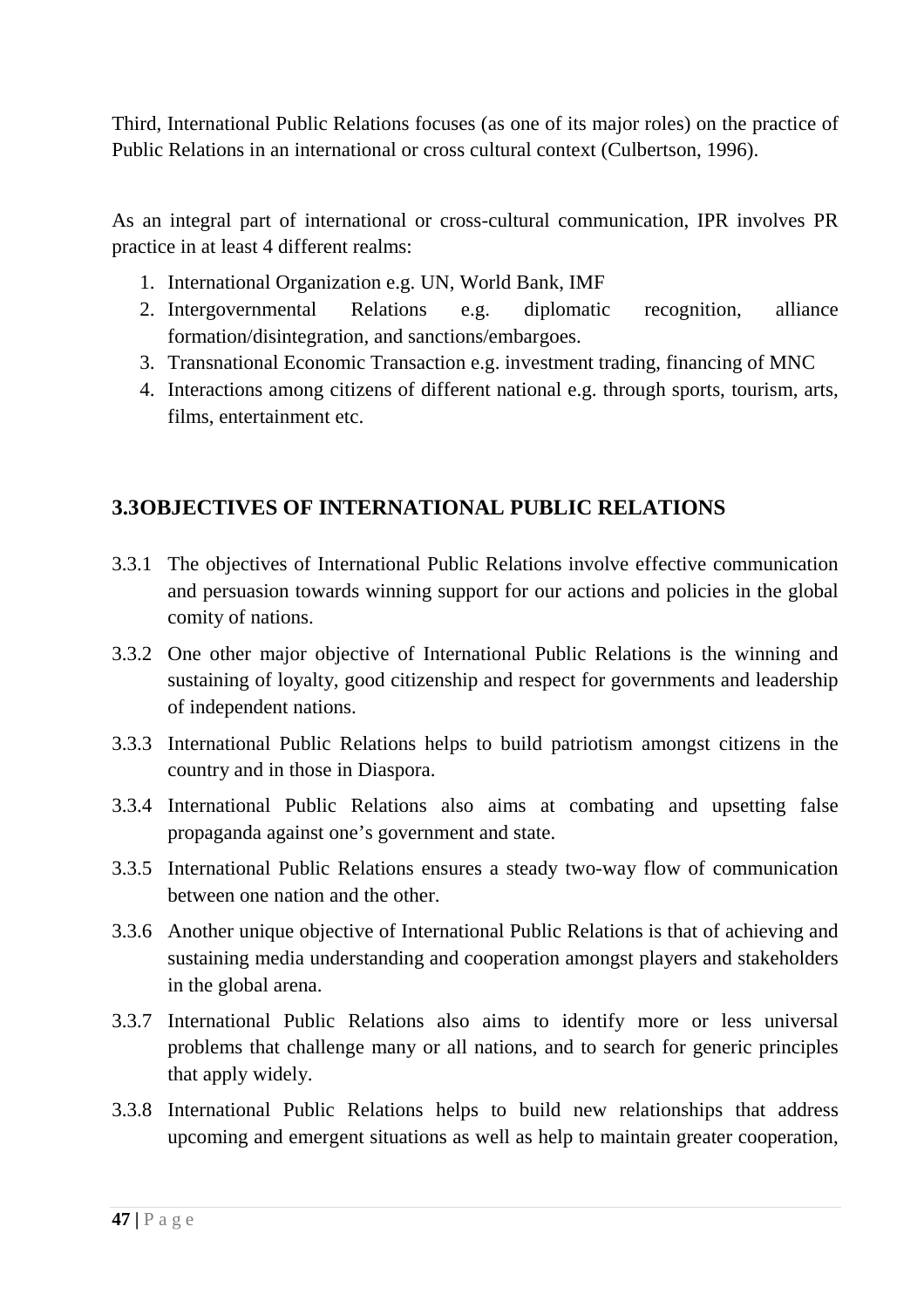tolerance, and mutual understanding among people with different basic beliefs, values and ways of thinking.

- 3.3.9 International Public Relations aids us in making or winning friends for our nation as well as maintaining and sustaining such friendships and relationships.
- 3.3.10 Winning positive legislation, attitudes, and images for your country, institutions or organizations is another strategic objective of International Public Relations.
- 3.3.11 International Public Relations also helps in attracting new businesses, institutions and organizations for your nation.
- 3.3.12 International Public Relations helps in balancing the global and the local in multinational business relations.

### **SELF ASSESSMENT EXERCISE 2.1**

1. Discuss the rationale for the study of International Public Relations

### **4.0 CONCLUSION**

The roles and objectives of International Public Relations cannot be overemphasized. The world today is a global village far beyond the imagination of McLuhan and any other scholar associated with that concept. We now live in a world of interconnectedness demanding interrelationships that never existed. How do we mingle in such a novel situation? How do we ensure peaceful co-existence in a world threatened by violence, terrorism, religious zealotry made worse by economic regression? How do we manage inevitable relationships that came to us because of the flattening of the world? How do we maintain our indigenous cultural values in the midst of cultural globalization? These questions could go on and on; however, the answers lie in greater practice and appreciation of the role and objectives of International Public Relations.

## **5.0 SUMMARY**

This unit focused on the role and objectives of International Public Relations. Three major roles and 12 distinct objectives were identified and discussed. In summary, it was concluded that for the world to continue to live in peace and mutual respect of nations and States; the world's citizens must apply the principles of IPR so as to have greater tolerance and mutual respect for the differences that make them unique.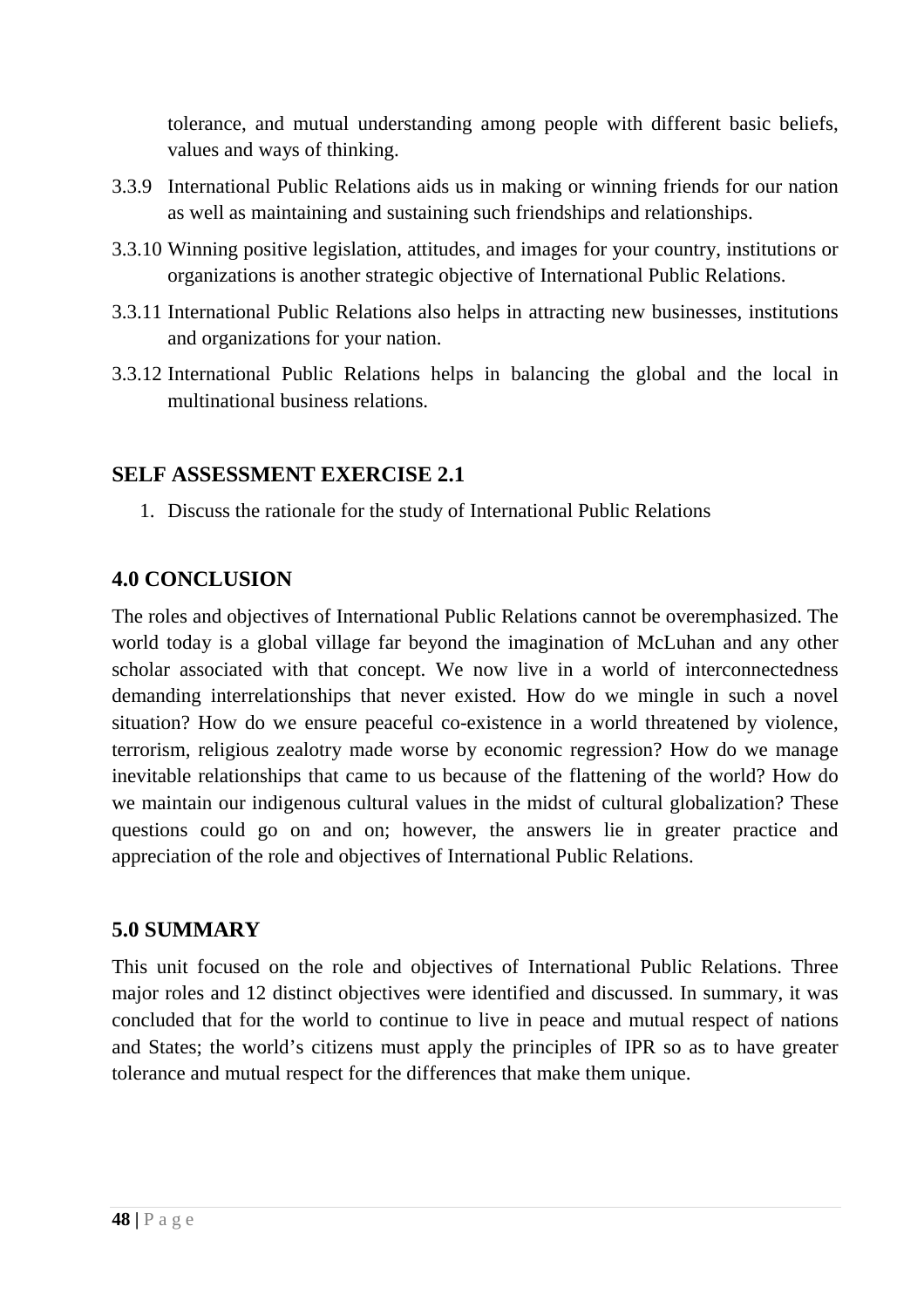### **6.0 TUTOR MARKED ASSIGNMENT**

- 1. Defend the argument that the presence of International Public Relations will aid greater understanding between State and non-State actors in global relationship.
- 2. Discuss at least ten objectives of International Public Relations and show how meeting these objectives will enhance international relationships.
- 3. Discuss the major roles International Public Relations should play in the comity of nations.

### **7.0 REFERENCES / FURTHER READINGS**

- 1. Culbertson, Hugh M. and Chen Ni [Eds] (1996). *International Public Relations: A Comparative Analysis.* New Jersey: Lawrence Erlbaum Associate (LEA)
- 2. Health, R. (ed.) (2001). *Handbook of Public Relations*. Houston: Sage Publications.
- 3. Tilson, Don J. and Alozie, Emmanuel C. [Eds] (2004). *Towards the Common Good: Perspectives in International Public Relations*. Boston: Pearson
- 4. Cutlip, S., Center, A. & Broom, G. (1985). *Effective Public Relations*. Englewood Cliffs, New Jersey: Prentice Hall
- 5. Grunig, J. E. (ed) (1992). *Excellence in Public Relations and Communication Management*. Hillsdale, New Jersey: Lawrence Erlbaum Associates
- 6. Grunig, J. and Hunt, T. (1984). *Managing Public Relations*. New York: CBS Public Publishing
- 7. Skinner, J. and Von Essen, L. (1991). The South African Handbook of Public Relations. Johannesburg, South Africa: Southern Books
- 8. Nwosu, I.E. and Idemili, S.O. (Eds) (1990). *Public Relations Speech, Media Writings and Copy***.** Enugu: Acena Publishers.
- 9. Nwosu, I.E. (Ed.) (1990). *Mass Media and National Development: Perspectives on Communication Environments of Development in Nigeria.* Aba: Frontiers Publishers.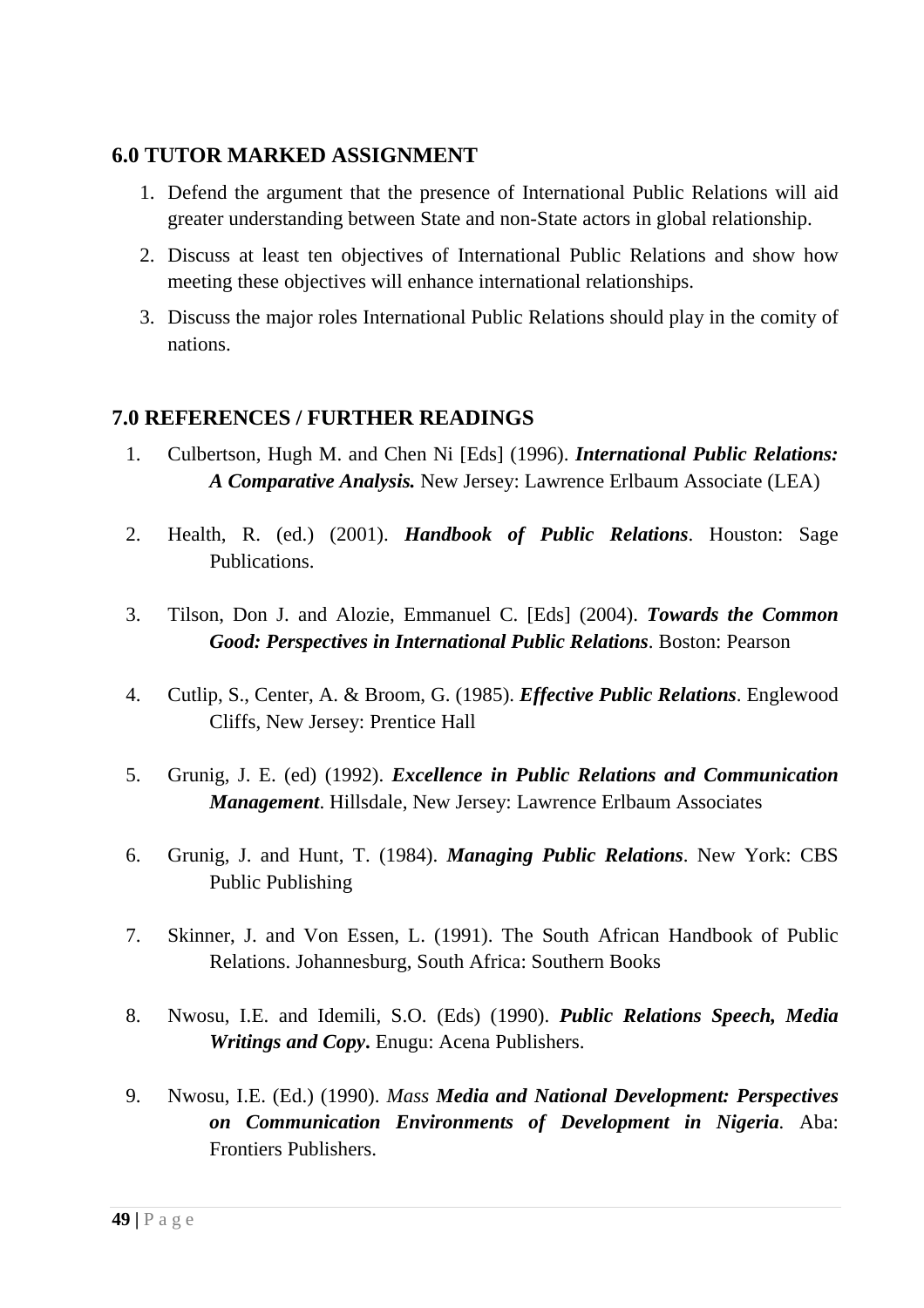- 10. Ezeukwu, G. (1999). *Understanding International Relations*. Enugu: Gold Publishers
- 11. Okoro, C.O. (2000). *International Relations and Diplomacy Since the World Wars*. Enugu: Feloks Communications
- 12. Ekeanyanwu, N.T. (2008). *International Communication*. Canaanland, Ota: Covenant University Press
- 13. Seitel, Fraser P. (2007). *The Practice of Public Relations (10th Edition).* Boston: Pearson
- 14. Okoye, Innocent (2008). *Nigerian Press Law*. Lagos: Unilag
- 15. Ewelukwa, B.N. (2004). *Introduction to Nigerian Press Law.* Onitsha: Maranatha Press Ltd
- 16. Belch and Belch (2001). *Advertising and Promotion: An Integrated Marketing Communication Perspective.* Boston: McGraw-Hill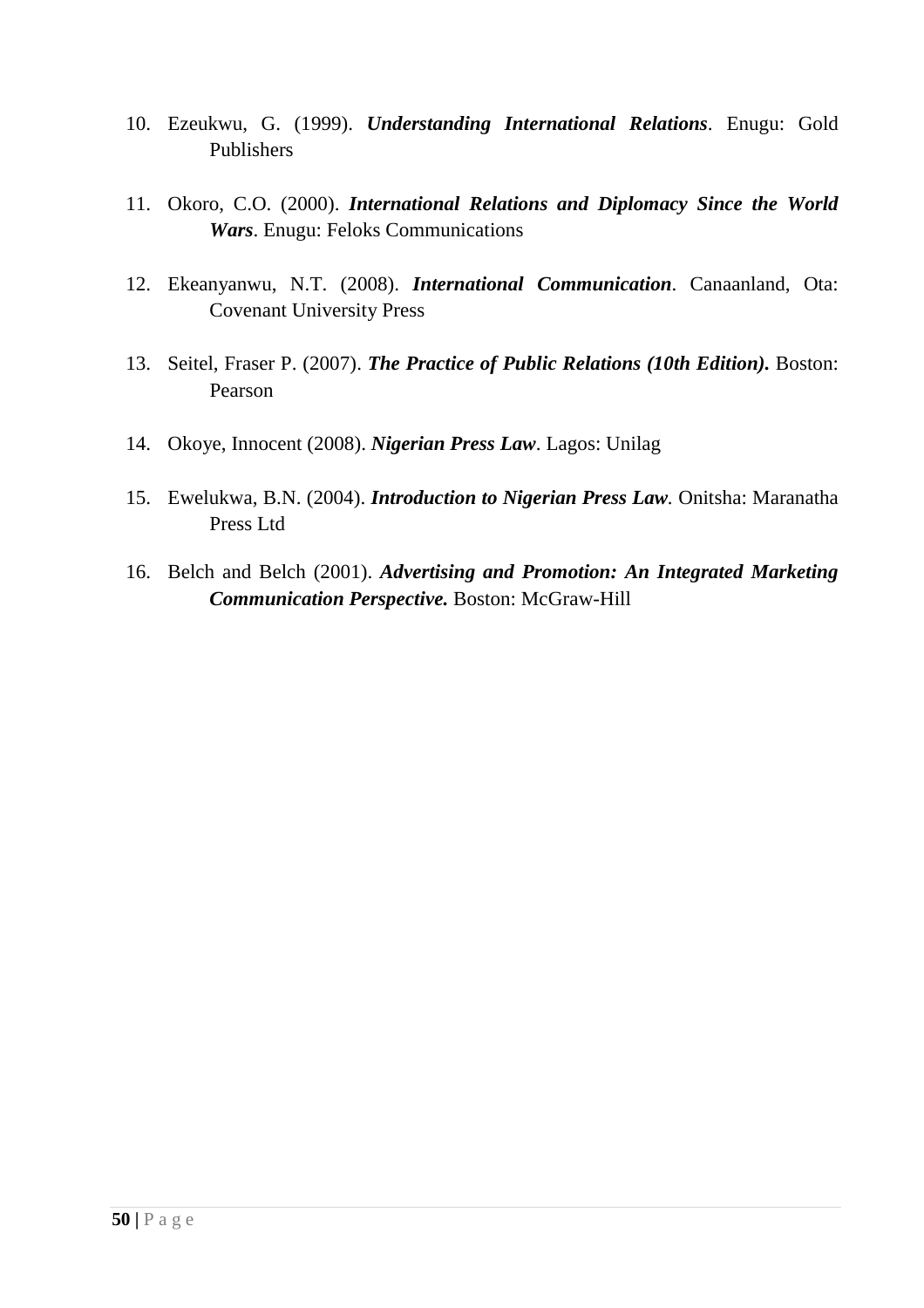# **UNIT 2: INTERNATIONAL PUBLIC RELATIONS STRATEGIES AND TACTICS**

### **CONTENTS**

| 1.0 Introduction                                          |
|-----------------------------------------------------------|
| 2.0 Objectives                                            |
| 3.0 Main Content                                          |
| 3.1 International Public Relations Strategies and Tactics |
| <b>Self Assessment Exercise</b>                           |
| 4.0 Conclusion                                            |
| 5.0 Summary                                               |
| 6.0 Tutor Marked Assignment                               |
| 7.0 References/Further Readings                           |
|                                                           |

### **1.0 INTRODUCTION**

International Public Relations, like other forms of Public Relations, is not a quick fix mechanism for image problems for nations and corporate organizations. It demands concerted, consistent and complementary efforts over a long period for the strategies and programs to have maximum effects. The strategies and programmes of activities presented below can only have the desired effect if they are administered on specific situations over a specified length of time.

### **3.0 OBJECTIVES**

This section teaches students the strategies and program of activities International Public Relations practitioners engage in addressing IPR related challenges. At the end of this lecture, the students will be able to:

- 1. Identify the different types of IPR strategies and programs.
- 2. Discuss how to apply such strategies in addressing specific IPR challenges facing MNCs and independent nations.

## **3.0 MAIN CONTENT**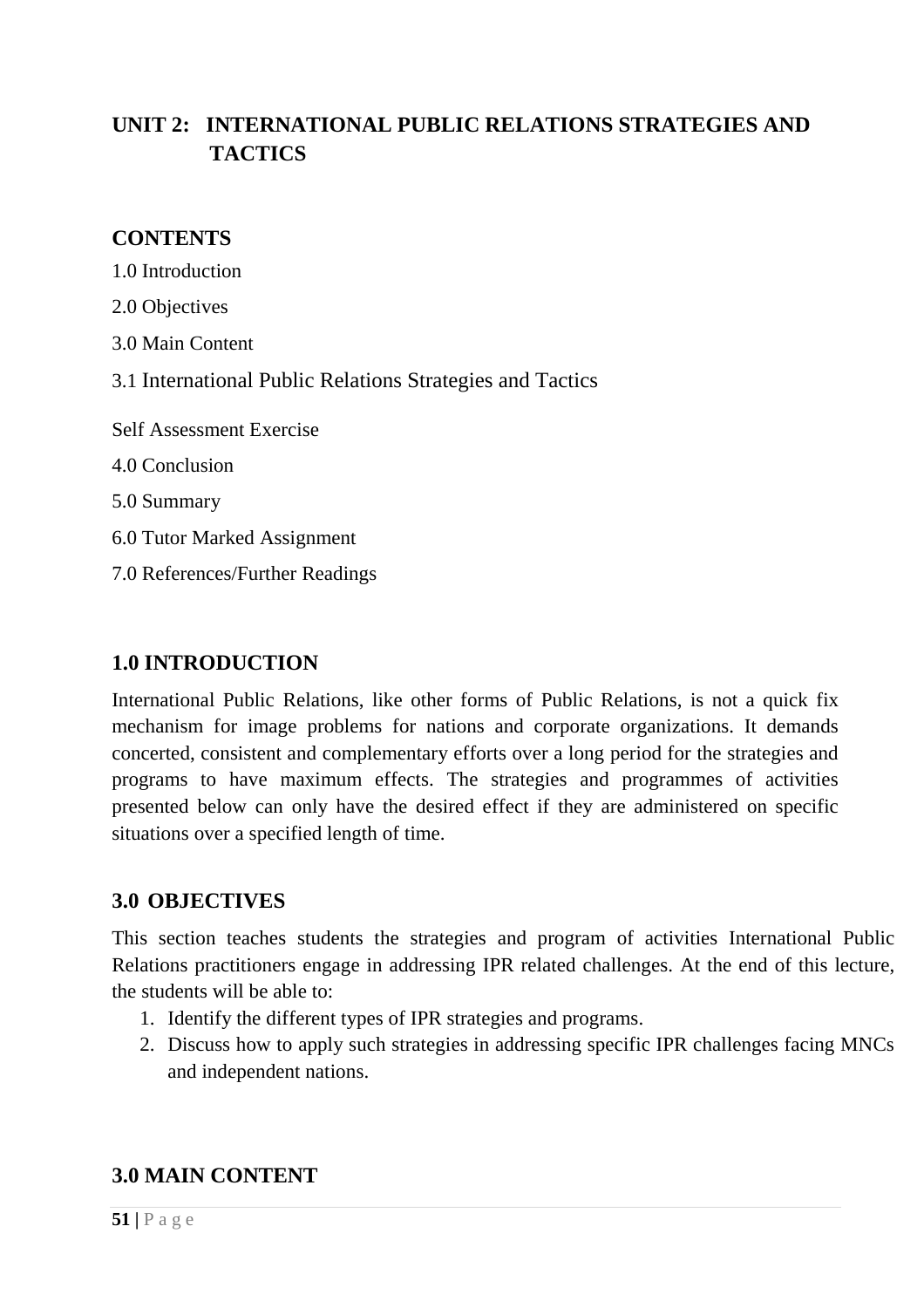# **3.1 INTERNATIONAL PUBLIC RELATIONS STRATEGIES, PROGRAMS AND TACTICS**

Using Nigeria's image problems and challenges as a typical and practical case, the following IPR strategies or tactics could be applied to the situation to have a more appealing image in the international circle:

## **1. Through The Establishment Of Cultural Centers**

Cultural centers should be set up abroad and maintained by the country's International Public Relations experts or specialists. Within these centers, different types of cultural activities should be displayed. Dr. G. G. Darah defines culture as, "the philosophical touchstone of every development. It is the aggregate and state of the experience, thought, science, efforts and technical equipment of people with which they define their relationships and negotiate their transactions with the rest of the human community" (Cited in Ekeanyanwu, 2008).

Admanson Hoebel on his part defines culture as "the integrated sum total of learned behavioral traits which are manifested and shared by the members of a society." The Cultural Policy for Nigeria, published by the Federal Ministry of Culture, defined culture as:

*The totality of the way of life of a people in their attempts to meet the challenge of living in their environment, which give order and meaning to the social, political, economic, aesthetic, and religious norms and modes of the organization thus distinguishing a people from their neighbors.* 

Culture, from these definitions, is not merely a return to the customs of the past. It embodies the attitudes of a people to the future of their traditional values faced with the demands of modern technology, which is an essential factor of development and progress. In essence, Cultural Centers in major capital cities of the world will give foreigners an opportunity to get a better picture of our nation.

In summary, cultural centers should be set up abroad to specifically showcase the rich cultural values of our great nation so that foreigners or nationals of such countries could appreciate and understand us better.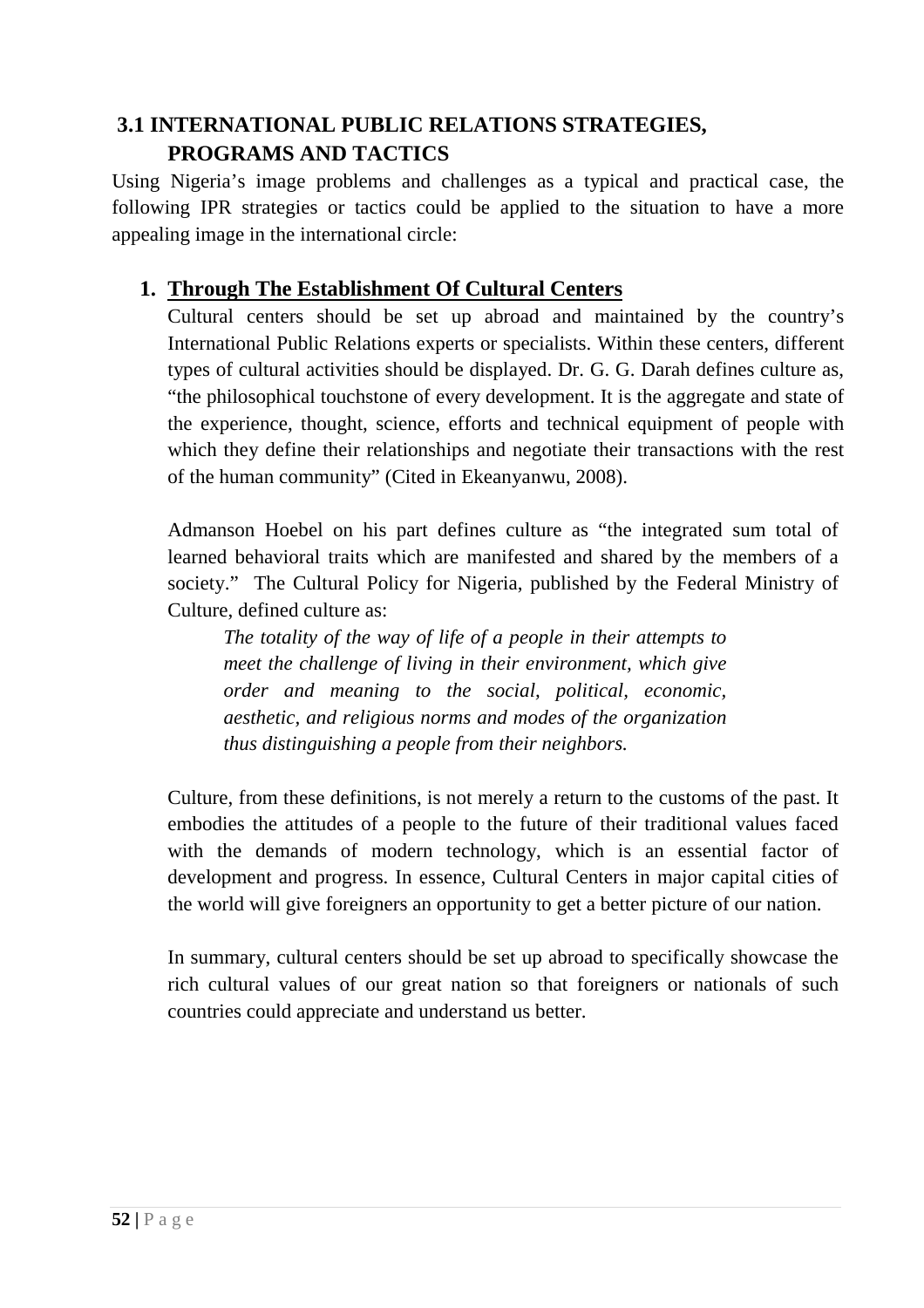## **2. Organizing International Trade Fairs**

International trade fairs like Lagos and Kaduna International Trade Fairs organized yearly is one unique IPR strategy to project Nigeria's image in the eyes of foreigners in the quality and technological development of the country. This has the potential/or may lead to bilateral talks between Nigeria and other countries. International Trade Fairs offer opportunity of interaction with foreign participants to sort out the way of enhancing the technological and societal development of both nations in the bilateral talks and fairs.

## **3. Organizing Seminars Locally and Internationally**

Seminar is another potential tool of IPR because it offers the participants the opportunity to rub minds together and share ideas and knowledge. During the Babangida administration, a very effective seminar was organized under the auspices of the Nigerian Institute for Cultural Orientation (NICO). The theme of the seminar was "Perspectives in Nigeria's Cultural Diplomacy". This seminar drew participants from the academia, private/public sectors of the economy, embassies/high commissions and international organizations.

The then Minister of Information and Culture, Professor Jerry Gana, used the opportunity to appeal to diplomats in Nigeria to strive to acquire better knowledge and understanding of Nigeria's diverse cultures in view of their proximity to and daily interaction with the people. He said that a perfect society exists only in theory books and that every society has its own share of anti-social elements. That our society places a high premium on such values as honesty, fair play, justice, the love of good name and brotherliness. He urged the foreign participants at the seminar to convey to their peoples and governments the positive realities about Nigeria and her people.

These kinds of fora acquaint foreign participants with the finer qualities of the country and personal interaction with the people and with their warm hospitality. This will make them to understand Nigeria and the various efforts to grapple with problem of national development.

# **4. Periodic Organization of Press Conference:**

Press conferences as IPR tools give a government functionary the unique opportunity to meet the public, especially the international public and media in person in order to correct misconceptions and policies and programmes of the nation. They also offer opportunity of feedback from the public to the government. For international press conferences, the public and the international media get a first hand opportunity to see Nigerian realities. At press conferences held in public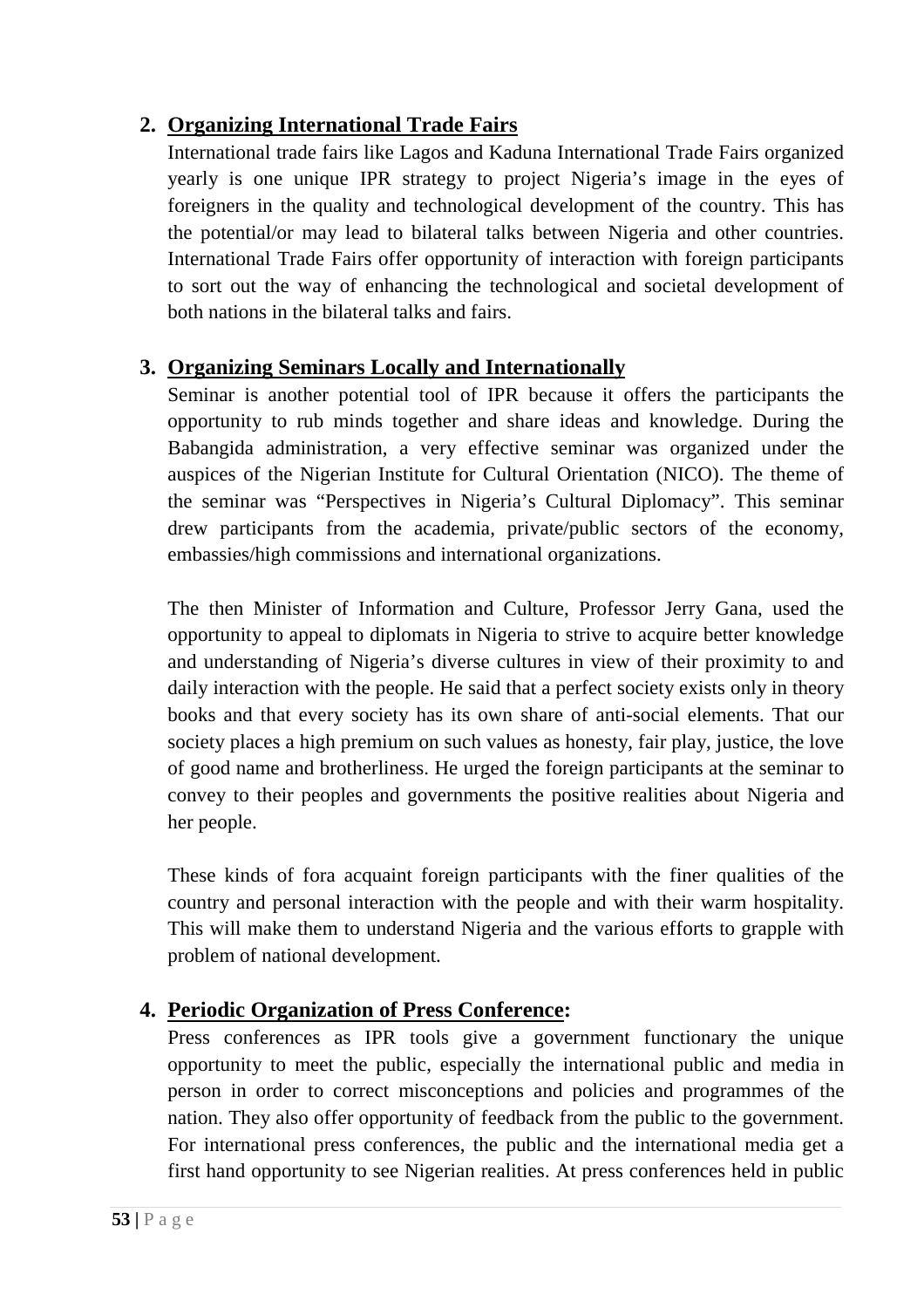relations spirit, wonders always happen. A fool could even give a wise man counsel. This presupposes that every conference is result-oriented and essentially Omni-directional, if not multi-purposeful.

# **5. Use of Conference Centers**

Conference centers could be used as talking shops where ideas are freely exchanged or marketed for public welfare. They transform lives and reshape the collective destiny through the creation of better perspective for peace, equity and cultural understanding. By and large, mutual understanding and cooperation will be established.

## **6. Effective Community Relations Application**

Using this strategy as IPR tool, Nigerians abroad should be encouraged to participate in community development and seek acceptance on such occasions from those who never accommodate them. Nigerians should identify themselves with hopes and aspirations of their immediate locality abroad. This will help to correct misconception, answer criticism and repel attacks by foreigners who are misinformed about Nigeria and her people. It helps convince foreigners or nationals of a particular foreign country where Nigerians reside, that Nigerians are capable of maintaining laws and order in any society they find themselves. This is inferred from a basic PR rule that doing good is a basic requirement for a PR campaign to succeed.

# **7. Effective Media Relations**

The media are central points on which community interpersonal and interorganizational relations hang. Because of the vital role of the media in modern society, it is impossible to successfully perform PR duties without the media. In this respect, PR professionals and practitioners must, as a matter of priority and strategy, maintain a cordial relationship with them and use their services to facilitate the flow of information to the greater generality of the people. Open door policies should be established where press men and women at all our foreign embassies and high commissions could come in and ask questions to clarify issues concerning our nation's activities and her nationals. This IPR tool will ensure in the long run that information about Nigeria is not distorted in the global media. Nigerian embassies and high commissions should give all the necessary assistance to any medium that is out to correct any distorted or misconceived information about Nigeria and her people.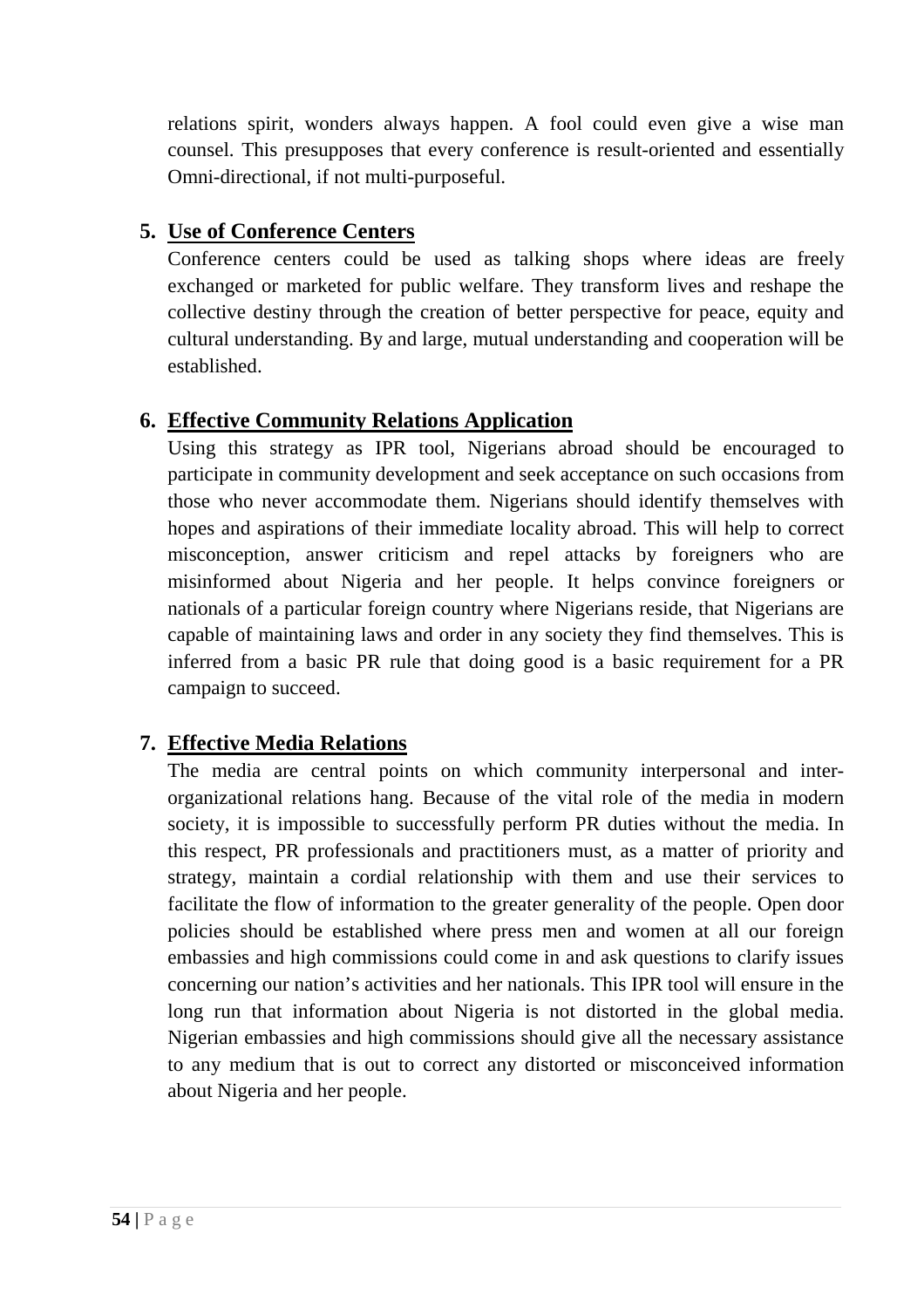### **8. Sponsorship of Sports Activities**

This also helps to enhance Nigeria's image abroad. Because sports activities are now political weapons in the international arena, their use as an IPR tool is now common amongst nations. After the Nigerian Dream Team won the football event of the Atlanta 1996 Olympic Games, Nigeria's image shot up positively in the global media. It will amount to sheer ignorance after that superlative victory at the Games for any European or American to ask a Nigerian where the hell Nigeria is.

## **9. Sponsorship of Literary Works**

The Nigerian government's sponsorship of literary works of well known/internationally acclaimed personalities like Professors Chinua Achebe and Wole Soyinka will go a long way in polishing our tarnished image abroad. Professor Skid Gates, at Wole Soyinka's birthday celebration in 1993 said that Nigeria should be proud of producing such a prolific and patriotic writer whose works will endure for a long time to come. According to the scholar, Harvard University in US has opened Wole Soyinka Archives at Houghton Bare Book and Manuscript Library. This will tell foreigners that there are still some Nigerians who are honest and dedicated to their professional calling in life. Everybody in Nigeria is not a 419niner or fraudster or trickster!

### **10.Film and Documentary Film Production**

The government should encourage films that are centered on our culture and some of them should also be taken abroad to be aired in some selected media abroad to give Nigeria a true and realistic image representation overseas.

Documentary films that package Nigeria's image positively should also be sponsored by the government and distributed abroad. For instance, a documentary on the Nigerian Drug Law Enforcement Agency (NDLEA) showed on NTA in July, 1993, which centered on the activities of Agency against drug traffickers should be reintroduced to let the entire world know the country's stand on such negative issues.

The EFCC is currently on a crusade against all forms of financial crimes in Nigeria. Is the international community adequately informed about the activities of this agency with regards to issues of financial corruption? Documentary productions could be one sure way to use to get the message out that Nigeria as a nation is fighting corruption head-on.

## **11.Advertising in International Media**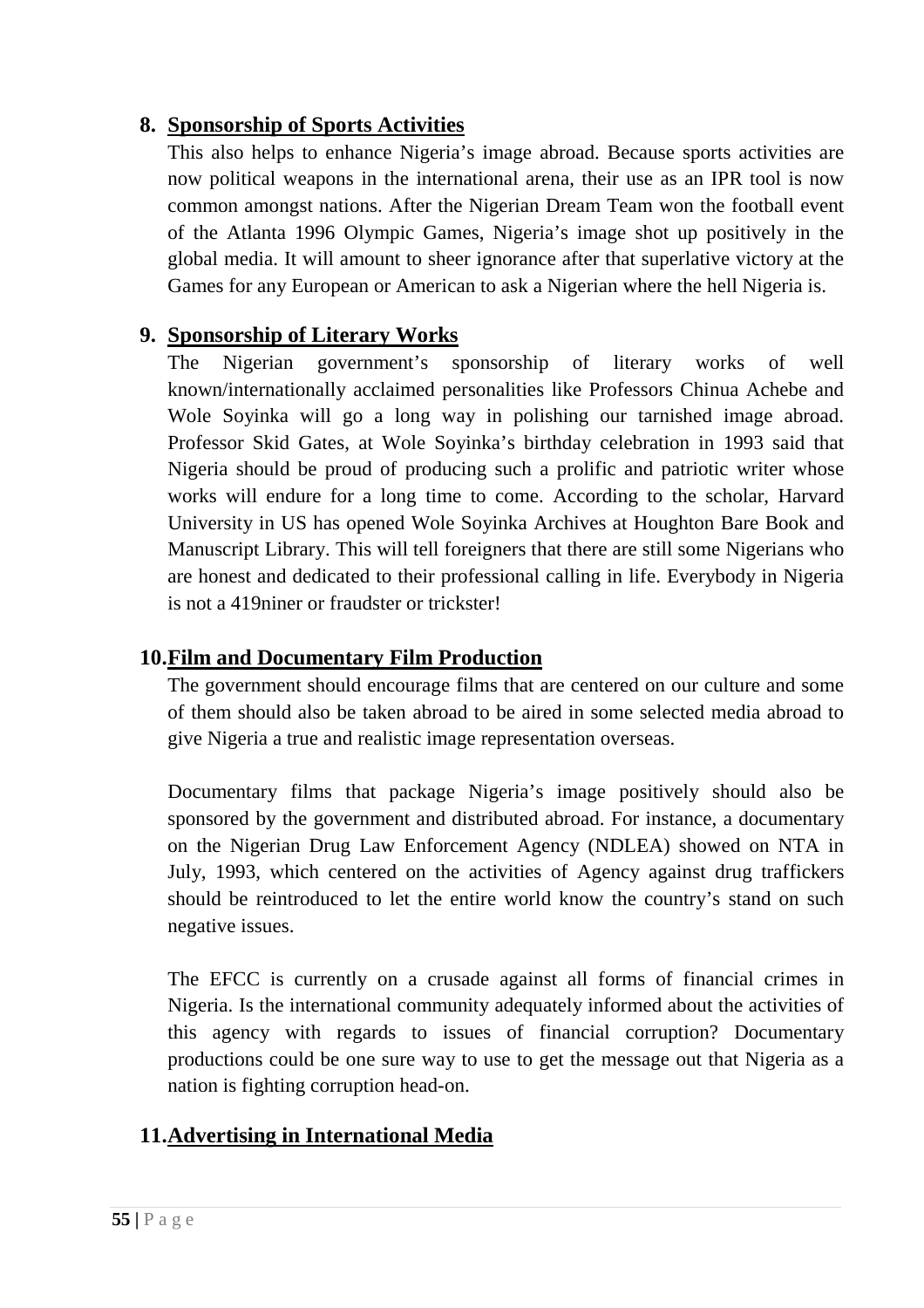Advertising in the international media especially on topical and contemporary issues and policies about the behavior of its citizens in Diaspora and at home will go a long way in exposing Nigeria's stand on such issues. This will erode misconception about the nation. It can also be done through a public information series, which should appear in volumes under paid columns in newspapers and magazines to offer the reader as much information as possible about the realities in Nigeria.

### **12.Crisis Communication Management**

In spite of well organized PR programmes as stated above, the ability to manage crisis must be ensured when there is an attack by foreign media and government on some Nigerian behaviors or misconstrued government policies or action which may be blown out of proportion. In some cases, such crises will end up as a blessing because they will give us the opportunity to fight back and in the process do what we might have overlooked, through explanations. On some occasions, there will be need to quietly educate the people concerned or the governments concerned instead of generating these crises through open confrontations. The ability to manage crisis of international dimension goes a long way to tell about our national image. This is the reason it is adopted here as an IPR tool.

## **13.Effective Use of Corporate Advertising**

Corporate Advertising (CA) is an extension of the PR function, which does not aim at promoting any one specific product or service. It is a form of advertising designed to promote the overall image of the firm or organizational reputation. The IPR practitioner could comfortably use Corporate Advertising types to achieve desired IPR results and goal.

### **14.Rebranding**

Rebranding talks about changing the particular image of something that is no longer acceptable or representative of what one expects. To rebrand is therefore to repackage the image of a thing, this time, Nigeria, to what can sell. Rebranding is a total repackaging to eliminate elements that are no longer suitable or representative and in this vein introduce elements that will project a new image of the thing or nation in question.

## **15.Mass Reorientation**

Mass orientation is about a sustained public relations' program of action to change the prevailing mindset of the populace of a particular society, nation or corporate organization. Most people, for example, think that nothing good can come out of Nigerians because of the negative things they have been associated with in the time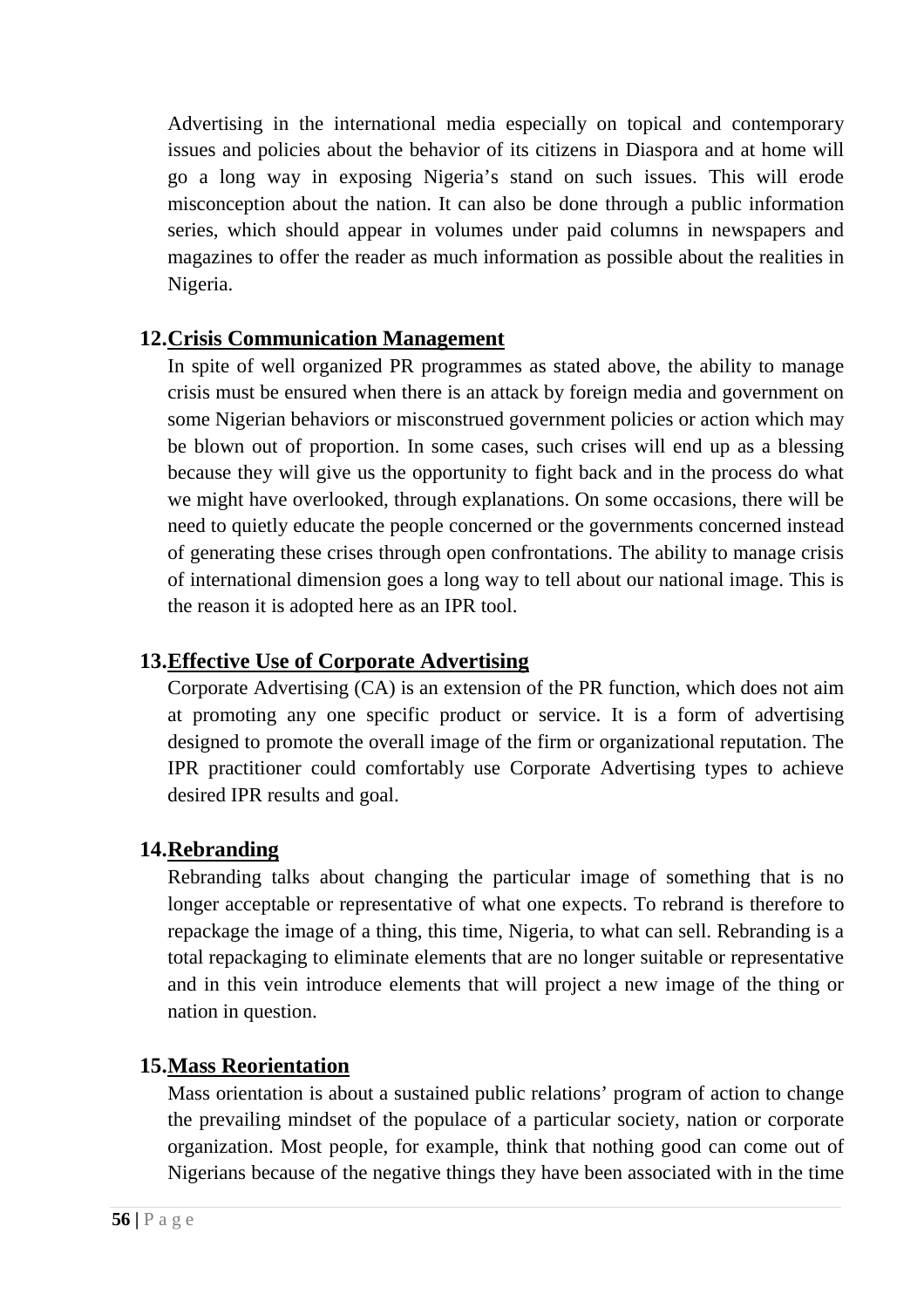past. Mass reorientation will help change such notions by working on the individuals and groups within the nation to see that their present stand on some issues is not in the best interest of the country. Mass reorientation is all about changing people's attitudes, values, mindset, and traditional ways of thinking that are no longer acceptable in the modern world. Mass reorientation will also help those who are on a particular route of self or communal destruction out of ignorance to turn back from such vices. This is a powerful IPR strategy to combat negative perception and images.

### **SELF ASSESSMENT EXERCISE 2.1**

I. Discuss the relevance of rebranding as an International Public Relations strategy.

## **4.0 CONCLUSION**

Enhancing Nigeria's image abroad through IPR must be backed by a high moral standard in behavioral attitude of Nigerians living abroad. As image makers and sustainers of a nation's image, PR is to articulate principles and enlarge understanding of the national, inspire all members to do their best cheerfully, and influence or restrain other members from doing or saying anything detrimental to the nation's welfare.

The continuous strive to win recognition has given rise to a deepened sense of social responsibility among entrepreneurs or organizations or governments. It is PR that facilitates and ensures an inflow of representative opinion from an organization's several publics so that its policies and operations may be kept considerably compatible with diverse needs and views of these publics.

I am of the opinion therefore that if these selected IPR strategies are carried out throughout our embassies and high commissions abroad, the attitude of the host countries towards Nigerians abroad will change automatically.

## **5.0 SUMMARY**

This unit focused on the strategies and tactics that corporate organizations, nations or individuals could apply to combat negative perception or images that they do not want to see anymore.

## **1.0TUTOR MARKED ASSIGNMENT**

1. Discuss the place of corporate advertising as a tactics that MNCs could use to win favourable perception for their primary activities.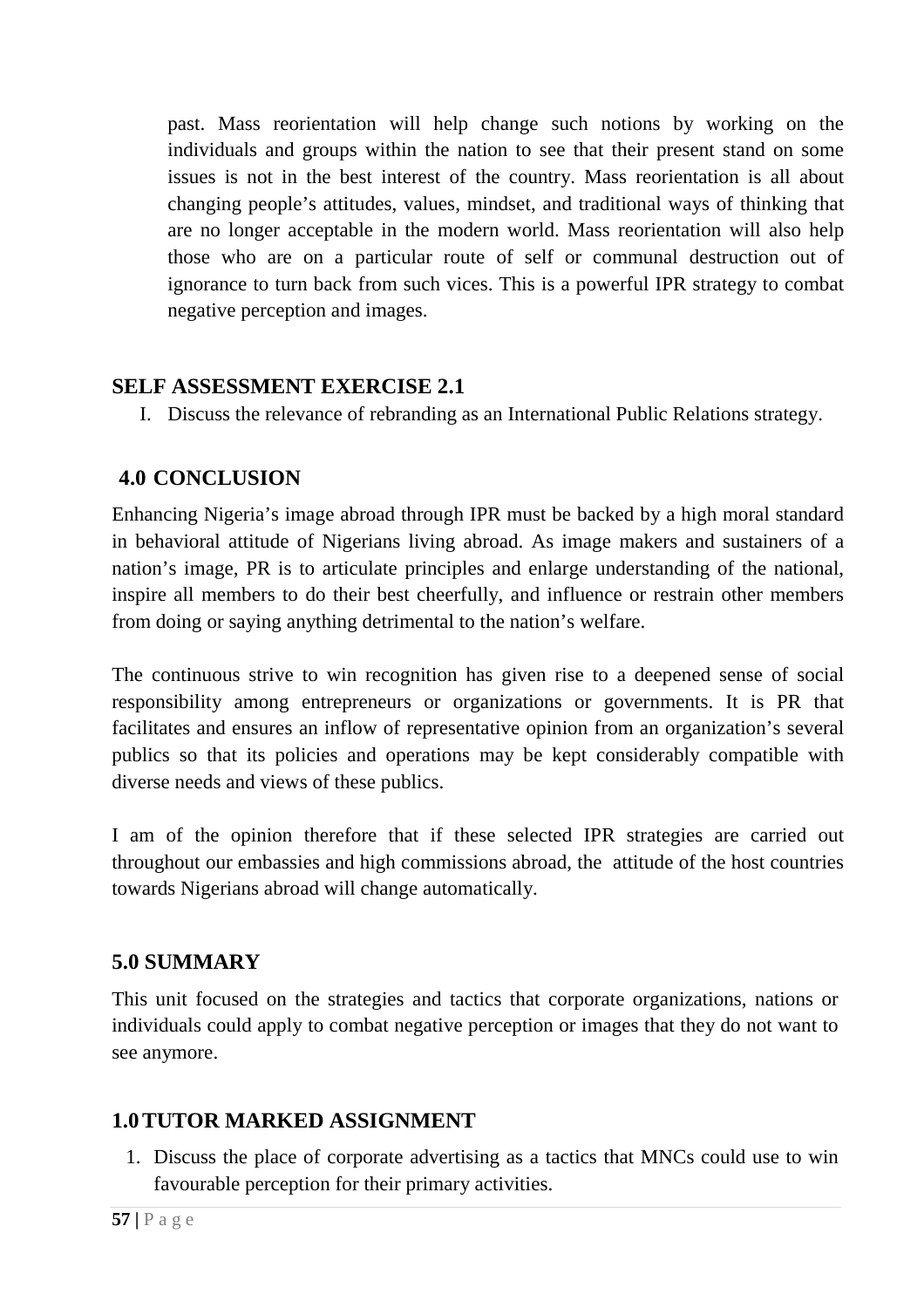2. Discuss 10 IPR strategies you could recommend to the Nigerian President as he attempts to rebrand Nigeria. Tell him how feasible and practical the recommended tactics are.

#### **7.0 REFERENCES/FURTHER READINGS**

- 1. Culbertson, Hugh M. and Chen Ni [Eds] (1996). *International Public Relations: A Comparative Analysis.* New Jersey: Lawrence Erlbaum Associate (LEA)
- 2. Health, R. (Ed.) (2001). *Handbook of Public Relations*. Houston: Sage Publications.
- 3. Tilson, Don J. and Alozie, Emmanuel C. [Eds] (2004). *Towards the Common Good: Perspectives in International Public Relations*. Boston: Pearson
- 4. Cutlip, S., Center, A. & Broom, G. (1985). *Effective Public Relations*. Englewood Cliffs, New Jersey: Prentice Hall
- 5. Belch and Belch (2001). *Advertising and Promotion: An Integrated Marketing Communication Perspective.* Boston: McGraw-Hill
- 6. Grunig, J. E. (Ed) (1992). *Excellence in Public Relations and Communication Management*. Hillsdale, New Jersey: Lawrence Erlbaum Associates
- 7. Grunig, J. & Hunt, T. (1984). *Managing Public Relations*. New York: CBS Public Publishing
- 8. Skinner, J. and Von Essen, L. (1991). *The South African Handbook of Public Relations.* Johannesburg, South Africa: Southern Books
- 9. Nwosu, I.E. and Idemili, S.O. (Eds) (1990). *Public Relations Speech, Media Writings and Copy***.** Enugu: Acena Publishers.
- 10. Nwosu, I.E. (ed.) (1990). *Mass Media and National Development: Perspectives on Communication Environments of Development in Nigeria.* Aba: Frontiers Publishers.
- 11. Ezeukwu, G. (1999). *Understanding International Relations*. Enugu: Gold Publishers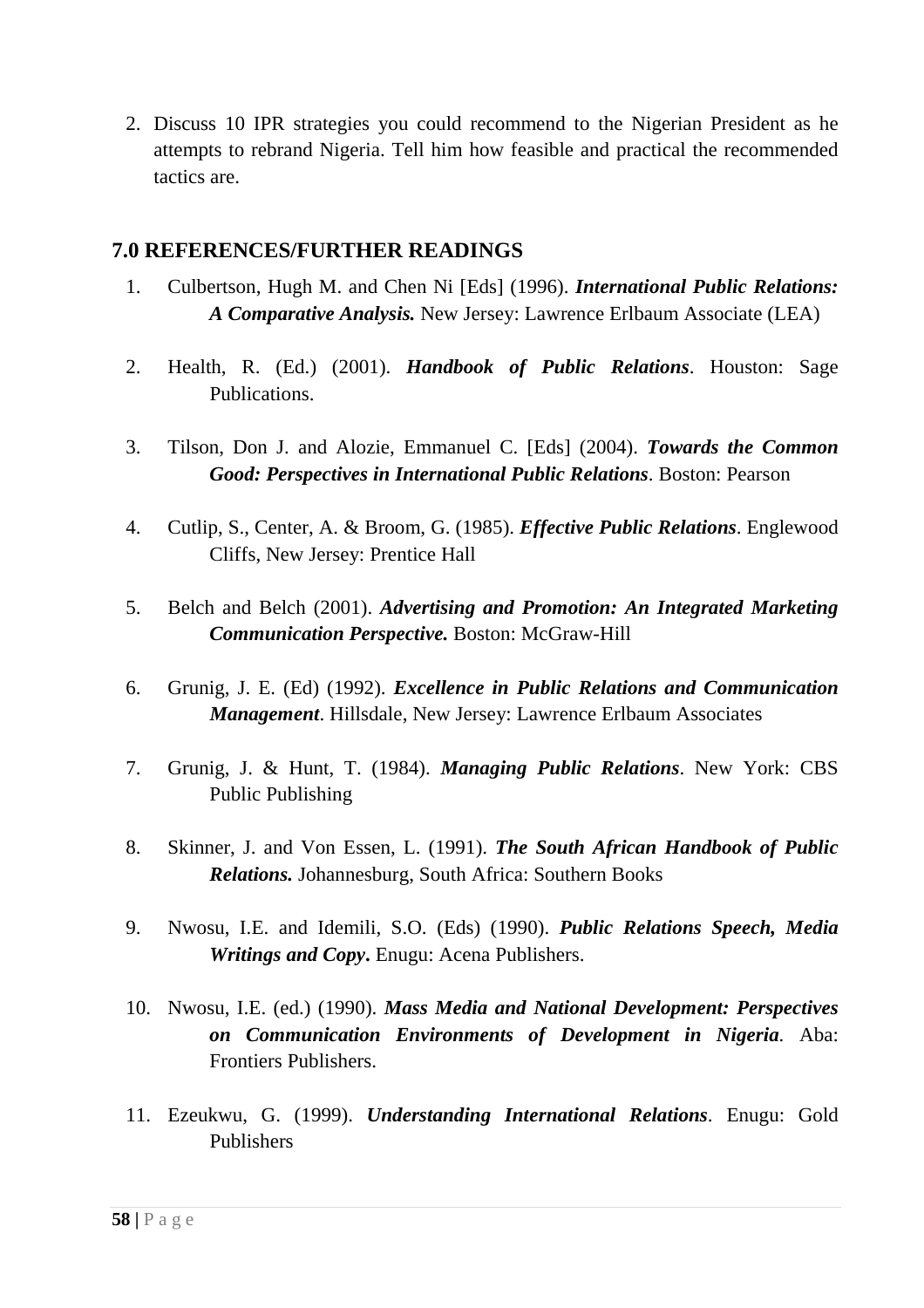- 12. Okoro, C.O. (2000). *International Relations and Diplomacy Since the World Wars*. Enugu: Feloks Communications
- 13. Ekeanyanwu, N.T. (2008). *International Communication*. Canaanland, Ota: Covenant University Press
- 14. Seitel, Fraser P. (2007). *The Practice of Public Relations (10th Edition).* Boston: Pearson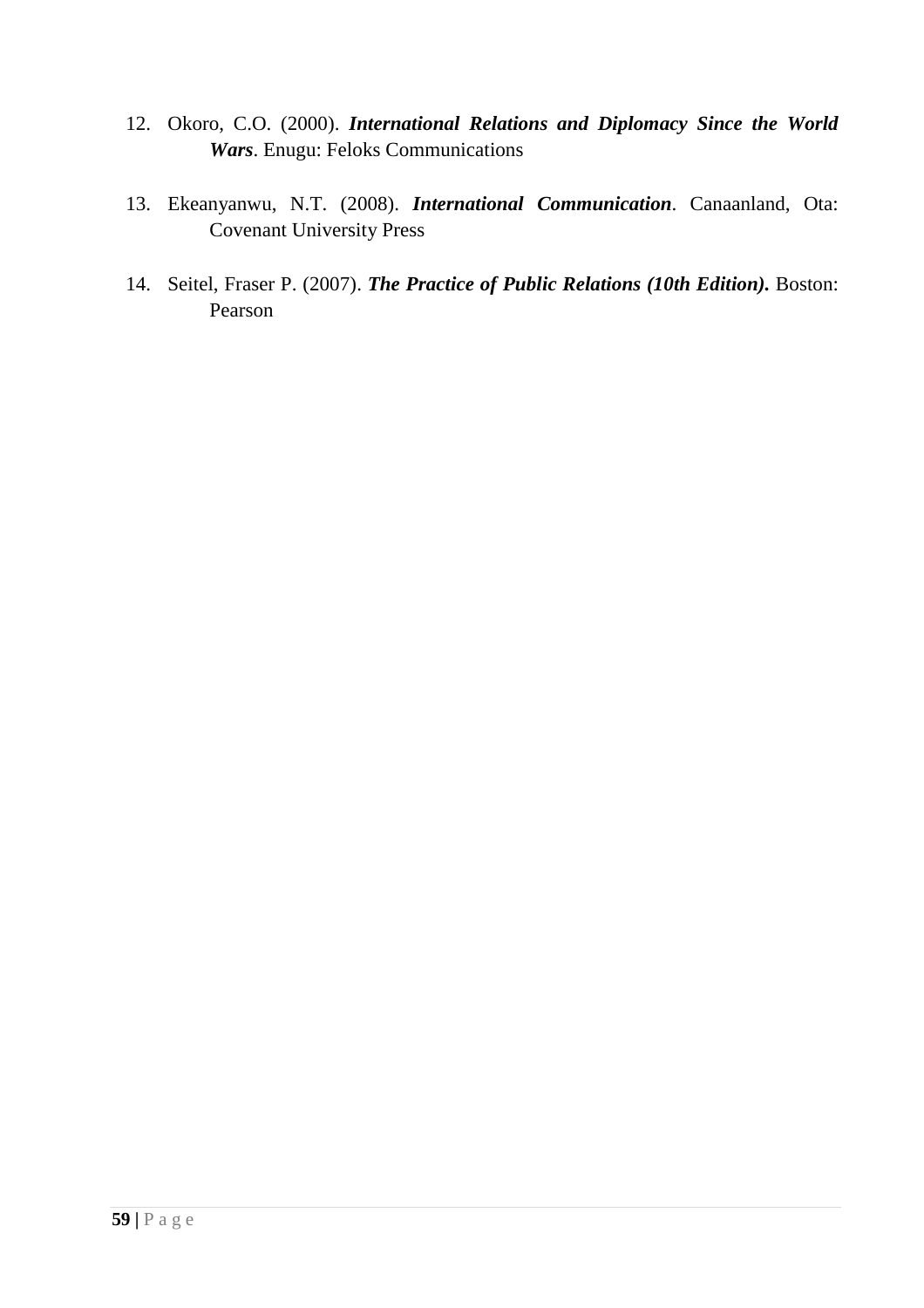## **UNIT 3: OVERVIEW OF INTERNATIONAL RELATIONS**

### **CONTENTS**

- 1.0 Introduction
- 2.0 Objectives
- 3.0 Main Content
	- 3.1 Overview of International Relations
	- 3.1.1 Public International Relations (PUR)
	- 3.1.2 Private International Relations (PIR)
	- 3.1.3 Economic International Relations (EIR)
	- 3.1.4 Cultural International Relations (CIR)
	- 3.1.5 International Communications Relations (ICR)

4.0 Conclusion

5.0 Summary

- 6.0 Tutor Marked Assignment
- 7.0 References/Further Readings.

### **1.0 INTRODUCTION**

The primary focus of this course is International Public Relations which I consider a critical aspect of International Relations. International Relations is the totality of relations that state actors especially enter into in their quest to have meaningful interaction with their neighbours and other nations that also think they cannot exist in isolation. Therefore, an overview of international relations is pertinent as the bigger picture in our discussion of International Public Relations.

### **2.0 OBJECTIVES**

At the end of this unit, you are expected to do the following:

- 1. Explain the meaning of International Relations
- 2. Define and differentiate between Public, Private, Economic, Cultural and International Communication Relations as major components of International Relations.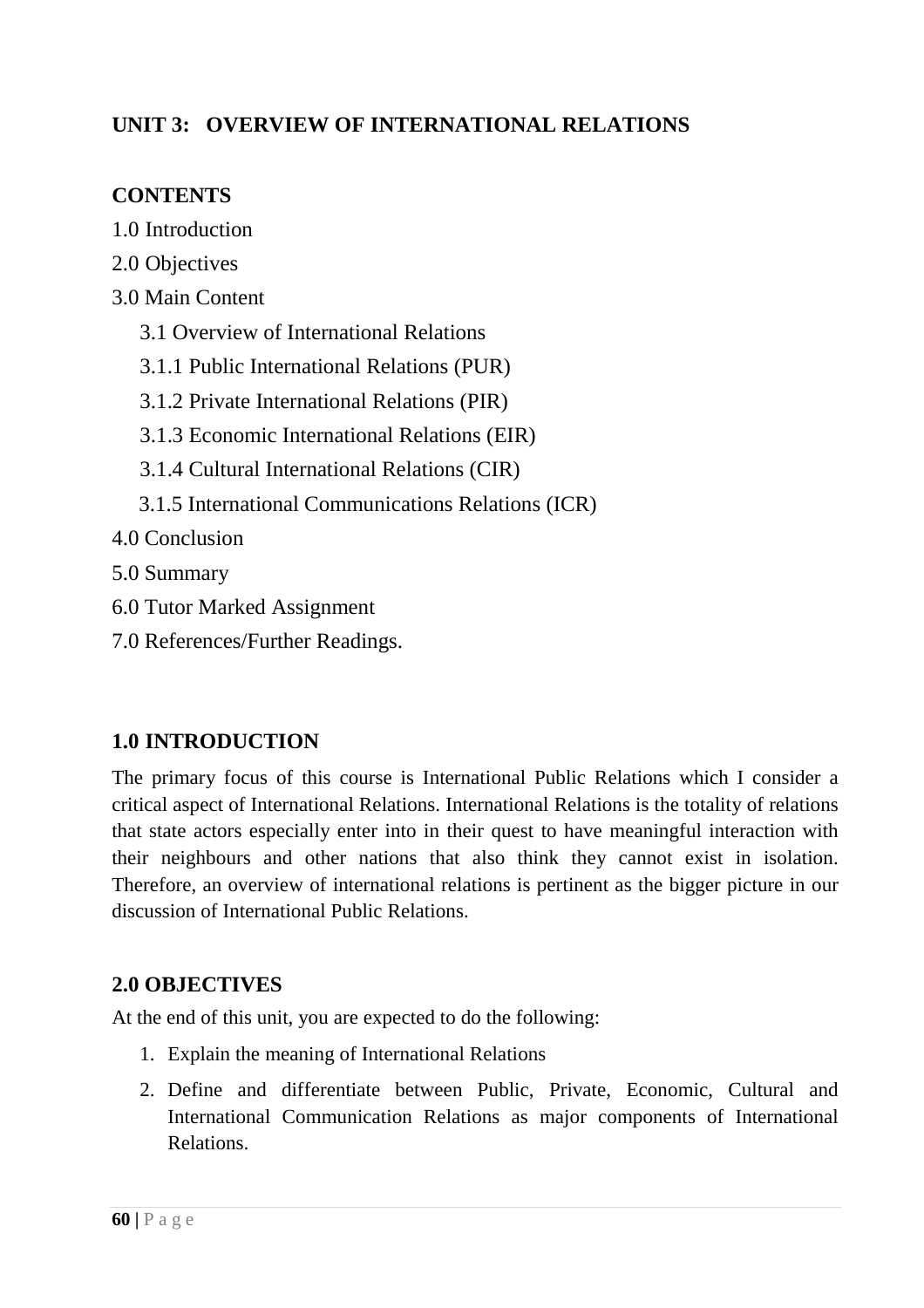### **3.0 MAIN CONTENT**

### **3.1 OVERVIEW OF INTERNATIONAL RELATIONS**

International Relations as relations among nations refers to complex processes through which nations develop, maintain, improve or at times destroy its relationships among the members of the global community (Ezeukwu, 1999:30). The relations among nations or states may be friendly, hostile, warlike, undefined or anything between the dichotomies of friendliness and hostility.

From the perspective of relations among countries, International Relations can be viewed as the sum total of activities between two or more nations. It involves private and public activities among individuals and governments of different countries. In an attempt to delimit the scope of International Relations activities, Ofoegbu (1980) cited in Ezeukwu (1999) identifies Public, Private, Economic, and Cultural activities as the four broad areas of international relations among nations. We may add Communications as the fifth activity.

### **3.1.1 Public International Relations (PUR)**

Ofoegbu (1980) contends that Public International Relations (PUR) refers to the entirety of political activities, processes, institutions and actors going on or existing in the international system. It includes government deals, world politics and diplomatic affairs among nations. Precisely, PUR means the same thing as international politics or politics among nations. Whereas international relations is an inclusive term embodying all forms of interaction between two or more countries, world politics is an aspects of such interactions. It is restricted to official patterns of actions and reactions between two or more nations.

### **3.1.2 Private International Relations (PIR)**

Unofficial international relations activities emanate from the deals among private individuals of different countries. Such relationships are not instituted and maintained by the states (Ezeukwu, 1999). However, states regulate Private International Relations activities. Thus, they issue passports, visas, foreign trade licenses and foreign exchange certificates to individuals engaging in private international relations activities for personal or corporate reasons.

#### **3.1.3 Economic International Relations (EIR):**

Economic International Relations (EIR) activities among nations cover the dimensions of international trade, commerce, movement of capital, goods and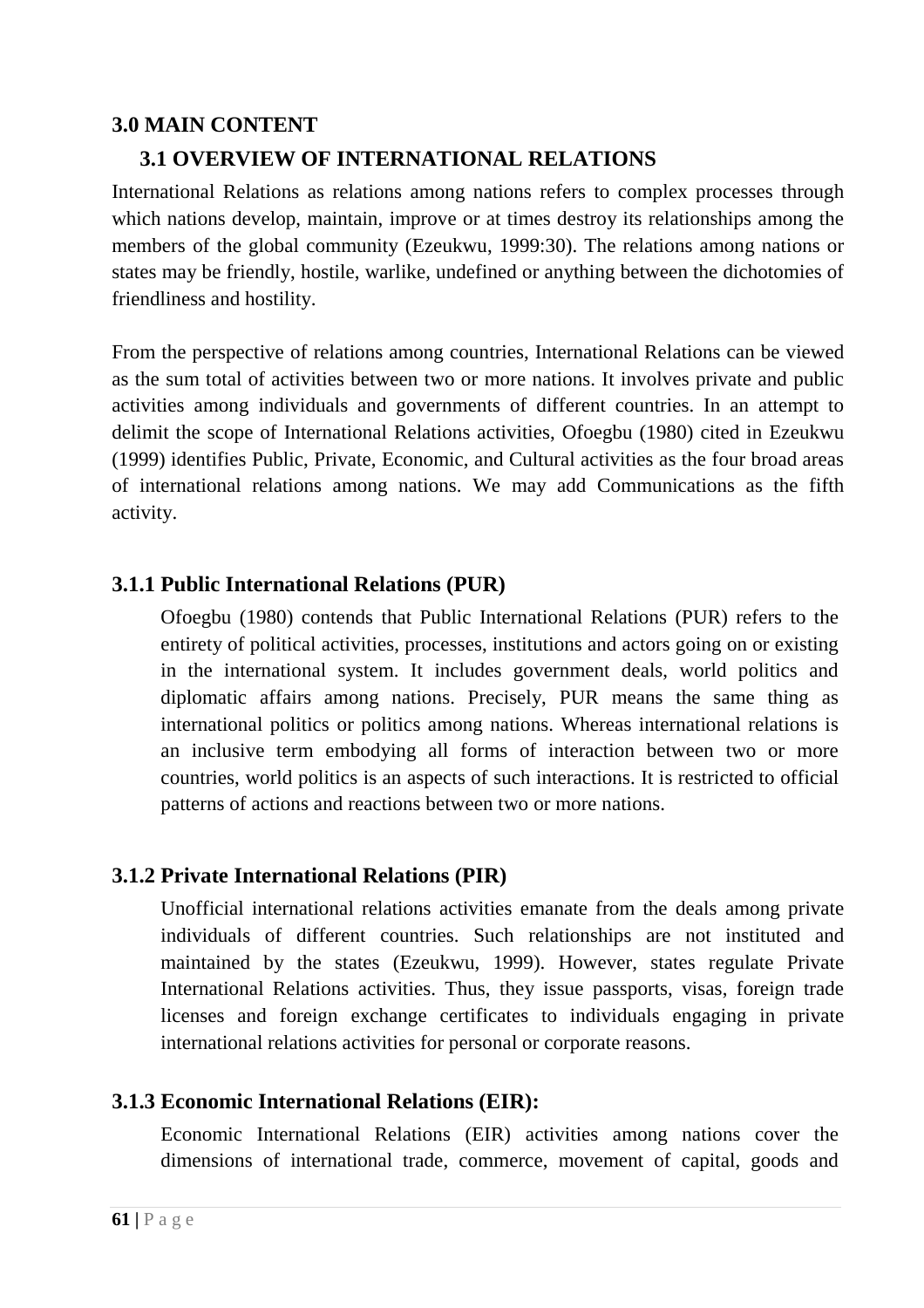services; transfer of technology and payment arrangements. The New International Economic Order (NIEO) falls within this category.

### **3.1.4 Cultural International Relations (CIR):**

The aspect of Cultural International Relations (CIR) activities embraces cultural, social and intellectual activities but brings citizens of different nations together. World sports, games, symposia, exchange of students and academic or professional views fall within cultural relations.

## **3.1.5 International Communications Relations (ICR):**

International Communications Relations (ICR) cuts across all the other forms of international relations. Countries all over the world utilize the services of both Print and Electronic media to develop and maintain public, private, economic, cultural, and miscellaneous international relations. The mass media are the hub around which all forms of international relations revolve.

### **Governments Use the Services of the Media for the Following Reasons:**

- 1. To effect external and infrastructural broadcasting services.
- 2. To keep in touch with nationals abroad to render national language services.
- 3. To provide up-to-date factual reporting on national and international events as a service to those who might not have access to what the transmitter considers objective news.
- 4. As a strategy to correct foreign domination of a country's mass media and biased news reporting by foreign nations.
- 5. To portray internationally an image of the country's society and culture in a style that could foster listeners' interest and understanding; the tendency to hear and be heard.
- 6. To carry on propaganda and news-talk attacks against other nations.
- 7. To spread abroad a nation's national policies and views on current events of global affairs.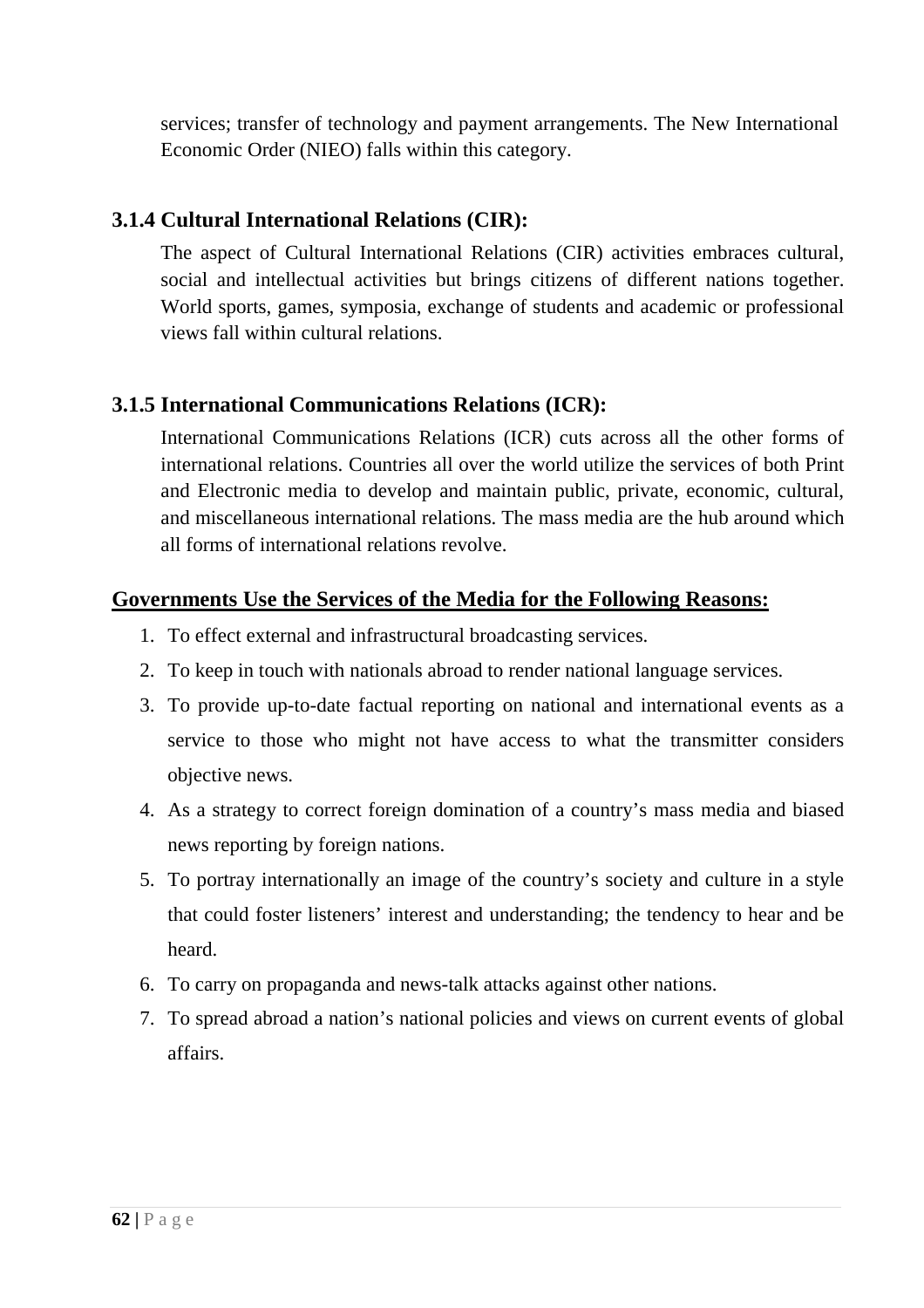#### **SELF ASSESSMENT EXERCISE 3.1**

1. Discuss four international relations activities you are familiar with.

#### **4.0 CONCLUSION**

As we have pointed out in the introductory sections of this course, the world is getting smaller and smaller by the day due largely to Information and Communication Technologies that have partially eliminated the traditional boundaries that separated one nation from the other in the old order. Today, it is inconceivable to imagine a State that has no relations with any other state. International Relations therefore help to manage the relationship among different State actors and their supporting influences. As long as interdependence remains in high demand, international relations will remain a valid course of study in the  $21<sup>st</sup>$  century and beyond.

#### **5.0 SUMMARY**

This unit discussed International Relations as the bigger picture in any International Public Relations activity. The various aspects and levels of international relations interactions were also discussed as an overview for the student of IPR who may not have greater opportunity of in-depth study of International Relations.

#### **6.0 TUTOR MARKED ASSIGNMENT**

- 1. Discuss four valid reasons why you think the understanding of International Relations is important in International Public Relations.
- 2. Discuss three major differences between Cultural International Relations and Economic International Relations.
- 3. Justify the inclusion of International Communication Relations as an aspect of International Relations.

### **7.0 REFERENCES/FURTHER READINGS**

- 1. Culbertson, Hugh M. and Chen Ni [Eds] (1996). *International Public Relations: A Comparative Analysis.* New Jersey: Lawrence Erlbaum Associate (LEA)
- 2. Health, R. (Ed.) (2001). *Handbook of Public Relations*. Houston: Sage **Publications**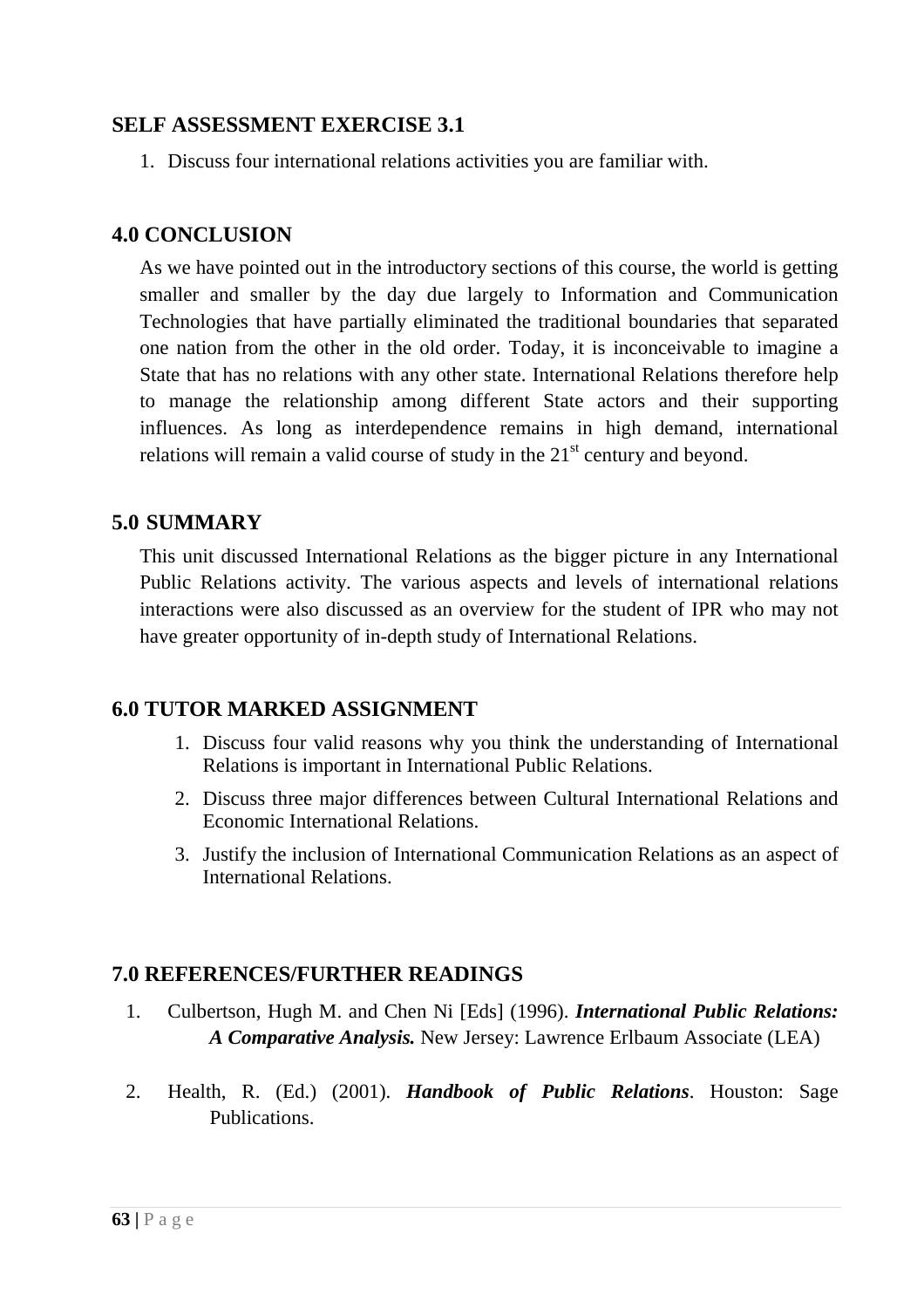- 3. Tilson, Don J. and Alozie, Emmanuel C. [Eds] (2004). *Towards the Common Good: Perspectives in International Public Relations*. Boston: Pearson
- 4. Ezeukwu, G. (1999). *Understanding International Relations*. Enugu: Gold Publishers
- 5. Okoro, C.O. (2000). *International Relations and Diplomacy Since the World Wars*. Enugu: Feloks Communications
- 6. Ekeanyanwu, N.T. (2008). *International Communication*. Canaanland, Ota: Covenant University Press
- 7. Seitel, Fraser P. (2007). *The Practice of Public Relations (10th Edition).* Boston: Pearson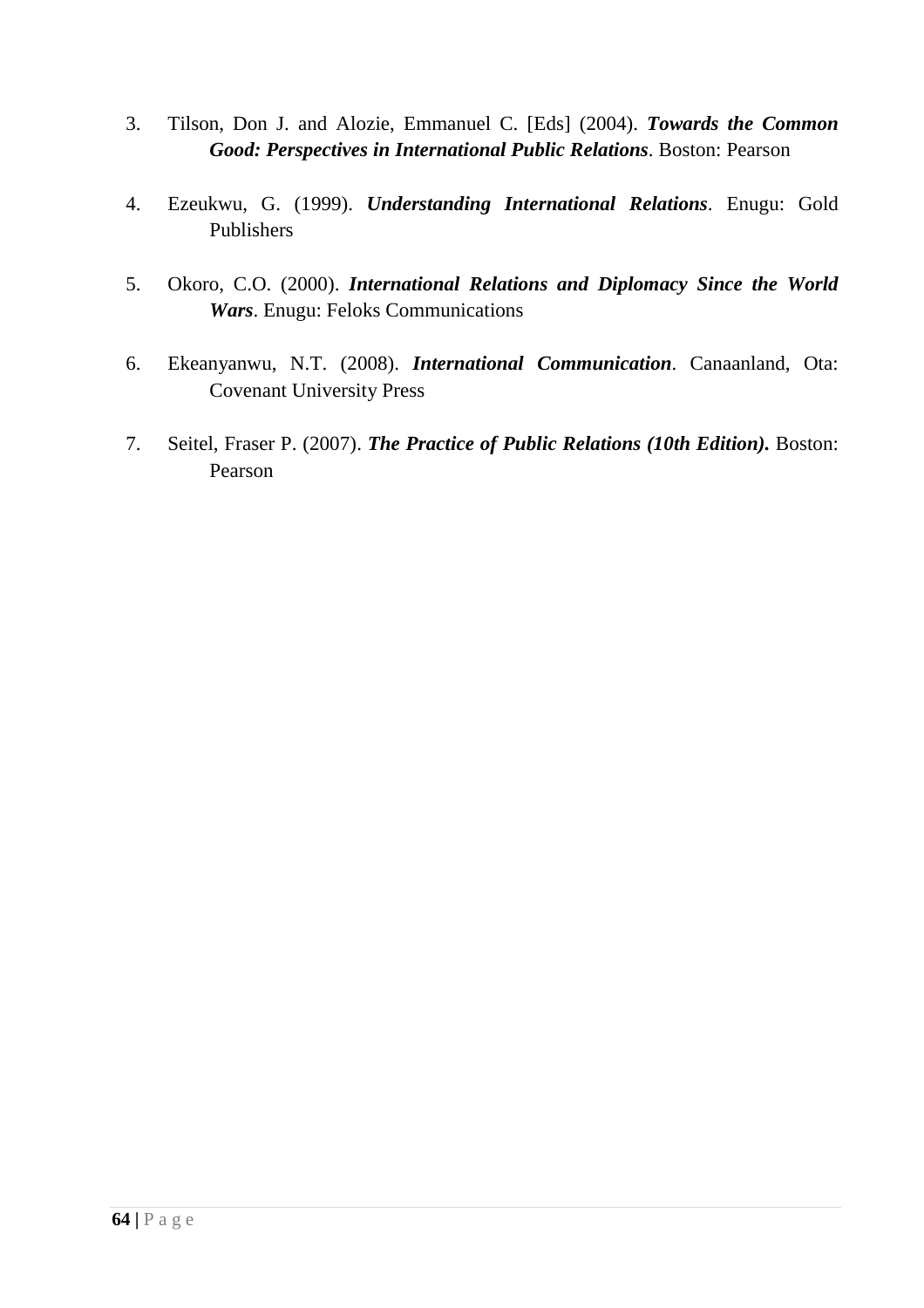# **UNIT 4: THEORETICAL ISSUES FOR INTERNATIONAL PUBLIC RELATIONS**

## **CONTENTS**

- 1.0 Introduction
- 2.0 Objectives
- 3.0 Main Content
	- 3.1 Theory Building Needed for the Field
	- 3.2 Model for Organizing Research in IPR
	- 3.3 Implications for IPR Research
- 4.0 Conclusion
- 5.0 Summary
- 6.0 Tutor Marked Assignment
- 7.0 References/Further Readings.

### **1.0 INTRODUCTION**

The concept of International Public Relations has continued to attract the attention of Public Relations practitioners and scholars all over the world (Wakefield, 1996). Bolan (1992) has also noted that the growth of IPR is both phenomenal and haphazard. Joseph (1990) is, however, of the view that more and more countries are adopting American or European PR principles and building a profession along their own cultural lines. He also noted that other nations relegate PR to mere technical tasks, and some other business leaders in countries like Japan still think the practice is all hype. There is also no consensus on what the field entails. Common and available literature in this field has been anecdotal or descriptive. These issues make it imperative to discuss the theoretical foundations for IPR so as to properly focus on the practice because anything that cannot be explained by theory does not really exist.

## **2.0 OBJECTIVES**

At the end of this chapter, it is expected that you will be able to list and explain some of the theories that are relevant to IPR discourse as well as explain their implications to research. The student is also expected to identify and explain the acceptable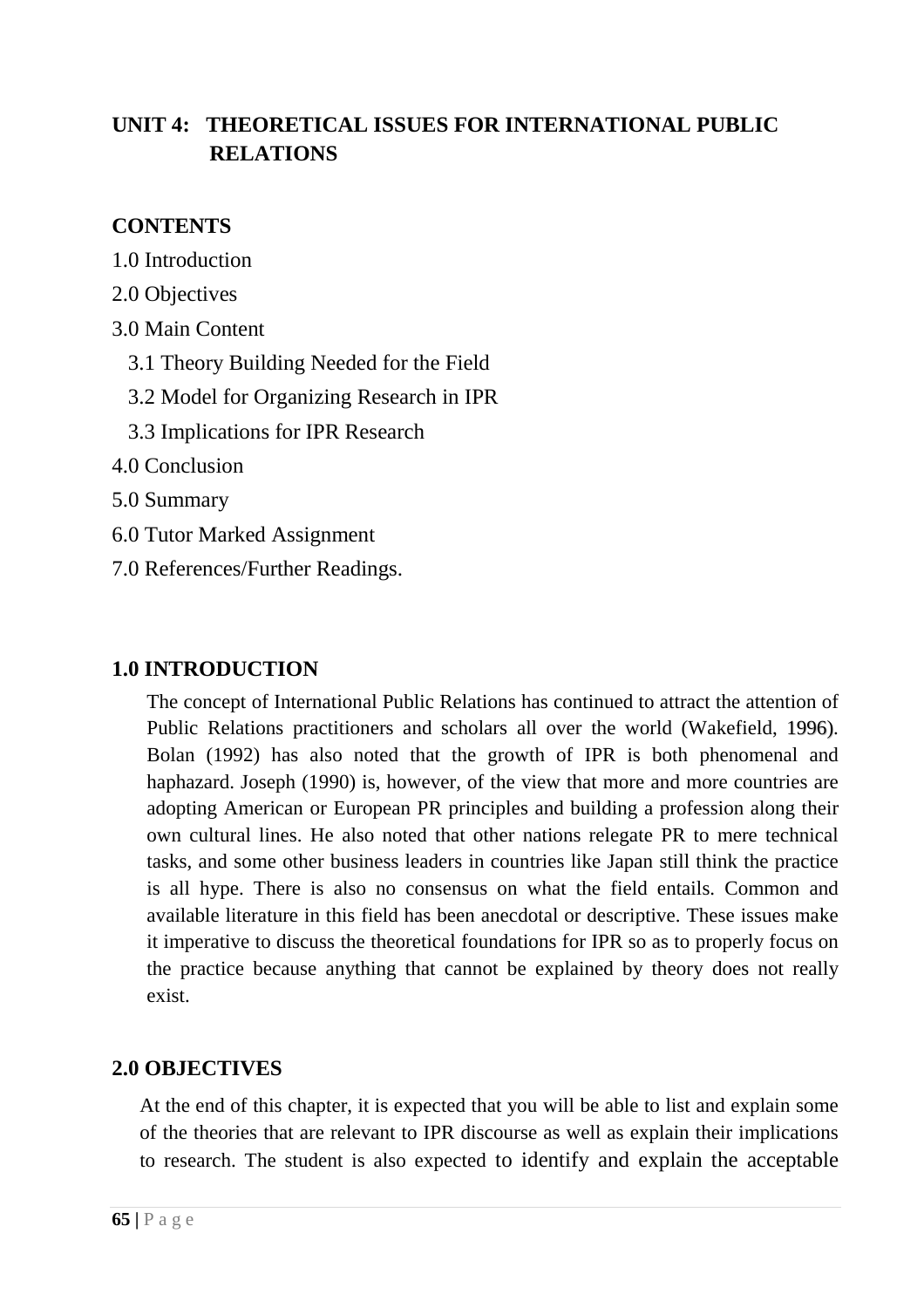model for organizing research in IPR.

# **3.0 MAIN CONTENT**

### **3.1 Theory Building Needed For the Field**

The practice of International Public Relations needs a foundation of principles and assumptions that come from scholarly research and theory building. This will help address nomadic issues or what effectiveness ought to look like (Wakefield, 1996).

According to Grunig (1992), theory building occurs piece by piece and is shaped, revised and improved for solving problems and directing human behavior and actions. It helps to explain reality and situates discourse within contexts and related reality. So, both practitioners and scholars are admonished to build theoretical foundation that will help them explain objective reality better.

According to Wakefield (1996), theory building needed for the practice and application of International Public Relations could be done in three ways:

- 1. Assemble theories from related disciplines that have thrived internationally and test them in Public Relations situations.
- 2. Find ways to test theories on Public Relations in international settings.
- 3. Build theories from the descriptions about PR in various countries, using "thick description" (Geertz, 1973) to investigate the real meaning behind the activity (a common practice in anthropology).

## **3.2 Model for Organizing Research in International Public Relations**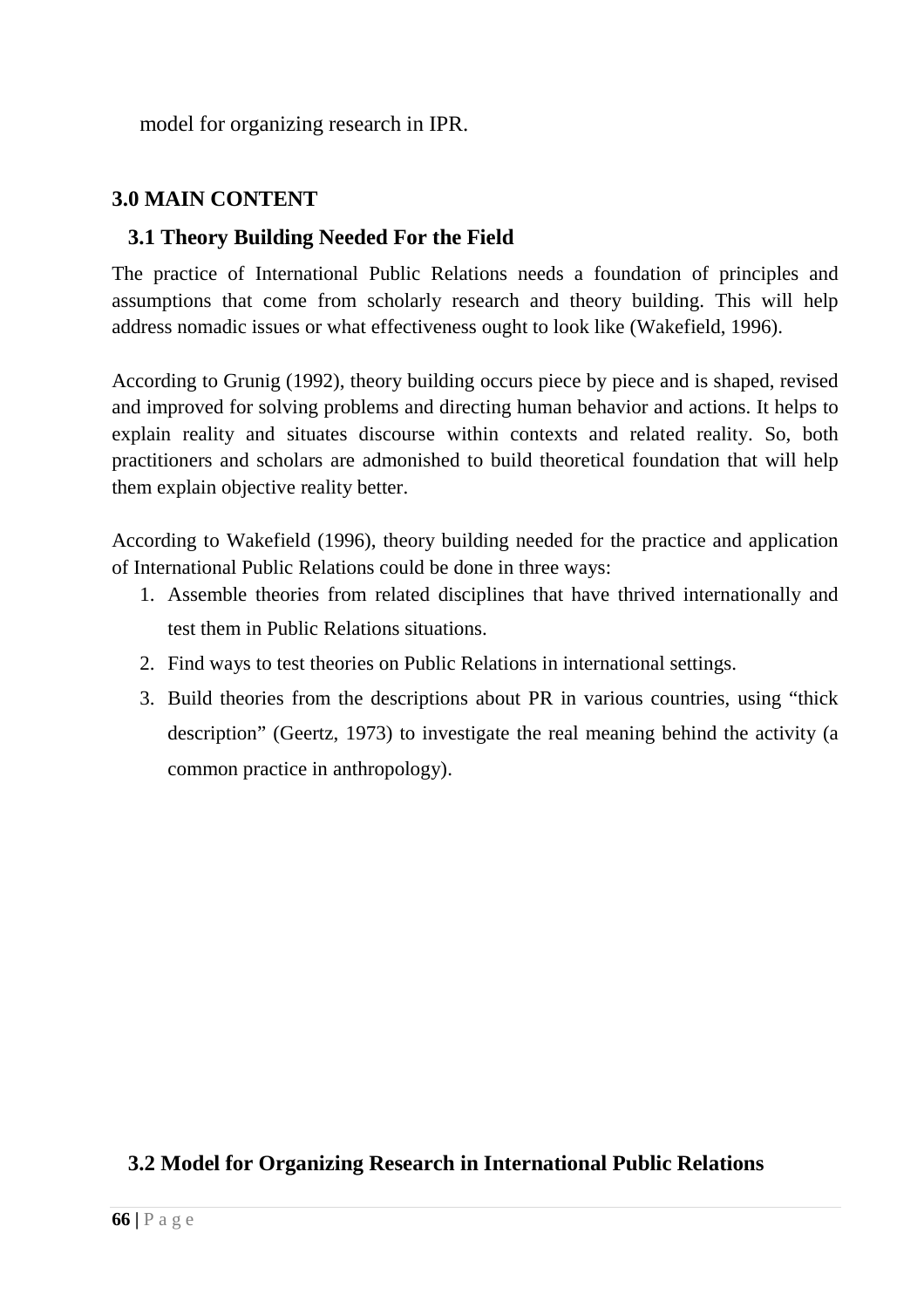#### **Fig 1**

|           | <b>Global society theories</b><br>• "Global Village" concept (McLuhan, 1994): Society<br>interacting more often.       |
|-----------|------------------------------------------------------------------------------------------------------------------------|
|           | <b>Postmodernism Theory:</b> Globalization occurring but<br>not homogenization or integration (Featherstone,<br>1990). |
| $\bullet$ | <b>Divergence/Convergence:</b> Ongoing debate that<br>unifying world exaggerates differences (Hennessy,<br>1985).      |
|           | <b>Result is turbulence:</b><br>Conflict, competition and uncertainty (Robertson,<br>1990; Lesly, 1991)                |

Creates need for:

- 1. Adaptive structures
- 2. Formative research
- 3. Conflict resolution

#### **Cultural theories**

• "**Collective programming**" distinguishes one group from another (Hofstede, 1980).

# • **Cultural dimensions:**

Individual/collective; power distance; risk avoidance; masculine/feminine (Hofstede, 1980).

#### • **Acculturation theory**:

Introduces "third-culture" people (Alder & Graham, 1989: Ellingsworth, 1977).

• "**Culture is communication**, and communication is PR" (Hall, 1959: Sriramesh & White, 1992)

Illustrates need for:

- 1. Open system approach
- 2. Employee diversity
- 3. Global/local coordination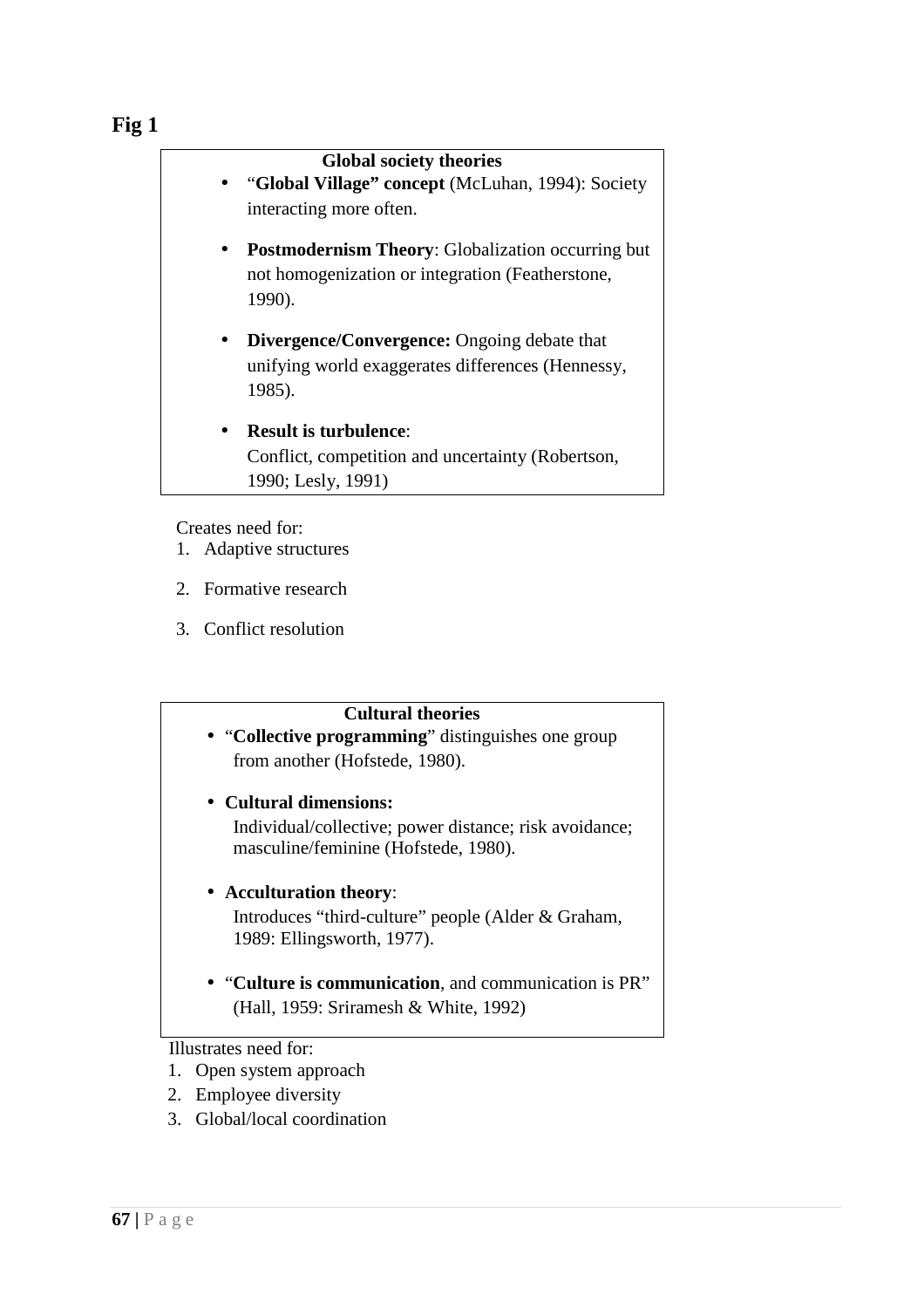# **Management theories**  • **Comparative Management Theory**: Combines organizational and cultural theories to create international management studies (Alder, 1983). • **Contingency Theory "gone global"**: Open systems particularly suitable in international environment (Negandhi, 1983). • **Culture free vs culture specific debate**: Management styles often culture-bound (Bartlett & Ghoshal, 1989). • **Generic/Specific Theory**: Combines global vision with local practice (Brinkerhoff & Ingle, 1986).

Shows need for:

- 1. Cultural sensitivity
- 2. "Third culture" practitioners

#### **Communication theories**

#### •**Media Dependency Theory**:

Images from other countries come from mass media (Manheim & Albritton, 1984).

#### •**Global information flow**:

Mostly one way, from Western nations to developing nations (Bagdikian, 1989).

#### •**Modernization/dependency theories**:

Do media facilitate economic improvement or dependency in developing nations?

•Media are conduits for activist agendas (Hiebert, 1992)

#### Indicates need for:

- 1. Relationship building
- 2. Proactive public relations

Therefore, these theoretical domains provide context for public relations in the international arena.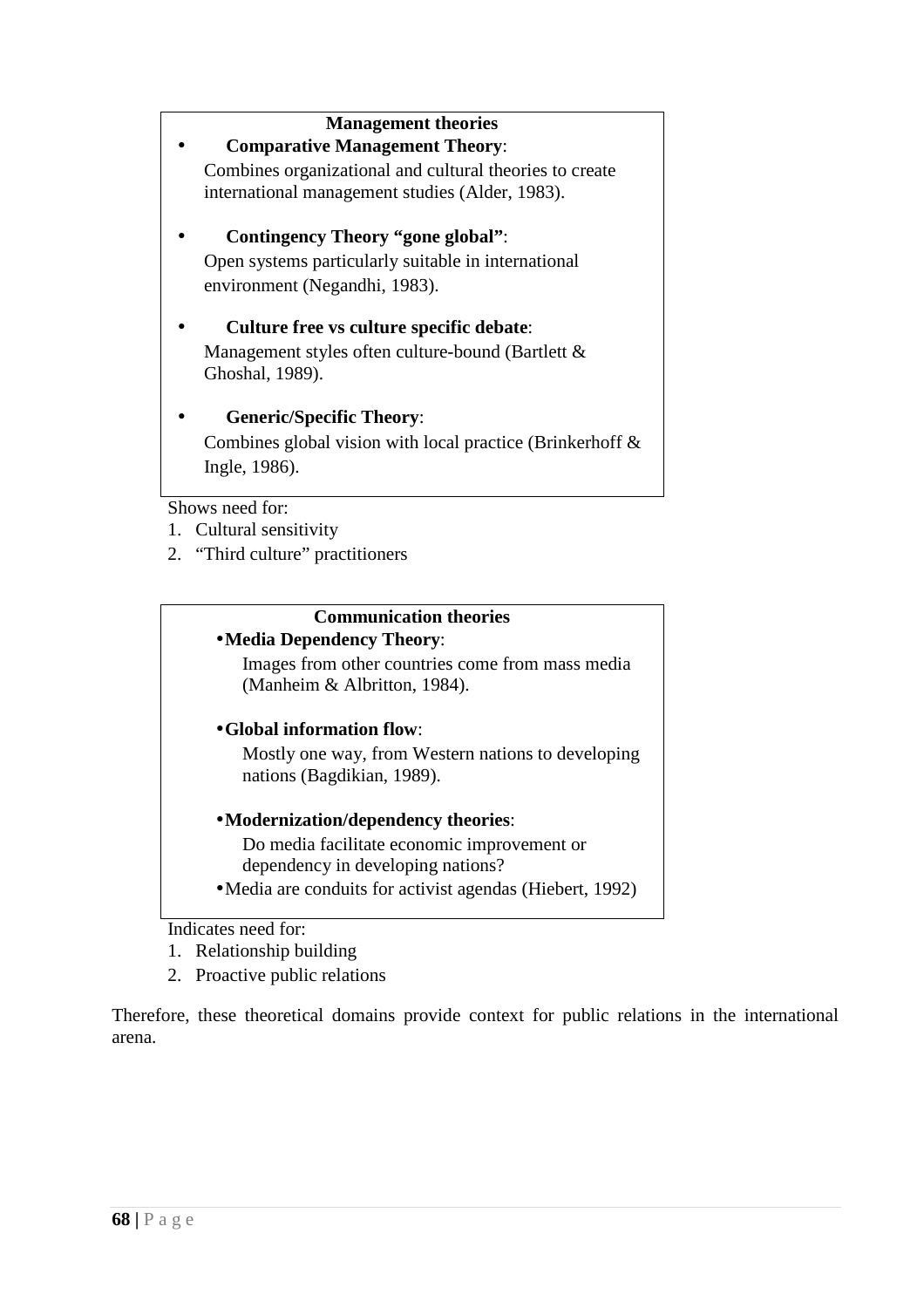#### **Public Relations Theories**

#### **Excellence Theories (J. Grunig, 1992)**:

- PR contributes to organization's success by reducing conflicts and building relationships, if:
	- Management supports PR
	- Organization respects publics and practices two-way communication with them
	- PR manager participates in "inner circle" of management
	- Organization respects diversity

#### **Critical Theories (Creedon, 1992):**

• Emphasize relationship building and networking traits as more conducive to effective public relations.

#### **Generic/Specific Theories of International PR (J. Grunig, 1992); Wakefield, 1994):**

• Testing most effective global/local combinations

#### **Source: Wakefield (1996) Fig. 1 outlines the framework for ordering research in IPR.**

This model (as presented in Fig.1) categorizes interdisciplinary theory into four main bodies thus:

- 1. Theories of Postmodernism and Global Society drawn from sociology and other disciplines.
- 2. Cultural Theories developed largely by anthropologists.
- 3. Comparative Management Theories derived from international business scholars.
- 4. Theories on communication

### **3.3 Implications of Theory for International Public Relations Research**

- 1. **Global Society Theories** show that as cultures interact, turbulence increases because international media coverage helps perpetuate negative stereotypes. IPR practitioners must therefore become experts in conflict resolution because conflict is inevitable (Wakefield, 1996).
- 2. **Cultural Theories** show the need for Public Relations programs that are sensitive to discuss cultures. The management domain illustrates the value of open systems that adapts to rapid changes and balance central vision with local implementation. Both cultural and comparative studies suggest that organization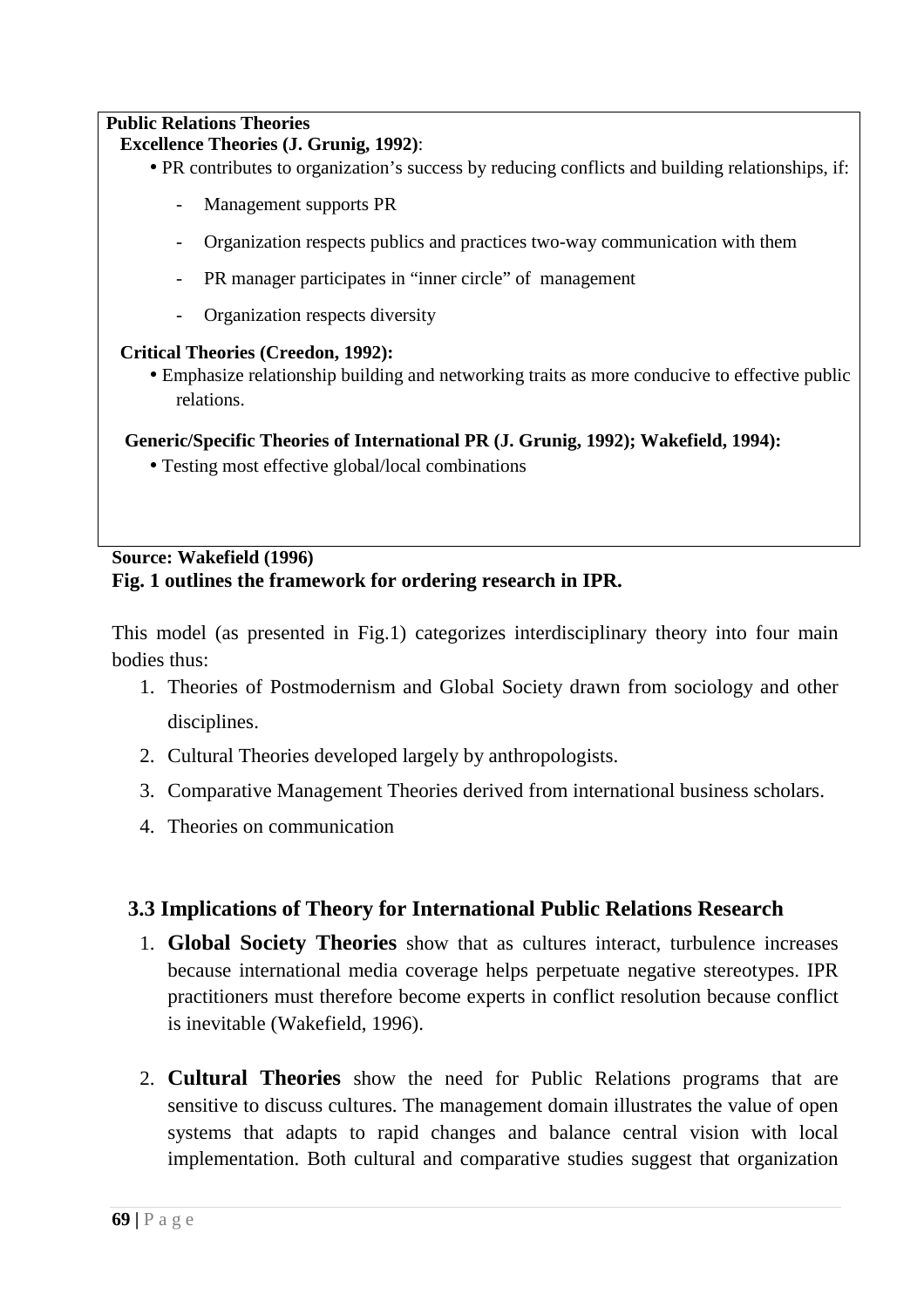must add broader perspectives to their traditional cultural views (Wakefield, 1996).

- 3. **Good communicators fill the needs already addressed above** and they also help to anticipate the challenges ahead and aid organizations think and act in terms that balance their own goals with the desires of a variety of international publics (Wakefield, 1996).
- 4. **Another implication is that the research necessary for the future are usually addressed.** However, research should identify more implications and more variables of effectiveness. There is a gap between current practice and theories that describe and explain effective practice in cross-border PR programs. When the gap is filled, the theories can be used to determine the effectiveness of international practices (Wakefield, 1996).
- 5. **Domestic Research in PR is Reaching a State of Maturity**. It also contains a growing volume of critical scholarship that proposes a paradigm for PR away from short-term manipulation toward the more long-term, human relations perspective discussed above (Wakefield, 1996).
- 6. This has led to the emergence of a comprehensive project called the "IABC Excellence Study" (Wakefield, 1996).
- 7. Laying of a foundation for the establishment of the same type of theory building to guide IPR practice (Wakefield, 1996).

### **4.0 CONCLUSION**

Theories are the benchmarks upon which new and novel ideas could be tested. They also offer empirical support to such novel ideas. A theory has also been defined as a set of interrelated concepts, definitions, and statements that present a systematic view of a phenomenon by specifying relationships among the concepts with the purpose of explaining the phenomenon (Kerlinger, 1973, cited in White, 2001). This is the primary reason while theory building in IPR practice should be encouraged and maintained for sound scholarly research in the area of IPR.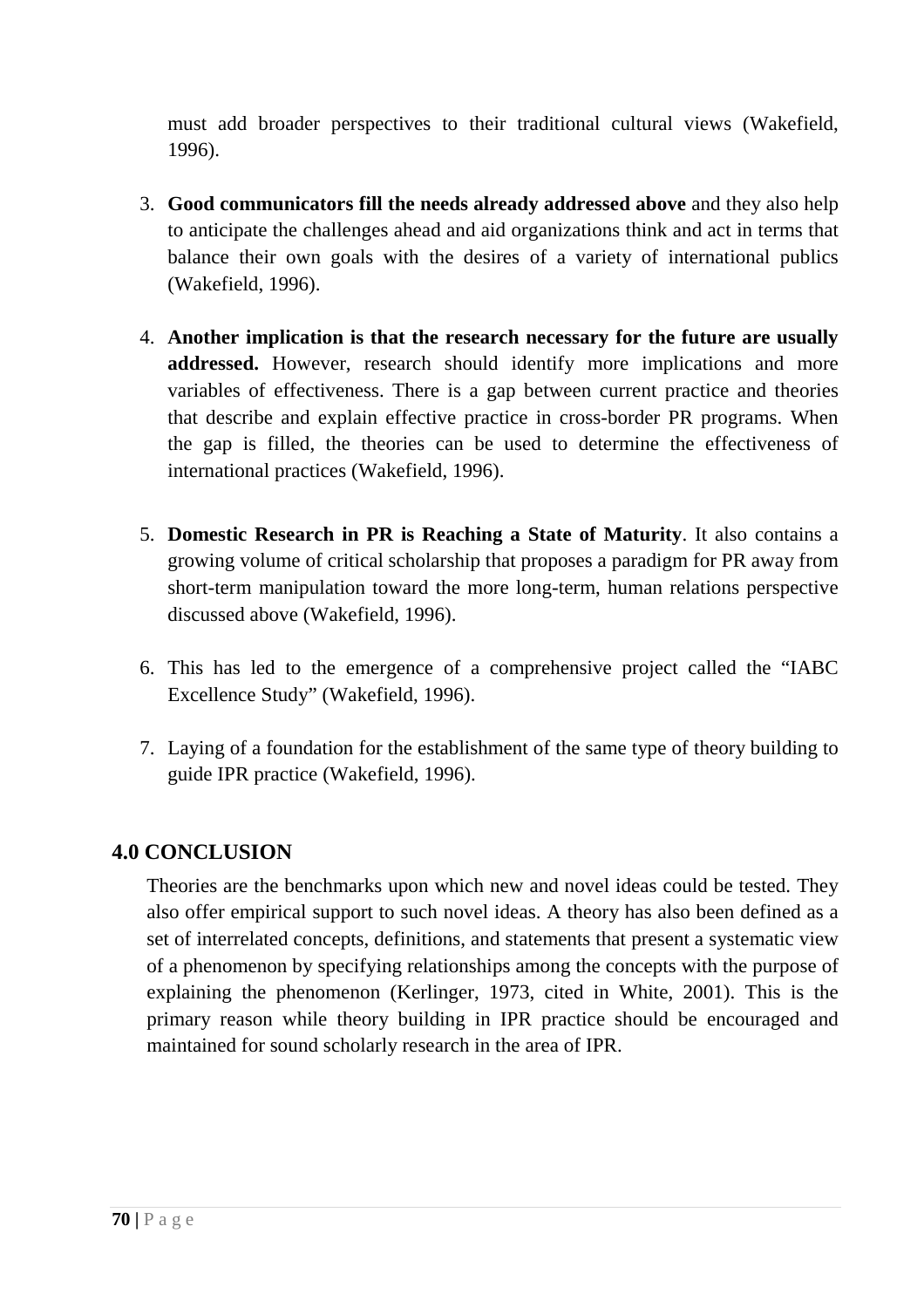#### **5.0 SUMMARY**

This unit dealt with the place of theories in International Public Relations Research. The theoretical model for International Public Relations also received scholarly attention in this unit. To conclude the section, the implications of building theories for research in IPR were also discussed.

### **6.0 TUTOR MARKED ASSIGNMENT**

- 1. Discuss four relevant theories that could be applied in IPR practice.
- 2. Are there any implications of theoretical build-up to research in IPR? Please, support your argument with facts.

#### **7.0 REFERENCES/FURTHER READINGS**

- 1. Culbertson, Hugh M. and Chen Ni [Eds] (1996). *International Public Relations: A Comparative Analysis.* New Jersey: Lawrence Erlbaum Associate (LEA)
- 2. Health, R. (ed.) (2001). *Handbook of Public Relations*. Houston: Sage Publications.
- 3. Tilson, Don J. and Alozie, Emmanuel C. [Eds] (2004). *Towards the Common Good: Perspectives in International Public Relations*. Boston: Pearson
- 4. Cutlip, S., Center, A. and Broom, G. (1985). *Effective Public Relations*. Englewood Cliffs, New Jersey: Prentice Hall
- 5. Grunig, J. E. (ed) (1992). *Excellence in Public Relations and Communication Management*. Hillsdale, New Jersey: Lawrence Erlbaum Associates
- 6. Grunig, J. and Hunt, T. (1984). *Managing Public Relations*. New York: CBS Public Publishing
- 7. Skinner, J. and Von Essen, L. (1991). *The South African Handbook of Public Relations*. Johannesburg, South Africa: Southern Books
- 8. Nwosu, I.E. and Idemili, S.O. (Eds) (1990). *Public Relations Speech, Media Writings and Copy***.** Enugu: Acena Publishers.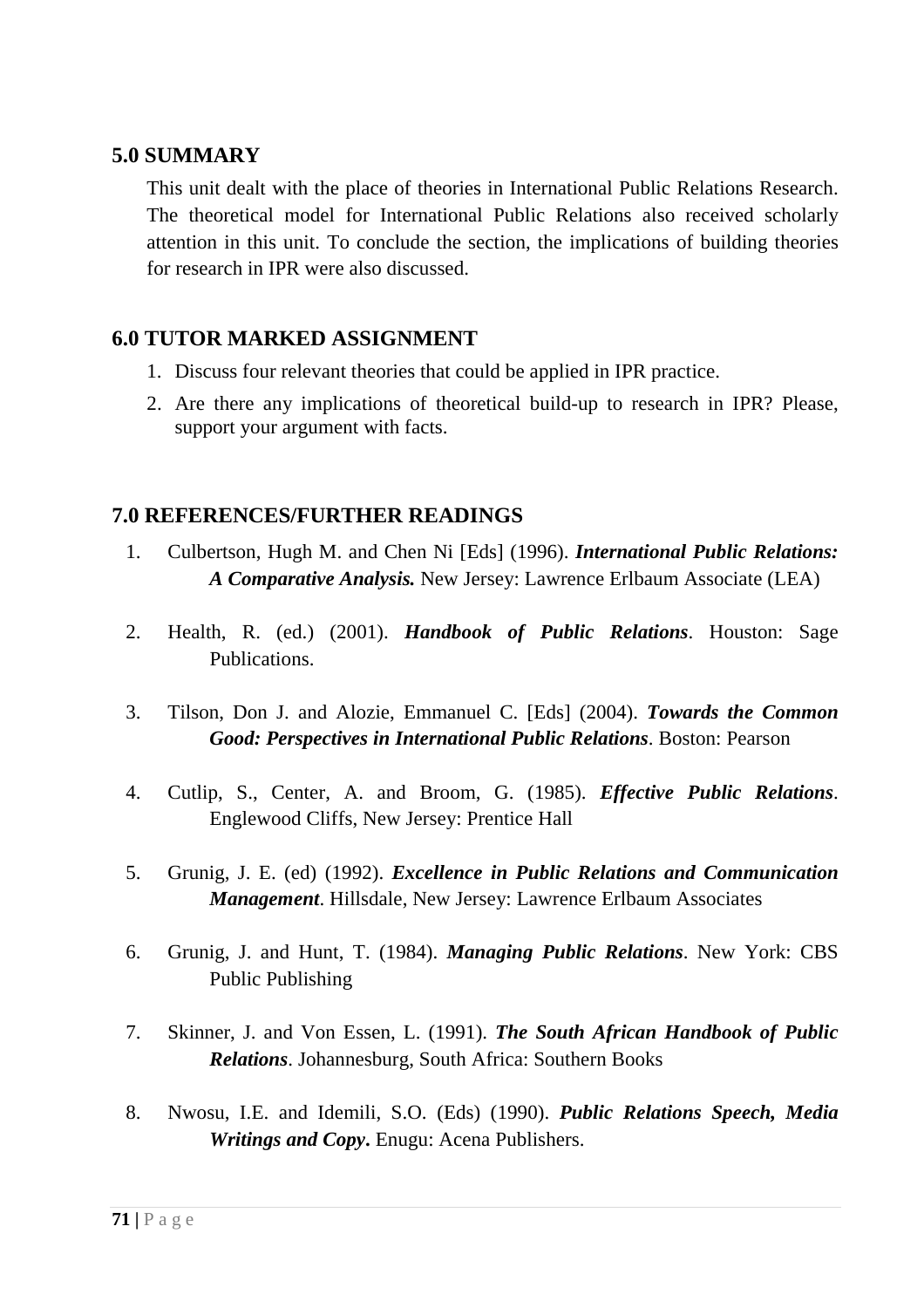- 9. Nwosu, I.E. (Ed.) (1990). *Mass Media and National Development: Perspectives on Communication Environments of Development in Nigeria.* Aba: Frontiers Publishers.
- 10. Ezeukwu, G. (1999). *Understanding International Relations*. Enugu: Gold Publishers
- 11. Okoro, C.O. (2000). *International Relations and Diplomacy Since the World Wars*. Enugu: Feloks Communications
- 12. Ekeanyanwu, N.T. (2008). *International Communication*. Canaanland, Ota: Covenant University Press
- 13. Seitel, Fraser P. (2007). *The Practice of Public Relations (10th Edition).* Boston: Pearson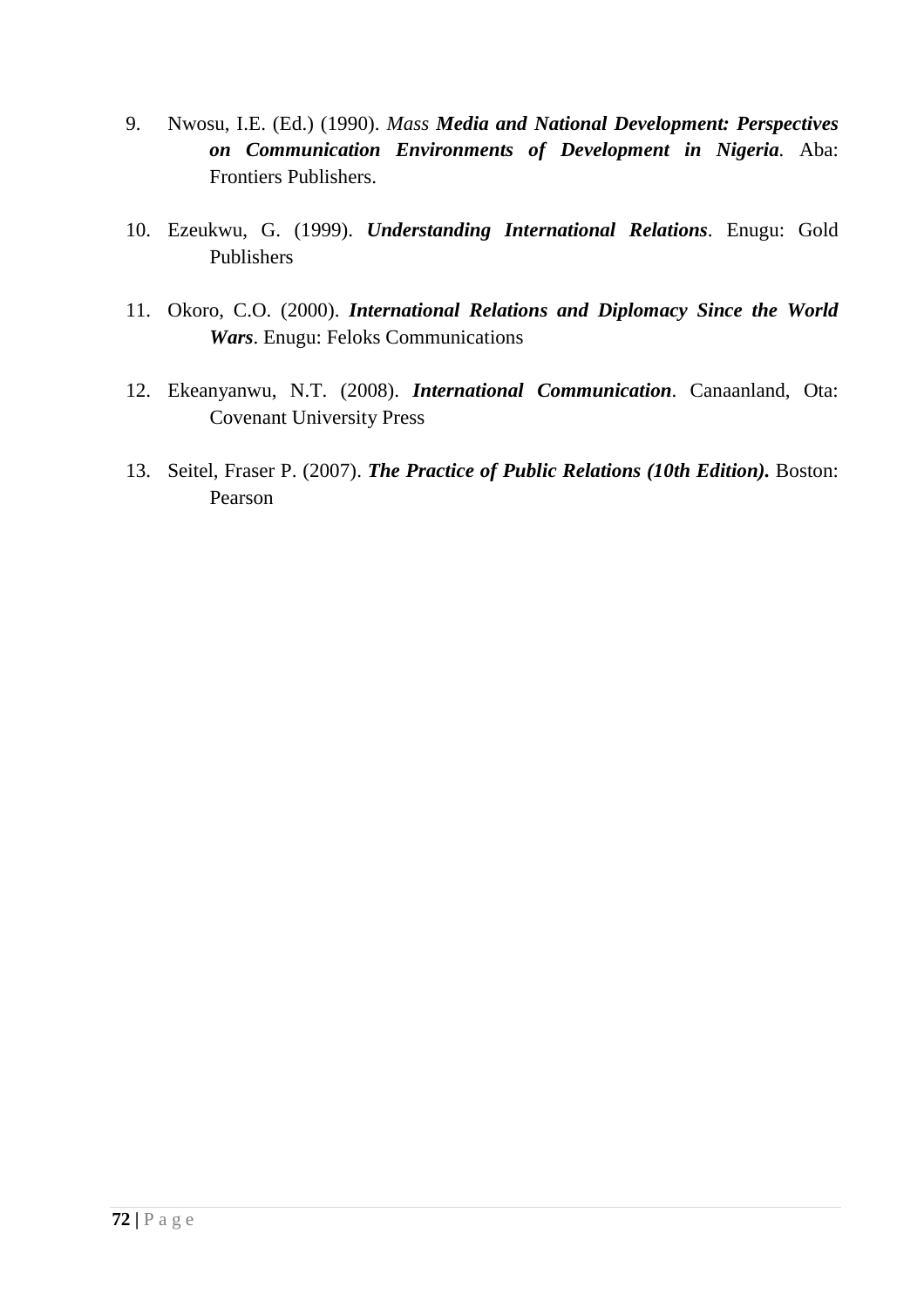# **MODULE 3: CORPORATE ADVERTISING AND MULTINATIONAL PUBLIC RELATIONS**

- Unit 1: Introduction to Corporate Advertising
- Unit 2: Types of Corporate Advertising and How Multinational Corporations Use Them for International Public Relations
- Unit 3: Advantages and Disadvantages of Corporate Advertising
- Unit 4: Measuring the Effectiveness of Corporate Advertising

## **UNIT 1: INTRODUCTION TO CORPORATE ADVERTISING**

## **CONTENTS**

- 1.0 Introduction
- 2.0 Objectives
- 3.0 Main Content
	- 3.1 What is Corporate Advertising?
	- 3.2 Why is Corporate Advertising Controversial?
	- 3.3 Objectives of Corporate Advertising
- 4.0 Conclusion
- 5.0 Summary
- 6.0 Tutor Marked Assignment
- 7.0 References/Further Readings.

## **1.0 INTRODUCTION**

International Public Relations uses specific tactics and strategies to achieve its own objectives. Most of these tactics have been discussed in Module Two, Unit 2 of this course. However, one principal strategy that was briefly mentioned then but requires detailed analysis because of its place in multinational corporation's public relations positioning is Corporate Advertising. Corporate Advertising is mostly used by MNCs to connect and entice its public to continue to accept them as socially responsible to their needs. Since Multinational Public Relations is International Public Relations, how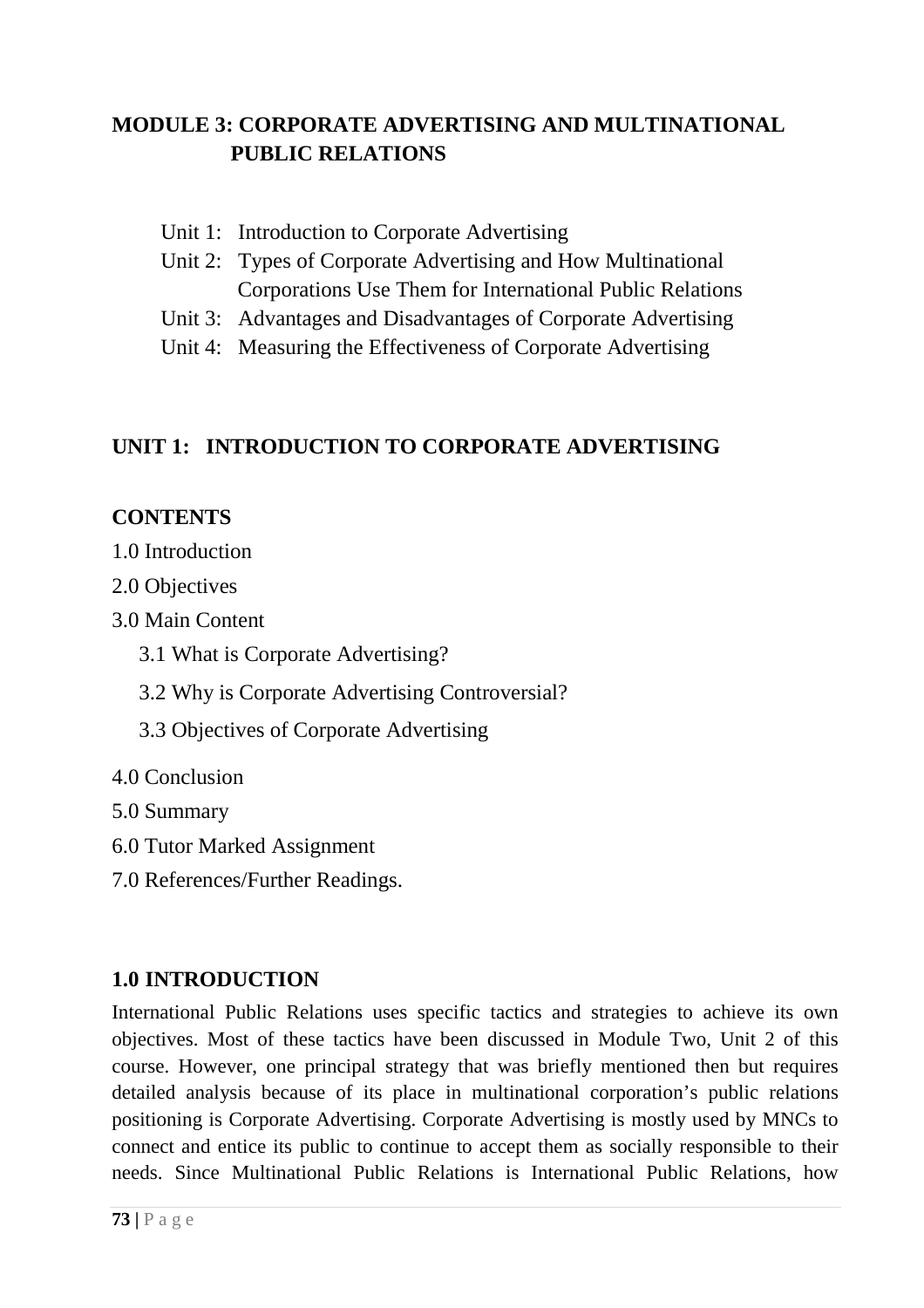Corporate Advertising is manipulated to achieve specific IPR objectives will be discussed in this Unit.

### **3.0 OBJECTIVES**

At the end of this unit you should be able to:

- 1. Define Corporate Advertising
- 2. Explain the reasons why Corporate Advertising is controversial
- 3. Discuss the objectives of Corporate Advertising

## **3.0 MAIN CONTENT**

## **3.1 WHAT IS CORPORATE ADVERTISING?**

Corporate Advertising (CA) is an extension of the Public Relations function which does not aim at promoting any one specific product or service. It is a form of advertising designed to promote the overall image of a corporate organization or organizational reputation. In essence, Corporate Advertising is image and reputational advertising. It is advertising that focuses on projecting a good image for the firm. It is not focused on advertising any particular product or service. The rationale is that if the organization has good reputation and image before its various publics, patronizing the organization's products and services becomes a guaranteed matter.

### **3.2 WHY IS CORPORATE ADVERTISING CONTROVERSIAL?**

A number of reasons have been given on why Corporate Advertising may be regarded as controversial in nature and conceptual application:

- 3.2.1 Consumers are not interested in this form of advertising because they do not understand the reasons behind such advertisements and most of the ones they have come across are not very good from a communications standpoint or point of view. (Belch and Belch, 2001).
- 3.2.2 It is also a costly form of self-indulgence as most firms who engage in it have been accused of only trying to satisfy the egos of the top management of such organization. This argument stems from the fact that corporate ads are not easy to write, so top management often dictate the content of the ads; therefore the copy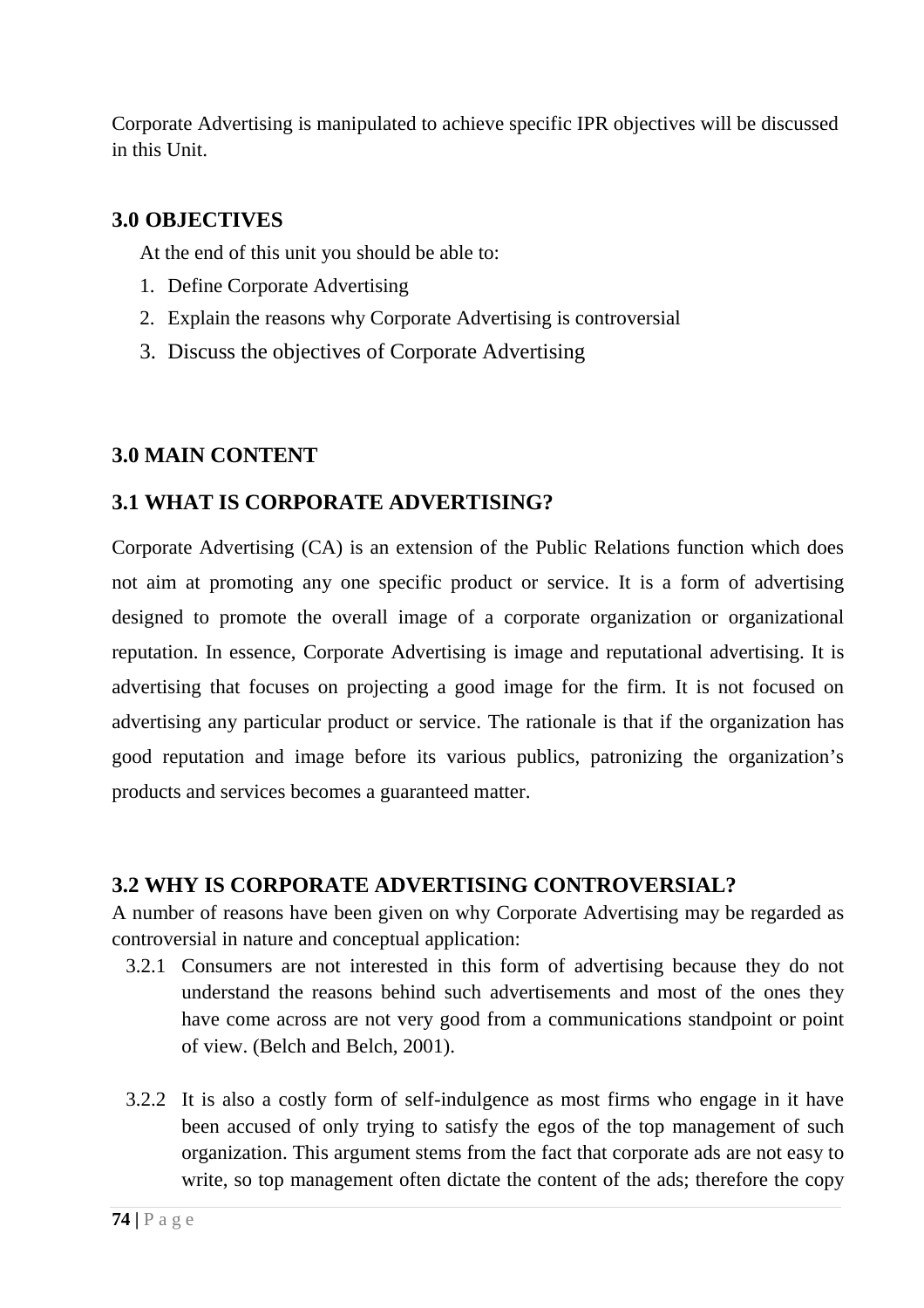usually reflects their ideas and images of the organization (Belch and Belch, 2001).

- 3.2.3 Another vital element of/or reason for the controversial nature of Corporate Advertising is the belief by critics that firms engage in Corporate Advertising only when they are in trouble and so they are merely advertising to attempt to remedy the problem and restore confidence in their dwindling reputation or wounded image.
- 3.2.4 There is a major concern that Corporate Advertising is an unnecessary waste of money because the advertisements do not directly appeal to anyone in particular, are not easily understood, and do not promote anything specific. This argument is based on the fact that Corporate Advertising is often intangible (Belch and Belch, 2001).

Despite these criticisms and others you may find out in the course of your studies, that Corporate Advertising has increased in use especially amongst MNCs that now use it as a propaganda tool or image laundering device.

## **SELF ASSESSMENT EXERCISE 3.2**

1. Discuss three controversies associated with the application of Corporate Advertising in corporate practice.

## **3.3 OBJECTIVES OF CORPORATE ADVERTISING**

Corporate Advertising has two basic goals in mind:

### **3.3.1 Creating a positive image for the firm:**

Corporate Advertising basically aims at creating a positive image for the organization using it. By identifying with certain viewpoints in the society of by supporting a course of action or the other, organizations that use Corporate Advertising make it clear that they are with a particular public on such an issue in question.

# **3.3.2 Communicating the organization's views on social, business and environmental issues:**

Corporate Advertising is one subtle way by which a corporate organization could convince its numerous publics that it is in a particular social, business or environmental concern. For instance, Coca Cola's advertisement in the Gay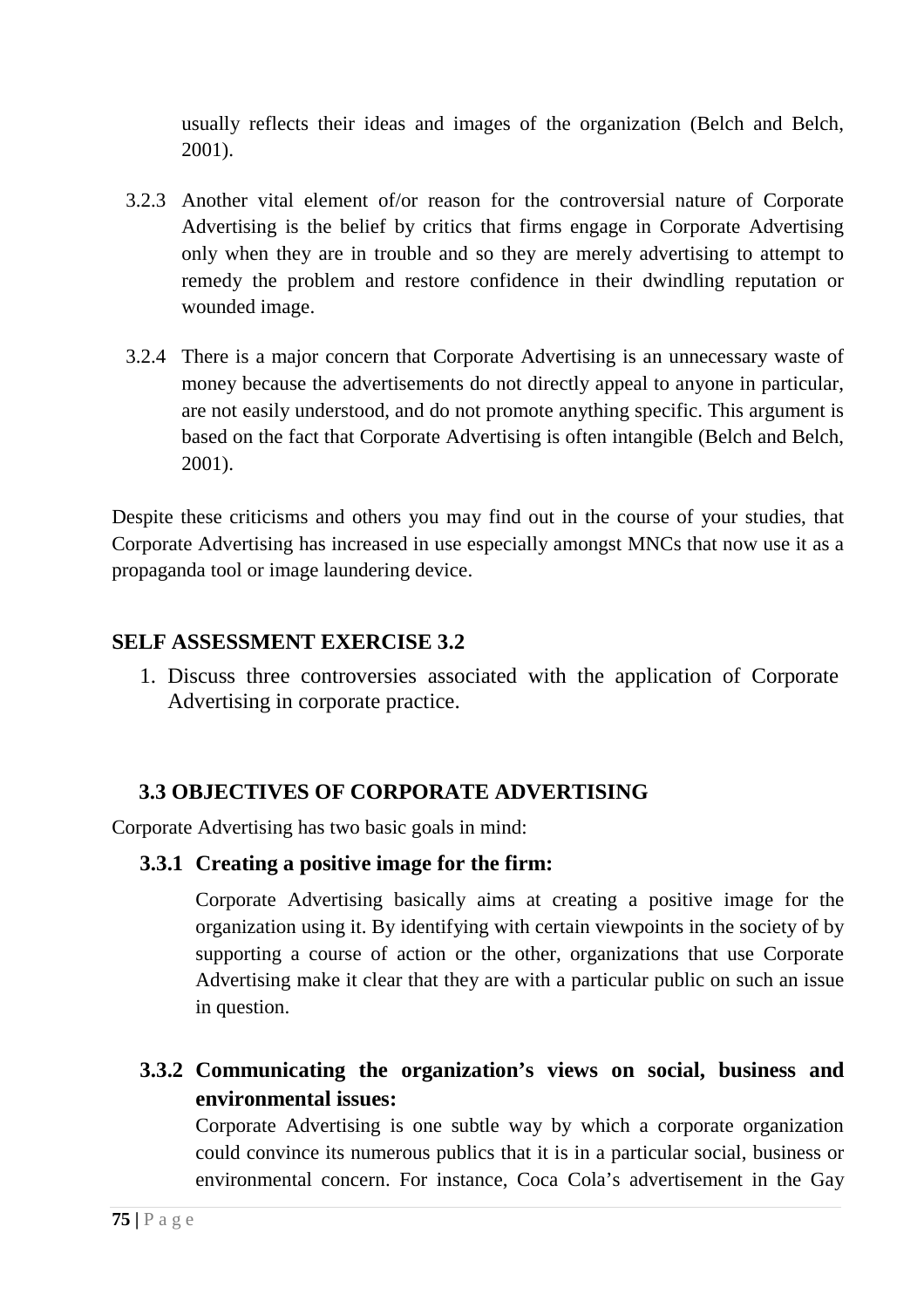Magazine is enough to tell gays that the company does not discriminate against them. This could be reassuring to the gay community to continue to patronize the products of the company. However, companies that use such advertising should also be mindful of a backlash. Some other publics may also be against the firm's stance and take it out on them. For instance, the Coca Cola's advert on the Gay Magazine could also result in enemies from a segment of the public that does not support gay rights. So, one has to be sure what the stakes are before venturing into such open declarations of stand on social, cultural or environmental issues.

Other objectives include:

**3.3.3 Boosting employee morale and smoothing labour relations:** 

Corporate Advertising also helps to boost employee morale in an organization. When employees have high morale, work flows well and there are better labour relations that translate to peaceful coexistence.

**3.3.4 Helping newly deregulated industries ease consumer uncertainty and answer investor questions:** 

A firm could use Corporate Advertising to ease out shareholder or stakeholder uncertainties.

**3.3.5 Helping diversified companies establish an identity for the parent firm rather than relying solely on brand names:** 

Newly diversified companies could use Corporate Advertising to establish an independent identity and create its own brand potentials.

# **4.0 CONCLUSION**

Corporate Advertising is a unique tactic which Multinational Companies could use to establish a dominant image and reputation in their own industries. The controversies surrounding it notwithstanding, the objectives clearly suggest that this a veritable tool to use in Multinational Public Relations (MPR).

# **3.0 SUMMARY**

In this unit, you were introduced to Corporate Advertising and why most Multinational Corporations use it, notwithstanding the controversies surrounding it.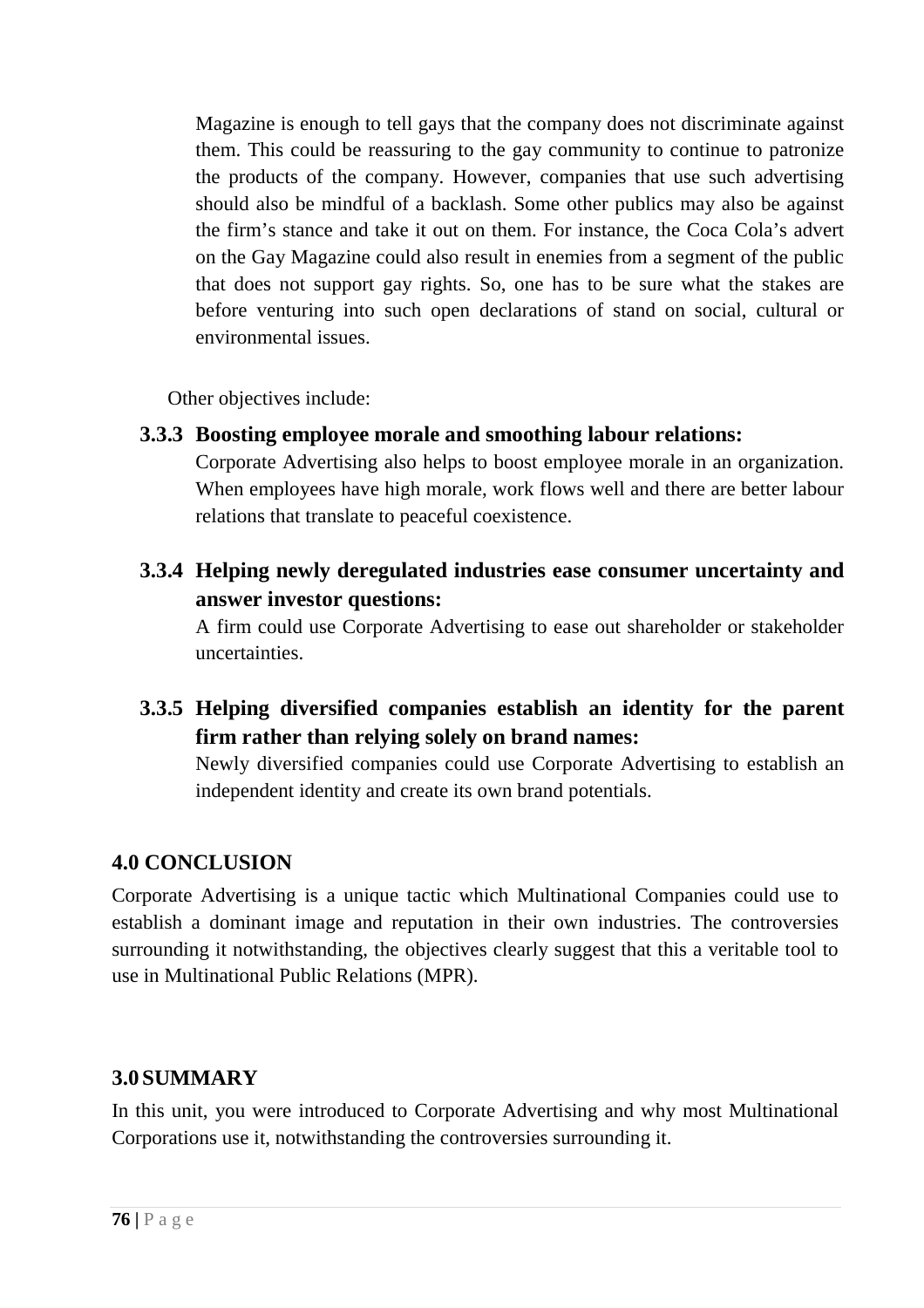## **6.0 TUTOR MARKED ASSIGNMENT**

- 1. Discuss some of the criticisms associated with Corporate Advertising. Are these criticisms justified?
- 2. Discuss three controversies associated with Corporate Advertising. How do these affect the objectives of this type of advertising?

### **7.0 REFERENCES/FURTHER READINGS**

- 1. Health, R. (Ed.) (2001). *Handbook of Public Relations*. Houston: Sage Publications.
- 2. Belch and Belch (2001). *Advertising and Promotion: An Integrated Marketing Communication Perspective.* Boston: McGraw-Hill
- 3. Grunig, J. E. (Ed) (1992). *Excellence in Public Relations and Communication Management*. Hillsdale, New Jersey: Lawrence Erlbaum Associates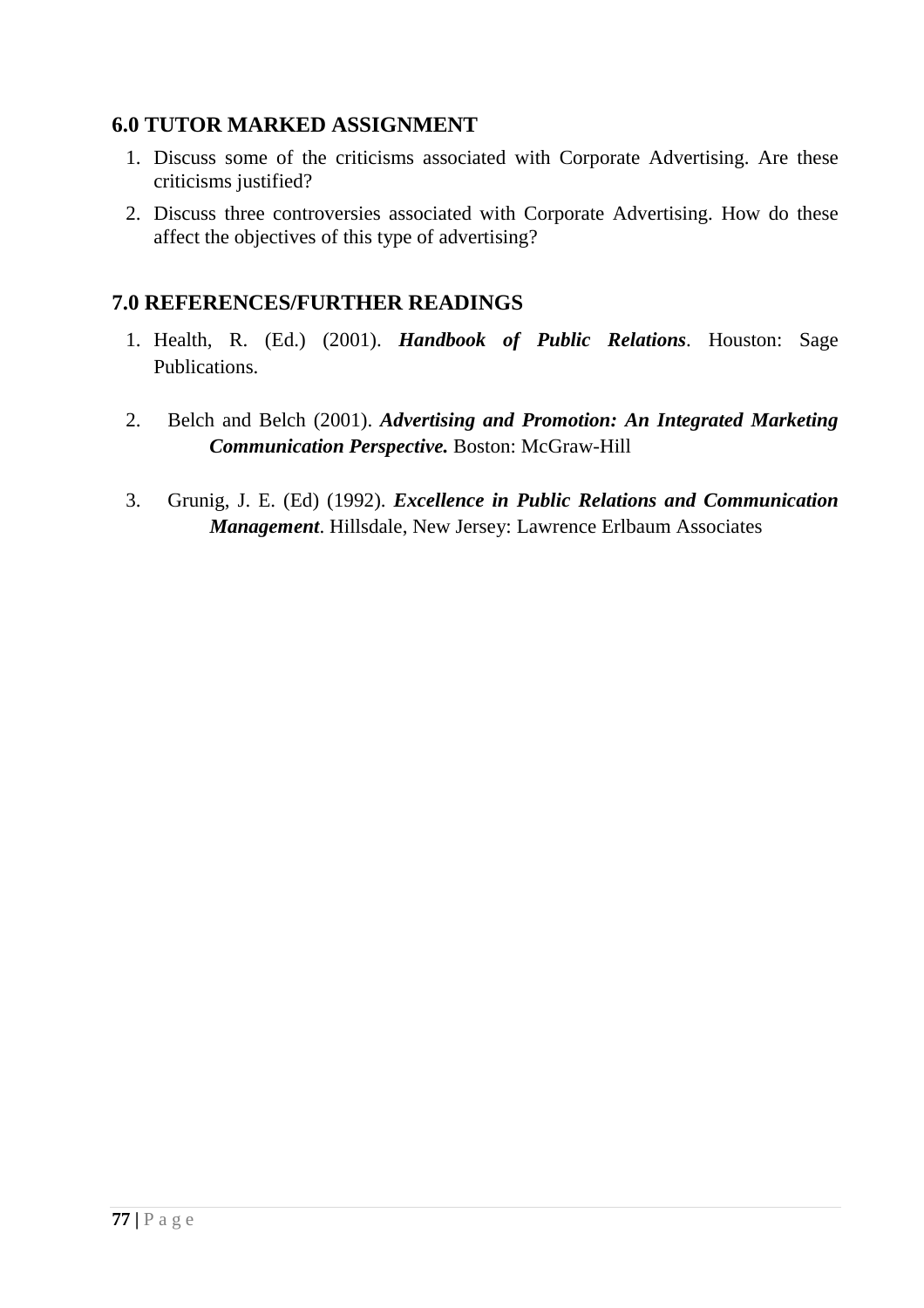# **UNIT 2: Types of Corporate Advertising and How Multinational Corporations Use Them for International Public Relations**

## **CONTENTS**

- 1.0 Introduction
- 2.0 Objectives
- 3.0 Main Content
	- 3.1 Types of Corporate Advertising and How Multinational Corporations Use Them for International Public Relations
- 4.0 Conclusion
- 5.0 Summary
- 6.0 Tutor Marked Assignment
- 7.0 References/Further Readings.

## **1.0 INTRODUCTION**

Corporate Advertising is an extension of the Public Relations function, which does not aim at promoting any one specific product or service. It is a form of advertising designed to promote the overall image of the firm or organizational reputation. Corporate organizations use different types of Corporate Advertising to achieve organizational objectives.

### **1.0OBJECTIVES**

This unit teaches the students the different types of Corporate Advertising and how MNCs use the different types to achieve their objectives. At the end of this unit,

- 1. You should be able to identify and describe the different types of Corporate Advertising.
- 2. You should be able to describe how MNCs use the different types of Corporate Advertising to achieve their objectives.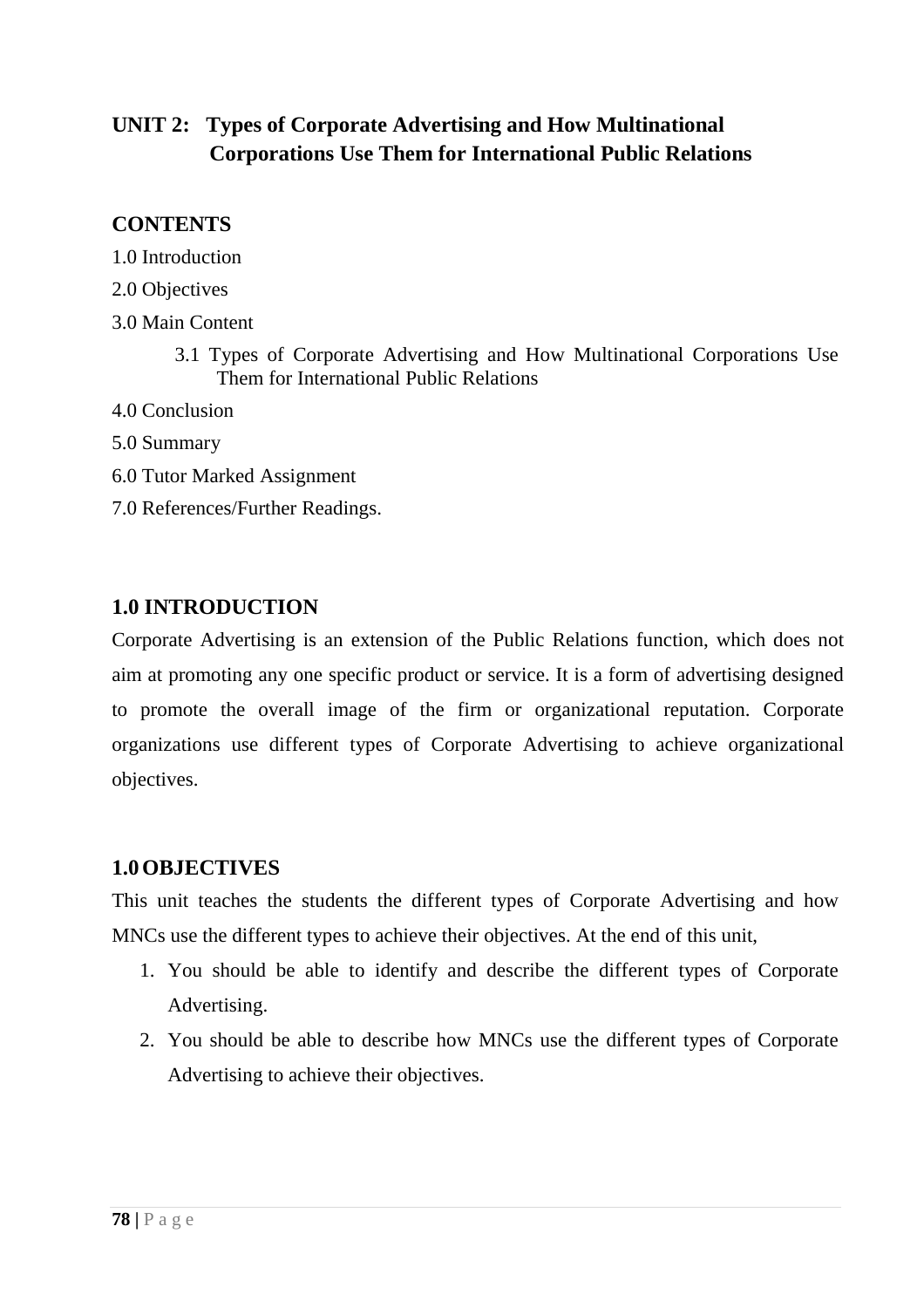## **3.0 MAIN CONTENT**

## **3.1 TYPES OF CORPORATE ADVERTISING AND HOW MNCs USE THEM FOR INTERNATIONAL PUBLIC RELATIONS**

### **3.1.1 Image Advertising**

This is a form of Corporate Advertising devoted to promoting the organization's overall image. Image advertising, according to Belch and Belch (2001), aims at the following:

- A. Creating goodwill both internally and externally for the organization in question.
- B. Creating an advantageous position for the company
- C. Creating human and financial resources for the organization
- D. Creating general goodwill and public acceptance for the organization.

## **Common methods used in image advertising that are often exploited by MNCs for their IPR needs**

#### 1. **General Image or Positioning Adverts**

These are adverts often designed to create an image of the firm in the public mind or to attempt to change an existing image.

### **2. Sponsorship:**

Organizations, which seek positive image for their organizations often, engage in sponsorship of some worthy courses. Some of the programs usually sponsored are educational programs, sports programs; enlightenment programs etc. Organizations, which engage in sponsorship programs, are seen as good corporate citizens.

### **3. Recruiting:**

Corporate image advertising could also be designed to attract new employees to a MNC.

### **4. Generating Financial Support:**

Image advertising could also be targeted at generating more investments for the Multinational organization. By creating a more positive image, the organization makes itself attractive to potential investors and stock buyers.

### **3.1.2 Event Sponsorships:**

Corporate sponsorship of charities and causes is now a popular method of public relations. This has necessitated its use by most firms who hope to achieve traditional public relations' objectives. In this area, sports events have continued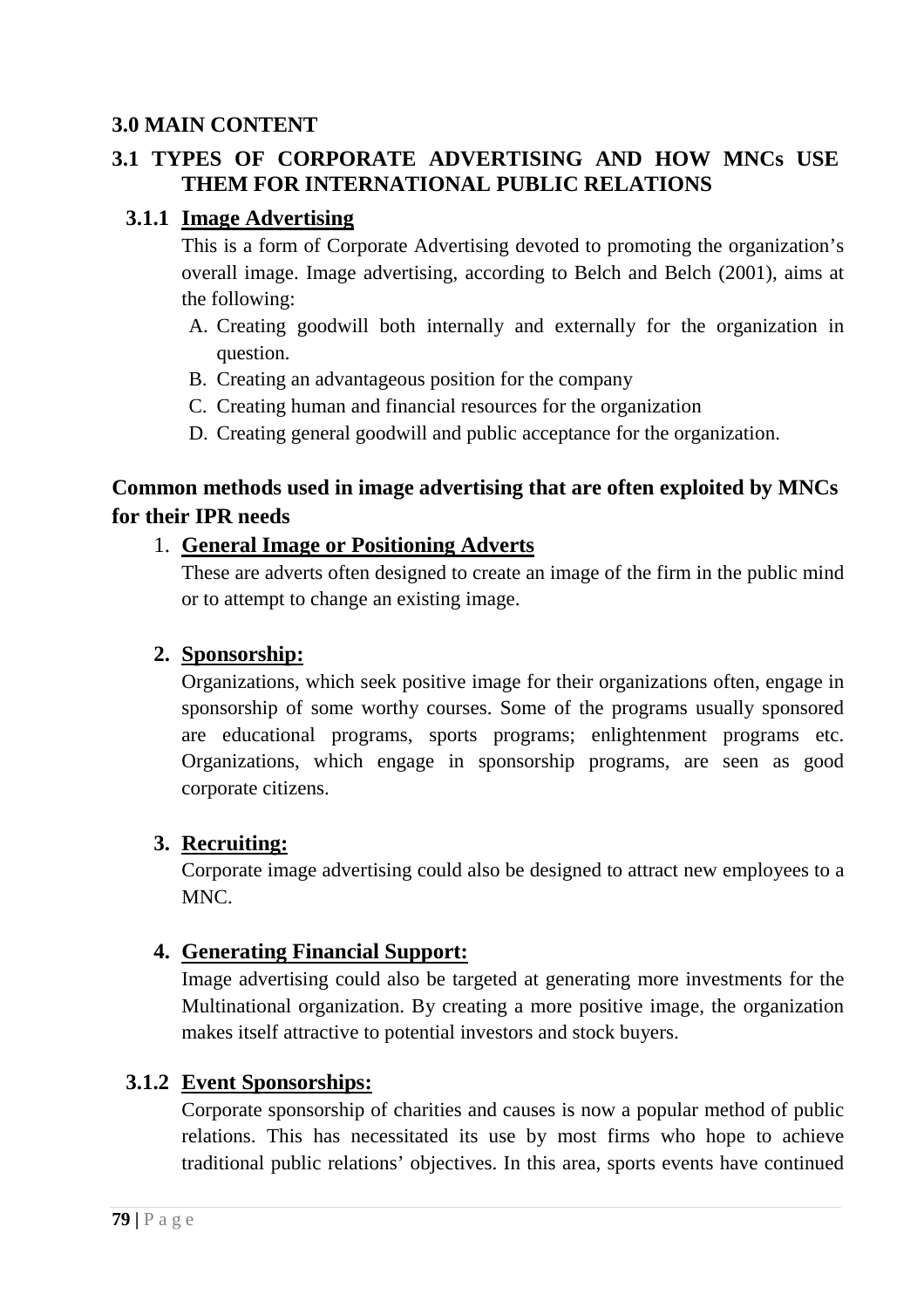to take the greatest percentage of budgets for event sponsorships. Many Multinational Corporations, firms and Public Relations departments subscribe to event sponsorship because it gets their organizations, product names, brands, services etc before the consumers. By selecting the right events to sponsor and at the right time, organizations can get visibility among their target market (Belch and Belch, 2001).

# **3.1.3 Advocacy Advertising**

This form of advertising addresses issues like environment, business and other sociopolitical issues. Advocacy Advertising is concerned with propagating ideas and elucidating controversial social issues of public importance in a way that supports the interest of the sponsor. Advocacy Advertising portrays the image of an organization indirectly by adopting a position on a particular issue rather than promoting the organization itself (Belch and Belch, 2001).

## **3.1.4 Cause Related Advertising:**

This is an increasing and very popular method of building a positive image for an organization. Through this method, organizations link with charities or nonprofit organizations as contributing sponsors. The organization benefits from favorable publicity, while the charity receives the much-needed funds to execute its mandate (Belch and Belch, 2001).

It is however, important to note at this juncture that cause-related advertising is not 100 percent guarantee for success, and it takes time and concerted effort. Organizations have gotten into trouble by misleading consumers about their relationships and others wasted money by hooking up with a cause that offered little synergism or gateway to their customers or potential customers (Belch and Belch, 2001).

Multinational Corporations which use these methods are therefore admonished to have the majority of their publics in mind before making a decision on what cause, charity, event etc to sponsor or support. A wrong analysis of the situation could backfire. It is negative irony for a company to advertise itself out of business or competition.

### **4.0 CONCLUSION**

Good Corporate Advertising is a strategic tool for Multinational Corporations in dealing with public relations situations. Building reputation is not a day's job. Public Relations experts will tell you it takes concerted efforts to achieve cordial relationships with diverse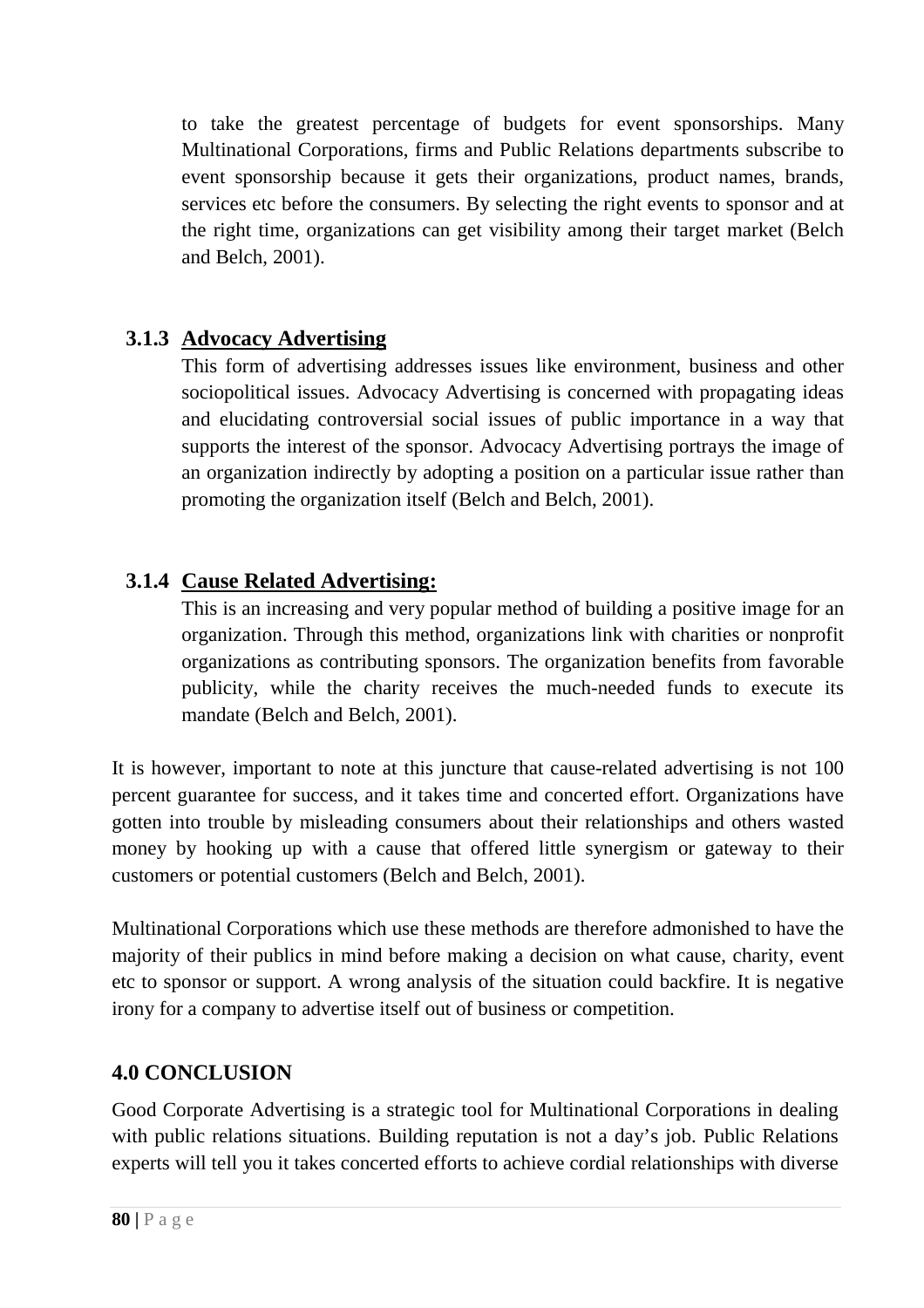publics, some of which are hostile. So, the IPR practitioner should adopt the types of Corporate Advertising formats discussed here to facilitate their strategic positioning in the minds of their numerous publics.

# **5.0 SUMMARY**

This Unit focused on the various types of Corporate Advertising formats available for the Multinational Corporations to exploit in their strategic moves to leave a positive image in the consciousness of their various publics. How the Multinational Corporations can use these various types of Corporate Advertising formats also received attention in this Unit.

## **6.0 TUTOR MARKED ASSIGNMENT**

- 1. Differentiate between Advocacy Advertising and Cause-Related Advertising
- 2. How is Image Advertising different from Institutional advertising?
- 3. Discuss four ways Multinational Corporations could use Corporate Advertising to achieve some of their corporate objectives.

## **7.0 REFERENCES/FURTHER READINGS**

- 1. Health, R. (Ed.) (2001). *Handbook of Public Relations*. Houston: Sage Publications.
- 2. Belch and Belch (2001). *Advertising and Promotion: An Integrated Marketing Communication Perspective.* Boston: McGraw-Hill
- 3. Grunig, J. E. (Ed) (1992). *Excellence in Public Relations and Communication Management*. Hillsdale, New Jersey: Lawrence Erlbaum Associates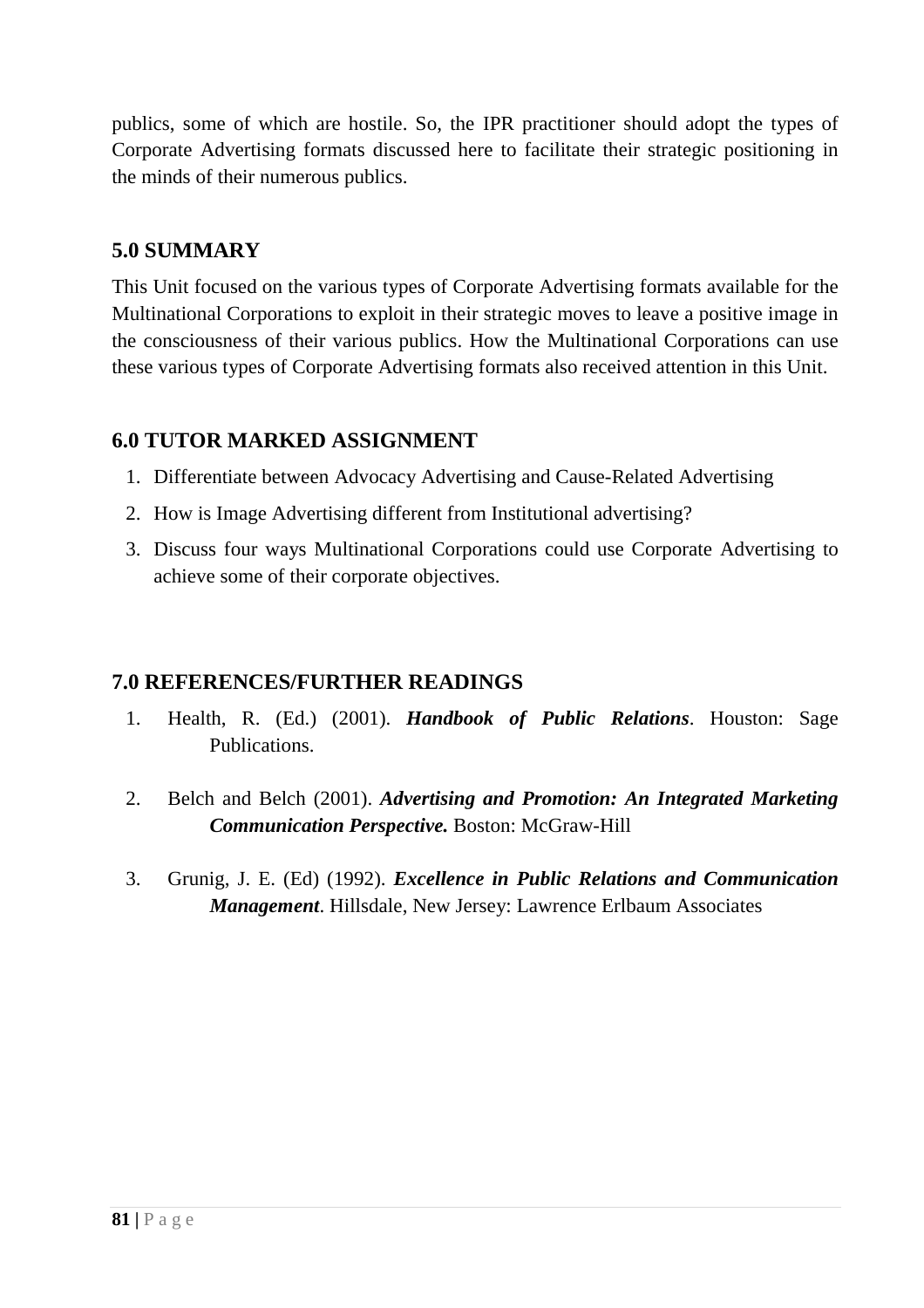# **UNIT 3: ADVANTAGES AND DISADVANTAGES OF CORPORATE ADVERTISING**

## **CONTENTS**

1.0 Introduction

2.0 Objectives

3.0 Main Content

3.1 Advantages of Corporate Advertising

3.2 Disadvantages of Corporate Advertising

- 4.0 Conclusion
- 5.0 Summary
- 6.0 Tutor Marked Assignment
- 7.0 References/Further Readings.

## **1.0 INTRODUCTION**

When Multinational Corporations use Corporate Advertising for public relations purposes, they sign on the advantages and disadvantages of using it. These advantages and disadvantages are connected to the traditional advantages and disadvantages associated with advertising. This is the focus of this unit.

## **2.0 OBJECTIVES**

In this unit, you will be expected to identify and discuss the advantages and disadvantages of using Corporate Advantages in image and reputation build-up.

## **3.0 MAIN CONTENT**

## **3.1 ADVANTAGES OF CORPORATE ADVERTISING**

- 1. Corporate Advertising is an excellent vehicle for positioning the Multinational Corporation in the market place as well as in the minds of the various publics and consumers.
- 2. Corporate Advertising takes advantage of the benefits derived from Public Relations while still using traditional advertising platforms. When a firm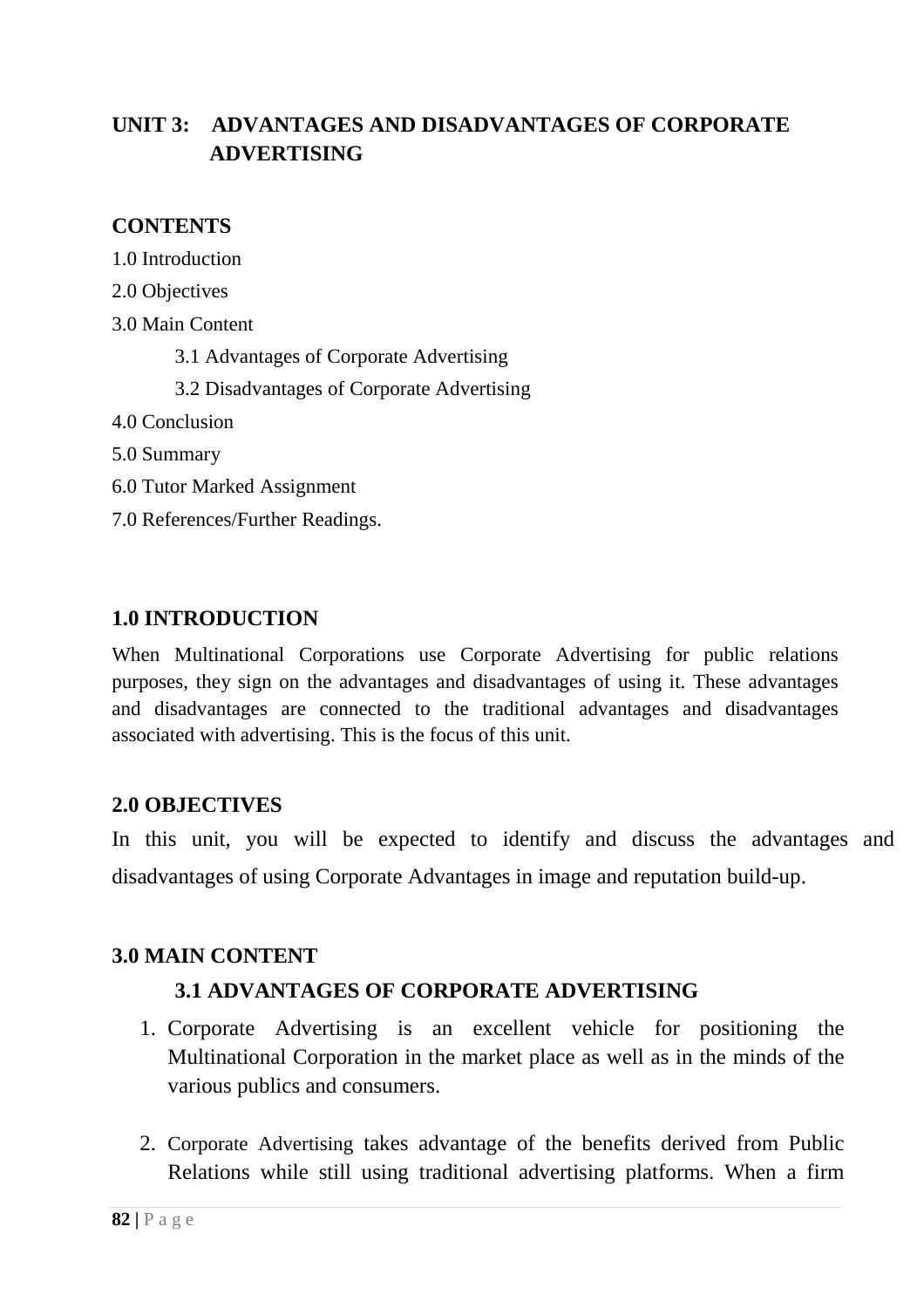engages in Public Relations efforts, there is no guarantee it will receive press coverage and publicity. Corporate Advertising helps get the message out, and although consumers may not perceive it as positively as information from an objective source, the fact remains that it can communicate what has been done.

- 3. It reaches a select target market. It is not like traditional advertising module that sometimes finds it difficult to segment the market before unleashing advertising on both potential and non-existent market forces.
- 4. Corporate Advertising is also relatively cheaper than traditional public relations functions which are meant to achieve same or similar objectives.

# **3.2 DISADVANTAGES OF CORPORATE ADVERTISING**

1. **Questionable and Uncertain about the Effectiveness of Corporate Advertising:**

The impact of Corporate Advertising remains uncertain and sometimes questionable. This is so because there is no strong evidence to support the belief that Corporate Advertising works.

## **2. Constitutionality and/or Ethics:**

Some critics have argued that since the big firms are the ones that have the kind of resources required to engage in Corporate Advertising, they can easily use such resources aided by Corporate Advertising to control public opinion unfairly and to their advantage.

## **3. Expensive Backlash:**

When Corporate Advertising backfires, it could be very costly and expensive to deal with. This is apart from the fact that the tool is costly in itself. A backlash could arise when the firm inadvertently through Corporate Advertising puts its support on a project, program, or issue the majority of its publics or core markets do not support.

4. Attempts by Multinational Corporations to use Corporate Advertising to replace Corporate Social Responsibility have often been criticized by industry experts who strongly feel this is a wrong move. According to them, Corporate Advertising benefits a few of the publics while Corporate Social Responsibility is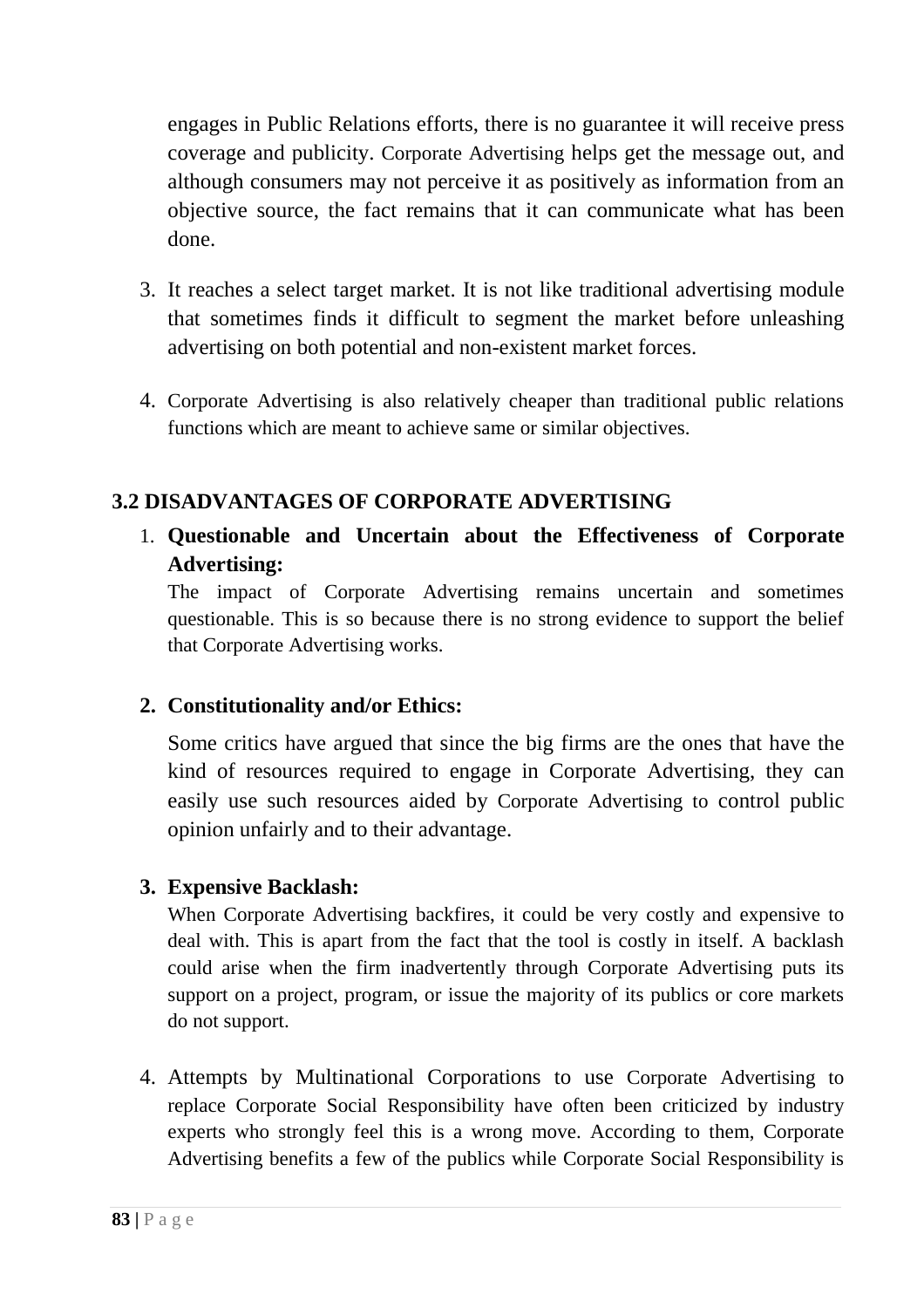for the majority of the community hosting that organization. Therefore, Corporate Advertising should not replace Corporate Social Responsibility.

### **SELF ASSESSMENT EXERCISE 3.1**

1. Discuss any two reasons why Corporate Advertising should not replace Corporate Social Responsibility.

## **4.0 CONCLUSION**

From available literature, the use of Corporate Advertising has not abated with criticisms associated with it. This is indicative of possible effectiveness in its use. However, these indicators have not erased the valid debate on know who is right or wrong about the effectiveness and/or ineffectiveness of Corporate Advertising.

## **5.0 SUMMARY**

This unit has exposed you to the advantages and disadvantages of Corporate Advertising as a viable strategic tool use by Multinational Corporations in their public relations activities and programs.

### **6.0TUTOR MARKED ASSIGNMENT**

- 1. Discuss the major advantages of Corporate Advertising
- 2. Discuss the major disadvantages of Corporate Advertising
- 3. Is Corporate Advertising actually effective? Please, support your position with valid argument.

### **7.0 REFERENCES/FURTHER READINGS**

- 1. Health, R. (Ed.) (2001). *Handbook of Public Relations*. Houston: Sage Publications.
- 2. Belch and Belch (2001). *Advertising and Promotion: An Integrated Marketing Communication Perspective.* Boston: McGraw-Hill
- 3. Grunig, J. E. (Ed) (1992). *Excellence in Public Relations and Communication Management*. Hillsdale, New Jersey: Lawrence Erlbaum Associates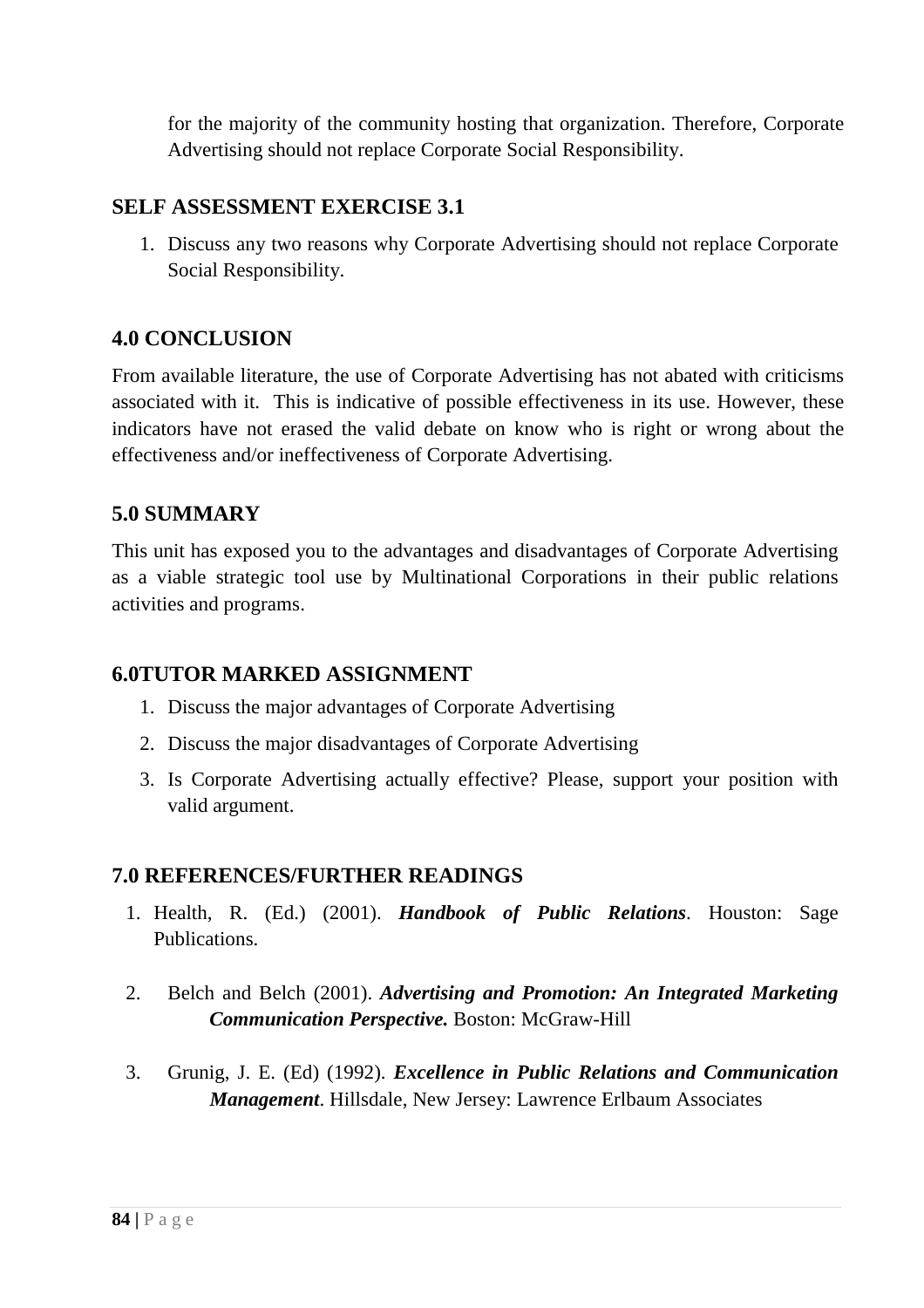# **UNIT 4: MEASURING THE EFFECTIVENESS OF CORPORATE ADVERTISING**

## **CONTENTS**

1.0 Introduction 2.0 Objectives 3.0 Main Content 3.1 Measuring the Effectiveness of Corporate Advertising 4.0 Conclusion 5.0 Summary 6.0 Tutor Marked Assignment

7.0 References/Further Readings.

# **1.0 INTRODUCTION**

Because of the controversy surrounding the effectiveness and/or ineffectiveness of Corporate Advertising, there is need to discuss the methods for evaluating whether or not such advertising is effective. This is the major reason we are discussing how to measure the effectiveness of Corporate Advertising. Some of the methods are discussed below.

## **2.0 OBJECTIVES**

At the end of this chapter you should be able to identify and explain the techniques of measuring the effectiveness of Corporate Advertising.

## **3.0 MAIN CONTENT**

# **3.1 MEASURING THE EFFECTIVENESS OF CORPORATE ADVERTISING**

### **3.1.1 Attitude Surveys:**

This is one sure way to determine or gain insights into both the publics' and investors' reaction to adverts. This is usually carried out be advertising agencies on behalf of their clients to determine the effectiveness of a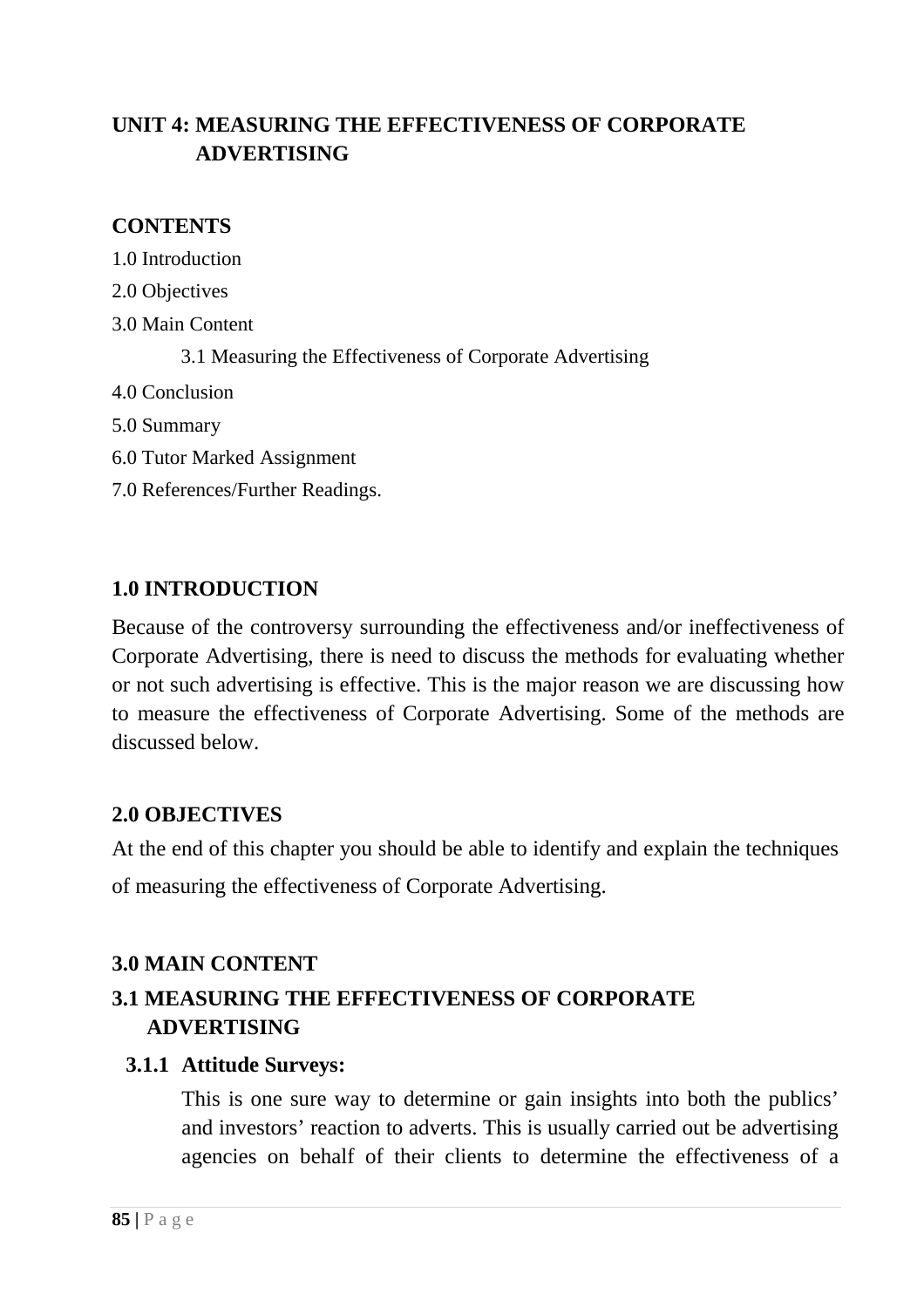running campaign or one that just entered the market.

## **3.1.2 Studies Relating Corporate Advertising and Stock Prices:**

This method seeks to relate various elements of Corporate Advertising to stock prices (prices that investors offer for a firm's stock). These studies, however, have yielded conflicting conclusions, indicating that while the models for such measures seem logical, methodological problems may account for at least some of the discrepancies (Belch and Belch, 2001).

## **3.1.3 Focus Group Research:**

This method has been used to find out what investors want to see in adverts and how they react after the adverts are developed. This is a practical approach that ensures investors participate in the evaluation of Corporate Advertising.

## **SELF ASSESSMENT EXERCISE 4.1**

1. How can Focus Group Research be used to evaluate Corporate Advertising?

### **4.0 CONCLUSION**

The effectiveness or ineffectiveness of Corporate Advertising has remained a subject of controversy and considerable debate for both practitioners and scholars in that field of knowledge. However, current literature continues to suggest that Corporate Advertising is effective.

## **5.0 SUMMARY**

This unit dealt with the techniques used to evaluate the effectiveness of Corporate Advertising. The three that are applicable in Multinational Corporations that use them were discussed in this unit.

## **6.0 TUTOR MARKED ASSIGNMENT**

- 1. How does Attitude Survey differ from Focus Group Research?
- 2. How can stock prices affect the effectiveness of Corporate Advertising?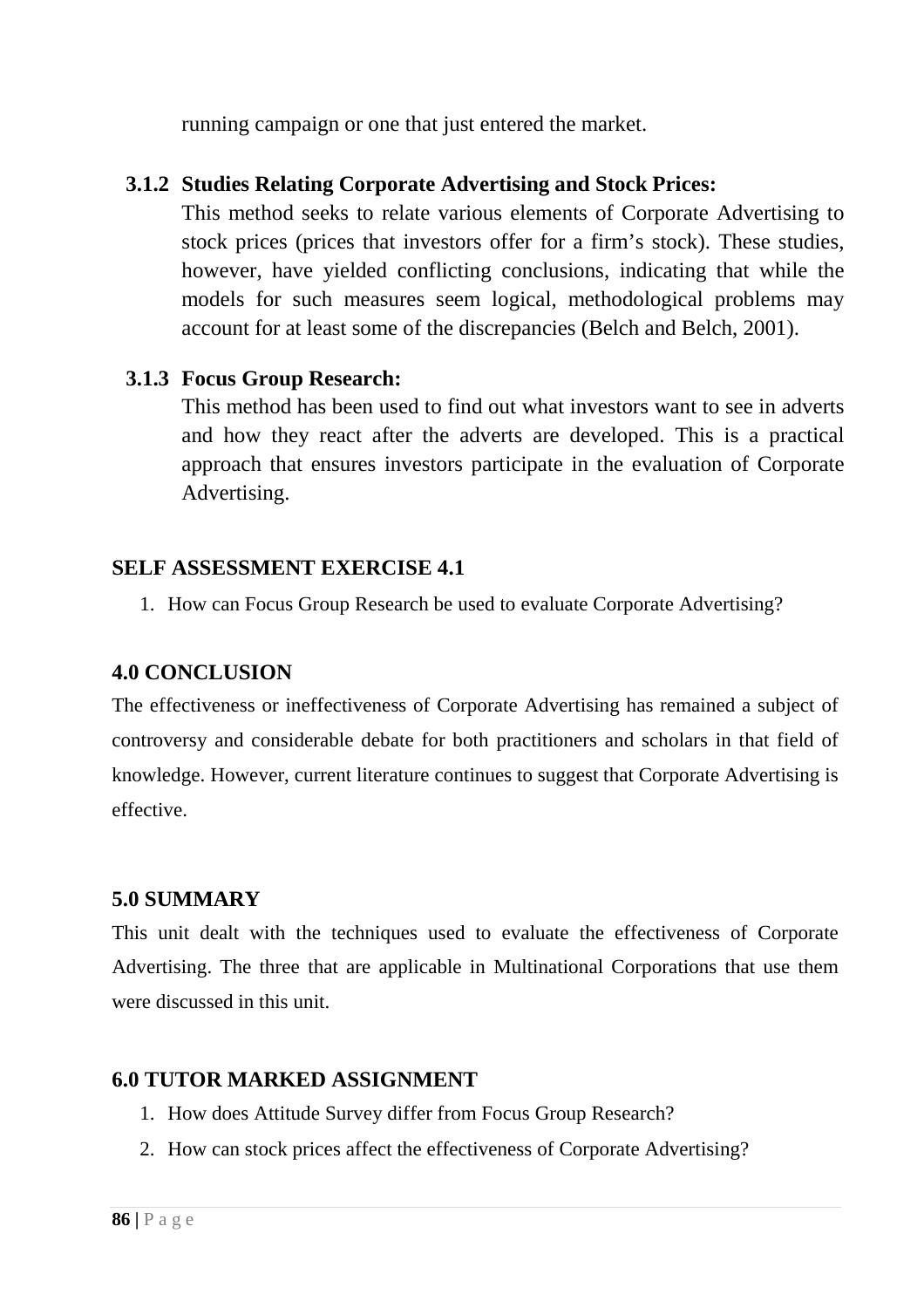### **7.0 REFERENCES/FURTHER READINGS**

- 1. Health, R. (Ed.) (2001). *Handbook of Public Relations*. Houston: Sage Publications.
- 2. Belch and Belch (2001). *Advertising and Promotion: An Integrated Marketing Communication Perspective.* Boston: McGraw-Hill
- 3. Grunig, J. E. (Ed) (1992). *Excellence in Public Relations and Communication Management*. Hillsdale, New Jersey: Lawrence Erlbaum Associates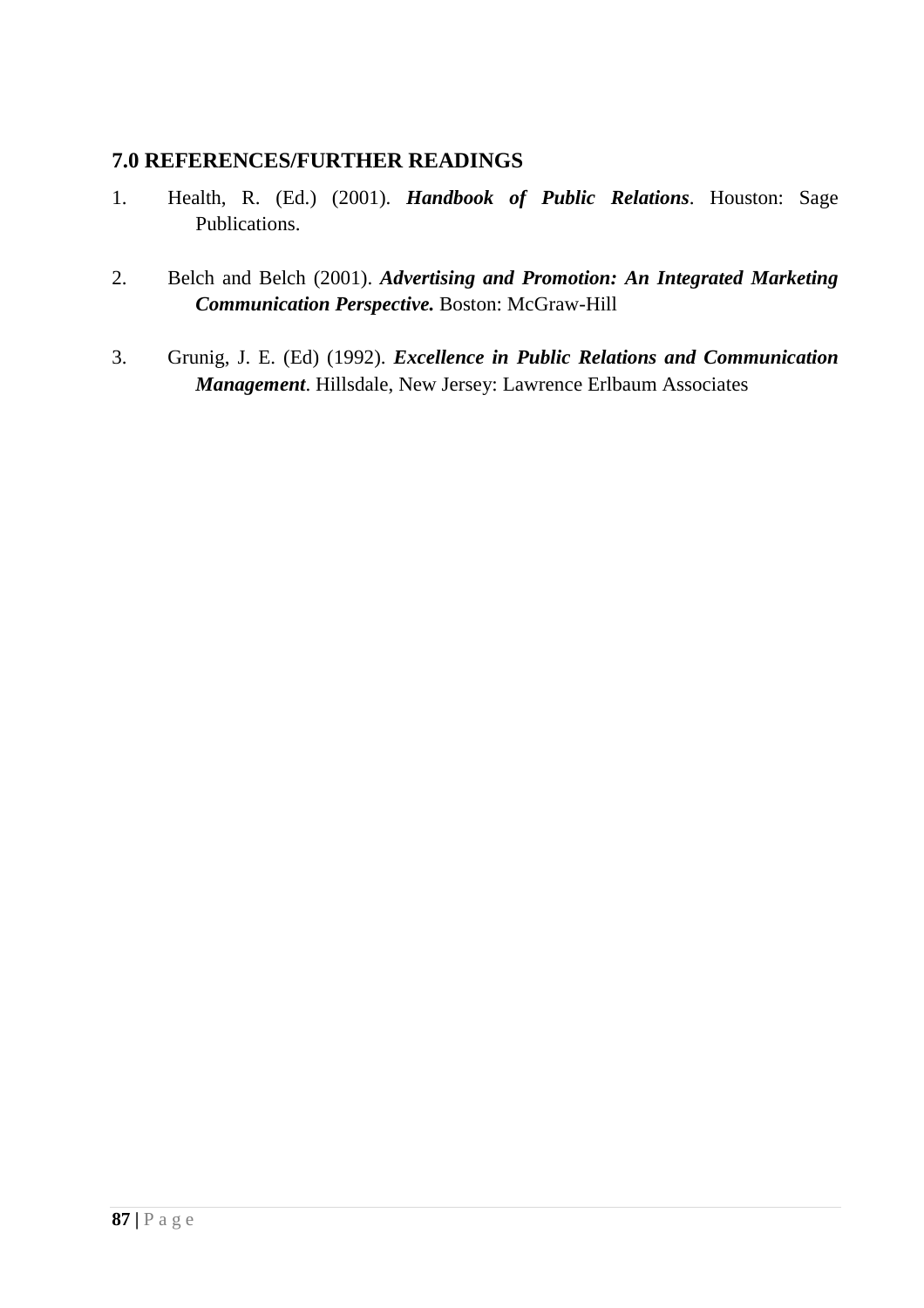# **MODULE 4: GLOBALIZATION OF PUBLIC RELATIONS**

- Unit 1: Effective Public Relations in Multinational Organizations
- Unit 2: Opportunities of International Public Relations for the  $21<sup>st</sup>$  Century
- Unit 3: Challenges of International Public Relations for the  $21<sup>st</sup>$  Century
- Unit 4: Paths to the Theory and the Practice of International Public Relations
- Unit 5: International Public Relations and Pedagogy

# **UNIT 1: EFFECTIVE PUBLIC RELATIONS IN MULTINATIONAL ORGANIZATIONS**

## **CONTENTS**

- 1.0 Introduction
- 2.0 Objectives
- 3.0 Main Content
	- 3.1 The Evolution of Public Relations in Multinational Corporations

Self Assessment Exercise 1.1

- 3.2 Effective Public Relations in the Multinational Corporations
	- 1. Balancing the Global and the Local
	- 2. Public Relations in One Unit
	- 3. Horizontal and Team-Oriented Structure
	- 4. Team Leader, Not Manager
	- 5. Considerations of Agencies
- 4.0 Conclusion
- 5.0 Summary
- 6.0 Tutor Marked Assignment
- 7.0 References/Further Readings.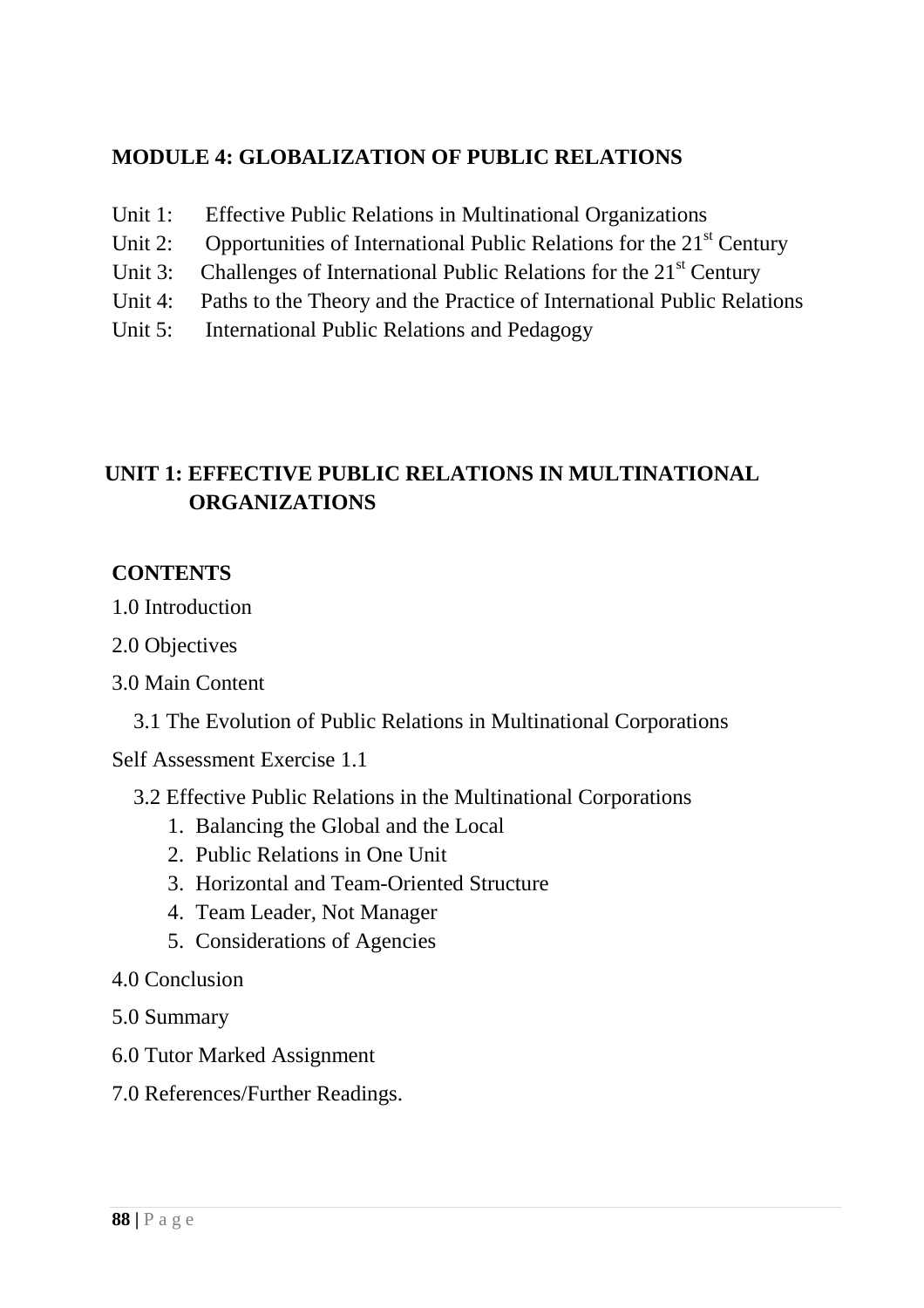### **1.0 INTRODUCTION**

This Unit is based on the seminal work by Wakefield (2001) titled "Effective Public Relations in the Multinational Organization" which appeared in Heath, Robert L. (Ed) (2001) *Handbook of Public Relations* published by Sage Publications. This Unit sees Multinational Public Relations as International Public Relations and therefore argues that what makes for effective Public Relations in Multinational Organizations could suffice for International Public Relations.

## **2.0 OBJECTIVES**

At the end of this unit, you should be able to:

- 1. Describe the evolution of Public Relations
- 2. Identify and discuss the issues that make for effective Public Relations in a Multinational Corporation.

### **3.0 MAIN CONTENT**

#### **3.1 THE EVOLUTION OF PUBLIC RELATIONS IN MULTINATIONALS**

According to Harris & Moran (1991:21) cited in Wakefield (2001), "In the past, Public Relations officers and their organizations that operated in foreign environment relied solely on their own intuition. But intuition devoid of any reliable road maps can result in grave mistakes that jeopardize millions of dollars in company revenues." To avoid these grave mistakes, International Public Relations people must be guided by sound knowledge about cross-cultural practice. They must know how to maintain consistent communication and protect their organization's reputations around the world. At the same time, multinationals need to understand the nuances of PR between countries, or even in different regions within countries, and how misunderstandings of these nuances can bring problems on a global scale (Wakefield, 2001).

Most multinational organizations, according to Wakefield (2001), have gone through evolutionary stages as they have expanded overseas. As they add new international units, they often try to keep everything coordinated from Head Quarters. But they found this practice increasingly difficult to do as their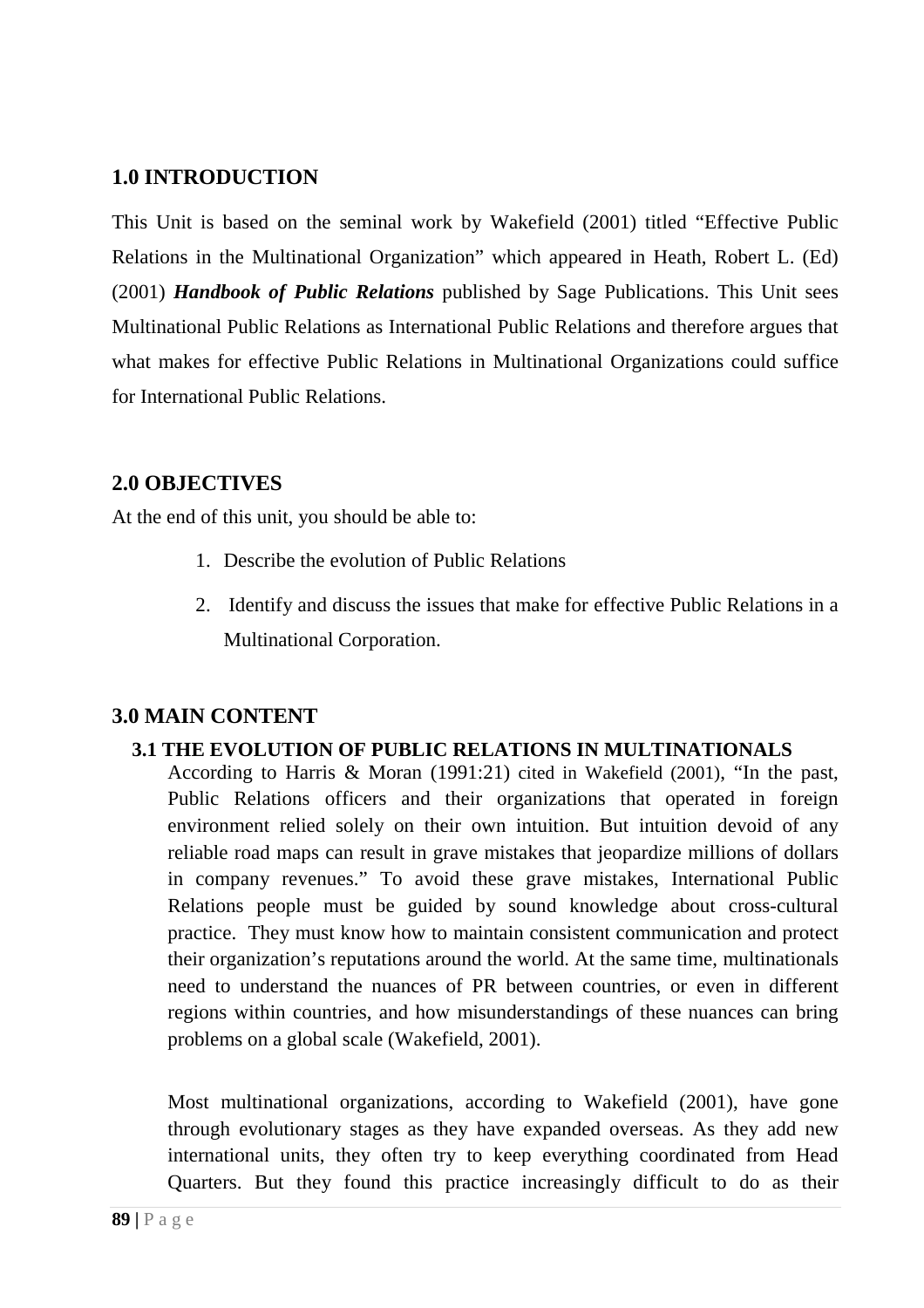geographic reach brought in more and more languages and cultures. So, most of the organizations created autonomous local units to respond to the varying sociocultural and political differences in the markets. Then, as they saw the extreme costs and challenges of uniquely addressing each market, they sometimes abandoned local autonomy in favour of a least-cost (i.e. centralized) approach to getting homogenous products to all markets (Wakefield, 2001).

### **Self Assessment Exercise 1.1**

1. Briefly summarize the evolution of Public Relations in Multinational organizations.

### **3.2 EFFECTIVE PUBLIC RELATIONS IN THE MULTINATIONAL**

When talking about International Public Relations, there is no one best prescription. All multinational organizations work in the same global scene, but each has its unique traits and challenges. Despite these unique traits and challenges, the following suggestions from the perspective of Wakefield (2001) could be argued as the ingredients of effective PR in multinational organizations.

#### 1. **Balancing The Global And The Local:**

According to Wakefield (2001), the majority of organizations still struggle with "either\or" mentalities about international management. They give their host offices significant autonomy to handle the local mores, or they peddle their onesize-fits-all products and management concepts. With either mode of thinking, PR could suffer. In the first case, senior local managers assume complete authority over all host country activities including PR, even though they most likely know nothing about PR. In the other case, strong central policies tend to destroy local flexibility and can be so marketing driven that PR is reduced to mere promotional support (Wakefield, 2001).

To be effective, Wakefield (2001) observes, "PR must retain a broad base in the multi-national, identifying and communicating with all critical publics and not just consumers. It also must balance these global functions with local strategies that address local demands. But why should these decisions be left to international marketing or local senior executives who do not understand PR? The people who can make the best decisions on the correlation of global and local PR are those who are genuinely qualified to practice it at both levels" (Wakefield, 2001).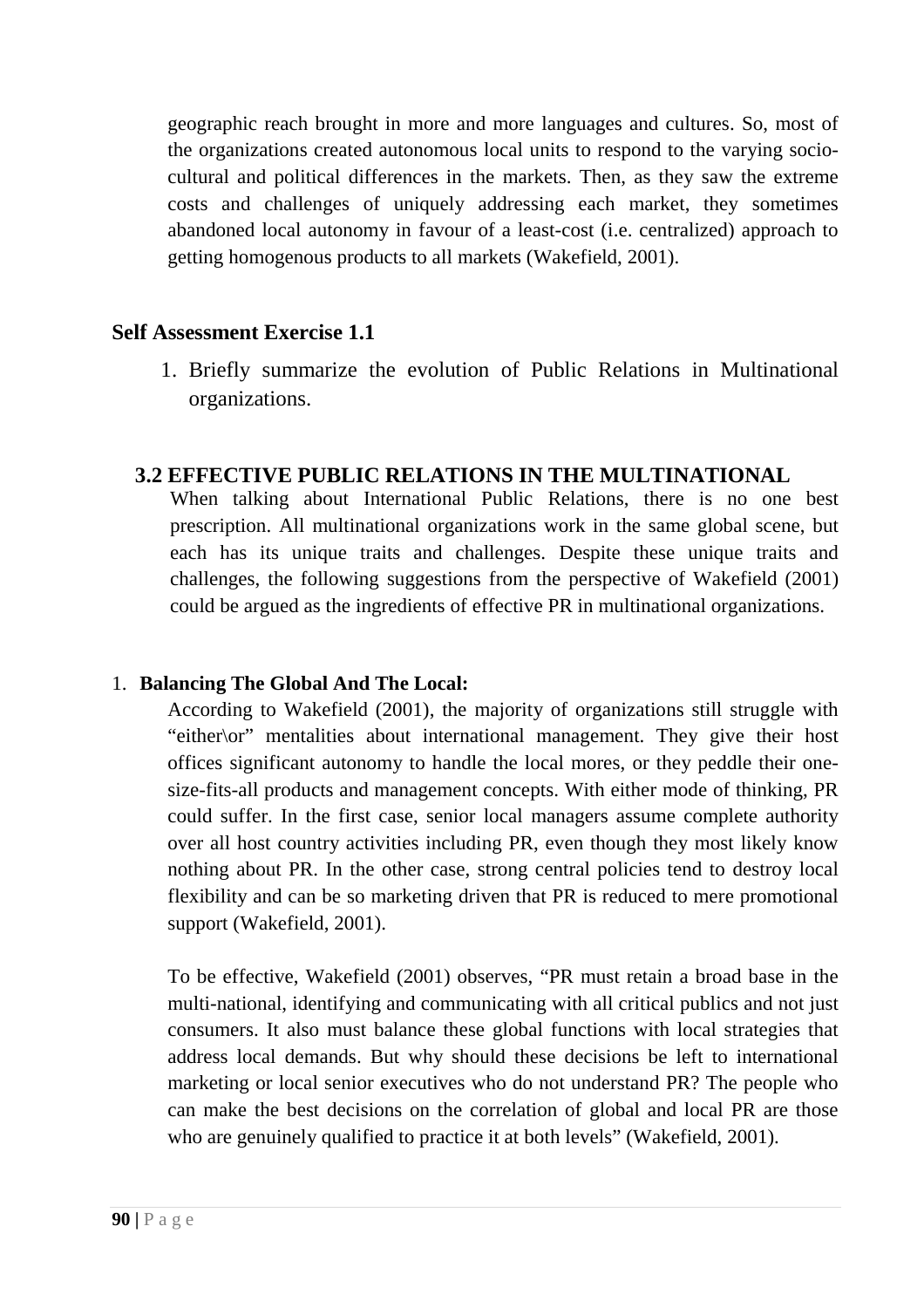The Table 1 below can help us better.

## **TABLE1: BALANCE OF GLOBAL AND LOCAL FUNCTIONS**

| <b>Activities At the Headquarters</b>                                  | <b>Activities in Host Countries</b>          |
|------------------------------------------------------------------------|----------------------------------------------|
| 1. Work with senior executives to ensure                               | Set up and carry out local PR programs that  |
| that they value two-way communication                                  | are appropriate for the value systems and    |
|                                                                        | logistics of the specific country.           |
| 2. Advise senior executives on all global                              | Ensure that local activities do not directly |
| decisions<br>that<br>business<br>have<br><b>PR</b>                     | contradict global goals.                     |
| implications and carry out PR goals in                                 |                                              |
| compliance with corporate missions.                                    |                                              |
| 3. Work with SE to ensure that PR is                                   | Establish local research mechanisms to       |
| integrated worldwide.                                                  | identify publics and monitor potential local |
|                                                                        | issues.                                      |
| 4. Ensure that all local PR officers work                              | Adapt messages from headquarters into        |
| closely with their local executives.                                   | appropriate local messages                   |
| 5. Conduct training for all live managers so                           | Advise local SE on business decisions that   |
| that they can understand global reputation                             | have public relations implications.          |
| and support integrated PR.                                             |                                              |
| 6. Establish broad but flexible guidelines                             | Help train SE to understand goals and        |
| on PR activities and opinion research.                                 | missions of PR and to effectively represent  |
|                                                                        | the entity in the host country(with media ad |
|                                                                        | other important publics)                     |
| 7. Establish and implement PR training for                             | Participate on the global PR team by         |
| all PR officials worldwide.                                            | providing feedback on local issues and       |
|                                                                        | helping to exchange ideas and solve          |
|                                                                        | potential transnational problems.            |
| 8. Foster teamwork, information sharing,                               |                                              |
| idea<br>exchange processes<br>and<br>among                             |                                              |
| members of global PR team.<br>9. Work with global team and senior line |                                              |
| executions to build issues anticipation and                            |                                              |
| crisis communication procedures.                                       |                                              |
| 10. Establish and monitor accountability                               |                                              |
| programs for global PR unit.                                           |                                              |
| 11. Ensure that global guidelines allow for                            |                                              |
| important local flexibility.                                           |                                              |

**Source: WAKEFIELD, R.I. (2001). Effective PR in the Multinational Organization in Heath, R.L. (ed)** *Handbook of Public Relations***. California: Sage Publications Inc.** 

### 2. **Public Relations in One Unit:**

In a ground breaking study (Grunig, 1992) cited in Wakefield (2001), **Integration** was identified as critical to effective PR. Instead of splitting into various units of the organization, PR is more valuable when it is in a single coordinated department. Then, the functions can strategically build communication and preserve the reputation of the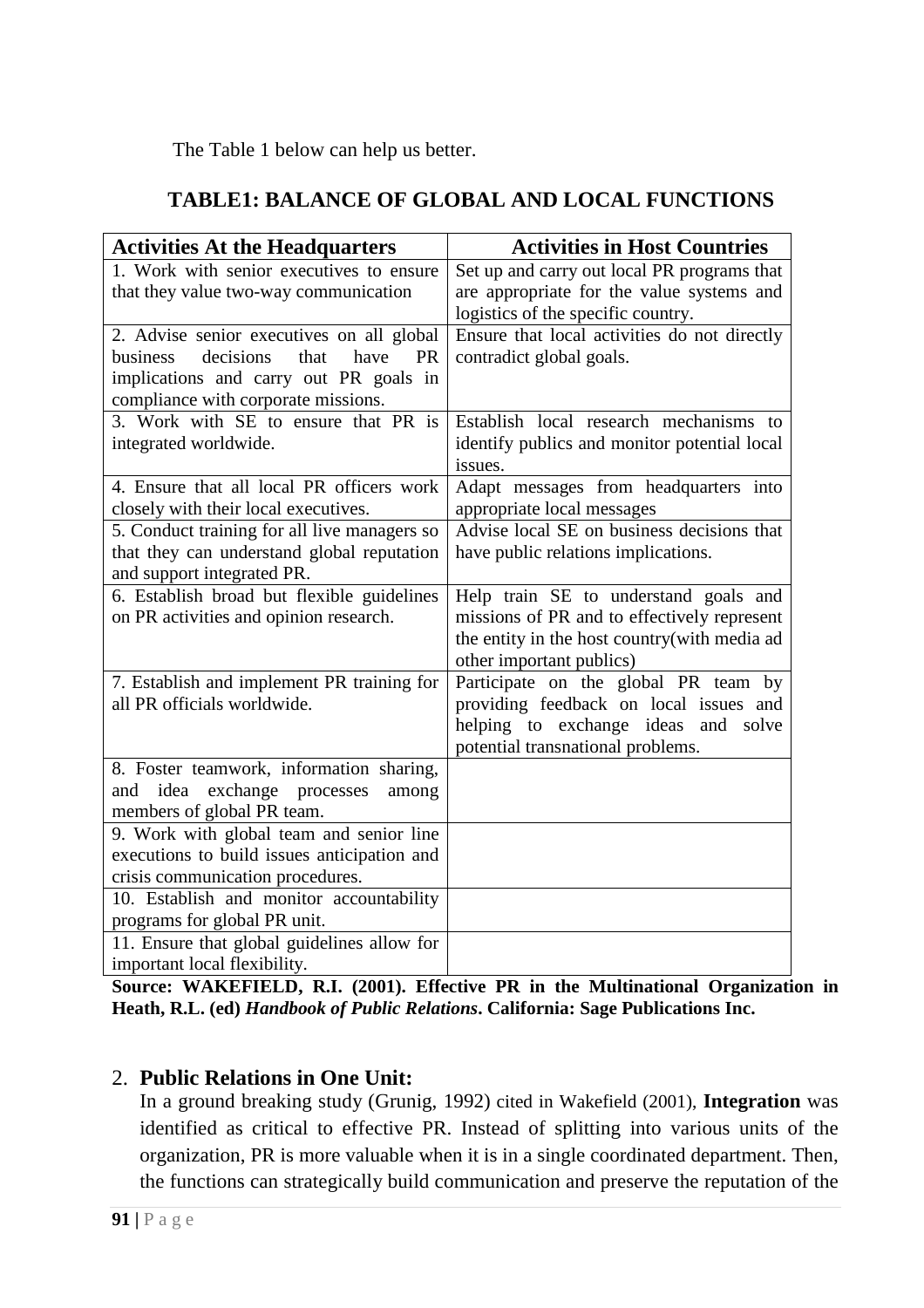entire organization rather than satisfying the diverse, and often contradictory, whims of managers in separate divisions. Effective PR, as doubt, combines the best domestic and international programs in one unified worldwide function (Wakefield, 2001).

## 3. **Horizontal and Team –Oriented Structure:**

Wakefield (2001) also notes that successful PR in the multinational firms is not "topdown". For years, the axiom has been "Think Global, Act Local". This recognizes global imperatives and local sensitivities but also implies headquarters strategy and host country implementation- as if the local unit cannot do anything until it receives marching orders. But what if local factors require distinct strategies? These should be encouraged as long as they do not conflict with the overall mission of the organization. And what if problems cross borders? Headquarters had better act, not just think (Wakefield, 2001).

Wakefield (2001) further says that "The phrase also suggests that only head office people are able to think- that no matter how bright the local officer might be, they cannot benefit the overall planning and problem-solving processes. Such a situation creates an unfortunate waste of talent." Morley (1998) cited in Wakefield (2001) proposed the alternative stance of "Think Local, Act Global". As such, organizations can avoid perceptions of "imperialism" and address the reality that, in the end, "all public relations is local". When local units can think and not just act, they become free to effectively satisfy "local history, customs, rituals, taboos and prejudices" (Morley, 1998:33).

## 4. **Team Leader, Not Manager:**

No one in this system has a monopoly on knowledge, and no authoritative manager is dictating procedures. Rather, there is a team leader who can communicate global perspectives and is capable of building essential camaraderie among team members. Maddox (1993) cited in Wakefield (2001) calls such a person a cultural integrator. Kanter (1995) cited in Wakefield (2001) says integrators "have the vision, skills and resources to form networks that extend beyond the home base". They "can also see beyond obvious differences among countries and cultures…, resolve conflicts among local ways, and… bring the best from one place to another". Kanter certainly did not have PR in mind, but this statement could apply well to a qualified team leader in a global PR program.

## 5. **Considerations of Agencies:**

According to Wakefield (2001), "most multinational firms consider whether to use PR firms, and if they do what types best fit their needs. The major issue here is whether to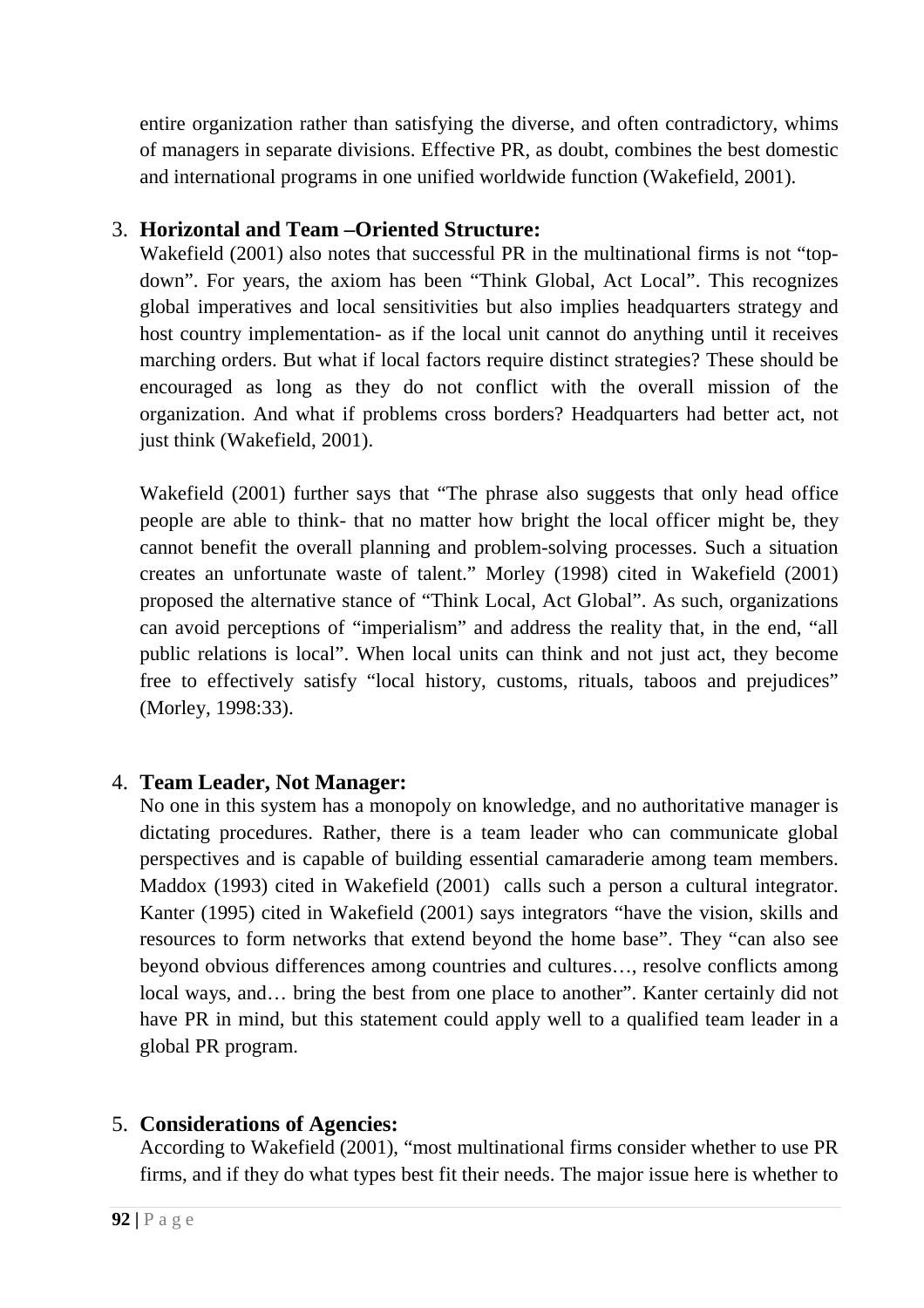hire external resources on a global, regional, or local basis. If the need is worldwide, then it is typical to select a global firm that owns offices in dozens of countries or a global agency network that connects independent agencies around the world."

Wakefield (2001) further advices that whatever choice is made, the multinational always should control its global PR programs internally with someone who has daily access to top management and can stay abreast of constant changes within the organization that require PR decisions or counsel. This senior PR person should work closely with the PR agency but should not abdicate control to that outside resource.

## **4.0 CONCLUSION**

From our discussions so far, it is obvious there are many challenges in creating effective PR for the multinational organization. The issues discussed above are just a few of the major organizational challenges. It is not as easy as extending traditional domestic activities into the global realm. To be effective as described, multinational PR presupposes qualified personnel. A team leader should be well versed in international issues and events, skilled in cultural integration, and knowledgeable about PR strategizing. Local officers should also be experienced in local PR and also able to make valuable contributions to the overall strategies of a global PR unit (Wakefield, 2001).

# **5.0 SUMMARY**

In this Unit, we discussed about five factors that make for effective Public Relations in Multinational Corporations. The evolution of Public Relations in multinational organizations was also discussed, all from the perspective of Wakefield (2001) work on "Effective Public Relations in Multinational Organizations".

## **6.0 TUTOR MARKED ASSIGNMENT**

- 1. Discuss the five factors from the perspective of Wakefield (2001) that make for effective Public Relations in a Multinational Corporations.
- 2. To ensure effective Public Relations in Multinational Corporations, a team leader instead of a manager is advocated. Why do you support this position?

## **7.0 REFERENCES/FURTHER READINGS**

1. Culbertson, Hugh M. and Chen Ni [Eds] (1996). *International Public Relations: A Comparative Analysis.* New Jersey: Lawrence Erlbaum Associate (LEA)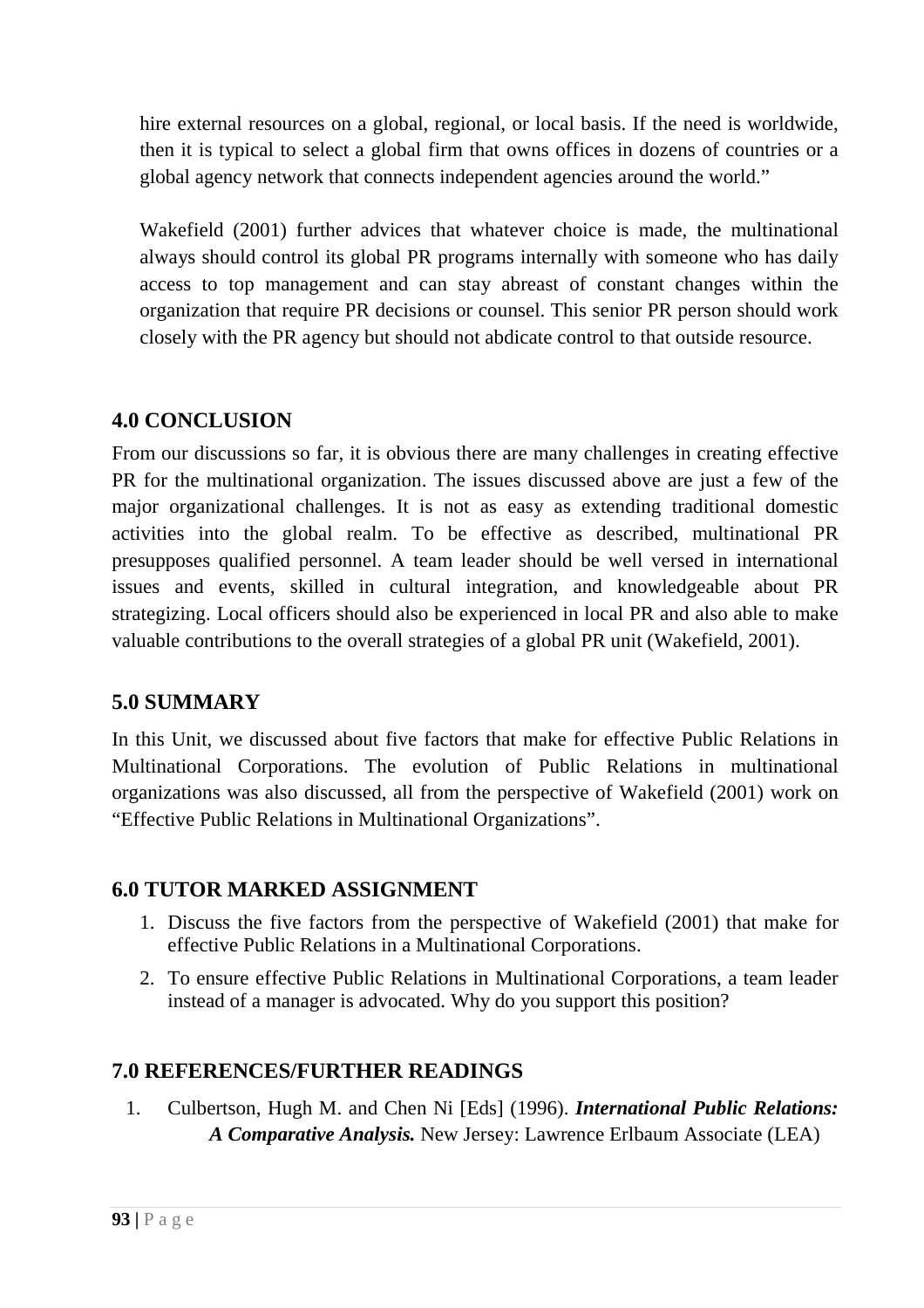- 2. Health, R. (Ed.) (2001). *Handbook of Public Relations*. Houston: Sage Publications.
- 3. Tilson, Don J. and Alozie, Emmanuel C. [Eds] (2004). *Towards the Common Good: Perspectives in International Public Relations*. Boston: Pearson
- 4. Cutlip, S., Center, A. and Broom, G. (1985). *Effective Public Relations*. Englewood Cliffs, New Jersey: Prentice Hall
- 5. Belch and Belch (2001). *Advertising and Promotion: An Integrated Marketing Communication Perspective.* Boston: McGraw-Hill
- 6. Grunig, J. E. (Ed) (1992). *Excellence in Public Relations and Communication Management*. Hillsdale, New Jersey: Lawrence Erlbaum Associates
- 7. Grunig, J. & Hunt, T. (1984). *Managing Public Relations*. New York: CBS Public Publishing
- 8. Skinner, J. and Von Essen, L. (1991). *The South African Handbook of Public Relations*. Johannesburg, South Africa: Southern Books
- 9. Nwosu, I.E. and Idemili, S.O. (Eds) (1990). *Public Relations Speech, Media Writings and Copy***.** Enugu: Acena Publishers.
- 10. Nwosu, I.E. (Ed.) (1990). *Mass Media and National Development: Perspectives on Communication Environments of Development in Nigeria.* Aba: Frontiers Publishers.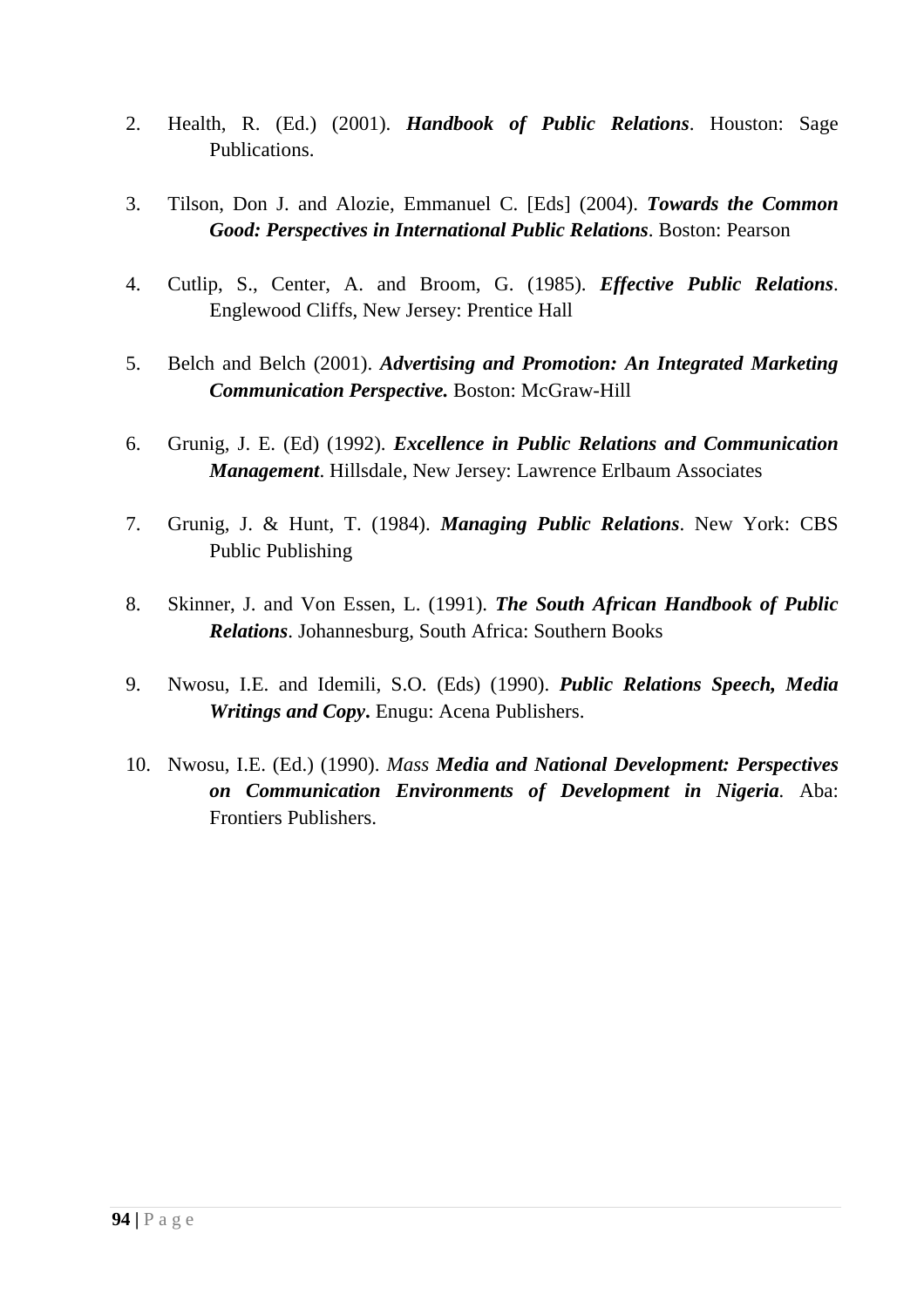# **UNIT 2: OPPORTUNITIES OF INTERNATIONAL PUBLIC RELATIONS FOR THE 21ST CENTURY**

## **CONTENTS**

- 1.0 Introduction
- 2.0 Objectives
- 3.0 Main Content
	- 3.1 Opportunities of International Public Relations for the  $21<sup>st</sup>$  Century
- 4.0 Conclusion
- 5.0 Summary
- 6.0 Tutor Marked Assignment
- 7.0 References/Further Readings.

## **1.0 INTRODUCTION**

This Unit is based on the seminal work by Maureen Taylor (2001) titled "International Public Relations: Opportunities and Challenges for the 21<sup>st</sup> Century" which appeared in Heath, Robert L. (ed) (2001) *Handbook of Public Relations* published by Sage Publications. Because the world is growing smaller everyday due largely to sophistication in ICTs, many small and big firms are waking up to the reality of International Public Relations. It is therefore wisdom to begin a re-examination of the opportunities the application of International Public Relations holds for the  $21<sup>st</sup>$  century scholarship.

### **2.0 OBJECTIVES**

After completing this unit, you should be able to:

- 1. Identify the opportunities inherent in International Public Relations practice for the  $21<sup>st</sup>$  century
- 2. Explain/discuss the identified opportunities and how they can be taken advantage of by International Public Relations practitioners.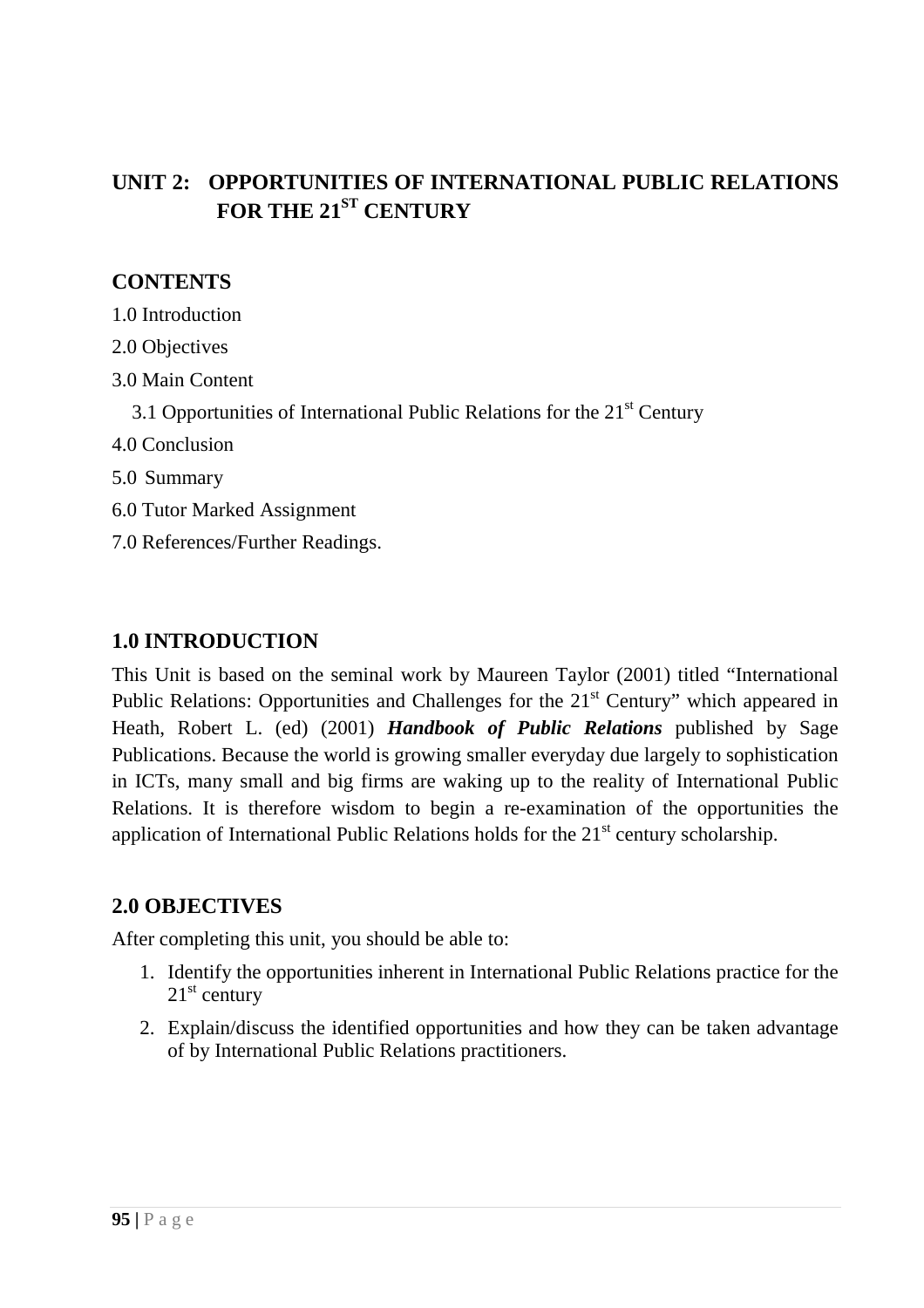## **3.0 MAIN CONTENT**

# **3.1 OPPORTUNITIES OF INTERNATIONAL PUBLIC RELATIONS FOR THE 21ST CENTURY**

There are many opportunities following the adoption of International Public Relations in Multinational Organizations as well as other smaller industries that get involve in international trade or business. However, based on Maureen Taylor (2001), three of such opportunities are identified while Ekeanyanwu (2008) adds a fourth one. These opportunities are discussed below:

- 1. Because of research skills in Public Relations, PR serves as the eyes, ears and voice of the organizations (Taylor, 2001). With Public Relations, organizations are able to follow up on societal perceptions as it concerns the organization. This also helps such organization to remain competitive as it regularly monitors public opinion on the activities and policies of the organization.
- 2. Astute Public Relations practitioners are valuable resources for their organizations because of their ability to save such organizations in times of transitions and uncertainties (Taylor, 2001). Public relations experts are better leaders during transitions and uncertainties and do help their organizations to maintain sanity and operational capacity during this period.
- 3. According to Maureen Taylor (2001), Public Relations also has opportunity to positively affect the developing nations of the world through participation in development communication, nation building and avoiding war between states and amongst different actors on the global political scene.
- 4. International Public Relations according to Ekeanyanwu (2008) could also be applied by nations and their nationals even in the Diaspora, which are on the brink of image collapse to remedy such a situation. This is suggested because case studies in this area suggest that International Public Relations strategies have been applied with success in some countries battling negative global image challenges.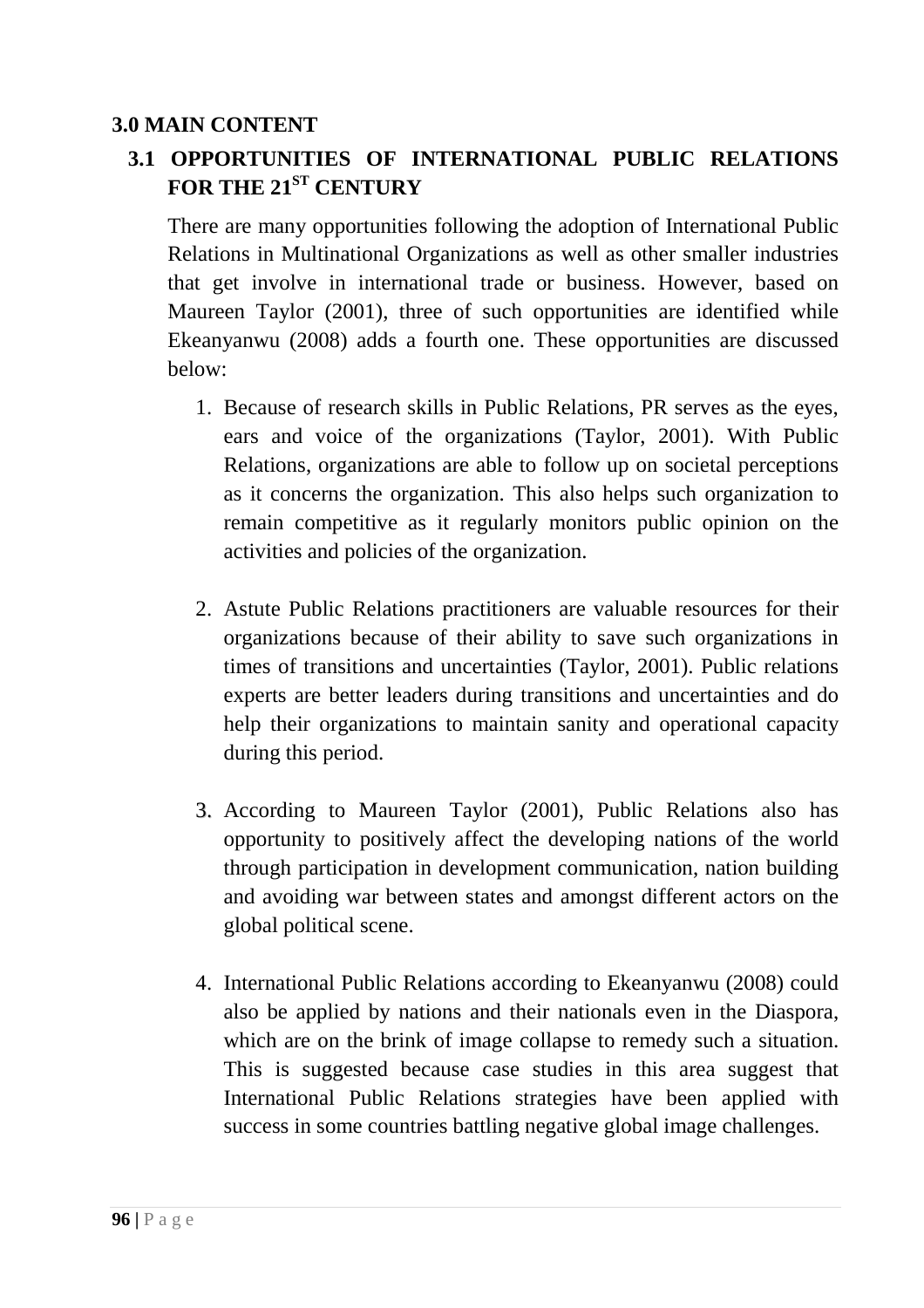### **SELF ASSESSMENT EXERCISE 4.1**

1. Discuss a fifth opportunity you think International Public Relations has.

### **4.0 CONCLUSION**

International Public Relations remains strategic to the growth of Multinational Corporations anywhere they are found. It is important therefore for the Public relations practitioners in those corporations to take advantage of the opportunities offered to give their organizations a competitive edge.

### **5.0 SUMMARY**

This unit focused on the opportunities of International Public Relations for the 21<sup>st</sup> century practitioner. Four of such glaring opportunities were identified and discussed.

## **6.0 TUTOR MARKED ASSIGNMENT**

- 1. Discuss four opportunities applicable to International Public Relations in the  $21<sup>st</sup>$ century.
- 2. Explain how International Public Relations serves as the eyes and ears of a Multinational Corporations.

### **7.0 REFERENCES/FURTHER READINGS**

- 1. Culbertson, Hugh M. and Chen Ni [Eds] (1996). *International Public Relations: A Comparative Analysis.* New Jersey: Lawrence Erlbaum Associate (LEA)
- 2. Health, R. (Ed.) (2001). *Handbook of Public Relations*. Houston: Sage Publications.
- 3. Tilson, Don J. and Alozie, Emmanuel C. [Eds] (2004). *Towards the Common Good: Perspectives in International Public Relations*. Boston: Pearson
- 4. Cutlip, S., Center, A. and Broom, G. (1985). *Effective Public Relations*. Englewood Cliffs, New Jersey: Prentice Hall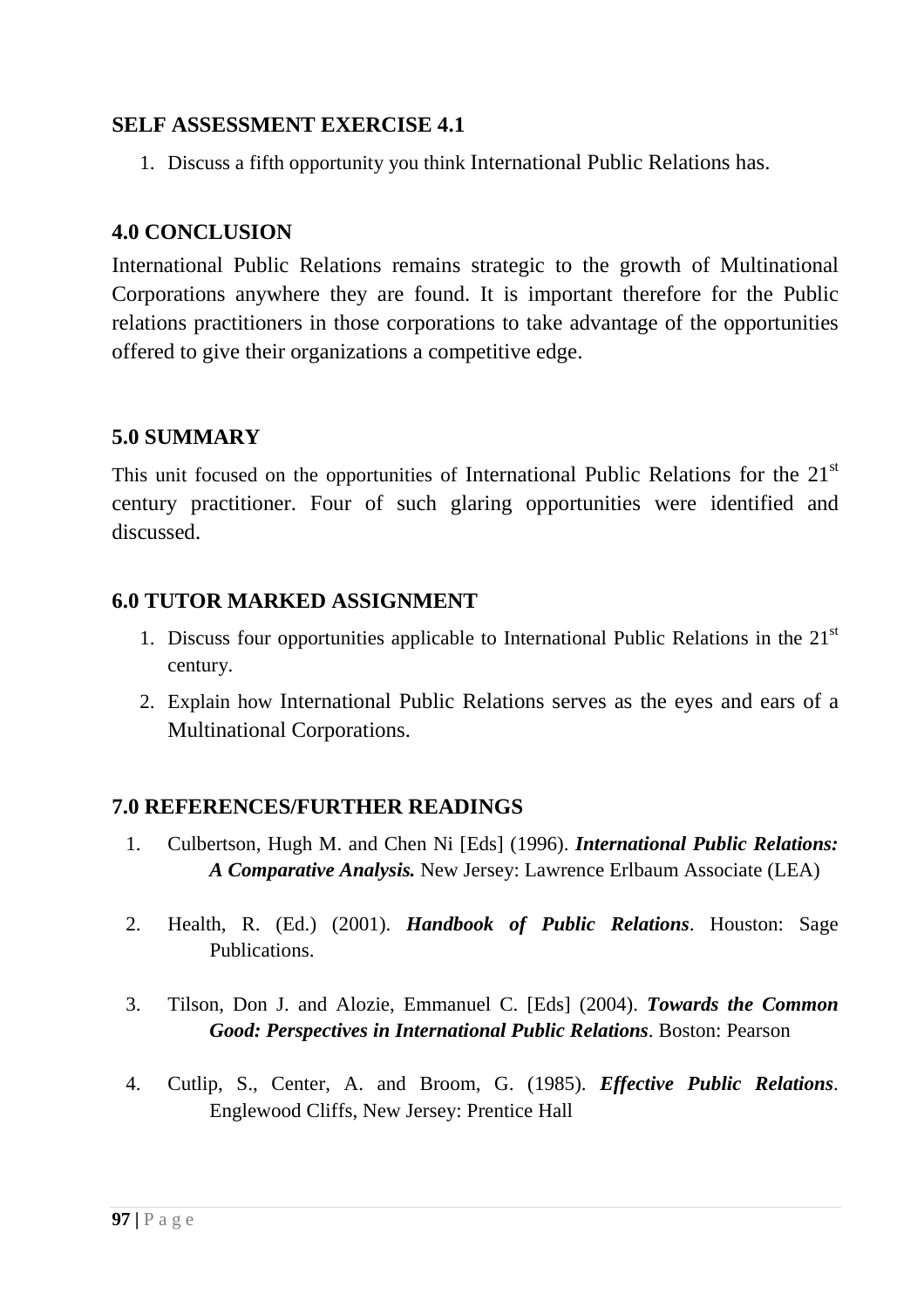- 5. Belch and Belch (2001). *Advertising and Promotion: An Integrated Marketing Communication Perspective.* Boston: McGraw-Hill
- 6. Grunig, J. E. (Ed) (1992). *Excellence in Public Relations and Communication Management*. Hillsdale, New Jersey: Lawrence Erlbaum Associates
- 7. Grunig, J. and Hunt, T. (1984). *Managing Public Relations*. New York: CBS Public Publishing
- 8. Skinner, J. and Von Essen, L. (1991). *The South African Handbook of Public Relations*. Johannesburg, South Africa: Southern Books
- 9. Nwosu, I.E. and Idemili, S.O. (Eds.) (1990). *Public Relations Speech, Media Writings and Copy***.** Enugu: Acena Publishers.
- 10. Nwosu, I.E. (Ed.) (1990). *Mass Media and National Development: Perspectives on Communication Environments of Development in Nigeria.* Aba: Frontiers Publishers.
- 11. Ekeanyanwu, N.T. (2008). *International Communication*. Canaanland, Ota: Covenant University Press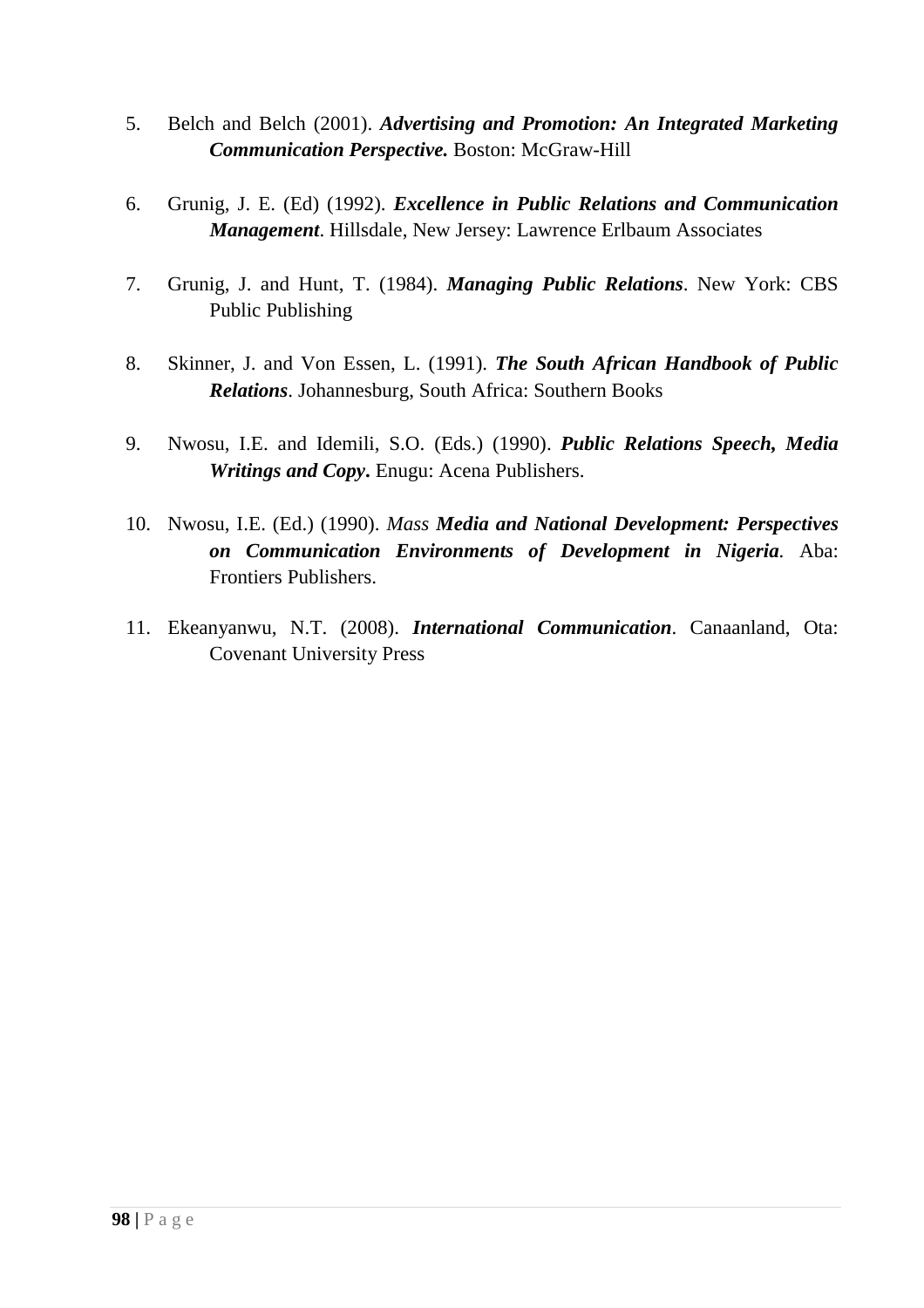# **UNIT 3: CHALLENGES OF INTERNATIONAL PUBLIC RELATIONS FOR THE 21ST CENTURY**

### **CONTENTS**

- 1.0 Introduction
- 2.0 Objectives
- 3.0 Main Content
	- 3.1 Challenges of International Public Relations for the  $21<sup>st</sup>$  Century
- 4.0 Conclusion
- 5.0 Summary
- 6.0 Tutor Marked Assignment
- 7.0 References/Further Readings.

### **1.0 INTRODUCTION**

This Unit is based on the seminal work by Maureen Taylor (2001) titled "International Public Relations: Opportunities and Challenges for the 21<sup>st</sup> Century" which appeared in Heath, Robert L. (Ed.) (2001) *Handbook of Public Relations* published by Sage Publications. Because the world is growing smaller everyday due largely to the reality of the Global Village as envisaged by Marshall McLuhan (1964), many small and big firms are now waking up to the reality of Multinational Public Relations which has been referred to as International Public Relations. It is therefore vital to begin dealing with the challenges of International Public Relations for the  $21<sup>st</sup>$  century.

### **2.0 OBJECTIVES**

At the end of this unit, you should be able to:

- 1. Identify the challenges of International Public Relations.
- 2. Discuss the identified challenges and how they are affecting the practice in the  $21<sup>st</sup>$ century.

### **3.0 MAIN CONTENT**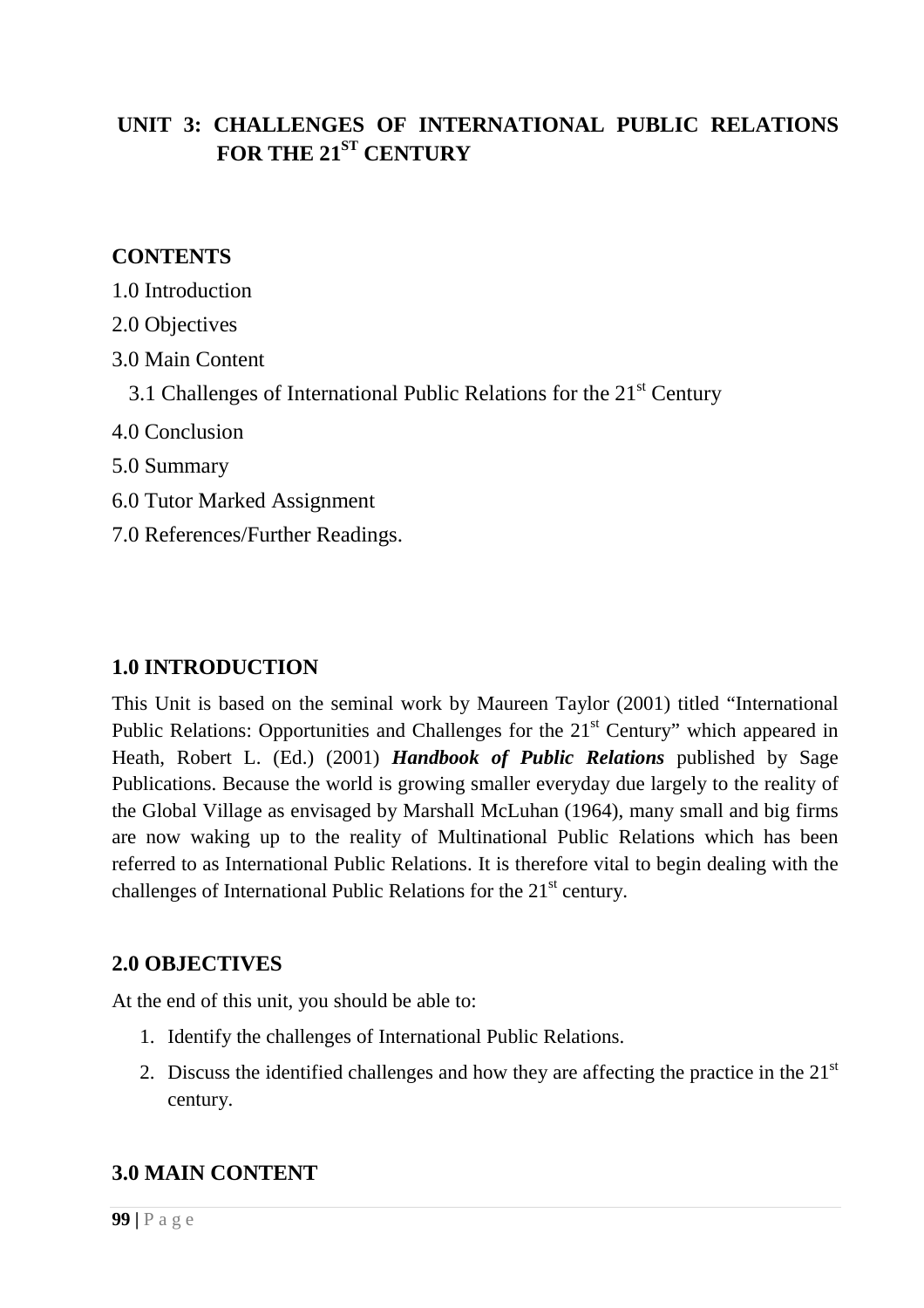# **3.1 CHALLENGES OF INTERNATIONAL PUBLIC RELATIONS FOR THE 21ST CENTURY**

There are many challenges facing the application of International Public Relations in Multinational Corporations as well as other smaller industries that get involve in international business and relations. However, based on Maureen Taylor (2001), four of such challenges are discussed while Ekeanyanwu (2008) adds a fifth one.

These challenges are discussed below:

- 1. **Societal culture** might be one of the most difficult challenges. Sriramesh and White (1992) cited in Taylor (2001) suggest that International Public Relations will have to reflect the cultural and societal norms of the host nation. This will create unique Public Relations situations in every society with marked distinctions in different contexts.
- 2. **Language** will also present another unique problem for International Public Relations practitioners across different countries. Corporate slogans, marketing and advertising themes, and the translation of original materials will all need to be checked and rechecked for international audiences and markets (Taylor, 2001).
- 3. Taylor (2001) also identified **the media** as one of the core factors that will present its unique challenges to Public Relations practitioners because in many parts of the world, governments continue to dominate media ownership and content. Thus, organizations might have to pay to have stories published, and this will change the dynamics of media and public relations.
- 4. **Issues of ethics** will continue to challenge Public Relations practitioners in the international arena. Cultural variation, different norms of conduct, and different levels of socio-political development will all demand different approaches to the practice (Taylor, 2001).
- 5. Ekeanyanwu (2008) identifies **issues of pedagogies and curricula development** as critical factors challenging the practice of International Public Relations in most societies. Teaching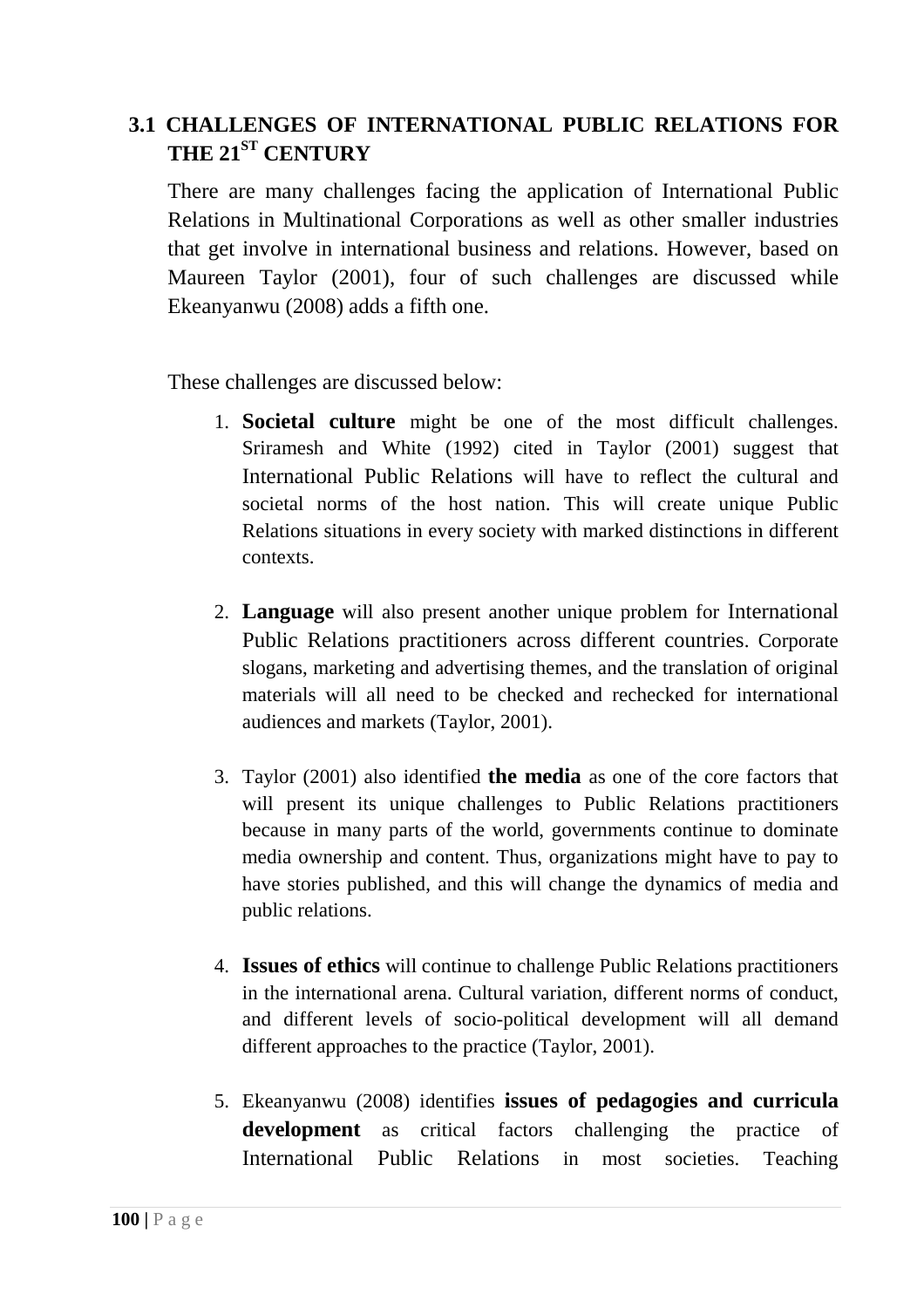International Public Relations has continued to show remarkable differences in various contexts and countries. Same for curricula development. Most nations' PR grew from the US but European PR has continued to evolve beyond what was passed on from the US. PR in the Middle East remains a challenge to US practitioners and there is a thin line between lobbying, subtle bribery/manipulation and PR in Nigeria. These marked differences are applicable in other societies not mentioned here. They therefore remain huge challenges for the 21st century when one begins to conceptualize a globally accepted curricula and teaching models.

### **SELF ASSESSMENT EXERCISE 4.2**

1. Why does lobbying constitute a challenge for PR practice in Nigeria?

#### **4.0 CONCLUSION**

The challenges International Public Relations is confronted with in the  $21<sup>st</sup>$  century are surmountable. They are, however, critical to the future of International Public Relations in this century. These challenges may not all be wished away or completely tackled even by the end of the current century! What is important is a conscious and concerted effort in dealing with the issues they raise so as to move the discipline to the next levels.

### **5.0 SUMMARY**

In this unit, you learnt the meaning of style and the implication in broadcast news writing. You also learnt the broadcast style and how to apply the knowledge in writing and acceptable broadcast copy.

#### **6.0 TUTOR MARKED ASSIGNMENT**

- 1. Discuss why Language is regarded as a challenge for the International Public Relations practice in the  $21<sup>st</sup>$  century.
- 2. Do you see Societal Culture changing with perceptions in the practice of International Public Relations?

### **7.0 REFERENCES/FURTHER READINGS**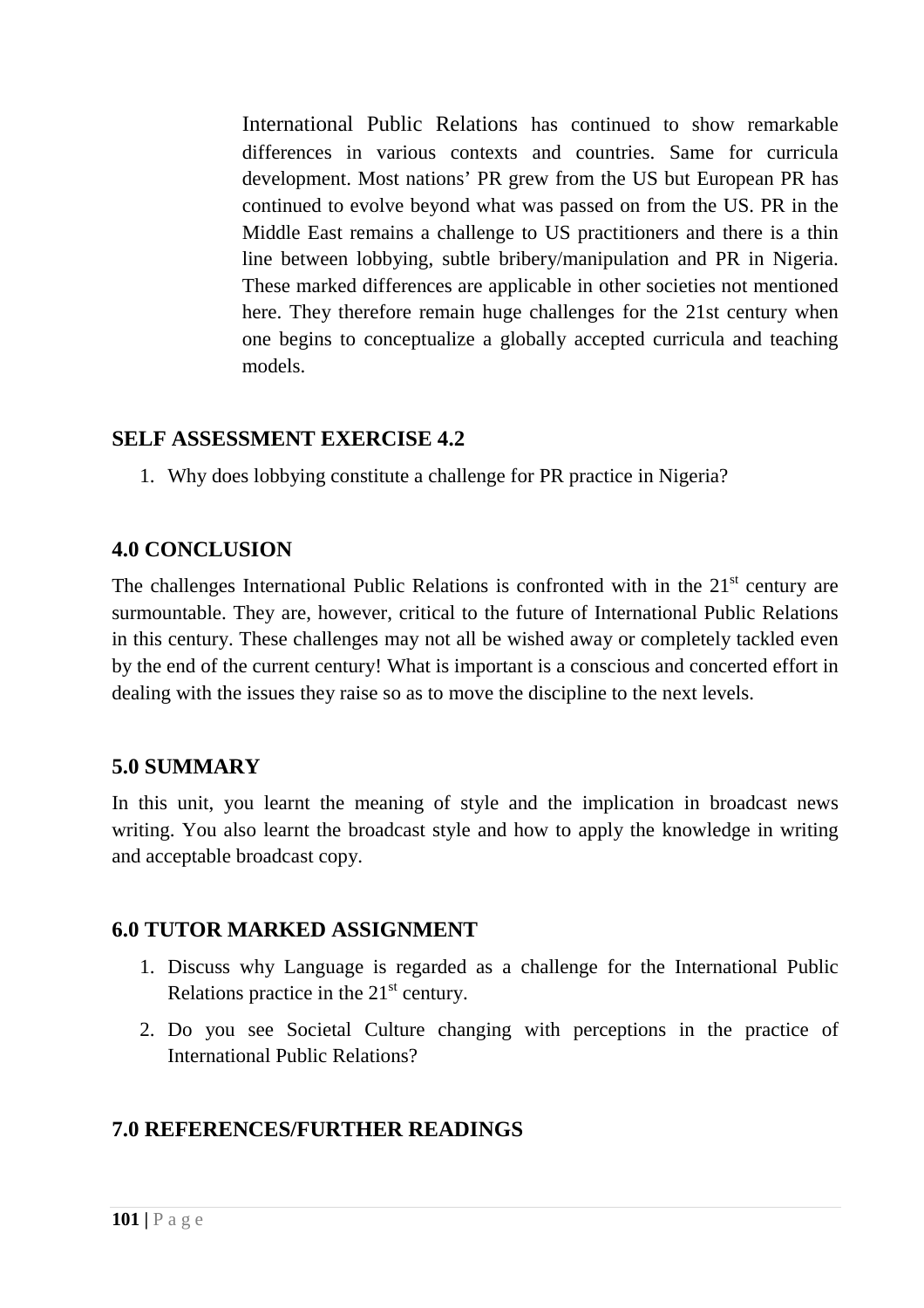- 1. Culbertson, Hugh M. and Chen Ni [Eds.] (1996). *International Public Relations: A Comparative Analysis.* New Jersey: Lawrence Erlbaum Associate (LEA)
- 2. Health, R. (Ed.) (2001). *Handbook of Public Relations*. Houston: Sage Publications.
- 3. Tilson, Don J. and Alozie, Emmanuel C. [Eds.] (2004). *Towards the Common Good: Perspectives in International Public Relations*. Boston: Pearson
- 4. Cutlip, S., Center, A. and Broom, G. (1985). *Effective Public Relations*. Englewood Cliffs, New Jersey: Prentice Hall
- 5. Belch and Belch (2001). *Advertising and Promotion: An Integrated Marketing Communication Perspective.* Boston: McGraw-Hill
- 6. Grunig, J. E. (Ed.) (1992). *Excellence in Public Relations and Communication Management*. Hillsdale, New Jersey: Lawrence Erlbaum Associates
- 7. Grunig, J. and Hunt, T. (1984). *Managing Public Relations*. New York: CBS Public Publishing
- 8. Skinner, J. and Von Essen, L. (1991). *The South African Handbook of Public Relations*. Johannesburg, South Africa: Southern Books
- 9. Nwosu, I.E. and Idemili, S.O. (Eds.) (1990). *Public Relations Speech, Media Writings and Copy***.** Enugu: Acena Publishers.
- 10. Nwosu, I.E. (Ed.) (1990). *Mass Media and National Development: Perspectives on Communication Environments of Development in Nigeria.* Aba: Frontiers Publishers.
- 11. Ekeanyanwu, N.T. (2008). *International Communication*. Canaanland, Ota: Covenant University Press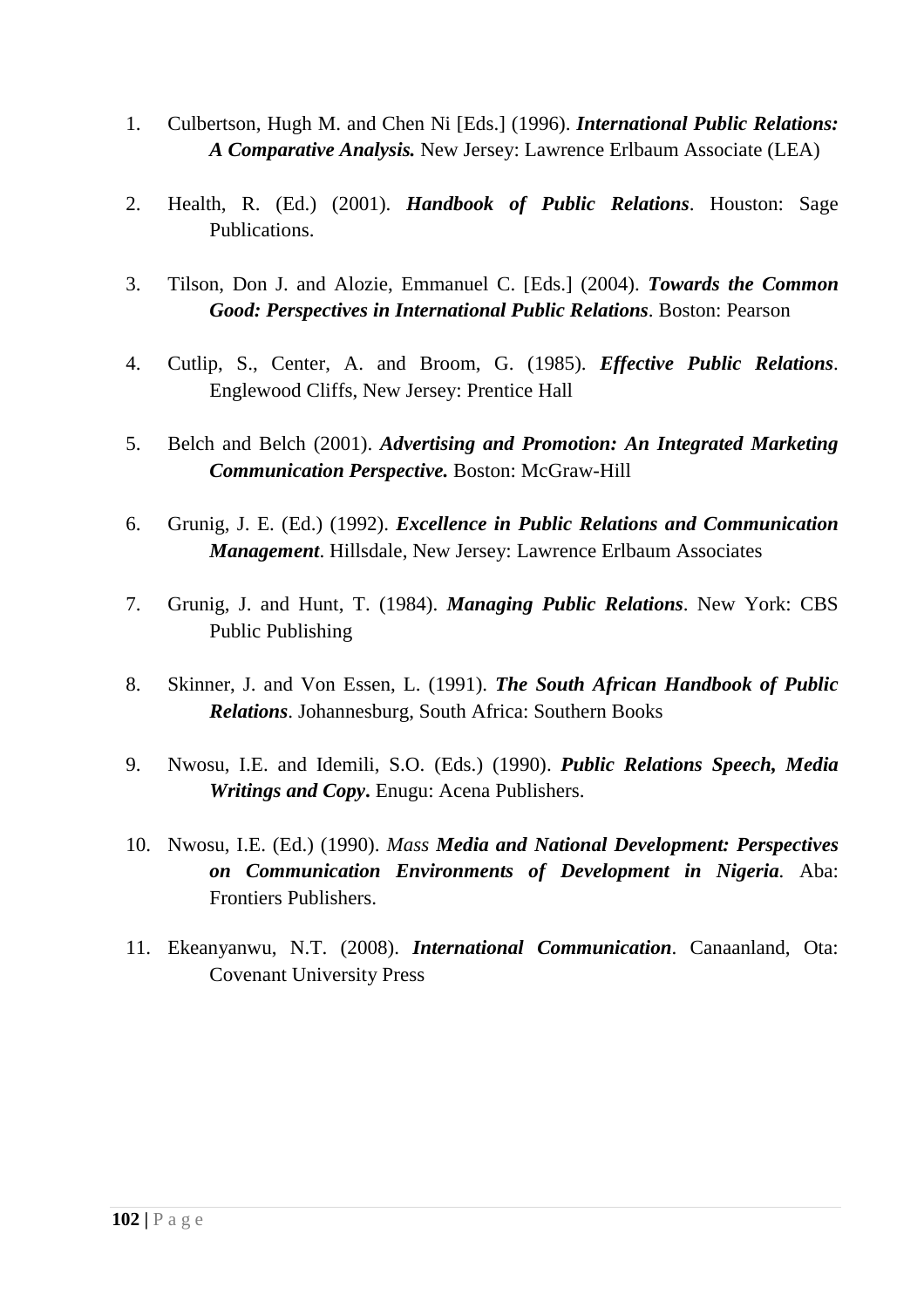# **UNIT 4: PATHS TO THE THEORY AND THE PRACTICE OF INTERNATIONAL PUBLIC RELATIONS**

### **CONTENTS**

- 1.0 Introduction
- 2.0 Objectives
- 3.0 Main Content
	- 3.1 Paths to the Theory and the Practice of International Public Relations
- 4.0 Conclusion
- 5.0 Summary
- 6.0 Tutor Marked Assignment
- 7.0 References/Further Readings

### **1.0 INTRODUCTION**

Taylor (2001) did a comprehensive study on International Public Relations and some of the concerns that affect the practice. This led to her identification of the four paths to the theory and practice of International Public Relations. These four paths to be discussed show how the various opportunities and challenges that await Public Relations practitioners as they communicate with international publics. Each of the four paths of research into International Public Relations is making important contributions to our understanding of the field. When combined together, the four paths offer a broad picture of what we know and do not know about the practice.

### **2.0 OBJECTIVES**

At the end of this unit, the student should be able to:

- 1. Identify the paths to the theory and practice of International Public Relations
- 2. Discuss the four paths to the theory and practice of International Public Relations
- 3. Discuss how these four paths play out in the development of the practice in the  $21<sup>st</sup>$ century.

### **3.0 MAIN CONTENT**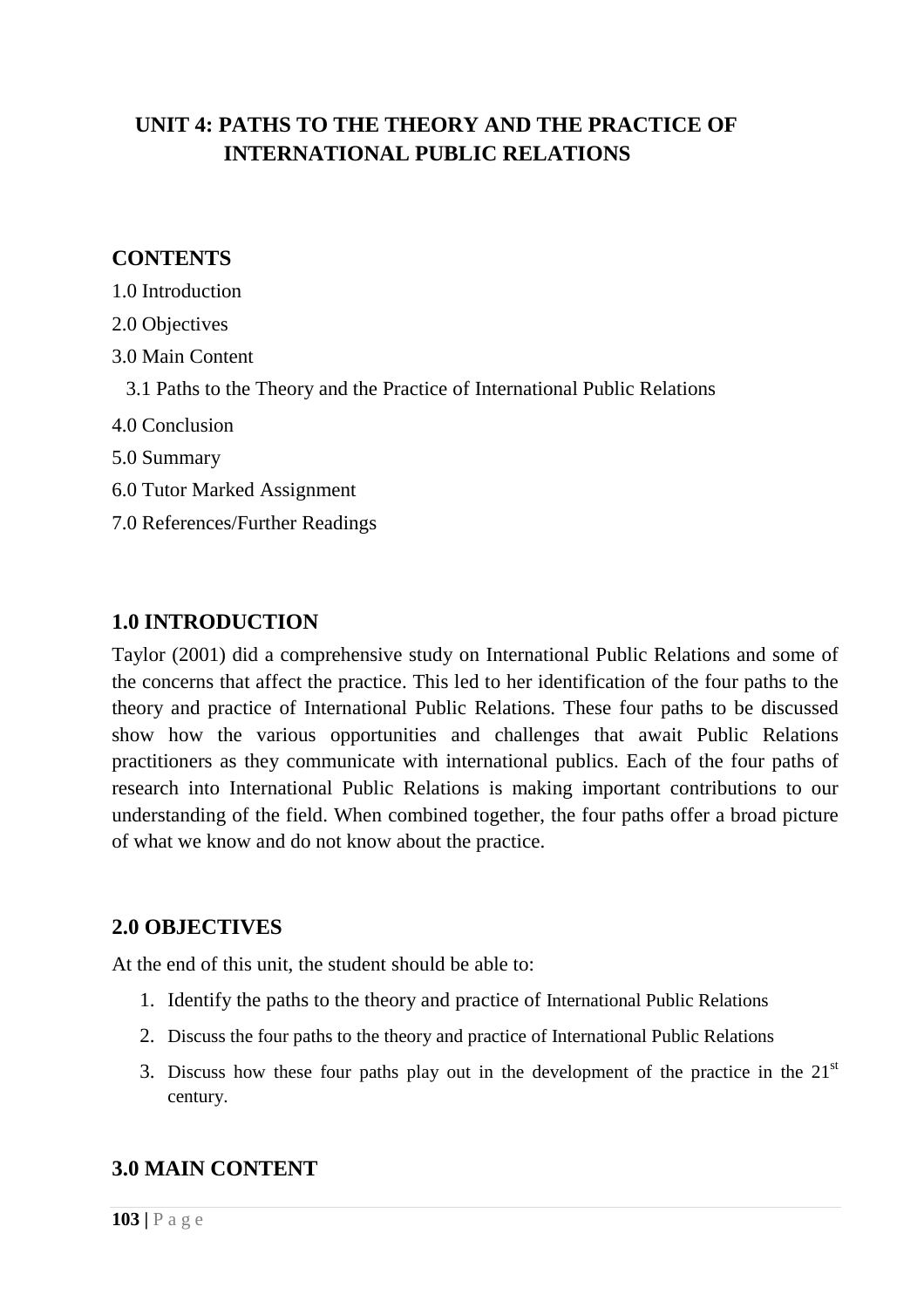# **3.1 PATHS TO THE THEORY AND THE PRACTICE OF INTERNATIONAL PUBLIC RELATIONS**

The four paths to the theory and practice of International Public Relation are:

# **1. Public Relations as a Symmetrical Communication Activity:**

The first line of International Public Relations research extends the idea of Public Relations as a symmetrical communication activity as proposed by J. Grunig. This path reminds us that the frameworks that guide evaluations of U.S. International Public Relations practices might not hold up in other nations.

# **2. Contextualization and Description of the Practice of PR in Different Nations of the World:**

This path shows that some unique social, political, and economic factors will shape the practices of successful International Public Relations in the  $21<sup>st</sup>$  century. The issue now is what are these unique social, political, and economic factors that will shape the practice of International Public Relations in the 21<sup>st</sup> century?

## **3. Ethical And Educational Foundations of the Practice:**

The path focuses on the ethics of the practice as well as on educational foundations. The path shows that more education is needed to prepare all practitioners for ethical communication and practice.

## **4. Groundwork for Developing new Theories of Public Relations:**

The final approach lays the groundwork for developing new theories of Public Relations that can transcend national boundaries. This presupposition path reminds us that every assumption that we make about PR needs to be critically examined when we communicate with international publics.

## **SELF ASSESSMENT EXERCISE 4.3**

1. Justify the need for the development of new theories of Public Relations.

## **4.0 CONCLUSION**

The paths to the theory and practice of Public Relations suggest the current and future issues International Public Relations must continue to address in the growth and development of the practice. The paths also show that successful Public Relations will require an understanding of theory, context, and ethics as well as a critical look at the assumptions that guide our understanding of the functions and roles of Public Relations.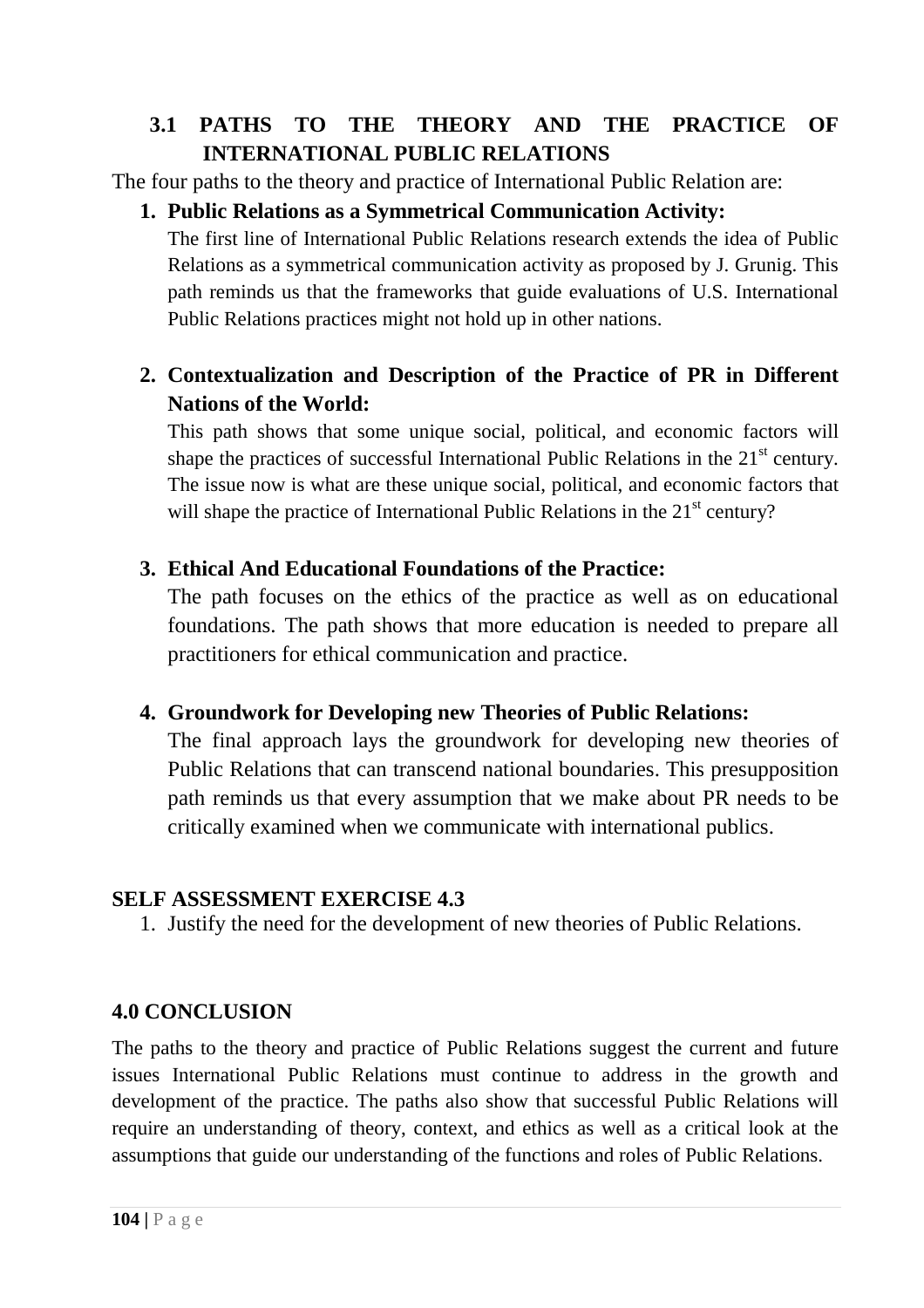## **5.0 SUMMARY**

In this unit you learnt about the paths to the theory, ethics, and context of Public relations as they concern developmental platforms.

### **6.0 TUTOR MARKED ASSIGNMENT**

- 1. Identify and discuss the paths to the theory and practice of Public Relations. Are these identified paths realistic? Please, support your argument with valid points.
- 2. Discuss the perceived relationship between the challenges of International Public Relations and the paths to the theory and practice of Public Relations.

## **7.0REFERENCES/FURTHER READINGS**

- 1. Culbertson, Hugh M. and Chen Ni (Eds.) (1996). *International Public Relations: A Comparative Analysis.* New Jersey: Lawrence Erlbaum Associate (LEA)
- 2. Health, R. (Ed.) (2001). *Handbook of Public Relations*. Houston: Sage Publications.
- 3. Tilson, Don J. and Alozie, Emmanuel C. [Eds] (2004). *Towards the Common Good: Perspectives in International Public Relations*. Boston: Pearson
- 4. Cutlip, S., Center, A. and Broom, G. (1985). *Effective Public Relations*. Englewood Cliffs, New Jersey: Prentice Hall
- 5. Belch and Belch (2001). *Advertising and Promotion: An Integrated Marketing Communication Perspective.* Boston: McGraw-Hill
- 6. Grunig, J. E. (Ed) (1992). *Excellence in Public Relations and Communication Management*. Hillsdale, New Jersey: Lawrence Erlbaum Associates
- 7. Grunig, J. and Hunt, T. (1984). *Managing Public Relations*. New York: CBS Public Publishing
- 8. Skinner, J. and Von Essen, L. (1991). *The South African Handbook of Public Relations*. Johannesburg, South Africa: Southern Books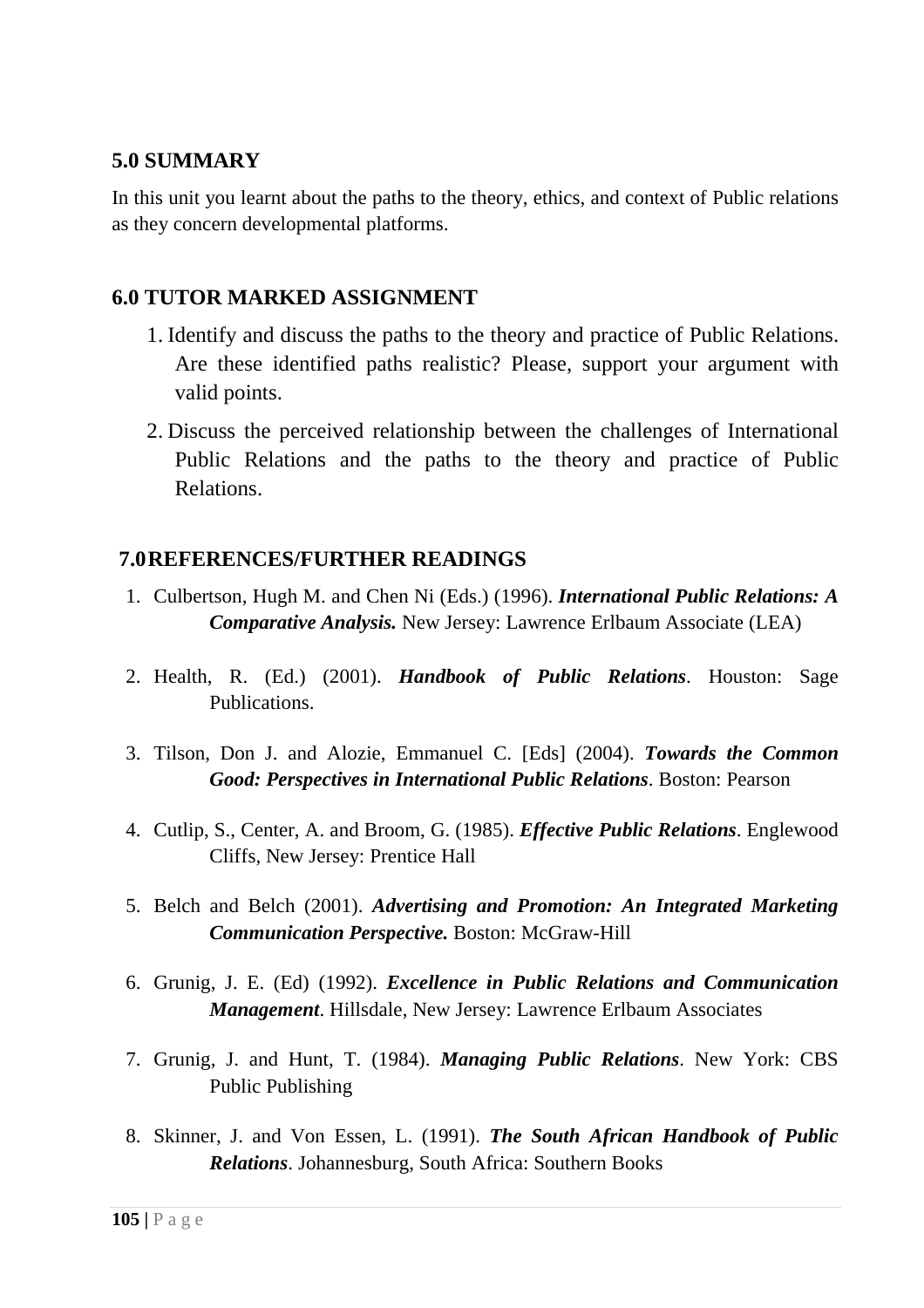- 9. Nwosu, I.E. and Idemili, S.O. (Eds.) (1990). *Public Relations Speech, Media Writings and Copy***.** Enugu: Acena Publishers.
- 10.Nwosu, I.E. (Ed.) (1990). *Mass Media and National Development: Perspectives on Communication Environments of Development in Nigeria.* Aba: Frontiers Publishers.
- 11.Ekeanyanwu, N.T. (2008). *International Communication*. Canaanland, Ota: Covenant University Press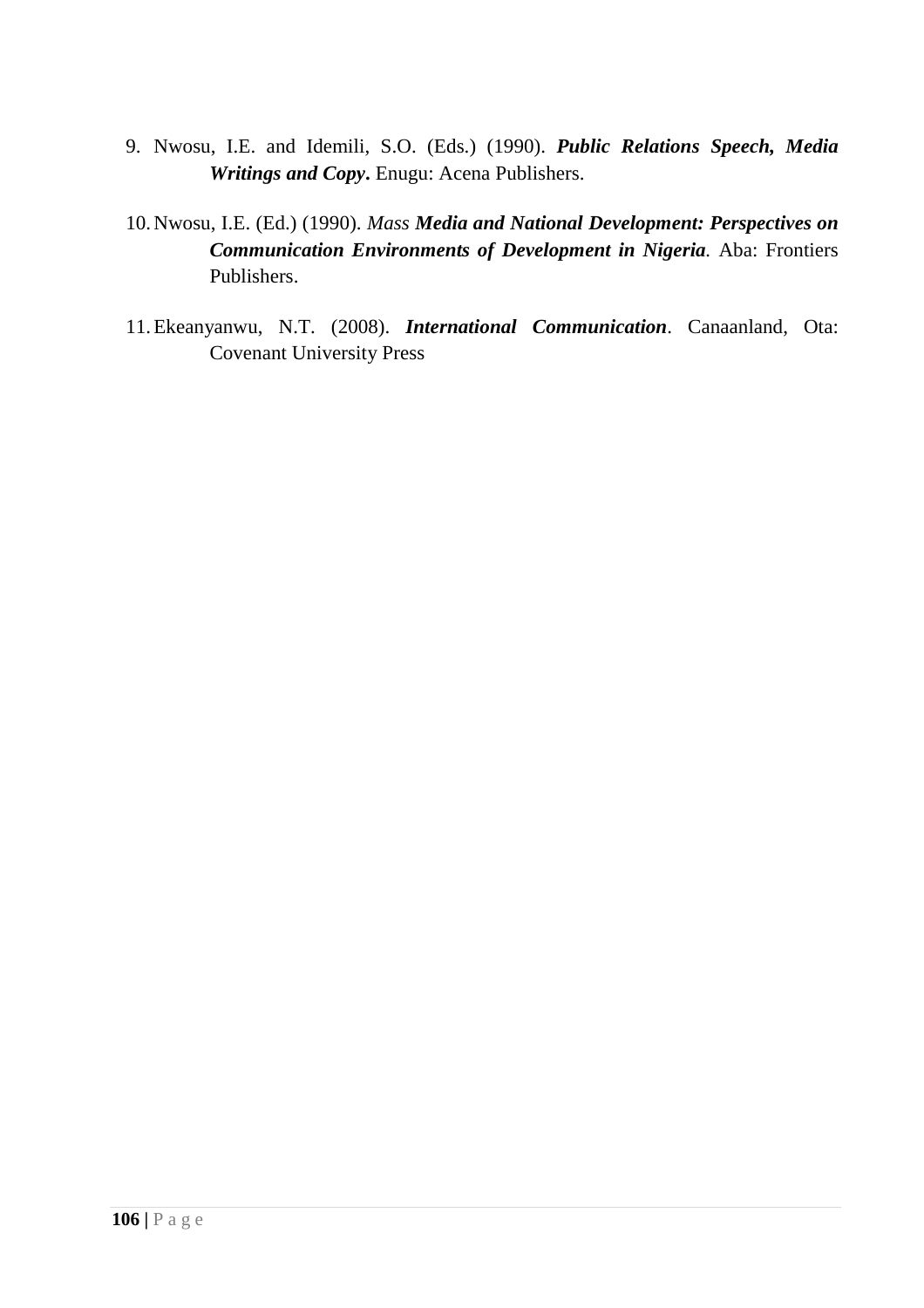## **UNIT 5: INTERNATIONAL PUBLIC RELATIONS AND PEDAGOGY**

## **CONTENTS**

- 1.0 Introduction
- 2.0 Objectives
- 3.0 Main Content
	- 3.1 International Public Relations and Pedagogy
- 4.0 Conclusion
- 5.0 Summary
- 6.0 Tutor Marked Assignment
	- 7.0References/Further Readings.

# **1.0 INTRODUCTION**

This Unit is based on the work of Doug Newsom, Judy Vanslyke and Dean Kruckeberg (2001) and cited in Wakefield [Ed] (2001). The Unit considers issues of pedagogy and how International Public Relations training, teaching and research affect the discipline internationally. Pedagogy is simply defined as the study of the methods and styles of teaching. Pedagogy is now very important in Public Relations practice because PR is now formally taught in higher institutions of learning worldwide. This also means International Public Relations has become a classroom affair too! However, some primary issues do arise, especially when discussing the teaching of Public Relations. Some of these issues are:

What is the subject matter of Public Relations? Is it an art, a craft, or a Social Science?

Is it pre-professional in nature, or does it require professional training?

# **2.0 OBJECTIVES**

The primary objective of this Unit is to consider the pedagogical demands of teaching International Public Relations internationally. It is therefore my expectation that at end of this Unit, you should be able to describe the pedagogical demands of teaching International Public Relations at the global level in very specific terms as well as identify how these specific demands affect or influence the practice in the  $21<sup>st</sup>$  century.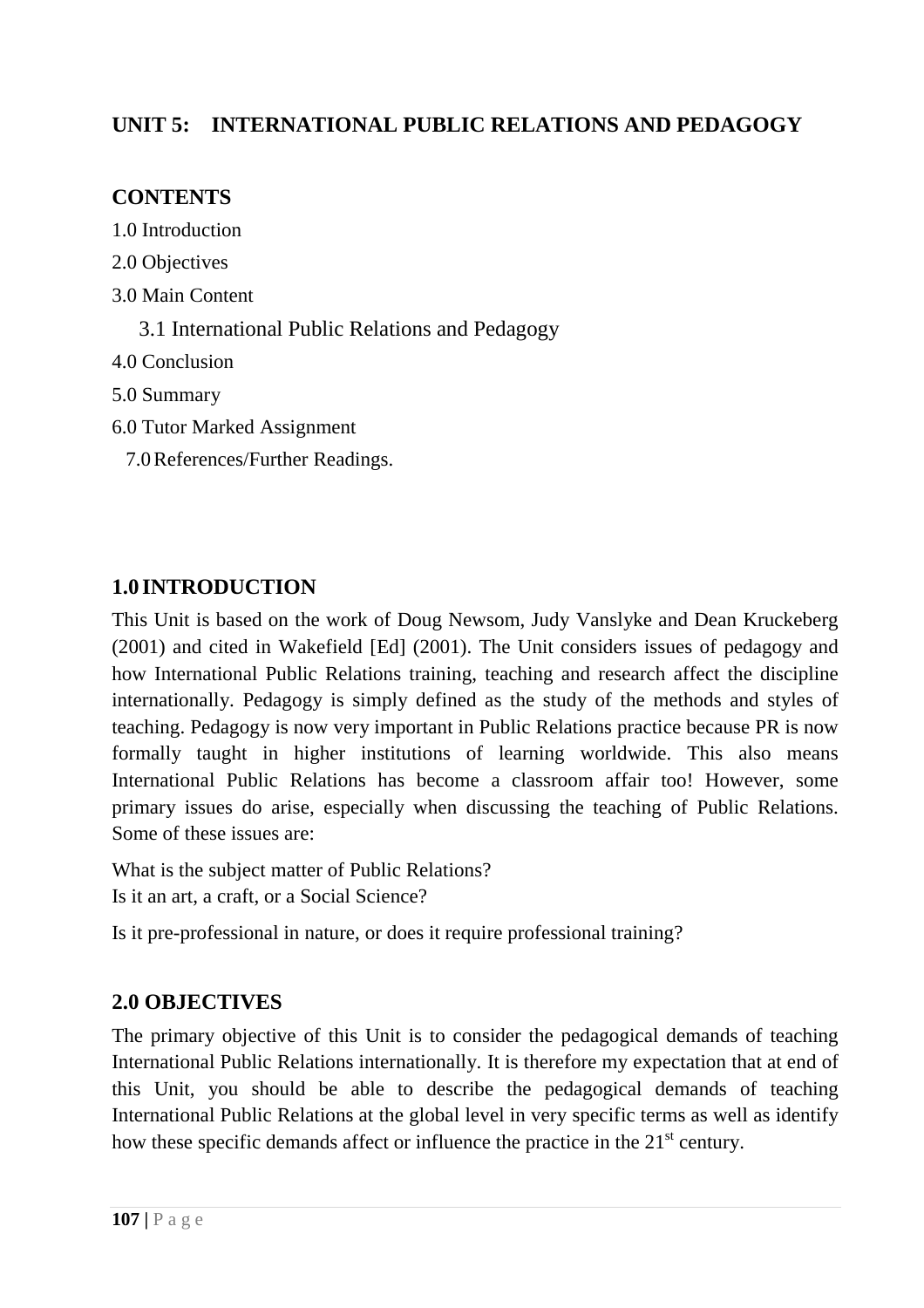## **3.0 MAIN CONTENT**

## **3.1 INTERNATIONAL PUBLIC RELATIONS AND PEDAGOGY**

The pedagogical demands of teaching Public Relations internationally according to Newsom et al (2001) require that PR practitioners and educators consider the following criteria for the profession:

- 1. An international body of knowledge
- 2. Standards for entry into the field
- 3. Shared ethical values of practitioners
- 4. Professional competencies that can be taught at different levels
- 5. A foundation of knowledge that gives practitioners a reason to turn to universities for continuing education in the same tradition of other professions like medicine and law.

Our arguments in this topic is to encourage the global adoption in teaching of a topical body of knowledge, a topical syllabus, a recognition of cultural-government-media differences, and a research agenda by academics and practitioners that examines research needs created by global environment and a testing of traditional and new research methods to cope with different infrastructures.

We shall therefore briefly examine some of these issues in detail:

### **1. Topical Body of Knowledge**

Ordinarily, having a topical body of knowledge for the profession could have been a problem but thanks to the internet. The internationalized body of knowledge needs no editor or gatekeeper. Teachers and students of Public Relations simply need good computer search engines and skills maneuver around the subject matter. However, the commitment of PR practitioners and educators are needed here to make things work. They need to be dedicated in sharing information and experiences online on regular basis (Newsom et al, 2001).

This online sharing of topical information and experiences is very vital because previous efforts by International Public Relations Association and the Public Relations Society of America to establish a printed/published body of knowledge or codified body of knowledge for global use have been very unsuccessful.

## **2. Topical Syllabus**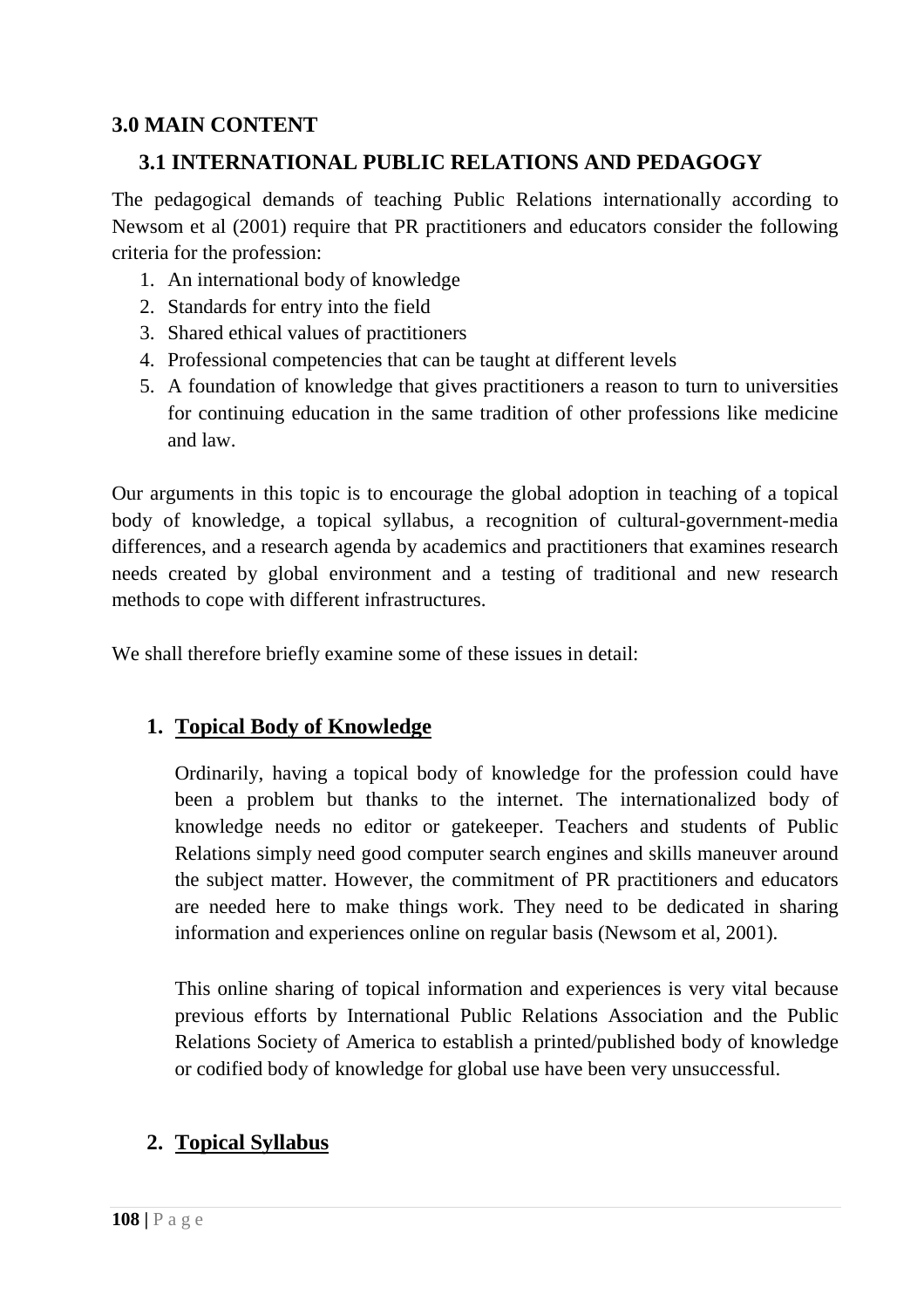Like the topical body of knowledge, the development of a useful and topical worldwide syllabus, according to Newsom et al (2001), must result in an outline that lends itself to adaptation to and explication of specific circumstances without diluting the following specific areas that must be covered:

- 1. Definitions of Public Relations and explanation of its use.
- 2. Public Relations' management role and its strategic communication function.
- 3. The environment of PR practice in terms of socio-economic, political and cultural characteristics.
- 4. The expectations of PR efforts and the measurement of outcomes.
- 5. Consideration of cultural differences in the different countries.

According to Hall (1995), cited in Newsom et al (2001), cultural differences have to be addressed on two different levels. The first is organizational and the second is national and individual. At the organizational level, it should be noted that certain organizations share an identifiable culture while others don't. On the other hand, people in one particular society or nation individually and collectively share a culture different from that of people in another nation or society. Both differences are critical to understanding the environment in which Public Relations is practiced (Newsom et al, 2001).

On the issue of pedagogy, a consideration as well as an appreciation of diverse cultural values of people is very critical. The nuances of a culture are an important part of building relationships. Public Relations practitioners must understand and appreciate cultural differences and be responsive to them. Teaching students how to discover and appreciate these differences and to use that information in practicing Public Relations is critical (Newsom et al).

# **3. Government Organization and the Economics/Politics of Public Relations Practice**

Understanding a country's government or leadership structure is the key to grasping both its economic and political structures. Public Relations practitioners need to know who has the power to do what under which circumstances. Knowing how and where laws are made and being enforced is essential if an organization expects to function within a country's borders (Newsom et al, 2001).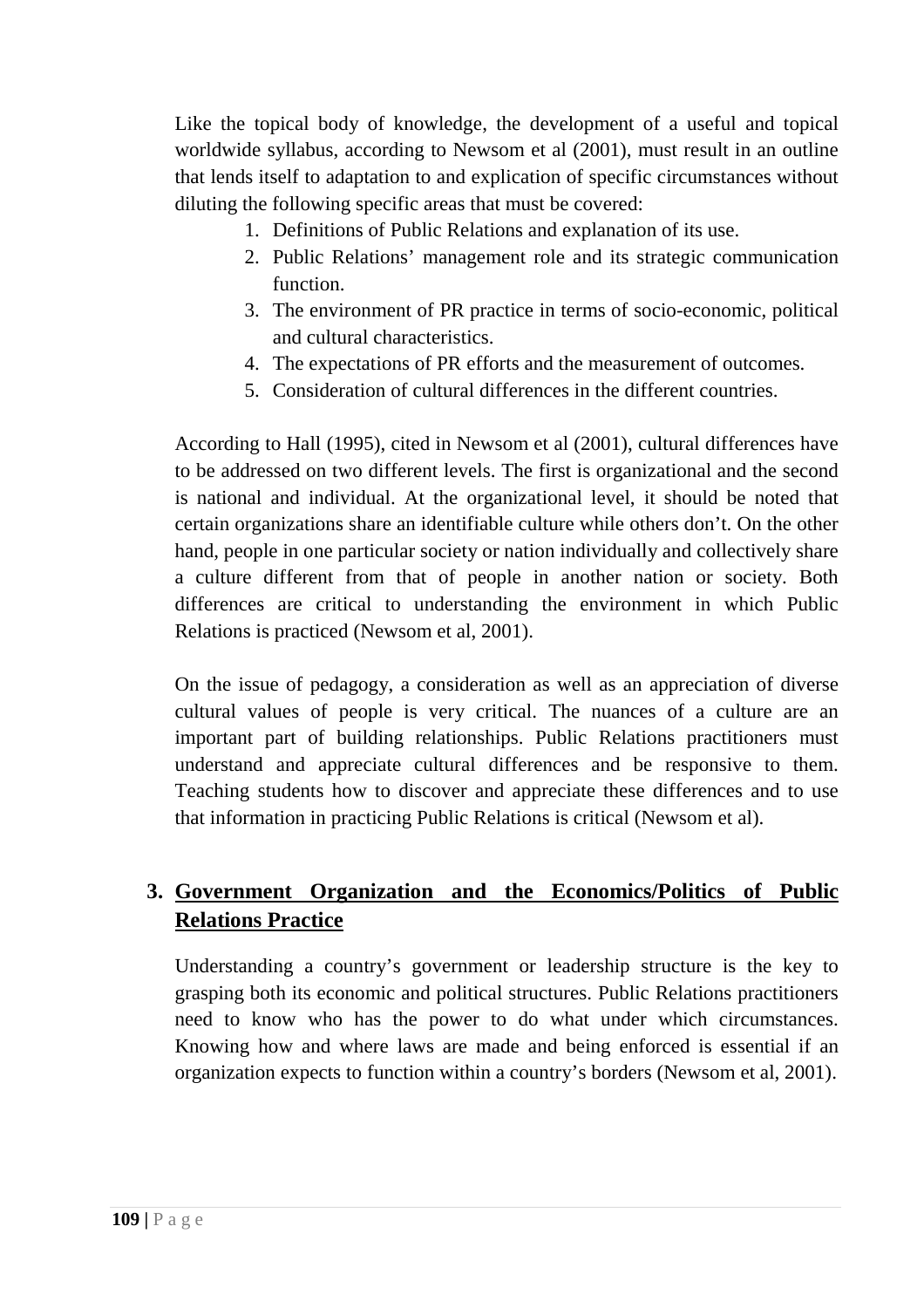Laws also affect the economics of a nation. Who owns what and how that ownership is acquired and maintained are essential bits of knowledge which a Public Relations practitioner need to function maximally in a nation. So, Public Relations education must also focus on this area internationally (Newsom et al, 2001).

# **4. Research Challenges for International Public Relations Education**

According to Newsom et al (2001), preparing Public Relations' practitioners for the research needs that they will encounter in an international environment means making them aware of the accessibility and reliability of secondary information and help. It is also important that political implications of such information to the practice of Public Relations internationally be made known to the PR practitioners. Furthermore, the primary research skills that most US-educated students possess might or might not work elsewhere because of these countries' limitations in infrastructure and differences of culture. Yet the demand for research in international settings is increasing (Synott & McKie, 1997, cited in Newsom et al, 2001).

## **5. Continuing Education for Public Relations Practitioners**

Most successful professions like Accountancy, Law, medicine etc usually have their professionals return back to the universities to update their knowledge of the profession. How many PR practitioners return to universities for such updating? Recent surveys especially in the US suggest that PR practitioners are using archaic practices because they have not pursued continuing education (Newsom et al, 2001).

It is therefore recommended that PR practitioners take advantage of continuing university education to update their knowledge of the profession as well as attend seminars, symposia, workshops etc. This also implies that Universities should begin to mount practice oriented postgraduate programmes in Public Relations and allied disciplines so as to give the PR practitioners the reason to return back to the classroom to update their skills and knowledge base.

## **4.0 CONCLUSION**

International education for Public Relations is in its infancy but demand for such education is critical especially in this century. This demand comes from educators throughout the world who want help in determining what to teach and in finding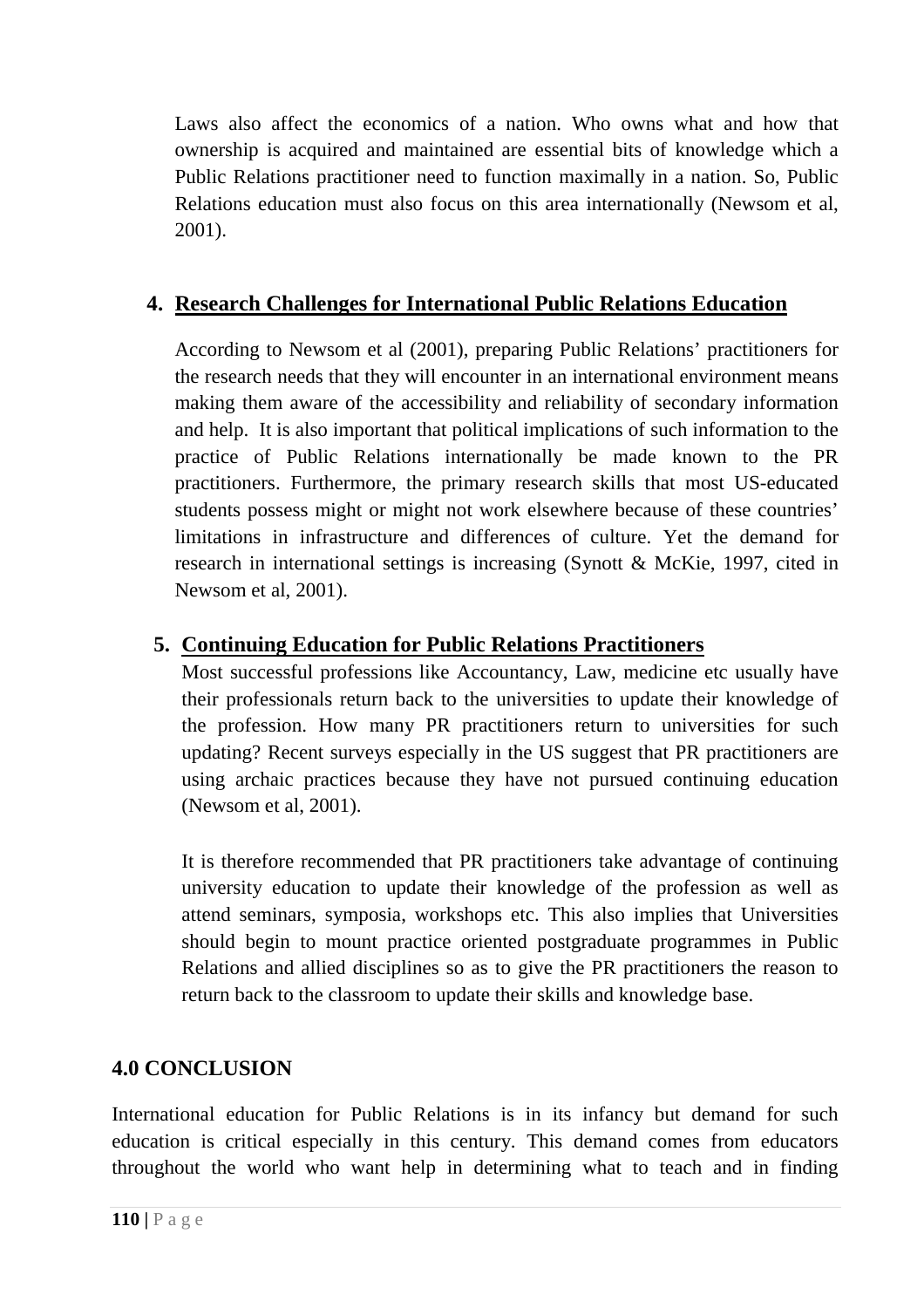resources to do so. Again practitioners easily find jobs or employment in foreign nations; therefore they need global education in this area to make maximum impact (Newsom et al, 2001).

Furthermore, by creating parameters for an international body of knowledge and for academic study in PR that respects differences across societies, governments, cultures, PR educators as well as practitioners can build a global understanding of PR as an international profession (Newsom et al, 2001).

## **5.0 SUMMARY**

In this Unit we considered pedagogy as the science of the methods and styles of teaching. We also considered how International Public Relations is taught internationally and the pedagogical demands of doing this. Issues such as: an international body of knowledge; standards for entry into the field; shared ethical values of practitioners; professional competencies that can be taught at different levels, and a foundation of knowledge that gives practitioners a reason to turn universities for continuing education in the same tradition of other professions like medicine and law were considered as very vital to sustaining the discipline and practice of Public Relations.

## **6.0 TUTOR MARKED ASSIGNMENT**

- 1. Discuss the pedagogical expectations of teaching International Public Relations globally.
- 2. Hazard three solid reasons that may have made it impossible to codify a general body of knowledge for International Public Relations teaching.

- 1. Culbertson, Hugh M. and Chen Ni (Eds.) (1996). *International Public Relations: A Comparative Analysis.* New Jersey: Lawrence Erlbaum Associate (LEA)
- 2. Health, R. (Ed.) (2001). *Handbook of Public Relations*. Houston: Sage Publications.
- 3. Tilson, Don J. and Alozie, Emmanuel C. (Eds.) (2004). *Towards the Common Good: Perspectives in International Public Relations*. Boston: Pearson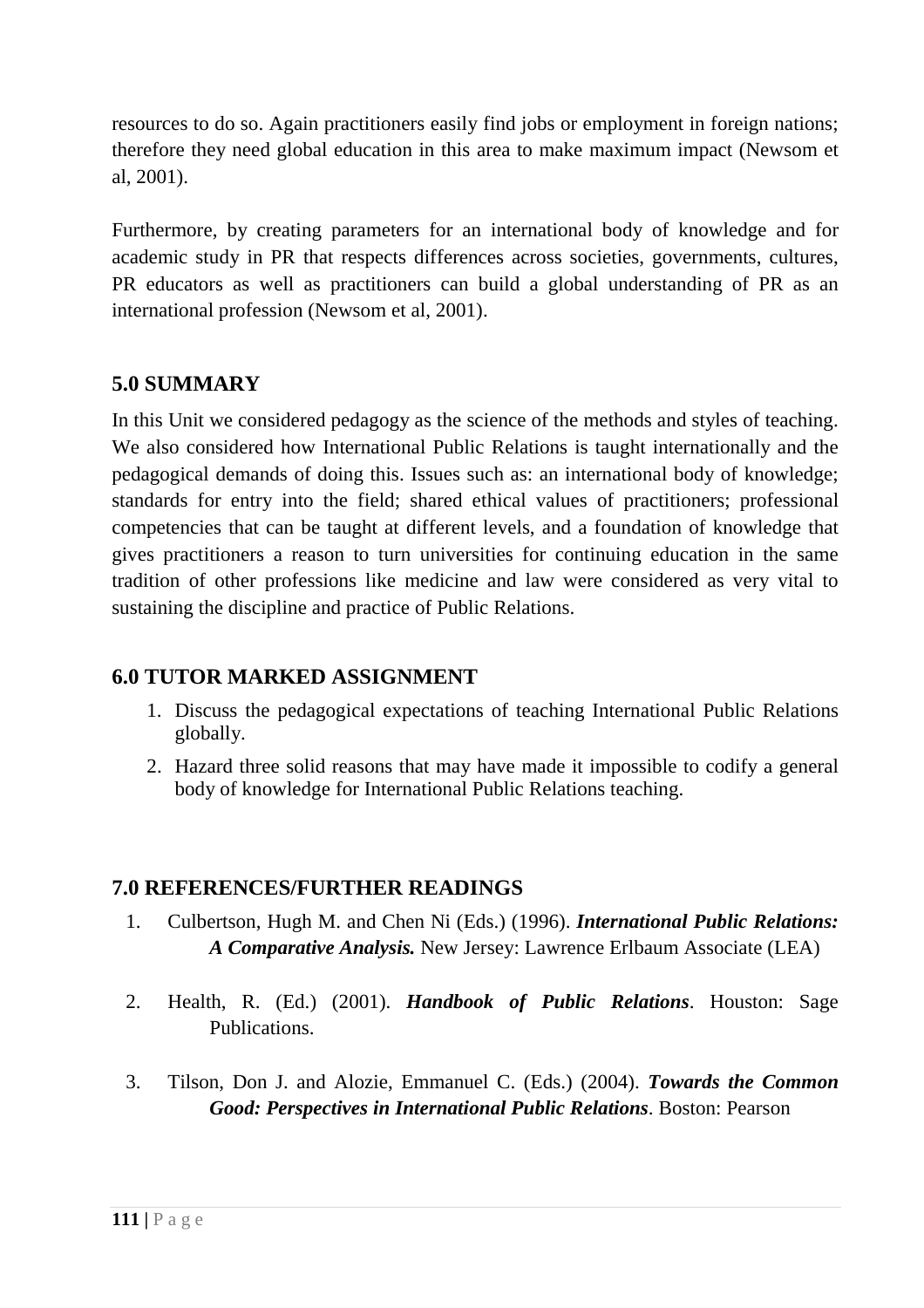- 4. Cutlip, S., Center, A. and Broom, G. (1985). *Effective Public Relations*. Englewood Cliffs, New Jersey: Prentice Hall
- 5. Grunig, J. E. (Ed.) (1992). *Excellence in Public Relations and Communication Management*. Hillsdale, New Jersey: Lawrence Erlbaum Associates
- 6. Grunig, J. and Hunt, T. (1984). *Managing Public Relations*. New York: CBS Public Publishing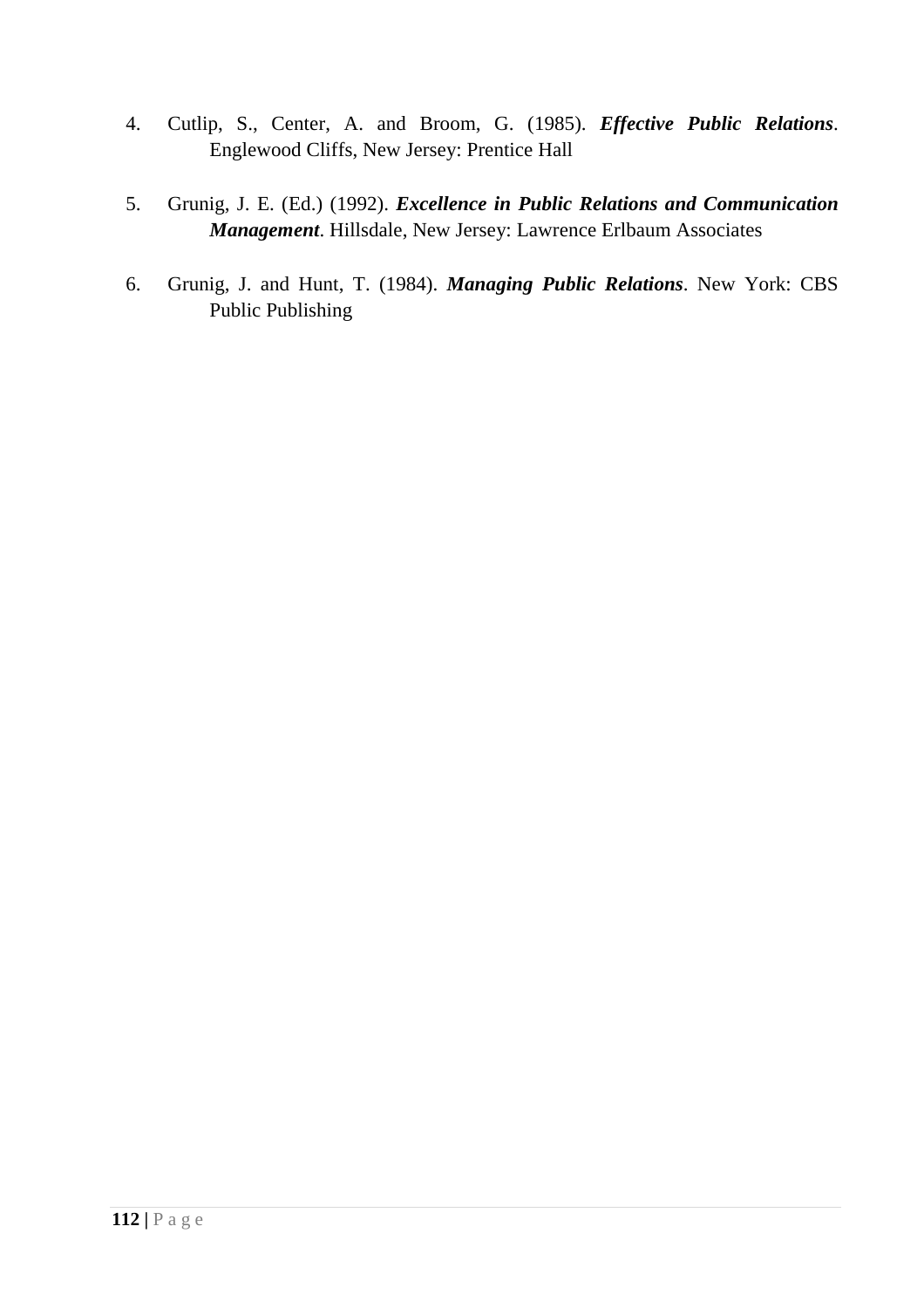# **MODULE 5: INTERNATIONAL PUBLIC RELATIONS: A COMPARATIVE ANALYSIS**

- Unit 1: The Development of Public Relations in Nigeria
- Unit 2: The Development of Public Relations in the United States of America
- Unit 3: European Public Relations: An Evolving Paradigm
- Unit 4: Middle East Public Relations

## **UNIT 1: THE DEVELOPMENT OF PUBLIC RELATIONS IN NIGERIA**

## **CONTENTS**

- 1.0 Introduction
- 2.0 Objectives
- 3.0 Main Content
	- 3.1 The History of Public Relations in Nigeria and the Government Sector
	- 3.2 The Growth of Public Relations in the Private Sector
- 4.0 Conclusion
- 5.0 Summary
- 6.0 Tutor Marked Assignment
- 7.0 References/Further Readings.

## **1.0 INTRODUCTION**

A variety of books and authors define public relations differently, but the most comprehensive definition is that offered by the "Public Relations News" (the weekly newsletter of the industry). PR News says PR is: "The management function, which evaluates public attitudes, identifies the policies and procedures of an organization with the public interest, and executes a program of action (and communicates) to earn public understanding and acceptance."

The history of Public Relations in Nigeria is a good story of a discipline that meant nothing from the beginning and later took its pride of place in business and governmental affairs. And so, after 27 years of struggling, the Public Relations industry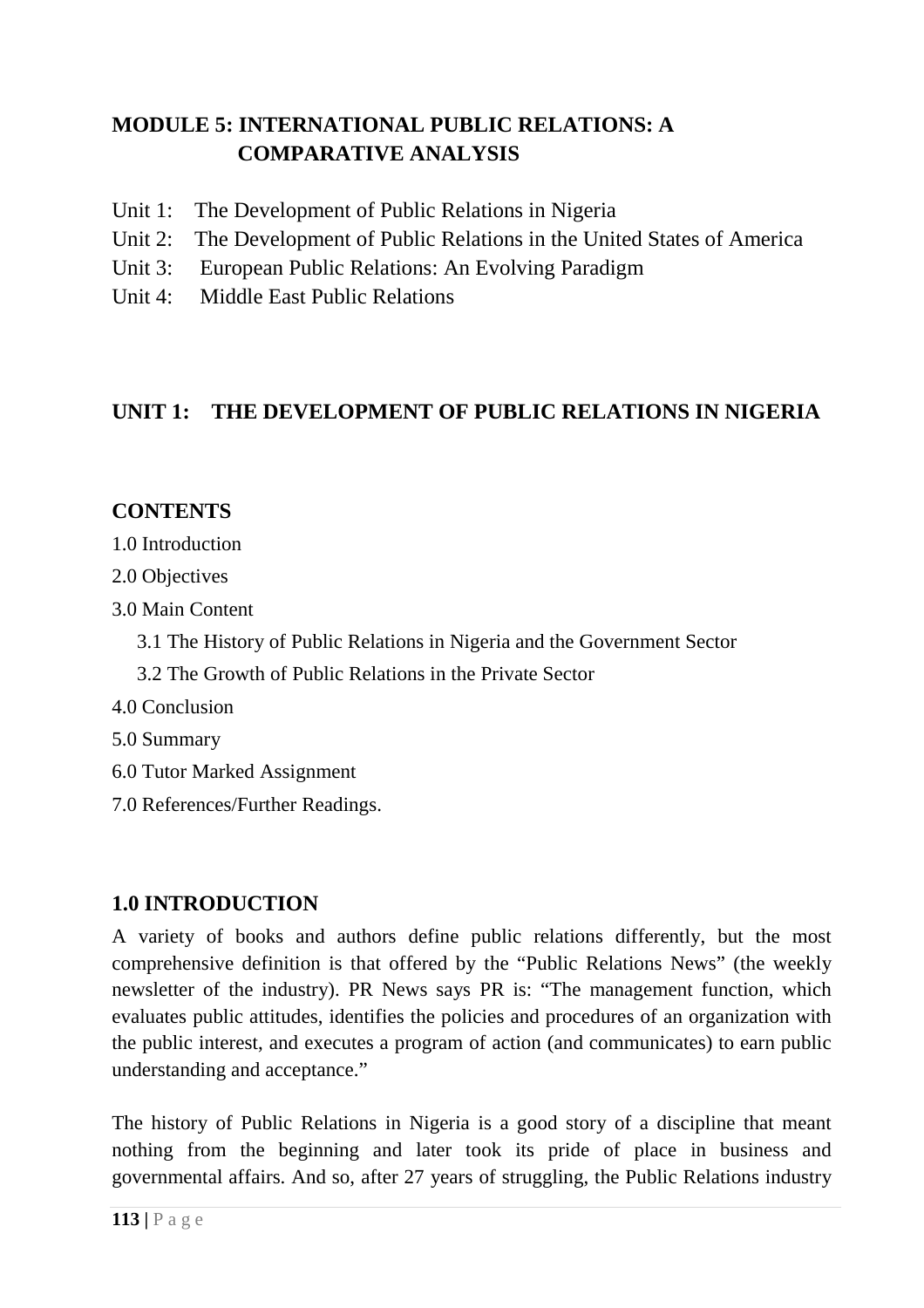in Nigeria had a settled case when the Federal Military Government of Nigeria enacted Decree No. 16 of June 1, 1990, which established the Nigerian Institute of Public Relations as a full-fledged professional body for the regulation of the Public Relations industry in Nigeria.

## **2.0 OBJECTIVES**

At the end of this Unit, it is expected that you should be able to tell how Public Relations started in Nigeria.

## **3.0 MAIN CONTENT**

## **3.1 THE HISTORY OF PUBLIC RELATIONS IN NIGERIA AND THE GOVERNMENT SECTOR**

 Nwosu (1990), one of the gifted scholars of the discipline, credited the British with introducing Public Relations in Nigeria in the 1940s. According to him, organized Public Relations in Nigeria began within Government agencies on January 1, 1944, when the British colonial administrators set up the first Public Relations office in Lagos. By 1948, as reported by Alozie (2004:244):

*The Colonial Administration established Public Relations outlets in the regional capitals of Ibadan, Enugu, and Kaduna. At independence, the government established a full-fledged Federal Ministry of Information and an in-house Public Relations Department at each ministry. At present Nigeria has thirty-six states. Each has its own ministry of information, headquartered in the state capital. Every federal and state ministry, as well as most government department and parastatals, maintains an in-house Public Relations component. The state governments have information officers posted outside their capitals. The officers of the federal and state ministries of information and departments are responsible for informing the public of government activities and policies. They also analyze feedback in order to refine their messages to further promote government policies and to attract favourable responses from the public.* 

Ajai (2005) also notes that "During the War II in 1942, the Colonial Office established the first Information Centre in Lagos and other cities to handle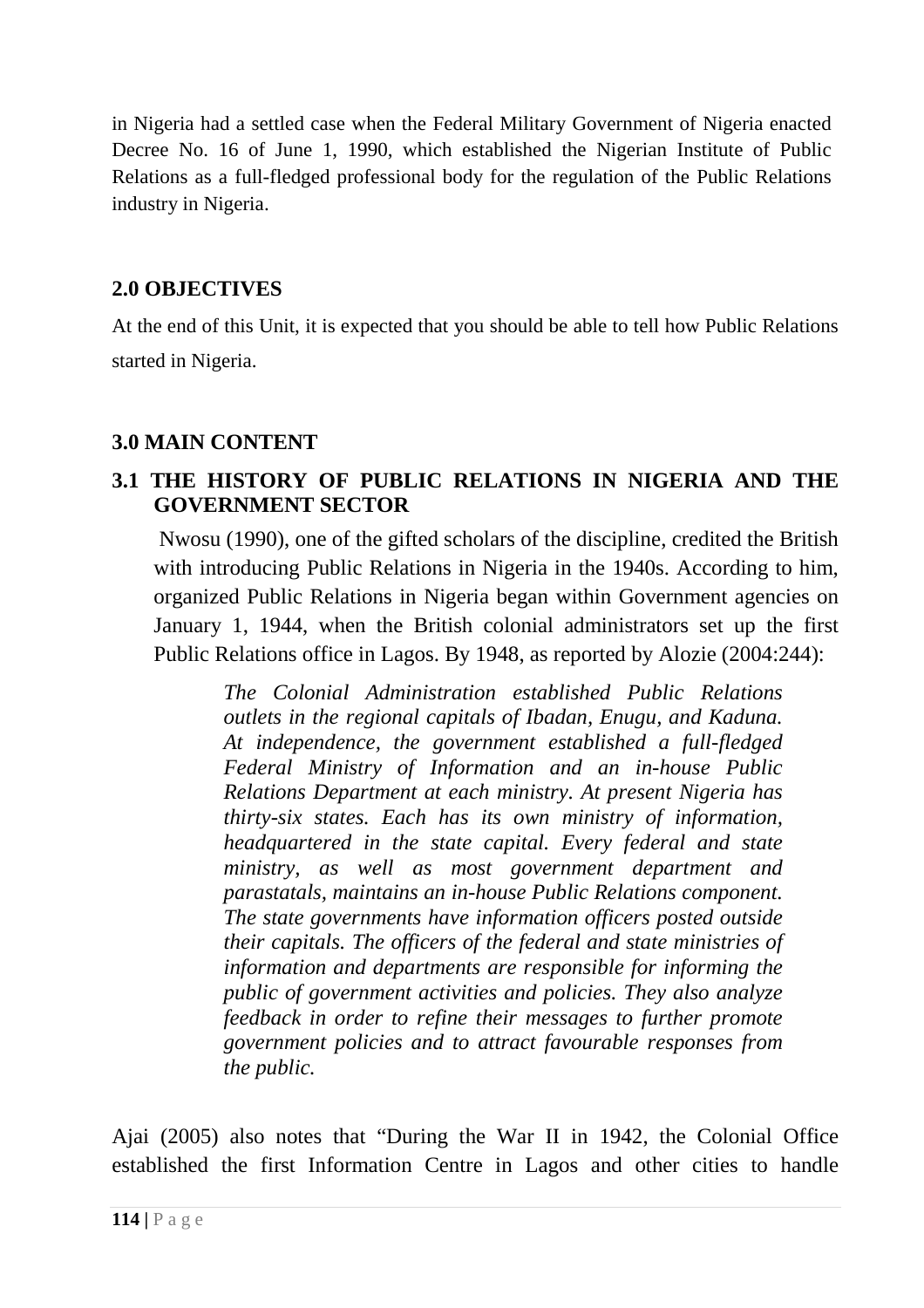information between troops at the war fronts and their families back home. Mr. Harold Cooper … worked tirelessly to set up these Information Centres. It was from this humble beginning the Information Department grew as a government ministry."

In summary, scholars and historians all agree that the Public Relations industry in Nigeria started in government business and affairs before spreading to the private sector were it blossomed.

# **3.2 THE GROWTH OF PUBLIC RELATIONS IN THE PRIVATE SECTOR**

Nwosu (1990) credits the growth of Public Relations in Nigeria among nongovernmental and commercial organizations. He observes that their willingness to use Public Relations tactics and strategies extensively in addressing corporate issues and image/reputation matters helped to establish Public Relations practice in Nigeria.

Pratt (1985) cited in Alozie (2004) notes that various "Nigerian administrations tend to delegate and view Public Relations activities as social responsibilities of the nation's leading corporation- activities they are encouraged to conduct as their contribution to promoting nation building and development. Consequently, these nongovernment organizations tend to sponsor and apply sophisticated Public Relations strategies and campaigns, whereas various administrations depend on publicity-related tactics and programs as their primary Public Relations strategies."

Ajai (2005) chronicles the growth of Public Relations in the private sector in Nigeria around the end of the Second World War in 1945 when the London Chamber re-established business relations with West African nations, Nigeria and Ghana to be specific. The entrance of UAC International, S.C.O.A. and C.F.A.O. also had dramatic effects on the development of Public Relations in the private in Nigeria. The companies were rivals and competitors and so used Public Relations strategies to outwit one another for a greater market share of the Nigerian business environment.

The growth of the banking sector also had its impact. The rise of the banking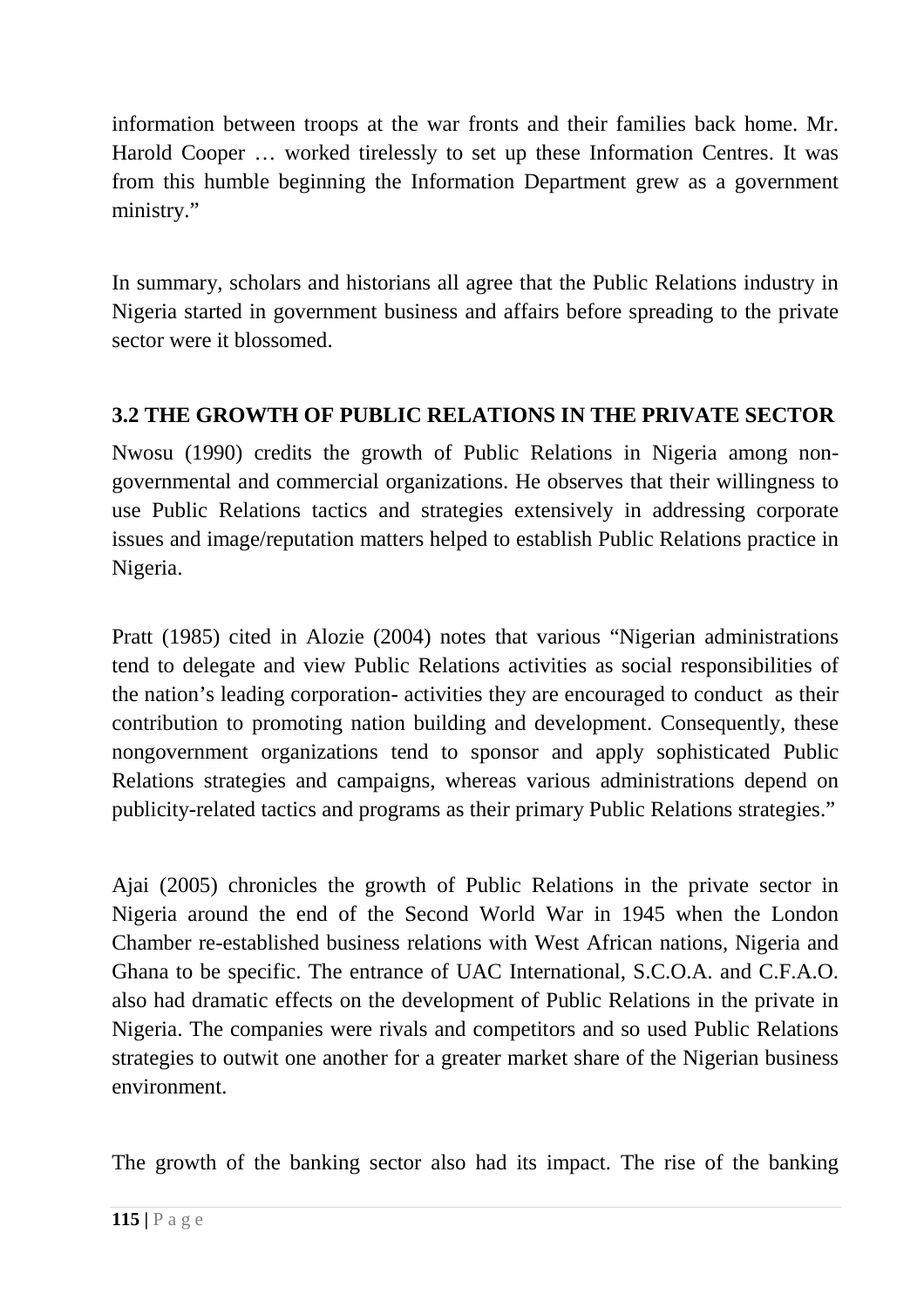sector was so phenomenal that the competition became very stiff. One way each bank tried to outwit the other to gain a greater percentage of the market share was to employ Public Relations specialists and strategies in its operations. Public Relations became the golden profession helping other professions to achieve their marketing goals and objectives.

## **4.0 CONCLUSION**

The history and growth of Public Relations in Nigeria have been exciting, remarkable and very phenomenal. Among top companies and organizations in Nigeria today, 95 per cent have functional Public Relations Departments and Units, compared to only 20 per cent in the early 1970s (Ajai, 2005). Public Relations has widened its scope of influence and operations and now acts as consultants to government parastatals, ministries, trade associations, tertiary institutions of higher learning, small and medium scale businesses, MNCs, state and local governments etc. This is a healthy development for the industry.

### **5.0 SUMMARY**

In this Unit, we did an overview of the history and growth of the Public Relations industry in Nigeria and reaffirmed the fact that Public Relations was introduced to Nigeria by the British colonial government and commenced in the government sector. However, the industry flourished when the private sector adopted it as a tool of marketing, image building and corporate advertising.

## **6.0 TUTOR MARKED ASSIGNMENT**

- 1. Trace the history of the development of Public Relations in Nigeria.
- 2. Discuss four reasons why the Public Relations industry flourished more when the private sector engaged its services.

- 1. Culbertson, Hugh M. and Chen Ni [Eds] (1996). *International Public Relations: A Comparative Analysis.* New Jersey: Lawrence Erlbaum Associate (LEA)
- 2. Health, R. (Ed.) (2001). *Handbook of Public Relations*. Houston: Sage **Publications**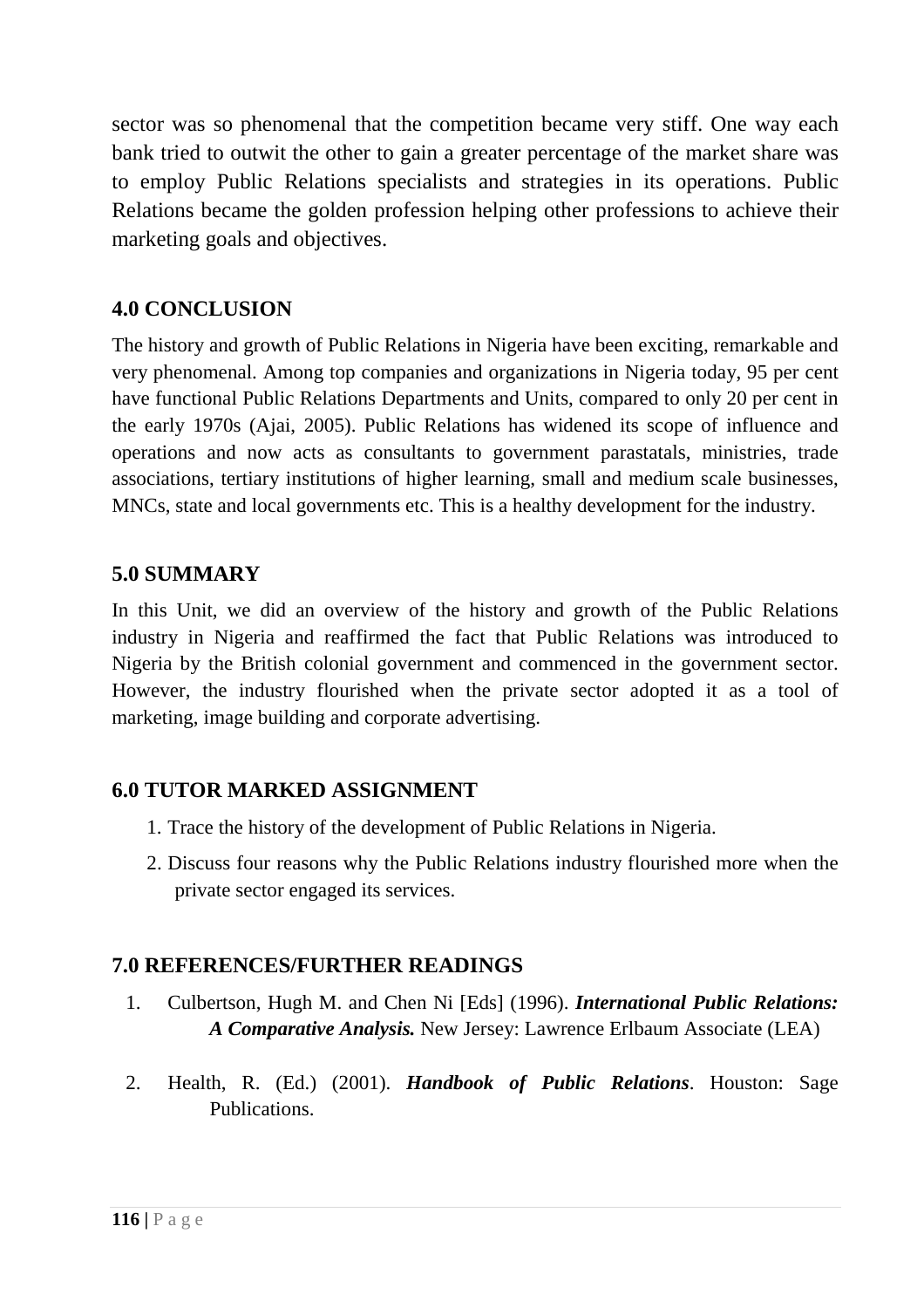- 3. Tilson, Don J. and Alozie, Emmanuel C. [Eds] (2004). *Towards the Common Good: Perspectives in International Public Relations*. Boston: Pearson
- 4. Cutlip, S., Center, A. and Broom, G. (1985). *Effective Public Relations*. Englewood Cliffs, New Jersey: Prentice Hall
- 5. Nwosu, I.E. and Idemili, S.O. (Eds.) (1990). *Public Relations Speech, Media Writings and Copy***.** Enugu: Acena Publishers.
- 6. Nwosu, I.E. (Ed.) (1990). *Mass Media and National Development: Perspectives on Communication Environments of Development in Nigeria.* Aba: Frontiers Publishers.
- 7. Seitel, Fraser P. (2007). *The Practice of Public Relations (10th Edition).* Boston: Pearson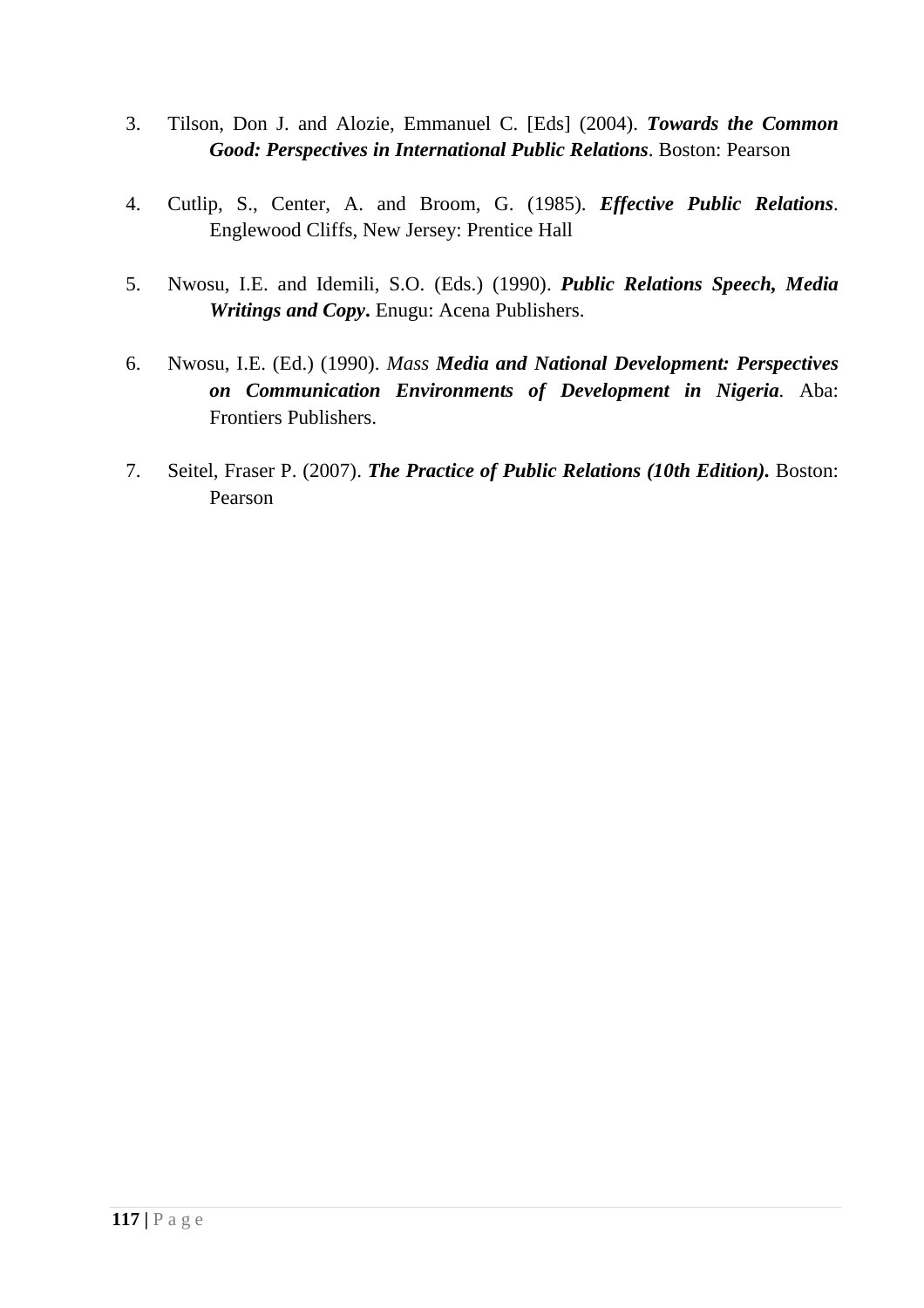# **UNIT 2: THE DEVELOPMENT OF PUBLIC RELATIONS IN THE UNITED STATES OF AMERICA**

### **CONTENTS**

- 1.0 Introduction
- 2.0 Objectives
- 3.0 Main Content
	- 3.1: The Growth of Public Relations in the United States of America
- 4.0 Conclusion
- 5.0 Summary
- 6.0 Tutor Marked Assignment
- 7.0 References/Further Readings

## **1.0 INTRODUCTION**

Public Relations and the United States of America have a long history together. This is the major reason United States is regarded as the birth place of the Public Relations industry. We will, however, not attempt a "history" of Public Relations in the United States as this way below the purview of this course. We attempted a little overview here to help us comparatively assess the growth of Public Relations in the US with the other regions discussed in module.

### **2.0 OBJECTIVES**

At the end of this Unit, you should be able to:

- 1. Briefly describe the history of Public Relations in the United States.
- 2. Describe the growth pattern of the Public Relations industry in the United States.

## **3.0 MAIN CONTENT**

### **3.1: THE GROWTH OF PUBLIC RELATIONS IN THE UNITED STATES**

According to Seitel (2007), the US Public Relations experience dates back to the founding of the American union. Public Relations at this level was basically used to influence public opinion, manage communications, and persuade individuals to follow a course of action and support the American Revolution.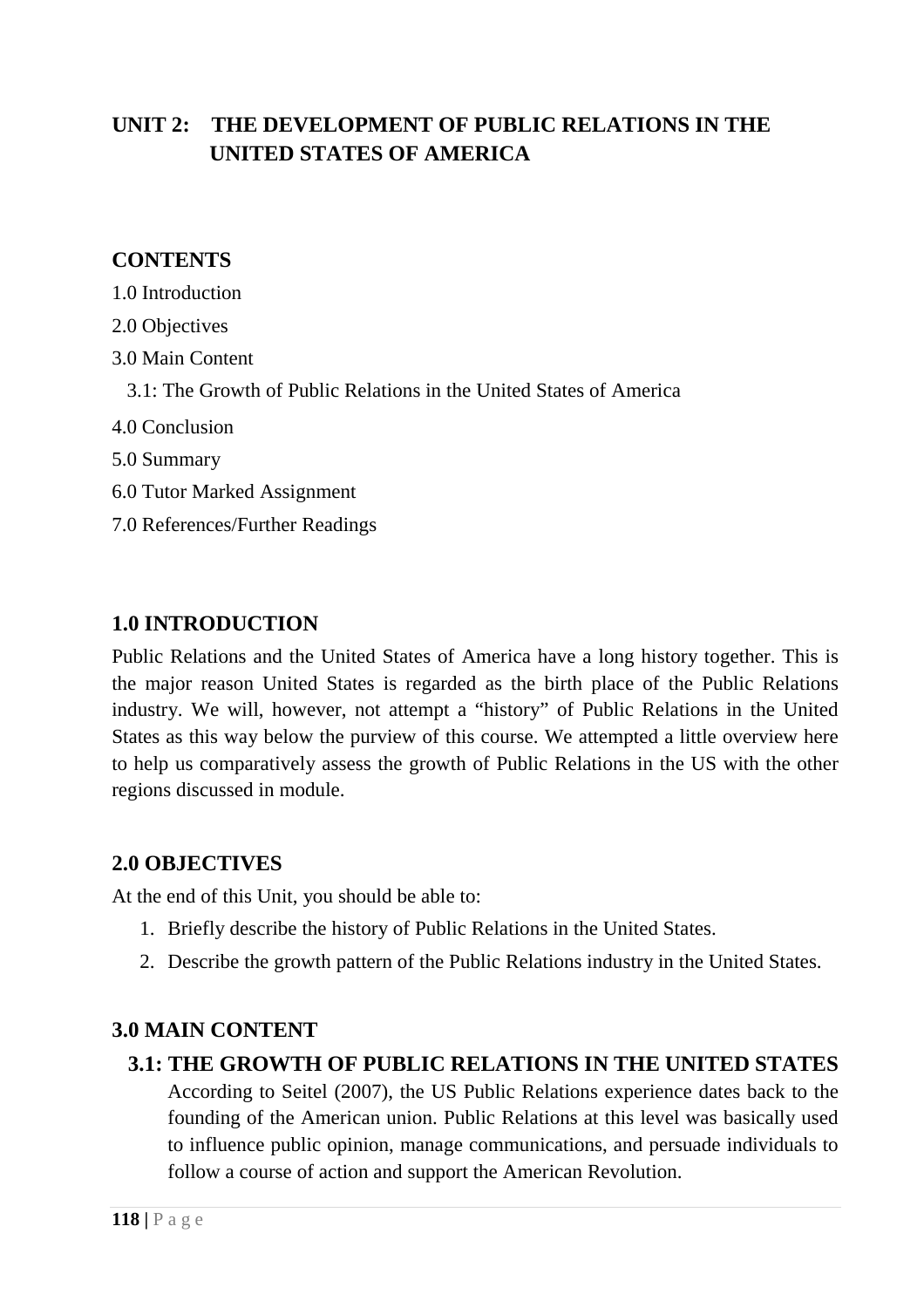The efforts leading to the creation of the American Constitution also owed part of its success story to the history of Public Relations in America. The founding fathers of the American Constitution used the powers inherent in public relations to win support or persuade others to see reasons with their own point of view. The practice of the discipline continued to percolate in the  $19<sup>th</sup>$  Century although with evidences of negativism as demonstrated in the "Press agentry", and "let the public be damned" philosophies that came up during this period.

We shall consider the development of Public Relations in the United States using the Four-stage Model of PR development as captured by J. Grunig and Hunt (1984) thus:

### **First Stage: The Manipulation Stage**

This is the stage of initial development of Public Relations whereby former journalists acted as press agents with an emphasis on one-way communication and too often an emphasis on unethical media manipulation, propaganda and persuasion. It is usually regarded that this stage was the antecedent to the modern Public Relations that took hold in the 1880s. Notorious in the use of this First Stage were names like Amos Kendall and Phineas T. Barnum.

## **Second Stage: The Upsurge and "Take Off" Stage**

This stage was less manipulative but hyperbole and exaggerated claims were part of the tools used by PR practitioners as the practice of Public Relations spread in the US. These problems created the unrealistic expectations by investors leading to the stock market crash in 1929 (Cutlip, 1994).

## **Third Stage: The Rethinking Stage**

At this stage, members of the dominant coalition about the roles and functions of PR started having a rethink of some of their earlier positions on issues related to Public Relations. This stage also saw the rise of professionalism in the practice of PR. Also, at this stage more managers began placing more emphasis on research and two way symmetric communications. In-house specialists also began to displace outside consultants in dealing with Public Relations matters.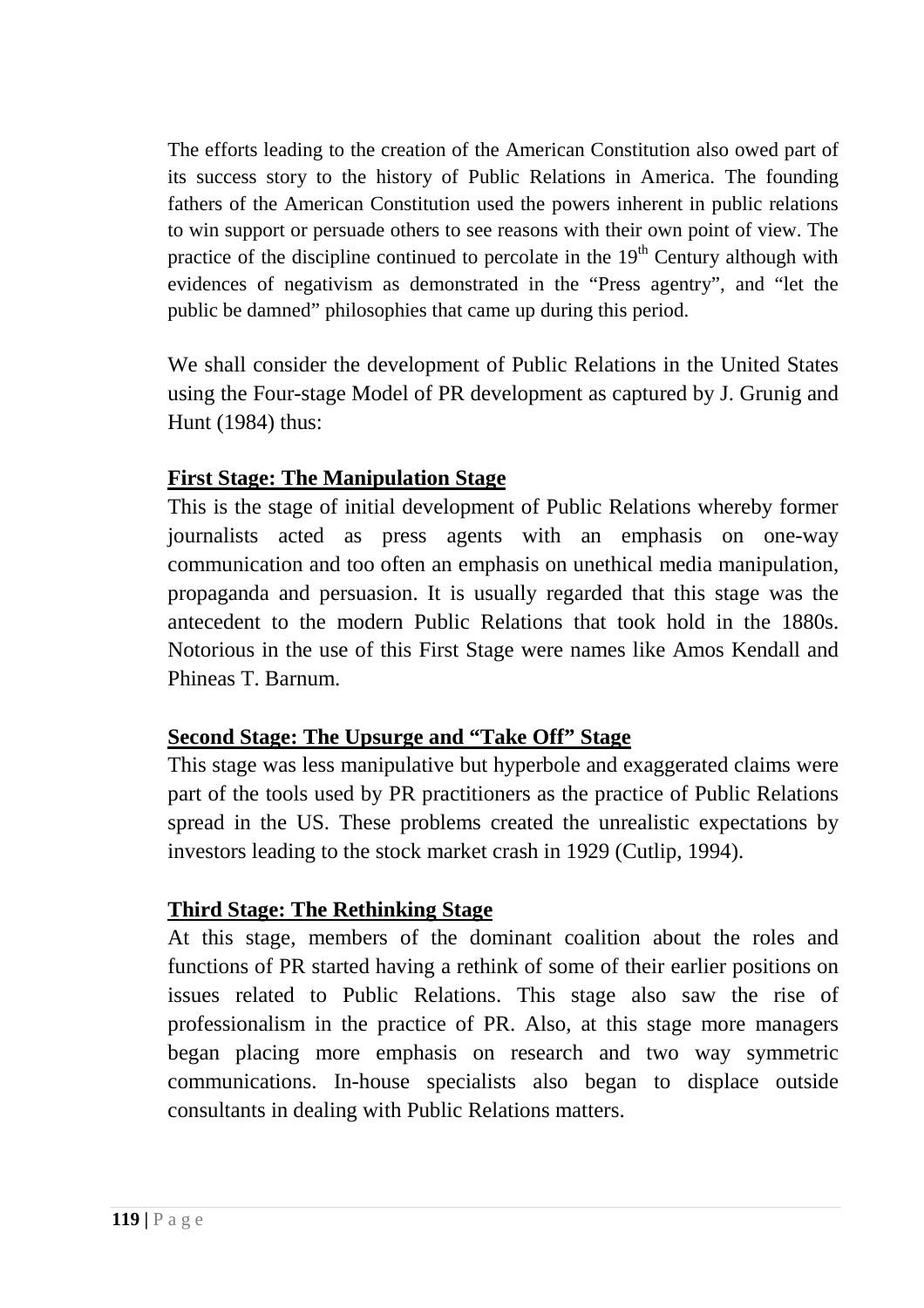# **Latest Stage: The Stage of Sustained Growth and Increasing Emphasis on Two-Way Communication**

In the United States, this stage has brought about Integrated communication which is more than IMC because of the emphasis that the former (IC) places on internal organizational communication (Caywood, 1997). Because two way communication activities are associated with the growth of free markets and democracy, PR has continued to grow in the US.

## **4.0 CONCLUSION**

Seitel (2007) argues that Public Relations has a humble beginnings about 100 years ago in the US but the practice today is big business with the following facts:

- 1. The Public Relations Society of America (PRSA), formed in 1947, boasts a growing membership of 20,000 in 116 chapters worldwide (Seitel, 2007:37).
- 2. The Public Relations Student Society of America, formed in 1968 to facilitate communications between students interested in the discipline, has about 8,500 student members at 270 College Chapters (Seitel, 2007:37).
- 3. More than 5,300 U.S. companies, 2,100 trade associations, 187 foreign embassies, and 130 Federal Government Departments, bureaus, agencies, and commissions have Public Relations departments (Seitel, 2007:37).
- 4. More than 3,000 Public Relations agencies exist in the United States, with more than 700 Public Relations firms residing in 80 foreign countries (Seitel, 2007:37).

Seitel (2007) also continues to argue that the scope of modern Public Relations practice is very big and that this may have resulted in the various labels associated with PR such as External Affairs, Corporate Communications, Public Affairs, Corporate Relations and a variety of confusing euphemisms (Seitel, 2007:37).

## **5.0 SUMMARY**

This unit has introduced you to a brief overview of how the Public Relations industry and practice began in the United States and how it has grown to the big business we now talk about today.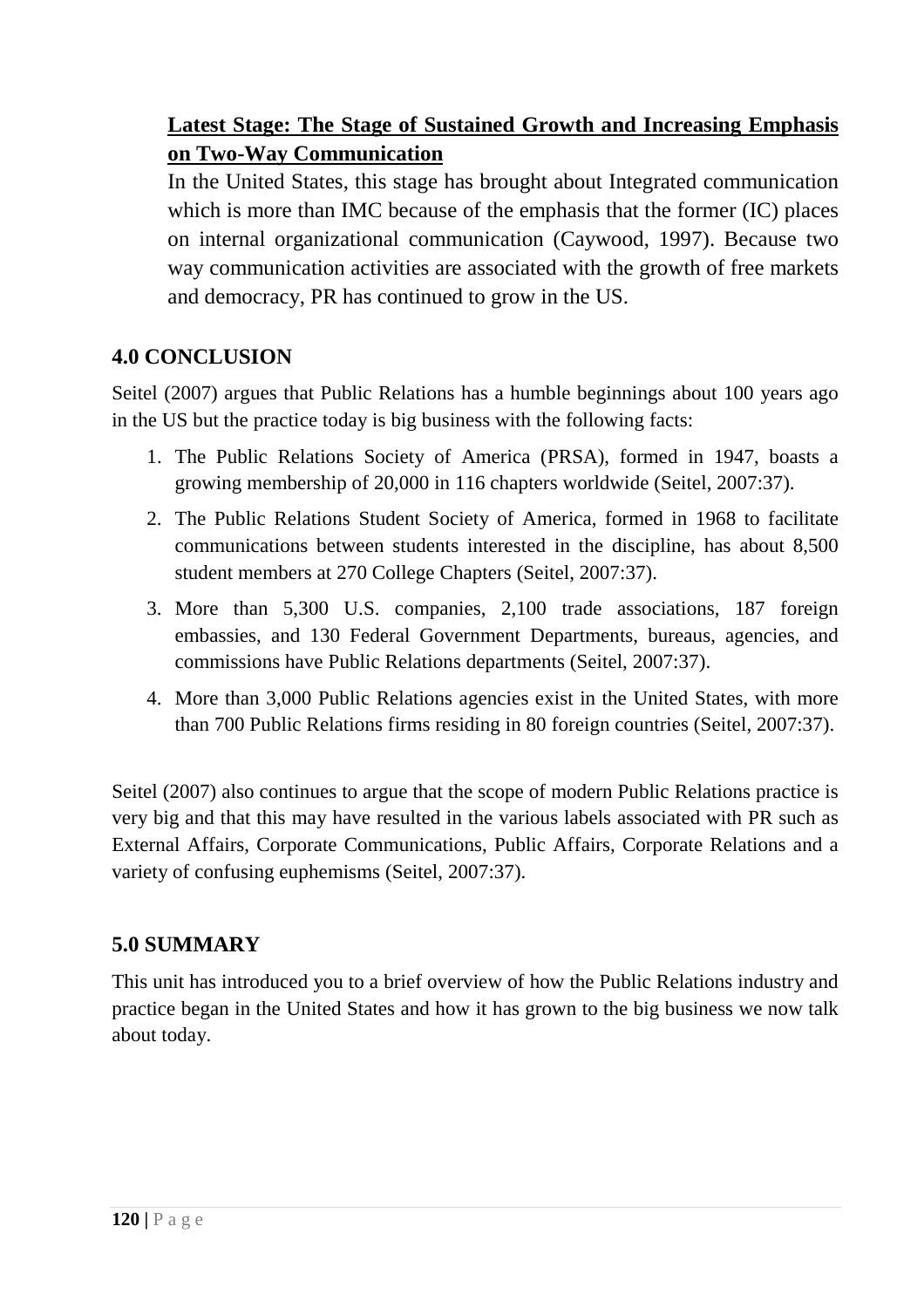### **6.0 TUTOR MARKED ASSIGNMENT**

- 1. Discuss briefly the history and growth of Public Relations in the United States.
- 2. Which stage in the development of Public Relations resulted in the type of boom the industry is experiencing today in the United States?
- 3. Discuss the roles of Amos Kendall and Phineas T. Barnum in the development of Public Relations in the United States.

- 1. Culbertson, Hugh M. and Chen Ni (Eds.) (1996). *International Public Relations: A Comparative Analysis.* New Jersey: Lawrence Erlbaum Associate (LEA)
- 2. Health, R. (Ed.) (2001). *Handbook of Public Relations*. Houston: Sage Publications.
- 3. Tilson, Don J. and Alozie, Emmanuel C. [Eds] (2004). *Towards the Common Good: Perspectives in International Public Relations*. Boston: Pearson
- 4. Cutlip, S., Center, A. and Broom, G. (1985). *Effective Public Relations*. Englewood Cliffs, New Jersey: Prentice Hall
- 5. Nwosu, I.E. and Idemili, S.O. (Eds.) (1990). *Public Relations Speech, Media Writings and Copy***.** Enugu: Acena Publishers.
- 6. Nwosu, I.E. (Ed.) (1990). *Mass Media and National Development: Perspectives on Communication Environments of Development in Nigeria.* Aba: Frontiers Publishers.
- 7. Seitel, Fraser P. (2007). *The Practice of Public Relations (10th Edition).* Boston: Pearson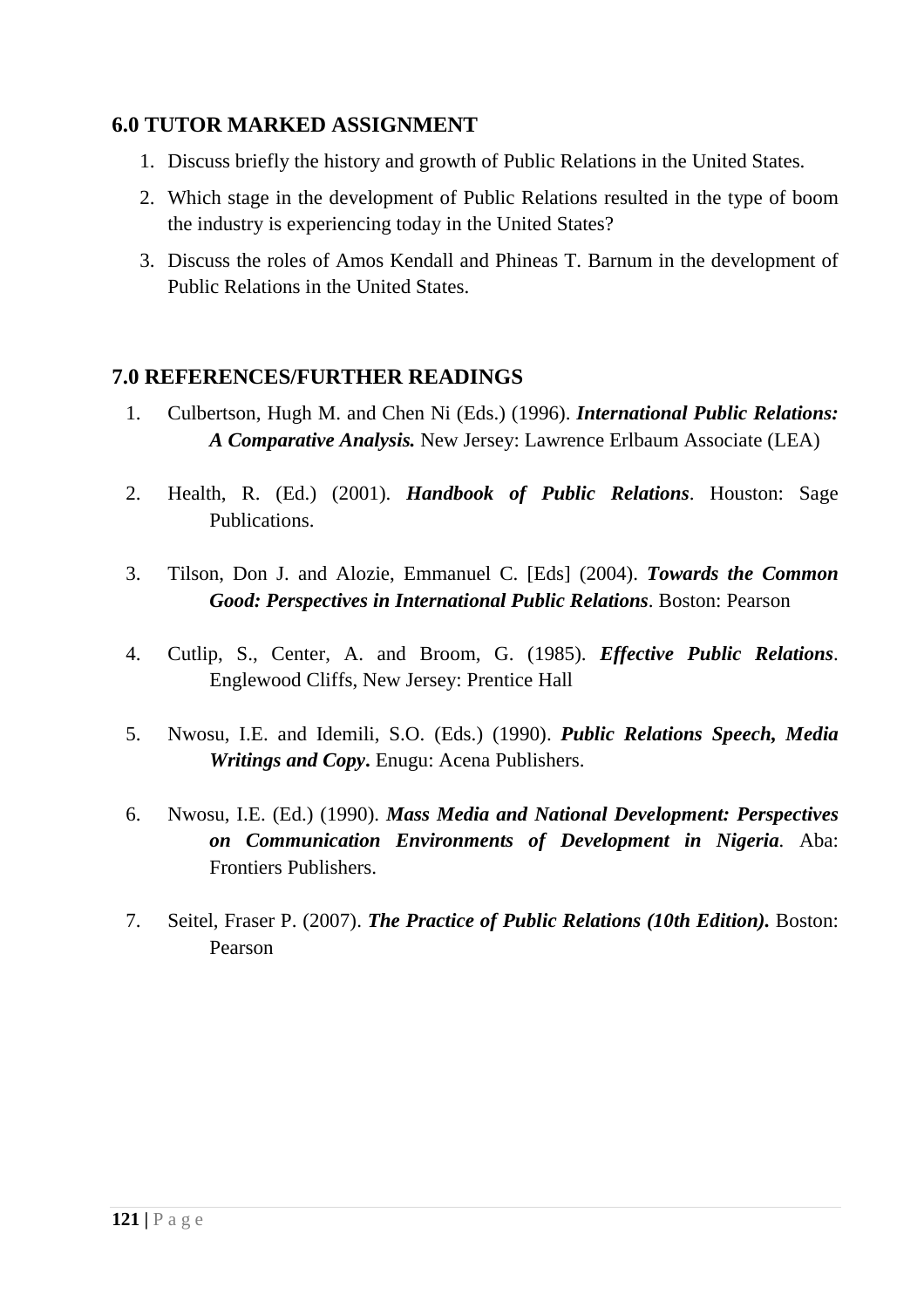## **UNIT 3: EUROPEAN PUBLIC RELATIONS**

### **CONTENTS**

1.0 Introduction 2.0 Objectives 3.0 Main Content 3.1 European Public Relations: An Evolving Paradigm 4.0 Conclusion 5.0 Summary 6.0 Tutor Marked Assignment 7.0 References/Further Readings.

### **1.0 INTRODUCTION**

This Unit is based on the work of Vincent Hazleton and Dean Kruckeberg (1996) titled "European Public Relations: An Evolving Paradigm". The Unit evaluates the imprint of Public Relations in Europe generally and hypothesizes that the trend of Public Relations found in Britain is what is usually found in most European member nations.

According to Hazleton and Kruckeberg (1996), Europe is a large and heterogeneous collection of countries encompassing diverse areas with different economies, languages, religions, and cultures. They could be grouped into three for the purpose of this discourse:

- a. The original members of European Economic Community which evolved into the European Union.
- b. The smaller countries like Austria, Finland, and Switzerland that have only recently sought to join the European Community.
- c. The countries of Eastern Europe that present unique challenges for Public Relations.

These groupings shall be the focus of this discourse. However, greater emphasis will be paid to Public Relations in Britain as what is found there usually robs off on most of the other European member nations.

### **2.0 OBJECTIVES**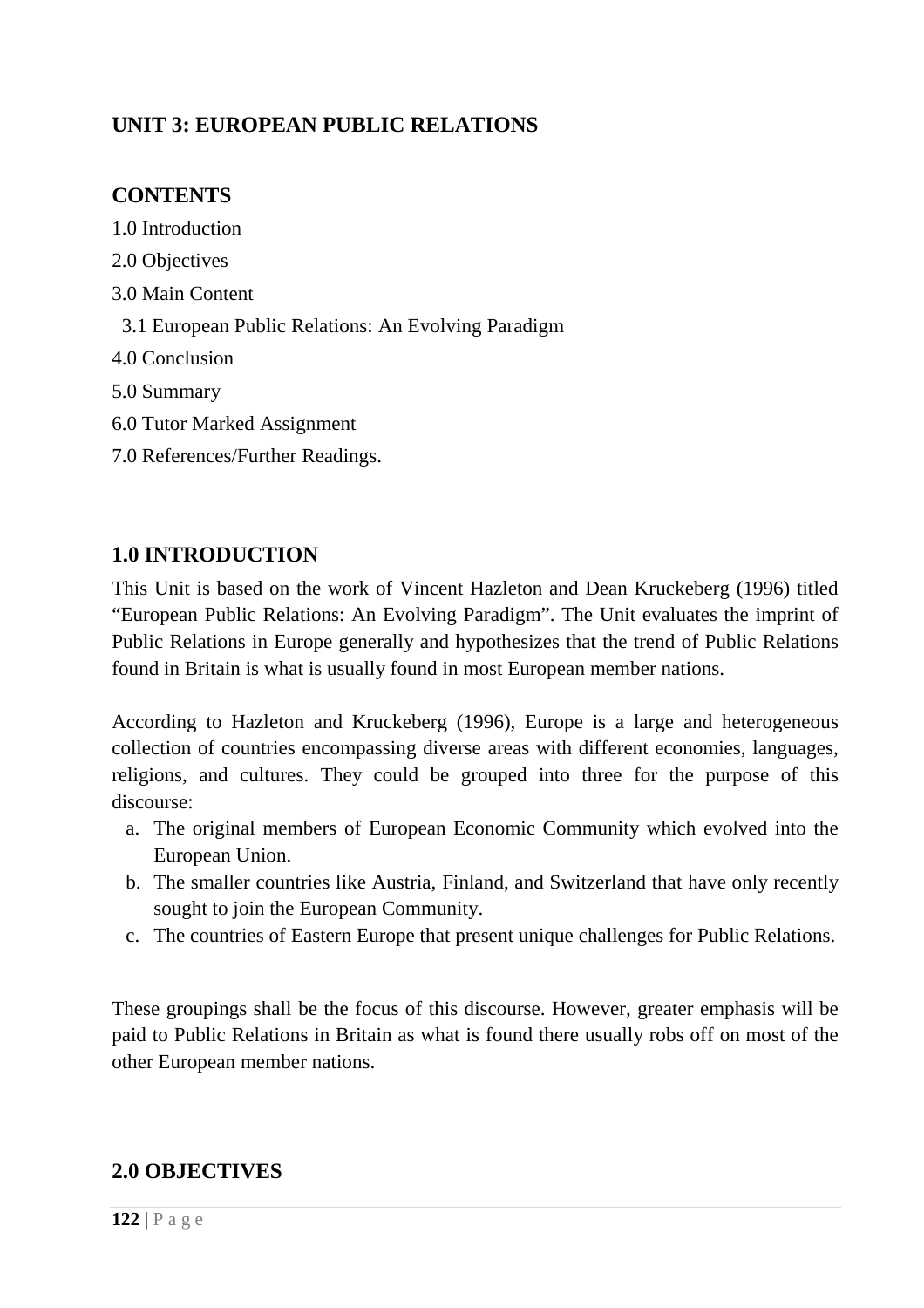This Unit focuses on European Public Relations. At the end of this Unit, you should be able to:

- 1. Conceptualize Public Relations practice in the European Union.
- 2. Discuss the evolving nature of European Public Relations.
- 3. Identify future trends in European Public Relations practice.

## **3.0 MAIN CONTENT**

## **3.1 EUROPEAN PUBLIC RELATIONS: AN EVOLVING PARADIGM**

According to Hazleton and Kruckeberg (1996) cited in Culbertson and Chen (1996), Public Relations in the European Union is an evolving paradigm that lacks a definite shape and structure. What we find in place is Public Relations heavily tainted by Britain's philosophy of the practice. We shall take an overview of this by considering the following points below that define the evolving nature of the European Public relations:

1. The most sophisticated Public Relations in the European Union is practiced by the British probably because of its close association with the United States. Literature supports the assertion that there are clear similarities between Public Relations in the UK and the US and what is largely found in operation in the European Union is the UK's idea of Public Relations.

Second the linguistic and cultural ties between the United States and the United Kingdom have also contributed immensely in the diffusion of US Public Relations practice to the UK and consequently the EU.

All the above implies that the content of European Public Relations is largely United States based. In other words, European Public Relations is "imported" from the United States through Britain.

- 2. The continuing dynamics and formalization of the European Union will strongly influence, if not dictate, how Pan-European Public Relations will evolve because of movements and other socio-cultural issues that cut across Europe's boundaries. So, industry watchers are waiting to see how this plays out.
- 3. Third, as European member nations continue to evolve, there will be increase in the complexity and turbulence of the environment of Public Relations practice. This turbulence and complexity is reflected in an increasing demand for Public Relations in Europe and a corresponding growth in the number of Public Relations practitioners there.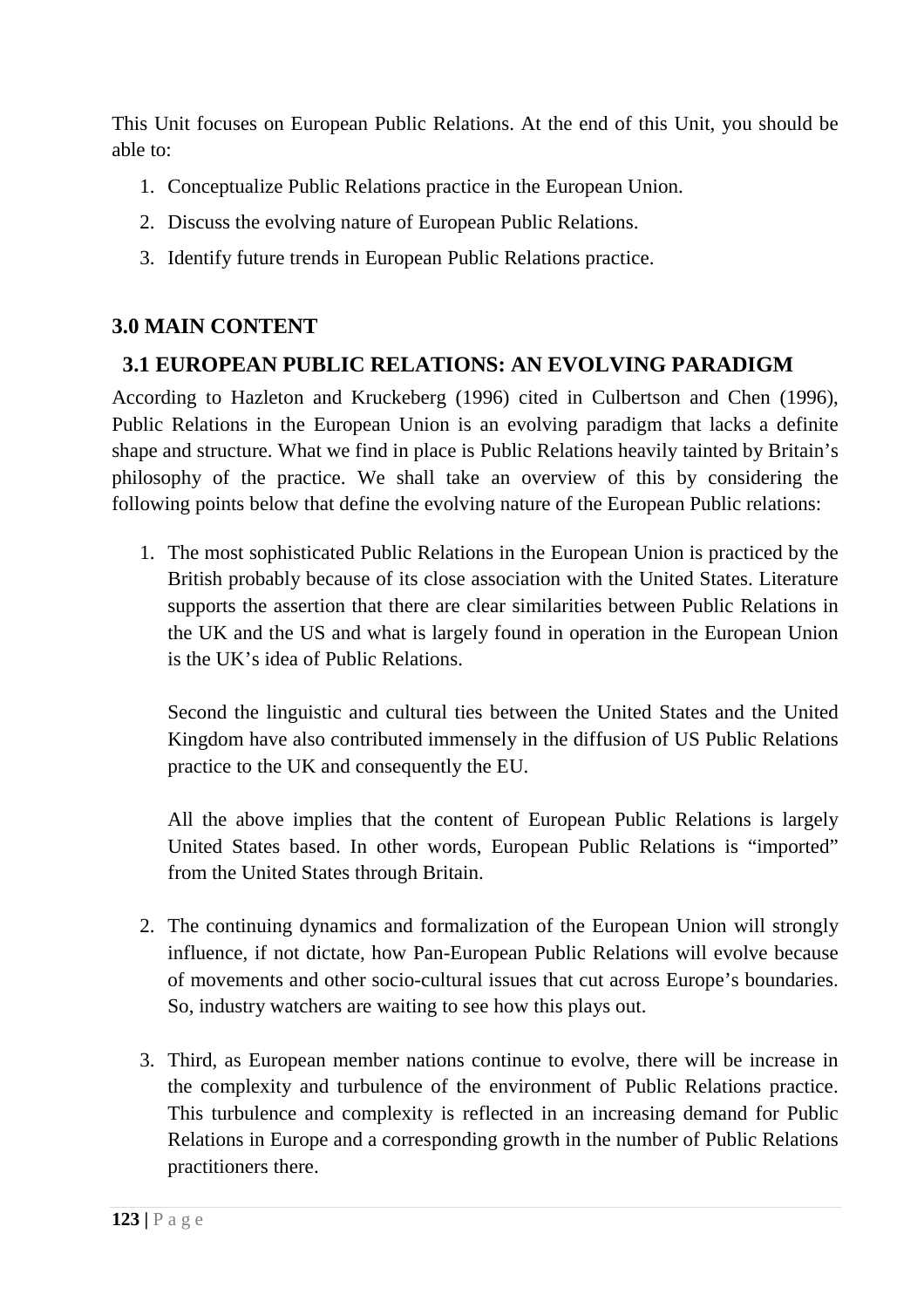- 4. The EU will place greater economic strain on the existing European Public Relations firms, especially mid-sized ones that do not have resources to invest in the new Pan-European marketplace.
- 5. The emergent joint venture arrangements in the EU will create a need for PR in the areas of institutional identity, employee relations and community relations.
- 6. Increase in goods and services, and the organizations that produce them will also result in communication goals related to marketing and community acceptance which will invariably increase demand for Public Relations because of the expected competition that comes from increased market.
- 7. The EU's new "Euro-brands" will require that PR contracts be awarded centrally because European companies will want global PR strategies that can provide substrategies tailored to national markets (Stoltz, 1991).
- 8. Increased business competition will also demand a new of wave of financial Public Relations specialists and strategies for both established and emerging organizations.
- 9. The facilitation of technology transfer throughout Europe is another factor impacting the development of Public Relations in the EU member nations.
- 10.The EU will ultimately define and unify European Public Relations into a "Pan-European" practice – at least at the strategic macro level. This may result into something substantially different from what is currently in UK and the US.
- 11.No one should assume that other EU member nations will copy and practice British and US dominated kind of PR as it is now. There are enough room for them to play around brands, trends and thus evolve a unique structure to reflect their situation and environment.
- 12.European Public Relations may not develop fully until a common European culture concurrently develops. This may look impossible considering the cracks that are already manifesting in the political and economic structures of the EU.
- 13.Many Public Relations scholars and practitioners conclude that Public Relations practice is socially, as well as culturally and geopolitically specific. Thus, Public Relations practice and theory can be pan-European or (pan-global) only in so far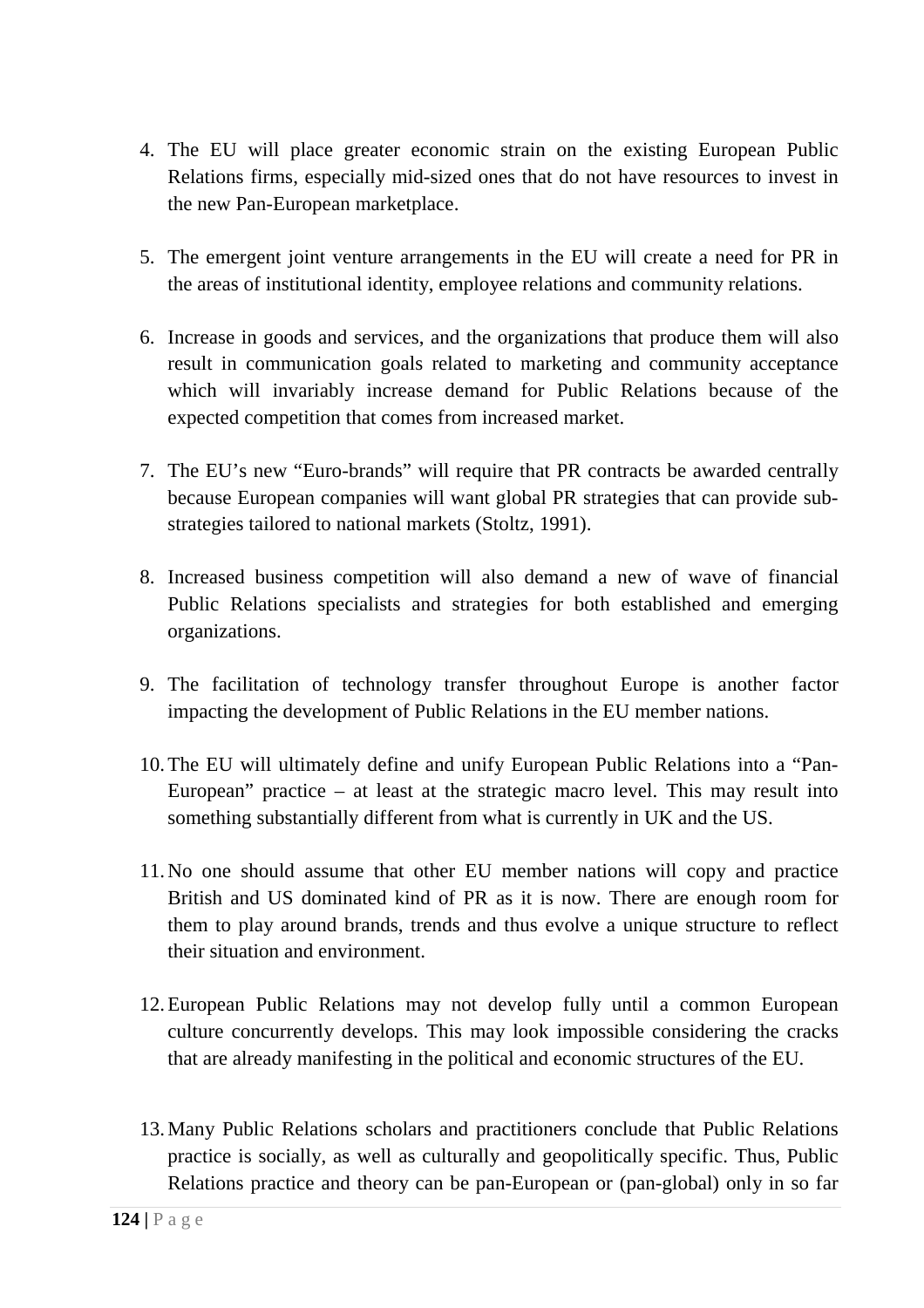as a concomitant social, cultural and geopolitical commonality evolves throughout Europe (or worldwide).

#### **SELF ASSESSMENT EXERCISE 5.3**

1. Discuss five points that show the evolving nature of European Public Relations

### **4.0 CONCLUSION**

The Public Relations industry in Europe is unevenly developed amongst the nations that constitute the European Union. Part of the explanation for this is the sociopolitical cum cultural differences that exist in these member nations. Currently, United States and British Public Relations firms dominate the industry in Europe and so the Public Relations practised in America is glaring visible in parts of Europe. However, lobbying and Public Relations in the European Union have dramatically expanded during the past decade and in the  $21<sup>st</sup>$  Century. Billions of dollars have been spent on this too. This is also partly the reason for the survival or the success story of the PR industry in Europe.

### **5.0 SUMMARY**

In this unit, we discussed the evolving nature of the European Public Relations industry and raised some points to establish its connection to the American type PR practices.

### **6.0 TUTOR MARKED ASSIGNMENT**

- 1. Discuss the current state of the PR industry in Europe.
- 2. Some practitioners are of the opinion that the PR industry in the UK is patterned alongside American type and expectation. Is this true? If it is, what three factors made this possible? If not, give three points to argue your position.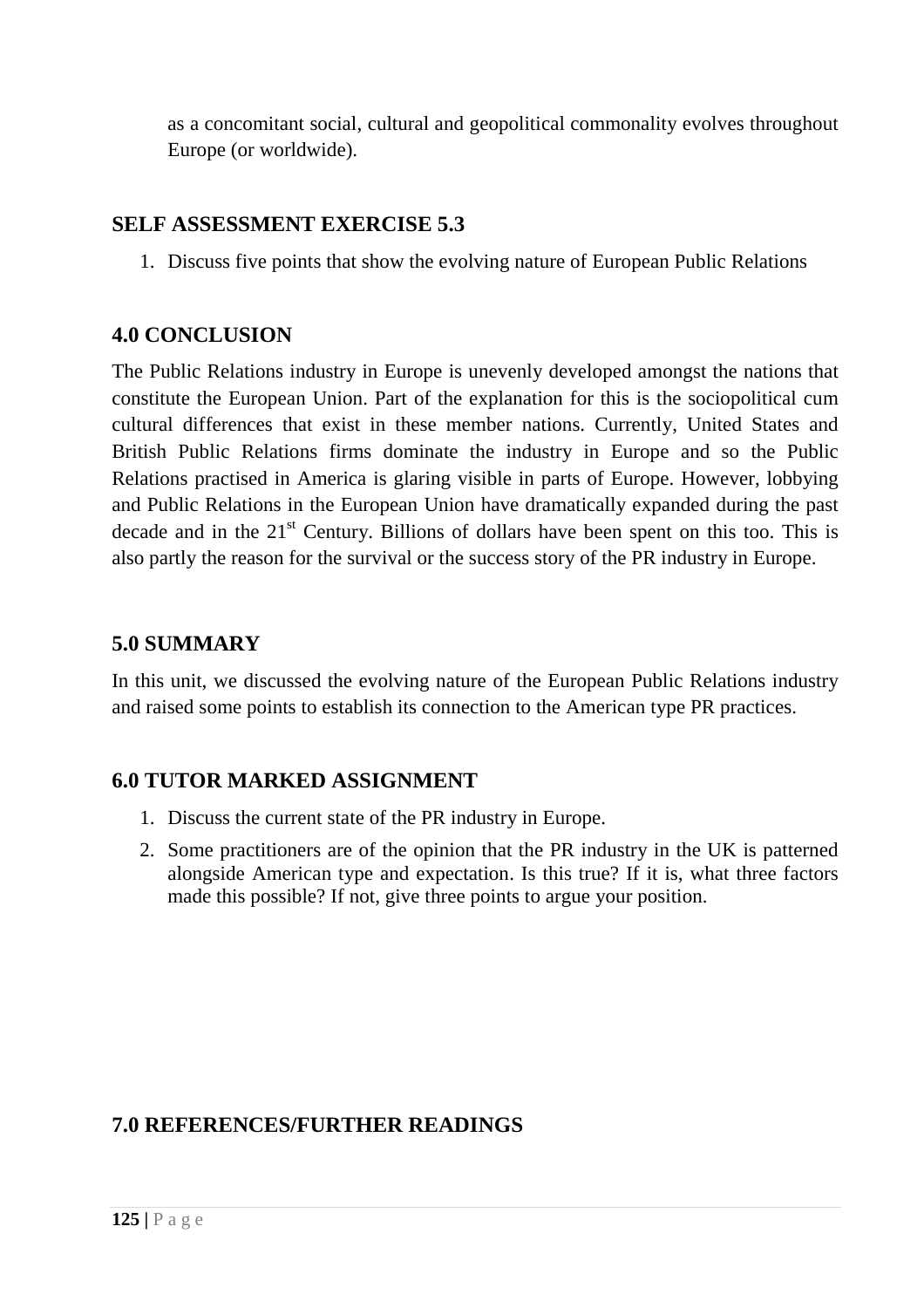- 1. Culbertson, Hugh M. and Chen Ni (Eds.) (1996). *International Public Relations: A Comparative Analysis.* New Jersey: Lawrence Erlbaum Associate (LEA)
- 2. Health, R. (Ed.) (2001). *Handbook of Public Relations*. Houston: Sage Publications.
- 3. Tilson, Don J. and Alozie, Emmanuel C. [Eds] (2004). *Towards the Common Good: Perspectives in International Public Relations*. Boston: Pearson
- 4. Cutlip, S., Center, A. and Broom, G. (1985). *Effective Public Relations*. Englewood Cliffs, New Jersey: Prentice Hall
- 5. Nwosu, I.E. and Idemili, S.O. (Eds.) (1990). *Public Relations Speech, Media Writings and Copy***.** Enugu: Acena Publishers.
- 6. Nwosu, I.E. (Ed.) (1990). *Mass Media and National Development: Perspectives on Communication Environments of Development in Nigeria.* Aba: Frontiers Publishers.
- 7. Seitel, Fraser P. (2007). *The Practice of Public Relations (10th Edition).* Boston: Pearson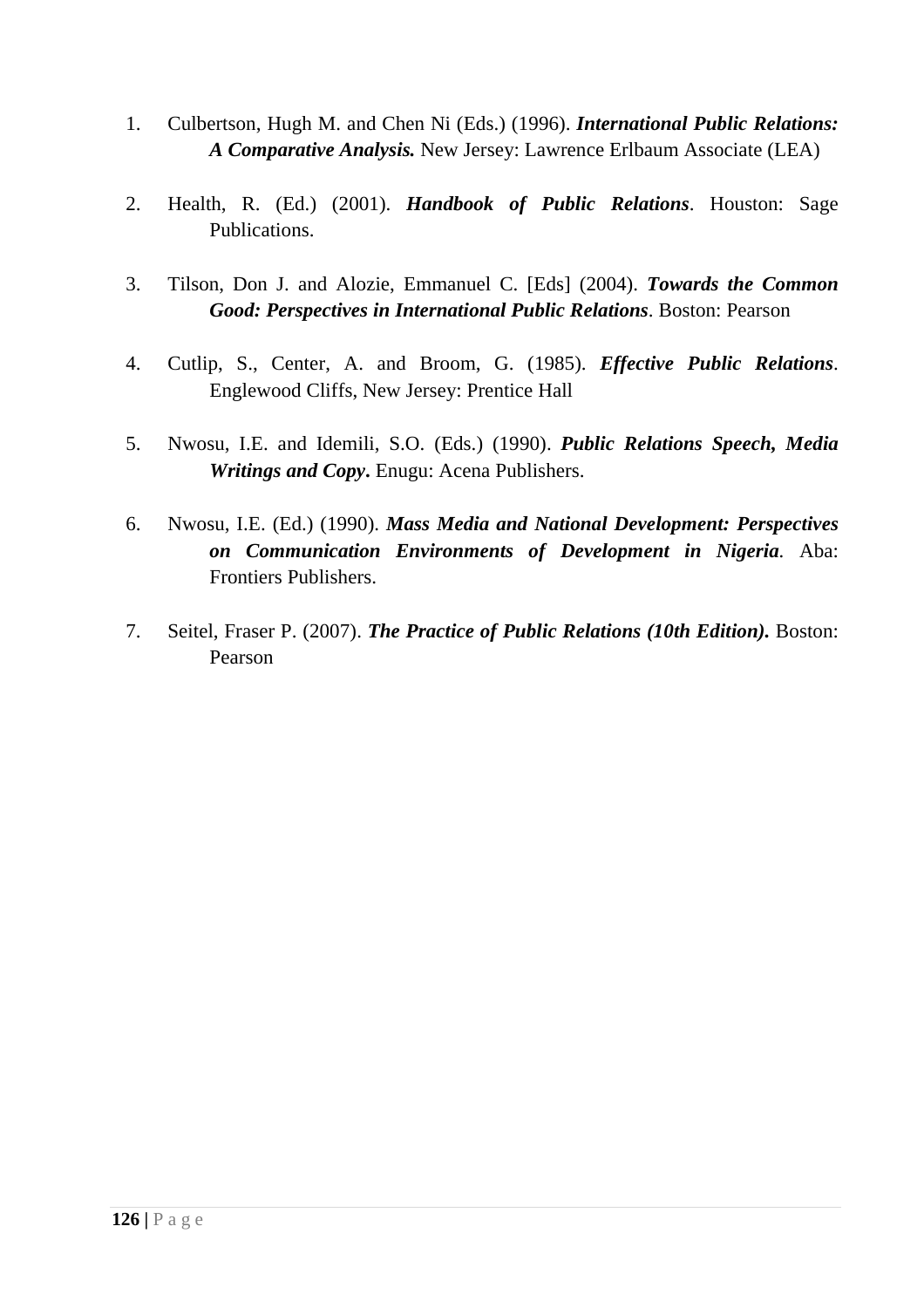## **UNIT 4: MIDDLE EAST PUBLIC RELATIONS**

### **CONTENTS**

- 1.0 Introduction
- 2.0 Objectives
- 3.0 Main Content
	- 3.1 Middle East Public Relations
- 4.0 Conclusion
- 5.0 Summary
- 6.0 Tutor Marked Assignment
- 7.0 References/Further Readings.

## **1.0 INTRODUCTION**

The Middle East has remained a hot bed of crises for decades now. The much desired peace between Israel and its neighbours has remained elusive owing to stringent and uncompromising standpoints from both parties. The other nations who are not directly engaged in war are not at peace either. There have been many roadmaps to peace but none seem to have worked or likely to work because it does appear that the main actors do not really wish to see the roadmaps work.

In the midst of all these, how does PR play up? According to Alanazi (1996), cited in Culbertson and Chen (1996), "Public Relations has entered a new era in the Arab world. In the minds of many, Arab nations use Public Relations as a 'weapon' to achieve political goals. The 1991 Gulf War, pitting the United States and its allies against Iraq, provided many examples."

Alanazi (1996) also observes that the western model of Public Relations has a short history in the Middle East. He notes for example, that systematic Public Relations came into Saudi Arabia with the arrival of international oil companies to exploit the rich oil resources of the oil rich nation. This goes to support our earlier thesis that International Public Relations finds best and practical expression in Multinational Corporations, hence our argument that IPR is Multinational Public Relations.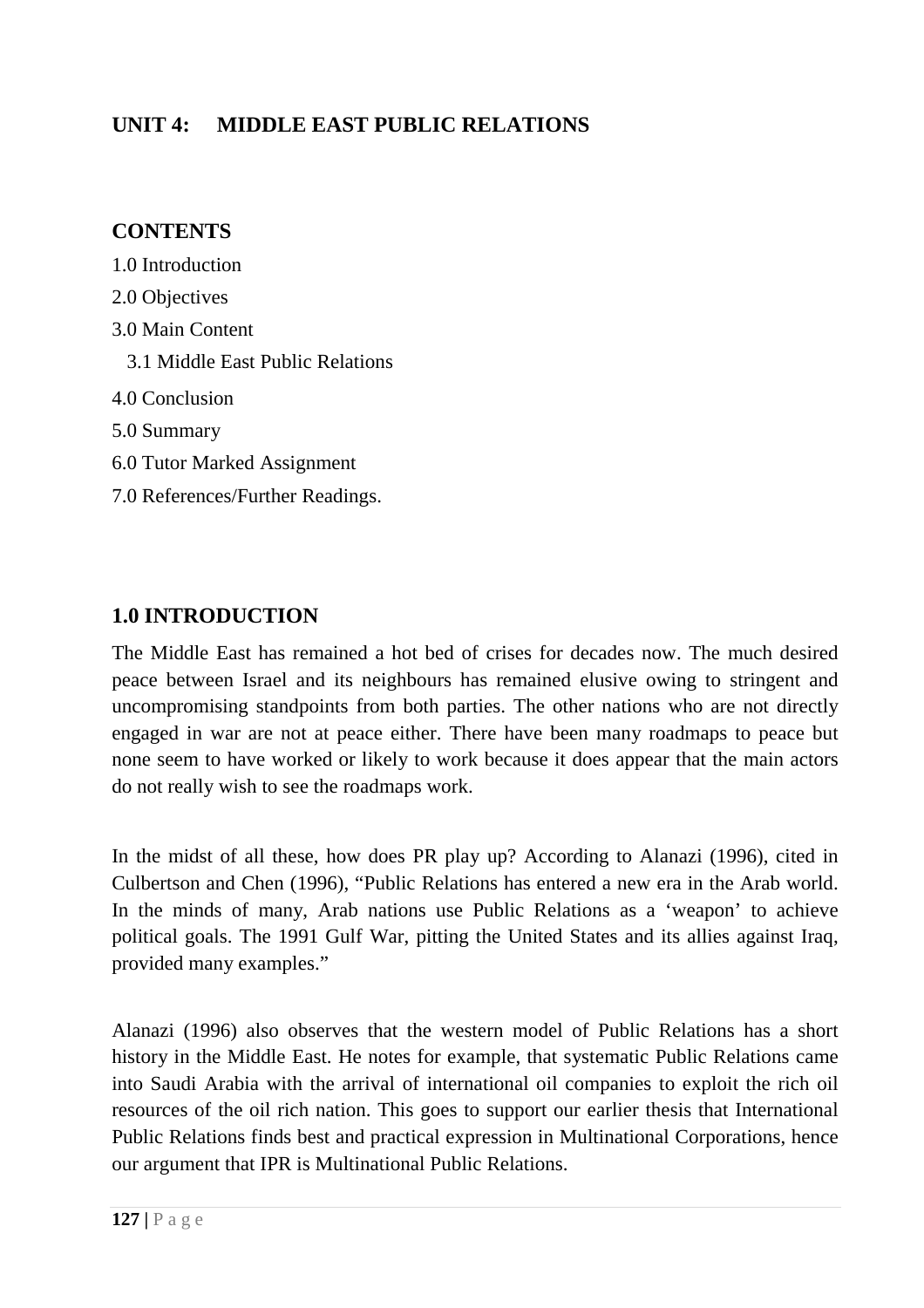Our major concern here, however, is that the focus of Public Relations in the Middle East is a little different from what ordinarily one will expect. But studies have also revealed that the description of Public Relations practices in the Middle East countries like Saudi Arabia resembles Public Relations in the West. So, what does these all mean for International Public Relations? Is globalization of Public Relations real and practical? And most importantly, is Public Relations in the Middle East really working?

### **2.0 OBJECTIVES**

The main objective of this Unit is to discuss the Middle East Public Relations in relation to the others we have looked at earlier. At the end of this Unit, the student should be able to appreciate what Public Relations is doing in the Middle East quagmire.

### **3.0 MAIN CONTENT**

### **3.1 MIDDLE EAST PUBLIC RELATIONS**

The Middle East Public Relations currently focuses on engaging dialogue and bringing peace between Israel and Palestine. It also focuses on ethno-religious dialogues in the region. Public Relations practitioners in the Middle East could implement their skills by assuming the role of educating and re-educating the United States public on the Middle East (Samra, 2001).

The need for peace in the Middle East obviously drives the Public Relations practices there. This has given rise to a lot of peace conferences, religious dialogue, ethnic round tables etc. These are put together by Public Relations practitioners to engage the public in finding lasting solutions to the Middle East problems or at least ameliorate the adverse effects on the economy and people in those regions.

However, some scholars have observed that planning and organizing for the peace conferences etc could present challenging scenarios for the western trained Public Relations specialist. It gives such specialists the opportunity to explore new trends and frontiers in dealing with similar issues.

The United States plays a major role in the Middle East conflict as an interested mediator. Therefore, the resolution of the situation is to the US national interest. This is the major reason every US Government spends millions of dollars in the region to protect its immediate and future interests.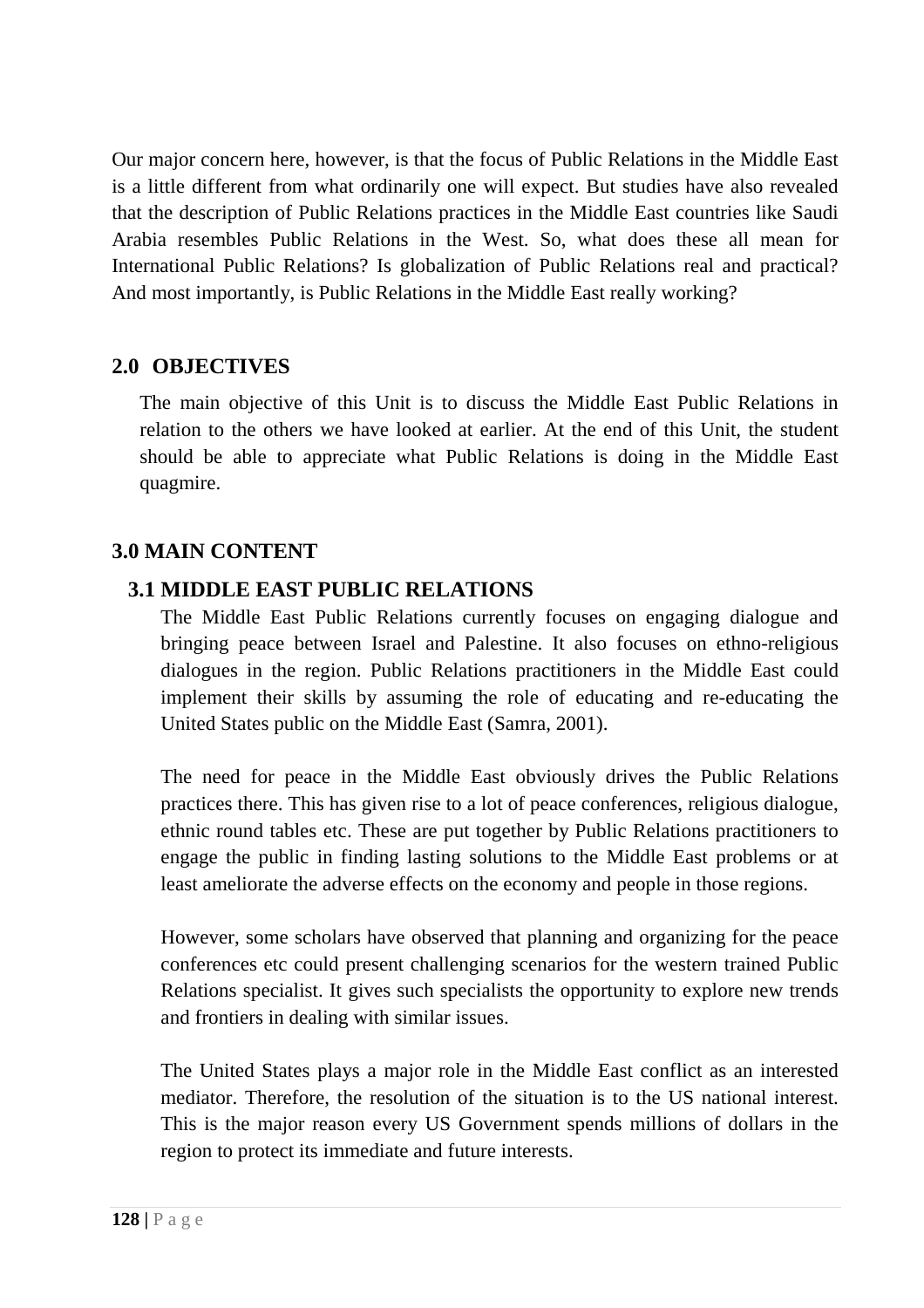However, the average US citizen knows very little of anything else outside of the US. Geography and traveling are not peculiar hobbies for US citizens. Therefore, Public Relations practitioners should implement their skills beginning at the local level. To begin, as noted by Samra (2001:689), cited in Heath (Ed.) (2001), they could assume the role of educating and reeducating the American public about the real issues involved in the Middle East conflicts and the best practical way to tackle such issues.

According to Samra (2001), the mutual benefits to this include:

# **1. A Deeper Appreciation of Middle Eastern History and its Contribution to Western Civilization**

Such massive reorientation of the US public by PR practitioners will obviously result in a deeper understanding and appreciation of the Middle Eastern history, culture and people. It will also help to understand and evaluate their aspirations better within the context of the region. The Middle East's contribution to modern civilization especially in the West will be further explored through such platforms.

## **2. A Better Understanding of the Behaviours of its People and Culture**

Culture is the touchstone that defines a people and their aspirations. Until you understand a man, you cannot predict him. Until we have a proper understanding of the people of the Middle East and their values, every roadmap to the so-called peace will continue to hit the detour or the rocks.

## **3. Ongoing Religious and Political Dialogue**

PR activities towards making ongoing religious and political dialogue more effective will go a long way in redefining the Middle East peace process.

## **4. Leadership and Participation in the Peace Process**

A proper education or reeducation of the American public on the Middle East conflicts will help offer participatory and enlightened leadership on the critical issues on the conflicts.

## **5. Financial Gains to Arabs and Israelis by Expanding Economic Ties**

Financial gains could also be a result of these efforts if well managed. Thus, the successful completion of the peace process could add to the stability of the region in a multifaceted way (Samra, 2001).

The peace conferences could therefore present a very exciting challenge to Public Relations practitioners as it may provide them the opportunity to exploit new frontiers, next levels and new techniques to address some of the perennial issues.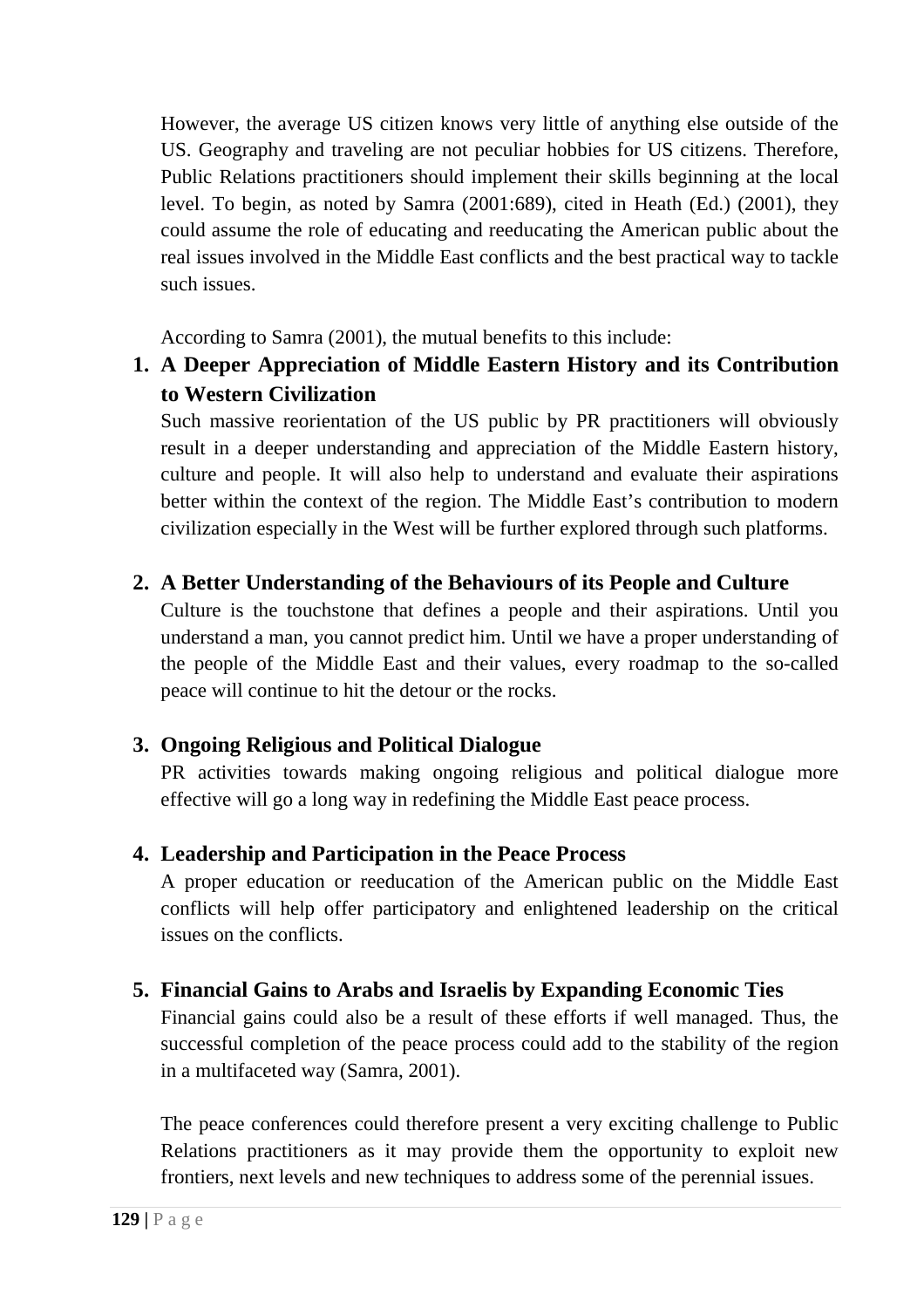### **SELF ASSESSMENT EXERCISE 5.4**

1. Discuss the current state of the Middle East situation and how PR is helping tackle some of the issues.

## **4.0 CONCLUSION**

As we conclude this Unit and Module, the views of Samra (2001) reverberate here, as she notes thus: "For the Western Public Relations practitioner, the Middle East peace process could be taking place right in one's own community, as was the case in Florida. Where there are multi-ethnic groups that play a significant role in the religious and sociopolitical spectrum, there is opportunity abounding for the Public Relations practitioners to implement their skills beginning at the local level." They could do this through education or re-education of the American public on the Middle East situation.

## **5.0 SUMMARY**

In this Unit, you were able to do an overview of the Middle East situation with a focus on what Public Relations means for the Middle East PR practitioner. The US role was also analyzed and the benefits of greater enlightenment to the American public were further explored.

## **6.0 TUTOR MARKED ASSIGNMENT**

- 1. Discuss the benefits of greater enlightenment of the American public by the PR practitioners interested in the Middle East situation.
- 2. Is Public Relations doing enough to help resolve the Middle East conflict? Please, support your argument with valid facts.
- 3. Discuss the current state of Public Relations in the Middle East and explain what Western PR practitioners could do to move the practice to the next desired level in that region.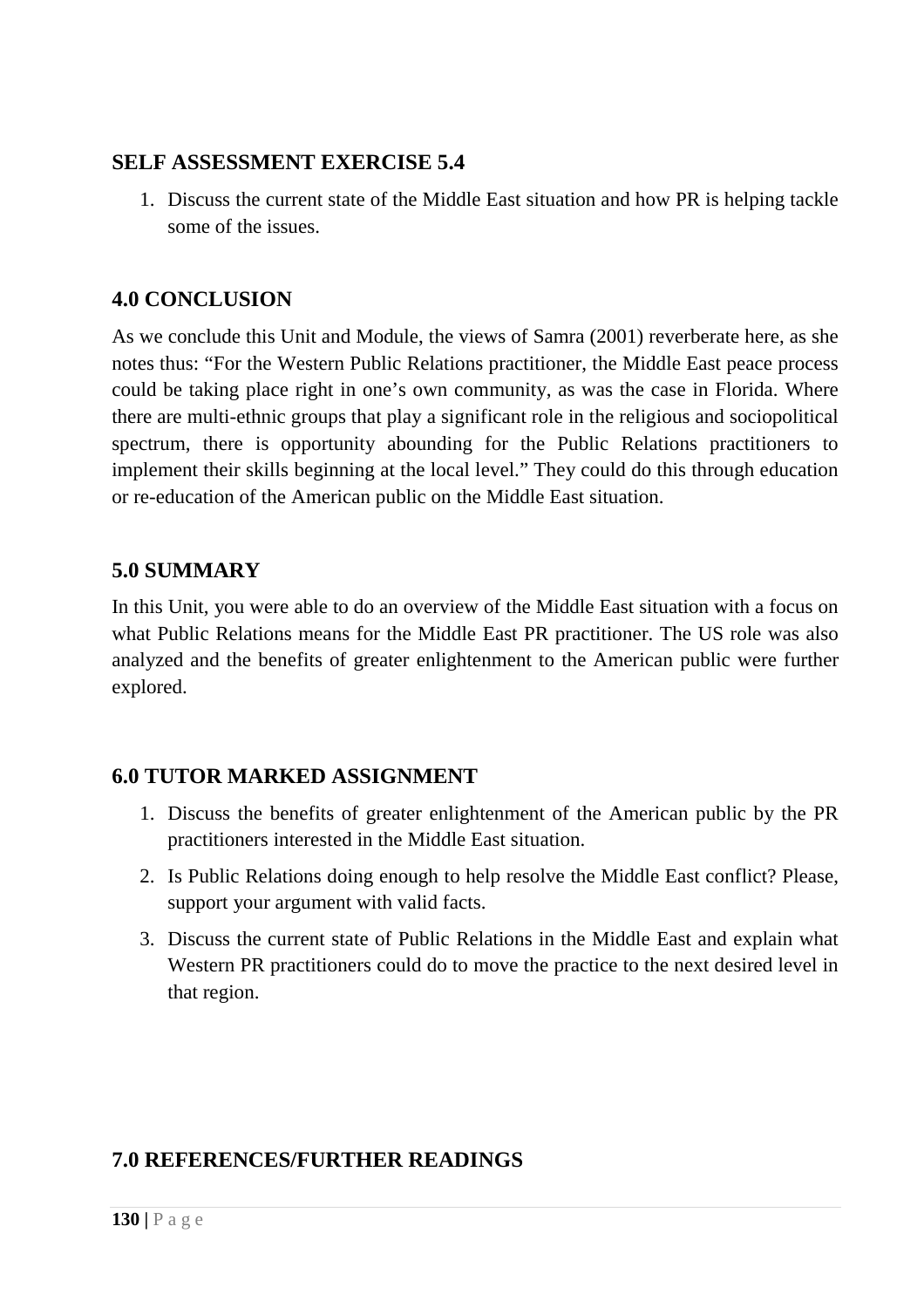- 1. Culbertson, Hugh M. and Chen Ni [Eds] (1996). *International Public Relations: A Comparative Analysis.* New Jersey: Lawrence Erlbaum Associate (LEA)
- 2. Health, R. (Ed.) (2001). *Handbook of Public Relations*. Houston: Sage Publications.
- 3. Tilson, Don J. and Alozie, Emmanuel C. [Eds] (2004). *Towards the Common Good: Perspectives in International Public Relations*. Boston: Pearson
- 4. Cutlip, S., Center, A. and Broom, G. (1985). *Effective Public Relations*. Englewood Cliffs, New Jersey: Prentice Hall
- 5. Nwosu, I.E. and Idemili, S.O. (Eds.) (1990). *Public Relations Speech, Media Writings and Copy***.** Enugu: Acena Publishers.
- 6. Nwosu, I.E. (Ed.) (1990). *Mass Media and National Development: Perspectives on Communication Environments of Development in Nigeria.* Aba: Frontiers Publishers.
- 7. Seitel, Fraser P. (2007). *The Practice of Public Relations (10th Edition).* Boston: Pearson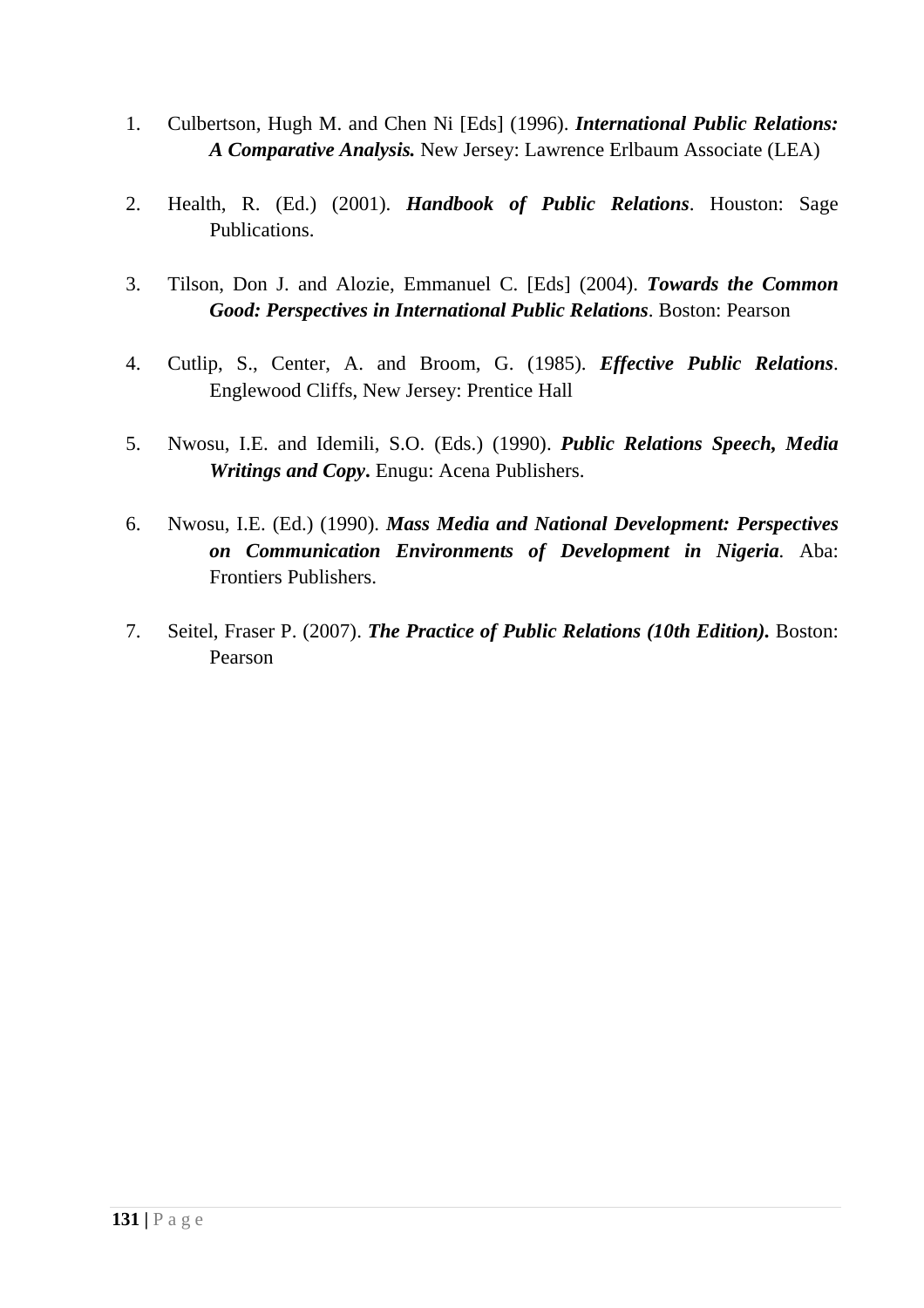## **MODULE 6: INTERNATIONAL PUBLIC RELATIONS: ETHICAL ISSUES**

- Unit 1: Ethics in Public Relations
- Unit 2: International Public Relations Codes of Ethics
- Unit 3: Transnational Corporate Ethical Responsibilities
- Unit 4: Relativism versus Universalism

## **UNIT 1: ETHICS IN PUBLIC RELATIONS**

## **CONTENTS**

- 1.0 Introduction
- 2.0 Objectives
- 3.0 Main Content
	- 3.1 Ethics in Public Relations
	- 3.2 The Need for Ethical Controls in the PR Industry
	- 3.3 Schools of Thought in Public Relations Ethics
- 4.0 Conclusion
- 5.0 Summary
- 6.0 Tutor Marked Assignment
- 7.0 References/Further Readings

## **1.0 INTRODUCTION**

Generally, ethics is an inclusive term, meaning that it can be understood in a variety of ways. Ethics is associated with morality and deals with matters of right and wrong. Ruch (1980) sees it as a set of moral principles or values dealing with what are considered good or bad, right or wrong.

In mass communication, Media Ethics refers to the code of conduct or set of rules and principles which morally govern and guide the mass media and their personnel in the discharge of their functions: Respect for authority, being fair to the audience, quality, equity, moral behaviour and all that constitutes a good life are ethics-orient; and these traits touch on conscience and morality. The ability to judge and behave ethically or otherwise is the function of our conscience and morality. The ethical issues that affect the practice of journalism in Nigeria shall be the focus of this unit.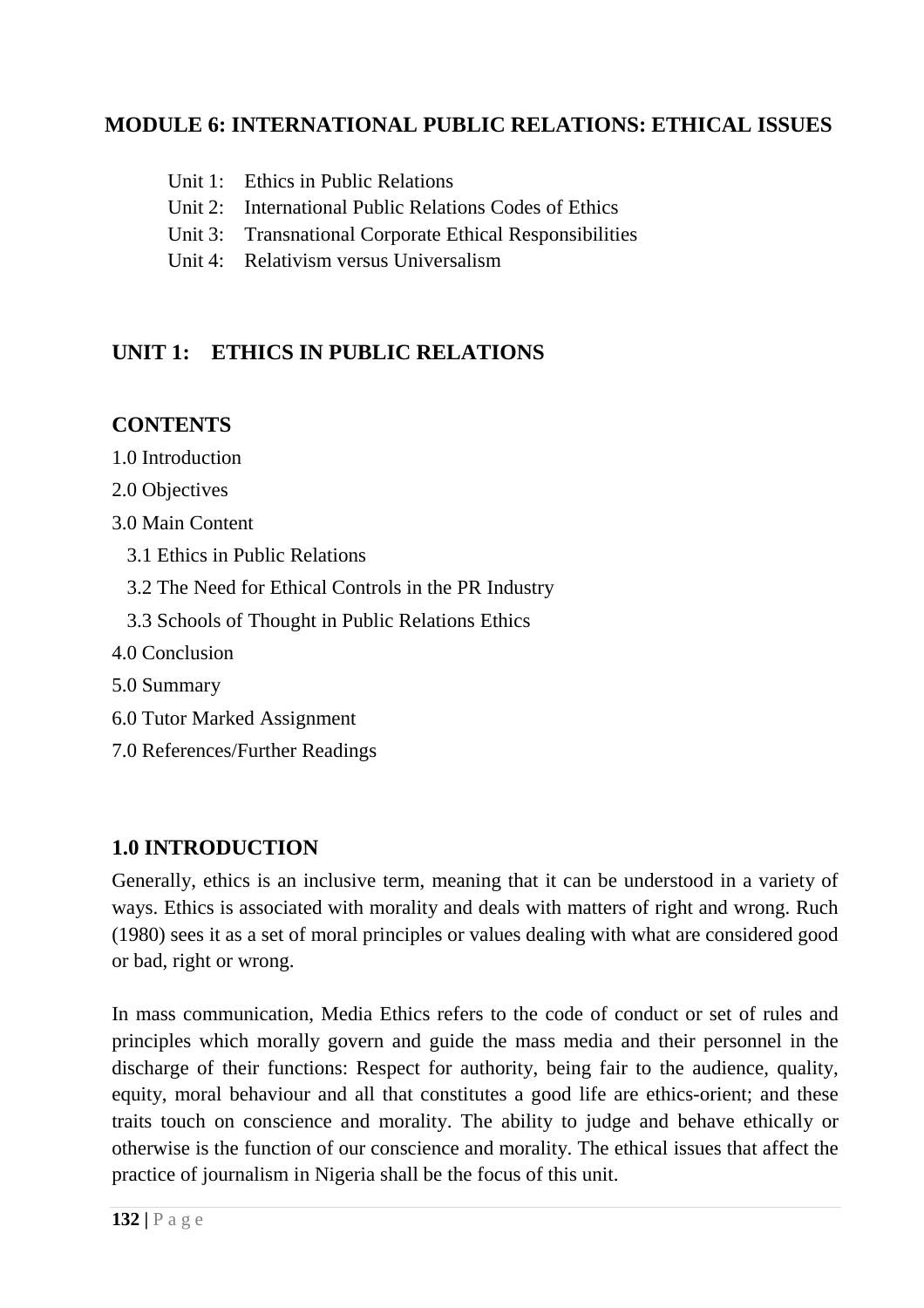## **2.0 OBJECTIVES**

At the end of this Unit, you should be able to do the following:

- 1. Define ethics, media ethics, and Public Relations ethics.
- 2. Identify and explain some ethical theories.
- 3. Discuss the need for ethical controls in the PR industry.
- 4. Identify and explain some Schools of Thought in Public Relations practice.

## **3.0 MAIN CONTENT**

# **3.1 ETHICS IN PUBLIC RELATIONS**

The Public Relations Department or Unit in any corporate organization, firm or institution of any type should be the seat of corporate ethics and the highest professional behaviour in all corporate matters. From the perspective of Seitel (2007:121), at least four ethical theories are relevant to the practice of Public Relations. These four theories are briefly explained below:

## **1. The Attorney/Adversary Model:**

This model was developed by Jay Barney and Ralph Black and compares the legal profession to that of PR in that (1) both are advocates in an adversarial climate and (2) both assume counterbalancing messages will be provided by adversaries. Barney and Black suggest that in this model, Public Relations practitioners have no obligation to consider the public interest or any other outside view beyond that of their client (Seitel, 2007:121).

## **2. The Two-Way Communication Model:**

This model was developed by Jim Grunig. The model is based on collaboration, working jointly with different people, and allowing for both listening and giveand-take. In this model, Grunig suggests that the Public Relations professional should balance his/her role as a client advocate with one as a social conscience for the larger public (Seitel, 2007:121).

## **3. The Enlightened Self-interest Model:**

This was developed by Sherry Baker and is based on the controversial principle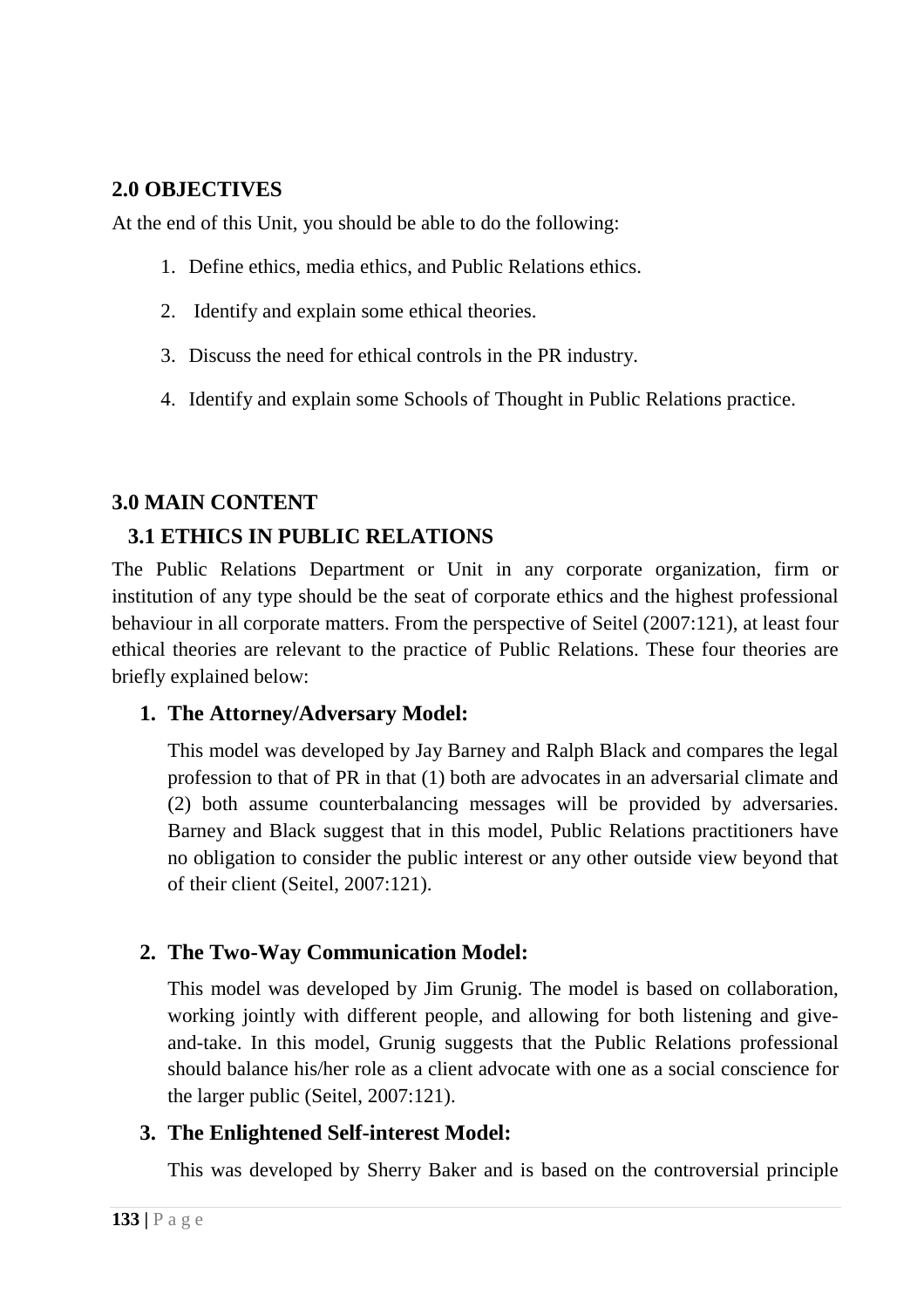that businesses do well by doing good. This is controversial because that is not always the case about successful businesses. In this model, however, Baker suggests that companies could gain competitive advantage and more recognition/respect in the market if they act ethically (Seitel, 2007:121).

#### **4. The Responsible Advocacy Model:**

This model was developed by Kathy Fitzpatrick and Candace Gauthier. The model is based on the ideals of professionalism and responsibility. It argues that the Public Relations practitioner's first loyalty is to his/her client, but must also have a responsibility to voice the opinions of organizational stakeholders. In this model, the founders suggest that the PR practitioner's greatest need for ethical guidance is in the reconciliation of being both a professional advocate and a social conscience of the people (Seitel, 2007:121), which Uthman Dan Fodio ultimately called "an open wound that only truth can heal".

### **SELF ASSESSMENT EXERCISE 6.1**

- 1. How will the Responsible Advocacy Model work for an IPR practitioner?
- 2. Put up a one-page argument to support Sherry Baker's "The Enlightened Self-interest Model"

## **3.2THE NEED FOR ETHICAL CONTROLS IN THE PUBLIC RELATIONS INDUSTRY**

The need for ethical controls in the Public Relations industry cannot be overemphasized. Any industry without such controls never grows because practitioners can take laws into their hand. Worst, such an industry will be abused because of its state of anarchy. Bearing this in mind, ethical and legal controls in the Public Relations exist for the following reasons:

- 1. For proper regulation of the activities of the professionals and practitioners in the industry.
- 2. To ensure best and exemplary practice in the industry.
- 3. To protect the publics of an organization that the PR Department represents.
- 4. To ensure and maintain standards and acceptability.
- 5. To avoid unnecessary and destructive litigations.
- 6. To ensure correct conduct and behaviour amongst the practitioners in the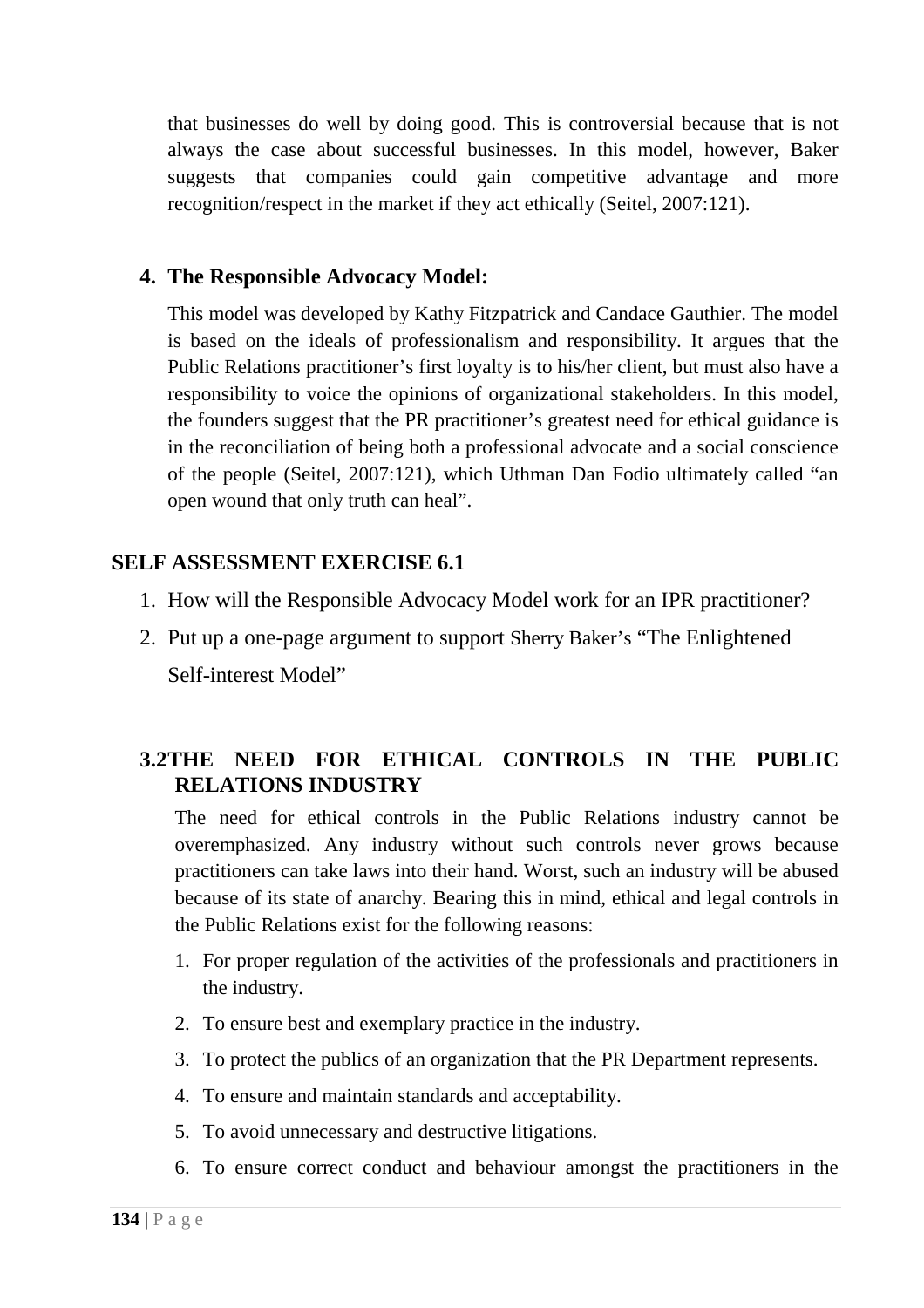industry.

7. To maintain a high level of professionalism in the industry.

## **3.3 SCHOOLS OF THOUGHT IN PUBLIC RELATIONS ETHICS**

### **1. Co-orientation:**

The Co-orientation Theory is based on the argument that journalists and Public Relations practitioners perform similar roles and therefore should follow similar professional norms. This model uses teleological reasoning. According to Broom (1977), Public Relations practitioners should strive to achieve a convergence of perspectives between an organization and its key publics. Most of the literature in this area has therefore emphasized the media relations functions and thus defined journalists as key public. How journalists classify PR practitioners differs based on whether the image was formed from the general perception (social norm level) or through personal experience (functional level). Conversely, PR practitioners typically have a better image of the journalism profession than of individual reporters. PR practitioners and Journalists define lying similarly and agree that declining comment or being evasive does not equate with telling a lie (Ryan and Martinson, 1991).

## **2. Advocacy:**

Advocacy ethics stems from the Social Responsibility Theory of the press and from persuasion rooted in Greek philosophy as a legitimate means of conveying a position or argument. The approach, according to Nelson (1994), is primarily teleological, valuing organizational goals, but basic rules-based guidelines may be applied. PR practitioners serve as organizational advocates, whether presenting the benefits of products, service or designing persuasive healthcare messages etc. Persuasion becomes unethical, however, when deliberate falsehood, distortion, or deception is used to mask intentions such as in the case of blatantly irresponsible communication campaigns (Curtin and Boynton, 2001).

## **3. Professionalism:**

Professionalism typically employs Rule Deontology to determine the scope of acceptable principles through codes, accreditation, and licensing. Professional associations and a growing number of companies have codified ethics to define daily decision making standards and reflect practitioner responsibility to the public (Curtin and Boynton, 2001).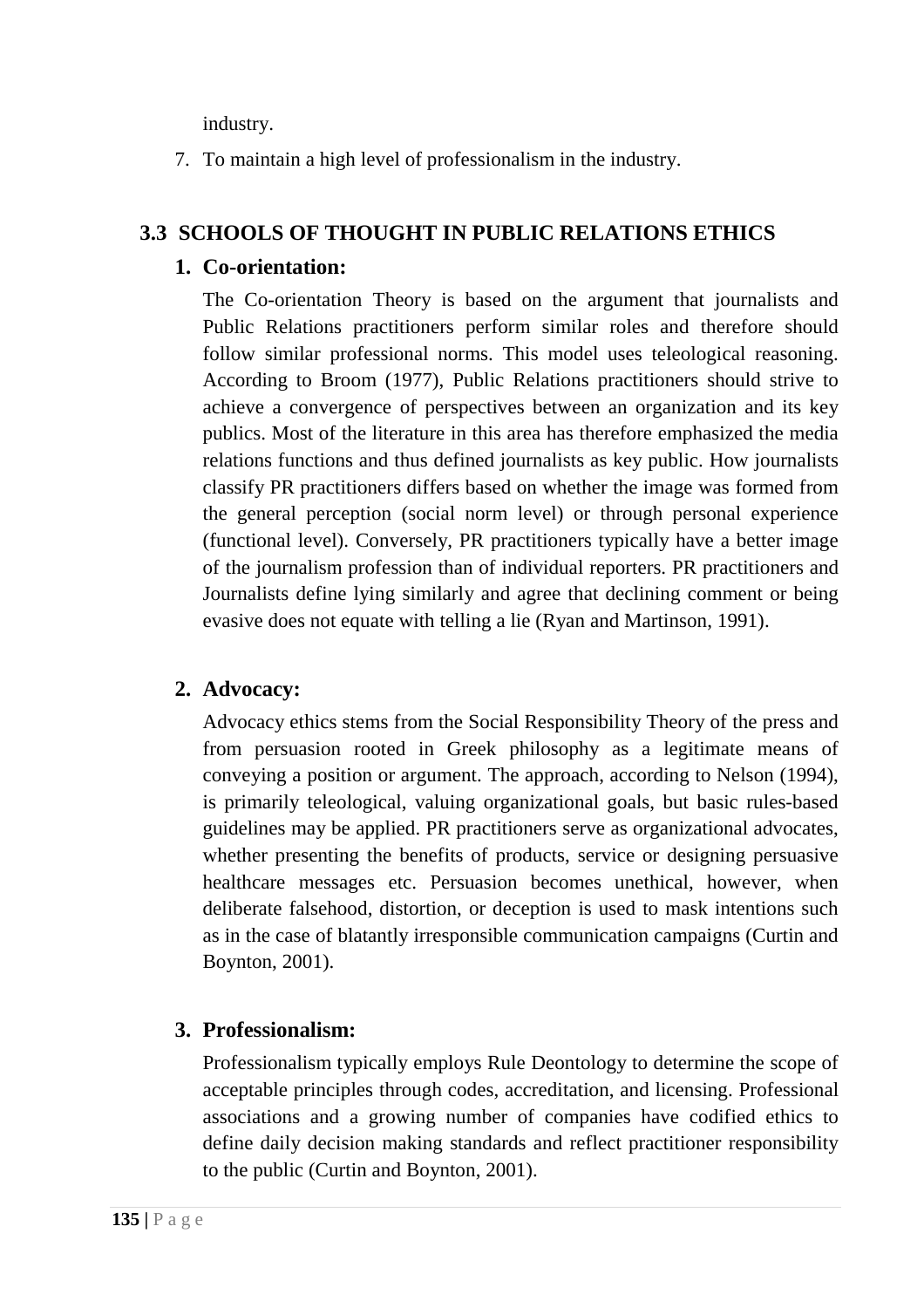Codes may also reinforce ethical expectations to PR novices and deter government intervention, thereby enhancing professionalism. Codes of PR practice will usually address issues of public interest, accepting gifts, honesty, integrity, accuracy, truth, disclosure, conflict of interest, confidence and privacy, professional reputation, corporate image, and enforcement terms and rights. The same goes for accreditation which is a way of ascertaining that standards and prescribed practices are duly followed and still ongoing in the industry per time. Accreditation has a way of validating professional processes in the industry and call organizations to order or to fall in line or be isolated from the industry. It is a peer mechanism or review model that ensures professionalism (Curtin and Boynton, 2001).

Reliance on professional ethics codes leads to criticism that they are vague, unenforceable, or applied inconsistently. For example, the PRSA code clearly proscribes lying, but it does not give clear guidance on when withholding information is justified, am ethical dilemma experienced by most PR practitioners (Wakefield, 2001). As globalization has evolved, many professionals have suggested the development of universal or international codes based on the belief that certain moral elements are basic to all humanity despite the cultural differences. Many cultures, however, do not embrace written codes of ethics, making such a universal code unlikely to gain wide acceptance and necessarily so broad as to lack pragmatic application. Codes of ethics, then, might be better at providing am image of professionalism than at actually guiding action (Curtin and Boynton, 2001).

### **4. Game Theory:**

This theory proposes that social interaction can be analyzed using mathematics to determine beneficial actions. Applied to PR, the Game Theory expands Ehling's (1984, 1985) Decision Theory model in which individuals identify possible actions and weigh their outcomes to restore conflicts by placing individual decision strategies in the context of other players (Murphy, 1989). The resulting theological ethics (a type of cost benefit analysis) weighs the consequences of possible actions by all actors by assigning numerical values to each. Much as individuals often use simple cost-benefit analysis to make decisions about everyday things such as consumer purchases, proponents of Game Theory stress the ability of this more complex form of cost-benefit analysis to allow PR practitioners to make systematic rational decisions not just based on the organization for which they work but also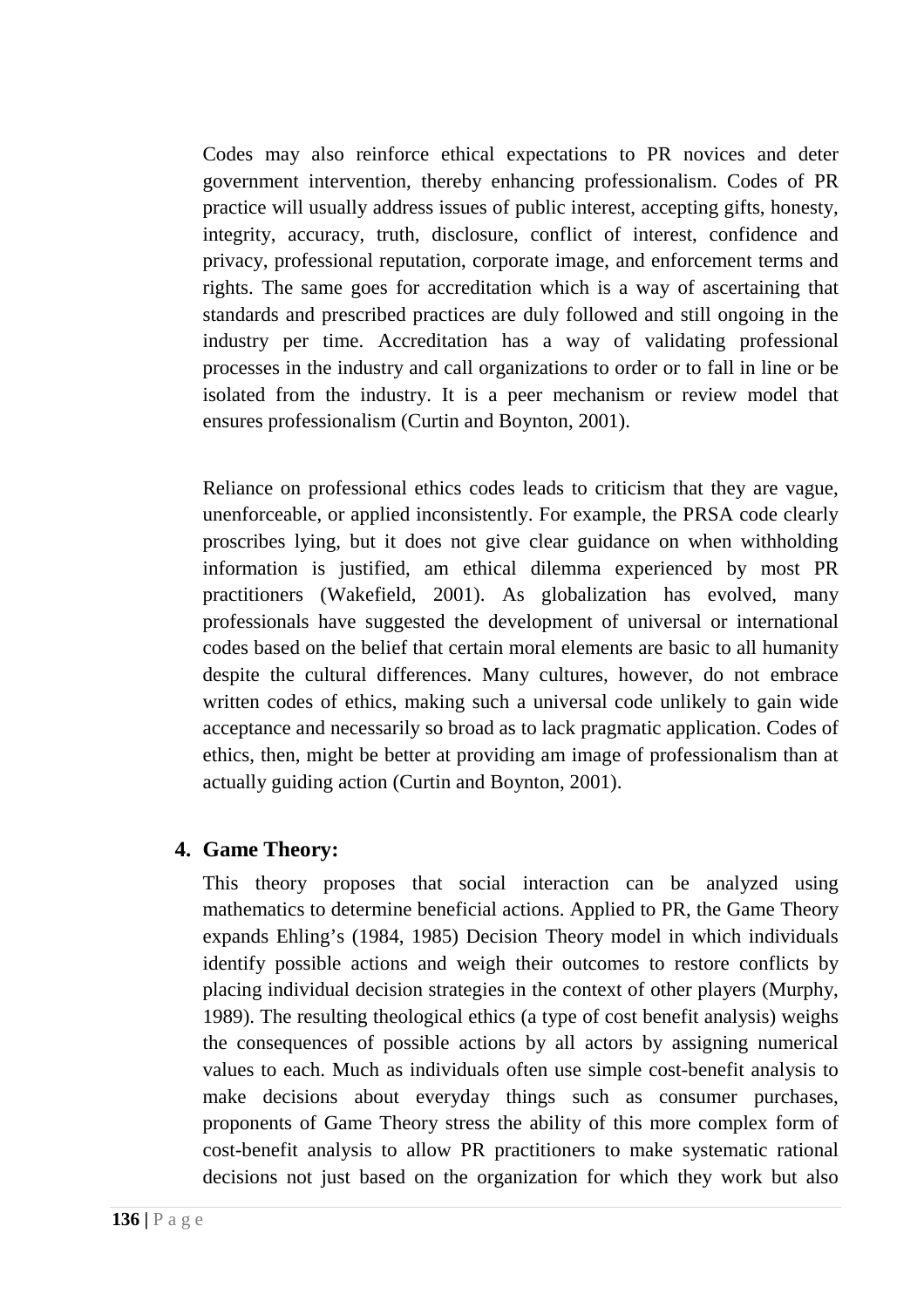taking into account their publics, particularly in instances where clear-cut choices might not be obvious (Murphy, 1989). By weighing the "what ifs" for all players, the Game Theory enables PR practitioners to better understand coalition formation and behaviour and to proceed with more confidence in strategic planning (Curtin and Boynton, 2001).

Critics of the Game Theory point to the problems inherent in any purely theological approach. Determining all possible consequences and player beforehand can be difficult (if not impossible). Also, assigning numeric values to all possible actions and outcomes can be arbitrary at best, and achieving the best outcome might require inherently unethical action such as lying. If not carefully applied, the Game Theory degenerates into gamesmanship in which personal assertiveness is high, cooperation is low, and other players are disempowered (Folger et al, 1993).

## **5. Corporate Responsibility:**

A corporation recognizes that doing good results in doing well, and being seen as a responsible corporate citizen, benefits the bottom line. This has become necessary because consumer advocacy and awareness have forced business to be more accountable to the society (Wright, 1976). Thus, corporate philanthropy represents good action because of the resulting goodwill that it buys for the company or organization. Ethical action is determined using costbenefit analysis to further the company's goals in the belief that what benefits the organization will have wider consequences and eventually will benefit society as well. This approach described above is the first approach under Corporate Responsibility called Enlightened Self-Interest, which is a restricted form of teleology consistent with Kohlberg's Stage 3 reasoning (Curtin and Boynton, 2001).

Recently, this approach to Corporate Responsibility has fallen in favour of an approach based on Social Contract Theory and the notion that social responsibility goes beyond good business practice; it encompasses the rights of publics and corporations' duties to those publics. As such, this formulation combines aspects of Co-orientation, Advocacy, Professionalism and Game Theory, culminating in a form of act deontology in which principles are delineated to guide actions and communications with public. Public themselves are viewed as stakeholders and are treated as ends in themselves and not as means to an end (Curtin and Boynton, 2001).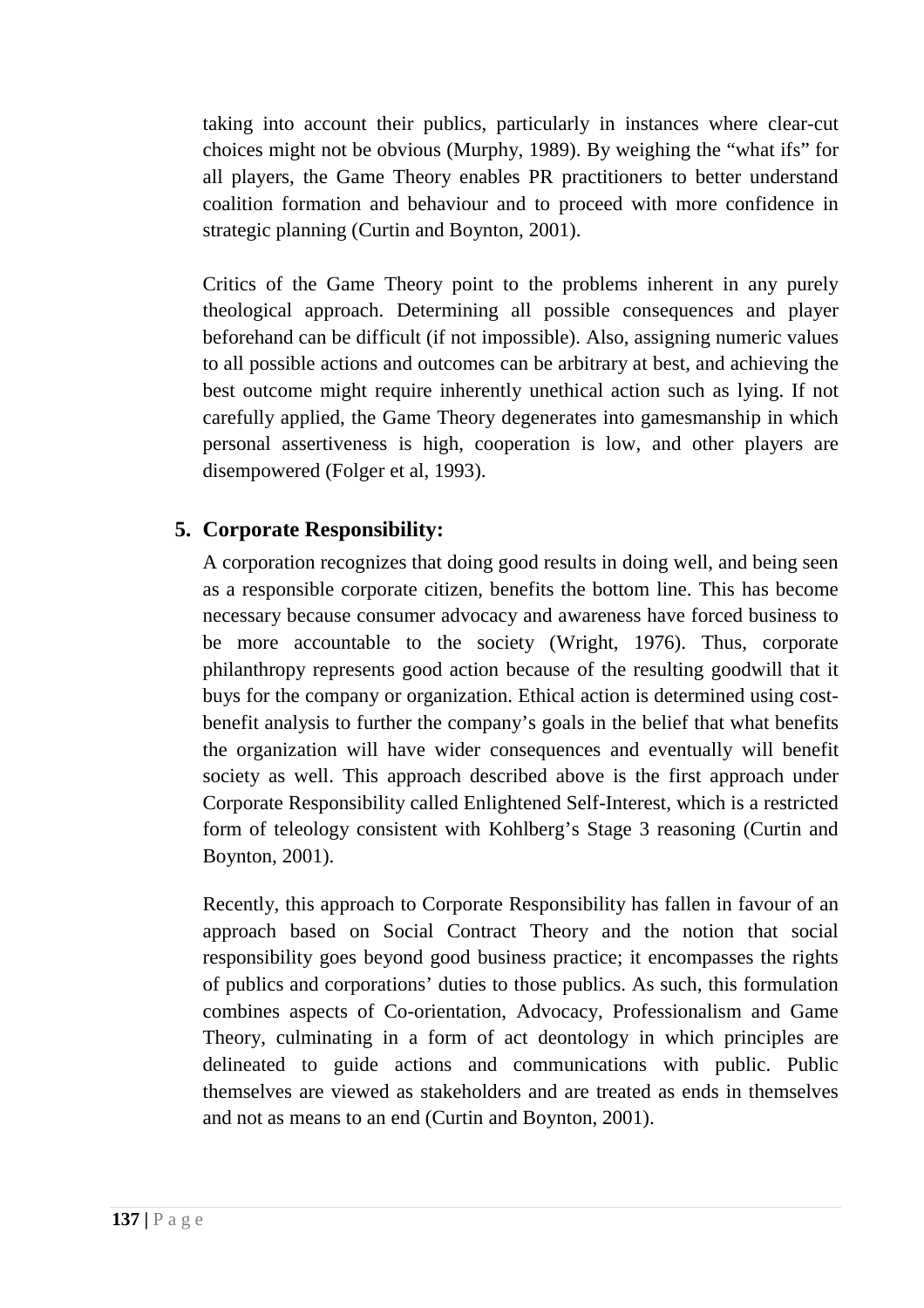In practice, however, this approach is often not easy to achieve, in large part because PR practitioners are frequently left out of organizational ethical decision making, leaving them powerless to enact corporate philosophies (Curtin and Boynton, 2001).

### **6. Structural/Functional Approach**

This approach to PR is based on systems theory, which stresses the role of organizational environment and purpose, to delineate differing ethical standards according to job function. This is further based on Dozier's (1983) identification of two main PR roles: (1) Communication Technician (2) Communication Manager. This division results in an ethical decision-making hierarchy in which technicians, functioning as advocate for their organization; first employ rule deontological principles such as codes of ethics. However, if codes are unavailable or incomplete, then practitioners turn to theological principles. But because managers function as advisers, they follow the opposite route, as befitting a more autonomous and objective status. Both approaches fall within Kohlberg's (1981, 1984) Conventional Level reasoning.

The strength of this approach is its ability to provide a unified ethical system for differing PR functions. Although the order of application varies, the same principles are used by advocates and advisers, resulting in similar outcomes (Curtin and Boynton, 2001).

## **7. Accommodation/Discursive Approach:**

Whereas the Structural/Functionalist Approach emphasizes the strategic goal achievement aspects of systems Theory, the Accommodation/Discursive Approach emphasizes the relational aspects. Sullivan (1965) outlined three types of PR values: (I) Technical – which he varied as morally neutral (II) Partisan – comprising commitment, loyalty, and trust in the organization, and (III) Mutual – comprising institutional obligations to the public based on principles of mutuality and rationality. Sullivan placed the locus of ethical issues at the intersection of partisan and mutual values, highlighting the tension that often exists in practice between organizational and broader societal interests. He also stressed the need for PR practitioners to facilitate communication between the two (Curtin and Boynton, 2001).

In addition, the approach employs the discourse ethics of Habermas (1979, 1996) to resituate ethics in the process of communication rather than in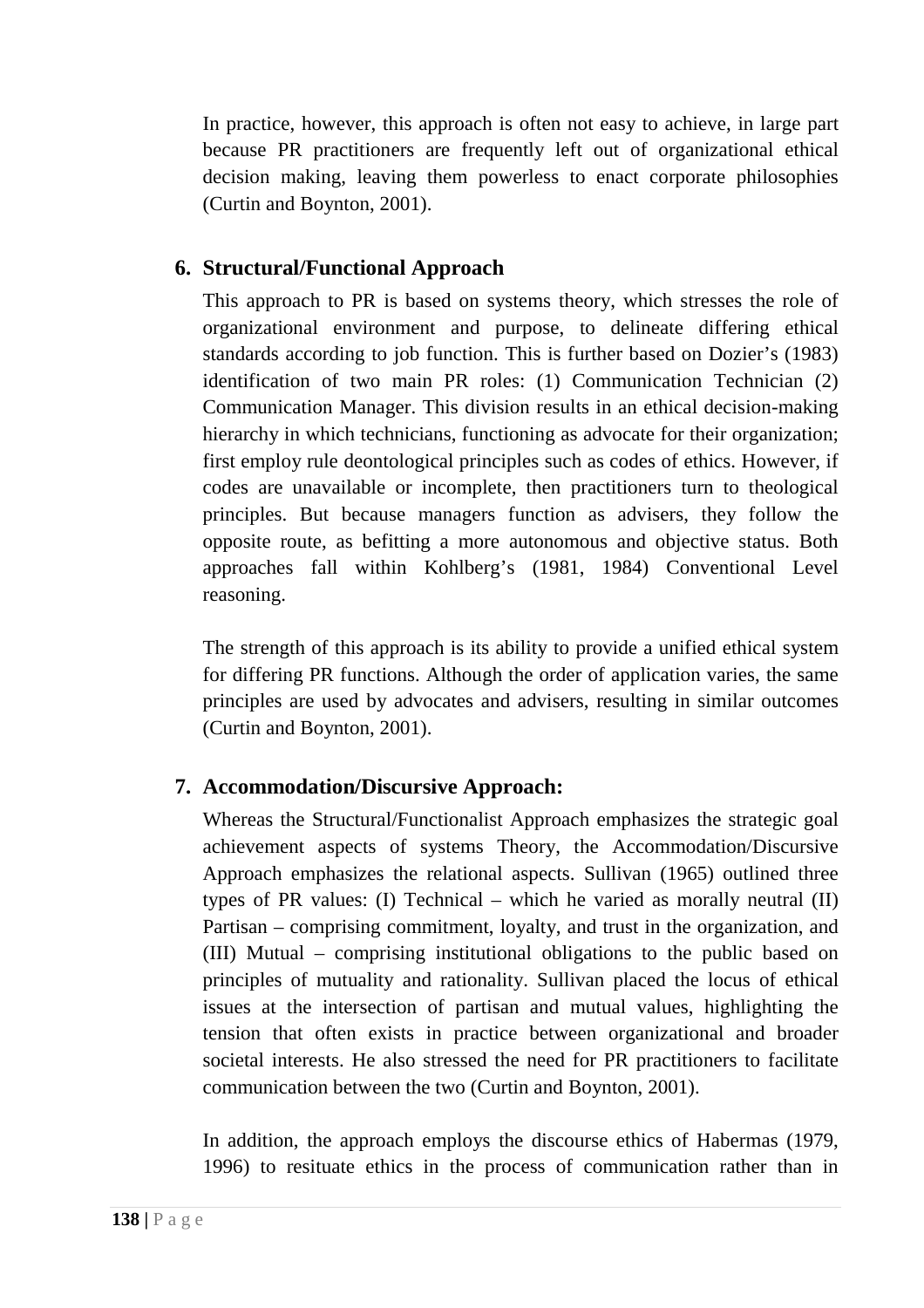communication outcomes. Building on Kohlberg's typology of moral reasoning, Habermas specified discourse rules ensuring that discussion participants are best able to advance their interests and weigh them critically against those of the larger community. This philosophy is embodied in Item 7 of the IPRA Code of Ethics, which states that members "shall undertake to establish the moral, psychological, and intellectual conditions for dialogue in its true sense" (Curtin and Boynton, 2001).

Under this approach, Advocacy is inherently unethical because it is based on content, not process, and on monologue, not dialogue. The approach makes moot the question of whether clients are so unethical that a practitioner cannot represent them in good faith because unethical clients often refuse to submit to such a process (Curtin and Boynton, 2001).

Critics note that the process requires rational application to procedural rules, yet not all organizations are interested in rational decision making, leaving open the question of whether using persuasion to convince them to enter into negotiation would not be more ethical than simply leaving them outside the bounds of practice (Curtin and Boynton, 2001).

## **8. Contingency Theory:**

This is a relatively new development in PR theory because many internal and external factors could constrain relations with publics, contingency theory suggest that organizations weigh these factors to determine which style of PR practice is most appropriate under the circumstances (Curtin and Boynton, 2001).

Accommodation, then, is not always possible or even desirable. Instead, a large number of factors must be carefully weighed and systematically applied in any given situation.

A decision-making framework consonant with a contingency approach expands on the Potter Box, in which agents prioritize values and publics by defining the situation, identifying values, selecting principles, and choosing loyalties (Mc Elread, 1996). This approach, rather than forcing a choice, combines deontological and teleological principles in a similar four-step framework:

1. Confront ethical dilemma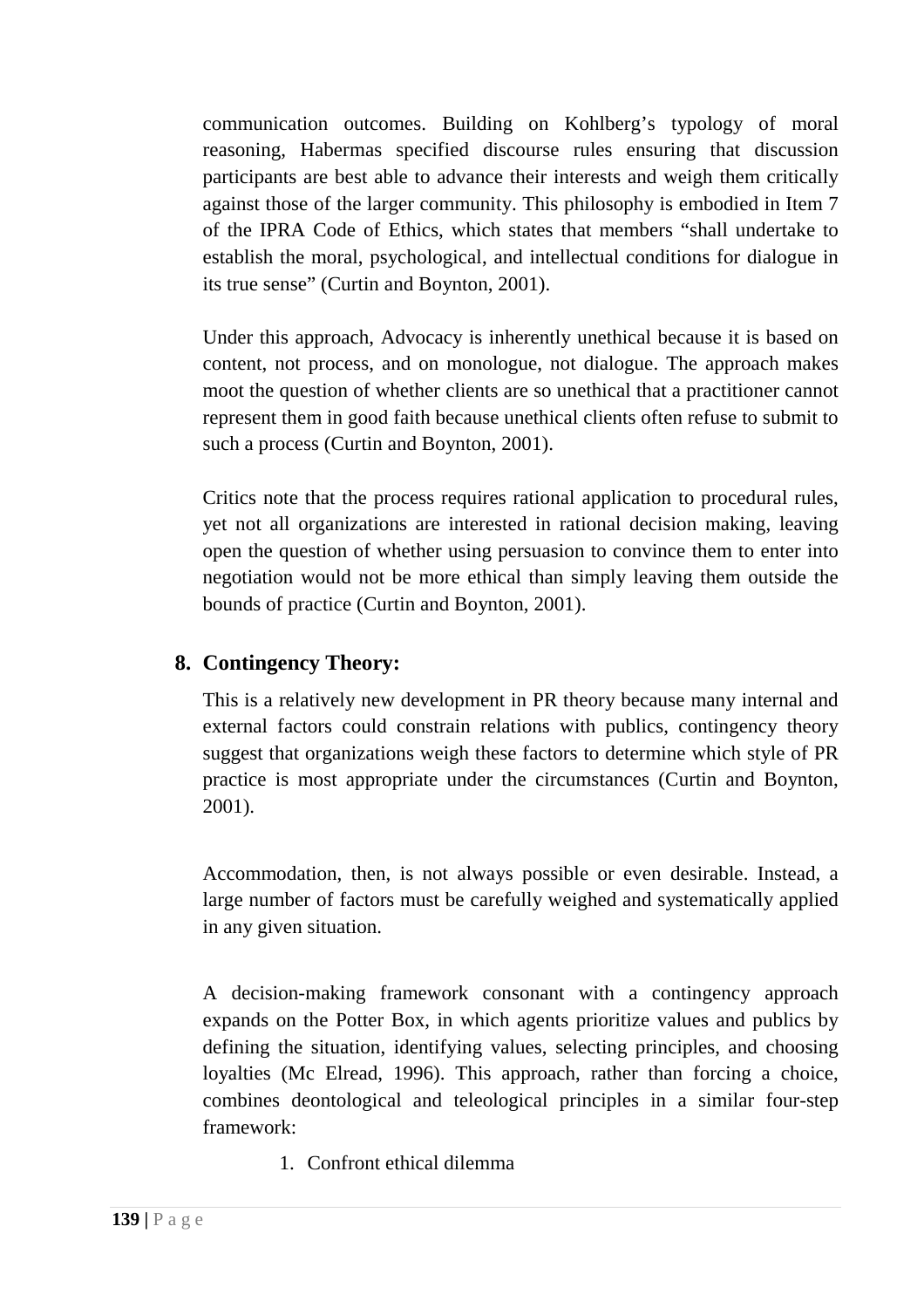- 2. Determine individual motivation to act
- 3. Consider rules, principles, and duties as well as predictions concerning causes and consequences of actions
- 4. Reach decision and take appropriate action.

The result suggests a true situation ethics in which moral decision are based on detailed knowledge of each relevant situation and both principled action and a weighing of consequences (Vasquez, 1996).

### **4.0 CONCLUSION**

According to Seitel (2007), ethics should make a great difference between Public Relations and other professions. He notes further: "In light of numerous misconceptions about the practice of Public Relations, it is imperative that practitioners emulate the highest standards of personal and professional ethics. Within an organization, Public Relations practitioners must be the standard bearers of corporate ethical initiatives. By the same token, Public Relations consultants must always counsel their clients in an ethical direction – towards accuracy and candor and away from lying and hiding the truth."

### **5.0 SUMMARY**

This Unit discussed PR ethics as a core factor in Public Relations practice and management. We also considered the need for ethical controls in the industry and based the argument on some ethical theoretical models and Schools of Thought that define the practice of Public Relations.

### **6.0 TUTOR MARKED ASSIGNMENT**

- 1. Discuss three Schools of Thought in Public Relations ethics and say exactly how they influence the industry.
- 2. Should PR practitioners be advocates? If yes, who should they advocate for? Please, use valid and sound argument in making your submission.
- 3. Discuss the need for ethical considerations in the PR industry.
- 4. Discuss five Schools of Thought in Public Relations practice and state how they influence ethical decision making processes.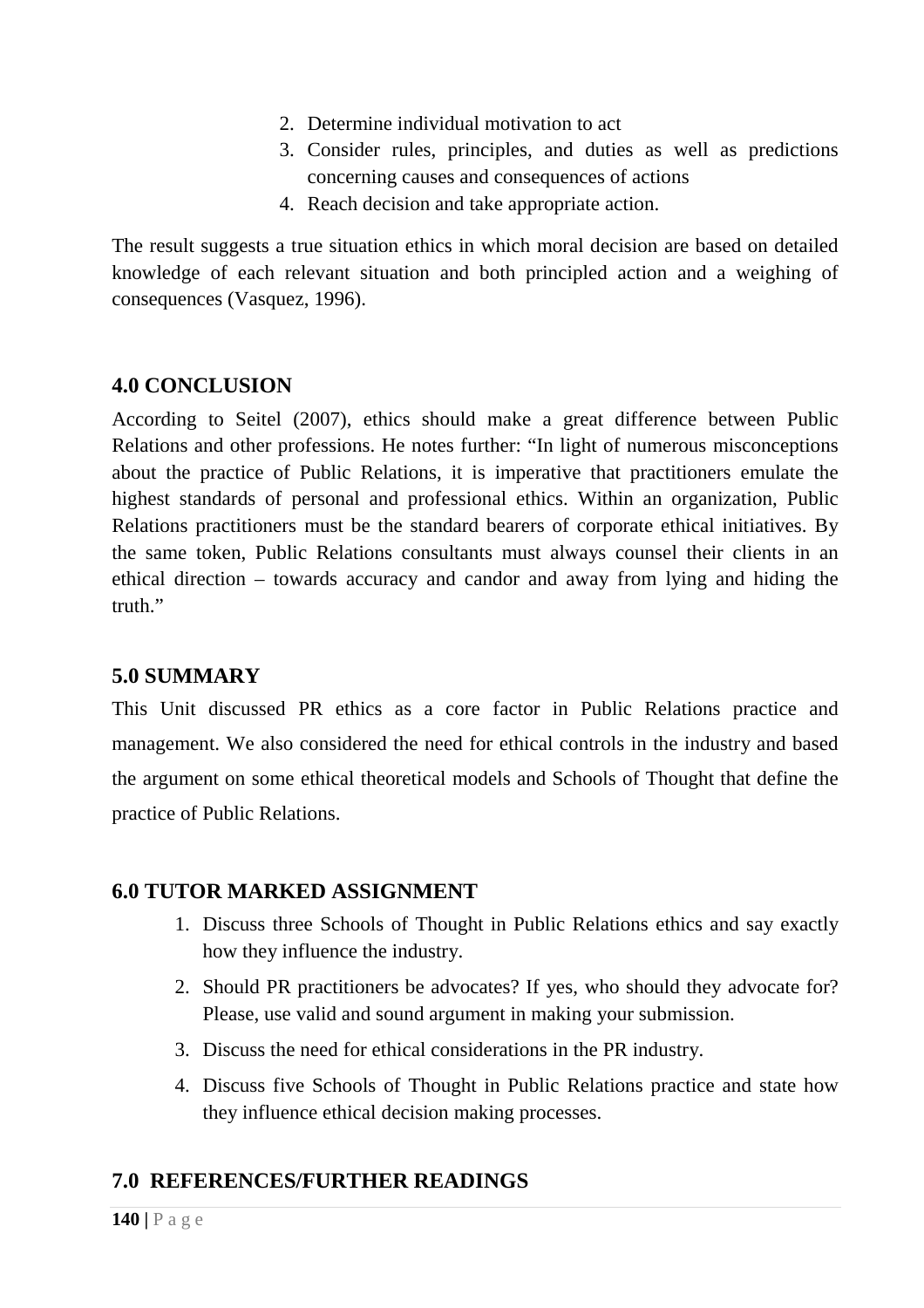- 1. Culbertson, Hugh M. and Chen Ni (Eds.) (1996). *International Public Relations: A Comparative Analysis.* New Jersey: Lawrence Erlbaum Associate (LEA)
- 2. Health, R. (Ed.) (2001). *Handbook of Public Relations*. Houston: Sage Publications.
- 3. Tilson, Don J. and Alozie, Emmanuel C. [Eds] (2004). *Towards the Common Good: Perspectives in International Public Relations*. Boston: Pearson
- 4. Cutlip, S., Center, A. and Broom, G. (1985). *Effective Public Relations*. Englewood Cliffs, New Jersey: Prentice Hall
- 5. Grunig, J. E. (Ed.) (1992). *Excellence in Public Relations and Communication Management*. Hillsdale, New Jersey: Lawrence Erlbaum Associates
- 6. Grunig, J. and Hunt, T. (1984). *Managing Public Relations*. New York: CBS Public Publishing
- 7. Skinner, J. and Von Essen, L. (1991). The South African Handbook of Public Relations. Johannesburg, South Africa: Southern Books
- 8. Nwosu, I.E. and Idemili, S.O. (Eds.) (1990). *Public Relations Speech, Media Writings and Copy***.** Enugu: Acena Publishers.
- 9. Nwosu, I.E. (Ed.) (1990). *Mass Media and National Development: Perspectives on Communication Environments of Development in Nigeria.* Aba: Frontiers Publishers.
- 10. Ezeukwu, G. (1999). *Understanding International Relations*. Enugu: Gold Publishers
- 11. Okoro, C.O. (2000). *International Relations and Diplomacy Since the World Wars*. Enugu: Feloks Communications
- 12. Ekeanyanwu, N.T. (2008). *International Communication*. Canaanland, Ota: Covenant University Press
- 13. Seitel, Fraser P. (2007). *The Practice of Public Relations (10th Edition).* Boston: Pearson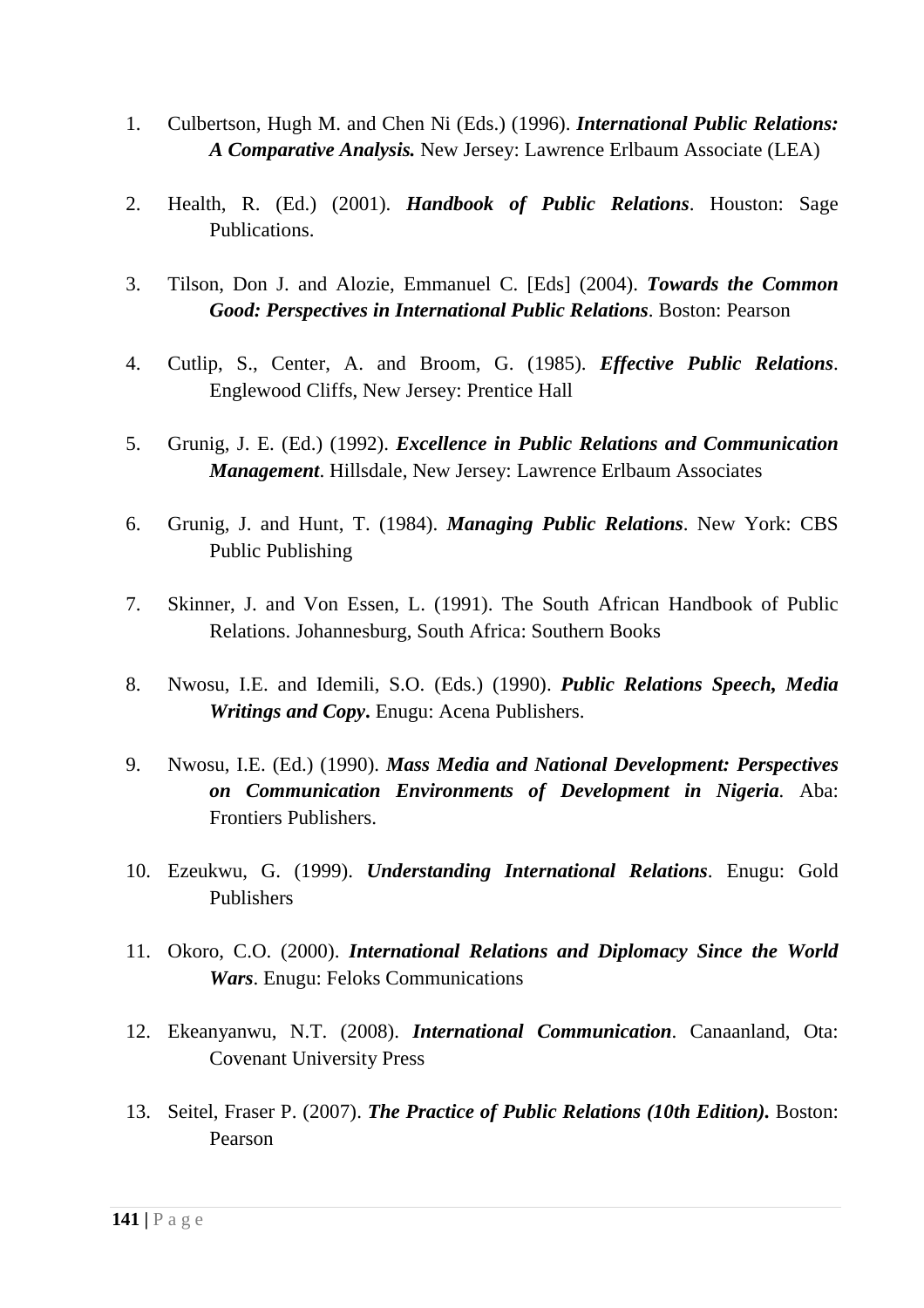- 14. Okoye, Innocent (2008). *Nigerian Press Law*. Lagos: Unilag
- 15. Ewelukwa, B.N. (2004). *Introduction to Nigerian Press Law.* Onitsha: Maranatha Press Ltd
- 16. Belch and Belch (2001). *Advertising and Promotion: An Integrated Marketing Communication Perspective.* Boston: McGraw-Hill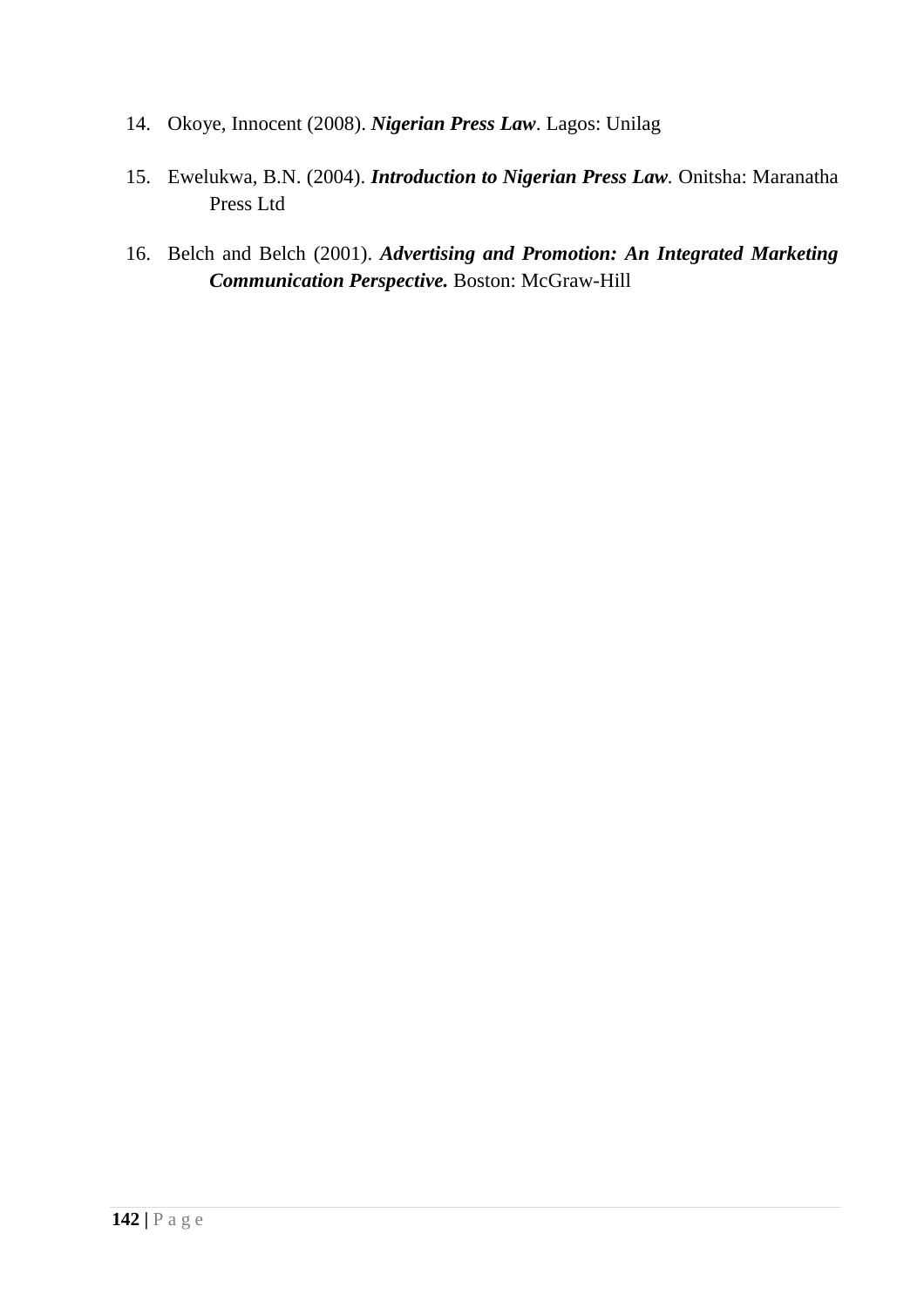## **UNIT 2: INTERNATIONAL PUBLIC RELATIONS CODES OF ETHICS**

### **CONTENTS**

- 1.0 Introduction
- 2.0 Objectives
- 3.0 Main Content
	- 3.1 The IPR Code of Athens
	- 3.2 The PRSA Member Code of Ethics 2000
- 4.0 Conclusion
- 5.0 Summary
- 6.0 Tutor Marked Assignment
- 7.0 References/Further Readings.

## **1.0 INTRODUCTION**

A code of ethics or conduct, according to Seitel (2007), is a formal statement of the values and business practices of a corporation. "A code may be a short mission statement, or it may be a sophisticated document that requires compliance with articulated standards and has a complicated enforcement mechanism." (Seitel, 2007:113).

IPRA is the acronym for International Public Relations Association which was formally established in London on May 1, 1955, with the adoption of a constitution and the appointment of the first IPRA Council. The association is aimed at promoting exchange of information and co-operation within the profession. The Code of Athens was established under the IPRA as a set guidelines and instructions to be strictly adhered to by its members like every other profession in the world that uphold value systems.

## **2.0 OBJECTIVES**

This Unit basically presents two of the numerous recognized Codes in the practice of Public Relations. At the end of this Unit, the student should be able to identify and discuss some of the critical elements of these ethical codes in the Public Relations practice.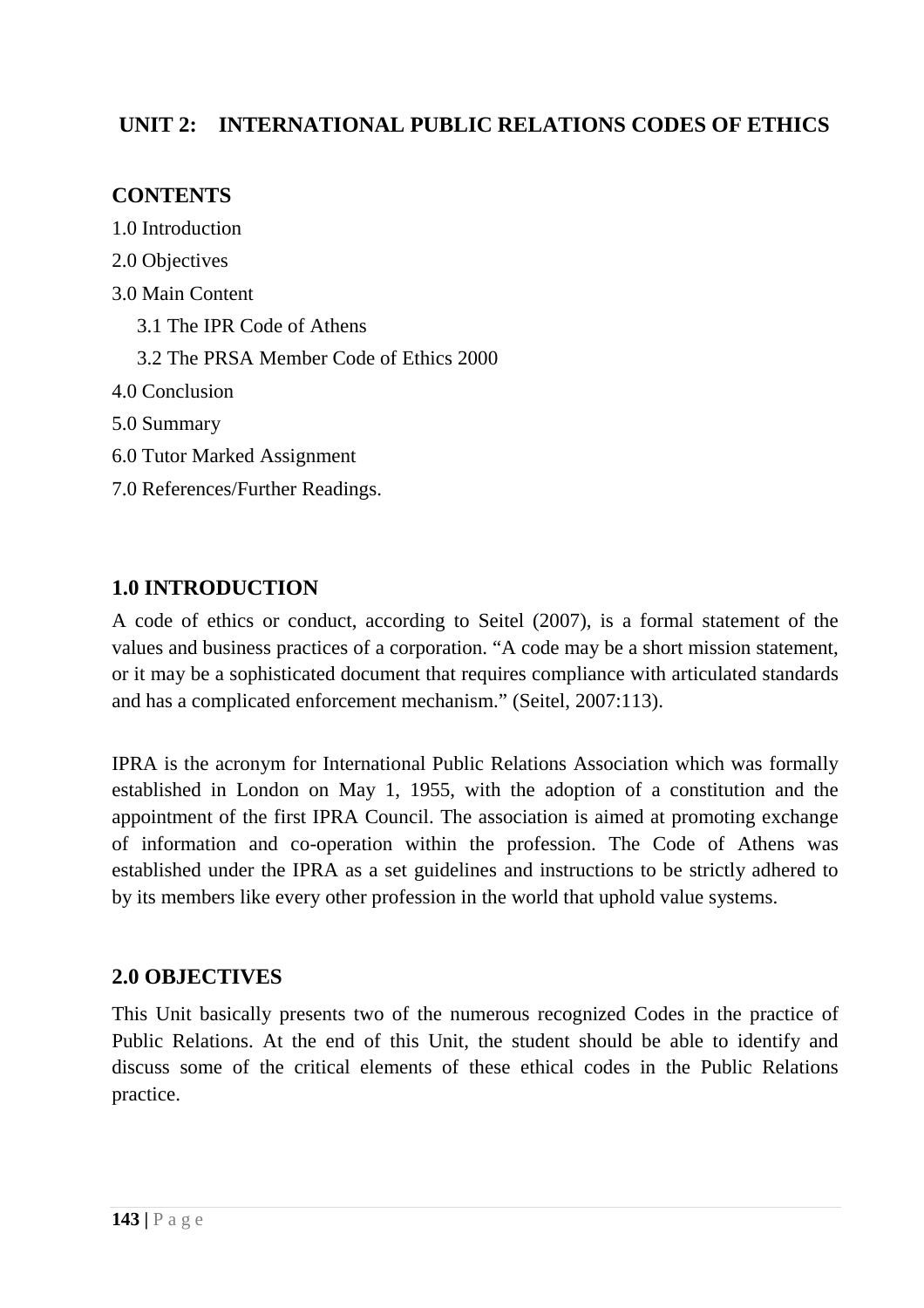### **3.0 MAIN CONTENT**

### **3.1 INTERNATIONAL PUBLIC RELATIONS CODE OF ATHENS**

The Code of Athens is presented here in full:

#### **THE CODE OF ATHENS**

CONSIDERING that all Member countries of the United Nations Organization have agreed to abide by its Charter which reaffirms "its faith in fundamental human rights, in the dignity and worth of the human person" and that having regard to the nature of the profession, Public Relations practitioners in these countries should undertake to ascertain and observe the principles set out in this Charter:

CONSIDERING that, apart from "rights", human beings have not only physical or material need but also intellectual, moral and social needs, and that their rights are of real benefit to them only insofar as these needs are essentially met;

CONSIDERING that, in the course of their professional duties and depending on how these duties are performed, Public Relations practitioners can substantially help to meet these intellectual, moral and social needs;

And lastly, CONSIDERING that the use of the techniques enabling them to come simultaneously into contact with millions of people gives Public Relations practitioners a power that has to be restrained by the observance of a strict moral code.

On all these grounds, all members of the International Public Relations Association agree to abide by this International Code of Ethics, and that if, in the light of evidence submitted to the Council, a member should be found to have infringed this Code in the course of his/her professional duties, he/she will be deemed to be guilty of serious misconduct calling for an appropriate penalty.

### Accordingly, each member:

#### SHALL ENDEAVOUR

- 1. To contribute to the achievement of the moral and cultural conditions enabling human beings to reach their full stature and enjoy the indefeasible rights to which they are entitled under the "Universal declaration of Human Rights";
- 2. To establish communications patters and channels which, by fostering the free flow of essential information, will make each member of the group feel that he/she is being kept informed, and also give him/her an awareness of his/her own personal involvement and responsibility, and of his/her solidarity with other members;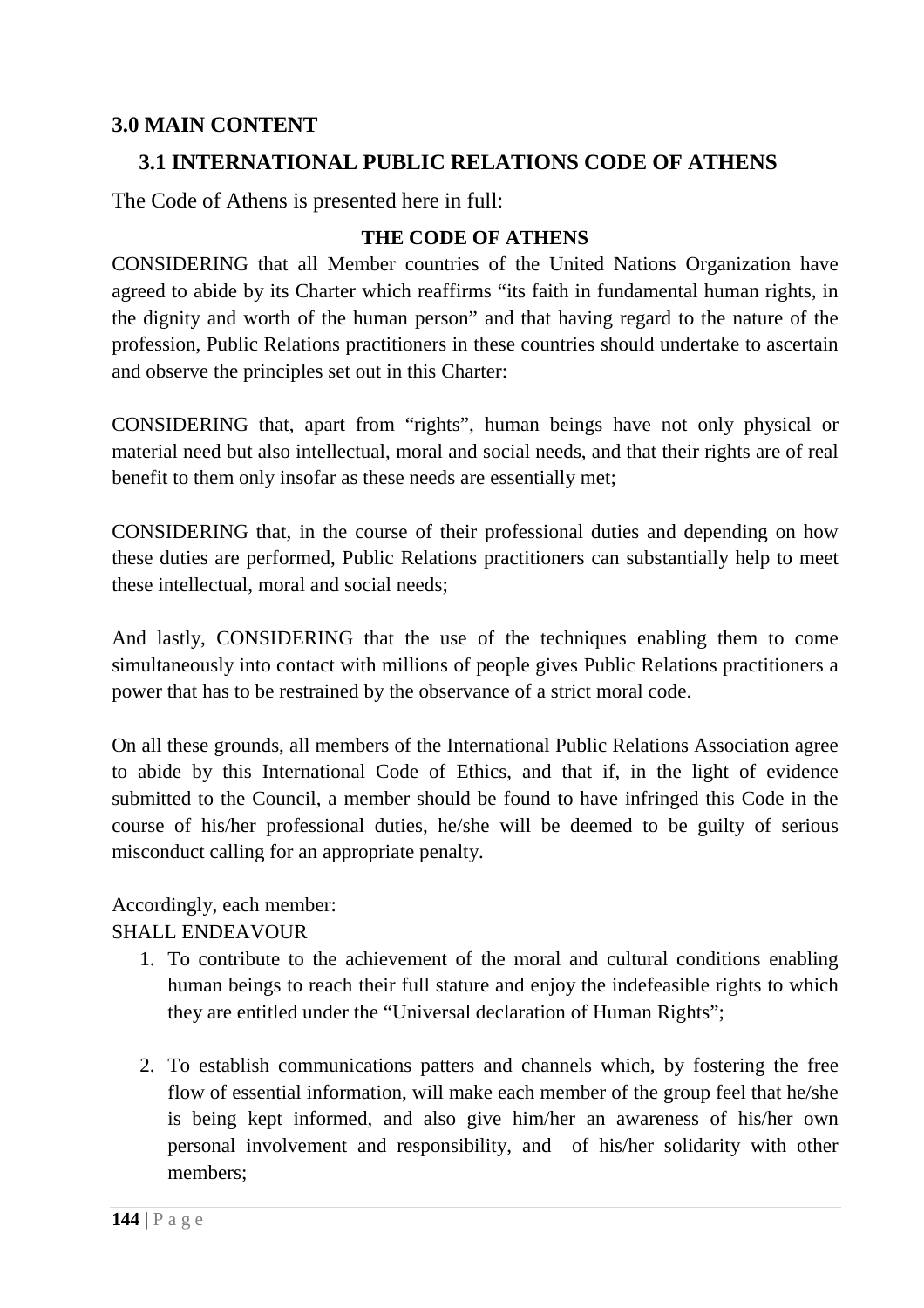- 3. To conduct himself/herself always and in all circumstances in such a manner as to deserve the confidence of those with whom he/she comes into contact;
- 4. To bear in mind that, because of the relationship between him/her profession and the public, his/her conduct – even in private – will have an impact on the way in which the profession as a whole is appraised:

#### SHALL UNDERTAKE

- 5. To observe in his/her professional duties, the moral principles and rules of the "Universal Declaration of Human Rights";
- 6. To pay due regard to , and uphold human dignity and to recognize the right of each individual to judge for himself/herself;
- 7. To establish the moral, psychological and intellectual conditions for dialogue in its true sense, and to recognize the rights of these parties involved to state their case and express their views;
- 8. To act, in all circumstances, in such a manner as to take account of the respective interests of the parties involved; both the interest of the organization which he/she serves and the interests of the publics concerned;
- 9. To carry out his/her undertakings and commitments which shall always be so worded as to avoid any misunderstanding, and to show loyalty and integrity in all circumstances so as to keep the confidence or his/her clients or employers, past or present, and all of the publics that are affected by his/her actions;

#### SHALL REFRAIN FROM

- 10. Subordinating the truth to other requirements;
- 11.Circulating information which is not based on established and ascertainable facts;
- 12.Taking part in any venture or undertaking which is unethical or dishonest or capable of impairing human dignity or integrity;
- 13.Using any "manipulative" methods or techniques designed to create subconscious motivations which the individual cannot control of his/her own free will and so cannot be held accountable for the actions taken on them. **Author: Lucien Matrat, Member Emeritus (France). Adopted by IPRA General Assembly, Athens, May 1965, and modified at Tehran, April 1968**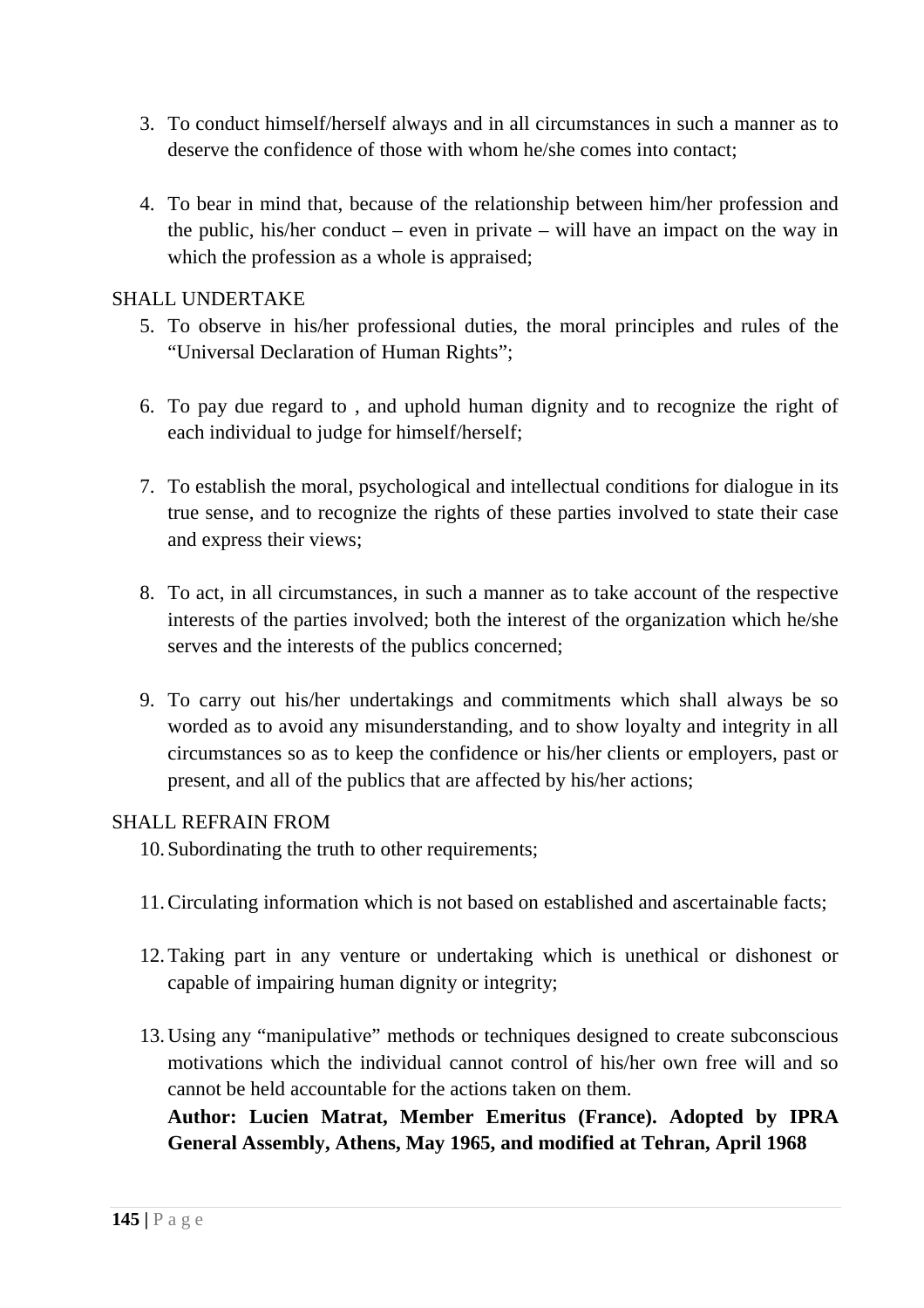### **3.2 THE PRSA MEMBER CODE OF ETHICS 2000**

This section presents the Public Relations Society of America (PRSA) member Code of Ethics that was passed in 2000 as one of the standard codes the Public Relations industry has looked up to. Some other codes merely mimic this particular code in its articulation of its own standard codes. The PRSA Member Code of Ethics 2000 is presented below (without editing):

## **PRSA MEMBER CODE OF ETHICS 2000**

# **PRSA MEMBER STATEMENT OF PROFESSIONAL VALUES**

This statement presents the core values of PRSA members and, more broadly, of the Public Relations profession. These values provide the foundation for the member Code of Ethics and set the industry standard for the professional practice of Public Relations. These values are the fundamental beliefs that guide our behaviours and decision-making process. We believe our professional values are vital to the integrity of the profession as a whole.

# **ADVOCACY**

We serve the public interest by acting as responsible advocates for those we represent. We provide a voice in the marketplace of ideas, facts, and viewpoints to aid informed public debate.

### **HONESTY**

We adhere to the highest standards of accuracy and truth in advancing the interests of those we represent and in communicating with the public.

### **EXPERTISE**

We acquire and responsibly use specialized knowledge and experience. We advance the profession through continued professional development, research, and education. We build mutual understanding, credibility, and relationships among a wide array of institutions and audiences.

### **INDEPENDENCE**

We provide objective counsel to those we represent. We are accountable for our actions.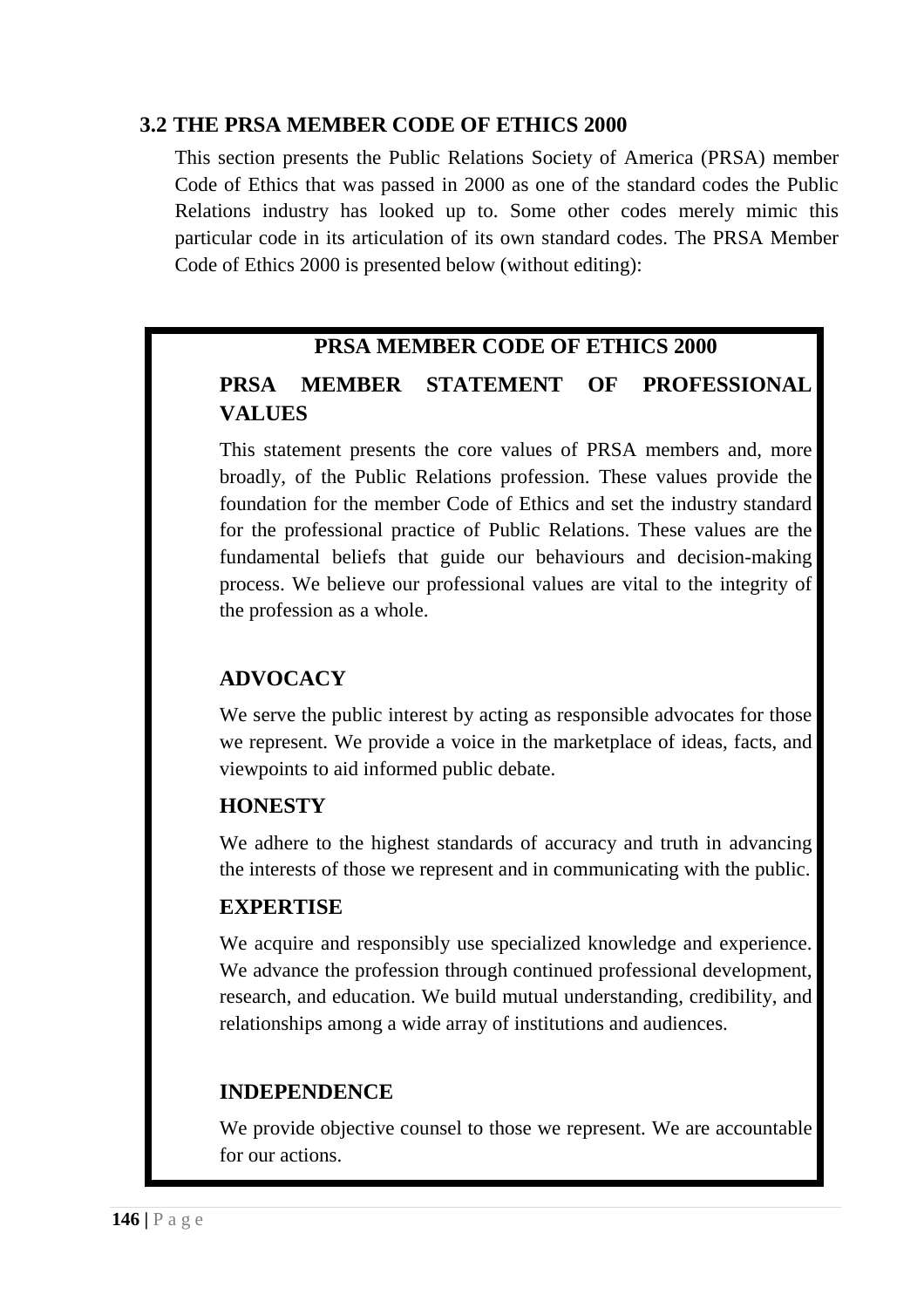# **LOYALTY**

We are faithful to those we represent, while honoring our obligation to serve the public interest.

## **FAIRNESS**

We deal fairly with clients, employers, competitors, peers, vendors, the media, and the general public. We respect all opinions and support the right of free expression.

**The Public Relations Society of America, 33 Irving Place, New York, NY 10003- 2376**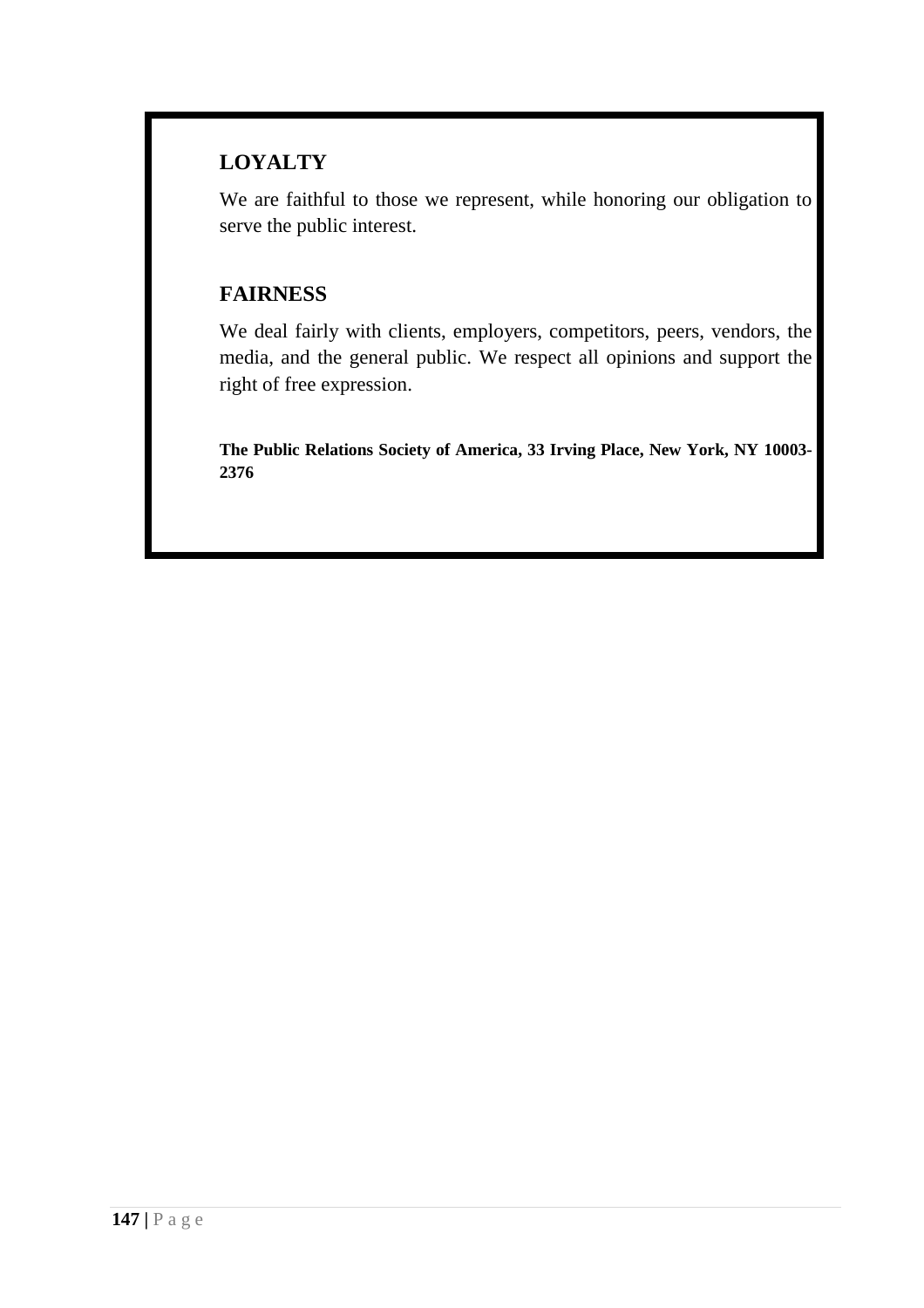### **SELF ASSESSMENT EXERCISE 6.1**

Is honesty a virtue the average Public Relations practitioner is really interested in? Please, support your stand with valid argument.

### **4.0 CONCLUSION**

The practice of Public Relations becomes meaningless if there is no form of standardization of the practice. Professionalism is a function of standardization. To standardize therefore, the discipline requires a set of rules and guiding principles that every practitioner must adhere to. These rules are what have been codified as ethical codes. They help maintain sanity and professionalism in the Public Relations industry.

# **5.0 SUMMARY**

This Unit discussed two of the well known and generally accepted Public Relations Codes of Ethics in the industry to give the students a hands-on understanding of what a Code means, should contain, and should aim at.

## **6.0 TUTOR MARKED ASSIGNMENT**

- 1. Discuss three issues or areas that the PRSA member Code of Ethics 2000 converges with the Code of Athens.
- 2. Discuss the relevance of three carefully selected items in the IPRA Code of Athens to the practice of International Public Relations.

- 1. Culbertson, Hugh M. and Chen Ni [Eds] (1996). *International Public Relations: A Comparative Analysis.* New Jersey: Lawrence Erlbaum Associate (LEA)
- 2. Health, R. (Ed.) (2001). *Handbook of Public Relations*. Houston: Sage Publications.
- 3. Tilson, Don J. and Alozie, Emmanuel C. [Eds] (2004). *Towards the Common Good: Perspectives in International Public Relations*. Boston: Pearson
- 4. Cutlip, S., Center, A. and Broom, G. (1985). *Effective Public Relations*. Englewood Cliffs, New Jersey: Prentice Hall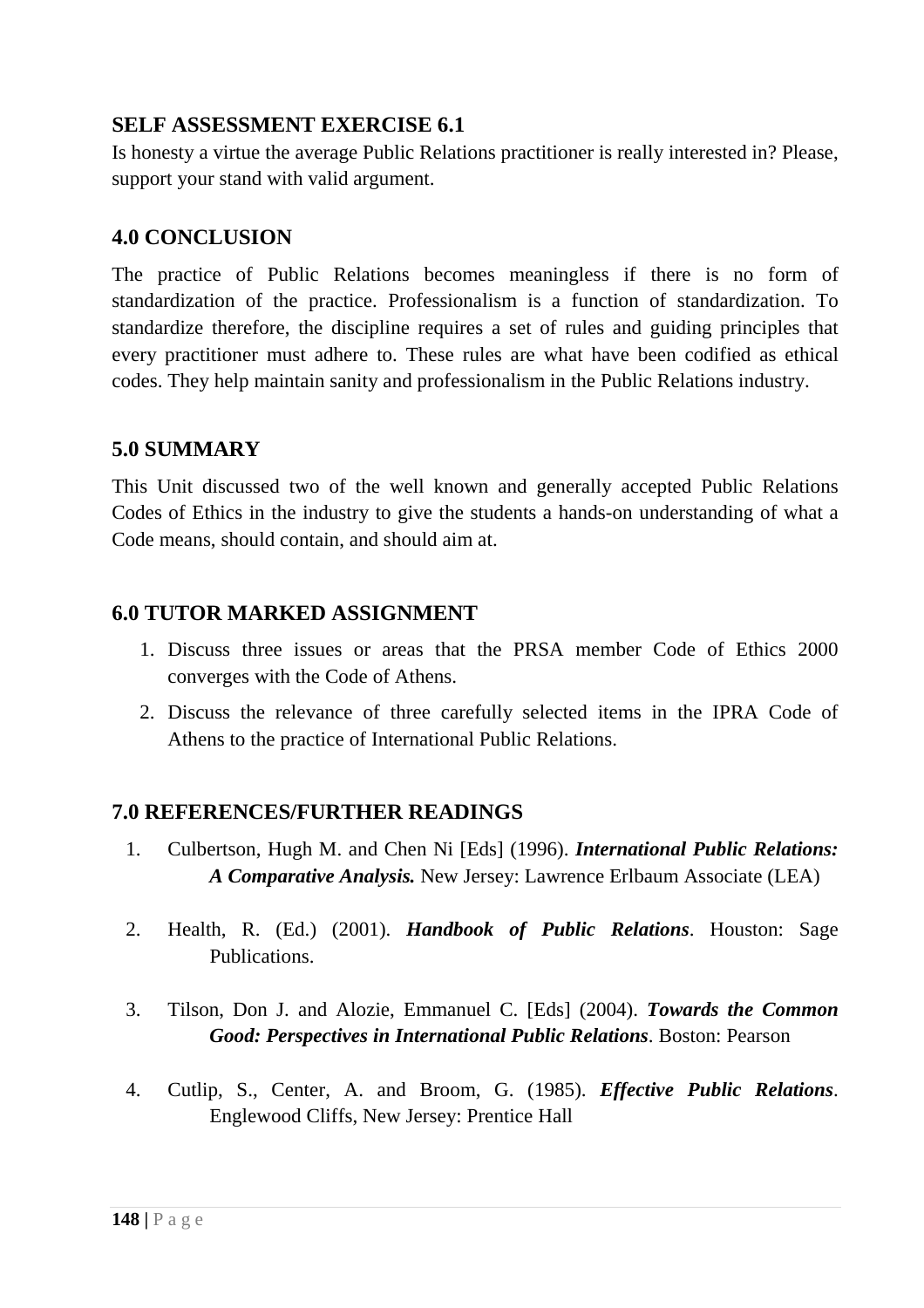- 5. Grunig, J. E. (Ed.) (1992). *Excellence in Public Relations and Communication Management*. Hillsdale, New Jersey: Lawrence Erlbaum Associates
- 6. Grunig, J. and Hunt, T. (1984). *Managing Public Relations*. New York: CBS Public Publishing
- 7. Skinner, J. and Von Essen, L. (1991). *The South African Handbook of Public Relations*. Johannesburg, South Africa: Southern Books
- 8. Seitel, Fraser P. (2007). *The Practice of Public Relations (10th Edition).* Boston: Pearson
- 9. Okoye, Innocent (2008). *Nigerian Press Law*. Lagos: Unilag
- 10. Belch and Belch (2001). *Advertising and Promotion: An Integrated Marketing Communication Perspective.* Boston: McGraw-Hill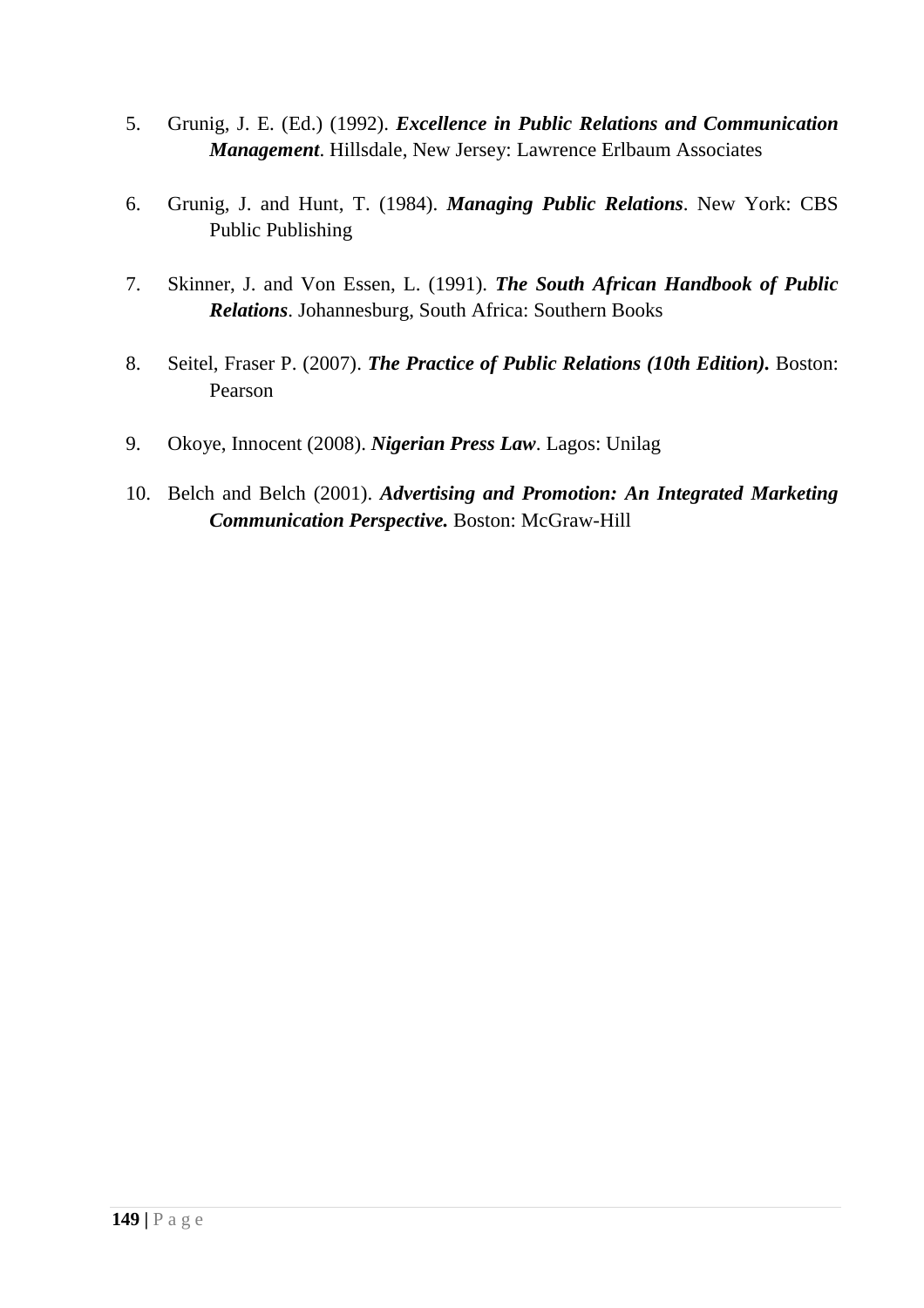# **UNIT 3: TRANSNATIONAL CORPORATE ETHICAL RESPONSIBILITIES**

## **CONTENTS**

1.0 Introduction

- 2.0 Objectives
- 3.0 Main Content
	- 3.1 Transnational Corporate Ethical Responsibilities
- 4.0 Conclusion
- 5.0 Summary
- 6.0 Tutor Marked Assignment
- 7.0 References/Further Readings.

### **1.0 INTRODUCTION**

True International Public Relations is certainly undertaken at the level of Transnational Corporations (TNCs) or Multinational Corporations (MNCs). We have in the earlier Units discussed what makes for effective Public Relations in the Multinational Corporations; one of such that was left till this Unit is corporate ethical responsibilities.

The nature of transnational businesses makes it imperative that such corporations that operate at that level maintain a structure that respects corporate ethical responsibilities so as to continue to enjoy a healthy and cordial relationship with its numerous publics across all the nations where such corporation operates.

According to Seitel (2007), "an individual's or organization's ethics comes down to the standards that are followed in relationships with others – the real integrity of the individual or organization. Obviously, a person's ethical construct and approach depend on numerous factors – cultural, religious, and educational, among others".

### **2.0 OBJECTIVES**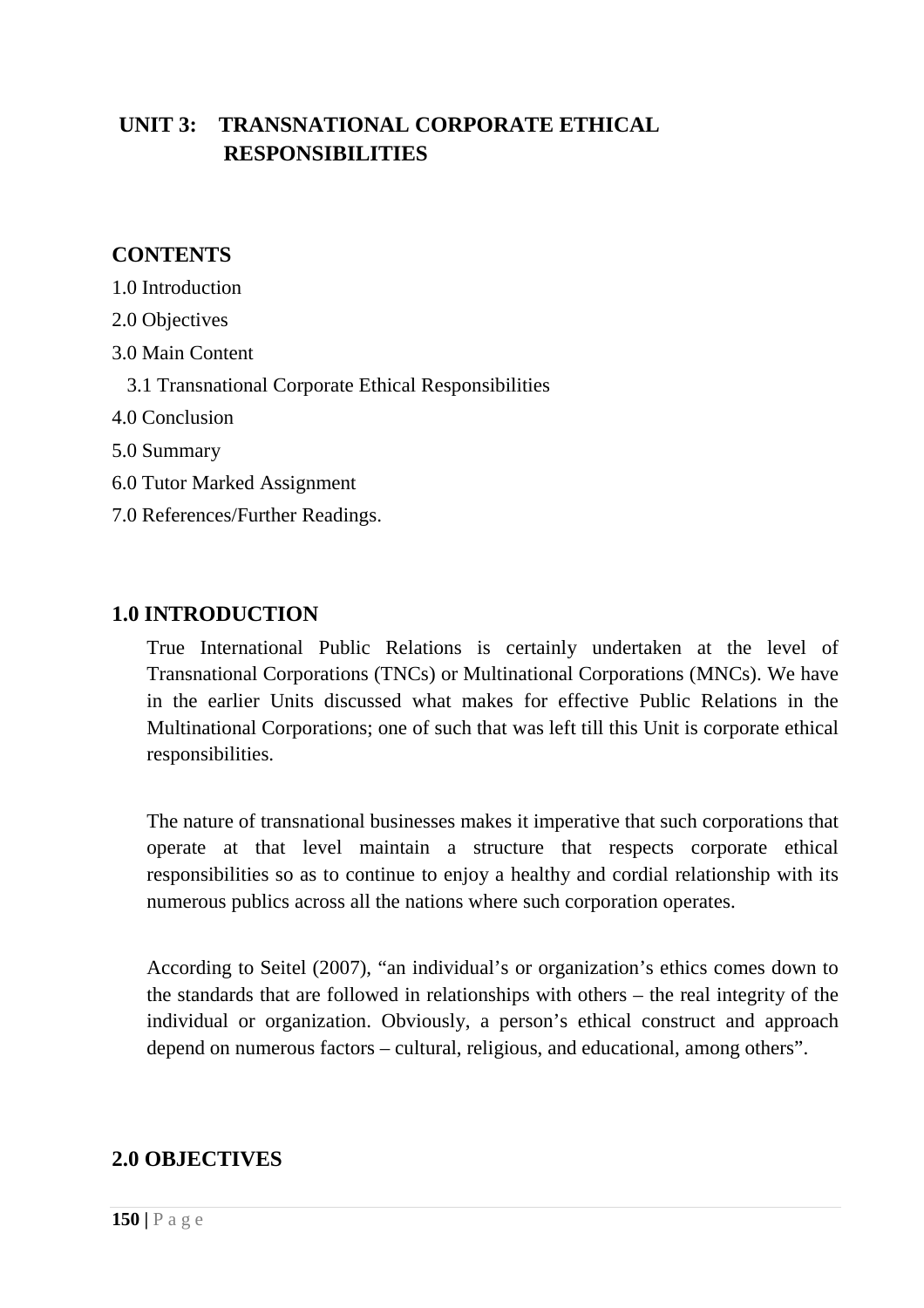This Unit will enable you to appreciate the overriding need for transnational corporate ethical responsibilities in Multinational Corporations.

# **3.0 MAIN CONTENT**

## **3.1 TRANSNATIONAL CORPORATE ETHICAL RESPONSIBILITIES**

The subject matter of ethics has remained controversial and debatable. The reasons are obvious. Individual, cultural, and corporate differences will continue to interpret ethics differently depending on the context. Seitel (2007:111) captures this situation more vividly when he noted thus: "No issue is solely black or white but is rather a shade of gray – particularly in making Public Relations decisions. That is not to say that ethical distinctions don't exist. They do. Philosophers throughout the ages have debated the essence of ethics".

Seitel (2007:111) goes ahead to give a brief insight into some of these classical distinctions thus:

- *Utilitarianism* suggests considering the "greater good" rather than what may be best for the individual.
- To Aristotle, the *golden mean of moral virtue* could be found between two extreme points of view.
- Kant's *Categorical Imperative* recommended acting "on that maxim which you will to become a universal law."
- Mill's *Principle of Utility* recommended "seeking the greatest happiness for the greatest number."
- The traditional *Judeo-Christian ethic* prescribes "loving your neighbour as yourself." Indeed, this golden rule makes good sense as well as in the practice of Public Relations.

Notwithstanding these distinctions in ethical issues, the imperative for Transnational Corporate Ethical Responsibilities cannot be overemphasized. According to Dean Kruckeberg (1996), the following arguments suffice:

- 1. There is need for ethics and mutually agreed responsibilities because of the ever increasing social, political, and economics impact of transnational corporations. Since they operate in different countries and context, a guiding ethics will be a welcome development to address individual differences found in the different operational branches and countries.
- 2. Elfstrom (1991) argues that corporations have the requisite qualities for moral agency but not as elegant as/and more complex as found in individual humans. It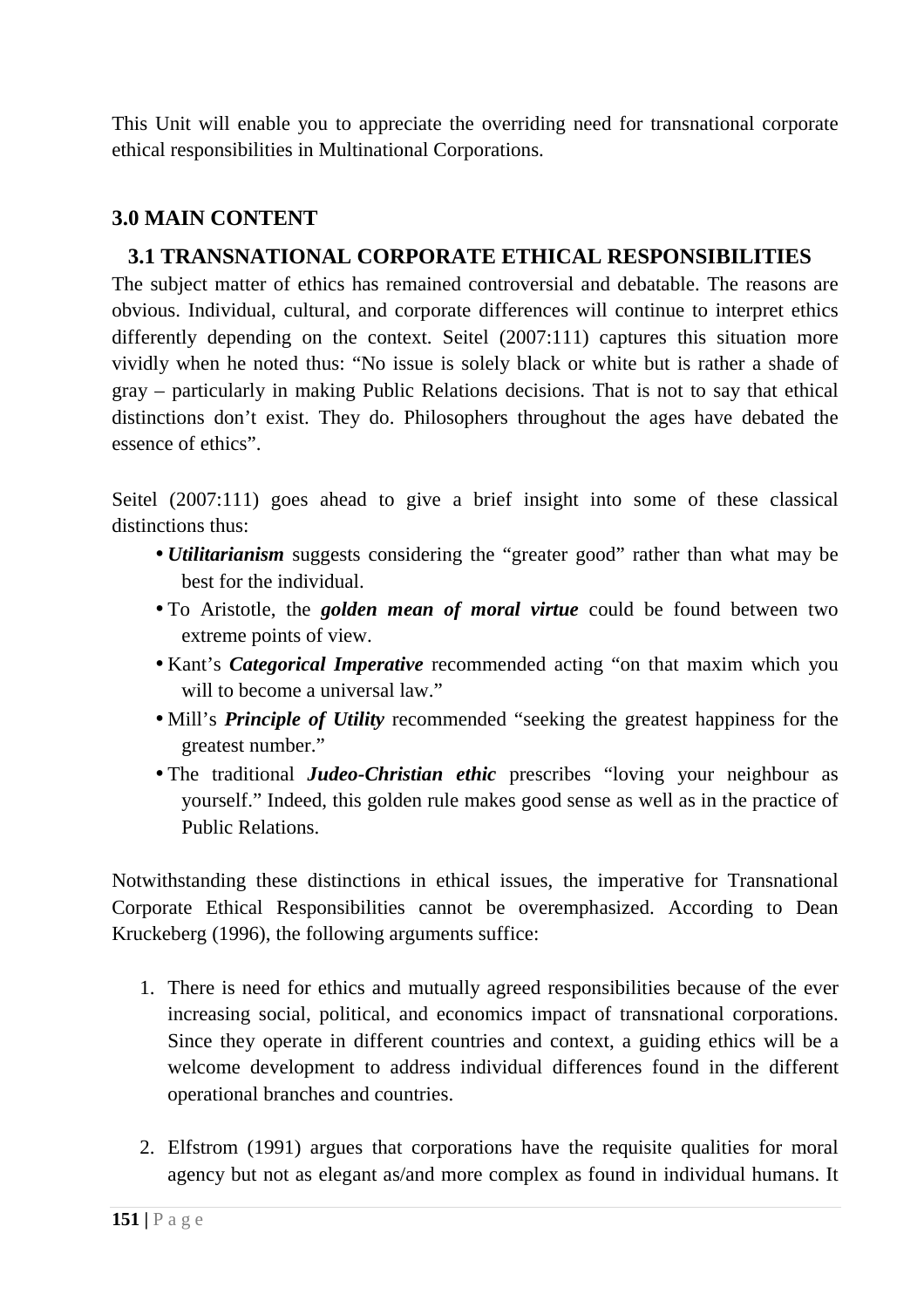is expected that corporations are able to control their actions and make rational decisions when they adopt such ethical values and practices.

3. Questions of "at which level is moral accountability?" remain controversial with the plethora of opinions that are highly contradictory. Should Transnational Corporations become morally accountable at their home countries (Corporate Headquarters/Office) or held accountable using the host nation's moral expectations and idiosyncrasies? Will it be acceptable then to prescribe different ethical values for different employees of a single company because they work in different countries and context? An attempt to answer these questions will obvious get one into trouble of misjudging the situation or being accused of insensitivity with regards to others cultural ethos and values. This controversy then leads to issues of relativism and universalism, the theme of the next Unit.

## **4.0 CONCLUSION**

True professionalism devoid of ethics is a farce. No organization could survive or sustain growth outside of professionalism in all areas of its operations. This makes it imperative that Transnational Corporations must be guided by standard ethical considerations in every place of operation. Anything short of this will be anti-growth and conflict-prone.

### **5.0 SUMMARY**

This Unit x-rayed the need for Transnational Corporate Ethical Responsibilities in International Public Relations. It also considered some valid arguments about relative ethical issues and prescribed possible alternatives and courses of action for Transnational Corporations faced with the dilemma of Headquarter politics and their ethical responsibilities in their operational bases.

#### **6.0 TUTOR MARKED ASSIGNMENT**

- 1. Critique Dean Kruckeberg's arguments on Transnational Corporate Ethical Responsibilities.
- 2. Discuss the need for Transnational Corporate Ethical Responsibilities in corporate bases of Multinational Corporations.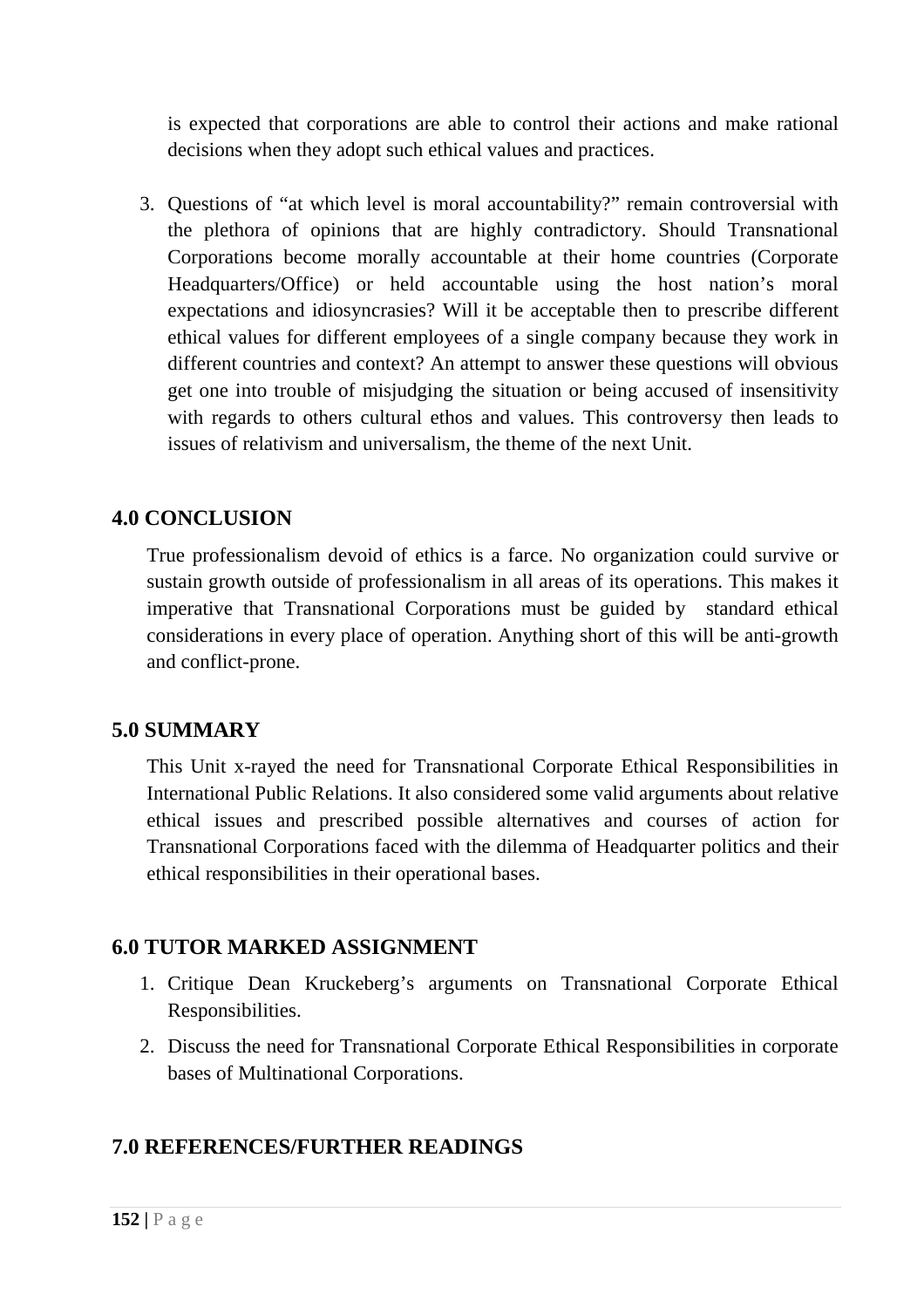- 1. Culbertson, Hugh M. and Chen Ni [Eds] (1996). *International Public Relations: A Comparative Analysis.* New Jersey: Lawrence Erlbaum Associate (LEA)
- 2. Health, R. (Ed.) (2001). *Handbook of Public Relations*. Houston: Sage Publications.
- 3. Tilson, Don J. and Alozie, Emmanuel C. [Eds] (2004). *Towards the Common Good: Perspectives in International Public Relations*. Boston: Pearson
- 4. Cutlip, S., Center, A. and Broom, G. (1985). *Effective Public Relations*. Englewood Cliffs, New Jersey: Prentice Hall
- 5. Grunig, J. E. (Ed.) (1992). *Excellence in Public Relations and Communication Management*. Hillsdale, New Jersey: Lawrence Erlbaum Associates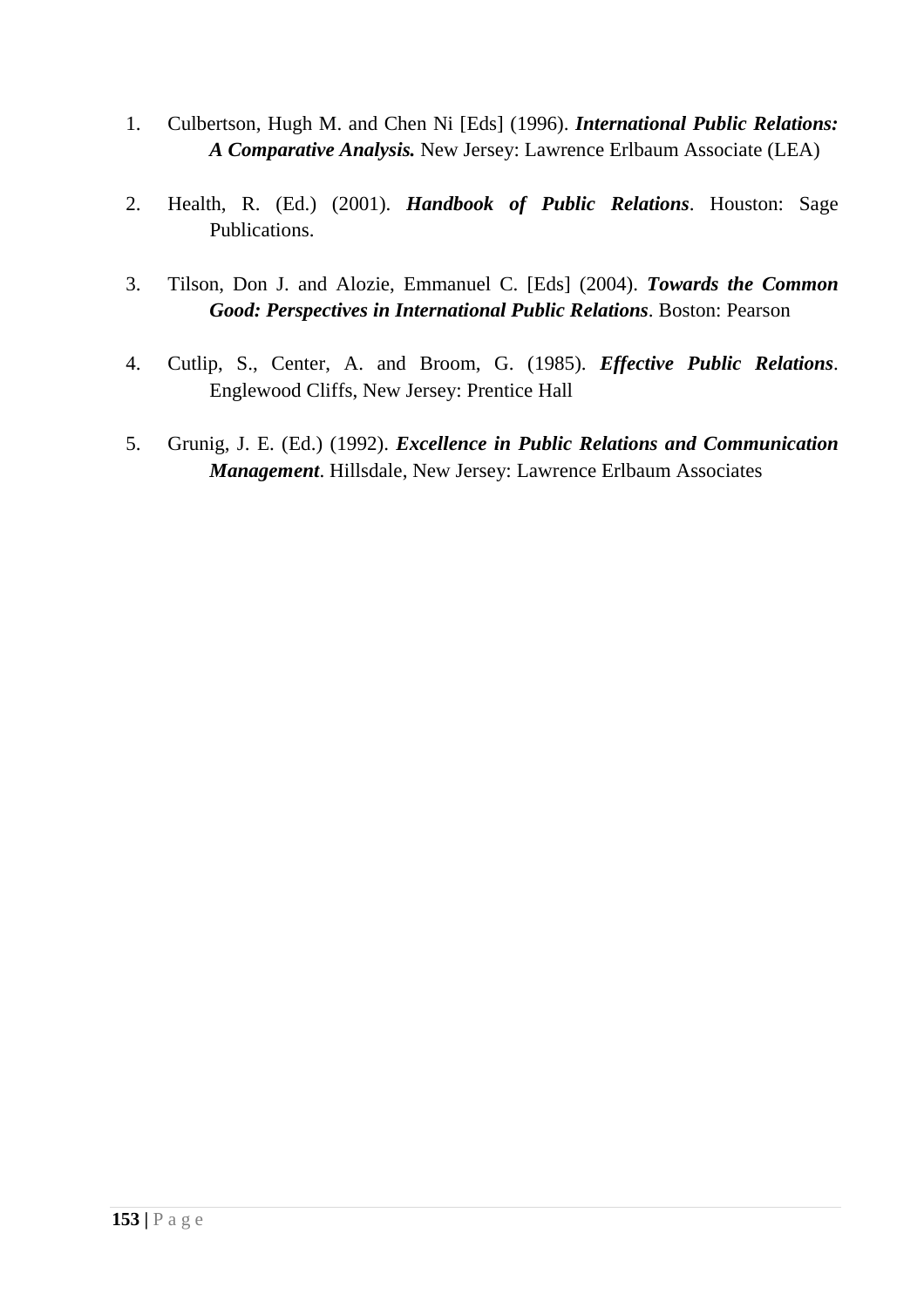# **UNIT 4: RELATIVISM VERSUS UNIVERSALISM**

# **CONTENTS**

- 1.0 Introduction
- 2.0 Objectives
- 3.0 Main Content
	- 3.1 Relativism versus Universalism
- 4.0 Conclusion
- 5.0 Summary
- 6.0 Tutor Marked Assignment
- 7.0 References/Further Readings.

# **1.0 INTRODUCTION**

In the previous Unit, we discussed the need for ethical responsibilities in Transnational Corporations. The argument led to a brief mention of relativism and universalism as possible theoretical outlets to satisfy the demands of Transnational Corporations. Relativism is like Situational ethics. An issue is not morally bad or good until the circumstances surrounding that event are duly considered before passing judgment on the morality of the action or the actors behind the action. Relativism, like Relativist ethics, permits that some moral standards could vary according to cultures, circumstances and times. Relativism is also like Situational ethics which considers the rightness or wrongness of an action based on the particular situation or circumstance in which the doer finds himself.

On the other hand, Universalism or Universalist ethics is the idea of having a common set of ethics guiding members of the same profession where ever they may be in the world. An advocate of ethical universalism, Callahan (2003), cited in Okoye (2008), argues that since all human beings have a common human nature always and everywhere, and share universals such as language, reason, emotions and family systems, there should be a common morality that would ensure societal continuity and uniformity.

The debate about the applicability of Relativism and Universalism in International Public Relations circles remain fluid. Multinational Corporations have always been drawn in that debate because of the need to maintain professionalism in their operational bases.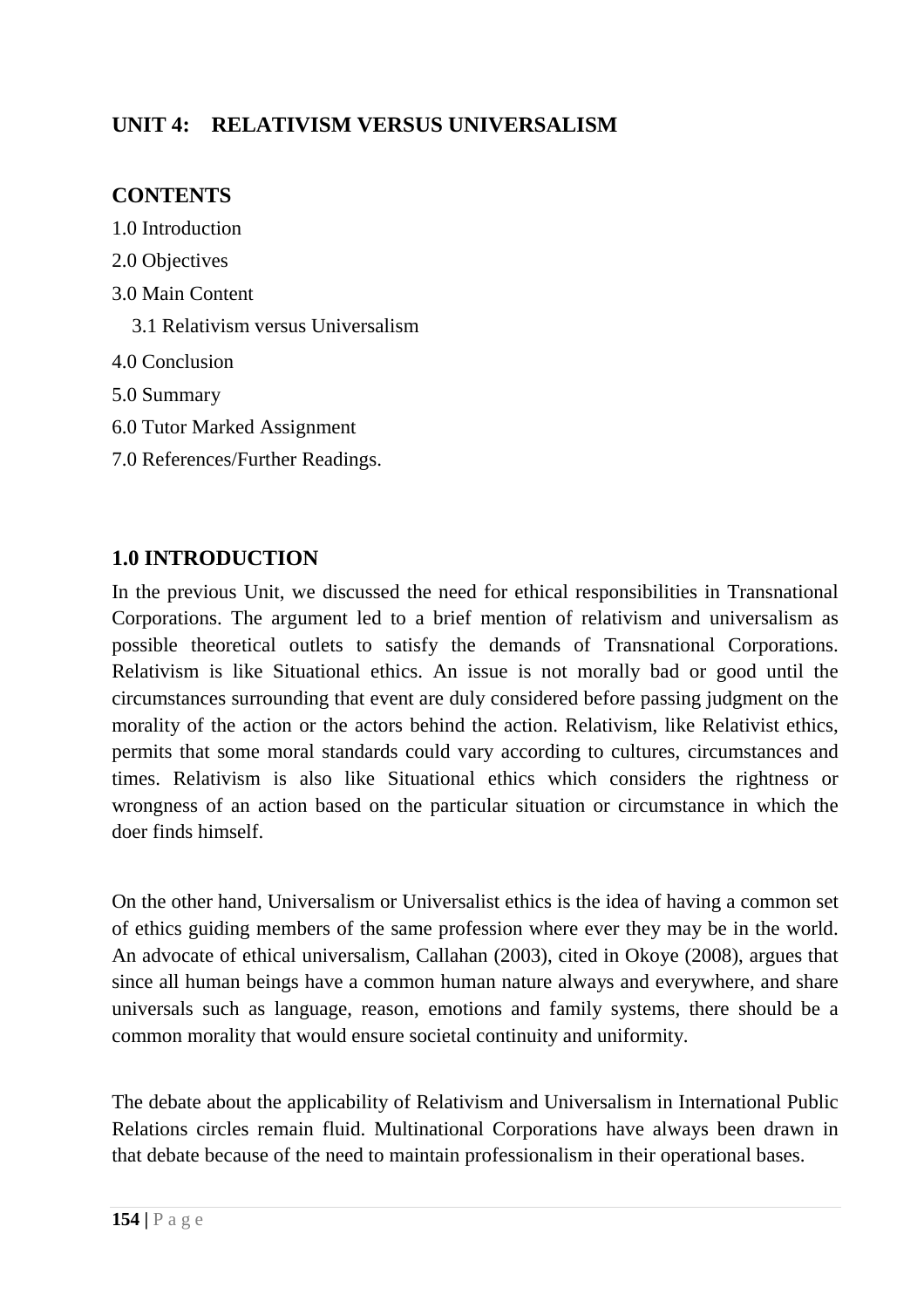# **2.0 OBJECTIVES**

At the end of this unit, you should be able to:

- 1. Describe Relativism or Relativist ethics.
- 2. Describe Universalism or Universalist ethics.
- 3. Explain the argument between Relativism and Universalism as it relates to Transnational Public Relations.

### **3.0 MAIN CONTENT**

### **3.1 RELATIVISM VERSUS UNIVERSALISM**

While some Executives of Multinational or Transnational Corporations argue for universal ethical standards others argue that "When in Rome Behave like Romans". This is really debatable. Should ethical standards change for individuals because of environmental or situational forces? Should employees of the same MNC or TNC be treated differently by the same body because their actions were performed in different locations? Would a wrong behaviour or action suddenly turn "right" because of the "location" or "situation" or "circumstances" of the behaviour or action? Attempt to answer these questions would most likely prolong the debate or join us to the fray!

The following are earlier arguments on the debate:

- 1. Who is really right or wrong between Universalism and Relativism? Literature suggests there are grave dangers in zealous moral imperialism of a type that may underlay radical universalism. According to Donaldson (1989), as cited in Culbertson and Chen (1996), a large part of the confusion between universalism and relativism and a suspected primary reason for some people's apparent attraction to a supposed relativism, is that Cultural Relativism and its subset, Ethical Relativism, are frequently confused with cultural tolerance. In truth, cultural relativism bears resemblance to cultural tolerance.
- 2. The next argument is that Vulgar Relativism is easily refutable. Even those who recognize true cultural relativism have difficulty defending their position. For example "right" can only apply to a given society because it is wrong to condemn others from different cultural context who do not share similar values with you. However, according to Universalist arguments, this respect for other people's culture leaves our own abused (Culbertson and Chen, 1996).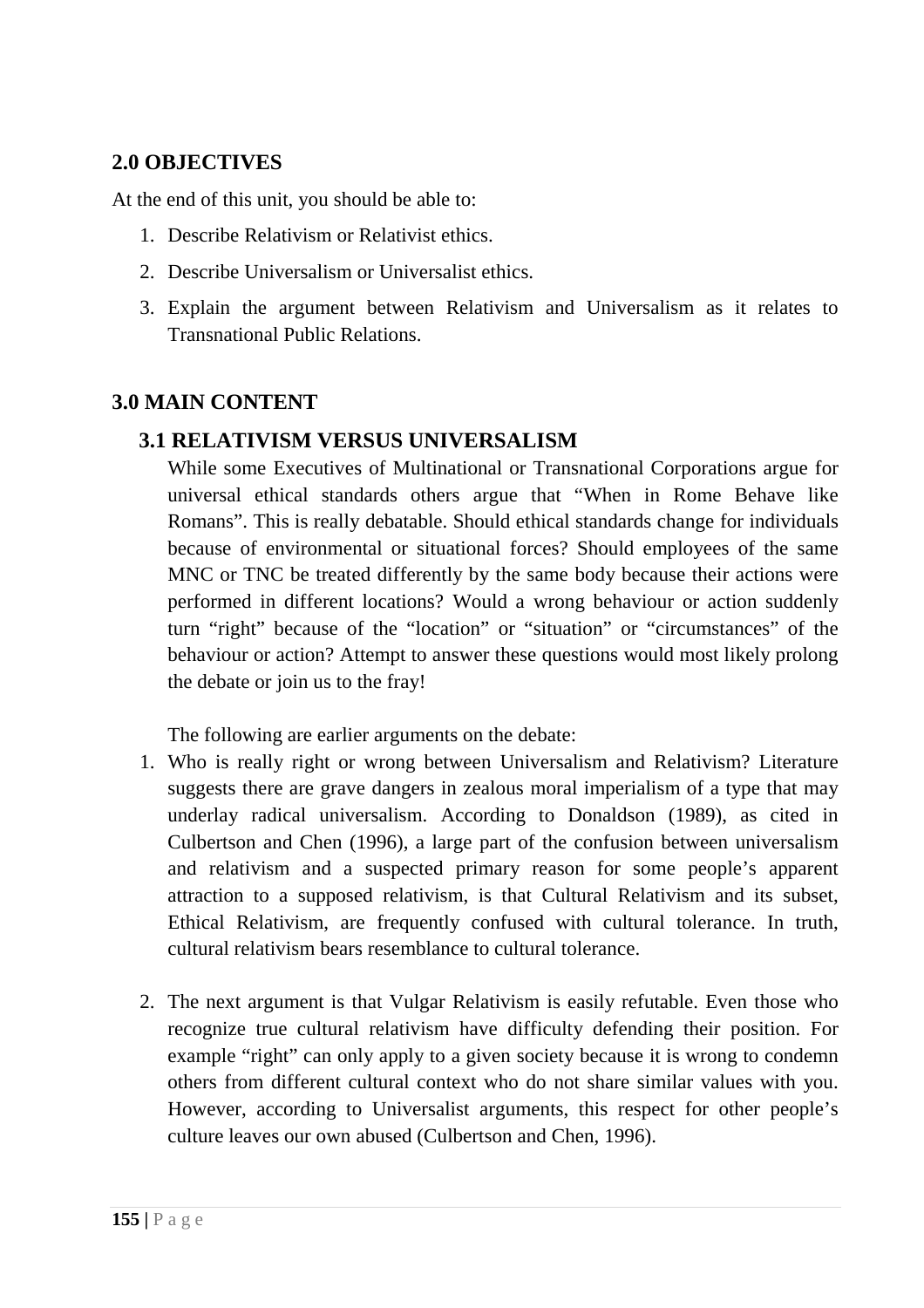3. In another related platform, some vocal Universalists have maintained that Radical Relativism demeans human beings. Scholars like Donnelly (1989) and Christian (1989) are critical of Radical Relativism because it holds the concept that human beings have no moral significance. This means that one is irrelevant to one's moral status. Christian (1989) also reported another dilemma the Relativists cannot escape called "Mannheim's Paradox" thus:

> *Truth, says the cultural relativist, is culture-bound but if it were, then he, within his own culture, ought not to see his own culture-bound truth as absolute. He cannot proclaim cultural relativism without rising above it, and he cannot rise above it without giving up.*

### **Arguments for Ethical Universalism in Transnational Corporations**

- 1. It is suggested that Universalism should be considered in the determination of Transnational Corporate ethics, although this may be tempered, according to individual cultures and the social climates of the host community (Culbertson and Chen, 1996).
- 2. Donnelly (1989), as cited in Culbertson and Chen (1996), has also argued that "if human rights are literally the rights everyone possesses simply as a human being, such rights would seem universal by definition".
- 3. It is also argued that while respecting the belief of host cultures and host nations, guest TNCs must also insist upon reciprocal respect, toleration, and accommodation for their own values (Elfstrom, 1991). In addition, although TNCs certainly may not be able to reform the nations where for example bribery is widespread, it may be sometimes possible for these TNCs to avoid participating in practices that they consider morally suspect (Elfstrom, 1991).

### **SELF ASSESSMENT EXERCISE 6.3**

1. From a practitioner point of view, defend Relativism against Universalist arguments.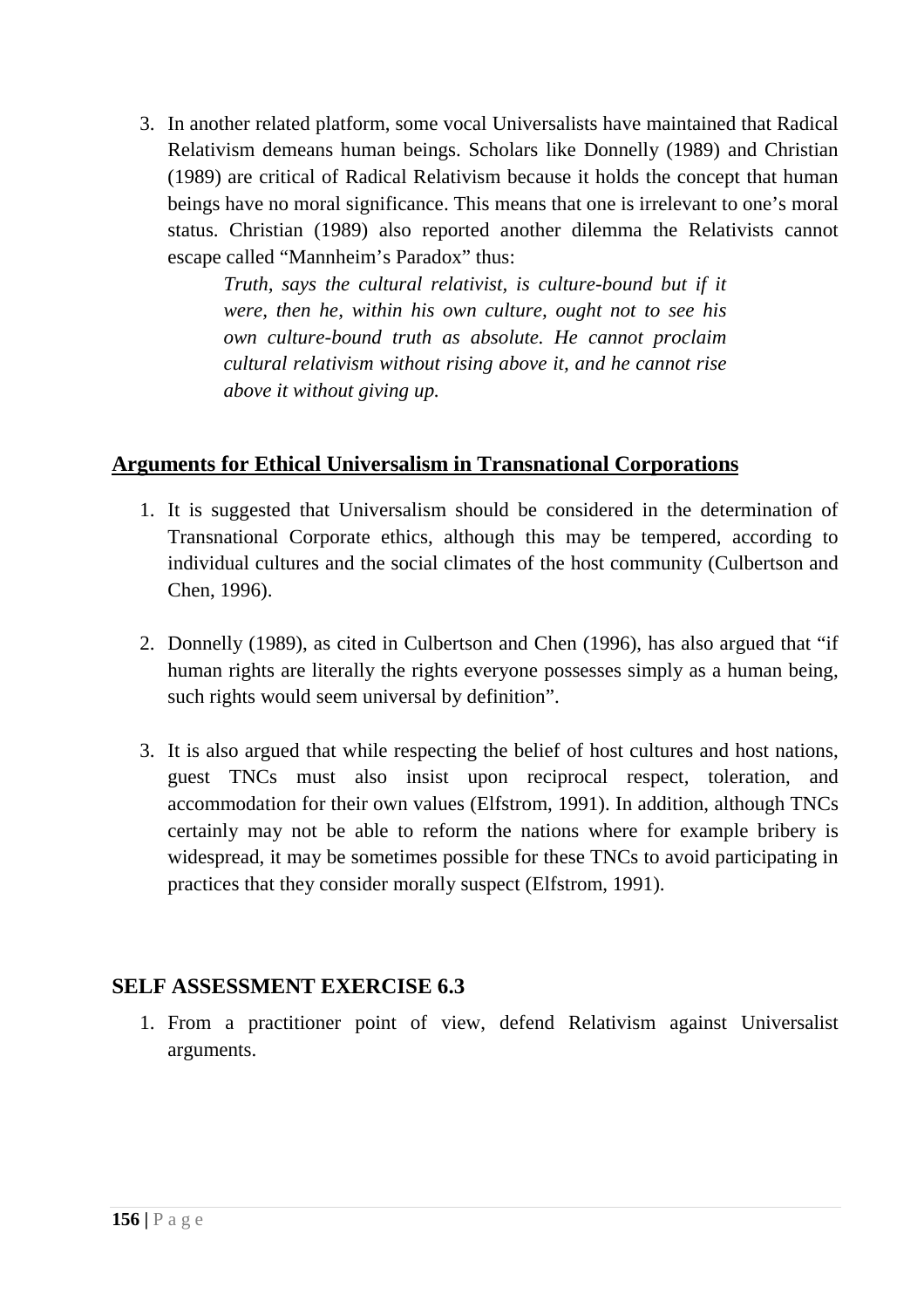### **4.0 CONCLUSION**

According to Okoye (2008), when you see two otherwise respected individuals taking opposing sides in an issue such as bribery or receiving gifts from persons you are in a position to influence a decision in their favour, for instance, you can now understand that their ethical orientation may be responsible for the way they think. Of course, three important factors are responsible for different people's ethical development. They are cultural background, individual differences and situational contingencies (Okoye, 2008).

A good understanding of these things will make for better understanding of people and their ways, and enhance peace in the world. However, we should note that notwithstanding every attempt carried out in good conscience to respect the unique cultural values of a particular society where a Multinational Corporation operates, nothing outside of this should justify the passing off of a universal wrong as good no matter the situation, circumstance, or environment.

### **5.0 SUMMARY**

This Unit focused on the ongoing debate between Relativism and Universalism and how Transnational Corporations are drawn in the battle in their quest to maintain professionalism through ethical responsibilities. In this Unit, we explained Relativism like Relativist ethics which permits that some moral standards could vary according to cultures, circumstances and times. On the other hand, Universalism or Universalist ethics is also explained as the idea of having a common set of ethics guiding members of the same profession where ever they may be in the world.

### **6.0 TUTOR MARKED ASSIGNMENT**

- 1. In what situations or circumstances will you justify Relativism as a right course of ethical action to take?
- 2. Discuss the argument that Relativism dehumanizes human beings.
- 3. How can Universalist principles be implemented in all operational offices of Transnational Corporations without abusing or disrespecting the culture of such host communities?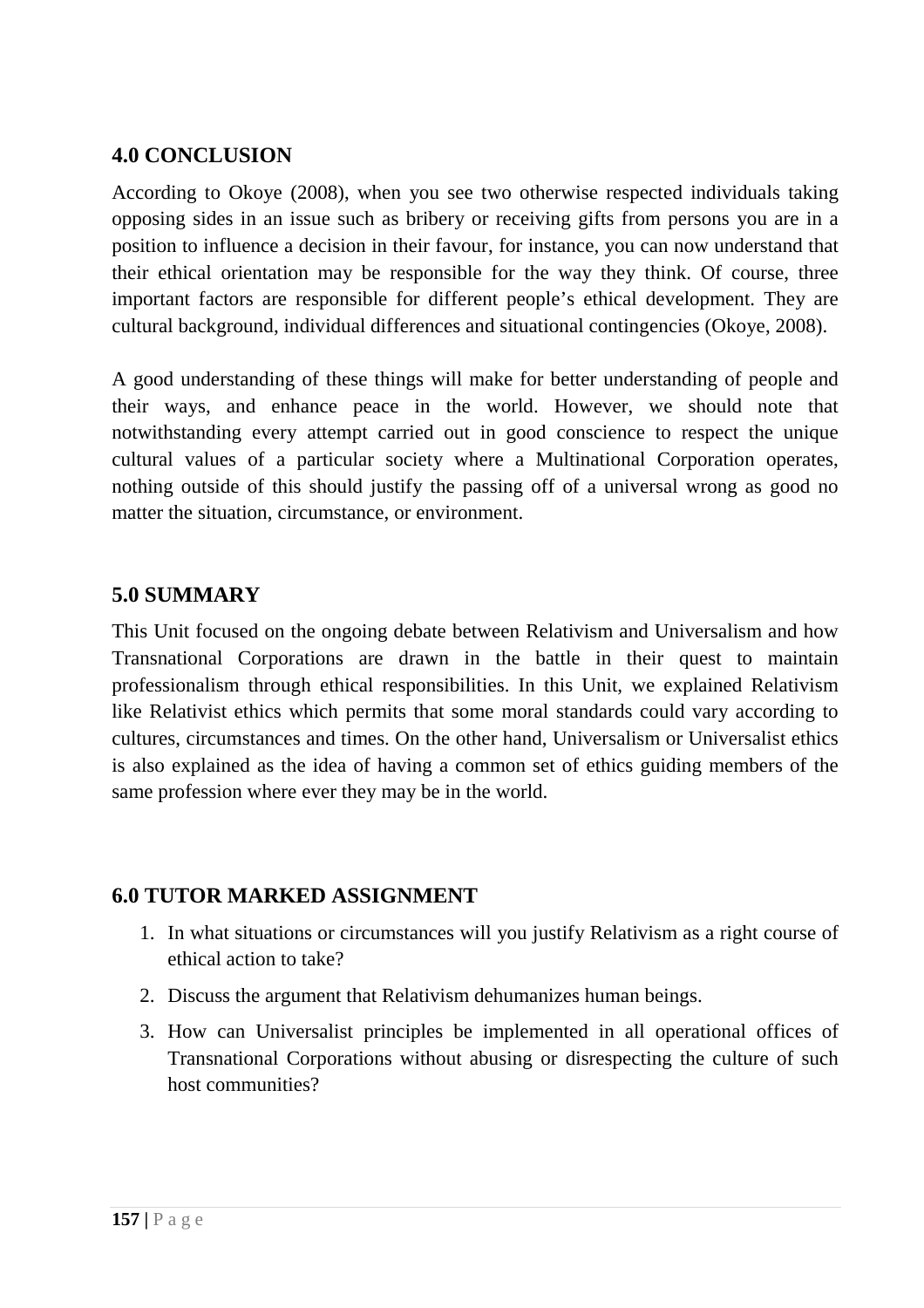- 1. Culbertson, Hugh M. and Chen Ni (Eds.) (1996). *International Public Relations: A Comparative Analysis.* New Jersey: Lawrence Erlbaum Associate (LEA)
- 2. Health, R. (Ed.) (2001). *Handbook of Public Relations*. Houston: Sage Publications.
- 3. Tilson, Don J. and Alozie, Emmanuel C. [Eds] (2004). *Towards the Common Good: Perspectives in International Public Relations*. Boston: Pearson
- 4. Cutlip, S., Center, A. and Broom, G. (1985). *Effective Public Relations*. Englewood Cliffs, New Jersey: Prentice Hall
- 5. Grunig, J. E. (Ed.) (1992). *Excellence in Public Relations and Communication Management*. Hillsdale, New Jersey: Lawrence Erlbaum Associates
- 6. Okoye, Innocent (2008). *Nigerian Press Law*. Lagos: Unilag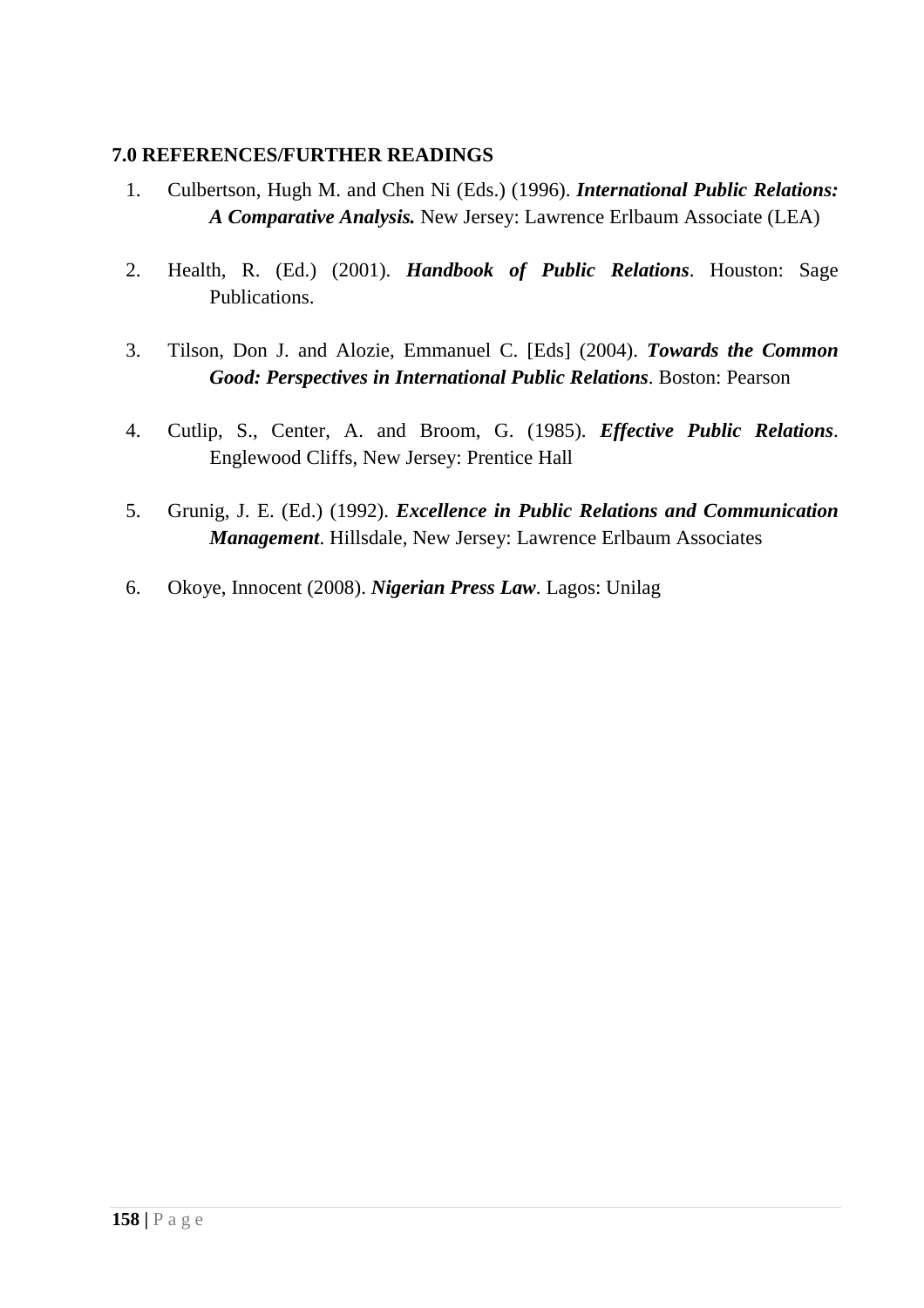# **MODULE 7: INTERNATIONAL PUBLIC RELATIONS AND NIGERIA'S IMAGE IN FOREIGN CONTRIES: A CASE STUDY**

- Unit 1: What Led to Nigeria's Image Problems?
- Unit 2: How Did this Image Become an International Issue?
- Unit 3: Efforts of Past Nigeria's Government and Eminent Citizens at Enhancing Nigeria Global Image
- Unit 4: How to Apply International Public Relations Strategies in Dealing with Nigeria's Image Problems

# **UNIT 1: WHAT LED TO NIGERIA'S IMAGE PROBLEMS?**

# **CONTENTS**

- 1.0 Introduction
- 2.0 Objectives
- 3.0 Main Content
	- 3.1 What Led to Nigeria's Image Problems?
	- 3.2 Nigeria's Image Abroad
- Self Assessment Exercise
- 4.0 Conclusion
- 5.0 Summary
- 6.0 Tutor Marked Assignment
- 7.0 References/Further Readings.

# **1.0 INTRODUCTION**

Nigeria is the most populous black nation in the world but with a terrible, poor global image. This case study approach is meant to take a professional look at the Nigerian situation to identify the issues that caused her to have negative global ratings.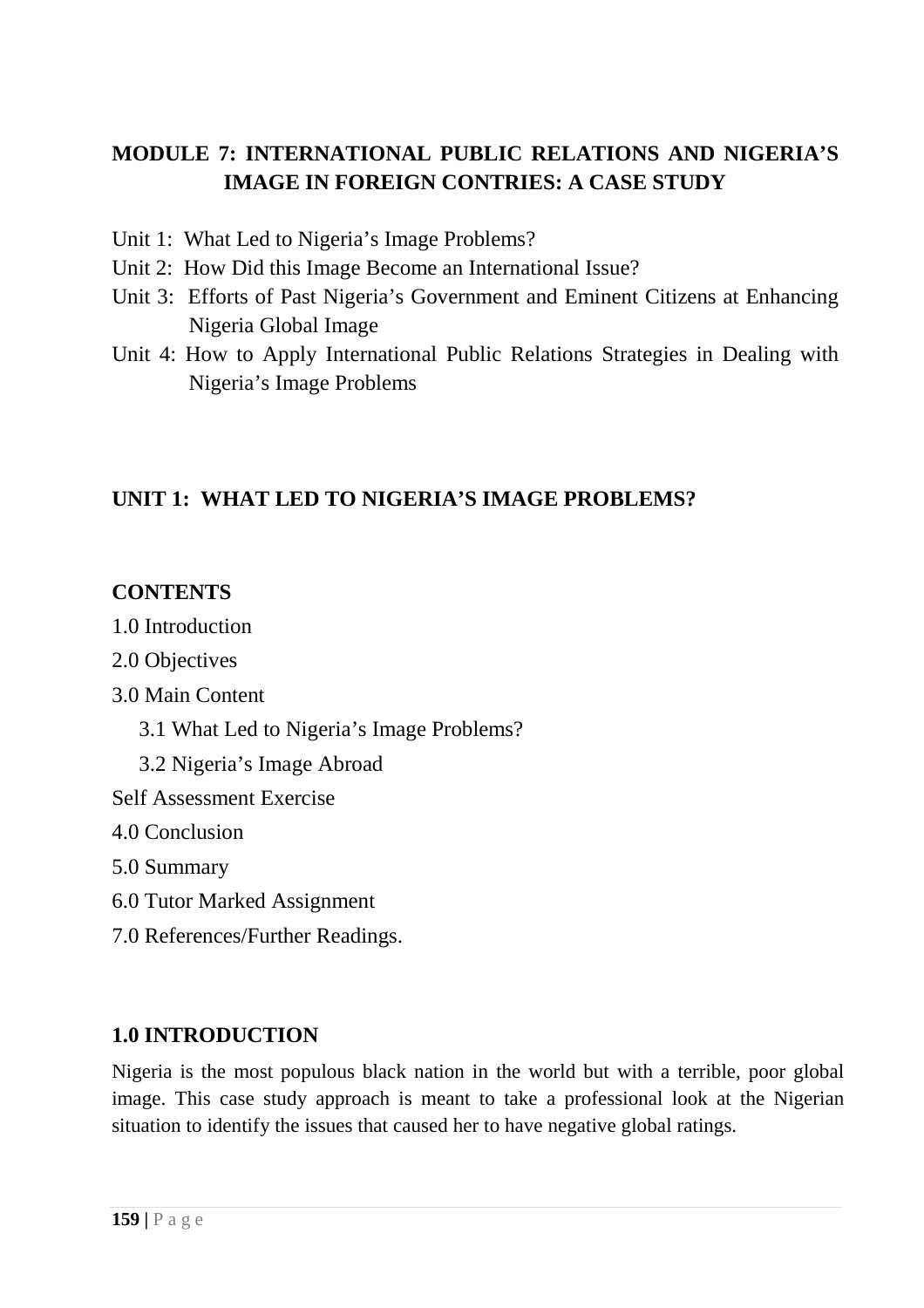### **2.0 OBJECTIVES**

This unit is about the factors that led to the negative image Nigeria has in the global community and the state of such image. In essence, we shall consider how the international community perceive Nigeria and Nigerians everywhere they are found.

### **3.0 MAIN CONTENT**

# **3.1 WHAT LED TO NIGERIA'S IMAGE PROBLEMS?**

Adlai E. Stevenson, an American Democratic politician and one-time Governor of Illinois, notes thus: "We can chart our future clearly and wisely only when we know the path, which has led to the present."

In the 70's, the oil boom in the country gave rise to high standards of living amongst Nigerians. This gave birth to rural-urban migration of mostly school leavers in search of white-collar jobs in the urban cities. As a result, agriculture, which was the mainstay of the nation's economy, was neglected. The white-collar jobs anticipated were not there in the urban cities. Frustration set in, the only way out to survive was crime such as robbery, theft, prostitution and other fraudulent practices.

As the economic recession became difficult the Shagari Regime introduced Austerity Measures from 1979-1983. Part of this measure required the devaluation of the Nigerian currency - the Naira. This led to open market system for obtaining foreign currency, which became very high, especially the Dollar and the Pound Sterling. Getting these currencies became a very lucrative business and as a result, some criminally-minded Nigerians both at home and abroad became drug barons and pushers. The fraudulent practice popularly called 419 became the order of the day in order to amass foreign currency. To wash our dirty linen in the public, the mass media were publishing these activities without inhibition.

Atwood and Bullion (1983) write: "Mass media are the central instruments in determining maps of the world beyond our immediate sensory experience."

The way the mass media emphasize an event influences the way the audience will perceive such event – whether important or unimportant. Okigbo (1990) supports this view when he notes that:

> *The way a country is reported in the media can influence the kind of image the audience or public will have about the particular country because the media sometimes set the agenda for the audience.*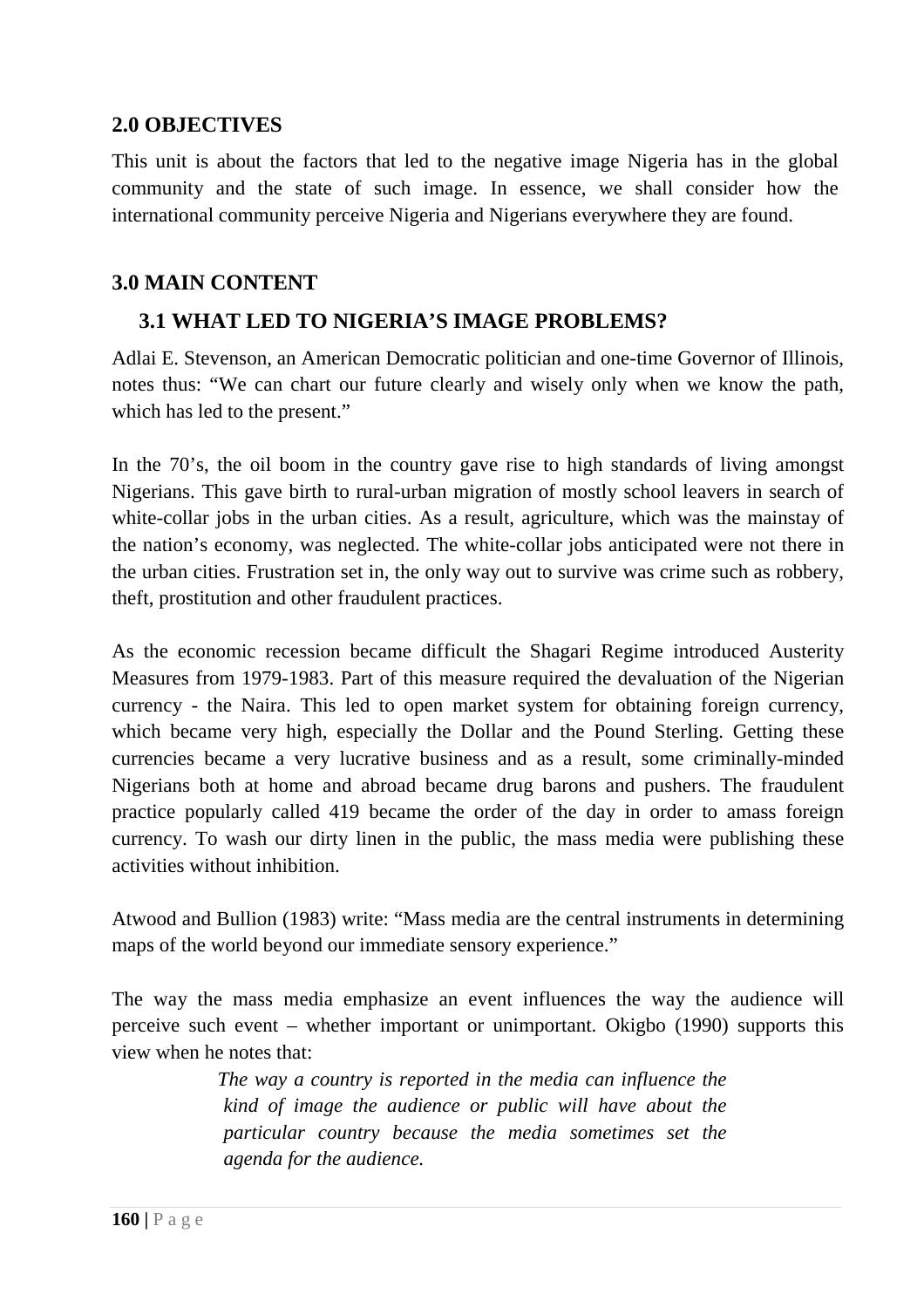In summary, the following points led to Nigeria's negative global image situation.

### **1) Oil boom in the 1970s**

This was the period Nigeria made so much money from oil that how to spend it became a national issue.

# **2) Rural-urban migration of school leavers in search of white collar jobs**

Youths heard about so much money in the cities and they decided in large numbers to go look for this greener pasture. Unfortunately, the so-called white collar jobs where nowhere to be found.

## **3) Abandonment\neglect of agriculture**

When the youths left the villages for the cities, the agricultural sector was left in the lurch.

## **4) Frustration from unemployment which led to crime**

The youths that migrated from the villages to cities suddenly came face to face with reality - no white collar jobs to match the number that required them. They needed to survive and crime became one easy alternative.

### **5) Economic recession in the 1980s**

Suddenly, the oil boom led to inflation and the subsequent economic recession that stepped in was so catastrophic.

- 6) **Devaluation of the Naira (making it a weak currency) and overvaluation of the dollar, pound sterling (seen as hard currencies)** Getting hard currencies became a very lucrative business.
- 7) **Drug pushing, criminal activities and foreign prostitution to obtain hard currencies** became the order of the day.

# **3.2NIGERIA'S IMAGE ABROAD**

Due to the activities of a small percentage of the Nigerian population, some of them in high positions of authority and influence, we have incurred a bad name in the international community, especially North America and Western Europe. Many of the drug traffickers and their barons, using the most unlikely methods to carry out their illegitimate businesses and fraud, have been caught and jailed in those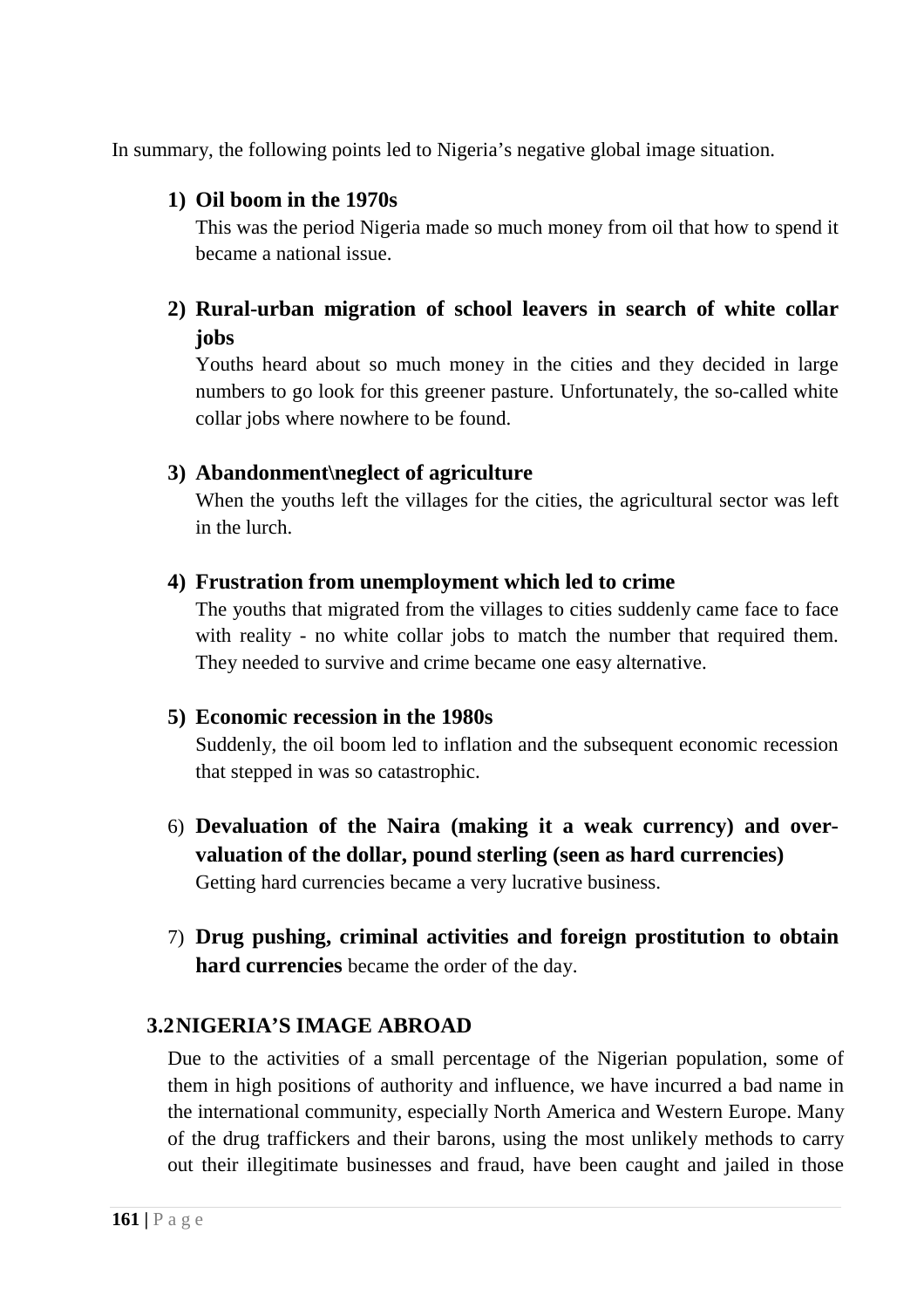foreign lands where they operate. Others who are being hunted at home have sought asylum in Europe under false claims of being political refugees. These desperate Nigerians see their actions as the only way of earning a decent living. But I ask, can a decent living come out from an indecent activity or business or pursuit? I doubt.

Umezurike Oji, in the Guardian of March 31, 1993, succinctly captures Nigeria's image challenge thus:

*Nigerians are now suspected in many western countries as potential drug traffickers and deceitful people. At international airports, Nigerians are readily picked out of queues for special searches while their luggages are inspected with the greatest suspicion. The experiences of Nigerians abroad is the opposite of hospitality and respect with which foreigners, especially from the west, are treated by Nigerian officials and the general populace.* 

History has it that in 1993, a minister of justice of Nigeria was stripped naked in New York at the port of entry during a special search of Nigerians.

Though then recent records show that there is a considerable and drastic reduction in the number of Nigerian drug traffickers and fraudsters through the vigilance of the law enforcement authorities and other security agencies; the harassment and intimidation of Nigerians still continue abroad.

The picture I am trying to paint here is that Nigeria's image abroad is so battered that Nigerians there and at home are now very bitter with themselves at the way and manner the country's name is being soiled daily by unscrupulous Nigerians just for the sake of dollars and pounds.

Nigeria, our pride and nation, has become a source of shame and laughing stock of the world. Those who travel frequently come back with news of hurt, humiliation at foreign embassies and at entry points in the foreign lands. This is an unhealthy development that points to all Nigerians as deceitful people both at home and abroad. It will take a very long time before we as a people and a nation can redeem our image and be trusted again by the international community. Ladies and gentleman, I am very positive and happy to say that all hope is not lost yet. With IPR and Advertising strategies, Nigerian's battered and bruised image will surely be redeemed. But, first, let's have an overview of some of the efforts of Nigeria's past and present governments' efforts and results towards this.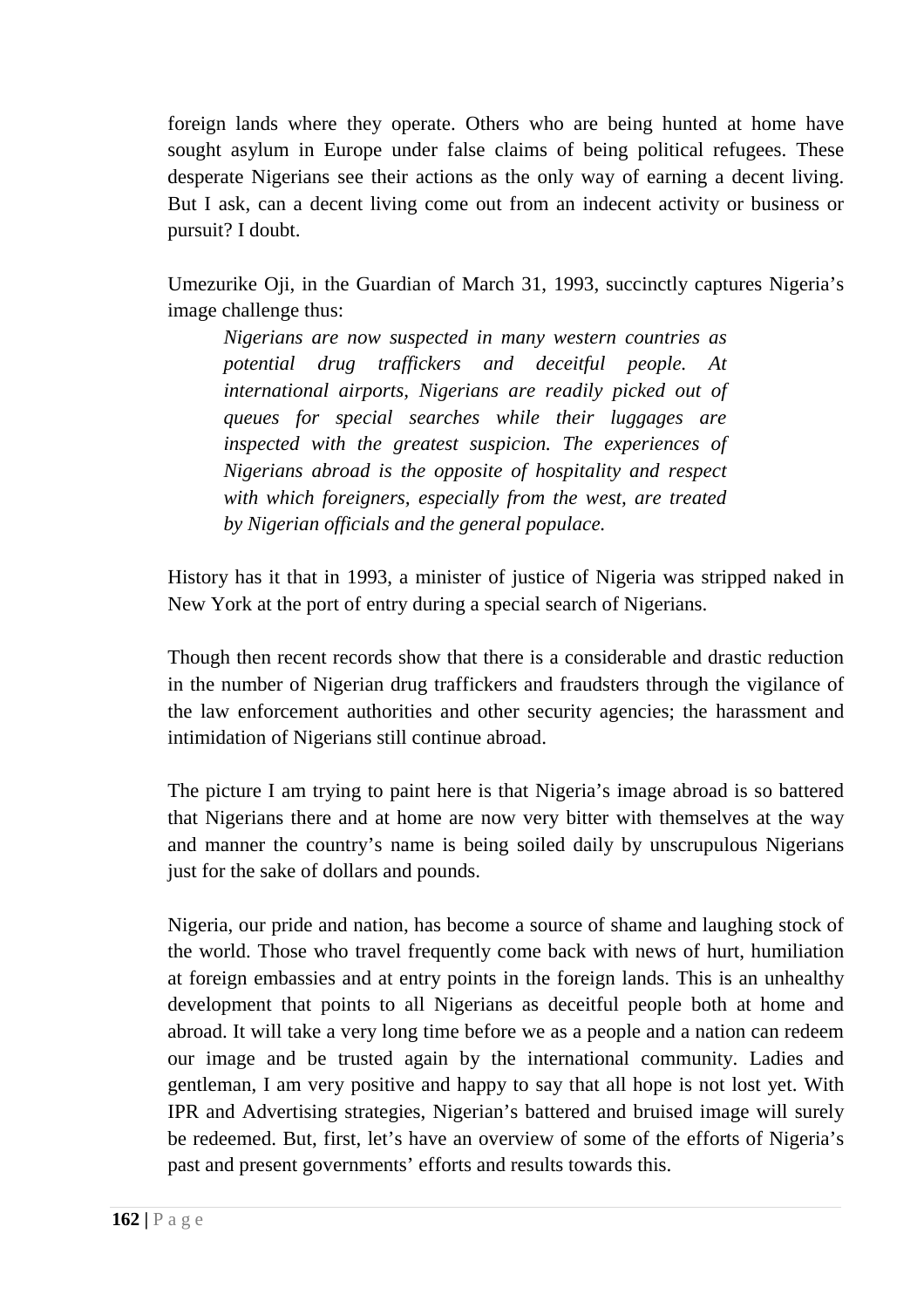In summary, Nigeria is usually regarded as follows:

- 1. A corrupt nation and people
- 2. A nation of drug traffickers, users and barons
- 3. A nation with so many cheap, local and international prostitutes.
- 4. A crisis and conflict ridden society and majority of its citizens refugees (they are always applying for residences with this claim).
- 5. A nation of fraudsters (419 news)

## **SELF ASSESSMENT EXERCISE 6.4**

1. Discuss how the action of 419ners negatively worked against Nigeria's global image rating.

### **4.0 CONCLUSION**

Nigeria's image situation is a combination of many factors. However, the oil boom of the early 1980s and the migration of young school leavers from the villages to the cities contributed a lot to the damning condition the nation found itself.

# **5.0 SUMMARY**

You have learnt in this unit what led to Nigeria's global image problems and how this affects the current image situation.

### **6.0 TUTOR MARKED ASSIGNMENT**

- 1. Discuss a possible 10-point-factor that led to Nigeria's image problems.
- 2. Is it possible to deal with the current Nigeria's global image situation?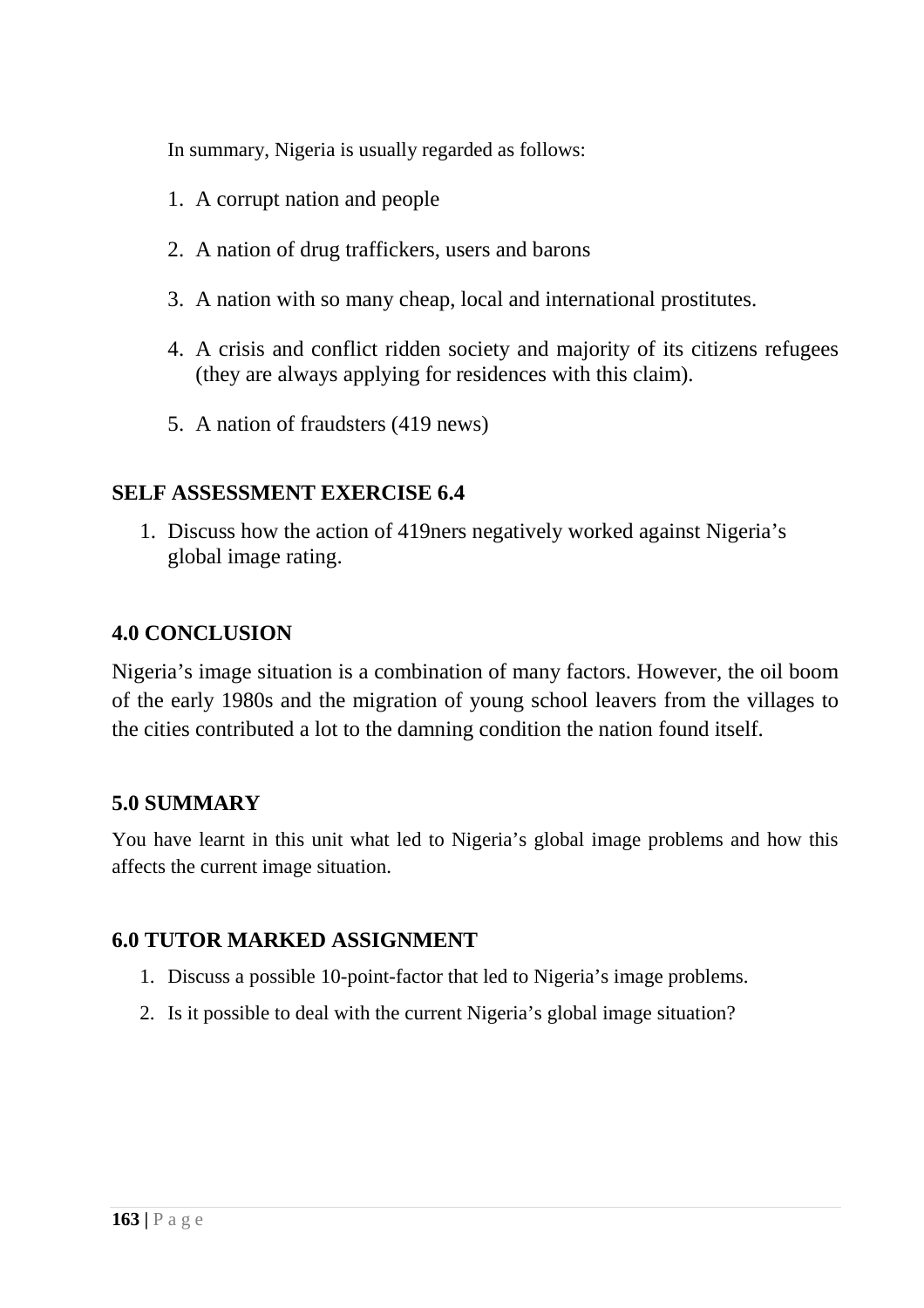- 1. Culbertson, Hugh M. and Chen Ni [Eds] (1996). *International Public Relations: A Comparative Analysis.* New Jersey: Lawrence Erlbaum Associate (LEA)
- 2. Tilson, Don J. and Alozie, Emmanuel C. [Eds] (2004). *Towards the Common Good: Perspectives in International Public Relations*. Boston: Pearson
- 3. Cutlip, S., Center, A. and Broom, G. (1985). *Effective Public Relations*. Englewood Cliffs, New Jersey: Prentice Hall
- 4. Nwosu, I.E. and Idemili, S.O. (Eds.) (1990). *Public Relations Speech, Media Writings and Copy***.** Enugu: Acena Publishers.
- 5. Nwosu, I.E. (ed.) (1990). *Mass Media and National Development: Perspectives on Communication Environments of Development in Nigeria.* Aba: Frontiers Publishers.
- 6. Ezeukwu, G. (1999). *Understanding International Relations*. Enugu: Gold Publishers
- 7. Okoro, C.O. (2000). *International Relations and Diplomacy Since the World Wars*. Enugu: Feloks Communications
- 8. Ekeanyanwu, N.T. (2008). *International Communication*. Canaanland, Ota: Covenant University Press
- 9. Seitel, Fraser P. (2007). *The Practice of Public Relations (10th Edition).* Boston: Pearson
- 10. Okoye, Innocent (2008). *Nigerian Press Law*. Lagos: Unilag
- 11. Ewelukwa, B.N. (2004). *Introduction to Nigerian Press Law.* Onitsha: Maranatha Press Ltd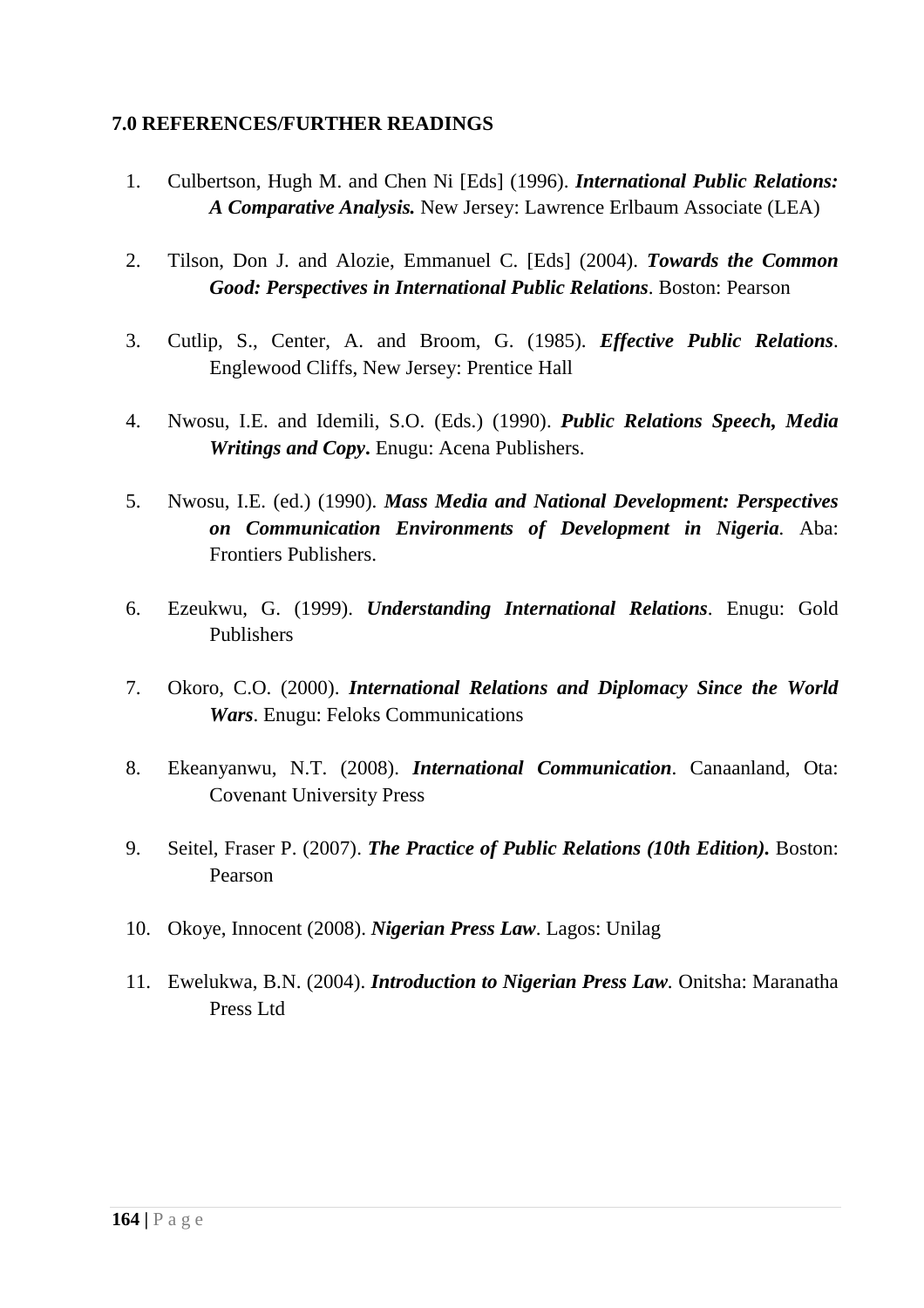# **UNIT 2: HOW DID THIS IMAGE BECOME AN INTERNATIONAL ISSUE?**

# **CONTENTS**

- 1.0 Introduction
- 2.0 Objectives
- 3.0 Main Content
	- 3.1 How Did this Image Become an International Issue?
	- 3.2 Effects of Nigeria's Global Image
- 4.0 Conclusion
- 5.0 Summary
- 6.0 Tutor Marked Assignment
- 7.0 References/Further Readings.

# **1.0 INTRODUCTION**

Nigeria's global image situation could have been better managed if the way and manner it was portrayed in the international media was professionally handled. This is the major focus of this session. We shall also consider the possible effects of the global image challenges.

# **2.0 OBJECTIVES**

In this Unit, you are expected to know how Nigeria's image problems became an international issue and the effects of Nigeria's Global Image on the body polity.

# **3.0 MAIN CONTENT**

# **3.1HOW DID THIS IMAGE BECOME AN INTERNATIONAL ISSUE?**

- 1) Through the activities of our leaders who stash stolen funds away in foreign banks.
- 2) Through the activities of private citizens in Diaspora who engage in illegal businesses and crimes.
- 3) Through the actions of Nigerians who seek asylum in foreign lands.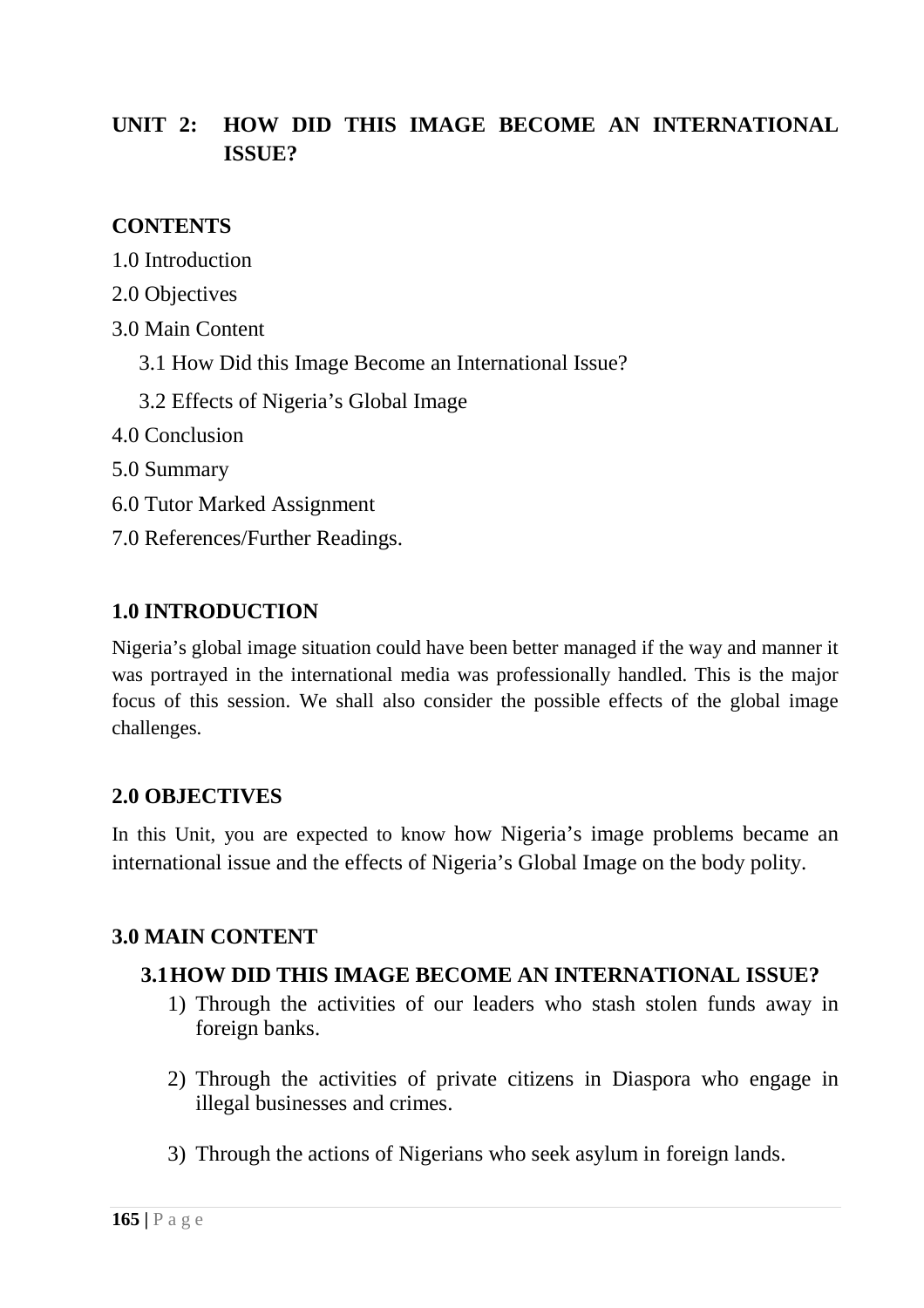- 4) Through the activities of Nigerians who dupe foreigners at slightest opportunity.
- 5) Through the Nigerian mass media.

## **3.2 EFFECTS OF NIGERIA'S GLOBAL IMAGE**

- 1) Foreign humiliation and shame at embassies, airports, foreign lands etc.
- 2) Wrong perception of Nigerians as mostly fraudsters, deceitful people, prostitutes, common\big time criminals and unpatriotic elements.
- 3) Wrong perception of Nigeria as a corrupt, poverty-stricken, conflict crises ridden and materialistic conscious nation.

### **4.0 CONCLUSION**

Nigeria's global image during the 1980s became a core topic in international media circles because of the tactless manner it was handled by the local/national media. More worrisome is the effect of this negative image on Nigerians generally. As noted here, humiliations at embassies and high commissions in Nigeria are testament to the fact the negative global image was something no one desired for this great nation.

### **5.0 SUMMARY**

In this unit, you have been exposed to how Nigeria global image of early 80s became a real global concern and the potential outcomes of attempts to remedy the anomaly.

### **6.0 TUTOR MARKED ASSIGNMENT**

- 1. Discuss in details the role the media played in getting our dirty linen in company.
- 2. Is the global community's reaction to Nigeria's global image justified?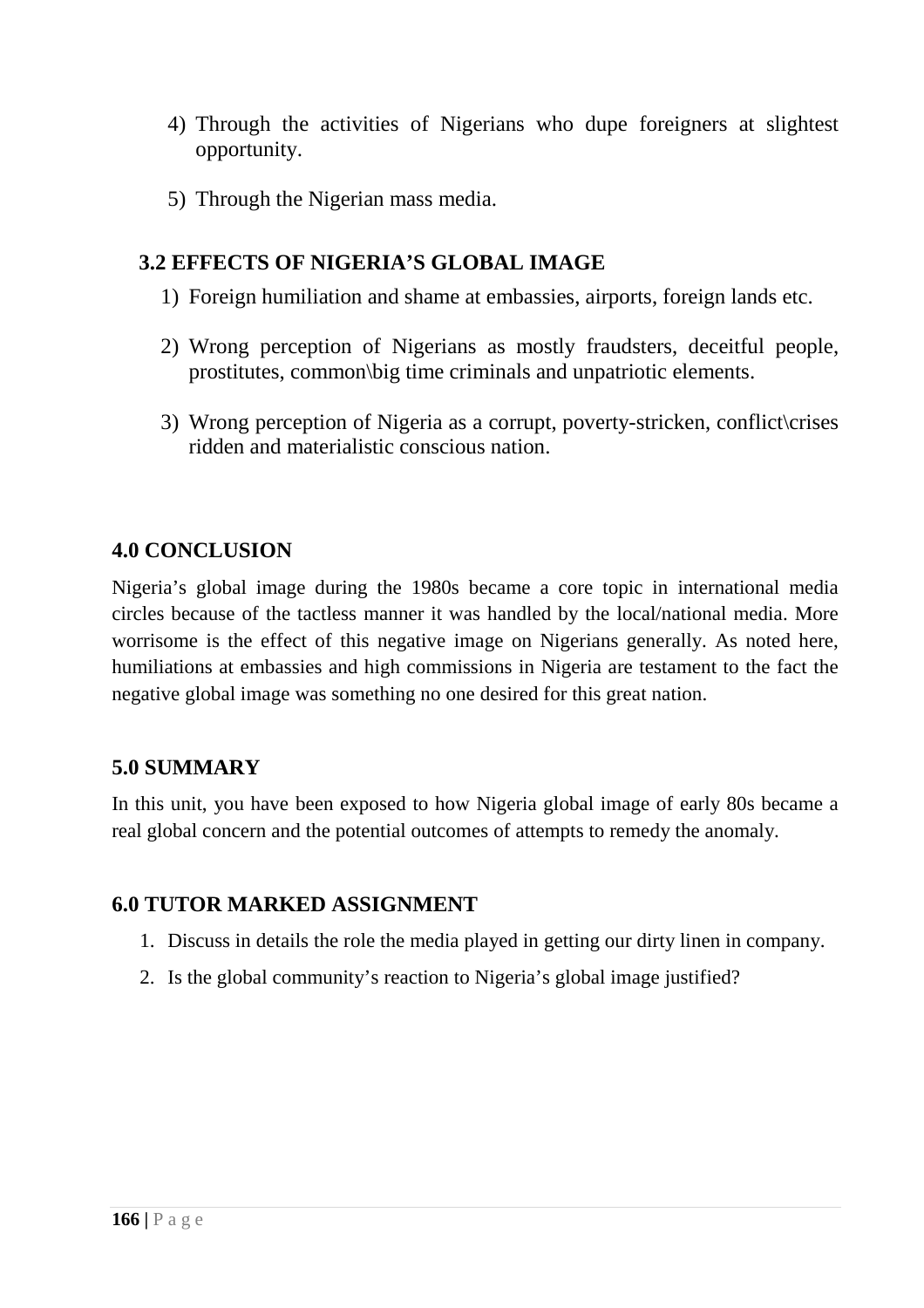- 1. Culbertson, Hugh M. and Chen Ni [Eds.] (1996). *International Public Relations: A Comparative Analysis.* New Jersey: Lawrence Erlbaum Associate (LEA)
- 2. Tilson, Don J. and Alozie, Emmanuel C. [Eds] (2004). *Towards the Common Good: Perspectives in International Public Relations*. Boston: Pearson
- 3. Cutlip, S., Center, A. and Broom, G. (1985). *Effective Public Relations*. Englewood Cliffs, New Jersey: Prentice Hall
- 4. Nwosu, I.E. and Idemili, S.O. (Eds.) (1990). *Public Relations Speech, Media Writings and Copy***.** Enugu: Acena Publishers.
- 5. Nwosu, I.E. (ed.) (1990). *Mass Media and National Development: Perspectives on Communication Environments of Development in Nigeria.* Aba: Frontiers Publishers.
- 6. Ezeukwu, G. (1999). *Understanding International Relations*. Enugu: Gold Publishers
- 7. Okoro, C.O. (2000). *International Relations and Diplomacy Since the World Wars*. Enugu: Feloks Communications
- 8. Ekeanyanwu, N.T. (2008). *International Communication*. Canaanland, Ota: Covenant University Press
- 9. Seitel, Fraser P. (2007). *The Practice of Public Relations (10th Edition).* Boston: Pearson
- 10. Okoye, Innocent (2008). *Nigerian Press Law*. Lagos: Unilag
- 11. Ewelukwa, B.N. (2004). *Introduction to Nigerian Press Law.* Onitsha: Maranatha Press Ltd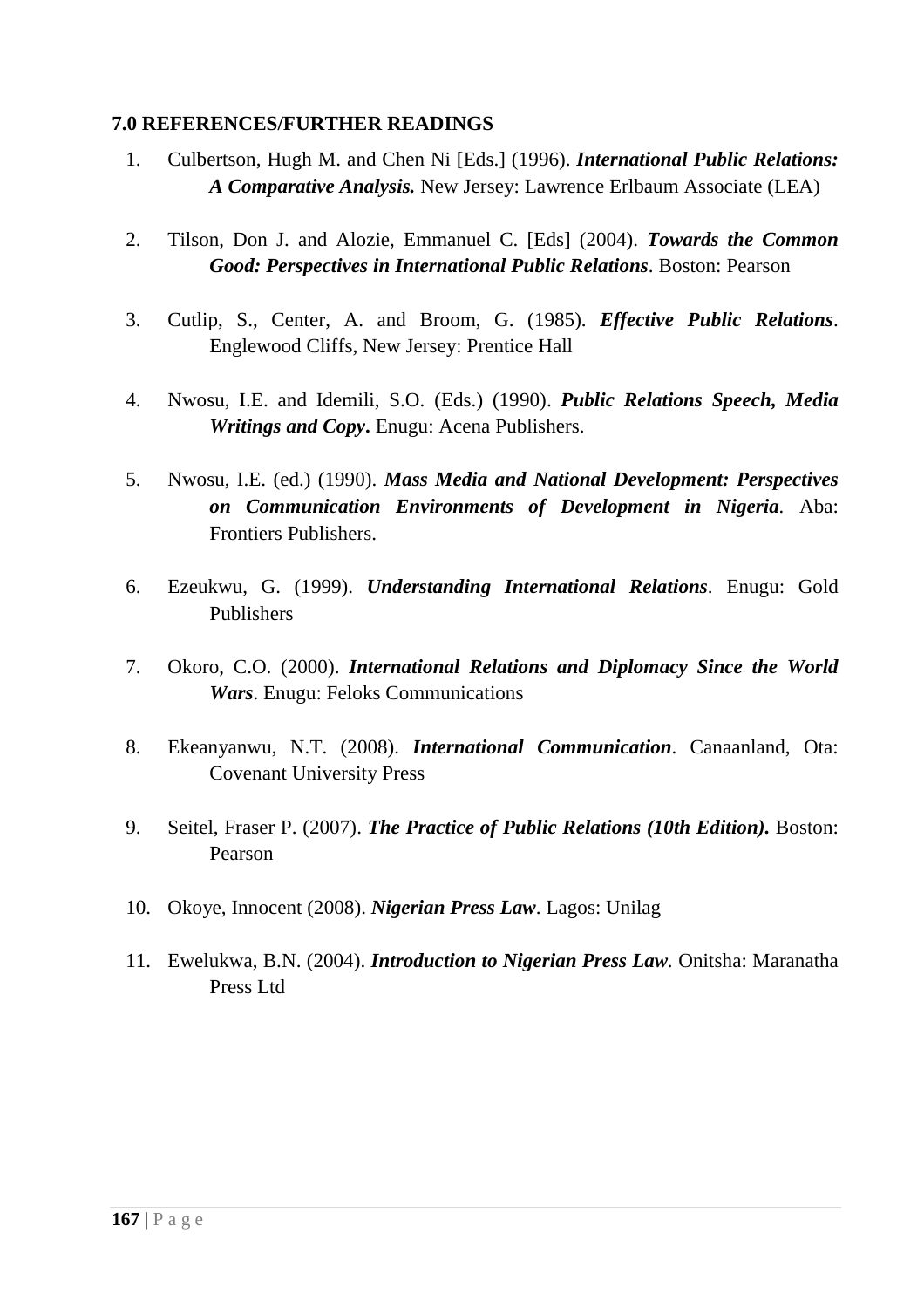# **UNIT 3: EFFORTS OF PAST NIGERIA'S GOVERNMENT AND EMINENT CITIZENS AT ENHANCING NIGERIA GLOBAL IMAGE**

# **CONTENTS**

- 1.0 Introduction
- 2.0 Objectives
- 3.0 Main Content
	- 3.1 Efforts of Past Nigeria's Government and Eminent Citizens at Enhancing Nigeria Global Image
	- 3.2 Why These Efforts Have Not Paid Off Completely
- SELF ASSESSMENT EXERCISE
- 4.0 Conclusion
- 5.0 Summary
- 6.0 Tutor Marked Assignment
- 7.0 References/Further Readings.

# **1.0 INTRODUCTION**

The Nigerian Government and some eminent personalities have taken concerted steps towards giving Nigeria a new face in the comity of Nations. These efforts range from international travels by Government officials to hosting of international events. These efforts were primary meant to reintroduce Nigeria into the comity of nations as a good member. However, due to certain obvious reasons, some of the dividends expected have failed to arrive. These are part of the issues we will highlight in this Unit.

### **2.0 OBJECTIVES**

This Unit focuses on efforts of past Nigeria's government and eminent citizens at enhancing Nigeria's global image and why these efforts have not paid off completely. At the end of this Unit, you are expected to be able to:

1. Identify the various efforts of past Nigeria's government and eminent citizens at enhancing Nigeria's global image.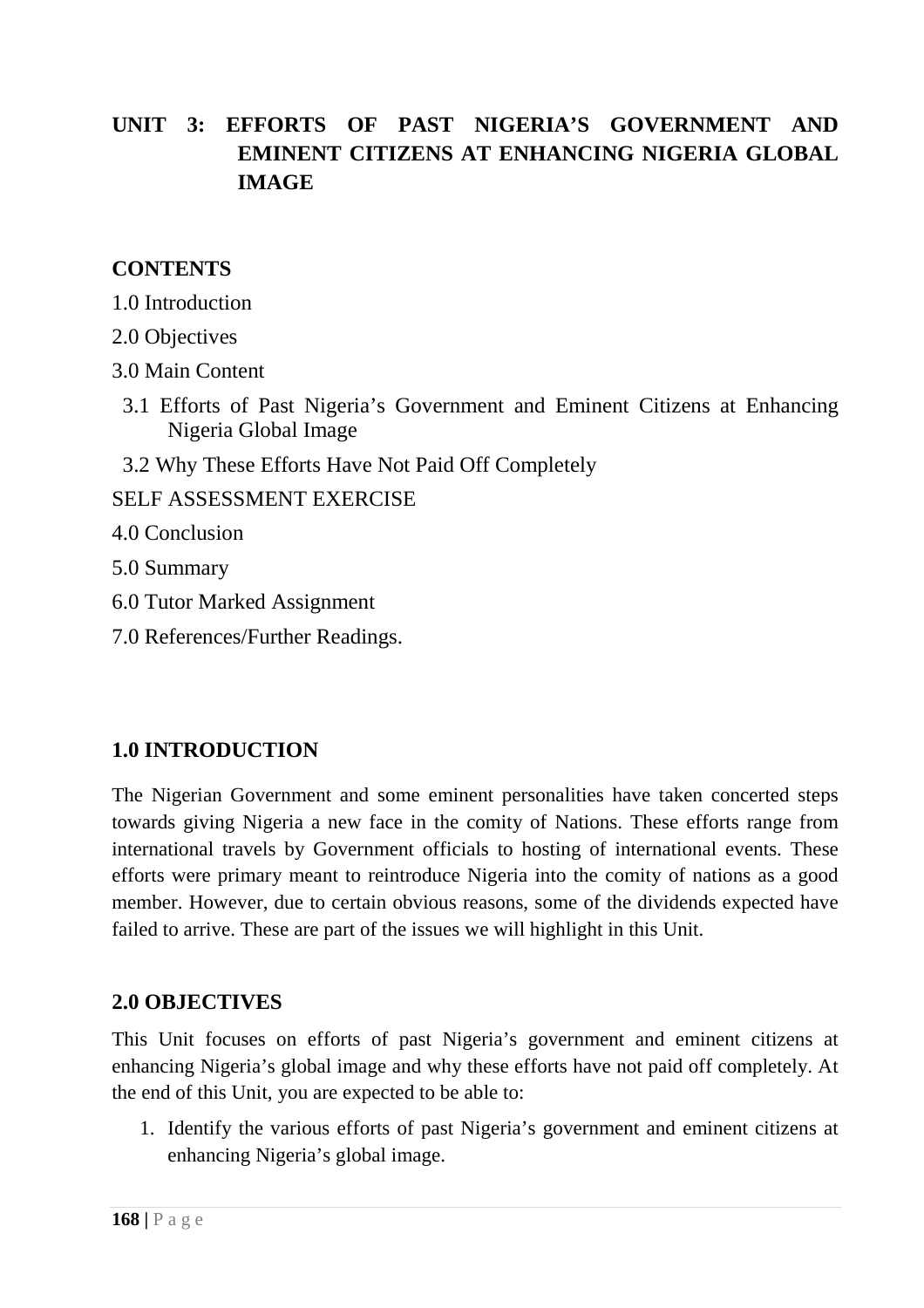2. Discuss why these efforts have not paid off completely.

## **3.0 MAIN CONTENT**

## **3.1 EFFORTS OF PAST NIGERIA'S GOVERNMENT AND EMINENT CITIZENS AT ENHANCING NIGERIA GLOBAL IMAGE**

Nigerians have never been so concerned about their image abroad as in recent times. The efforts of past Nigerian governments and eminent Nigerians to maintain a clean image for the country has not had a positive effect on the international community because there has not been systematic and continuously persuasive techniques and knowledge to make others see Nigerians as people with respect for humanity and human dignity, for legitimate authority and the dignity of labour, respect for positive morals and as a people who shun social ills in any form (Nwosu, 1990).

At the inception of the Obasanjo's administration in 1999, the President embarked on numerous foreign/oversee trips. When queried by human right groups, opposition parties and the general public, the administration claimed that such trips were necessary because of Nigeria's battered image. The president and his men argued relentlessly that the travels were necessary so that Nigeria's pariah status could be changed. There was no week the President and his men were not in one foreign nation or the other. This, however, attracted some positive image to the nation. Since the then Obasanjo administration took off, Nigeria hosted the US President, the British Prime Minister and a host of other notable politicians and world leaders who shunned Nigeria some few years back because of our undemocratic tendencies (Nwosu, 1990).

 Many other conferences have also been held on the Nigerian soil. The country hosted the Commonwealth of Nations Summit, several AU Summits, and others. These signified the re-admission or re-acceptance of Nigeria in the international community. Nigeria being in the forefront of the quest for a permanent seat (representing Africa) at the UN Security Council is clearly indicative of the country's present global acceptance, status and image (Nwosu, 1990).

In summary, the Nigerian Government and eminent individuals have done the following to help readmit Nigeria into the international community:

1. Embarking on numerous foreign tips by the then Nigerian President, Chief Olusegun Obasanjo, political leaders, and top government officials to integrate the nation back into the comity of nations; represent Nigeria in the international media; and have opportunity to address Nigerians in Diaspora.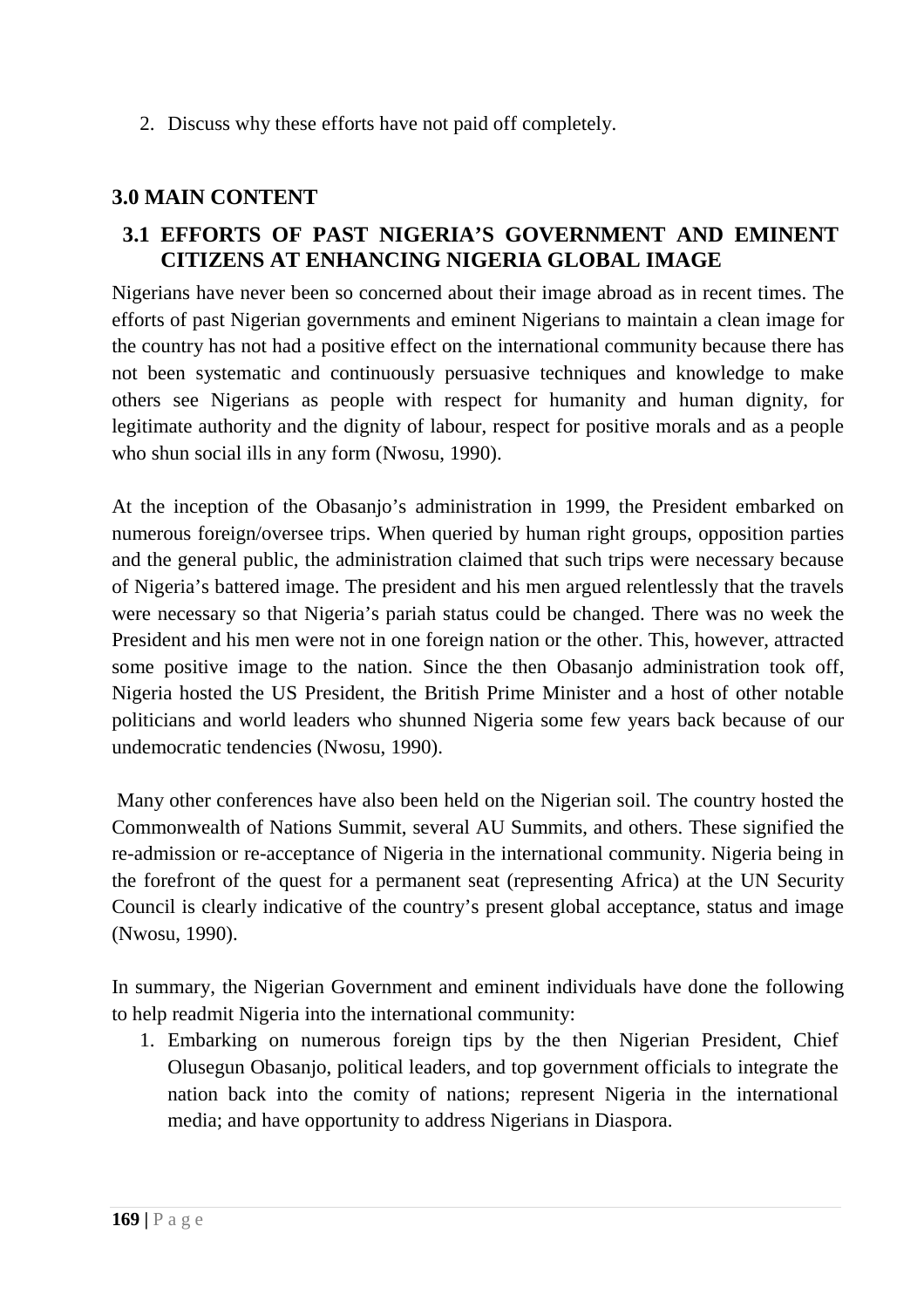- 2. Invitations to and successful hosting since 1999 of world leaders like two United States Presidents, a British PM, Her Majesty the Queen of England, the Royal Family from England, an Australian PM and a host of others. The effects of these visits are far reaching and positive.
- 3. Successful hosting of international events like the 1999 Under-20 FIFA World Cup, Commonwealth Heads of Government meeting (CHOGM), All-Africa Games etc.
- 4. Leadership of African Union and other affiliates since 1999.
- 5. Bid to become a Permanent member of the UN SECURITY COUNCIL.
- 6. Bid to host the 2014 Commonwealth Games (which eventually failed).
- 7. The fight on corruption.
- 8. Payment of Nigeria's Debts\Debt Relief.
- 9. Winning of the FIFA Under 16 World Cup
- 10. Undertaking of international advertising projects and other image laundering efforts using the international media as channels.
- 11. Launching of a Rebranding Nigeria project.
- 12.Etc.

# **3.2 WHY THESE EFFORTS HAVE NOT PAID OFF COMPLETELY**

Notwithstanding the efforts of the various Nigerian Governments since 1999, much still needs to be done to make Nigeria completely accepted in the international community without suspicion. According to Walter Lippmann, in his book "*Public Opinion*": The development of the publicity man is a clear sign that the facts of modern life do not spontaneously take shape in which they can be known; they must be given a shape by somebody.

Perhaps it was this reason and more others that prompted Professor Jerry Gana when he called for the urgent assistance of PR practitioners in redeeming Nigeria's badly battered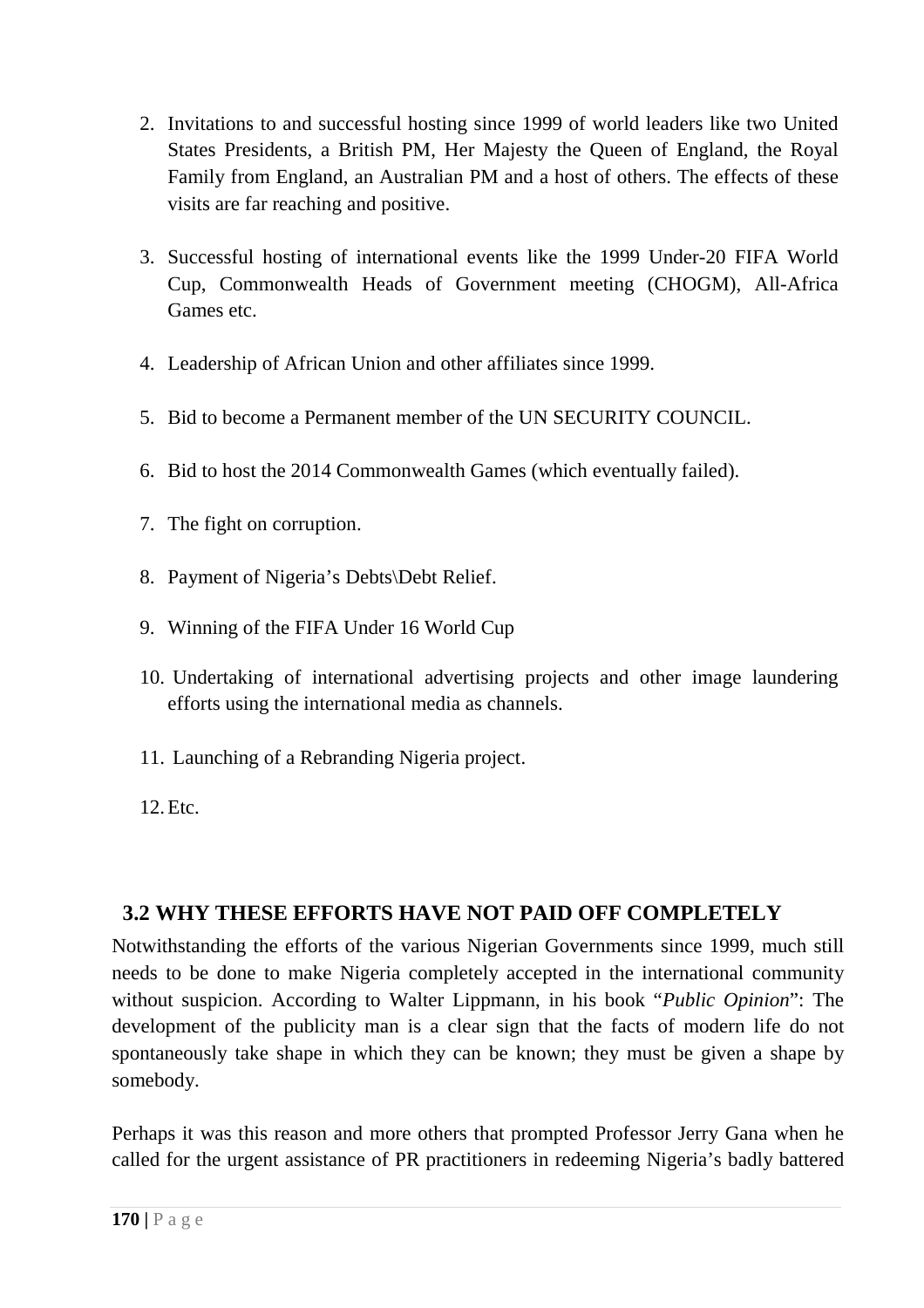image abroad. Whether the call was a mere political talk or backed up with necessary required efforts, it could be clearly seen when one considers the qualification of the president's men who are running his information and public affairs unit (Nwosu, 1990). The fire brigade approach to issues and non-investment in PR activities to make known to the world the effort of Nigerian government and some eminent Nigerians laudable efforts to eradicate all anti-social elements of some Nigerians abroad and at home should be discouraged (Nwosu, 1990).

A lot is going on but little is being said and even when the saying is done, they are done in most unprofessional manners. PR is not just about doing alone, it is also about talking. Professor Wole Soyinka, Professor Chinua Achebe, Chief Emeka Anyaoku and a host of others are eminent Nigerians whose impact in the international community has brought some positive image for the nation (Nwosu, 1990). But how much of their activities and personalities are craftily and professionally communicated to the larger world? The answer is obvious: very little indeed! Why? The immediate reason is that International Public Relations principles and professionals are seldom involved in government and public communications efforts.

This anomaly has to be redeemed because no matter the effort made to redeem the country's battered and bruised image, and the success achieved; if such efforts and successes are not properly or professionally communicated to the public, they will amount to nothing and the wrong impressions will persist.

In summary, however, the following reasons are suggested as the main issues why the various efforts of different Governments prior to 1999 had failed to get the desired results:

- 1. We are still doing some of the things that led us to the present situation. Take a look at the charade called April 2007 General elections organized by the Obasanjo administration. This alone has the capacity to return us back to the dark days of Nigeria's diplomatic quagmire as a nation of corrupt leaders, election riggers etc.
- 2. The efforts have not been systematic, well structured and well executed. Therefore, it is not yet well with our image.
- 3. The efforts have not been continuously sustained. In other words, consistency and continuity are always lacking.
- 4. Some of the techniques are not persuasive enough.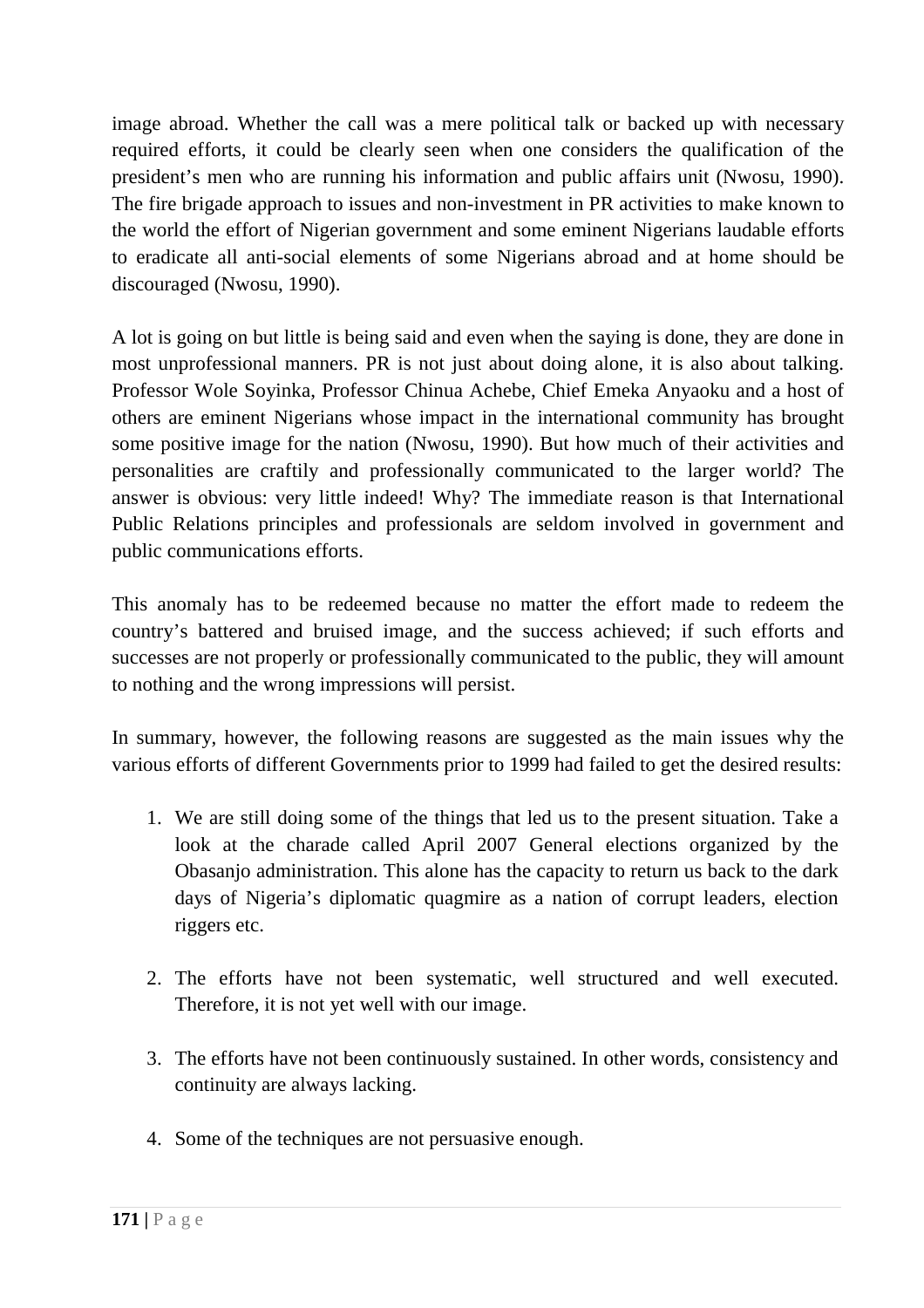- 5. International Public Relations strategists and experts have not been duly consulted in the formulation of the plans\programmes and so their skills, knowledge and experience have not been duly exploited.
- 6. The executors and implementers of these programs are not knowledgeable in IPR management. This means government hardly makes use of IPR strategists and professionals to achieve the positive image hope.
- 7. The use of the Fire Brigade approach. Waiting for an issue to get out of hand, and become a real challenge before it could be addressed or handled. Do you know why Nigeria may never win the FIFA senior World Cup? We have never had a minimum of a solid four-year action plan for our football and the World Cup comes up every four years!

# **4.0 CONCLUSION**

Building and sustaining favorable national image is not an easy task. The situation is even worse when the image of that nation has been dented for over a period of time. But with the use of IPR programmes or strategies as stated in the next topic, the image of this nation called Nigeria is bound to change to a positive one.

# **5.0 SUMMARY**

This Unit discussed the Nigerian global image problems with particular reference to the various efforts of the Nigerian Government since 1999 to remedy the situation. The Unit also focused on the suggested reasons why some of these efforts have not worked well perfectly.

# **6.0 TUTOR MARKED ASSIGNMENT**

- 1. Discuss 10 solid steps Nigeria has taken since 1999 to address its poor image situation.
- 2. Discuss seven possible reasons why efforts of government to address negative image challenges may not work well.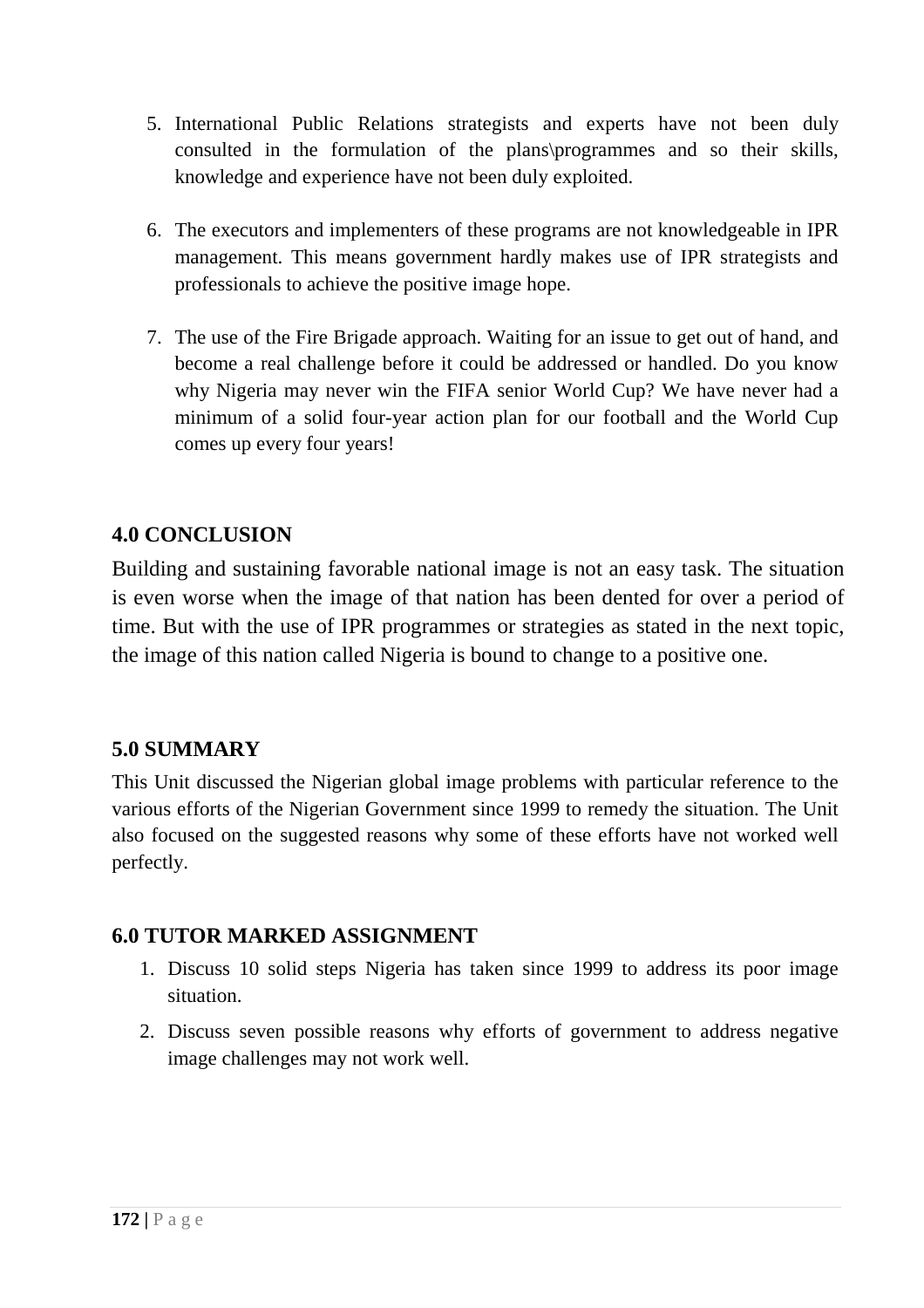- 1. Culbertson, Hugh M. and Chen Ni (Eds.)(1996). *International Public Relations: A Comparative Analysis.* New Jersey: Lawrence Erlbaum Associate (LEA)
- 2. Tilson, Don J. and Alozie, Emmanuel C. [Eds] (2004). *Towards the Common Good: Perspectives in International Public Relations*. Boston: Pearson
- 3. Cutlip, S., Center, A. and Broom, G. (1985). *Effective Public Relations*. Englewood Cliffs, New Jersey: Prentice Hall
- 4. Nwosu, I.E. and Idemili, S.O. (Eds.) (1990). *Public Relations Speech, Media Writings and Copy***.** Enugu: Acena Publishers.
- 5. Nwosu, I.E. (Ed.) (1990). *Mass Media and National Development: Perspectives on Communication Environments of Development in Nigeria.* Aba: Frontiers Publishers.
- 6. Ezeukwu, G. (1999). *Understanding International Relations*. Enugu: Gold Publishers
- 7. Okoro, C.O. (2000). *International Relations and Diplomacy Since the World Wars*. Enugu: Feloks Communications
- 8. Ekeanyanwu, N.T. (2008). *International Communication*. Canaanland, Ota: Covenant University Press
- 9. Seitel, Fraser P. (2007). *The Practice of Public Relations (10th Edition).* Boston: Pearson
- 10. Okoye, Innocent (2008). *Nigerian Press Law*. Lagos: Unilag
- 11. Ewelukwa, B.N. (2004). *Introduction to Nigerian Press Law.* Onitsha: Maranatha Press Ltd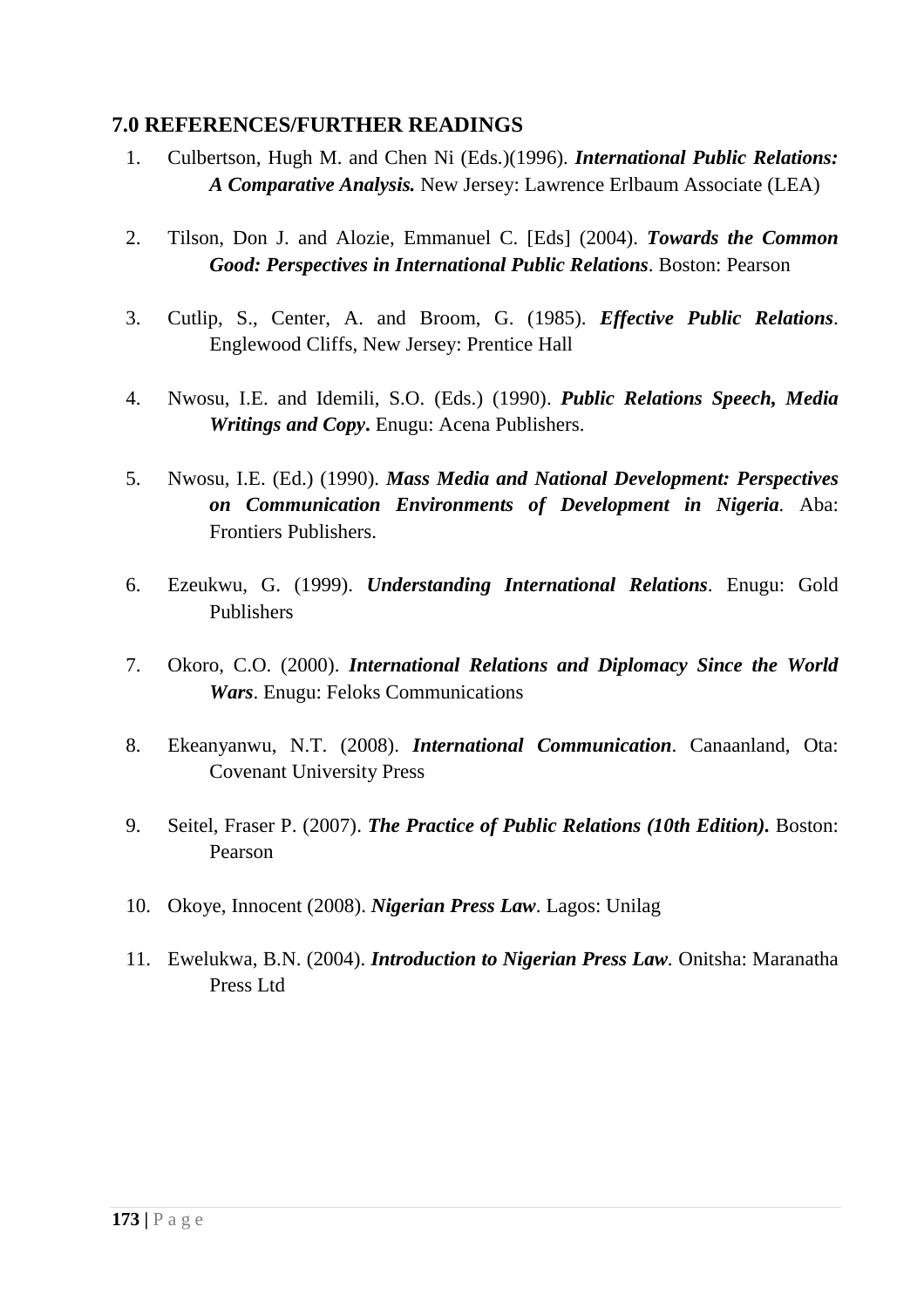# **UNIT 4: HOW TO APPLY INTERNATIONAL PUBLIC RELATIONS STRATEGIES IN DEALING WITH NIGERIA'S IMAGE PROBLEMS**

### **CONTENTS**

1.0 Introduction

- 2.0 Objectives
- 3.0 Main Content
	- 3.1 How to Apply International Public Relations Strategies in Dealing with Nigeria's Image Problems
- 4.0 Conclusion
- 5.0 Summary
- 6.0 Tutor Marked Assignment
- 7.0 References/Further Readings.

### **1.0 INTRODUCTION**

International Public Relations strategies are not magic wands that solve all problems. However, when they are consciously and consistently applied to identified image situations they work like magic wand. Understanding is therefore very vital to effective application of such principles and strategies. Since we used Nigeria as our case study here, we would customize the strategies to address the Nigerian image situation. The same strategies could also mean doing something different if the case study scenerio changes.

### **2.0 OBJECTIVES**

At the end of this Unit, you should be able to identify and apply IPR strategies to solve image problems of organizations, institutions and nations.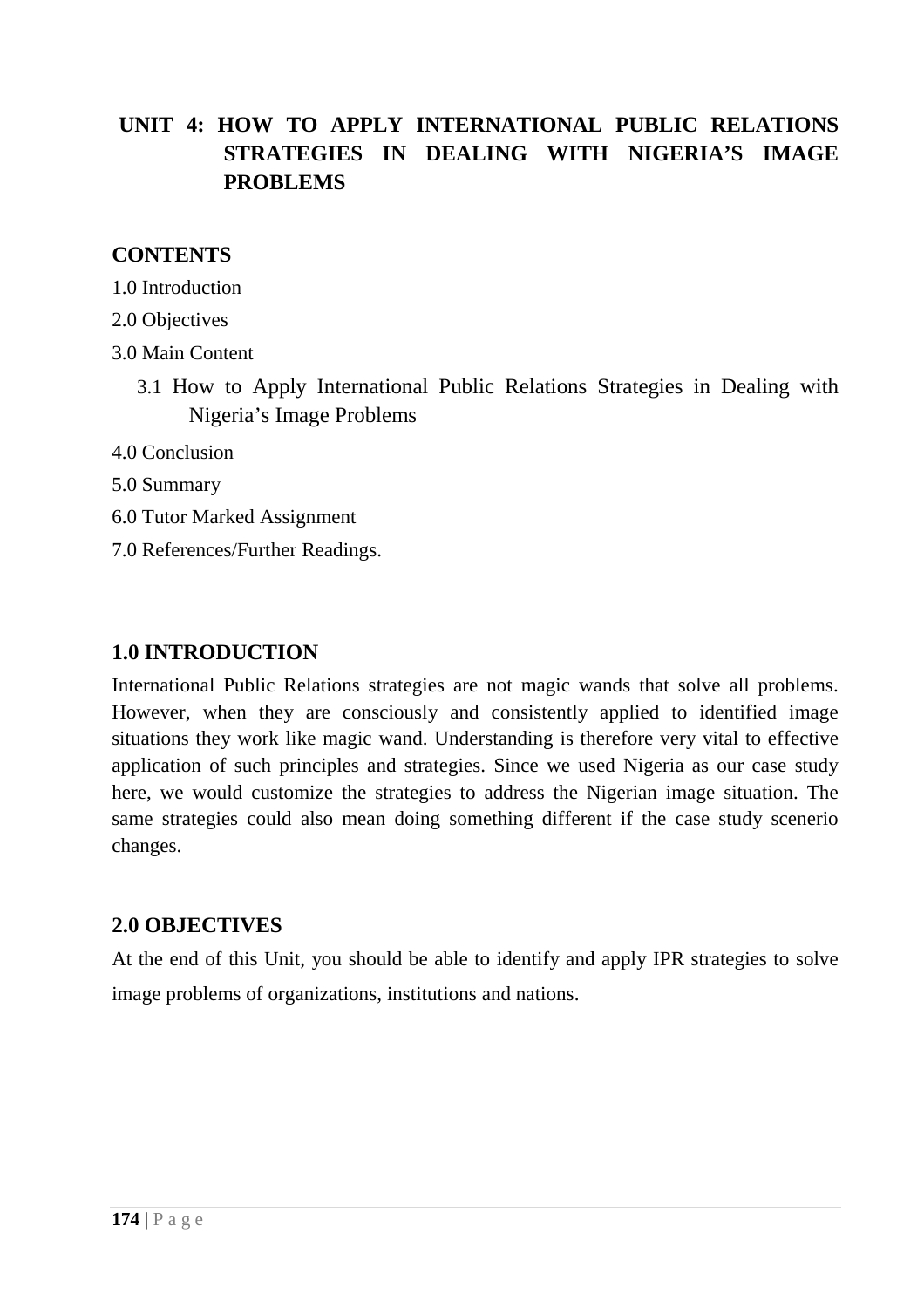## **3.0 MAIN CONTENT**

# **3.1 HOW TO APPLY INTERNATIONAL PUBLIC RELATIONS STRATEGIES IN DEALING WITH NIGERIA'S IMAGE PROBLEMS**

Nigeria's image problems and challenges could be enhanced through the following programs and ways:

#### **1. Through the Establishment of Cultural Centres:**

Cultural centers should be set up abroad and maintained. Within these centers, different types of cultural activities should be displayed. Dr. G. G. Darah defines culture as, "the philosophical touchstone of every development. It is the aggregate and state of the experience, thought, science, efforts and technical equipment of people with which they define their relationships and negotiate their transactions with the rest of the human community."

Admanson Hoebel on his part defines culture as "the integrated sum total of learned behavioral traits which are manifested and shared by the members of a society."

Culture Policy for Nigeria, published by the Federal Ministry of Culture, defined culture as:

> *The totality of the way of life of a people in their attempts to meet the challenge of living in their environment, which give order and meaning to the social, political, economic aesthetics and religious norms and modes of the organization thus distinguishing a people from their neighbors*.

Note: More definitions could be cited in Ekeanyanwu (2008) as listed on the resources section.

Culture from these definitions is not merely a return to the customs of the past. It embodies the attitudes of a people to the future of their traditional values faced with the demands of modern technology, which is an essential factor of development and progress. This will give foreigners an opportunity to get a better picture of our nation (Nwosu, 1999).

In summary, cultural centers should be set up abroad to specifically showcase the rich cultural values of our great nation so that foreigners or nationals of such countries could appreciate and understand us better (Nwosu, 1999).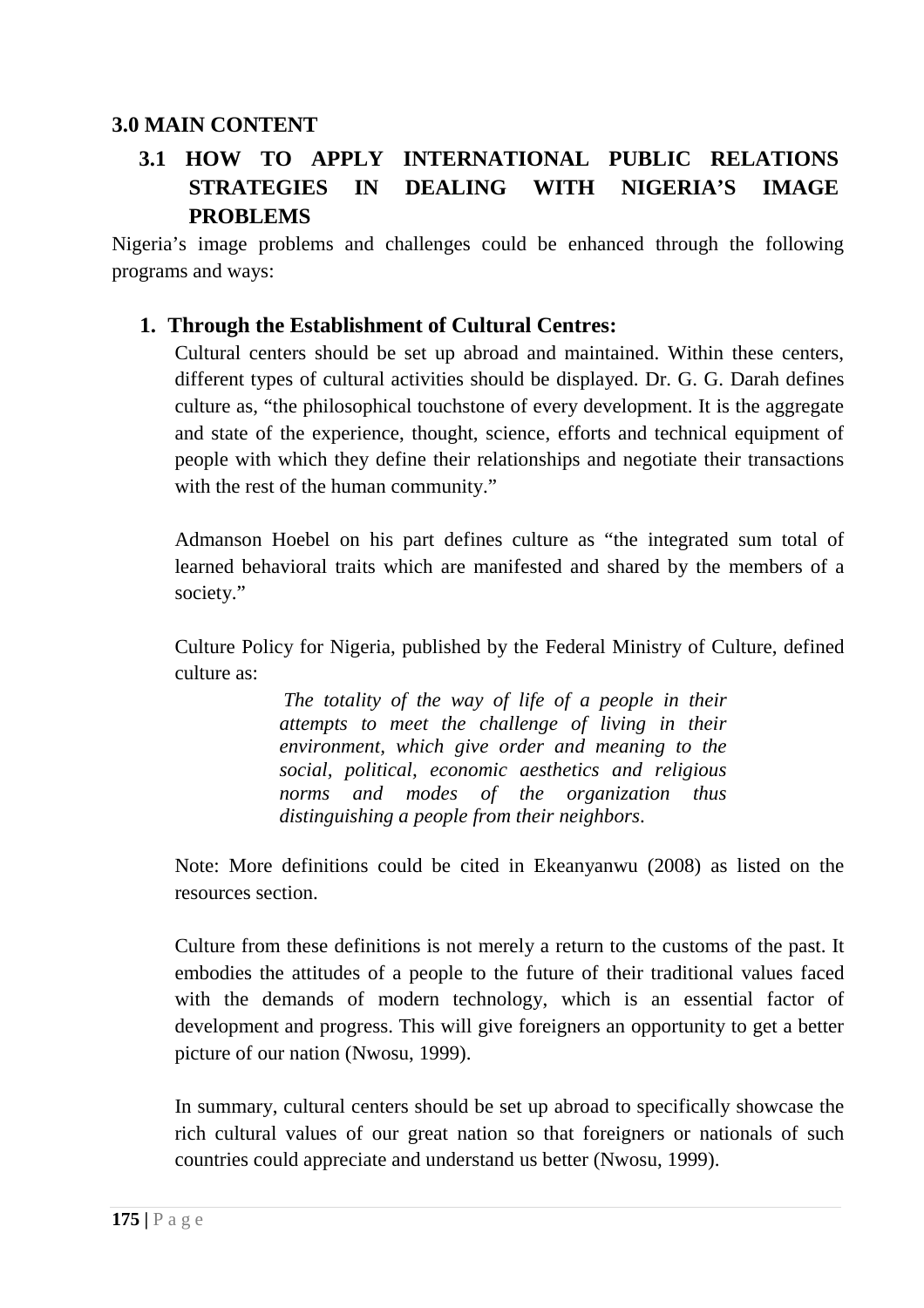## **2. Organizing International Trade Fairs:**

International trade fairs like Lagos and Kaduna international trade fairs organized yearly is another IPR strategy to project Nigeria's image in the eyes of foreigners in the quality and technological development of the country. This has the potential/or may lead to bilateral talks between Nigeria and other countries. International Trade Fairs offer opportunity of interaction with foreign participants to sort out the way of enhancing the technological and societal development of both nations in the bilateral talks and fairs.

# **3. Organizing Seminars Locally And Internationally:**

Seminar is another potential tool of IPR because it offers the participants the opportunity to rub minds together and share ideas and knowledge. During the Babangida administration, a very effective seminar was organized under the auspices of the Nigerian Institute for Cultural Orientation (NICO). The theme of the seminar was "Perspective in Nigeria's Cultural Diplomacy". This seminar drew participants from the academia, private/public sectors of the economy, Embassies/High Commissions in Nigeria and other international organizations (Nwosu, 1999).

The then minister of Information and Culture, Professor Jerry Gana, used the opportunity to appeal to diplomats in Nigeria to strive to acquire better knowledge and understanding of Nigeria's diverse cultures in view of their proximity to and daily interaction with the people. He said that a perfect society exists only in theory books and that every society has its own share of anti-social elements. That our society places a high premium on such values as honesty, fair play, justice, the love of good name and brotherliness. He urged the foreign participants at the seminar to convey to their peoples and governments the positive realities about Nigeria and her people (Nwosu, 1999).

These kinds of fora acquaint foreign participants with the finer qualities of the country and personal interaction with the people and with their warm hospitality. This will make them to understand Nigeria and the various efforts to grapple with problem of national development.

# **4. Periodic Organization of Press Conferences:**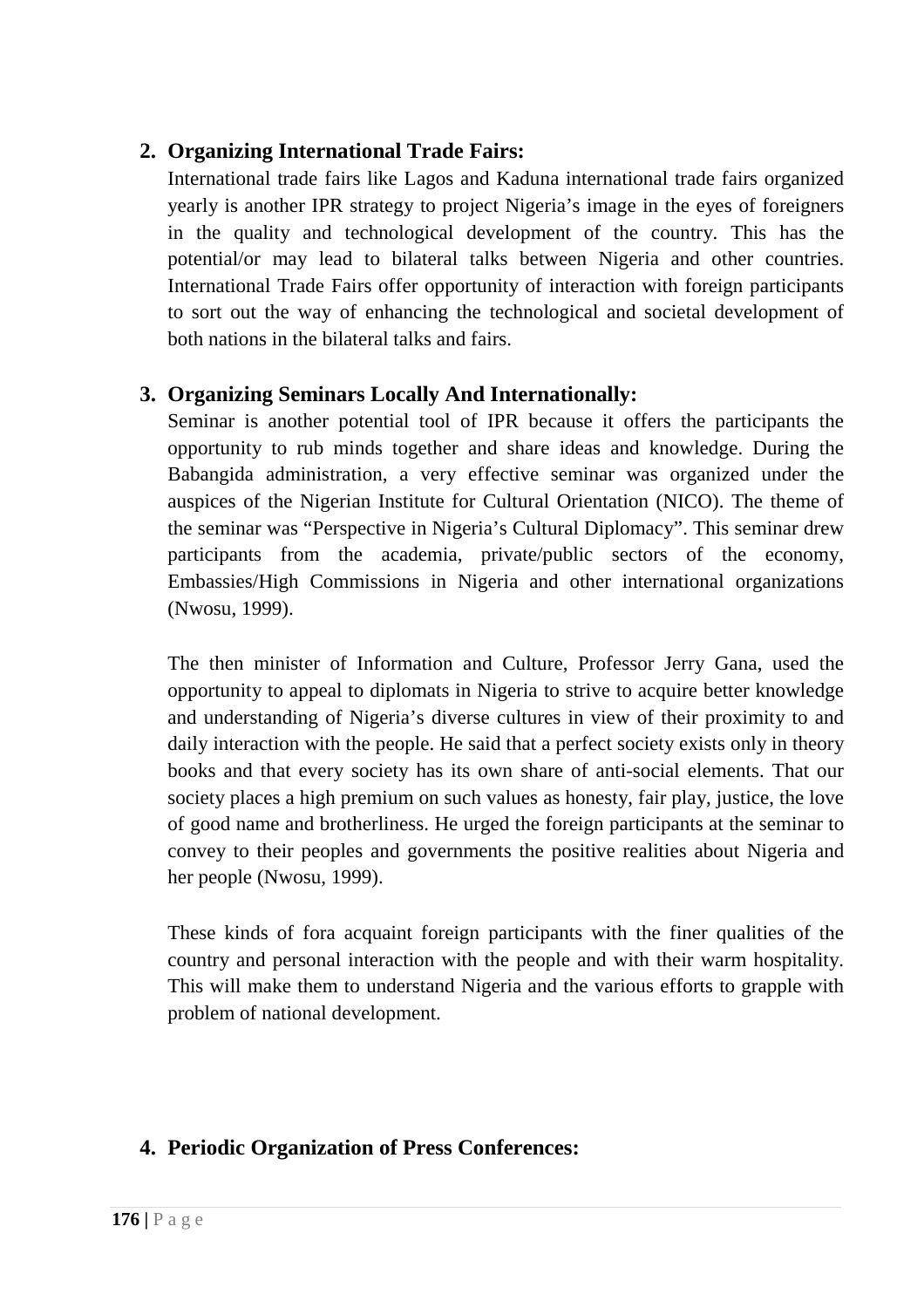Press conferences as IPR tools give a government functionary the unique opportunity to meet the public, especially the international public and media in person in order to correct misconceptions and policies and programmes of the nation. It also offers opportunity of feedback from the public to the government. For international press conferences, the public and the international media get a first hand opportunity to see Nigerian realities. At press conferences held in public relations spirit, wonders always happen. A fool could even give a wise man counsel. This presupposes that every conference is result-oriented and essentially Omni-directional, if not multi-purposeful (Nwosu, 1999).

## **5. Use of Conference Centres:**

Conference centers could be used as talking shops where ideas are freely exchanged or marketed for public welfare. It transforms the lives, reshaping the collective destiny through the creation of better perspective for peace, equity and cultural understanding. By and large, mutual understanding and cooperation will be established.

## **6. Effective Community Relations Application**

Using this strategy as IPR tool, Nigerians abroad should be encouraged to participate in community development and seek acceptance on such occasions from those who never accommodate them. Nigerians should identify themselves with hopes and aspirations of their immediate locality abroad. This will help to correct misconception and answer criticism and repel attacks by foreigners who are misinformed about Nigeria and her people. It helps convince foreigners or nationals of a particular foreign country where Nigerians reside, that Nigerians are capable of maintaining laws and order in any society they find themselves. This is inferred from a basic PR rule that doing good is a basic requirement for a PR campaign to succeed (Nwosu, 1999).

### **7. Effective Media Relations**

The media are central points on which a community's interpersonal and interorganizational relations hang. Because of the vital role of the media in modern society, it is impossible to successfully perform PR duties without the media. In this respect, PR professionals and practitioners must, as matter of priority and strategy, maintain a cordial relationship with them and use their services to facilitate the flow of information to the greater generality of the people. Open door policies should be established where press men and women at all our foreign embassies and high commissions could come in and ask questions to clarify issues concerning our nation's activities and her nationals. This IPR tool will ensure in the long run that information about Nigeria is not distorted in the global media.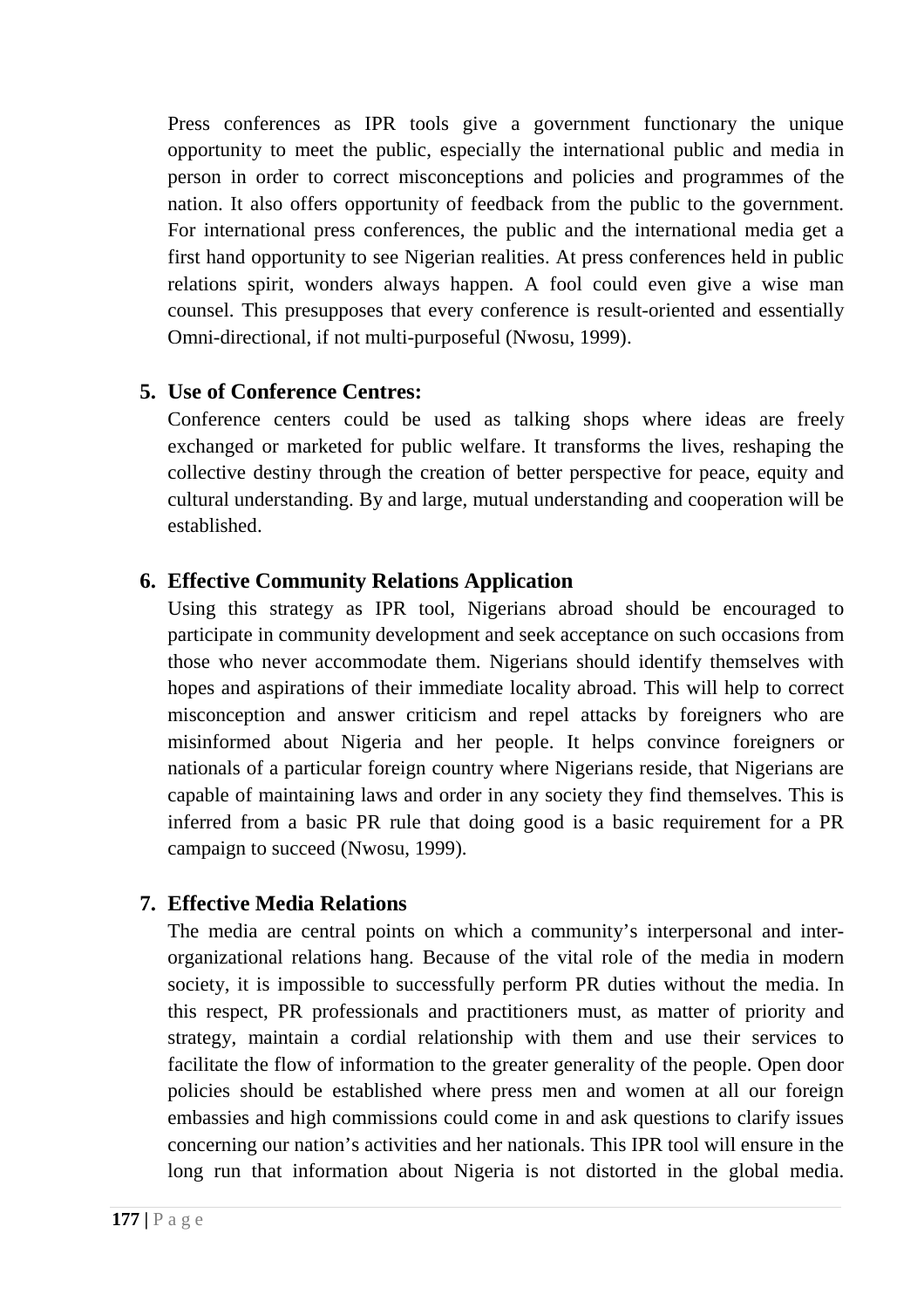Nigerian embassies and high commissions should give all the necessary assistance to any medium that is out to correct any distorted or misconceived information about Nigeria and her people (Nwosu, 1999).

## **8. Sponsorship of Sports Activities:**

This also helps to enhance Nigeria's image abroad. Because sports activities are now political weapons in the international arena, their use as an IPR tool is now common amongst nations. After the Nigerian Dream Team won the football events of the Atlanta 1996 Olympic Games, Nigeria's image shot up positively in the global media. It will amount to sheer ignorance after that superlative victory at the Games for any European or American to ask a Nigerian where the hell is Nigeria?

# **9. Sponsorship of Literary Works**

The Nigerian government's sponsorship of literary works of well known/internationally acclaimed personalities like Professors Chinua Achebe, Wole Soyinka, Chimamanda Adichie and many renowned others will go a long way in polishing our tarnished image abroad. Professor Skid Gates, at Wole Soyinka's birthday celebration in 1993 said that Nigeria should be proud of producing such a prolific and patriotic writer whose works will endure for a long time to come. According to the scholar, Harvard University in US has opened Wole Soyinka Archives at Houghton Bare Book and Manuscript Library. This will tell foreigners that there are still some Nigerians who are honest and dedicated to their professional calling in life. Everybody in Nigeria is not a 419niner or fraudster or trickster (Nwosu, 1999)!

# **10.Film and Documentary Film Production:**

The government should encourage films that are centered on our culture and some of them should also be taken abroad to be aired in some selected media abroad to give Nigeria a true and realistic image representation overseas. Documentary films that package Nigeria's image positively should also be sponsored by the government and distributed abroad. For instance, a documentary on the Nigerian Drug Law Enforcement Agency (NDLEA), was aired on NTA in July, 1993, and centered on the activities of the agency against drug traffickers. When such a documentary is aired abroad, it will enable those foreign nations know the Nigerian government's stand on drug trafficking and other related issues (Nwosu, 1999).

The EFCC is currently on a crusade against all forms of financial crimes in Nigeria. Is the international community adequately informed about the activities of this agency with regard to issues of financial corruption? Documentary productions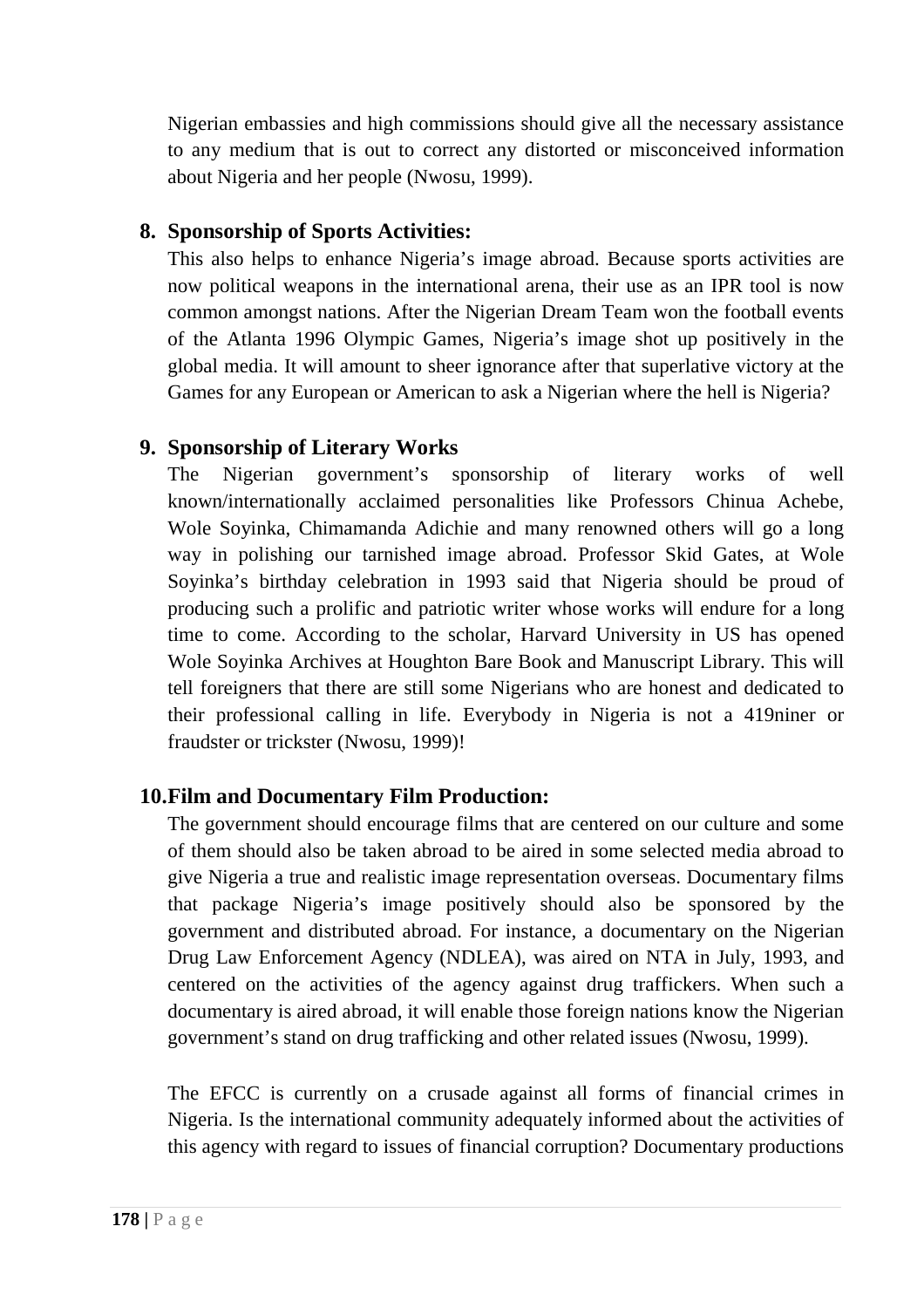could be one sure way to get the message out that Nigeria as a nation is fighting corruption head-on (Nwosu, 1999).

## **11.Advertisements in the International Media**

Advertising in the international media especially on topical and contemporary issues and policies about the behavior of its citizens in Diaspora and at home will go a long way in exposing Nigeria's stand on such issues. This will erode misconception about the nation. It can also be done through a public information series, which should appear in volumes under paid columns in newspapers and magazines to offer the reader as much information as possible about the reality concerning Nigeria (Nwosu, 1999).

## **12.Crisis Management**

In spite of well-organized PR programmes as stated above, the ability to manage crisis must be ensured when there is an attack by foreign media and government on some Nigerian behaviors or misconstrued government policies or action which may be blown out of proportion. In some cases, such crisis will end up as a blessing because they will give us the opportunity to fight back and in the process do what, we might have overlooked, through explanations. On some occasions, there will be need to quietly educate the people concerned or the governments concerned instead of generating these crises through open confrontations. The ability to manage crisis of international dimension goes a long way to tell about our national image. This is the reason it is adopted here as an IPR tool (Nwosu, 1999).

# **4.0 CONCLUSION**

Enhancing Nigeria's image abroad through IPR must be backed by a high moral standard in behavioural attitude of Nigerians living abroad. As image makers and sustainers of a nation's image, PR is to articulate principles and enlarge understanding of the national, inspire all members to do their best cheerfully, and influence or restrain other members from doing or saying anything detrimental to the nation's welfare. Bringing to public attention though appropriate media significant facts, opinions and interpretations which will serve to keep the public aware of government's or the nation's policies, actions and priorities (Nwosu, 1999).

The continuous striving to win recognition has given rise to a deepened sense of social responsibility among entrepreneurs or organizations or governments. It is PR that facilitates and ensures an inflow of representative opinion from an organization's several publics so that its policies and operations may be kept considerably compatible with diverse needs and views of these publics.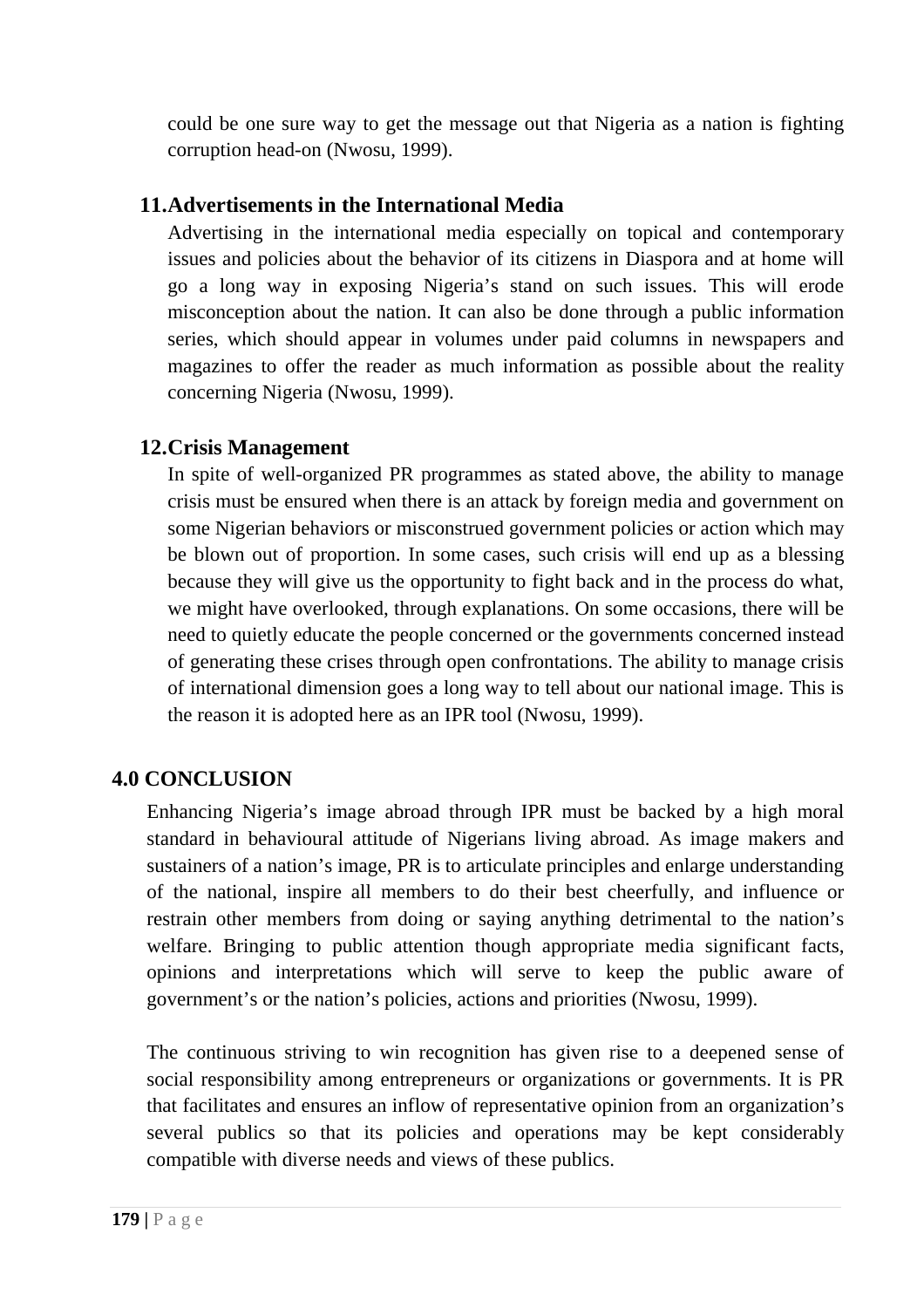I am of the opinion that if these selected IPR strategies are carried out throughout our embassies and high commissions abroad, the attitude of host countries towards Nigerians abroad will change automatically.

### **SELF ASSESSMENT EXERCISE**

1. Discuss two ways two of the IPR strategies could be applied in dealing with electoral offences and violence n Nigeria.

### **5.0 SUMMARY**

This Unit customized the IPR strategies already discussed in previous Unit to address the Nigeria's image challenges.

### **6.0 TUTOR MARKED ASSIGNMENT**

- 1. Discuss how you can practically apply IPR strategies to solving a nation's image challenges.
- 2. Are the strategies discussed here workable for Multinational Corporations? Please, support your response with valid argument.

- 1. Culbertson, Hugh M. and Chen Ni (Eds.) (1996). *International Public Relations: A Comparative Analysis.* New Jersey: Lawrence Erlbaum Associate (LEA)
- 2. Tilson, Don J. and Alozie, Emmanuel C. (Eds.) (2004). *Towards the Common Good: Perspectives in International Public Relations*. Boston: Pearson
- 3. Cutlip, S., Center, A. and Broom, G. (1985). *Effective Public Relations*. Englewood Cliffs, New Jersey: Prentice Hall
- 4. Nwosu, I.E. and Idemili, S.O. (Eds.) (1990). *Public Relations Speech, Media Writings and Copy***.** Enugu: Acena Publishers.
- 5. Nwosu, I.E. (Ed.) (1990). *Mass Media and National Development: Perspectives on Communication Environments of Development in Nigeria.* Aba: Frontiers Publishers.